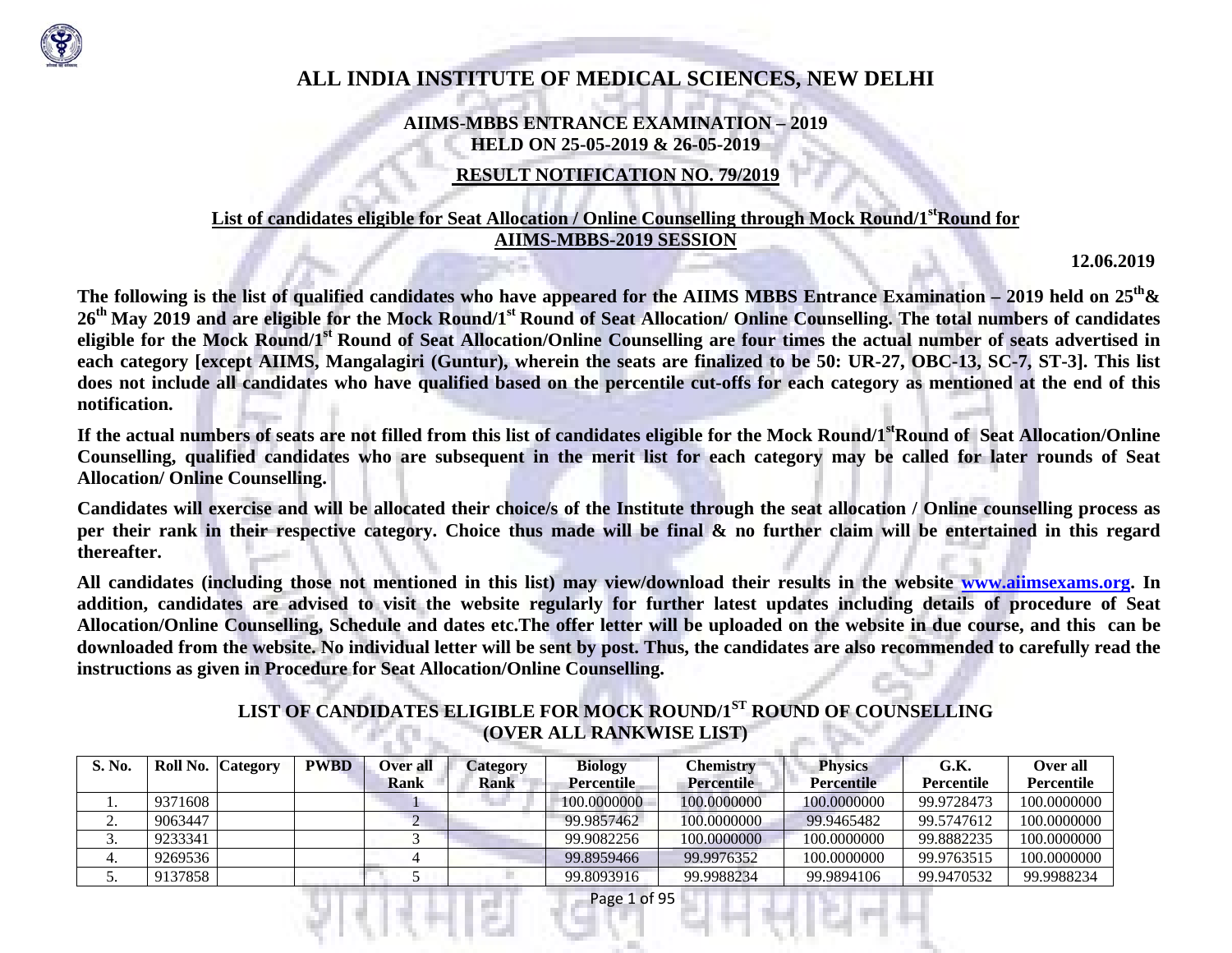

| S. No. | Roll No. | Category   | <b>PWBD</b> | Over all<br><b>Rank</b> | <b>Category</b><br><b>Rank</b> | <b>Biology</b><br><b>Percentile</b> | <b>Chemistry</b><br><b>Percentile</b> | <b>Physics</b><br><b>Percentile</b> | G.K.<br>Percentile | Over all<br>Percentile |
|--------|----------|------------|-------------|-------------------------|--------------------------------|-------------------------------------|---------------------------------------|-------------------------------------|--------------------|------------------------|
| 6.     | 9325601  |            |             | 6                       |                                | 99.9563195                          | 99.9811111                            | 99.9940972                          | 99.9940972         | 99.9988194             |
| 7.     | 9200627  |            |             | $\tau$                  |                                | 99.7209478                          | 99.9988176                            | 99.9964527                          | 99.8486497         | 99.9988176             |
| 8.     | 9077322  |            |             | $\bf 8$                 |                                | 99.8942842                          | 99.9976244                            | 99.9869340                          | 96.9663135         | 99.9988122             |
| 9.     | 9187836  |            |             | 9                       |                                | 99.7658576                          | 99.9941170                            | 99.9976468                          | 99.5105364         | 99.9976468             |
| 10.    | 9320684  |            |             | 10                      |                                | 99.9303473                          | 99.9940972                            | 99.9964583                          | 95.6532005         | 99.9976389             |
| 11.    | 9221355  | OBC        |             | 11                      | OBC-1                          | 99.9940879                          | 99.9621624                            | 99.9976352                          | 98.5420707         | 99.9976352             |
| 12.    | 9000112  |            |             | 12                      |                                | 99.8657766                          | 99.9988122                            | 99.9928731                          | 89.3832850         | 99.9976244             |
| 13.    | 9182163  |            |             | 13                      |                                | 99.8623384                          | 99.9988234                            | 99.9847043                          | 99.0669600         | 99.9964702             |
| 14.    | 9125588  |            |             | 14                      |                                | 99.8623384                          | 99.9835277                            | 99.9952936                          | 99.6329023         | 99.9964702             |
| 15.    | 9354081  |            |             | 15                      |                                | 99.7497226                          | 99.9929167                            | 99.9940972                          | 99.7945836         | 99.9964583             |
| 16.    | 9256665  |            |             | 16                      |                                | 99.8959466                          | 100.0000000                           | 99.9917230                          | 93.3961595         | 99.9964527             |
| 17.    | 9073834  | OBC        |             | 17                      | OBC-2                          | 99.9786193                          | 99.9798071                            | 99.9798071                          | 97.7526488         | 99.9964365             |
| 18.    | 9292791  |            |             | 18                      |                                | 99.9728473                          | 99.9763889                            | 99.9893750                          | 99.9728473         | 99.9952778             |
| 19.    | 9231802  | OBC        |             | 19                      | OBC-3                          | 99.9278721                          | 99.9905406                            | 99.9822636                          | 99.8486497         | 99.9952703             |
| 20.    | 9021911  |            |             | 20                      |                                | 99.7434314                          | 99.9346700                            | 99.9964365                          | 98.2301516         | 99.9952487             |
| 21.    | 9290195  |            |             | 21                      |                                | 99.7246767                          | 99.9611724                            | 99.9976468                          | 93.9534774         | 99.9941170             |
| 22.    | 9340281  |            |             | 22                      |                                | 99.9138196                          | 99.9905556                            | 99.9645834                          | 99.3731259         | 99.9940972             |
| 23.    | 9339738  |            |             | 23                      |                                | 99.0425708                          | 99.9504167                            | 99.9952778                          | 99.9940972         | 99.9940972             |
| 24.    | 9263208  |            |             | 24                      |                                | 99.3614908                          | 99.9444261                            | 99.9988176                          | 95.3542544         | 99.9940879             |
| 25.    | 9224599  |            |             | 25                      |                                | 99.0268647                          | 99.9881758                            | 99.9858109                          | 99.3567611         | 99.9940879             |
| 26.    | 9072683  |            |             | 26                      |                                | 99.8942842                          | 99.9643655                            | 99.9536751                          | 99.9477360         | 99.9940609             |
| 27.    | 9026572  |            |             | 27                      |                                | 98.3810044                          | 99.9964365                            | 99.9798071                          | 99.5118069         | 99.9940609             |
| 28.    | 9192050  |            |             | 28                      |                                | 99.6564342                          | 99.9929404                            | 99.9223447                          | 99.8552788         | 99.9929404             |
| 29.    | 9125295  |            |             | 29                      |                                | 99.8835171                          | 99.9729383                            | 99.9494064                          | 99.5105364         | 99.9917638             |
| 30.    | 9306790  |            |             | 30                      |                                | 99.9374306                          | 99.9976389                            | 99.9138196                          | 98.7391684         | 99.9917361             |
| 31.    | 9257637  | OBC        |             | 31                      | OBC-4                          | 99.9739867                          | 99.9976352                            | 99.1451071                          | 99.9763515         | 99.9917230             |
| 32.    | 9002787  |            |             | 32                      |                                | 99.9429847                          | 99.9584264                            | 99.9619898                          | 99.7351166         | 99.9916853             |
| 33.    | 9125069  |            |             | 33                      |                                | 99.7658576                          | 99.9188149                            | 99.9929404                          | 93.9534774         | 99.9905872             |
| 34.    | 9292484  |            |             | 34                      |                                | 99.9728473                          | 99.9811111                            | 99.9397918                          | 99.6611810         | 99.9905556             |
| 35.    | 9277963  |            |             | 35                      |                                | 99.9976352                          | 99.6547321                            | 99.9858109                          | 99.3567611         | 99.9905406             |
| 36.    | 9014678  |            |             | 36                      |                                | 99.8942842                          | 99.9251675                            | 99.9869340                          | 99.3692688         | 99.9904975             |
| 37.    | 9119200  |            |             | 37                      |                                | 99.4881811                          | 99.9647021                            | 99.9870575                          | 96.1725359         | 99.9894106             |
| 38.    | 9380015  |            |             | 38                      |                                | 99.9976389                          | 99.9763889                            | 99.9185418                          | 99.6611810         | 99.9893750             |
| 39.    | 9255210  |            |             | 39                      |                                | 99.5006257                          | 99.9964583                            | 99.9846528                          | 87.8509197         | 99.9893750             |
| 40.    | 9265009  |            |             | 40                      |                                | 99.3614908                          | 99.9976352                            | 99.6949345                          | 99.8486497         | 99.9893582             |
| 41.    | 9281291  |            |             | 41                      |                                | 99.3614908                          | 99.9006763                            | 99.9751691                          | 99.9763515         | 99.9893582             |
| 42.    | 9022470  |            |             | 42                      |                                | 99.5902029                          | 99.5118069                            | 99.9988122                          | 99.8479593         | 99.9893096             |
| 43.    | 9178129  | <b>OBC</b> |             | 43                      | OBC-5                          | 99.9941170                          | 99.9847043                            | 99.8105682                          | 94.7629749         | 99.9882340             |
| 44.    | 9145411  |            |             | 44                      |                                | 99.7246767                          | 99.9917638                            | 99.8894001                          | 99.0669600         | 99.9882340             |
| 45.    | 9151145  |            |             | 45                      |                                | 98.0456754                          | 99.9576426                            | 99.9494064                          | 99.9976468         | 99.9882340             |
| 46.    | 9015081  |            |             | 46                      |                                | 99.6638476                          | 99.4737967                            | 100.0000000                         | 99.7351166         | 99.9881218             |
| 47.    | 9014711  |            |             | 47                      |                                | 87.6561980                          | 99.9584264                            | 99.9976244                          | 99.9714924         | 99.9881218             |
|        |          |            |             |                         | s                              | Page 2 of 95                        |                                       |                                     |                    |                        |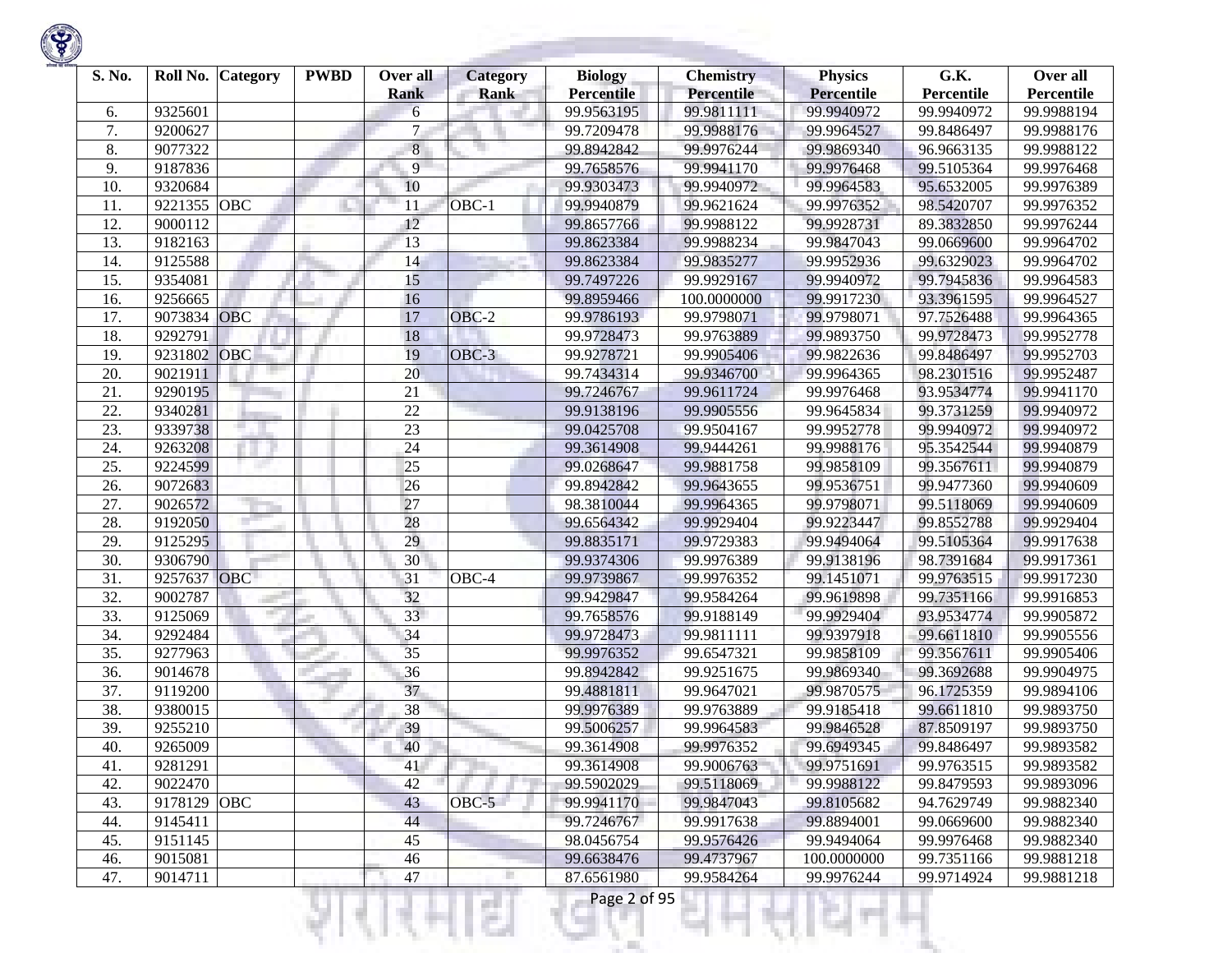| S. No. | Roll No.    | Category   | <b>PWBD</b> | Over all<br><b>Rank</b> | <b>Category</b><br><b>Rank</b> | <b>Biology</b><br><b>Percentile</b> | <b>Chemistry</b><br><b>Percentile</b> | <b>Physics</b><br><b>Percentile</b> | G.K.<br>Percentile | Over all<br>Percentile |
|--------|-------------|------------|-------------|-------------------------|--------------------------------|-------------------------------------|---------------------------------------|-------------------------------------|--------------------|------------------------|
| 48.    | 9384987     |            |             | 48                      |                                | 99.3790286                          | 99.9917361                            | 99.9811111                          | 93.4184119         | 99.9870139             |
| 49.    | 9242893     |            |             | 49                      |                                | 99.7209478                          | 99.9881758                            | 99.9278721                          | 96.3179303         | 99.9869933             |
| 50.    | 9226047     |            |             | 50                      |                                | 96.8334673                          | 99.9917230                            | 99.9810812                          | 96.3179303         | 99.9869933             |
| 51.    | 9372565     |            |             | 51                      |                                | 99.9893750                          | 99.9846528                            | 99.9291668                          | 94.6650769         | 99.9858334             |
| 52.    | 9301235     | OBC        |             | 52                      | OBC-6                          | 99.9563195                          | 99.9988194                            | 99.7166671                          | 97.9151418         | 99.9858334             |
| 53.    | 9304481     |            |             | 53                      |                                | 99.8394447                          | 99.9964583                            | 99.1476401                          | 100.0000000        | 99.9858334             |
| 54.    | 9010305     |            |             | 54                      |                                | 99.8194517                          | 99.9156649                            | 99.9619898                          | 99.9477360         | 99.9857462             |
| 55.    | 9119525     |            |             | 55                      |                                | 99.6564342                          | 99.9647021                            | 99.9223447                          | 99.7505618         | 99.9847043             |
| 56.    | 9220972     |            |             | 56                      |                                | 99.5802393                          | 99.9255073                            | 99.9905406                          | 96.3179303         | 99.9846285             |
| 57.    | 9010922     | OBC        |             | 57                      | OBC-7                          | 99.6638476                          | 99.8942842                            | 99.9798071                          | 99.8479593         | 99.9845584             |
| 58.    | 9122288     |            |             | 58                      |                                | 98.9445941                          | 99.8870469                            | 99.9823511                          | 99.7505618         | 99.9835277             |
| 59.    | 9259707     |            |             | 59                      |                                | 99.9515206                          | 99.9905406                            | 99.8250012                          | 88.7019344         | 99.9834461             |
| 60.    | 9060302     |            |             | 60                      |                                | 97.9973393                          | 99.9940609                            | 99.9655533                          | 98.8038675         | 99.9833706             |
| 61.    | 9284112     |            |             | 61                      |                                | 94.8076855                          | 99.9964702                            | 99.9670553                          | 99.2246238         | 99.9823511             |
| 62.    | 9325759     |            |             | 62                      |                                | 99.8394447                          | 99.9728473                            | 99.9858334                          | 96.2871579         | 99.9822917             |
| 63.    | 9260544     |            |             | 63                      |                                | 99.9278721                          | 99.8214539                            | 99.9562503                          | 99.6027054         | 99.9822636             |
| 64.    | 9239338     |            |             | 64                      |                                | 99.7883460                          | 99.9444261                            | 99.9136830                          | 99.6027054         | 99.9822636             |
| 65.    | 9232740     |            |             | 65                      |                                | 99.4631793                          | 99.9444261                            | 99.9657097                          | 99.0422362         | 99.9822636             |
| 66.    | 9003329     |            |             | 66                      |                                | 99.3847104                          | 99.9251675                            | 99.9869340                          | 99.3692688         | 99.9821827             |
| 67.    | 9094515     |            |             | 67                      |                                | 93.3909821                          | 99.9893096                            | 99.9643655                          | 99.9845584         | 99.9821827             |
| 68.    | 9083745     |            |             | 68                      |                                | 99.4881811                          | 99.7340895                            | 99.9741149                          | 99.9470532         | 99.9811745             |
| 69.    | 9377359     |            |             | 69                      |                                | 99.6836116                          | 99.9893750                            | 99.9622223                          | 93.4184119         | 99.9811111             |
| 70.    | 9104460     |            |             | 70                      |                                | 99.9223447                          | 99.9576426                            | 99.9564660                          | 93.9534774         | 99.9799979             |
| 71.    | 9110148     |            |             | 71                      |                                | 99.0763728                          | 99.8176277                            | 99.9941170                          | 96.9032015         | 99.9799979             |
| 72.    | 9198940     |            |             | 72                      |                                | 98.5822028                          | 99.9788213                            | 99.9329341                          | 99.7505618         | 99.9799979             |
| 73.    | 9334097     |            |             | 73                      |                                | 99.5006257                          | 99.9846528                            | 99.9539584                          | 99.3731259         | 99.9799306             |
| 74.    | 9033322     |            |             | 74                      |                                | 94.8721908                          | 99.9726802                            | 99.9762436                          | 99.9714924         | 99.9798071             |
| 75.    | 9369277     |            |             | 75                      |                                | 98.8442377                          | 99.9787500                            | 99.9539584                          | 99.9008335         | 99.9787500             |
| 76.    | 9240622     |            |             | 76                      |                                | 98.5917325                          | 99.9739867                            | 99.6949345                          | 99.9940879         | 99.9787164             |
| 77.    | 9036987     |            |             | 77                      |                                | 99.7434314                          | 99.9417969                            | 99.9619898                          | 98.8038675         | 99.9786193             |
| 78.    | 9037486     |            |             | 78                      |                                | 99.2801824                          | 99.9643655                            | 99.9916853                          | 90.9642704         | 99.9786193             |
| 79.    | 9034272     |            |             | 79                      |                                | 98.6102532                          | 99.9251675                            | 99.9904975                          | 99.1697154         | 99.9786193             |
| 80.    | 9358076     |            |             | 80                      |                                | 99.8866668                          | 99.9657639                            | 99.9397918                          | 98.3956272         | 99.9775695             |
| 81.    | 9257273     | <b>OBC</b> |             | 81                      | OBC-8                          | 98.5917325                          | 99.9822636                            | 99.8250012                          | 99.6027054         | 99.9775339             |
| 82.    | 9137542     |            |             | 82                      |                                | 99.8835171                          | 99.4717088                            | 99.9788213                          | 99.6329023         | 99.9764681             |
| 83.    | 9375923 OBC |            |             | 83                      | OBC-9                          | 99.8866668                          | 99.4002786                            | 99.9988194                          | 95.6532005         | 99.9763889             |
| 84.    | 9208093     |            |             | 84                      |                                | 99.3614908                          | 99.9704394                            | 99.8971291                          | 98.0407227         | 99.9763515             |
| 85.    | 9190035 OBC |            |             | 85                      | $OBC-10$                       | 99.3614908                          | 99.9255073                            | 99.9278721                          | 99.7363193         | 99.9763515             |
| 86.    | 9104782     |            |             | 86                      |                                | 99.0763728                          | 99.9729383                            | 99.9423468                          | 98.8469367         | 99.9752915             |
| 87.    | 9132559 OBC |            |             | 87                      | <b>OBC-11</b>                  | 98.0456754                          | 99.8458660                            | 99.9988234                          | 88.8494076         | 99.9752915             |
| 88.    | 9336396     |            |             | 88                      |                                | 99.9303473                          | 99.9775695                            | 99.8819446                          | 94.6650769         | 99.9752084             |
| 89.    | 9061096     |            |             | 89                      |                                | 99.9786193                          | 99.9346700                            | 99.8859695                          | 99.3692688         | 99.9750558             |
|        |             |            |             |                         | s                              | Page 3 of 95                        |                                       |                                     |                    |                        |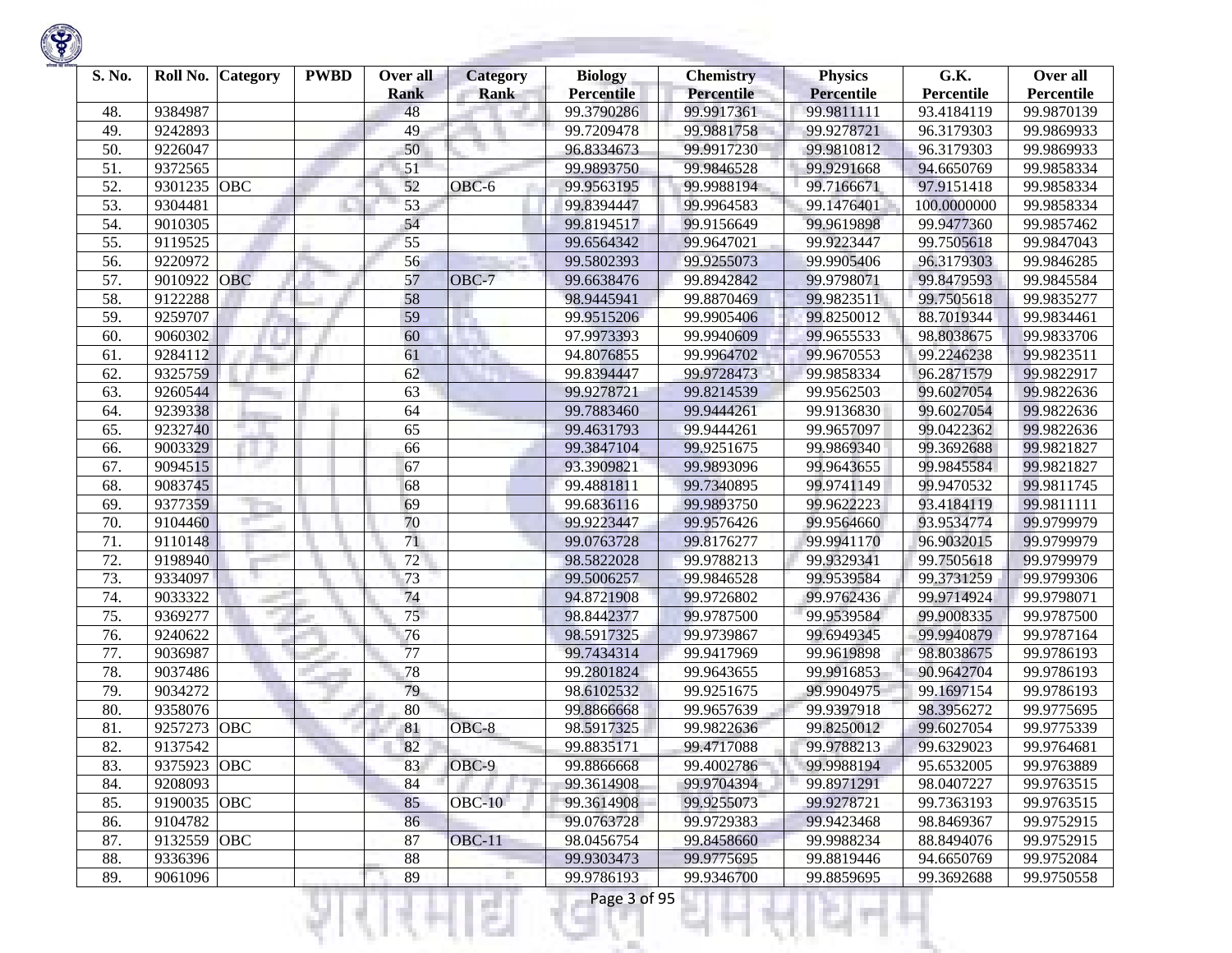| S. No. | Roll No. | Category   | <b>PWBD</b> | Over all<br><b>Rank</b> | <b>Category</b><br><b>Rank</b> | <b>Biology</b><br><b>Percentile</b> | <b>Chemistry</b><br><b>Percentile</b> | <b>Physics</b><br><b>Percentile</b> | G.K.<br>Percentile | Over all<br>Percentile |
|--------|----------|------------|-------------|-------------------------|--------------------------------|-------------------------------------|---------------------------------------|-------------------------------------|--------------------|------------------------|
| 90.    | 9296464  |            |             | 90                      |                                | 99.9303473                          | 99.8488891                            | 99.9728473                          | 99.1795150         | 99.9740278             |
| 91.    | 9336625  | <b>OBC</b> |             | 91                      | <b>OBC-12</b>                  | 99.6836116                          | 99.9657639                            | 99.8453474                          | 99.9138196         | 99.9740278             |
| 92.    | 9203427  |            |             | 92                      |                                | 99.8250012                          | 99.9822636                            | 99.5932460                          | 98.5420707         | 99.9739867             |
| 93.    | 9225363  |            |             | 93                      |                                | 99.7209478                          | 99.9881758                            | 99.9361491                          | 79.2307147         | 99.9739867             |
| 94.    | 9277796  |            |             | 94                      |                                | 98.5917325                          | 99.9822636                            | 99.8250012                          | 99.0422362         | 99.9739867             |
| 95.    | 9037966  |            |             | 95                      |                                | 99.1507103                          | 99.8942842                            | 99.9726802                          | 99.7351166         | 99.9738680             |
| 96.    | 9084115  |            |             | 96                      |                                | 99.8093916                          | 99.9882340                            | 99.8894001                          | 78.7895189         | 99.9729383             |
| 97.    | 9107922  |            |             | 97                      |                                | 99.7658576                          | 99.9094022                            | 99.8894001                          | 98.8469367         | 99.9729383             |
| 98.    | 9079800  |            |             | 98                      |                                | 99.3740514                          | 99.6646704                            | 99.9741149                          | 99.5105364         | 99.9729383             |
| 99.    | 9052202  |            |             | 99                      |                                | 99.3847104                          | 99.9643655                            | 99.9726802                          | 94.7854801         | 99.9726802             |
| 100    | 9356765  | <b>OBC</b> |             | 100                     | $OBC-13$                       | 99.7497226                          | 99.9350695                            | 99.9728473                          | 96.2871579         | 99.9716667             |
| 101.   | 9383536  |            |             | 101                     |                                | 99.5006257                          | 99.9846528                            | 99.9728473                          | 65.5290062         | 99.9716667             |
| 102.   | 9025299  |            |             | 102                     |                                | 99.8657766                          | 99.9501117                            | 99.9204162                          | 98.5698674         | 99.9714924             |
| 103.   | 9046479  |            |             | 103                     |                                | 99.2801824                          | 99.8550862                            | 99.9833706                          | 98.2301516         | 99.9714924             |
| 104.   | 9285810  |            |             | 104                     |                                | 98.0395403                          | 99.9006763                            | 99.9751691                          | 99.6027054         | 99.9704394             |
| 105    | 9181923  |            |             | 105                     |                                | 99.2610982                          | 99.9576426                            | 99.9329341                          | 97.4891459         | 99.9694085             |
| 106.   | 9120054  |            |             | 106                     |                                | 98.5822028                          | 99.9788213                            | 99.8199809                          | 99.6976150         | 99.9694085             |
| 107.   | 9381987  |            |             | 107                     |                                | 99.0425708                          | 99.9870139                            | 99.9397918                          | 87.8509197         | 99.9693056             |
| 108    | 9316555  |            |             | 108                     |                                | 97.1843789                          | 99.8665974                            | 99.9976389                          | 96.2871579         | 99.9693056             |
| 109    | 9275655  |            |             | 109                     |                                | 98.8625077                          | 98.9121695                            | 99.9952703                          | 99.9361491         | 99.9692570             |
| 110.   | 9218398  |            |             | 110                     |                                | 97.7805893                          | 99.9763515                            | 99.7989878                          | 99.6027054         | 99.9692570             |
| 111.   | 9076924  | OBC        |             | 111                     | OBC-14                         | 98.3810044                          | 99.9893096                            | 99.5581318                          | 100.0000000        | 99.9691167             |
| 112.   | 9056247  |            |             | 112                     |                                | 98.3810044                          | 99.8835939                            | 99.9762436                          | 99.8004466         | 99.9691167             |
| 113.   | 9095438  |            |             | 113                     |                                | 96.3700290                          | 99.9726802                            | 99.8859695                          | 99.9988122         | 99.9691167             |
| 114.   | 9033496  |            |             | 114                     |                                | 94.8721908                          | 99.9346700                            | 99.9952487                          | 98.5698674         | 99.9691167             |
| 115.   | 9025396  | <b>OBC</b> |             | 115                     | $OBC-15$                       | 93.3909821                          | 99.9833706                            | 99.9833706                          | 99.3692688         | 99.9691167             |
| 116.   | 9161407  |            |             | 116                     |                                | 99.4881811                          | 99.6646704                            | 99.9929404                          | 87.2574743         | 99.9670553             |
| 117.   | 9184323  | <b>OBC</b> |             | 117                     | <b>OBC-16</b>                  | 99.3740514                          | 99.9270511                            | 99.9670553                          | 92.8498312         | 99.9670553             |
| 118.   | 9374899  |            |             | 118                     |                                | 99.8394447                          | 99.9598612                            | 99.8642363                          | 98.7391684         | 99.9669445             |
| 119.   | 9213692  |            |             | 119                     |                                | 99.3614908                          | 99.9881758                            | 99.5932460                          | 98.9133519         | 99.9668921             |
| 120    | 9339558  |            |             | 120                     |                                | 99.9645834                          | 99.8488891                            | 99.9397918                          | 97.9151418         | 99.9657639             |
| 121.   | 9335083  |            |             | 121                     |                                | 86.1662692                          | 99.9657639                            | 99.9905556                          | 99.6611810         | 99.9657639             |
| 122.   | 9248340  |            |             | 122                     |                                | 99.8250012                          | 99.9125006                            | 99.7197654                          | 99.6027054         | 99.9657097             |
| 123.   | 9193114  |            |             | 123                     |                                | 99.6564342                          | 99.9188149                            | 99.9705851                          | 82.8064148         | 99.9647021             |
| 124.   | 9178493  |            |             | 124                     |                                | 99.4881811                          | 99.4717088                            | 99.9670553                          | 99.7505618         | 99.9647021             |
| 125.   | 9285755  |            |             | 125                     |                                | 99.9515206                          | 99.9822636                            | 99.3461193                          | 93.3961595         | 99.9645273             |
| 126.   | 9322054  |            |             | 126                     |                                | 99.9929167                          | 99.9763889                            | 99.6942365                          | 85.6727977         | 99.9634028             |
| 127.   | 9361153  |            |             | 127                     | ta 1                           | 99.3790286                          | 99.8488891                            | 99.9917361                          | 85.6727977         | 99.9634028             |
| 128.   | 9266942  |            |             | 128                     |                                | 94.7926028                          | 99.9125006                            | 99.9929055                          | 94.1245329         | 99.9633448             |
| 129.   | 9255747  |            |             | 129                     |                                | 93.7331505                          | 99.9125006                            | 99.9810812                          | 99.6027054         | 99.9633448             |
| 130.   | 9095462  |            |             | 130                     |                                | 98.3810044                          | 99.9833706                            | 99.9382335                          | 98.5698674         | 99.9631777             |
| 131.   | 9134475  |            |             | 131                     |                                | 99.8093916                          | 99.8176277                            | 99.8199809                          | 99.6976150         | 99.9623490             |
|        |          |            |             |                         | s                              | Page 4 of 95                        |                                       |                                     |                    |                        |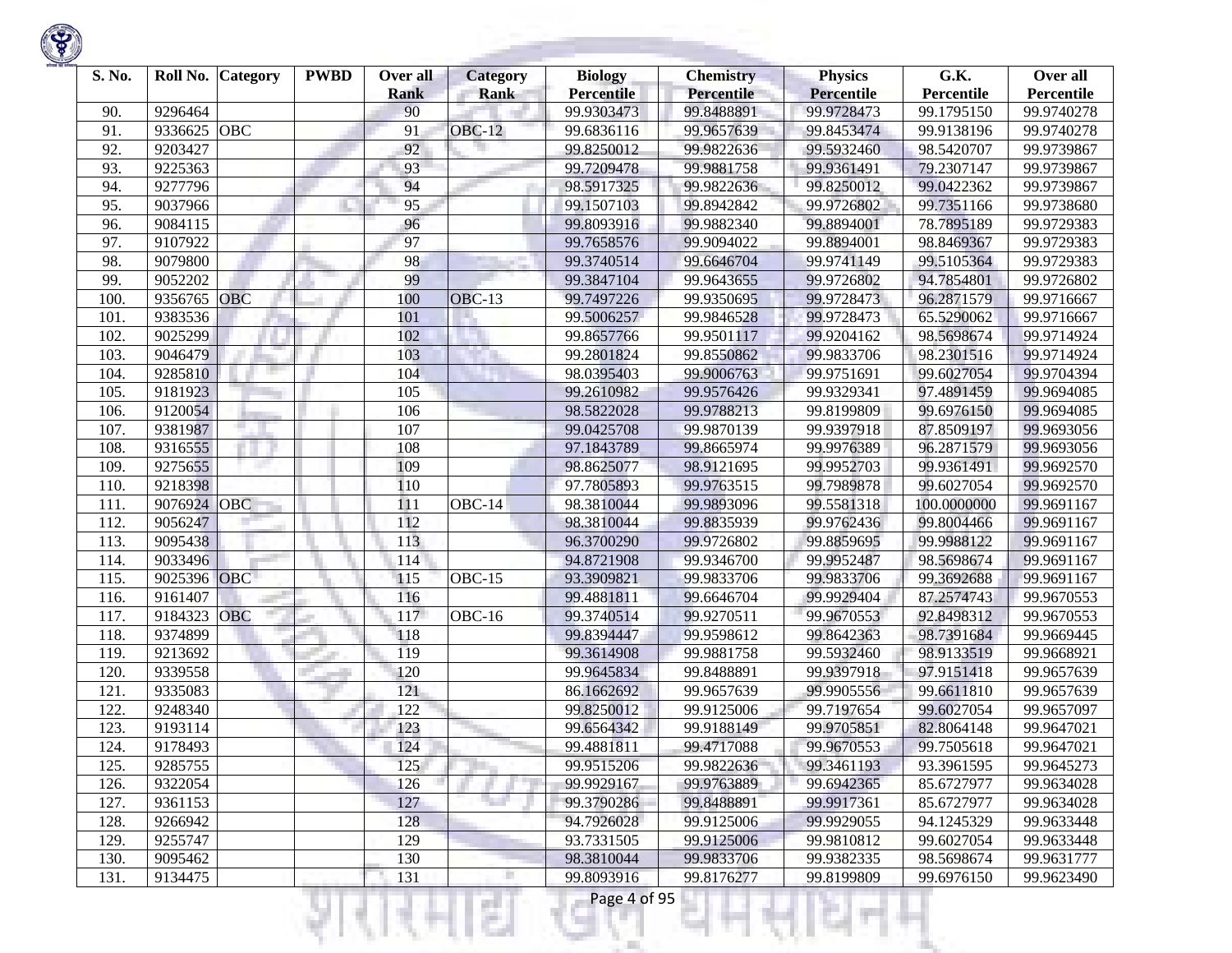| S. No. | Roll No. | <b>Category</b> | <b>PWBD</b> | Over all<br><b>Rank</b> | <b>Category</b><br><b>Rank</b> | <b>Biology</b><br><b>Percentile</b> | <b>Chemistry</b><br><b>Percentile</b> | <b>Physics</b><br><b>Percentile</b> | G.K.<br>Percentile | Over all<br>Percentile |
|--------|----------|-----------------|-------------|-------------------------|--------------------------------|-------------------------------------|---------------------------------------|-------------------------------------|--------------------|------------------------|
| 132.   | 9144265  |                 |             | 132                     |                                | 99.8093916                          | 99.4717088                            | 99.9105788                          | 99.8552788         | 99.9623490             |
| 133.   | 9186373  | OBC             |             | 133                     | <b>OBC-17</b>                  | 99.7658576                          | 99.4717088                            | 99.9870575                          | 91.4167382         | 99.9623490             |
| 134.   | 9001047  |                 |             | 134                     |                                | 99.9584264                          | 99.5118069                            | 99.9893096                          | 94.7854801         | 99.9619898             |
| 135.   | 9302471  |                 |             | 135                     |                                | 99.9893750                          | 99.5018062                            | 99.9799306                          | 94.6650769         | 99.9610417             |
| 136.   | 9281728  | OBC             |             | 136                     | <b>OBC-18</b>                  | 99.9869933                          | 99.8734806                            | 99.7197654                          | 97.0238377         | 99.9609800             |
| 137.   | 9257955  |                 |             | 137                     |                                | 99.7209478                          | 99.7244951                            | 99.9858109                          | 90.6470227         | 99.9609800             |
| 138.   | 9236743  |                 |             | 138                     |                                | 93.7331505                          | 99.7244951                            | 99.9940879                          | 99.3567611         | 99.9609800             |
| 139.   | 9052338  |                 |             | 139                     |                                | 96.3700290                          | 99.9156649                            | 99.9287309                          | 99.9619898         | 99.9608020             |
| 140.   | 9314635  |                 |             | 140                     |                                | 99.9846528                          | 99.6918754                            | 99.9775695                          | 89.7858475         | 99.9598612             |
| 141.   | 9370904  |                 |             | 141                     |                                | 98.8442377                          | 99.9456945                            | 99.9291668                          | 99.6611810         | 99.9598612             |
| 142.   | 9365370  |                 |             | 142                     |                                | 96.7428517                          | 99.9456945                            | 99.9787500                          | 99.1795150         | 99.9598612             |
| 143.   | 9006976  | OBC             |             | 143                     | <b>OBC-19</b>                  | 99.9857462                          | 99.7208628                            | 99.9085380                          | 98.8038675         | 99.9596142             |
| 144.   | 9019664  |                 |             | 144                     |                                | 99.2801824                          | 99.6923552                            | 99.9762436                          | 99.5118069         | 99.9596142             |
| 145.   | 9143157  |                 |             | 145                     |                                | 99.8835171                          | 99.9188149                            | 99.9329341                          | 82.8064148         | 99.9588192             |
| 146.   | 9139361  |                 |             | 146                     |                                | 99.4881811                          | 98.9928345                            | 99.9694085                          | 99.9282277         | 99.9588192             |
| 147.   | 9189948  |                 |             | 147                     |                                | 98.5822028                          | 99.9917638                            | 99.8470426                          | 94.7629749         | 99.9588192             |
| 148.   | 9289992  |                 |             | 148                     |                                | 98.8625077                          | 99.9527030                            | 99.5932460                          | 99.9195951         | 99.9574327             |
| 149.   | 9281581  |                 |             | 149                     |                                | 97.4033959                          | 99.9006763                            | 99.9361491                          | 99.3567611         | 99.9574327             |
| 150.   | 9055723  |                 |             | 150                     |                                | 99.1507103                          | 99.9750558                            | 99.8158883                          | 99.5747612         | 99.9572386             |
| 151.   | 9377621  |                 |             | 151                     |                                | 93.3747314                          | 99.9881945                            | 99.9881945                          | 48.6199325         | 99.9563195             |
| 152.   | 9027114  |                 |             | 152                     |                                | 98.8038675                          | 99.9536751                            | 99.9465482                          | 95.6941607         | 99.9560507             |
| 153.   | 9115226  |                 |             | 153                     |                                | 98.9445941                          | 99.9576426                            | 99.7493852                          | 99.7505618         | 99.9552894             |
| 154.   | 9175345  |                 |             | 154                     |                                | 98.6966685                          | 99.8122919                            | 99.9468751                          | 99.9480556         | 99.9551390             |
| 155.   | 9260562  | SC              |             | 155                     | $SC-1$                         | 98.5917325                          | 99.8214539                            | 99.8853048                          | 99.9195951         | 99.9550679             |
| 156.   | 9081266  |                 |             | 156                     |                                | 99.1507103                          | 99.9798071                            | 99.8859695                          | 96.9663135         | 99.9548629             |
| 157.   | 9104945  | <b>OBC</b>      |             | 157                     | OBC-20                         | 99.8623384                          | 99.3799343                            | 99.9423468                          | 98.8469367         | 99.9541128             |
| 158.   | 9149946  | OBC             |             | 158                     | OBC-21                         | 96.9479121                          | 99.9576426                            | 99.9670553                          | 94.7629749         | 99.9541128             |
| 159.   | 9191054  |                 |             | 159                     |                                | 95.8489722                          | 99.9811745                            | 99.9329341                          | 96.9032015         | 99.9541128             |
| 160.   | 9354468  |                 |             | 160                     |                                | 99.9752084                          | 99.4002786                            | 99.9291668                          | 99.3731259         | 99.9539584             |
| 161.   | 9323130  |                 |             | 161                     |                                | 99.1913206                          | 99.7284726                            | 99.9775695                          | 99.3731259         | 99.9539584             |
| 162.   | 9227579  |                 |             | 162                     |                                | 98.8625077                          | 99.9444261                            | 99.8971291                          | 96.3179303         | 99.9538854             |
| 163.   | 9066861  |                 |             | 163                     |                                | 99.9073502                          | 99.8740913                            | 99.8360812                          | 99.3692688         | 99.9536751             |
| 164.   | 9019928  |                 |             | 164                     |                                | 98.9297762                          | 99.9726802                            | 99.8360812                          | 99.3692688         | 99.9536751             |
| 165.   | 9202347  |                 |             | 165                     |                                | 99.7209478                          | 99.7505084                            | 99.4525375                          | 100.0000000        | 99.9527030             |
| 166.   | 9251414  |                 |             | 166                     |                                | 99.3614908                          | 99.8427375                            | 99.9136830                          | 98.0407227         | 99.9527030             |
| 167.   | 9252319  |                 |             | 167                     |                                | 95.5718205                          | 99.9314194                            | 99.8451024                          | 99.9195951         | 99.9527030             |
| 168.   | 9383672  | <b>OBC</b>      |             | 168                     | <b>OBC-22</b>                  | 99.9138196                          | 99.9456945                            | 99.5289590                          | 99.1795150         | 99.9515973             |
| 169.   | 9016130  |                 |             | 169                     |                                | 99.8657766                          | 99.9346700                            | 99.9287309                          | 85.2259229         | 99.9512995             |
| 170.   | 9097831  | <b>OBC</b>      |             | 170                     | OBC-23                         | 99.5902029                          | 99.8942842                            | 99.8705279                          | 99.5118069         | 99.9512995             |
| 171.   | 9076290  |                 |             | 171                     |                                | 96.6788616                          | 99.9928731                            | 99.8360812                          | 99.3692688         | 99.9512995             |
| 172.   | 9071415  |                 |             | 172                     |                                | 99.5587768                          | 99.7576214                            | 99.7764469                          | 99.9282277         | 99.9505830             |
| 173.   | 9131008  |                 |             | 173                     |                                | 99.3740514                          | 99.8964596                            | 99.9423468                          | 92.8498312         | 99.9505830             |
|        |          |                 |             |                         | s.                             | Page 5 of 95                        |                                       |                                     |                    |                        |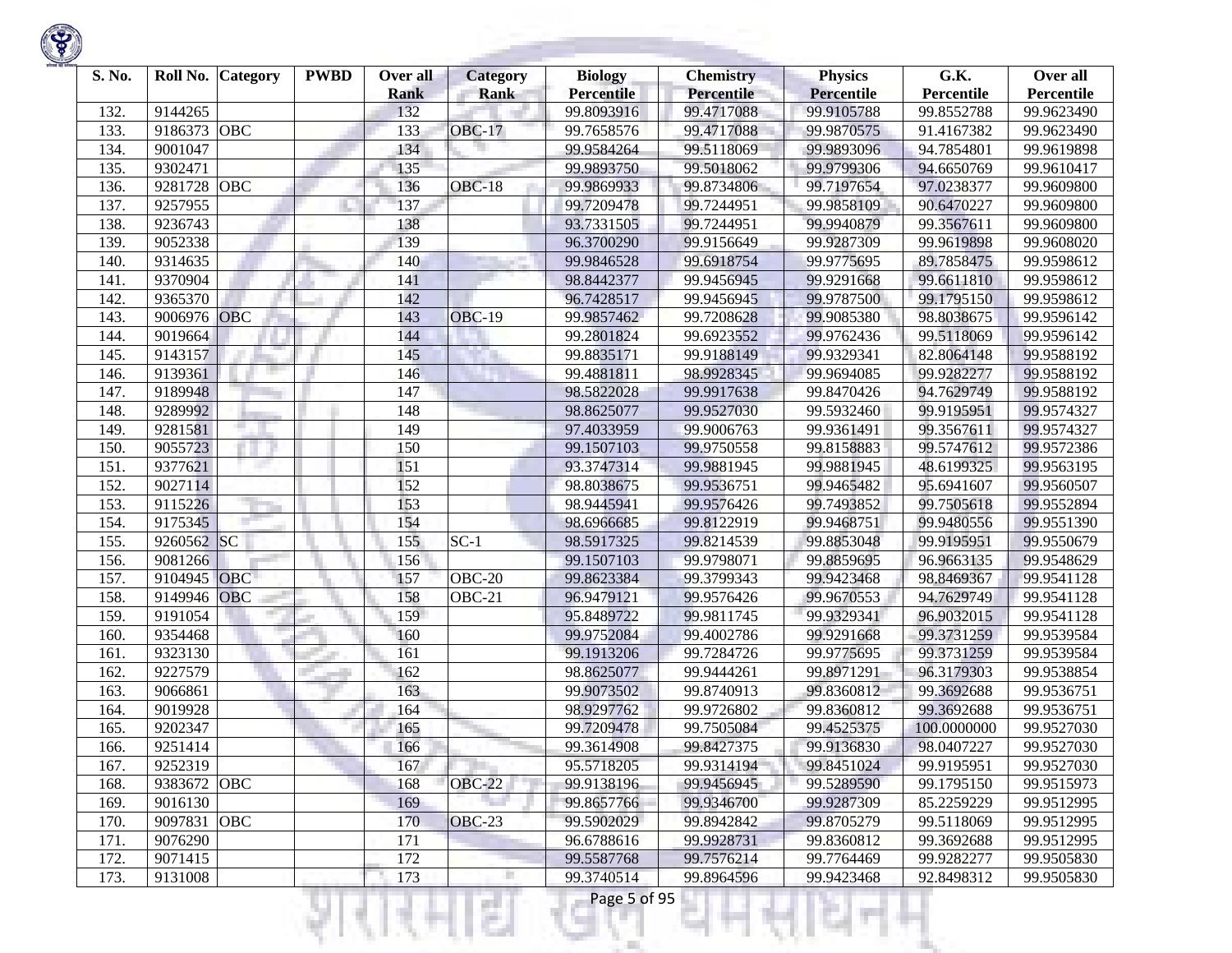| S. No. | Roll No.    | <b>Category</b> | <b>PWBD</b> | Over all<br><b>Rank</b> | <b>Category</b><br><b>Rank</b> | <b>Biology</b><br><b>Percentile</b> | <b>Chemistry</b><br><b>Percentile</b> | <b>Physics</b><br><b>Percentile</b> | G.K.<br>Percentile | Over all<br>Percentile |
|--------|-------------|-----------------|-------------|-------------------------|--------------------------------|-------------------------------------|---------------------------------------|-------------------------------------|--------------------|------------------------|
| 174.   | 9182435     |                 |             | 174                     |                                | 99.2610982                          | 99.9729383                            | 99.7270299                          | 98.8469367         | 99.9505830             |
| 175.   | 9373545     |                 |             | 175                     |                                | 99.9563195                          | 99.9350695                            | 99.6186811                          | 97.9151418         | 99.9504167             |
| 176.   | 9218637     |                 |             | 176                     |                                | 98.8442377                          | 99.9350695                            | 99.9067362                          | 99.1795150         | 99.9504167             |
| 177.   | 9281484     |                 |             | 177                     |                                | 99.9385139                          | 99.7966230                            | 99.8592915                          | 93.3961595         | 99.9491557             |
| 178.   | 9207919     |                 |             | 178                     |                                | 99.4631793                          | 99.8533794                            | 99.6594618                          | 99.8486497         | 99.9491557             |
| 179.   | 9334442     | OBC             |             | 179                     | OBC-24                         | 97.5149340                          | 99.8665974                            | 99.9622223                          | 99.6611810         | 99.9480556             |
| 180.   | 9007741     |                 |             | 180                     |                                | 98.3810044                          | 99.9501117                            | 99.9346700                          | 94.7854801         | 99.9477360             |
| 181.   | 9123131     |                 |             | 181                     |                                | 98.9445941                          | 99.9399936                            | 99.9423468                          | 88.8494076         | 99.9470532             |
| 182.   | 9316612     | <b>OBC</b>      |             | 182                     | <b>OBC-25</b>                  | 99.8536113                          | 99.9551390                            | 99.5785423                          | 97.3378509         | 99.9468751             |
| 183.   | 9312544     |                 |             | 183                     |                                | 99.5761811                          | 99.8760418                            | 99.9327084                          | 95.6532005         | 99.9468751             |
| 184.   | 9245639     |                 |             | 184                     |                                | 99.5293951                          | 99.1652083                            | 99.9657097                          | 99.7363193         | 99.9467909             |
| 185.   | 9217784     |                 |             | 185                     | u.                             | 98.0395403                          | 99.8533794                            | 99.9751691                          | 93.3961595         | 99.9467909             |
| 186.   | 9279213     |                 |             | 186                     |                                | 97.4033959                          | 99.9444261                            | 99.9562503                          | 92.1912690         | 99.9467909             |
| 187.   | 9085718     | OBC             |             | 187                     | <b>OBC-26</b>                  | 99.3847104                          | 99.9584264                            | 99.8598375                          | 94.7854801         | 99.9465482             |
| 188.   | 9062262     |                 |             | 188                     |                                | 99.3847104                          | 99.8740913                            | 99.9619898                          | 86.7748373         | 99.9465482             |
| 189.   | 9017497     |                 |             | 189                     |                                | 99.2801824                          | 99.9156649                            | 99.8705279                          | 98.8038675         | 99.9465482             |
| 190.   | 9059847     |                 |             | 190                     |                                | 97.8144154                          | 99.5652587                            | 99.9893096                          | 98.8038675         | 99.9465482             |
| 191.   | 9157921     |                 |             | 191                     |                                | 99.4881811                          | 99.9729383                            | 99.2422727                          | 99.7505618         | 99.9458766             |
| 192.   | 9197740     |                 |             | 192                     |                                | 99.4881811                          | 99.5328917                            | 99.9423468                          | 99.0669600         | 99.9458766             |
| 193.   | 9383856 OBC |                 |             | 193                     | OBC-27                         | 99.9917361                          | 99.9031946                            | 99.6942365                          | 91.2296650         | 99.9445140             |
| 194.   | 9363091     |                 |             | 194                     |                                | 99.7981253                          | 99.9138196                            | 99.8252780                          | 97.9151418         | 99.9445140             |
| 195.   | 9384611     |                 |             | 195                     |                                | 99.6836116                          | 99.9704862                            | 99.5289590                          | 97.3378509         | 99.9445140             |
| 196.   | 9176866     | OBC             |             | 196                     | OBC-28                         | 99.8093916                          | 99.9094022                            | 99.6752597                          | 98.5421986         | 99.9435234             |
| 197.   | 9160318     |                 |             | 197                     |                                | 99.6564342                          | 99.9094022                            | 99.8705745                          | 91.4167382         | 99.9435234             |
| 198.   | 9167346     |                 |             | 198                     |                                | 98.0456754                          | 99.9094022                            | 99.9670553                          | 91.4167382         | 99.9435234             |
| 199.   | 9277619     |                 |             | 199                     |                                | 99.0268647                          | 99.9657097                            | 99.5518611                          | 97,4093080         | 99.9432436             |
| 200.   | 9200515     |                 |             | 200                     |                                | 98.0395403                          | 99.8734806                            | 99.8971291                          | 98.9133519         | 99.9432436             |
| 201.   | 9237088     |                 |             | 201                     |                                | 95.5718205                          | 99.9006763                            | 99.9810812                          | 94.1245329         | 99.9432436             |
| 202.   | 9259349     |                 |             | 202                     |                                | 82.1146479                          | 99.9822636                            | 99.8592915                          | 99.9195951         | 99.9432436             |
| 203.   | 9015166     |                 |             | 203                     |                                | 99.8194517                          | 99.9536751                            | 99.6971065                          | 96.9663135         | 99.9417969             |
| 204.   | 9030334     |                 |             | 204                     |                                | 99.6638476                          | 99.8550862                            | 99.8859695                          | 97.7526488         | 99.9417969             |
| 205.   | 9221751     |                 |             | 205                     |                                | 99.9645834                          | 99.9031946                            | 99.6186811                          | 97.9151418         | 99.9409723             |
| 206.   | 9114331     |                 |             | 206                     |                                | 98.9445941                          | 99.3246344                            | 99.8894001                          | 99.9705851         | 99.9399936             |
| 207.   | 9190512     |                 |             | 207                     |                                | 98.0456754                          | 99.9729383                            | 99.6293725                          | 99.6976150         | 99.9399936             |
| 208.   | 9166871     | OBC             |             | 208                     | OBC-29                         | 98.0456754                          | 99.6893789                            | 99.9494064                          | 99.2246238         | 99.9399936             |
| 209.   | 9303412     |                 |             | 209                     |                                | 99.9976389                          | 99.6623616                            | 99.7827781                          | 95.6532005         | 99.9397918             |
| 210.   | 9379548     |                 |             | 210                     |                                | 99.8866668                          | 98.8938210                            | 99.9775695                          | 97.9151418         | 99.9397918             |
| 211.   | 9370918     |                 |             | 211                     |                                | 99.5006257                          | 99.9350695                            | 99.5289590                          | 99.9008335         | 99.9397918             |
| 212.   | 9334976     |                 |             | 212                     |                                | 98.8442377                          | 99.7284726                            | 99.9775695                          | 97.3378509         | 99.9397918             |
| 213.   | 9042720     |                 |             | 213                     |                                | 99.7113603                          | 99.5652587                            | 99.9346700                          | 98.8038675         | 99.9394213             |
| 214.   | 9023252     |                 |             | 214                     |                                | 99.3847104                          | 99.7790659                            | 99.8360812                          | 99.9299188         | 99.9394213             |
| 215.   | 9279914 OBC |                 |             | 215                     | <b>OBC-30</b>                  | 99.8959466                          | 99.9444261                            | 99.4525375                          | 95.3542544         | 99.9385139             |
|        |             |                 |             |                         | ç.                             | Page 6 of 95                        |                                       |                                     |                    |                        |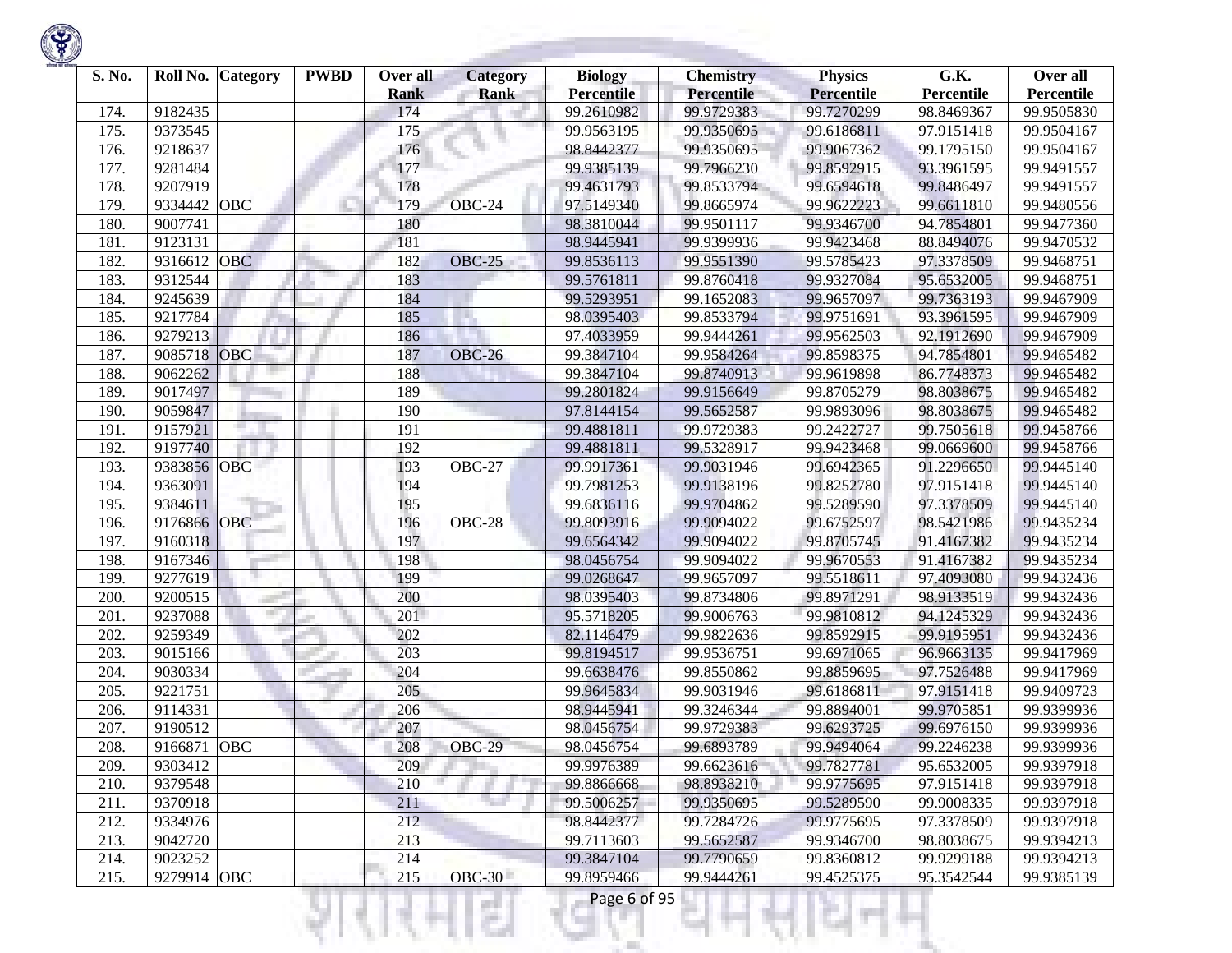| S. No. | Roll No.    | Category   | <b>PWBD</b> | Over all<br><b>Rank</b> | <b>Category</b><br><b>Rank</b> | <b>Biology</b><br><b>Percentile</b> | <b>Chemistry</b><br><b>Percentile</b> | <b>Physics</b><br><b>Percentile</b> | G.K.<br>Percentile | Over all<br>Percentile |
|--------|-------------|------------|-------------|-------------------------|--------------------------------|-------------------------------------|---------------------------------------|-------------------------------------|--------------------|------------------------|
| 216.   | 9244326     |            |             | 216                     |                                | 99.7883460                          | 99.4631793                            | 99.6949345                          | 99.9763515         | 99.9385139             |
| 217.   | 9198664     |            |             | 217                     |                                | 96.5425909                          | 99.9881758                            | 99.6275363                          | 97.0238377         | 99.9385139             |
| 218.   | 9165872     |            |             | 218                     |                                | 84.7727380                          | 99.7800691                            | 99.9881758                          | 99.9361491         | 99.9385139             |
| 219.   | 9020527     |            |             | 219                     |                                | 99.5902029                          | 99.9501117                            | 99.7149237                          | 97.7526488         | 99.9370457             |
| 220    | 9108607     | <b>OBC</b> |             | 220                     | <b>OBC-31</b>                  | 99.9082256                          | 99.9094022                            | 99.7070278                          | 93.9534774         | 99.9364639             |
| 221.   | 9156189     |            |             | 221                     |                                | 99.7246767                          | 99.9094022                            | 99.7917427                          | 94.7629749         | 99.9364639             |
| 222.   | 9126697     |            |             | 222                     |                                | 99.7246767                          | 98.6280900                            | 99.9847043                          | 93.9534774         | 99.9364639             |
| 223.   | 9030186     |            |             | 223                     |                                | 99.7113603                          | 99.6567207                            | 99.7149237                          | 99.9619898         | 99.9358578             |
| 224.   | 9053769     | <b>OBC</b> |             | 224                     | <b>OBC-32</b>                  | 86.6049793                          | 99.9869340                            | 99.9465482                          | 98.5698674         | 99.9358578             |
| 225.   | 9332484     | <b>SC</b>  |             | 225                     | $SC-2$                         | 99.7981253                          | 98.6553491                            | 99.9539584                          | 99.8571530         | 99.9350695             |
| 226.   | 9371161     |            |             | 226                     |                                | 99.5761811                          | 99.5018062                            | 99.9622223                          | 98.3956272         | 99.9350695             |
| 227.   | 9361120     |            |             | 227                     |                                | 99.3790286                          | 99.4002786                            | 99.9539584                          | 99.6611810         | 99.9350695             |
| 228.   | 9304611     |            |             | 228                     |                                | 97.9942389                          | 99.8488891                            | 99.9728473                          | 96.2871579         | 99.9350695             |
| 229.   | 9201771     |            |             | 229                     |                                | 99.4631793                          | 99.7244951                            | 99.9278721                          | 96.3179303         | 99.9337842             |
| 230.   | 9273088     |            |             | 230                     |                                | 99.3614908                          | 99.8841224                            | 99.4064229                          | 99.9195951         | 99.9337842             |
| 231.   | 9007888     | <b>OBC</b> |             | 231                     | <b>OBC-33</b>                  | 99.3847104                          | 99.5985176                            | 99.9204162                          | 99.3692688         | 99.9334822             |
| 232.   | 9039156     |            |             | 232                     |                                | 97.5447807                          | 99.7505583                            | 99.9536751                          | 99.1697154         | 99.9334822             |
| 233.   | 9174458     |            |             | 233                     |                                | 98.0456754                          | 99.7340895                            | 99.9494064                          | 98.5421986         | 99.9329341             |
| 234.   | 9155940     | <b>OBC</b> |             | 234                     | OBC-34                         | 96.2548976                          | 99.8458660                            | 99.9564660                          | 98.5421986         | 99.9329341             |
| 235.   | 9144062     |            |             | 235                     |                                | 99.4631793                          | 99.9125006                            | 99.2219647                          | 99.8486497         | 99.9314194             |
| 236.   | 9308605     |            |             | 236                     |                                | 97.4033959                          | 99.8533794                            | 99.9136830                          | 98.5420707         | 99.9314194             |
| 237.   | 9290136     |            |             | 237                     |                                | 95.5718205                          | 99.9929055                            | 99.5518611                          | 93.3961595         | 99.9314194             |
| 238.   | 9011792     |            |             | 238                     |                                | 99.8942842                          | 99.8942842                            | 99.4809236                          | 98.8038675         | 99.9311066             |
| 239.   | 9007261     |            |             | 239                     |                                | 99.6638476                          | 99.9833706                            | 99.0984463                          | 98.8038675         | 99.9311066             |
| 240.   | 9027781     |            |             | 240                     |                                | 99.2801824                          | 99.8942842                            | 99.6472181                          | 99.8004466         | 99.9311066             |
| 241.   | 9190648     |            |             | 241                     |                                | 99.6564342                          | 99.8964596                            | 99.8105682                          | 93.9534774         | 99.9305809             |
| 242.   | 9179822     |            |             | 242                     |                                | 98.7928134                          | 99.9576426                            | 99.3928769                          | 99.8552788         | 99.9305809             |
| 243.   | 9113209     |            |             | 243                     |                                | 93.7558094                          | 99.9764681                            | 99.8564554                          | 98.8469367         | 99.9305809             |
| 244.   | 9335047     |            |             | 244                     |                                | 99.1913206                          | 99.9031946                            | 99.8819446                          | 97.3378509         | 99.9303473             |
| 245.   | 9380749     | <b>OBC</b> |             | 245                     | OBC-35                         | 98.8442377                          | 99.9209029                            | 99.9067362                          | 95.6532005         | 99.9303473             |
| 246.   | 9354850     |            |             | 246                     |                                | 99.9563195                          | 99.7851392                            | 99.3731259                          | 99.7945836         | 99.9279862             |
| 247.   | 9252452     |            |             | 247                     |                                | 99.9515206                          | 99.8734806                            | 99.4998345                          | 94.1245329         | 99.9278721             |
| 248.   | 9257682     |            |             | 248                     |                                | 99.9278721                          | 98.9121695                            | 99.9562503                          | 97.0238377         | 99.9278721             |
| 249    | 9209901     |            |             | 249                     |                                | 99.7209478                          | 99.5707799                            | 99.9657097                          | 90.6470227         | 99.9278721             |
| 250.   | 9258781     |            |             | 250                     |                                | 96.1382018                          | 99.9125006                            | 99.9562503                          | 93.3961595         | 99.9278721             |
| 251.   | 9151460     |            |             | 251                     |                                | 95.5718205                          | 99.9314194                            | 99.6949345                          | 99.8486497         | 99.9278721             |
| 252.   | 9305666     |            |             | 252                     |                                | 93.0757225                          | 99.9976352                            | 99.4998345                          | 96.3179303         | 99.9278721             |
| 253.   | 9275026 OBC |            |             | 253                     | <b>OBC-36</b>                  | 91.9524192                          | 99.9739867                            | 99.4525375                          | 99.9195951         | 99.9278721             |
| 254.   | 9090361     |            |             | 254                     |                                | 99.8194517                          | 99.5652587                            | 99.9085380                          | 97.7526488         | 99.9275431             |
| 255.   | 9025948     |            |             | 255                     |                                | 99.6638476                          | 99.9928731                            | 99.7956953                          | 58.5855466         | 99.9275431             |
| 256.   | 9317701     |            |             | 256                     |                                | 92.0618140                          | 99.9251675                            | 99.9382335                          | 98.8038675         | 99.9275431             |
| 257.   | 9150581 OBC |            |             | 257                     | <b>OBC-37</b>                  | 99.2610982                          | 99.5811321                            | 99.8470426                          | 99.6329023         | 99.9270511             |
|        |             |            |             |                         | ç.                             | Page 7 of 95                        |                                       |                                     |                    |                        |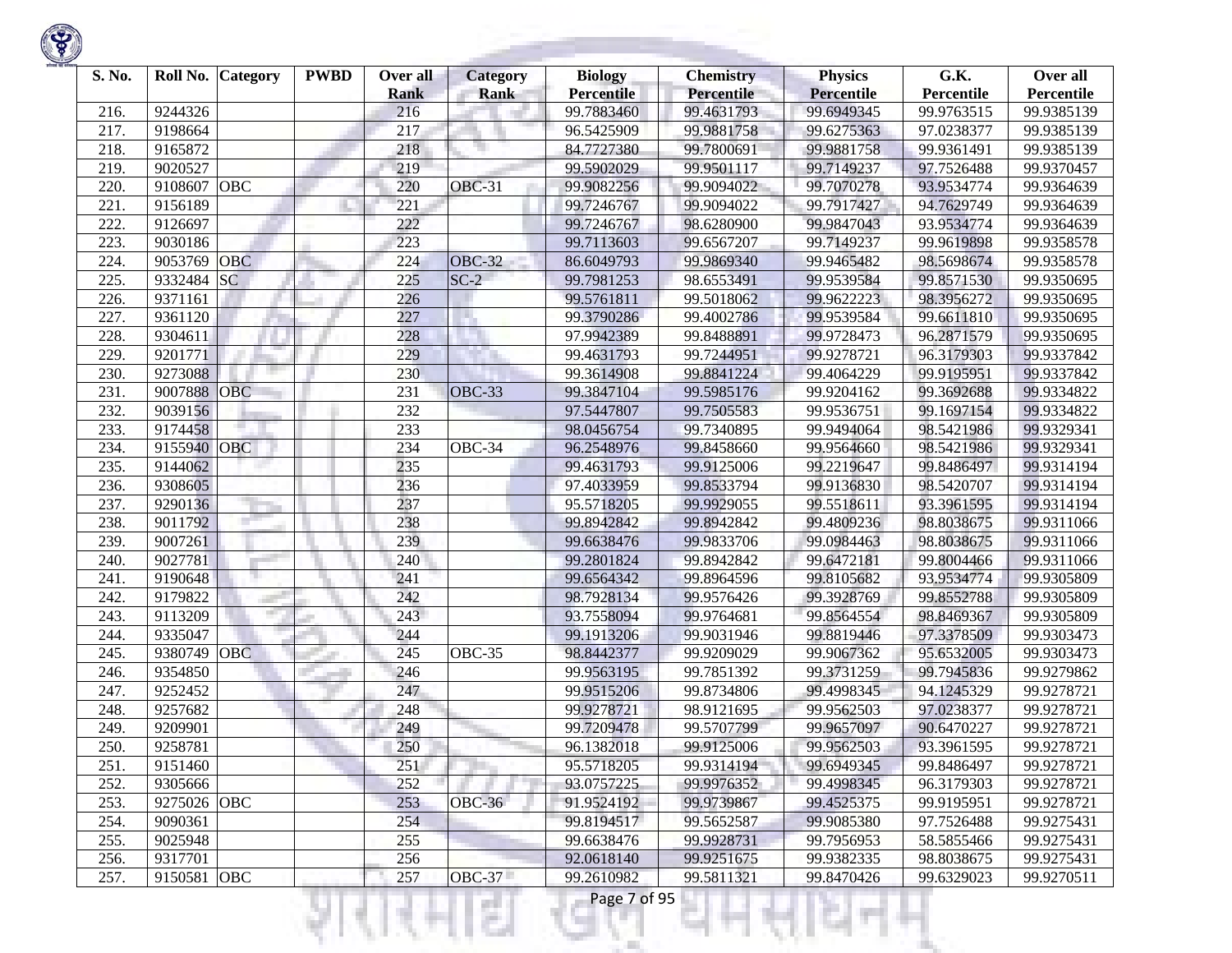| S. No. | Roll No.    | Category   | <b>PWBD</b> | Over all<br><b>Rank</b> | <b>Category</b><br><b>Rank</b> | <b>Biology</b><br><b>Percentile</b> | <b>Chemistry</b><br><b>Percentile</b> | <b>Physics</b><br><b>Percentile</b> | G.K.<br>Percentile | Over all<br>Percentile |
|--------|-------------|------------|-------------|-------------------------|--------------------------------|-------------------------------------|---------------------------------------|-------------------------------------|--------------------|------------------------|
| 258.   | 9103688     |            |             | 258                     |                                | 98.9445941                          | 99.9811745                            | 99.6752597                          | 93.9534774         | 99.9270511             |
| 259.   | 9109497     |            |             | 259                     |                                | 98.5822028                          | 99.9882340                            | 99.8470426                          | 70.0874210         | 99.9270511             |
| 260    | 9179522     |            |             | 260                     |                                | 98.5822028                          | 99.9399936                            | 99.7764469                          | 97.8527138         | 99.9270511             |
| 261.   | 9097908     |            |             | 261                     |                                | 96.9479121                          | 99.7576214                            | 99.8999894                          | 99.6329023         | 99.9270511             |
| 262.   | 9322059     |            |             | 262                     |                                | 99.6446533                          | 98.6553491                            | 99.9846528                          | 96.2871579         | 99.9268057             |
| 263.   | 9310157     |            |             | 263                     |                                | 99.0425708                          | 99.8665974                            | 99.9291668                          | 94.6650769         | 99.9268057             |
| 264.   | 9371107     |            |             | 264                     |                                | 99.9563195                          | 99.8122919                            | 99.6576394                          | 95.6532005         | 99.9244445             |
| 265.   | 9336701     | OBC        |             | 265                     | OBC-38                         | 99.7981253                          | 99.8122919                            | 99.6186811                          | 99.5525701         | 99.9244445             |
| 266.   | 9049797     | <b>OBC</b> |             | 266                     | <b>OBC-39</b>                  | 99.7434314                          | 99.6923552                            | 99.9132893                          | 93.2425049         | 99.9239797             |
| 267.   | 9094102     |            |             | 267                     |                                | 99.2801824                          | 99.5985176                            | 99.8859695                          | 99.7351166         | 99.9239797             |
| 268.   | 9014368     |            |             | 268                     |                                | 98.3810044                          | 99.6270252                            | 99.9536751                          | 94.7854801         | 99.9239797             |
| 269.   | 9372439     |            |             | 269                     | H.                             | 99.8866668                          | 99.6623616                            | 99.5785423                          | 99.7945836         | 99.9220834             |
| 270.   | 9329573     |            |             | 270                     |                                | 99.1913206                          | 99.9704862                            | 99.8016669                          | 65.5290062         | 99.9220834             |
| 271.   | 9345615     |            |             | 271                     |                                | 99.0425708                          | 99.4002786                            | 99.9870139                          | 85.6727977         | 99.9220834             |
| 272.   | 9337513     |            |             | 272                     |                                | 97.5149340                          | 99.9598612                            | 99.5785423                          | 99.3731259         | 99.9220834             |
| 273.   | 9140995     | <b>OBC</b> |             | 273                     | $OBC-40$                       | 99.9082256                          | 99.9270511                            | 98.9751856                          | 98.5421986         | 99.9211681             |
| 274.   | 9061212     |            |             | 274                     |                                | 99.2801824                          | 99.9037868                            | 99.6971065                          | 98.8038675         | 99.9204162             |
| 275.   | 9053921     |            |             | 275                     |                                | 99.1507103                          | 99.8740913                            | 99.6472181                          | 99.8004466         | 99.9204162             |
| 276.   | 9066288     |            |             | 276                     |                                | 98.6102532                          | 99.6567207                            | 99.9536751                          | 96.4294199         | 99.9204162             |
| 277.   | 9075651     | <b>OBC</b> |             | 277                     | OBC-41                         | 98.3810044                          | 99.5985176                            | 99.9346700                          | 99.3692688         | 99.9204162             |
| 278.   | 9094797     | OBC        |             | 278                     | OBC-42                         | 97.8144154                          | 99.9643655                            | 99.8158883                          | 95.6941607         | 99.9204162             |
| 279.   | 9117778     | <b>OBC</b> |             | 279                     | OBC-43                         | 99.9976468                          | 99.3799343                            | 99.3928769                          | 96.9032015         | 99.9199915             |
| 280    | 9097249     | <b>OBC</b> |             | 280                     | OBC-44                         | 99.8623384                          | 99.8458660                            | 99.7493852                          | 92.8498312         | 99.9199915             |
| 281.   | 9201692     |            |             | 281                     |                                | 99.9278721                          | 99.6547321                            | 99.4998345                          | 99.6027054         | 99.9195951             |
| 282.   | 9199190     |            |             | 282                     |                                | 99.7883460                          | 99.4265241                            | 99.8592915                          | 98.9133519         | 99.9195951             |
| 283.   | 9270784     | <b>OBC</b> |             | 283                     | OBC-45                         | 98.8625077                          | 99.8427375                            | 99.8853048                          | 96.3179303         | 99.9195951             |
| 284.   | 9206043     |            |             | 284                     |                                | 98.8625077                          | 99.7505084                            | 99.6949345                          | 99.9195951         | 99.9195951             |
| 285.   | 9176846     |            |             | 285                     |                                | 99.6564342                          | 99.8176277                            | 99.8105682                          | 93.9534774         | 99.9176383             |
| 286.   | 9123352     |            |             | 286                     |                                | 95.2265534                          | 99.7576214                            | 99.8352767                          | 99.9470532         | 99.9176383             |
| 287.   | 9335093     |            |             | 287                     |                                | 99.9303473                          | 99.7615281                            | 99.8252780                          | 87.8509197         | 99.9173612             |
| 288.   | 9316093     |            |             | 288                     |                                | 99.7981253                          | 99.5454867                            | 99.9468751                          | 82.0685666         | 99.9173612             |
| 289.   | 9354178     |            |             | 289                     |                                | 99.6446533                          | 99.8760418                            | 99.6942365                          | 97.9151418         | 99.9173612             |
| 290    | 9337656     |            |             | 290                     |                                | 99.0425708                          | 99.7615281                            | 99.8016669                          | 99.7945836         | 99.9173612             |
| 291.   | 9129572     |            |             | 291                     |                                | 99.9458766                          | 94.4700027                            | 99.9799979                          | 98.5421986         | 99.9152851             |
| 292.   | 9158333     |            |             | 292                     |                                | 99.6564342                          | 99.9576426                            | 99.5446577                          | 92.8498312         | 99.9152851             |
| 293.   | 9114739     |            |             | 293                     |                                | 99.3740514                          | 97.7162288                            | 99.9564660                          | 99.7505618         | 99.9152851             |
| 294.   | 9183709 OBC |            |             | 294                     | OBC-46                         | 98.9445941                          | 99.9835277                            | 99.6752597                          | 85.2654987         | 99.9152851             |
| 295.   | 9116898     |            |             | 295                     |                                | 98.0456754                          | 99.2458025                            | 99.9494064                          | 99.2246238         | 99.9152851             |
| 296.   | 9122015     |            |             | 296                     |                                | 95.2265534                          | 99.3246344                            | 99.9882340                          | 94.7629749         | 99.9152851             |
| 297.   | 9256504 OBC |            |             | 297                     | <b>OBC-47</b>                  | 99.3614908                          | 99.9006763                            | 99.5518611                          | 98.5420707         | 99.9148654             |
| 298.   | 9198762     |            |             | 298                     |                                | 98.5917325                          | 99.6180769                            | 99.9184127                          | 98.9133519         | 99.9148654             |
| 299.   | 9200936     |            |             | 299                     |                                | 98.5917325                          | 99.6180769                            | 99.8971291                          | 99.3567611         | 99.9148654             |
|        |             |            |             |                         | s                              | Page 8 of 95                        |                                       |                                     |                    |                        |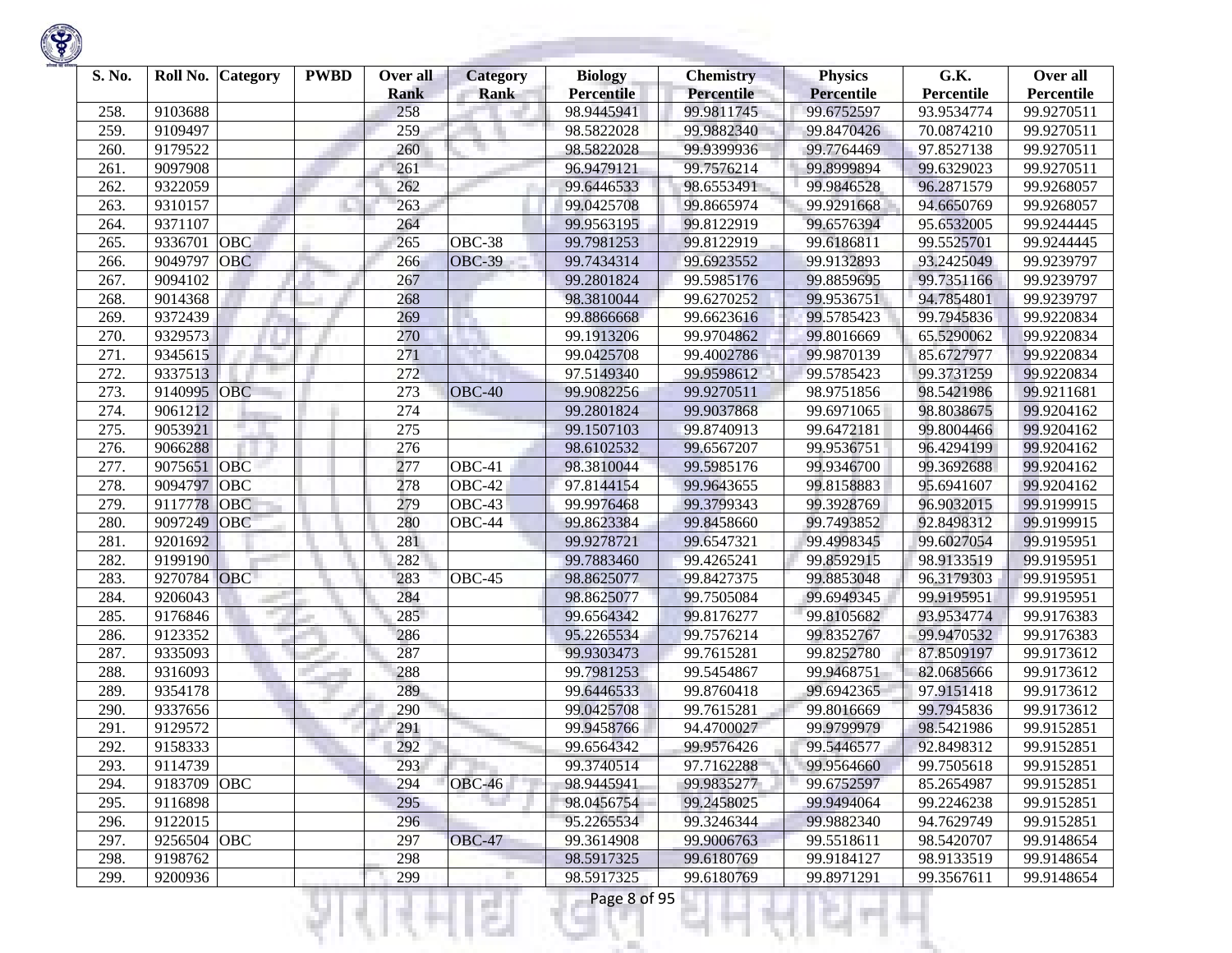| S. No. | Roll No.    | Category   | <b>PWBD</b> | Over all<br><b>Rank</b> | <b>Category</b><br><b>Rank</b> | <b>Biology</b><br><b>Percentile</b> | <b>Chemistry</b><br>Percentile | <b>Physics</b><br><b>Percentile</b> | G.K.<br>Percentile | Over all<br>Percentile |
|--------|-------------|------------|-------------|-------------------------|--------------------------------|-------------------------------------|--------------------------------|-------------------------------------|--------------------|------------------------|
| 300.   | 9203794     |            |             | 300                     |                                | 97.7805893                          | 99.2988223                     | 99.8971291                          | 99.9940879         | 99.9148654             |
| 301.   | 9004146     |            |             | 301                     |                                | 91.4429610                          | 99.9798071                     | 99.5878272                          | 99.9714924         | 99.9144771             |
| 302.   | 9020023     | <b>OBC</b> |             | 302                     | <b>OBC-48</b>                  | 99.7434314                          | 99.4310353                     | 99.7956953                          | 99.8004466         | 99.9132893             |
| 303.   | 9023264     |            |             | 303                     |                                | 99.3847104                          | 99.7790659                     | 99.8360812                          | 98.5698674         | 99.9132893             |
| 304.   | 9025662     | OBC        |             | 304                     | <b>OBC-49</b>                  | 92.5844538                          | 99.9952487                     | 99.7446192                          | 96.9663135         | 99.9132893             |
| 305.   | 9332773     |            |             | 305                     |                                | 99.9846528                          | 99.9657639                     | 98.2220858                          | 76.7867684         | 99.9126390             |
| 306.   | 9324617     |            |             | 306                     |                                | 98.2976413                          | 99.9209029                     | 99.8642363                          | 94.6650769         | 99.9126390             |
| 307.   | 9359085     |            |             | 307                     |                                | 98.5290298                          | 99.9870139                     | 97.8502113                          | 98.3956272         | 99.9102779             |
| 308.   | 9324917     |            |             | 308                     |                                | 98.2976413                          | 99.9031946                     | 99.8642363                          | 95.6532005         | 99.9102779             |
| 309.   | 9322387     |            |             | 309                     |                                | 88.9582792                          | 99.9138196                     | 99.9645834                          | 97.9151418         | 99.9102779             |
| 310.   | 9289650     |            |             | 310                     |                                | 99.5802393                          | 99.9006763                     | 99.7729745                          | 87.5076858         | 99.9101357             |
| 311.   | 9338338     |            |             | 311                     |                                | 98.5917325                          | 99.7966230                     | 99.6949345                          | 99.7363193         | 99.9101357             |
| 312.   | 9194821     |            |             | 312                     |                                | 97.4033959                          | 99.9527030                     | 99.8451024                          | 90.6470227         | 99.9101357             |
| 313.   | 9054559     |            |             | 313                     |                                | 97.5447807                          | 99.7505583                     | 99.9465482                          | 96.4294199         | 99.9097259             |
| 314.   | 9078970     |            |             | 314                     |                                | 95.9685466                          | 99.9501117                     | 99.8158883                          | 98.5698674         | 99.9097259             |
| 315.   | 9079123     |            |             | 315                     |                                | 94.4635815                          | 99.9536751                     | 99.7149237                          | 99.7351166         | 99.9097259             |
| 316.   | 9112106 OBC |            |             | 316                     | <b>OBC-50</b>                  | 99.9082256                          | 99.9094022                     | 98.6586815                          | 98.8469367         | 99.9082256             |
| 317.   | 9183176     |            |             | 317                     |                                | 99.7658576                          | 99.5811321                     | 99.3140450                          | 99.9282277         | 99.9082256             |
| 318.   | 9193147     |            |             | 318                     |                                | 98.0456754                          | 99.5811321                     | 99.8894001                          | 99.2246238         | 99.9082256             |
| 319.   | 9323158     |            |             | 319                     |                                | 99.9645834                          | 99.8902085                     | 99.4321536                          | 85.6727977         | 99.9067362             |
| 320.   | 9299011     | <b>OBC</b> |             | 320                     | $\overline{O}$ BC-51           | 99.9563195                          | 99.3282648                     | 99.5785423                          | 99.6611810         | 99.9067362             |
| 321.   | 9298412     |            |             | 321                     |                                | 99.8394447                          | 99.8347225                     | 99.9067362                          | 61.9306779         | 99.9067362             |
| 322.   | 9209504     |            |             | 322                     |                                | 100.0000000                         | 97.4767062                     | 99.9184127                          | 97.0238377         | 99.9065885             |
| 323.   | 9121130     | OBC        |             | 323                     | $\overline{O}$ BC-52           | 99.9515206                          | 99.8841224                     | 99.3461193                          | 92.1912690         | 99.9065885             |
| 324.   | 9249575     | OBC        |             | 324                     | OBC-53                         | 99.8959466                          | 99.7800691                     | 99.1451071                          | 99.6027054         | 99.9065885             |
| 325.   | 9215969     |            |             | 325                     |                                | 97.7805893                          | 99.7505084                     | 99.8853048                          | 98.9133519         | 99.9065885             |
| 326.   | 9130615     |            |             | 326                     |                                | 94.3503760                          | 99.8214539                     | 99.9810812                          | 93.3961595         | 99.9065885             |
| 327.   | 9090756     |            |             | 327                     |                                | 99.8194517                          | 99.9251675                     | 99.6971065                          | 85.2259229         | 99.9061624             |
| 328.   | 9022375     |            |             | 328                     |                                | 97.5447807                          | 97.9747708                     | 99.9833706                          | 99.8788426         | 99.9061624             |
| 329.   | 9017266     | <b>OBC</b> |             | 329                     | OBC-54                         | 97.1706181                          | 99.8942842                     | 99.9465482                          | 85.2259229         | 99.9061624             |
| 330.   | 9183456     |            |             | 330                     |                                | 99.9941170                          | 99.8870469                     | 99.0963749                          | 82.8064148         | 99.9046958             |
| 331.   | 9128199     | OBC        |             | 331                     | OBC-55                         | 99.9223447                          | 99.6164300                     | 99.8705745                          | 73.5371981         | 99.9046958             |
| 332.   | 9092235     | OBC        |             | 332                     | OBC-56                         | 99.5587768                          | 99.9399936                     | 99.7917427                          | 73.5371981         | 99.9046958             |
| 333.   | 9367204     |            |             | 333                     |                                | 99.5006257                          | 99.8665974                     | 99.7827781                          | 93.4184119         | 99.9031946             |
| 334.   | 9294220     |            |             | 334                     |                                | 99.3790286                          | 99.9031946                     | 99.5785423                          | 97.9151418         | 99.9031946             |
| 335.   | 9022338     |            |             | 335                     |                                | 99.8942842                          | 99.2979997                     | 99.7956953                          | 99.1697154         | 99.9025989             |
| 336.   | 9084157     |            |             | 336                     |                                | 99.5902029                          | 99.9750558                     | 99.6472181                          | 74.9501117         | 99.9025989             |
| 337.   | 9030442     |            |             | 337                     | n a                            | 98.6102532                          | 99.9251675                     | 99.1744667                          | 99.7351166         | 99.9025989             |
| 338.   | 9194016     |            |             | 338                     |                                | 93.9837031                          | 97.9747708                     | 99.9940609                          | 99.1697154         | 99.9025989             |
| 339.   | 9080276 OBC |            |             | 339                     | <b>OBC-57</b>                  | 90.7385851                          | 99.7980710                     | 99.8705279                          | 99.9845584         | 99.9025989             |
| 340.   | 9141717     | <b>OBC</b> |             | 340                     | <b>OBC-58</b>                  | 99.7658576                          | 99.9729383                     | 99.3140450                          | 85.2654987         | 99.9011660             |
| 341.   | 9188639     |            |             | 341                     |                                | 99.5587768                          | 99.7340895                     | 99.5952513                          | 99.0669600         | 99.9011660             |
|        |             |            |             |                         | s                              | Page 9 of 95                        |                                |                                     |                    |                        |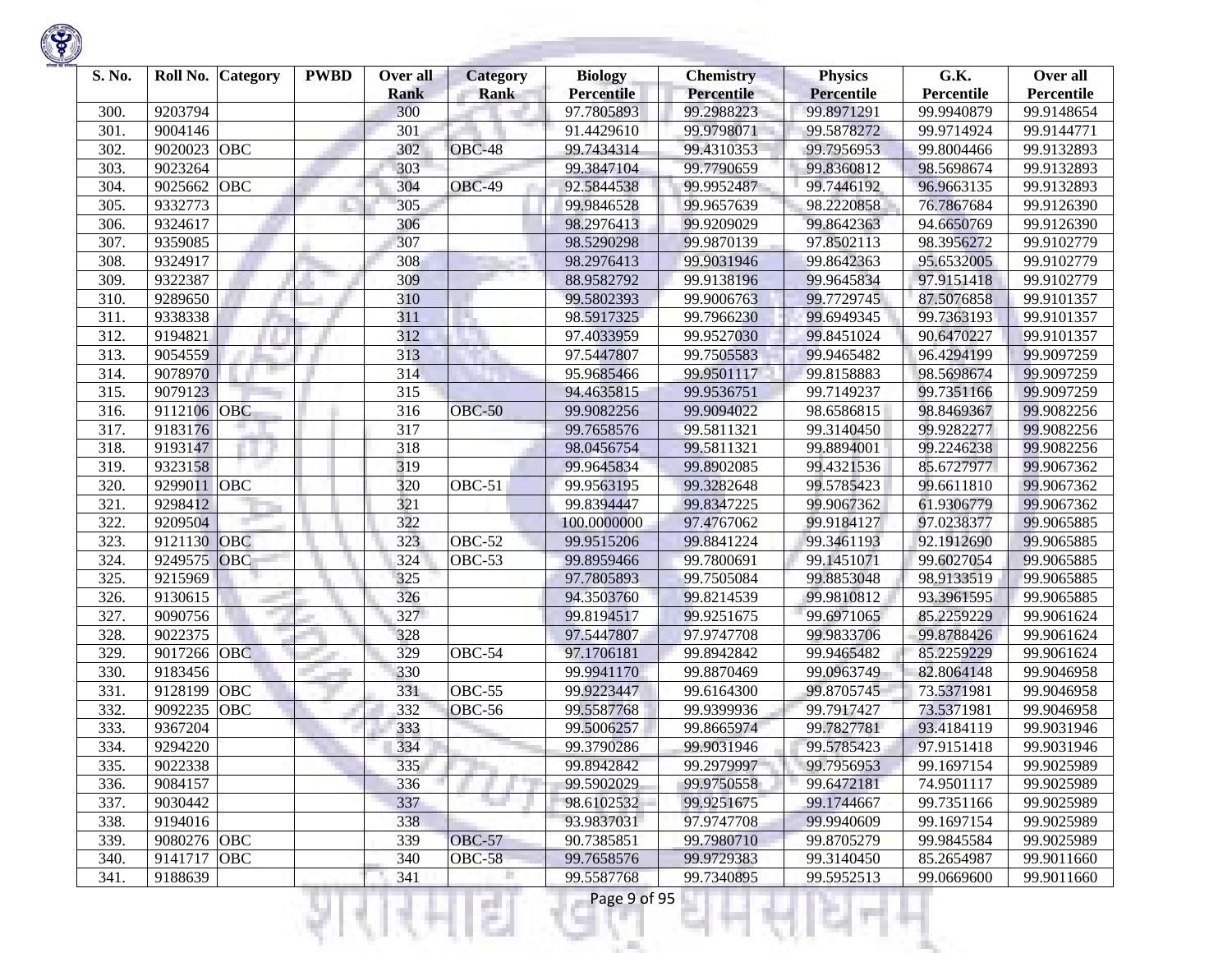| S. No. | Roll No.    | Category   | <b>PWBD</b> | Over all<br><b>Rank</b> | <b>Category</b><br><b>Rank</b> | <b>Biology</b><br><b>Percentile</b> | <b>Chemistry</b><br><b>Percentile</b> | <b>Physics</b><br><b>Percentile</b> | G.K.<br>Percentile | Over all<br>Percentile |
|--------|-------------|------------|-------------|-------------------------|--------------------------------|-------------------------------------|---------------------------------------|-------------------------------------|--------------------|------------------------|
| 342    | 9374505     |            |             | 342                     |                                | 99.8536113                          | 99.0000708                            | 99.8949307                          | 97.3378509         | 99.9008335             |
| 343.   | 9227927     |            |             | 343                     |                                | 99.9739867                          | 99.0848035                            | 99.4998345                          | 99.8486497         | 99.9006763             |
| 344    | 9201189     |            |             | 344                     |                                | 98.8625077                          | 99.9255073                            | 99.7528733                          | 92.1912690         | 99.9006763             |
| 345.   | 9198710     |            |             | 345                     |                                | 95.5718205                          | 99.9657097                            | 98.6745022                          | 99.9763515         | 99.9006763             |
| 346.   | 9357408     |            |             | 346                     |                                | 99.1913206                          | 99.9138196                            | 99.8252780                          | 82.0685666         | 99.8996529             |
| 347.   | 9348053     | OBC        |             | 347                     | OBC-59                         | 97.5149340                          | 99.8122919                            | 99.9846528                          | 52.0765943         | 99.8996529             |
| 348.   | 9152133     | OBC        |             | 348                     | OBC-60                         | 99.9858809                          | 99.9270511                            | 98.1868668                          | 87.2574743         | 99.8988128             |
| 349    | 9173783     |            |             | 349                     |                                | 99.9082256                          | 99.8458660                            | 99.4446471                          | 92.8498312         | 99.8988128             |
| 350.   | 9124223     |            |             | 350                     |                                | 99.6564342                          | 99.8458660                            | 99.7270299                          | 91.4167382         | 99.8988128             |
| 351    | 9116107     |            |             | 351                     |                                | 99.4881811                          | 99.4717088                            | 99.8470426                          | 96.9032015         | 99.8988128             |
| 352    | 9136979     |            |             | 352                     |                                | 99.2610982                          | 99.7340895                            | 99.8894001                          | 87.2574743         | 99.8988128             |
| 353.   | 9115802     |            |             | 353                     | ×.                             | 98.0456754                          | 99.9399936                            | 99.6293725                          | 97.4891459         | 99.8988128             |
| 354.   | 9181569     |            |             | 354                     |                                | 96.6525867                          | 99.7917427                            | 99.9105788                          | 96.1725359         | 99.8988128             |
| 355.   | 9331578     |            |             | 355                     |                                | 99.9728473                          | 99.6623616                            | 99.6186811                          | 87.8509197         | 99.8972918             |
| 356.   | 9383877     |            |             | 356                     |                                | 99.7981253                          | 99.3282648                            | 99.8949307                          | 93.4184119         | 99.8972918             |
| 357.   | 9347076     |            |             | 357                     |                                | 99.3790286                          | 99.1653484                            | 99.9327084                          | 95.6532005         | 99.8972918             |
| 358.   | 9375889     |            |             | 358                     |                                | 99.1913206                          | 99.6623616                            | 99.9138196                          | 91.2296650         | 99.8972918             |
| 359    | 9361520     |            |             | 359                     |                                | 98.8442377                          | 99.7284726                            | 99.9468751                          | 76.7867684         | 99.8972918             |
| 360    | 9340408     |            |             | 360                     |                                | 97.9942389                          | 99.9268057                            | 99.7591670                          | 93.4184119         | 99.8972918             |
| 361    | 9318413     |            |             | 361                     |                                | 93.3747314                          | 99.9386112                            | 99.8252780                          | 97.9151418         | 99.8972918             |
| 362    | 9268031     | OBC        |             | 362                     | OBC-61                         | 99.5293951                          | 99.5234829                            | 99.6949345                          | 99.6027054         | 99.8971291             |
| 363.   | 9248755     |            |             | 363                     |                                | 98.5917325                          | 99.7244951                            | 99.9136830                          | 95.3542544         | 99.8971291             |
| 364.   | 9207278     |            |             | 364                     |                                | 98.0395403                          | 99.9704394                            | 99.5932460                          | 88.7019344         | 99.8971291             |
| 365.   | 9285916     | <b>OBC</b> |             | 365                     | OBC-62                         | 97.4033959                          | 99.9255073                            | 99.7729745                          | 95.3542544         | 99.8971291             |
| 366.   | 9040911     |            |             | 366                     |                                | 98.8038675                          | 99.6923552                            | 99.7956953                          | 99.3692688         | 99.8966599             |
| 367.   | 9003970     |            |             | 367                     |                                | 92.5844538                          | 99.8372690                            | 99.9346700                          | 98.5698674         | 99.8966599             |
| 368.   | 9056983     | OBC        |             | 368                     | OBC-63                         | 98.3810044                          | 99.7790659                            | 99.9085380                          | 93.2425049         | 99.8942842             |
| 369    | 9072524     |            |             | 369                     |                                | 97.5447807                          | 99.5985176                            | 99.9536751                          | 95.6941607         | 99.8942842             |
| 370.   | 9217556     | <b>OBC</b> |             | 370                     | OBC-64                         | 99.5802393                          | 98.7217992                            | 99.7989878                          | 99.9361491         | 99.8923994             |
| 371.   | 9239755     | <b>SC</b>  |             | 371                     | $SC-3$                         | 99.3614908                          | 99.3733150                            | 99.9278721                          | 96.3179303         | 99.8923994             |
| 372.   | 9189010     | OBC        |             | 372                     | OBC-65                         | 98.5917325                          | 99.8533794                            | 99.7197654                          | 97.0238377         | 99.8923994             |
| 373.   | 9218632     |            |             | 373                     |                                | 93.0757225                          | 99.9006763                            | 99.8853048                          | 98.0407227         | 99.8923994             |
| 374.   | 9342350     |            |             | 374                     |                                | 86.1786407                          | 99.8427375                            | 99.9467909                          | 99.7363193         | 99.8923994             |
| 375.   | 9047364     | OBC        |             | 375                     | OBC-66                         | 99.9073502                          | 99.9346700                            | 98.5294816                          | 96.9663135         | 99.8919086             |
| 376.   | 9021167     |            |             | 376                     |                                | 99.7113603                          | 99.6270252                            | 99.7719390                          | 96.9663135         | 99.8919086             |
| 377.   | 9299151     |            |             | 377                     |                                | 98.3810044                          | 99.4737967                            | 99.8966599                          | 98.5698674         | 99.8919086             |
| 378.   | 9079318     |            |             | 378                     |                                | 94.4635815                          | 99.7505583                            | 99.8705279                          | 99.7351166         | 99.8919086             |
| 379.   | 9110961     |            |             | 379                     |                                | 99.6564342                          | 99.8682213                            | 99.3140450                          | 97.8527138         | 99.8905766             |
| 380.   | 9227568     |            |             | 380                     |                                | 99.5587768                          | 99.8870469                            | 99.7070278                          | 88.8494076         | 99.8905766             |
| 381.   | 9155841     |            |             | 381                     |                                | 99.4881811                          | 99.8176277                            | 99.5070066                          | 98.5421986         | 99.8905766             |
| 382.   | 9121500 OBC |            |             | 382                     | OBC-67                         | 99.3740514                          | 99.5328917                            | 99.7917427                          | 98.5421986         | 99.8905766             |
| 383.   | 9140164     |            |             | 383                     |                                | 99.3740514                          | 99.3246344                            | 99.8894001                          | 96.1725359         | 99.8905766             |
|        |             |            |             |                         |                                | Page 10 of 95                       |                                       |                                     |                    |                        |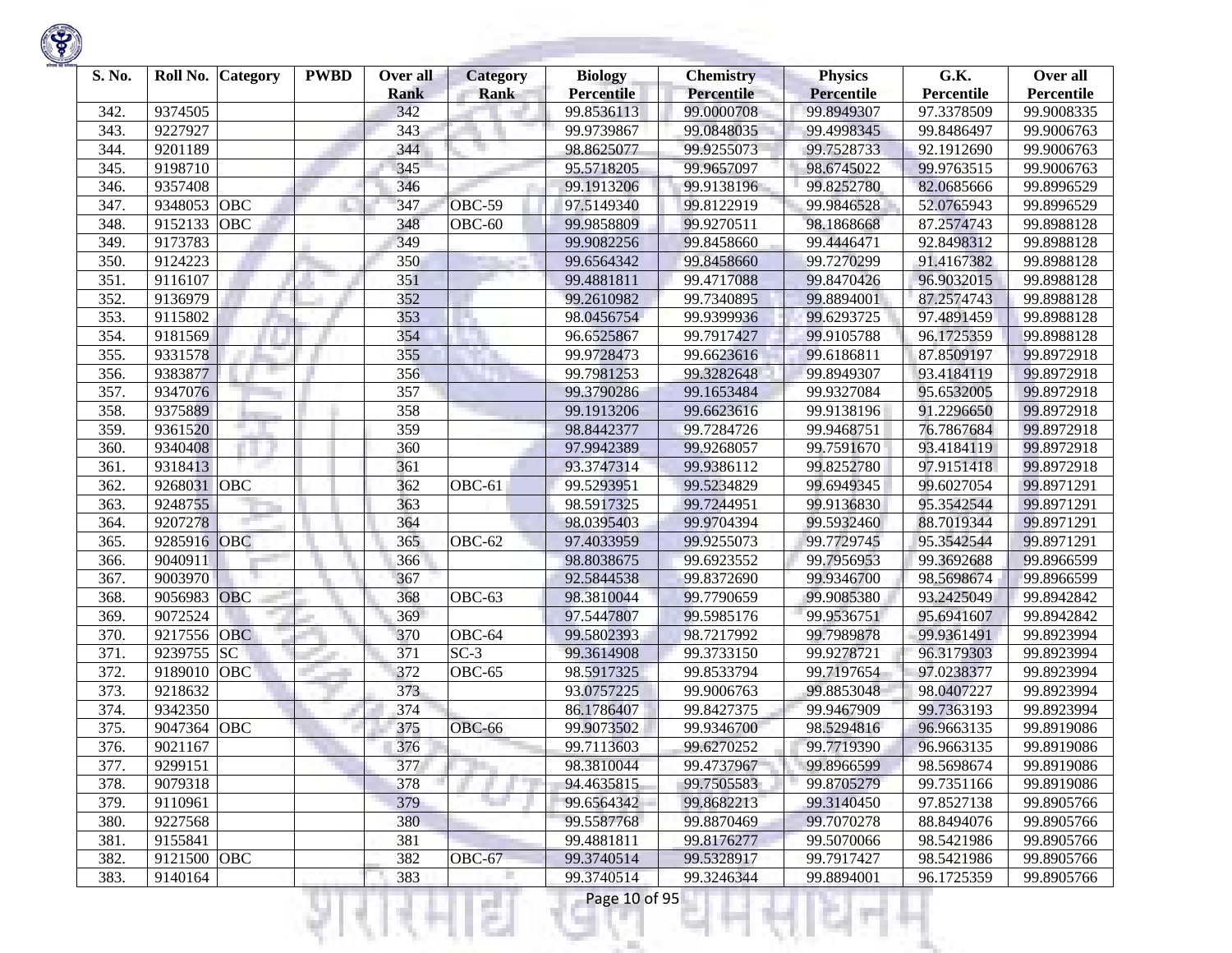

| S. No. | Roll No.    | <b>Category</b> | <b>PWBD</b> | Over all           | <b>Category</b> | <b>Biology</b>                  | <b>Chemistry</b>         | <b>Physics</b>                  | G.K.                     | Over all                 |
|--------|-------------|-----------------|-------------|--------------------|-----------------|---------------------------------|--------------------------|---------------------------------|--------------------------|--------------------------|
| 384.   | 9136908     |                 |             | <b>Rank</b><br>384 | <b>Rank</b>     | <b>Percentile</b><br>96.9479121 | Percentile<br>99.9964702 | <b>Percentile</b><br>99.3140450 | Percentile<br>85.2654987 | Percentile<br>99.8905766 |
| 385.   | 9358957     |                 |             | 385                |                 | 99.7497226                      | 99.8665974               | 99.4321536                      | 94.6650769               | 99.8890279               |
| 386.   | 9368337     | OBC             |             | 386                | OBC-68          | 99.7497226                      | 98.1902108               | 99.8642363                      | 99.6611810               | 99.8890279               |
| 387.   | 9365962     |                 |             | 387                |                 | 96.4394494                      | 99.0000708               | 99.9728473                      | 99.1795150               | 99.8890279               |
|        | 9082641     |                 |             | 388                |                 |                                 |                          | 97.8631159                      | 99.3692688               |                          |
| 388.   |             |                 |             |                    |                 | 99.9073502                      | 99.9037868               |                                 |                          | 99.8871573               |
| 389.   | 9093014     |                 |             | 389                |                 | 99.5902029                      | 99.7208628               | 99.5878272                      | 98.8038675               | 99.8871573               |
| 390.   | 9001946     |                 |             | 390                |                 | 99.3847104                      | 99.8550862               | 99.5581318                      | 98.2301516               | 99.8871573               |
| 391.   | 9092984     |                 |             | 391                |                 | 97.8144154                      | 99.3752079               | 99.9691167                      | 92.2708700               | 99.8871573               |
| 392.   | 9055722     |                 |             | 392                |                 | 77.9327220                      | 99.9869340               | 99.8954720                      | 99.3692688               | 99.8871573               |
| 393.   | 9347131     |                 |             | 393                |                 | 99.7209478                      | 99.9586151               | 97.4696117                      | 99.3567611               | 99.8864873               |
| 394.   | 9283922     | <b>ST</b>       |             | 394                | $ST-1$          | 98.8625077                      | 99.6180769               | 99.9278721                      | 93.3961595               | 99.8864873               |
| 395.   | 9246311     | <b>OBC</b>      |             | 395                | <b>OBC-69</b>   | 97.7805893                      | 99.8734806               | 99.9467909                      | 79.2307147               | 99.8864873               |
| 396.   | 9362810     |                 |             | 396                |                 | 99.2893065                      | 99.9031946               | 99.4770146                      | 95.6532005               | 99.8854863               |
| 397.   | 9313694     | OBC             |             | 397                | <b>OBC-70</b>   | 99.1913206                      | 98.6553491               | 99.9067362                      | 99.6611810               | 99.8854863               |
| 398.   | 9337241     |                 |             | 398                |                 | 99.0425708                      | 99.7851392               | 99.6186811                      | 99.1795150               | 99.8854863               |
| 399.   | 9367123     |                 |             | 399                |                 | 97.5149340                      | 99.0000708               | 99.9397918                      | 99.5525701               | 99.8854863               |
| 400.   | 9120929     |                 |             | 400                |                 | 99.7658576                      | 99.8458660               | 99.8564554                      | 53.8715864               | 99.8835171               |
| 401.   | 9127967     |                 |             | 401                |                 | 99.3740514                      | 99.9399936               | 99.6752597                      | 82.8064148               | 99.8835171               |
| 402.   | 9083459     |                 |             | 402                |                 | 91.0519937                      | 99.7917427               | 99.9423468                      | 98.8469367               | 99.8835171               |
| 403.   | 9229688     |                 |             | 403                |                 | 99.7883460                      | 99.6902048               | 99.2219647                      | 99.6027054               | 99.8829400               |
| 404.   | 9220154     |                 |             | 404                |                 | 99.7883460                      | 99.1652083               | 99.9657097                      | 85.7423261               | 99.8829400               |
| 405.   | 9215111     |                 |             | 405                |                 | 99.3614908                      | 99.7966230               | 99.4525375                      | 98.9133519               | 99.8829400               |
| 406.   | 9233584     |                 |             | 406                |                 | 96.5425909                      | 99.9255073               | 99.8853048                      | 87.5076858               | 99.8829400               |
| 407.   | 9061673     | OBC             |             | 407                | <b>OBC-71</b>   | 99.9073502                      | 99.5985176               | 99.6175227                      | 96.4294199               | 99.8812182               |
| 408.   | 9005718     |                 |             | 408                |                 | 99.8942842                      | 99.5118069               | 99.7719390                      | 92.2708700               | 99.8812182               |
| 409.   | 9053438     |                 |             | 409                |                 | 99.1507103                      | 99.6923552               | 99.6175227                      | 99.5747612               | 99.8812182               |
| 410.   | 9061967     |                 |             | 410                |                 | 98.3810044                      | 99.8230152               | 99.8360812                      | 95.6941607               | 99.8812182               |
| 411.   | 9369287     |                 |             | 411                |                 | 99.9846528                      | 98.6553491               | 99.3731259                      | 99.5525701               | 99.8807641               |
| 412.   | 9322856     |                 |             | 412                |                 | 99.9645834                      | 99.6139589               | 99.8252780                      | 52.0765943               | 99.8807641               |
| 413.   | 9298596     |                 |             | 413                |                 | 99.2893065                      | 99.9456945               | 99.4321536                      | 79.6602366               | 99.8807641               |
| 414.   | 9317952     |                 |             | 414                |                 | 99.1913206                      | 99.6918754               | 99.8819446                      | 87.8509197               | 99.8807641               |
| 415.   | 9369763     | OBC             |             | 415                | OBC-72          | 97.7758364                      | 99.9551390               | 99.6942365                      | 79.6602366               | 99.8807641               |
| 416.   | 9345982     |                 |             | 416                |                 | 97.1843789                      | 99.9504167               | 99.4321536                      | 96.2871579               | 99.8807641               |
| 417.   | 9150047     |                 |             | 417                |                 | 99.7658576                      | 99.9188149               | 99.3928769                      | 87.2574743               | 99.8799873               |
| 418.   | 9142106     |                 |             | 418                |                 | 99.7246767                      | 99.9576426               | 99.5070066                      | 76.4504477               | 99.8799873               |
| 419.   | 9161532 OBC |                 |             | 419                | <b>OBC-73</b>   | 99.3740514                      | 99.8870469               | 99.5446577                      | 94.7629749               | 99.8799873               |
| 420.   | 9232837     |                 |             | 420                |                 | 99.7883460                      | 99.7244951               | 99.4064229                      | 98.0407227               | 99.8782103               |
| 421.   | 9220308 OBC |                 |             | 421                | <b>OBC-74</b>   | 99.7883460                      | 99.5707799               | 99.4998345                      | 98.9133519               | 99.8782103               |
| 422.   | 9232672     |                 |             | 422                |                 | 98.8625077                      | 99.4631793               | 99.7729745                      | 99.3567611               | 99.8782103               |
| 423.   | 9288768     |                 |             | 423                |                 | 96.1382018                      | 99.8214539               | 99.7989878                      | 98.5420707               | 99.8782103               |
| 424.   | 9254102     |                 |             | 424                |                 | 94.7926028                      | 99.7244951               | 99.8853048                      | 99.0422362               | 99.8782103               |
| 425.   | 9001934     |                 |             | 425                |                 | 99.9429847                      | 99.4310353               | 99.6472181                      | 97.7526488               | 99.8764670               |

ાયનમ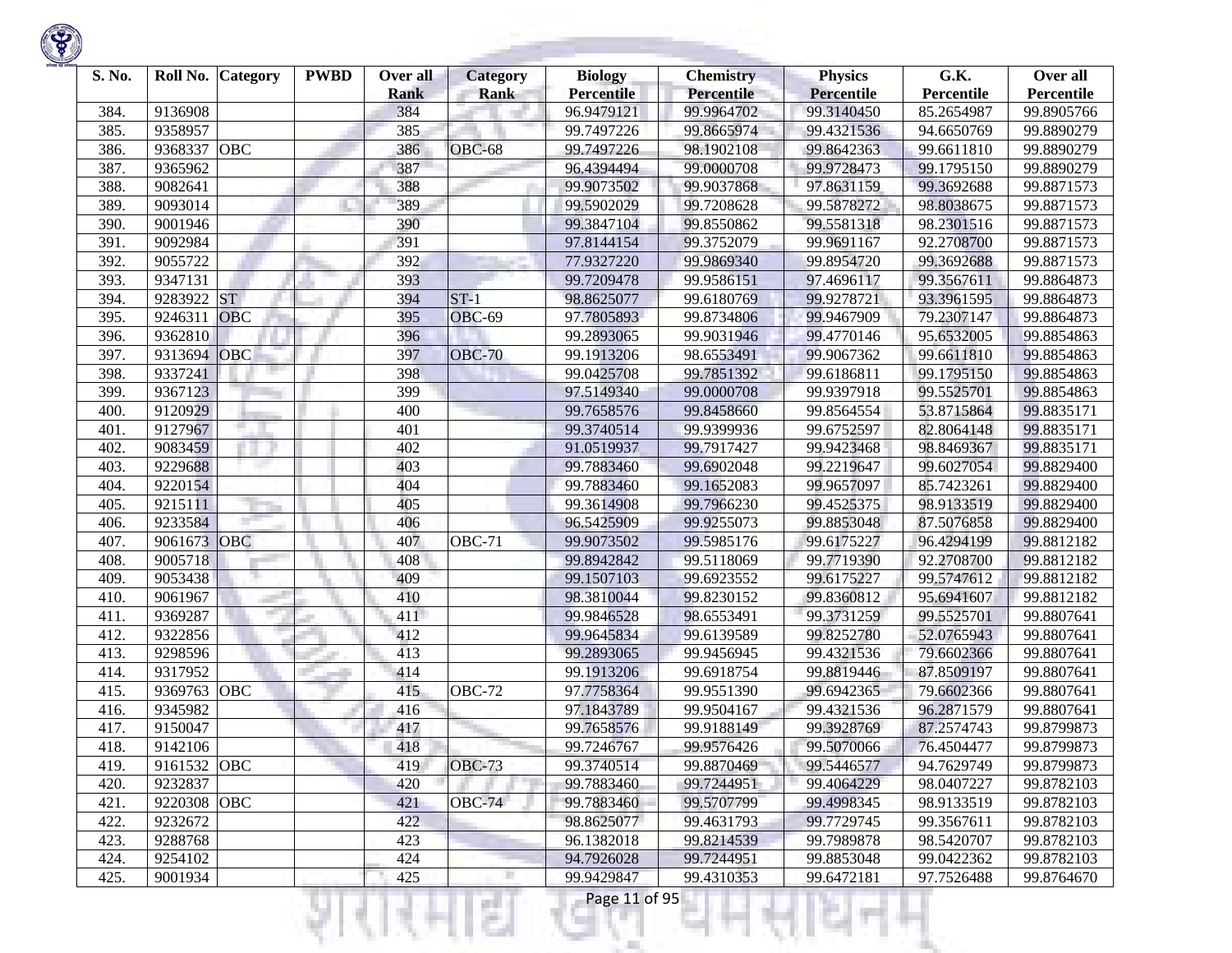| S. No.       | Roll No.    | <b>Category</b> | <b>PWBD</b> | Over all           | <b>Category</b> | <b>Biology</b>                  | <b>Chemistry</b>         | <b>Physics</b>                  | G.K.                     | Over all                 |
|--------------|-------------|-----------------|-------------|--------------------|-----------------|---------------------------------|--------------------------|---------------------------------|--------------------------|--------------------------|
|              | 9046820     |                 |             | <b>Rank</b><br>426 | <b>Rank</b>     | <b>Percentile</b><br>99.5902029 | Percentile<br>99.5985176 | <b>Percentile</b><br>99.6709745 | Percentile<br>98.8038675 | Percentile<br>99.8764670 |
| 426.<br>427. | 9051911     |                 |             | 427                |                 | 98.3810044                      | 99.7505583               | 99.9287309                      | 83.2838409               | 99.8764670               |
| 428.         | 9015525     |                 |             | 428                |                 | 95.9685466                      | 99.4737967               | 99.7956953                      | 99.9619898               | 99.8764670               |
|              | 9086252     | <b>OBC</b>      |             | 429                | <b>OBC-75</b>   | 93.9837031                      | 99.8372690               | 99.8954720                      | 98.2301516               | 99.8764670               |
| 429.         | 9035669     |                 |             | 430                |                 | 90.7385851                      | 99.7980710               |                                 | 99.5118069               |                          |
| 430.         |             |                 |             |                    |                 |                                 |                          | 99.9085380                      |                          | 99.8764670               |
| 431.         | 9119010     |                 |             | 431                |                 | 99.9599958                      | 99.6893789               | 99.3928769                      | 88.8494076               | 99.8764575               |
| 432.         | 9164324     |                 |             | 432                |                 | 99.3740514                      | 97.0632185               | 99.9694085                      | 97.8527138               | 99.8764575               |
| 433.         | 9092823     |                 |             | 433                |                 | 98.2562860                      | 99.8964596               | 99.5070066                      | 98.5421986               | 99.8764575               |
| 434.         | 9125344     |                 |             | 434                |                 | 98.0456754                      | 99.8964596               | 99.3140450                      | 99.5105364               | 99.8764575               |
| 435.         | 9170447     |                 |             | 435                |                 | 98.0456754                      | 99.8682213               | 99.8199809                      | 91.4167382               | 99.8764575               |
| 436.         | 9314238     | <b>OBC</b>      |             | 436                | <b>OBC-76</b>   | 99.9917361                      | 99.2562510               | 99.6186811                      | 85.6727977               | 99.8736807               |
| 437.         | 9366248     |                 |             | 437                |                 | 99.7497226                      | 98.8938210               | 99.6576394                      | 99.7945836               | 99.8725002               |
| 438.         | 9296336     | <b>OBC</b>      |             | 438                | <b>OBC-77</b>   | 99.5006257                      | 99.6623616               | 99.7827781                      | 91.2296650               | 99.8725002               |
| 439.         | 9308117     |                 |             | 439                |                 | 99.2893065                      | 99.8347225               | 99.6942365                      | 91.2296650               | 99.8725002               |
| 440.         | 9177136     |                 |             | 440                |                 | 99.1913206                      | 99.6623616               | 99.6942365                      | 98.3956272               | 99.8725002               |
| 441.         | 9325918     | SC              |             | 441                | $SC-4$          | 99.1913206                      | 99.3282648               | 99.9138196                      | 93.4184119               | 99.8725002               |
| 442.         | 9332533     |                 |             | 442                |                 | 97.1843789                      | 99.6918754               | 99.8819446                      | 97.3378509               | 99.8725002               |
| 443.         | 9309152     |                 |             | 443                |                 | 96.7428517                      | 99.7615281               | 99.9067362                      | 94.6650769               | 99.8725002               |
| 444.         | 9273197     | <b>OBC</b>      |             | 444                | <b>OBC-78</b>   | 100.0000000                     | 99.1652083               | 98.6745022                      | 99.3567611               | 99.8722982               |
| 445.         | 9263522     |                 |             | 445                |                 | 99.5293951                      | 99.9255073               | 99.6594618                      | 76.9510003               | 99.8722982               |
| 446.         | 9225742 OBC |                 |             | 446                | <b>OBC-79</b>   | 99.3614908                      | 99.8734806               | 99.6275363                      | 90.6470227               | 99.8722982               |
| 447.         | 9284363     |                 |             | 447                |                 | 99.0268647                      | 99.2408835               | 99.8451024                      | 99.0422362               | 99.8722982               |
| 448.         | 9260729     |                 |             | 448                |                 | 98.8625077                      | 99.7505084               | 99.7729745                      | 95.3542544               | 99.8722982               |
| 449.         | 9246782     |                 |             | 449                |                 | 97.4033959                      | 99.7800691               | 99.6275363                      | 99.6027054               | 99.8722982               |
| 450.         | 9272244     |                 |             | 450                |                 | 96.5425909                      | 99.1652083               | 99.9467909                      | 99.3567611               | 99.8722982               |
| 451.         | 9290310     |                 |             | 451                |                 | 90.7014142                      | 99.2408835               | 99.9905406                      | 98.5420707               | 99.8722982               |
| 452.         | 9163916     |                 |             | 452                |                 | 99.4881811                      | 99.8682213               | 99.4446471                      | 94.7629749               | 99.8705745               |
| 453.         | 9156436     |                 |             | 453                |                 | 98.2562860                      | 99.4717088               | 99.8564554                      | 97.4891459               | 99.8705745               |
| 454.         | 9171355     |                 |             | 454                |                 | 97.4538481                      | 99.7340895               | 99.6752597                      | 99.6329023               | 99.8705745               |
| 455.         | 9191387     |                 |             | 455                |                 | 95.2265534                      | 99.8458660               | 99.9223447                      | 88.8494076               | 99.8705745               |
| 456.         | 9112751     |                 |             | 456                |                 | 88.6917438                      | 99.8682213               | 99.9494064                      | 96.9032015               | 99.8705745               |
| 457.         | 9044276     |                 |             | 457                |                 | 99.8942842                      | 99.7980710               | 99.4227206                      | 94.7854801               | 99.8693400               |
| 458.         | 9022026     |                 |             | 458                |                 | 97.1706181                      | 99.8372690               | 99.6709745                      | 99.3692688               | 99.8693400               |
| 459.         | 9010144     |                 |             | 459                |                 | 89.8548487                      | 99.6923552               | 99.9643655                      | 98.2301516               | 99.8693400               |
| 460.         | 9074787     |                 |             | 460                |                 | 99.9429847                      | 96.7584454               | 99.9691167                      | 89.3832850               | 99.8657766               |
| 461.         | 9061298 OBC |                 |             | 461                | $OBC-80$        | 99.3847104                      | 99.4737967               | 99.8158883                      | 96.4294199               | 99.8657766               |
| 462.         | 9036682     |                 |             | 462                |                 | 99.3847104                      | 99.2979997               | 99.6971065                      | 99.7351166               | 99.8657766               |
| 463.         | 9058734     |                 |             | 463                |                 | 99.2801824                      | 99.7505583               | 99.4809236                      | 99.3692688               | 99.8657766               |
| 464.         | 9089070     |                 |             | 464                |                 | 98.6102532                      | 99.7505583               | 99.7446192                      | 97.7526488               | 99.8657766               |
| 465.         | 9051388     |                 |             | 465                |                 | 98.3810044                      | 99.8550862               | 99.8705279                      | 83.2838409               | 99.8657766               |
| 466.         | 9017285     |                 |             | 466                |                 | 95.5231149                      | 99.4310353               | 99.9726802                      | 92.2708700               | 99.8657766               |
| 467.         | 9132958 OBC |                 |             | 467                | $OBC-81$        | 99.9764681                      | 99.9882340               | 95.7454319                      | 70.0874210               | 99.8646916               |

a.

Ħ

ш

÷

K)

w

Ħ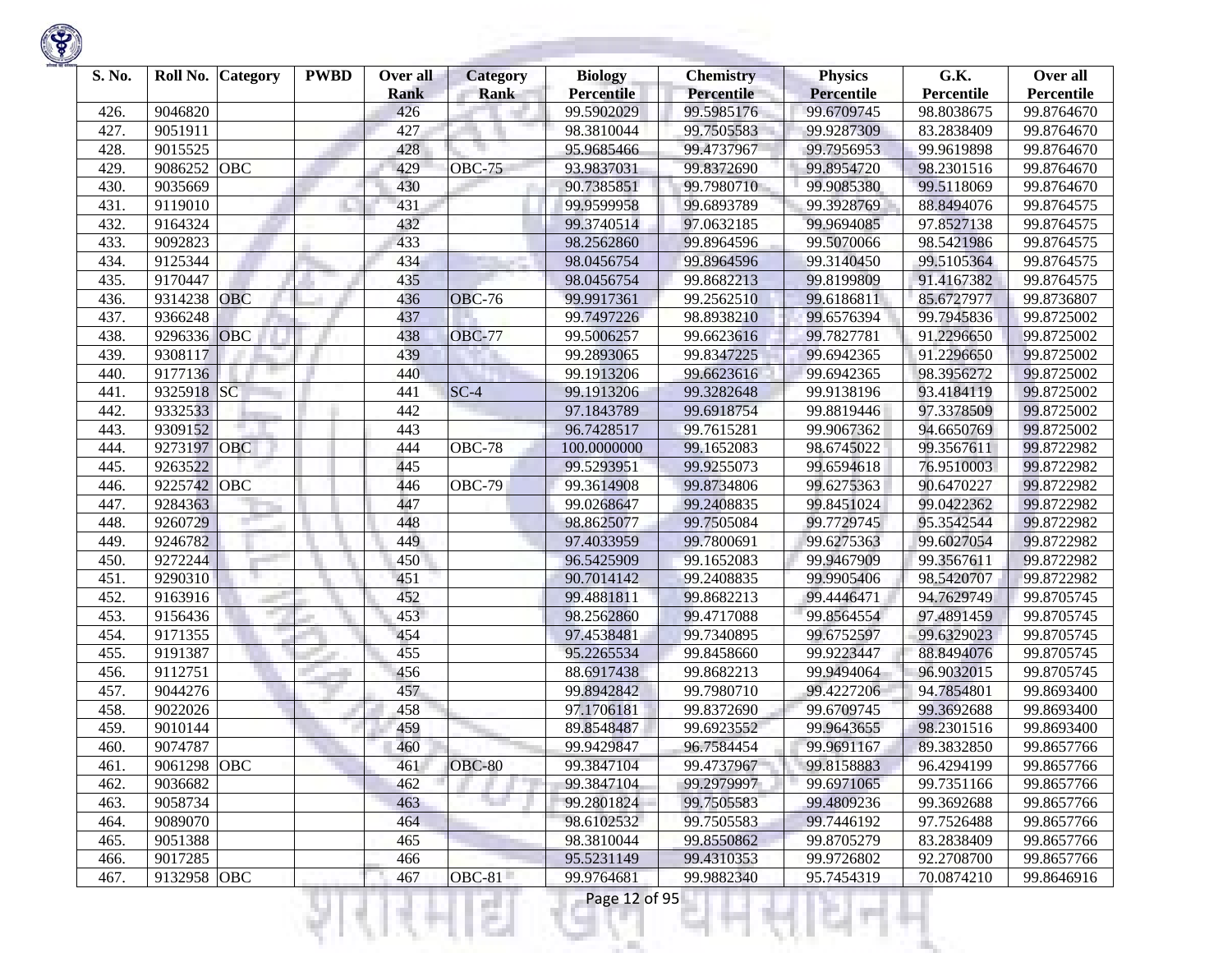| S. No. | Roll No.    | <b>Category</b> | <b>PWBD</b> | Over all<br><b>Rank</b> | <b>Category</b><br><b>Rank</b> | <b>Biology</b><br><b>Percentile</b> | <b>Chemistry</b><br><b>Percentile</b> | <b>Physics</b><br><b>Percentile</b> | G.K.<br>Percentile | Over all<br>Percentile |
|--------|-------------|-----------------|-------------|-------------------------|--------------------------------|-------------------------------------|---------------------------------------|-------------------------------------|--------------------|------------------------|
| 468.   | 9186649     |                 |             | 468                     |                                | 99.5587768                          | 99.0857856                            | 99.8564554                          | 93.9534774         | 99.8646916             |
| 469.   | 9150506     |                 |             | 469                     |                                | 99.2610982                          | 99.8458660                            | 99.5070066                          | 96.1725359         | 99.8646916             |
| 470.   | 9369180     |                 |             | 470                     |                                | 99.9138196                          | 98.1902108                            | 99.7591670                          | 98.7391684         | 99.8642363             |
| 471.   | 9352950     | OBC             |             | 471                     | OBC-82                         | 99.5006257                          | 99.3282648                            | 99.8949307                          | 89.7858475         | 99.8642363             |
| 472.   | 9295602     |                 |             | 472                     |                                | 99.1913206                          | 99.8902085                            | 99.4770146                          | 93.4184119         | 99.8642363             |
| 473.   | 9383080     |                 |             | 473                     |                                | 99.1913206                          | 99.4486813                            | 99.8252780                          | 97.3378509         | 99.8642363             |
| 474.   | 9311240     |                 |             | 474                     |                                | 99.0425708                          | 99.8760418                            | 99.5785423                          | 93.4184119         | 99.8642363             |
| 475.   | 9318619     | OBC             |             | 475                     | OBC-83                         | 98.6966685                          | 99.9256251                            | 99.6576394                          | 82.0685666         | 99.8642363             |
| 476.   | 9217989     |                 |             | 476                     |                                | 99.7209478                          | 98.7217992                            | 99.7989878                          | 99.3567611         | 99.8628388             |
| 477.   | 9270781     |                 |             | 477                     |                                | 99.5802393                          | 99.6547321                            | 98.7844677                          | 99.9361491         | 99.8628388             |
| 478.   | 9211468     | OBC             |             | 478                     | OBC-84                         | 99.3614908                          | 99.8841224                            | 99.7989878                          | 74.2834508         | 99.8628388             |
| 479.   | 9249371     | <b>OBC</b>      |             | 479                     | <b>OBC-85</b>                  | 99.0268647                          | 99.7505084                            | 99.4064229                          | 99.3567611         | 99.8628388             |
| 480.   | 9201427     |                 |             | 480                     |                                | 98.8625077                          | 98.6106513                            | 99.9136830                          | 99.7363193         | 99.8628388             |
| 481.   | 9288014     | SC              |             | 481                     | $SC-5$                         | 98.8625077                          | 98.6106513                            | 99.8853048                          | 99.8486497         | 99.8628388             |
| 482.   | 9241810     |                 |             | 482                     |                                | 98.8625077                          | 98.6106513                            | 99.7989878                          | 99.9763515         | 99.8628388             |
| 483.   | 9233961     |                 |             | 483                     |                                | 98.5917325                          | 98.2571064                            | 99.9657097                          | 99.3567611         | 99.8628388             |
| 484.   | 9229943     |                 |             | 484                     |                                | 98.0395403                          | 99.7800691                            | 99.9136830                          | 87.5076858         | 99.8628388             |
| 485.   | 9257596     |                 |             | 485                     |                                | 97.4033959                          | 99.7244951                            | 99.8451024                          | 97.0238377         | 99.8628388             |
| 486.   | 9241170     |                 |             | 486                     |                                | 96.8334673                          | 99.0848035                            | 99.9467909                          | 99.0422362         | 99.8628388             |
| 487.   | 9153897     |                 |             | 487                     |                                | 99.9223447                          | 99.2458025                            | 99.2422727                          | 98.8469367         | 99.8611618             |
| 488.   | 9151851     |                 |             | 488                     |                                | 99.5587768                          | 99.4717088                            | 99.6752597                          | 97.4891459         | 99.8611618             |
| 489.   | 9181515     |                 |             | 489                     |                                | 98.9445941                          | 99.7340895                            | 99.9105788                          | 64.5315386         | 99.8611618             |
| 490.   | 9169487     |                 |             | 490                     |                                | 97.4538481                          | 99.7340895                            | 99.6752597                          | 99.2246238         | 99.8611618             |
| 491.   | 9072258     |                 |             | 491                     |                                | 99.5902029                          | 99.9726802                            | 97.8631159                          | 96.4294199         | 99.8574619             |
| 492.   | 9016190     |                 |             | 492                     |                                | 99.5902029                          | 99.8230152                            | 99.2647408                          | 98.5698674         | 99.8574619             |
| 493.   | 9101834     |                 |             | 493                     |                                | 98.8038675                          | 99.6567207                            | 99.6709745                          | 99.1697154         | 99.8574619             |
| 494.   | 9008270     |                 |             | 494                     |                                | 97.5447807                          | 99.9869340                            | 99.4227206                          | 86.7748373         | 99.8574619             |
| 495.   | 9071462     | mar.            |             | 495                     |                                | 97.1706181                          | 99.8550862                            | 99.5581318                          | 99.5118069         | 99.8574619             |
| 496.   | 9293874     |                 |             | 496                     |                                | 99.9988194                          | 98.4924326                            | 99.7166671                          | 79.6602366         | 99.8571530             |
| 497.   | 9321445     | <b>OBC</b>      |             | 497                     | OBC-86                         | 99.9138196                          | 99.7284726                            | 98.8843765                          | 96.2871579         | 99.8571530             |
| 498.   | 9316403     | OBC             |             | 498                     | OBC-87                         | 99.7497226                          | 99.2562510                            | 99.5289590                          | 99.3731259         | 99.8571530             |
| 499.   | 9363292     |                 |             | 499                     |                                | 99.6836116                          | 99.9138196                            | 98.9918070                          | 89.7858475         | 99.8571530             |
| 500.   | 9294256     | <b>OBC</b>      |             | 500                     | $\overline{OBC}$ -88           | 99.5761811                          | 99.7284726                            | 99.4321536                          | 97.3378509         | 99.8571530             |
| 501    | 9112604     | <b>OBC</b>      |             | 501                     | OBC-89                         | 99.9764681                          | 97.0632185                            | 99.6752597                          | 98.8469367         | 99.8564554             |
| 502.   | 9149464     |                 |             | 502                     |                                | 99.5587768                          | 99.9576426                            | 99.3928769                          | 73.5371981         | 99.8564554             |
| 503.   | 9127237 OBC |                 |             | 503                     | OBC-90                         | 99.5587768                          | 98.7728112                            | 99.9223447                          | 87.2574743         | 99.8564554             |
| 504.   | 9304534     |                 |             | 504                     |                                | 98.5822028                          | 98.0268499                            | 99.8199809                          | 99.9282277         | 99.8564554             |
| 505.   | 9105501     | <b>OBC</b>      |             | 505                     | <b>OBC-91</b>                  | 97.4538481                          | 99.3246344                            | 99.8564554                          | 98.5421986         | 99.8564554             |
| 506.   | 9160434     |                 |             | 506                     |                                | 94.8076855                          | 99.5328917                            | 99.9329341                          | 96.9032015         | 99.8564554             |
| 507.   | 9028989     |                 |             | 507                     |                                | 99.7113603                          | 99.8550862                            | 98.9083955                          | 98.2301516         | 99.8515228             |
| 508.   | 9059850     |                 |             | 508                     |                                | 99.6638476                          | 99.7980710                            | 99.7149237                          | 83.2838409         | 99.8515228             |
| 509.   | 9033578 OBC |                 |             | 509                     | <b>OBC-92</b>                  | 97.9973393                          | 99.9643655                            | 99.4809236                          | 89.3832850         | 99.8515228             |

a.

₹Н

W.

m

ш

÷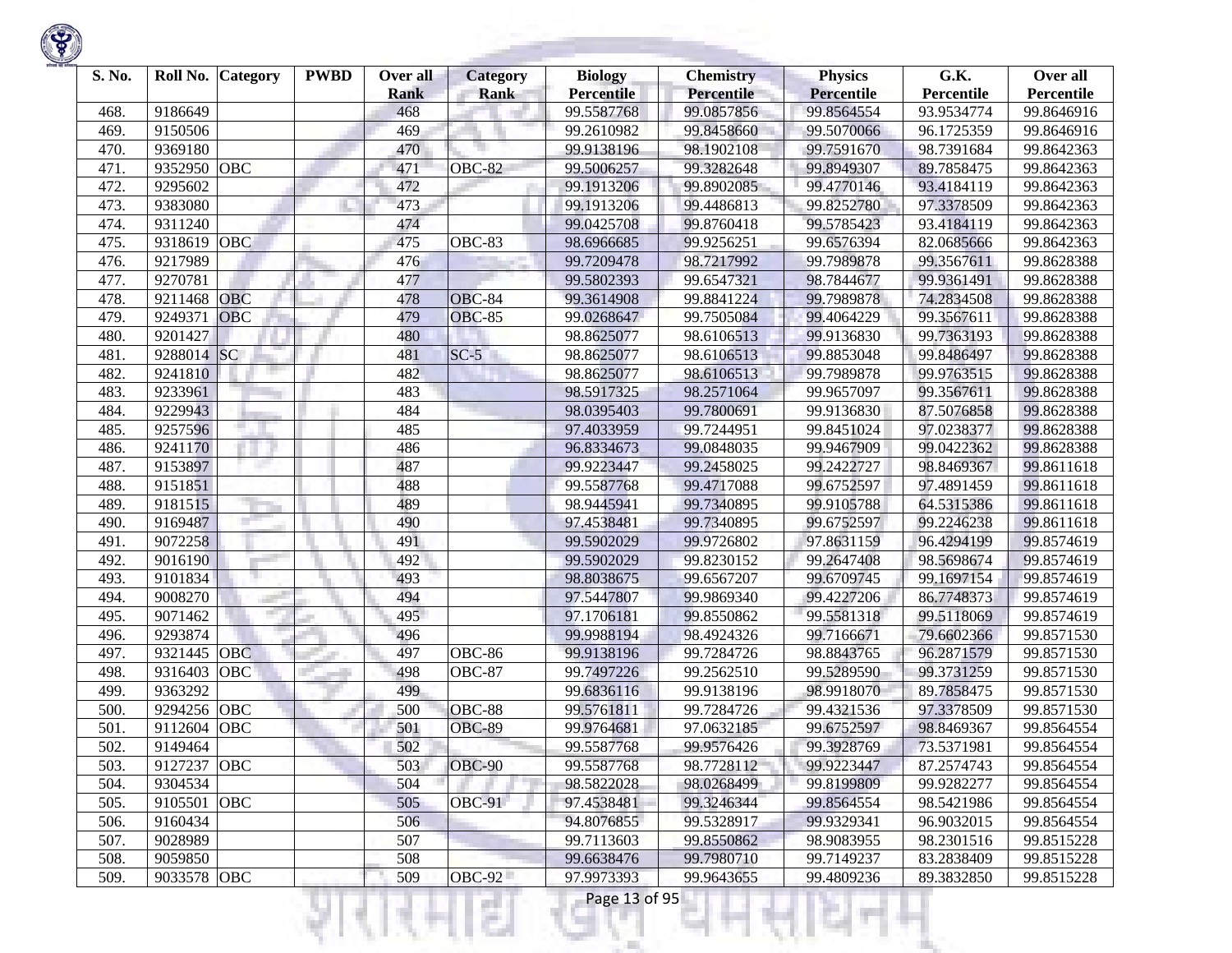| S. No. | Roll No.    | Category   | <b>PWBD</b> | Over all<br><b>Rank</b> | <b>Category</b><br><b>Rank</b> | <b>Biology</b><br><b>Percentile</b> | <b>Chemistry</b><br><b>Percentile</b> | <b>Physics</b><br><b>Percentile</b> | G.K.<br>Percentile | Over all<br>Percentile |
|--------|-------------|------------|-------------|-------------------------|--------------------------------|-------------------------------------|---------------------------------------|-------------------------------------|--------------------|------------------------|
| 510.   | 9076902     |            |             | 510                     |                                | 97.1706181                          | 99.0889438                            | 99.9132893                          | 99.3692688         | 99.8515228             |
| 511.   | 9046642     |            |             | 511                     |                                | 85.8922887                          | 99.9726802                            | 99.9085380                          | 89.3832850         | 99.8515228             |
| 512.   | 9350412     |            |             | 512                     |                                | 99.9752084                          | 99.6139589                            | 98.8843765                          | 91.2296650         | 99.8512502             |
| 513.   | 9368323     | <b>OBC</b> |             | 513                     | $OE-93$                        | 99.9303473                          | 98.1902108                            | 99.8252780                          | 94.6650769         | 99.8512502             |
| 514.   | 9293609     | OBC        |             | 514                     | OBC-94                         | 99.3790286                          | 99.6918754                            | 99.8642363                          | 68.7153212         | 99.8512502             |
| 515.   | 9358527     | <b>SC</b>  |             | 515                     | $SC-6$                         | 98.8442377                          | 99.4002786                            | 99.8512502                          | 96.2871579         | 99.8512502             |
| 516.   | 9325745     |            |             | 516                     |                                | 98.2976413                          | 99.9256251                            | 99.4321536                          | 93.4184119         | 99.8512502             |
| 517.   | 9352410     |            |             | 517                     |                                | 97.7758364                          | 99.9610417                            | 99.8016669                          | 31.9989139         | 99.8512502             |
| 518.   | 9345993     |            |             | 518                     |                                | 97.1843789                          | 99.6139589                            | 99.8453474                          | 98.3956272         | 99.8512502             |
| 519.   | 9299424     |            |             | 519                     |                                | 96.4394494                          | 98.6553491                            | 99.9480556                          | 99.1795150         | 99.8512502             |
| 520.   | 9203127     |            |             | 520                     |                                | 99.8462848                          | 99.6902048                            | 99.4064229                          | 95.3542544         | 99.8498321             |
| 521.   | 9199674     |            |             | 521                     |                                | 99.3614908                          | 99.9255073                            | 99.4525375                          | 87.5076858         | 99.8498321             |
| 522.   | 9268004     | <b>OBC</b> |             | 522                     | <b>OBC-95</b>                  | 98.5917325                          | 99.8533794                            | 99.6949345                          | 92.1912690         | 99.8498321             |
| 523.   | 9242950     |            |             | 523                     |                                | 98.2192688                          | 99.6180769                            | 99.8592915                          | 95.3542544         | 99.8498321             |
| 524.   | 9211710     |            |             | 524                     |                                | 96.1382018                          | 99.6180769                            | 99.7729745                          | 99.7363193         | 99.8498321             |
| 525.   | 9228630     |            |             | 525                     |                                | 95.5718205                          | 99.9444261                            | 99.4525375                          | 98.0407227         | 99.8498321             |
| 526.   | 9239004     |            |             | 526                     |                                | 95.5718205                          | 98.9121695                            | 99.9657097                          | 99.6027054         | 99.8498321             |
| 527.   | 9155257     |            |             | 527                     |                                | 99.9458766                          | 99.9647021                            | 97.1114589                          | 85.2654987         | 99.8493958             |
| 528.   | 9156705 OBC |            |             | 528                     | OBC-96                         | 99.8835171                          | 98.2186349                            | 99.8894001                          | 87.2574743         | 99.8493958             |
| 529.   | 9095295     |            |             | 529                     |                                | 99.2610982                          | 99.8458660                            | 99.6752597                          | 85.2654987         | 99.8493958             |
| 530.   | 9183462     |            |             | 530                     |                                | 99.0763728                          | 99.8458660                            | 99.6752597                          | 87.2574743         | 99.8493958             |
| 531.   | 9100063     |            |             | 531                     |                                | 98.7928134                          | 97.2950077                            | 99.9823511                          | 88.8494076         | 99.8493958             |
| 532.   | 9101225     |            |             | 532                     |                                | 98.5822028                          | 96.3231401                            | 99.9788213                          | 97.4891459         | 99.8493958             |
| 533.   | 9141883     |            |             | 533                     |                                | 98.2562860                          | 99.8458660                            | 99.5070066                          | 97.4891459         | 99.8493958             |
| 534.   | 9128174     |            |             | 534                     |                                | 96.6525867                          | 99.6893789                            | 99.7917427                          | 97.8527138         | 99.8493958             |
| 535.   | 9145073     |            |             | 535                     |                                | 94.3229283                          | 99.5328917                            | 99.9329341                          | 96.9032015         | 99.8493958             |
| 536.   | 9285140     |            |             | 536                     |                                | 91.0519937                          | 99.8870469                            | 99.8105682                          | 98.8469367         | 99.8493958             |
| 537.   | 9090734     |            |             | 537                     |                                | 99.9429847                          | 99.9417969                            | 96.9591866                          | 95.6941607         | 99.8455837             |
| 538.   | 9082568     |            |             | 538                     |                                | 99.2801824                          | 99.4310353                            | 99.6175227                          | 99.5747612         | 99.8455837             |
| 539.   | 9016957     |            |             | 539                     |                                | 98.8038675                          | 99.0889438                            | 99.8360812                          | 99.5118069         | 99.8455837             |
| 540.   | 9008175     |            |             | 540                     |                                | 99.9429847                          | 99.7505583                            | 96.6384758                          | 99.8479593         | 99.8420202             |
| 541.   | 9094520     |            |             | 541                     |                                | 99.8942842                          | 99.4310353                            | 99.7719390                          | 86.7748373         | 99.8420202             |
| 542.   | 9045730 SC  |            |             | 542                     | $SC-7$                         | 99.1507103                          | 98.1220602                            | 99.9382335                          | 97.7526488         | 99.8420202             |
| 543.   | 9078033     |            |             | 543                     |                                | 98.6102532                          | 99.8740913                            | 99.7446192                          | 85.2259229         | 99.8420202             |
| 544.   | 9336300     |            |             | 544                     |                                | 99.8866668                          | 96.5291715                            | 99.7402781                          | 99.8571530         | 99.8418058             |
| 545.   | 9365248 OBC |            |             | 545                     | <b>OBC-97</b>                  | 99.8536113                          | 97.2929899                            | 99.9291668                          | 89.7858475         | 99.8418058             |
| 546.   | 9303965 OBC |            |             | 546                     | <b>OBC-98</b>                  | 99.6446533                          | 99.9138196                            | 94.9590348                          | 99.9008335         | 99.8418058             |
| 547.   | 9351179     |            |             | 547                     |                                | 98.6966685                          | 99.9728473                            | 96.7145185                          | 96.2871579         | 99.8418058             |
| 548.   | 9323641     |            |             | 548                     |                                | 97.1843789                          | 99.9256251                            | 99.7827781                          | 73.6594810         | 99.8418058             |
| 549.   | 9207420 OBC |            |             | 549                     | <b>OBC-99</b>                  | 99.7209478                          | 99.9314194                            | 96.7601570                          | 99.6027054         | 99.8415551             |
| 550.   | 9284392 OBC |            |             | 550                     | <b>OBC-100</b>                 | 99.7209478                          | 99.4265241                            | 99.5932460                          | 98.0407227         | 99.8415551             |
| 551.   | 9283504     |            |             | 551                     |                                | 99.3614908                          | 99.9491557                            | 99.2219647                          | 87.5076858         | 99.8415551             |
|        |             |            |             |                         | a a                            | Page 14 of 95                       |                                       |                                     |                    |                        |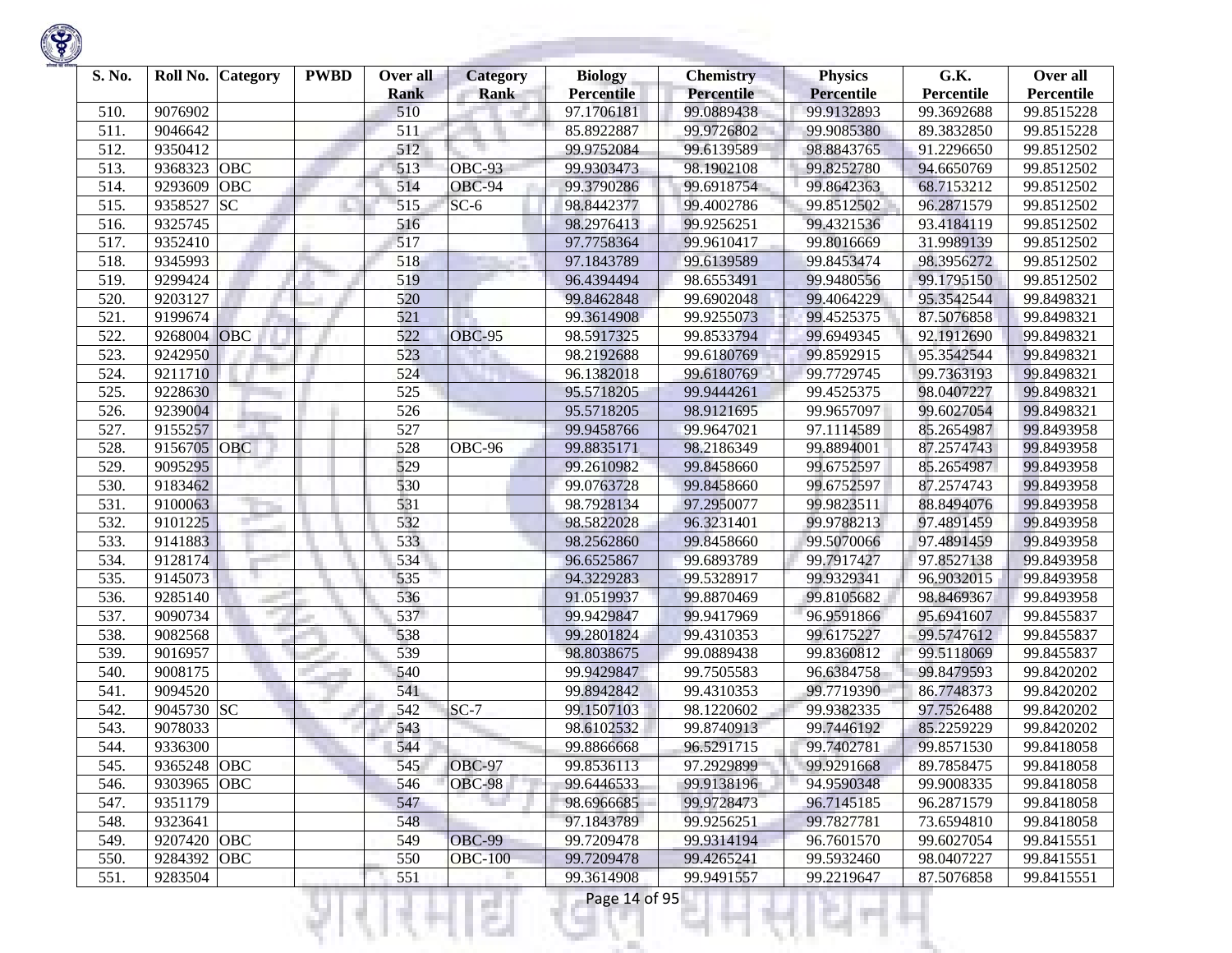| S. No. | Roll No. | Category   | <b>PWBD</b> | Over all<br><b>Rank</b> | <b>Category</b><br><b>Rank</b> | <b>Biology</b><br><b>Percentile</b> | <b>Chemistry</b><br><b>Percentile</b> | <b>Physics</b><br><b>Percentile</b> | G.K.<br>Percentile | Over all<br>Percentile |
|--------|----------|------------|-------------|-------------------------|--------------------------------|-------------------------------------|---------------------------------------|-------------------------------------|--------------------|------------------------|
| 552.   | 9244382  |            |             | 552                     |                                | 98.2192688                          | 99.9704394                            | 99.3461193                          | 80.8577307         | 99.8415551             |
| 553.   | 9234637  |            |             | 553                     |                                | 98.2192688                          | 98.9878447                            | 99.8451024                          | 99.7363193         | 99.8415551             |
| 554.   | 9236058  | <b>OBC</b> |             | 554                     | <b>OBC-101</b>                 | 97.4033959                          | 99.6547321                            | 99.9467909                          | 87.5076858         | 99.8415551             |
| 555.   | 9108970  |            |             | 555                     |                                | 99.8623384                          | 99.7340895                            | 99.5952513                          | 76.4504477         | 99.8376299             |
| 556.   | 9115324  |            |             | 556                     |                                | 99.7246767                          | 99.7340895                            | 99.7493852                          | 70.0874210         | 99.8376299             |
| 557.   | 9174320  |            |             | 557                     |                                | 99.6564342                          | 99.2458025                            | 99.8105682                          | 88.8494076         | 99.8376299             |
| 558.   | 9167927  | OBC        |             | 558                     | <b>OBC-102</b>                 | 99.0763728                          | 99.6646704                            | 99.8352767                          | 78.7895189         | 99.8376299             |
| 559.   | 9126245  |            |             | 559                     |                                | 98.7928134                          | 99.7576214                            | 99.6752597                          | 93.9534774         | 99.8376299             |
| 560.   | 9126521  |            |             | 560                     |                                | 98.7928134                          | 94.1064348                            | 99.9741149                          | 99.6329023         | 99.8376299             |
| 561.   | 9128012  |            |             | 561                     |                                | 98.5822028                          | 99.7340895                            | 99.7764469                          | 91.4167382         | 99.8376299             |
| 562.   | 9183047  |            |             | 562                     |                                | 98.5822028                          | 99.7340895                            | 99.3928769                          | 99.0669600         | 99.8376299             |
| 563.   | 9181154  |            |             | 563                     | u.                             | 98.0456754                          | 99.5811321                            | 99.7270299                          | 98.5421986         | 99.8376299             |
| 564.   | 9168553  |            |             | 564                     |                                | 98.0456754                          | 98.9928345                            | 99.9564660                          | 88.8494076         | 99.8376299             |
| 565.   | 9018351  |            |             | 565                     |                                | 99.9786193                          | 98.8240604                            | 99.7719390                          | 89.3832850         | 99.8372690             |
| 566.   | 9071324  | <b>OBC</b> |             | 566                     | <b>OBC-103</b>                 | 97.5447807                          | 99.8550862                            | 99.6971065                          | 93.2425049         | 99.8372690             |
| 567.   | 9063999  | <b>OBC</b> |             | 567                     | <b>OBC-104</b>                 | 95.5231149                          | 99.9501117                            | 99.7719390                          | 83.2838409         | 99.8372690             |
| 568.   | 9088010  | <b>OBC</b> |             | 568                     | <b>OBC-105</b>                 | 94.4635815                          | 99.1673398                            | 99.9346700                          | 97.7526488         | 99.8372690             |
| 569.   | 9368282  | <b>OBC</b> |             | 569                     | <b>OBC-106</b>                 | 99.6836116                          | 99.8347225                            | 99.7402781                          | 48.6199325         | 99.8359030             |
| 570.   | 9332342  |            |             | 570                     |                                | 99.6446533                          | 99.9456945                            | 98.0674332                          | 82.0685666         | 99.8359030             |
| 571.   | 9382208  |            |             | 571                     |                                | 99.5761811                          | 98.7651406                            | 99.8453474                          | 95.6532005         | 99.8359030             |
| 572.   | 9350331  |            |             | 572                     |                                | 99.5006257                          | 99.8902085                            | 99.5785423                          | 65.5290062         | 99.8359030             |
| 573.   | 9317534  | <b>OBC</b> |             | 573                     | <b>OBC-107</b>                 | 88.9582792                          | 99.9350695                            | 99.6942365                          | 98.7391684         | 99.8359030             |
| 574.   | 9234997  |            |             | 574                     |                                | 99.8462848                          | 99.7505084                            | 99.0670671                          | 96.3179303         | 99.8344606             |
| 575.   | 9309630  |            |             | 575                     |                                | 98.5917325                          | 99.7244951                            | 99.4064229                          | 99.3567611         | 99.8344606             |
| 576.   | 9206526  | OBC        |             | 576                     | <b>OBC-108</b>                 | 98.0395403                          | 99.9527030                            | 98.6745022                          | 98.0407227         | 99.8344606             |
| 577.   | 9045266  |            |             | 577                     |                                | 99.1507103                          | 99.8835939                            | 98.7908015                          | 98.5698674         | 99.8325177             |
| 578.   | 9077526  |            |             | 578                     |                                | 98.9297762                          | 99.6567207                            | 99.8859695                          | 77.2473512         | 99.8325177             |
| 579.   | 9020491  | <b>SC</b>  |             | 579                     | $SC-8$                         | 98.8038675                          | 99.7790659                            | 99.3763957                          | 98.8038675         | 99.8325177             |
| 580.   | 9094876  |            |             | 580                     |                                | 98.8038675                          | 99.3752079                            | 99.6971065                          | 99.3692688         | 99.8325177             |
| 581.   | 9002154  |            |             | 581                     |                                | 98.6102532                          | 99.8372690                            | 99.6472181                          | 85.2259229         | 99.8325177             |
| 582.   | 9048631  |            |             | 582                     |                                | 97.9973393                          | 99.0129235                            | 99.9204162                          | 92.2708700         | 99.8325177             |
| 583.   | 9047121  |            |             | 583                     |                                | 97.5447807                          | 99.9798071                            | 98.5294816                          | 96.4294199         | 99.8325177             |
| 584.   | 9022931  |            |             | 584                     |                                | 96.3700290                          | 99.5652587                            | 99.8598375                          | 98.2301516         | 99.8325177             |
| 585.   | 9051161  |            |             | 585                     |                                | 93.9837031                          | 99.8550862                            | 99.6175227                          | 99.5118069         | 99.8325177             |
| 586.   | 9254400  |            |             | 586                     |                                | 99.9952703                          | 98.6106513                            | 99.5518611                          | 96.3179303         | 99.8309133             |
| 587.   | 9242471  |            |             | 587                     |                                | 99.0268647                          | 99.9255073                            | 98.8790616                          | 96.3179303         | 99.8309133             |
| 588.   | 9285704  |            |             | 588                     |                                | 98.8625077                          | 99.8214539                            | 99.6949345                          | 88.7019344         | 99.8309133             |
| 589.   | 9206019  |            |             | 589                     |                                | 98.8625077                          | 99.7505084                            | 99.1451071                          | 99.6027054         | 99.8309133             |
| 590.   | 9227762  |            |             | 590                     |                                | 98.8625077                          | 97.3158965                            | 99.9467909                          | 99.7505084         | 99.8309133             |
| 591.   | 9228188  |            |             | 591                     |                                | 95.5718205                          | 99.8841224                            | 99.3461193                          | 99.3567611         | 99.8309133             |
| 592.   | 9387901  |            |             | 592                     |                                | 99.9138196                          | 97.2929899                            | 99.8512502                          | 94.6650769         | 99.8300002             |
| 593.   | 9310217  |            |             | 593                     |                                | 92.5754964                          | 99.5454867                            | 99.9622223                          | 89.7858475         | 99.8300002             |
|        |          |            |             |                         |                                | Page 15 of 95                       |                                       |                                     |                    |                        |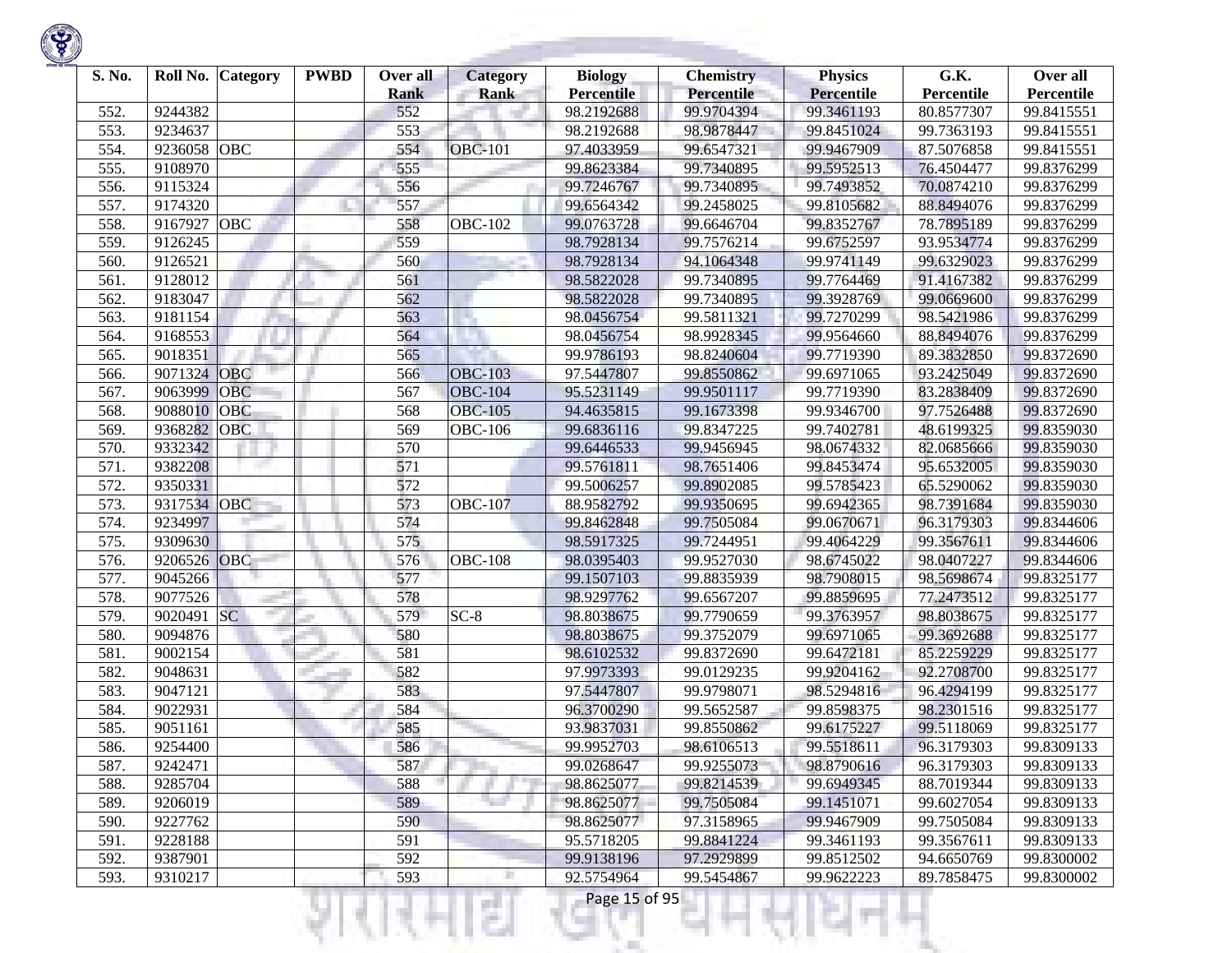| S. No. | Roll No.    | Category   | <b>PWBD</b> | Over all<br><b>Rank</b> | <b>Category</b><br><b>Rank</b> | <b>Biology</b><br><b>Percentile</b> | <b>Chemistry</b><br><b>Percentile</b> | <b>Physics</b><br><b>Percentile</b> | G.K.<br>Percentile | Over all<br>Percentile |
|--------|-------------|------------|-------------|-------------------------|--------------------------------|-------------------------------------|---------------------------------------|-------------------------------------|--------------------|------------------------|
| 594.   | 9323434     | <b>OBC</b> |             | 594                     | <b>OBC-109</b>                 | 99.9728473                          | 99.5856256                            | 98.8843765                          | 85.6727977         | 99.8276391             |
| 595.   | 9348428     |            |             | 595                     |                                | 99.8394447                          | 98.7651406                            | 99.4770146                          | 98.7391684         | 99.8276391             |
| 596.   | 9340148     |            |             | 596                     |                                | 99.5761811                          | 99.4002786                            | 99.5785423                          | 96.2871579         | 99.8276391             |
| 597.   | 9113501     | <b>OBC</b> |             | 597                     | <b>OBC-110</b>                 | 99.9458766                          | 98.8692920                            | 98.9751856                          | 99.2246238         | 99.8258639             |
| 598.   | 9120827     |            |             | 598                     |                                | 99.4881811                          | 99.4717088                            | 99.3928769                          | 98.8469367         | 99.8258639             |
| 599    | 9173955     |            |             | 599                     |                                | 99.3740514                          | 99.7576214                            | 99.5070066                          | 92.8498312         | 99.8258639             |
| 600.   | 9191854     |            |             | 600                     |                                | 99.0763728                          | 99.7340895                            | 99.5952513                          | 93.9534774         | 99.8258639             |
| 601.   | 9123567     |            |             | 601                     |                                | 95.8489722                          | 99.1799132                            | 99.8894001                          | 98.8469367         | 99.8258639             |
| 602.   | 9164394     |            |             | 602                     |                                | 95.2265534                          | 99.4717088                            | 99.9670553                          | 85.2654987         | 99.8258639             |
| 603.   | 9373754     |            |             | 603                     |                                | 97.5149340                          | 99.9209029                            | 99.4321536                          | 89.7858475         | 99.8240975             |
| 604.   | 9340994     |            |             | 604                     |                                | 94.9590348                          | 99.9209029                            | 99.3129176                          | 98.3956272         | 99.8240975             |
| 605.   | 9227640     |            |             | 605                     |                                | 99.9739867                          | 99.8427375                            | 99.4525375                          | 62.6661306         | 99.8238188             |
| 606.   | 9256744     | OBC        |             | 606                     | <b>OBC-111</b>                 | 99.3614908                          | 99.9491557                            | 98.6745022                          | 92.1912690         | 99.8238188             |
| 607.   | 9234755     |            |             | 607                     |                                | 99.0268647                          | 99.4631793                            | 99.7197654                          | 97.0238377         | 99.8238188             |
| 608.   | 9222987     |            |             | 608                     |                                | 98.5917325                          | 98.7217992                            | 99.9467909                          | 96.3179303         | 99.8238188             |
| 609    | 9284819     |            |             | 609                     |                                | 98.0395403                          | 99.6902048                            | 99.6594618                          | 97.4093080         | 99.8238188             |
| 610.   | 9041878     |            |             | 610                     |                                | 99.1507103                          | 99.5652587                            | 99.7446192                          | 94.7854801         | 99.8218273             |
| 611.   | 9072611     |            |             | 611                     |                                | 96.3700290                          | 99.9928731                            | 98.0294104                          | 94.7854801         | 99.8218273             |
| 612.   | 9302792     |            |             | 612                     |                                | 99.9563195                          | 93.8091753                            | 99.9728473                          | 65.5290062         | 99.8217364             |
| 613.   | 9303908     |            |             | 613                     |                                | 99.7981253                          | 95.3273676                            | 99.7827781                          | 99.8571530         | 99.8217364             |
| 614.   | 9351227     |            |             | 614                     |                                | 99.7497226                          | 99.3282648                            | 99.6186811                          | 89.7858475         | 99.8217364             |
| 615.   | 9307605     |            |             | 615                     |                                | 99.5006257                          | 99.0000708                            | 99.8252780                          | 89.7858475         | 99.8217364             |
| 616.   | 9305533     |            |             | 616                     |                                | 99.1913206                          | 98.8938210                            | 99.6942365                          | 99.1795150         | 99.8217364             |
| 617.   | 9386327     | OBC        |             | 617                     | <b>OBC-112</b>                 | 99.0425708                          | 98.8938210                            | 99.8016669                          | 97.3378509         | 99.8217364             |
| 618.   | 9297525     |            |             | 618                     |                                | 98.2976413                          | 98.8938210                            | 99.6942365                          | 99.8571530         | 99.8217364             |
| 619.   | 9292283     |            |             | 619                     |                                | 97.9942389                          | 99.4002786                            | 99.9138196                          | 82.0685666         | 99.8217364             |
| 620.   | 9317877     | <b>OBC</b> |             | 620                     | <b>OBC-113</b>                 | 94.4868132                          | 97.6601421                            | 99.9622223                          | 99.3731259         | 99.8217364             |
| 621.   | 9354549     |            |             | 621                     |                                | 91.9958445                          | 99.7284726                            | 99.8453474                          | 98.3956272         | 99.8217364             |
| 622.   | 9052028     |            |             | 622                     |                                | 97.5447807                          | 99.3752079                            | 99.9132893                          | 92.2708700         | 99.8194517             |
| 623.   | 9054511     |            |             | 623                     |                                | 97.5447807                          | 98.7397254                            | 99.8467715                          | 99.8004466         | 99.8194517             |
| 624.   | 9017997     | OBC        |             | 624                     | <b>OBC-114</b>                 | 95.9685466                          | 99.9037868                            | 99.1744667                          | 97.7526488         | 99.8194517             |
| 625.   | 9042085     |            |             | 625                     |                                | 93.3909821                          | 99.7505583                            | 99.7719390                          | 99.1697154         | 99.8194517             |
| 626.   | 9013880     |            |             | 626                     |                                | 80.6718297                          | 99.7790659                            | 99.8360812                          | 99.9845584         | 99.8194517             |
| 627.   | 9268926     |            |             | 627                     |                                | 99.7246767                          | 99.7917427                            | 98.8739984                          | 94.7629749         | 99.8188043             |
| 628.   | 9183950     |            |             | 628                     |                                | 99.2610982                          | 99.8458660                            | 99.6752597                          | 76.4504477         | 99.8188043             |
| 629.   | 9138830     |            |             | 629                     |                                | 89.4459413                          | 99.9576426                            | 99.8705745                          | 85.2654987         | 99.8188043             |
| 630.   | 9275442 OBC |            |             | 630                     | <b>OBC-115</b>                 | 99.9278721                          | 98.3812609                            | 99.6594618                          | 98.5420707         | 99.8179066             |
| 631.   | 9207839 OBC |            |             | 631                     | <b>OBC-116</b>                 | 99.3614908                          | 98.8234877                            | 99.7989878                          | 98.5420707         | 99.8179066             |
| 632.   | 9240500     | OBC        |             | 632                     | <b>OBC-117</b>                 | 98.0395403                          | 98.9878447                            | 99.9361491                          | 95.3542544         | 99.8179066             |
| 633.   | 9234315     |            |             | 633                     |                                | 93.7331505                          | 99.8734806                            | 99.1451071                          | 99.9195951         | 99.8179066             |
| 634.   | 9097064     |            |             | 634                     |                                | 99.8093916                          | 98.8692920                            | 99.7070278                          | 93.9534774         | 99.8152746             |
| 635.   | 9069935     |            |             | 635                     |                                | 97.4538481                          | 99.7917427                            | 99.3140450                          | 99.0669600         | 99.8152746             |
|        |             |            |             |                         | s                              | Page 16 of 95                       |                                       |                                     |                    |                        |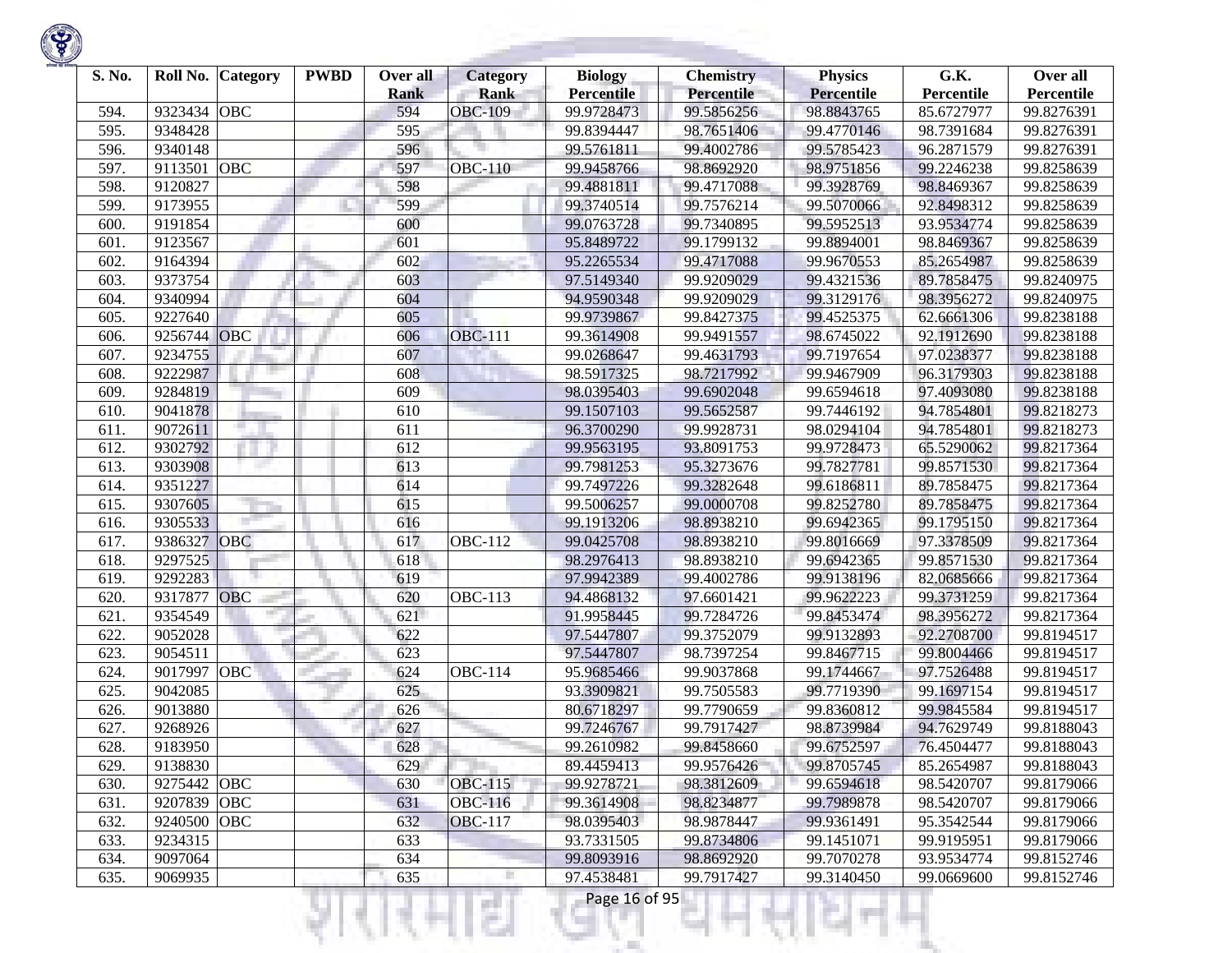| S. No. | Roll No. | <b>Category</b> | <b>PWBD</b> | Over all    | <b>Category</b> | <b>Biology</b>    | <b>Chemistry</b>  | <b>Physics</b>    | G.K.       | Over all   |
|--------|----------|-----------------|-------------|-------------|-----------------|-------------------|-------------------|-------------------|------------|------------|
|        |          |                 |             | <b>Rank</b> | <b>Rank</b>     | <b>Percentile</b> | <b>Percentile</b> | <b>Percentile</b> | Percentile | Percentile |
| 636.   | 9177399  |                 |             | 636         |                 | 96.9479121        | 99.7340895        | 99.5952513        | 98.5421986 | 99.8152746 |
| 637.   | 9169769  | OBC             |             | 637         | <b>OBC-118</b>  | 94.8076855        | 99.7576214        | 99.7493852        | 97.8527138 | 99.8152746 |
| 638.   | 9073917  |                 |             | 638         |                 | 99.8194517        | 97.6409940        | 99.7149237        | 99.5747612 | 99.8135126 |
| 639.   | 9060279  |                 |             | 639         |                 | 99.1507103        | 99.4310353        | 99.5878272        | 98.8038675 | 99.8135126 |
| 640.   | 9018790  |                 |             | 640         |                 | 97.9973393        | 99.8550862        | 99.6175227        | 90.9642704 | 99.8135126 |
| 641.   | 9036026  |                 |             | 641         |                 | 97.8144154        | 99.3752079        | 99.7446192        | 99.1697154 | 99.8135126 |
| 642.   | 9289209  |                 |             | 642         |                 | 99.9905406        | 98.2571064        | 99.1451071        | 99.7363193 | 99.8131769 |
| 643.   | 9268897  |                 |             | 643         |                 | 99.7883460        | 97.3158965        | 99.7729745        | 99.7505084 | 99.8131769 |
| 644.   | 9192786  |                 |             | 644         |                 | 99.7209478        | 99.0848035        | 99.5518611        | 98.5420707 | 99.8131769 |
| 645.   | 9257414  | <b>OBC</b>      |             | 645         | <b>OBC-119</b>  | 99.5802393        | 98.0927494        | 99.8250012        | 98.9133519 | 99.8131769 |
| 646.   | 9201284  |                 |             | 646         |                 | 99.3614908        | 99.7966230        | 99.4998345        | 88.7019344 | 99.8131769 |
| 647.   | 9234108  |                 |             | 647         |                 | 98.8625077        | 98.7217992        | 99.7528733        | 99.7363193 | 99.8131769 |
| 648.   | 9258511  |                 |             | 648         |                 | 98.5917325        | 99.2408835        | 99.8592915        | 95.3542544 | 99.8131769 |
| 649.   | 9281440  | OBC             |             | 649         | <b>OBC-120</b>  | 97.7805893        | 99.6902048        | 99.7729745        | 93.3961595 | 99.8131769 |
| 650.   | 9172849  |                 |             | 650         |                 | 100.0000000       | 98.0268499        | 98.8739984        | 73.5371981 | 99.8105682 |
| 651.   | 9148583  | <b>OBC</b>      |             | 651         | <b>OBC-121</b>  | 99.2610982        | 99.4717088        | 99.5952513        | 96.1725359 | 99.8105682 |
| 652.   | 9114708  |                 |             | 652         |                 | 99.2610982        | 99.0857856        | 99.6752597        | 97.8527138 | 99.8105682 |
| 653.   | 9167051  |                 |             | 653         |                 | 91.0519937        | 99.9270511        | 99.5446577        | 98.8469367 | 99.8105682 |
| 654.   | 9168637  |                 |             | 654         |                 | 89.4459413        | 99.5811321        | 99.8705745        | 99.2246238 | 99.8105682 |
| 655.   | 9308012  |                 |             | 655         |                 | 99.7497226        | 99.5856256        | 99.0768068        | 94.6650769 | 99.8099308 |
| 656.   | 9357244  |                 |             | 656         |                 | 99.6836116        | 99.4002786        | 99.8453474        | 57.9592945 | 99.8099308 |
| 657.   | 9301243  |                 |             | 657         |                 | 98.5290298        | 99.9551390        | 98.6447241        | 76.7867684 | 99.8099308 |
| 658.   | 9343970  |                 |             | 658         |                 | 98.5290298        | 99.6918754        | 99.5785423        | 94.6650769 | 99.8099308 |
| 659.   | 9303776  | OBC             |             | 659         | <b>OBC-122</b>  | 98.5290298        | 99.2562510        | 99.8819446        | 87.8509197 | 99.8099308 |
| 660.   | 9317979  |                 |             | 660         |                 | 97.1843789        | 99.7615281        | 99.6576394        | 95.6532005 | 99.8099308 |
| 661.   | 9345337  |                 |             | 661         |                 | 93.9874389        | 99.5856256        | 99.8949307        | 95.6532005 | 99.8099308 |
| 662.   | 9029359  |                 |             | 662         |                 | 99.5902029        | 99.9156649        | 98.0294104        | 94.7854801 | 99.8087613 |
| 663.   | 9057263  | m.              |             | 663         |                 | 98.6102532        | 99.5652587        | 98.7908015        | 99.9619898 | 99.8087613 |
| 664.   | 9022784  |                 |             | 664         |                 | 98.3810044        | 99.9501117        | 99.4809236        | 74.9501117 | 99.8087613 |
| 665.   | 9062724  |                 |             | 665         |                 | 97.8144154        | 99.7208628        | 99.8158883        | 86.7748373 | 99.8087613 |
| 666.   | 9161949  | OBC             |             | 666         | <b>OBC-123</b>  | 99.8093916        | 99.3799343        | 98.6586815        | 98.8469367 | 99.8046852 |
| 667.   | 9124857  |                 |             | 667         |                 | 98.0456754        | 99.6646704        | 99.8894001        | 64.5315386 | 99.8046852 |
| 668.   | 9105826  |                 |             | 668         |                 | 94.8076855        | 98.8692920        | 99.8894001        | 99.0669600 | 99.8046852 |
| 669.   | 9132319  |                 |             | 669         |                 | 94.8076855        | 98.2186349        | 99.9223447        | 99.5105364 | 99.8046852 |
| 670.   | 9164043  |                 |             | 670         |                 | 93.7558094        | 99.7576214        | 99.8352767        | 93.9534774 | 99.8046852 |
| 671.   | 9154559  |                 |             | 671         |                 | 90.0895389        | 99.8964596        | 99.8999894        | 82.8064148 | 99.8046852 |
| 672.   | 9170376  |                 |             | 672         |                 | 89.4459413        |                   |                   |            |            |
|        | 9018569  |                 |             |             | <b>OBC-124</b>  |                   | 99.8458660        | 99.7070278        | 99.5105364 | 99.8046852 |
| 673.   |          | OBC             |             | 673         |                 | 98.6102532        | 99.4737967        | 99.8954720        | 80.9177080 | 99.8040101 |
| 674.   | 9090592  |                 |             | 674         |                 | 98.3810044        | 99.5652587        | 99.5581318        | 96.9663135 | 99.8040101 |
| 675.   | 9091490  | OBC             |             | 675         | <b>OBC-125</b>  | 97.8144154        | 99.6567207        | 99.8598375        | 83.2838409 | 99.8040101 |
| 676.   | 9078267  |                 |             | 676         |                 | 97.8144154        | 99.6270252        | 99.8859695        | 74.9501117 | 99.8040101 |
| 677.   | 9091331  |                 |             | 677         | г               | 96.6788616        | 99.5652587        | 99.3763957        | 99.9299188 | 99.8040101 |

Ħ

Ш

27

K)

w

Ħ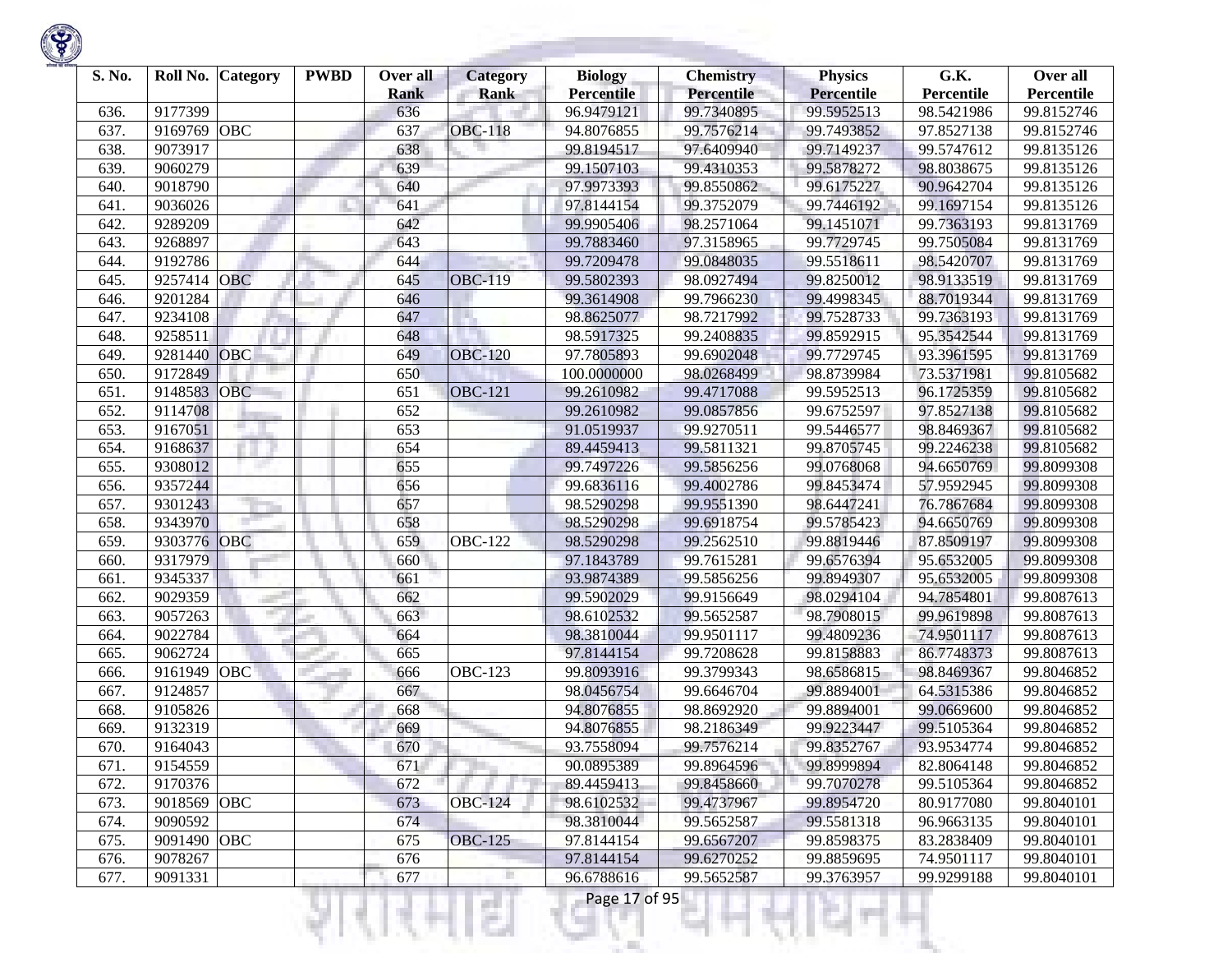| S. No. | Roll No.    | <b>Category</b> | <b>PWBD</b> | Over all           | <b>Category</b> | <b>Biology</b><br><b>Percentile</b> | <b>Chemistry</b><br>Percentile | <b>Physics</b><br><b>Percentile</b> | G.K.<br>Percentile | Over all<br>Percentile |
|--------|-------------|-----------------|-------------|--------------------|-----------------|-------------------------------------|--------------------------------|-------------------------------------|--------------------|------------------------|
| 678.   | 9046511     |                 |             | <b>Rank</b><br>678 | <b>Rank</b>     | 93.3909821                          | 99.9037868                     | 99.7719390                          | 89.3832850         | 99.8040101             |
| 679.   | 9262463     | <b>OBC</b>      |             | 679                | <b>OBC-126</b>  | 99.4631793                          | 99.9125006                     | 99.4998345                          | 68.4682874         | 99.8037175             |
| 680.   | 9195887     |                 |             | 680                |                 | 99.3614908                          | 99.6902048                     | 98.9842974                          | 98.9133519         | 99.8037175             |
| 681.   | 9270825     |                 |             | 681                |                 | 99.1238235                          | 99.9739867                     | 97.2189377                          | 90.6470227         | 99.8037175             |
| 682.   | 9224344     |                 |             | 682                |                 | 98.8625077                          | 99.8841224                     | 98.9842974                          |                    |                        |
|        |             |                 |             |                    |                 |                                     |                                |                                     | 95.3542544         | 99.8037175             |
| 683.   | 9241093     |                 |             | 683                |                 | 98.8625077                          | 99.7800691                     | 99.7197654                          | 83.7014615         | 99.8037175             |
| 684.   | 9247679     | OBC             |             | 684                | <b>OBC-127</b>  | 98.5917325                          | 99.2408835                     | 99.5932460                          | 99.6027054         | 99.8037175             |
| 685.   | 9264653     |                 |             | 685                |                 | 98.2192688                          | 99.8427375                     | 99.5518611                          | 90.6470227         | 99.8037175             |
| 686.   | 9308365     |                 |             | 686                |                 | 95.5718205                          | 99.5234829                     | 99.7528733                          | 99.0422362         | 99.8037175             |
| 687.   | 9138825     |                 |             | 687                |                 | 90.7014142                          | 99.8427375                     | 99.9184127                          | 88.7019344         | 99.8037175             |
| 688.   | 9383691     | <b>OBC</b>      |             | 688                | <b>OBC-128</b>  | 99.1913206                          | 99.7851392                     | 99.3731259                          | 87.8509197         | 99.8016669             |
| 689.   | 9328234     | <b>OBC</b>      |             | 689                | <b>OBC-129</b>  | 99.1913206                          | 99.6139589                     | 99.7827781                          | 68.7153212         | 99.8016669             |
| 690.   | 9284091     |                 |             | 690                |                 | 99.1913206                          | 99.5454867                     | 98.9918070                          | 99.3731259         | 99.8016669             |
| 691.   | 9325869     |                 |             | 691                |                 | 98.8442377                          | 99.7851392                     | 99.3731259                          | 91.2296650         | 99.8016669             |
| 692.   | 9351590     |                 |             | 692                |                 | 98.5290298                          | 98.7651406                     | 99.8642363                          | 95.6532005         | 99.8016669             |
| 693.   | 9332648     |                 |             | 693                |                 | 98.2976413                          | 99.8347225                     | 98.3625717                          | 99.5525701         | 99.8016669             |
| 694.   | 9336211     | <b>OBC</b>      |             | 694                | <b>OBC-130</b>  | 98.2976413                          | 99.7615281                     | 99.5289590                          | 93.4184119         | 99.8016669             |
| 695.   | 9376885     |                 |             | 695                |                 | 98.2976413                          | 99.5454867                     | 99.5289590                          | 98.3956272         | 99.8016669             |
| 696.   | 9317075 ST  |                 |             | 696                | $ST-2$          | 97.5149340                          | 99.0000708                     | 99.8819446                          | 96.2871579         | 99.8016669             |
| 697.   | 9352072     |                 |             | 697                |                 | 96.0333388                          | 99.4486813                     | 99.7402781                          | 99.3731259         | 99.8016669             |
| 698.   | 9299057 OBC |                 |             | 698                | <b>OBC-131</b>  | 95.5953533                          | 99.3282648                     | 99.8453474                          | 98.7391684         | 99.8016669             |
| 699.   | 9357381     | <b>OBC</b>      |             | 699                | <b>OBC-132</b>  | 91.9958445                          | 99.9704862                     | 99.2350011                          | 87.8509197         | 99.8016669             |
| 700.   | 9002622     | SC              |             | 700                | $SC-9$          | 97.9973393                          | 98.6470756                     | 99.9204162                          | 92.2708700         | 99.7968832             |
| 701.   | 9000337     | OBC             |             | 701                | <b>OBC-133</b>  | 95.9685466                          | 99.9417969                     | 99.7446192                          | 58.5855466         | 99.7968832             |
| 702.   | 9192453     | OBC             |             | 702                | <b>OBC-134</b>  | 99.9458766                          | 99.8176277                     | 98.3433540                          | 78.7895189         | 99.7964490             |
| 703.   | 9127805     | OBC             |             | 703                | <b>OBC-135</b>  | 99.5587768                          | 96.8431952                     | 99.9564660                          | 85.2654987         | 99.7964490             |
| 704.   | 9148619     |                 |             | 704                |                 | 99.2610982                          | 99.8176277                     | 98.7563389                          | 96.1725359         | 99.7964490             |
| 705.   | 9135776     |                 |             | 705                |                 | 98.9445941                          | 99.5328917                     | 99.5070066                          | 96.9032015         | 99.7964490             |
| 706.   | 9168396     |                 |             | 706                |                 | 97.4538481                          | 99.7340895                     | 99.8352767                          | 76.4504477         | 99.7964490             |
| 707.   | 9190651     | <b>OBC</b>      |             | 707                | <b>OBC-136</b>  | 96.6525867                          | 99.9399936                     | 99.0963749                          | 94.7629749         | 99.7964490             |
| 708.   | 9176341     | OBC             |             | 708                | <b>OBC-137</b>  | 88.6917438                          | 99.5811321                     | 99.7764469                          | 99.8882235         | 99.7964490             |
| 709.   | 9147117     | OBC             |             | 709                | <b>OBC-138</b>  | 87.8140038                          | 99.4717088                     | 99.9588192                          | 96.1725359         | 99.7964490             |
| 710.   | 9044403     |                 |             | 710                |                 | 99.9429847                          | 98.5425476                     | 99.8598375                          | 74.9501117         | 99.7945075             |
| 711.   | 9037673     |                 |             | 711                |                 | 99.8942842                          | 99.8230152                     | 98.5294816                          | 86.7748373         | 99.7945075             |
| 712.   | 9090511     |                 |             | 712                |                 | 99.8657766                          | 99.6270252                     | 99.1744667                          | 89.3832850         | 99.7945075             |
| 713.   | 9084758 OBC |                 |             | 713                | <b>OBC-139</b>  | 99.5902029                          | 99.7208628                     | 99.4227206                          | 86.7748373         | 99.7945075             |
| 714.   | 9016156     |                 |             | 714                |                 | 98.9297762                          | 99.7790659                     | 99.2647408                          | 95.6941607         | 99.7945075             |
| 715.   | 9038943     |                 |             | 715                |                 | 98.8038675                          | 99.9417969                     | 97.8631159                          | 95.6941607         | 99.7945075             |
| 716.   | 9071464 OBC |                 |             | 716                | <b>OBC-140</b>  | 95.5231149                          | 99.3752079                     | 99.7956953                          | 99.1697154         | 99.7945075             |
| 717.   | 9011770     |                 |             | 717                |                 | 93.9837031                          | 99.9346700                     | 98.9083955                          | 98.5698674         | 99.7945075             |
| 718.   | 9064849     |                 |             | 718                |                 | 87.6561980                          | 99.9251675                     | 99.8467715                          | 89.3832850         | 99.7945075             |
|        |             |                 |             |                    |                 |                                     |                                |                                     |                    |                        |
| 719.   | 9289107 OBC |                 |             | 719                | <b>OBC-141</b>  | 99.7209478                          | 98.3812609                     | 99.8250012                          | 96.3179303         | 99.7930757             |

a.

375

ш

÷

K)

w

Ħ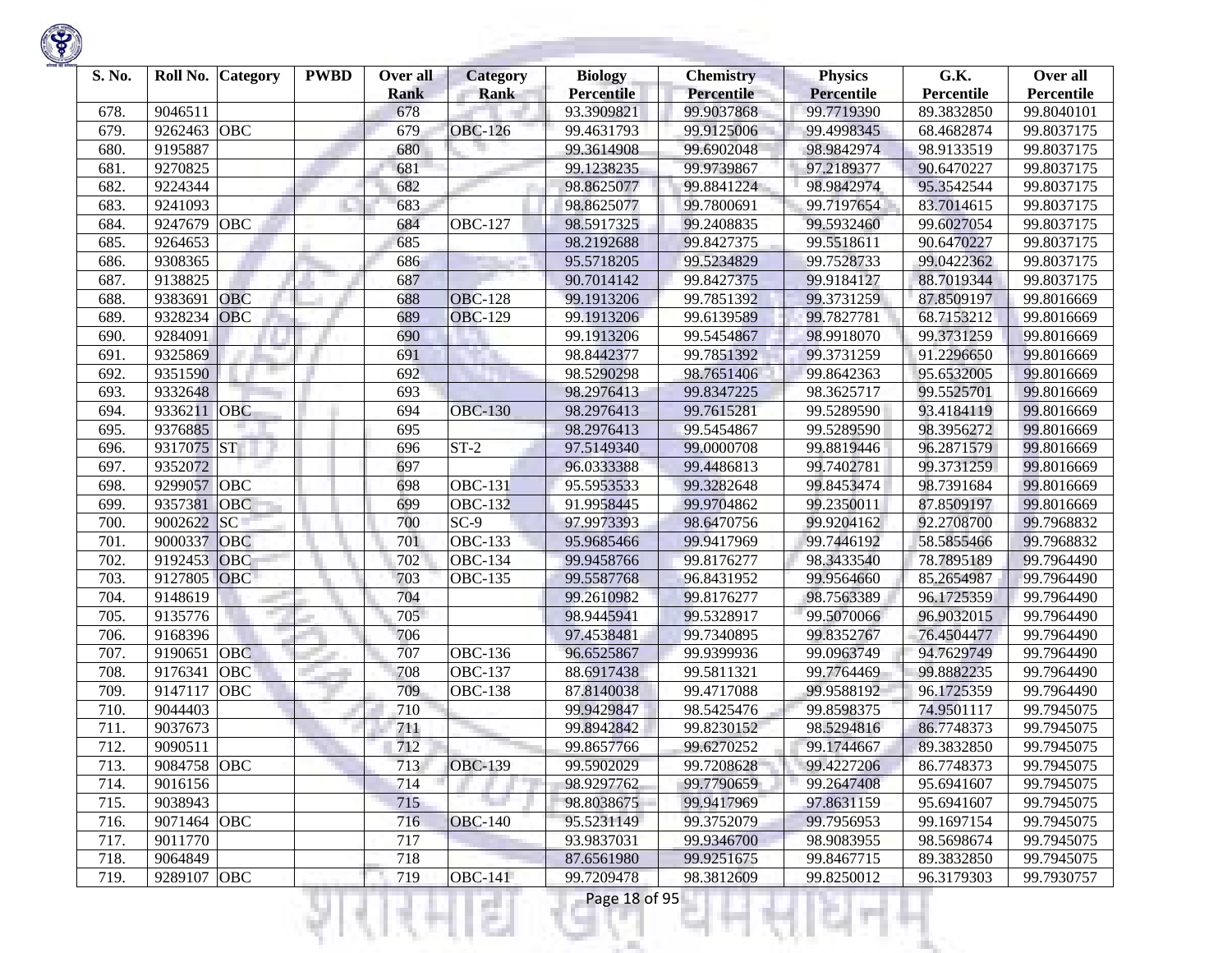| S. No. | Roll No.    | <b>Category</b> | <b>PWBD</b> | Over all<br><b>Rank</b> | <b>Category</b><br><b>Rank</b> | <b>Biology</b><br><b>Percentile</b> | <b>Chemistry</b><br>Percentile | <b>Physics</b><br><b>Percentile</b> | G.K.<br>Percentile | Over all<br>Percentile |
|--------|-------------|-----------------|-------------|-------------------------|--------------------------------|-------------------------------------|--------------------------------|-------------------------------------|--------------------|------------------------|
| 720.   | 9277760     |                 |             | 720                     |                                | 98.8625077                          | 99.0848035                     | 99.8971291                          | 92.1912690         | 99.7930757             |
| 721.   | 9241468     |                 |             | 721                     |                                | 93.0757225                          | 99.8734806                     | 99.7197654                          | 94.1245329         | 99.7930757             |
| 722.   | 9279774     | <b>OBC</b>      |             | 722                     | <b>OBC-142</b>                 | 91.9524192                          | 98.2571064                     | 99.9751691                          | 99.6027054         | 99.7930757             |
| 723.   | 9216548     |                 |             | 723                     |                                | 99.3614908                          | 99.5234829                     | 99.1451071                          | 98.9133519         | 99.7883460             |
| 724.   | 9261754     | OBC             |             | 724                     | <b>OBC-143</b>                 | 99.3614908                          | 99.3733150                     | 99.6594618                          | 94.1245329         | 99.7883460             |
| 725.   | 9229186     |                 |             | 725                     |                                | 99.3614908                          | 97.4767062                     | 99.8451024                          | 99.6027054         | 99.7883460             |
| 726.   | 9223065     |                 |             | 726                     |                                | 98.5917325                          | 98.2571064                     | 99.8451024                          | 99.3567611         | 99.7883460             |
| 727.   | 9213429     | OBC             |             | 727                     | <b>OBC-144</b>                 | 95.5718205                          | 99.6180769                     | 99.7197654                          | 98.0407227         | 99.7883460             |
| 728.   | 9220198     |                 |             | 728                     |                                | 90.7014142                          | 99.8734806                     | 99.8250012                          | 92.1912690         | 99.7883460             |
| 729.   | 9206166     |                 |             | 729                     |                                | 86.1786407                          | 99.7800691                     | 99.7528733                          | 99.7363193         | 99.7883460             |
| 730.   | 9300089     |                 |             | 730                     |                                | 99.9138196                          | 99.7284726                     | 98.0674332                          | 89.7858475         | 99.7875003             |
| 731.   | 9310473     |                 |             | 731                     | H.                             | 99.8866668                          | 99.8760418                     | 96.9553515                          | 87.8509197         | 99.7875003             |
| 732.   | 9301470     |                 |             | 732                     |                                | 99.6836116                          | 97.4629896                     | 99.7827781                          | 97.3378509         | 99.7875003             |
| 733.   | 9345136     |                 |             | 733                     |                                | 99.5761811                          | 98.6553491                     | 99.6576394                          | 97.3378509         | 99.7875003             |
| 734.   | 9306125     |                 |             | 734                     |                                | 99.5761811                          | 97.8407669                     | 99.8016669                          | 96.2871579         | 99.7875003             |
| 735.   | 9375183     |                 |             | 735                     |                                | 99.1913206                          | 99.8122919                     | 98.5207659                          | 97.3378509         | 99.7875003             |
| 736.   | 9329959     |                 |             | 736                     |                                | 97.5149340                          | 99.9504167                     | 97.4606285                          | 96.2871579         | 99.7875003             |
| 737.   | 9347201     |                 |             | 737                     |                                | 97.5149340                          | 99.5454867                     | 99.7827781                          | 93.4184119         | 99.7875003             |
| 738.   | 9145720     |                 |             | 738                     |                                | 99.7246767                          | 99.6646704                     | 98.9751856                          | 92.8498312         | 99.7870363             |
| 739.   | 9094060     |                 |             | 739                     |                                | 99.0763728                          | 96.5761081                     | 99.9223447                          | 96.9032015         | 99.7870363             |
| 740.   | 9165517     |                 |             | 740                     |                                | 98.0456754                          | 99.9611724                     | 96.4149145                          | 99.0669600         | 99.7870363             |
| 741.   | 9104760     | <b>OBC</b>      |             | 741                     | <b>OBC-145</b>                 | 96.9479121                          | 98.0268499                     | 99.6293725                          | 99.9870575         | 99.7870363             |
| 742.   | 9152348     | OBC             |             | 742                     | $OBC-146$                      | 96.2548976                          | 99.9399936                     | 99.3928769                          | 88.8494076         | 99.7870363             |
| 743.   | 9101120     | OBC             |             | 743                     | <b>OBC-147</b>                 | 95.8489722                          | 99.8870469                     | 99.5070066                          | 94.7629749         | 99.7870363             |
| 744.   | 9113524     |                 |             | 744                     |                                | 95.2265534                          | 98.9928345                     | 99.8105682                          | 99.5105364         | 99.7870363             |
| 745.   | 9008868     |                 |             | 745                     |                                | 99.9786193                          | 99.5985176                     | 97.6671260                          | 95.6941607         | 99.7838172             |
| 746.   | 9012567     |                 |             | 746                     |                                | 99.5902029                          | 98.5425476                     | 99.8598375                          | 86.7748373         | 99.7838172             |
| 747.   | 9028322     | OBC             |             | 747                     | <b>OBC-148</b>                 | 98.6102532                          | 99.7505583                     | 99.8158883                          | 64.5507673         | 99.7838172             |
| 748.   | 9057027     | SC              |             | 748                     | $SC-10$                        | 93.3909821                          | 99.9037868                     | 99.8598375                          | 69.2402718         | 99.7838172             |
| 749.   | 9248239     |                 |             | 749                     |                                | 98.5917325                          | 99.6547321                     | 99.6275363                          | 92.1912690         | 99.7800691             |
| 750.   | 9268047     |                 |             | 750                     |                                | 98.5917325                          | 98.2571064                     | 99.9361491                          | 95.3542544         | 99.7800691             |
| 751.   | 9267212     |                 |             | 751                     |                                | 98.5917325                          | 97.3158965                     | 99.8853048                          | 99.7505084         | 99.7800691             |
| 752.   | 9207463     |                 |             | 752                     |                                | 98.0395403                          | 99.3733150                     | 99.6594618                          | 98.0407227         | 99.7800691             |
| 753.   | 9206450     |                 |             | 753                     |                                | 97.4033959                          | 98.7217992                     | 99.9562503                          | 93.3961595         | 99.7800691             |
| 754.   | 9264016     |                 |             | 754                     |                                | 96.1382018                          | 99.6902048                     | 99.7528733                          | 94.1245329         | 99.7800691             |
| 755.   | 9240269 OBC |                 |             | 755                     | <b>OBC-149</b>                 | 96.1382018                          | 99.6180769                     | 99.9562503                          | 74.2834508         | 99.7800691             |
| 756.   | 9240456     |                 |             | 756                     |                                | 96.1382018                          | 99.5234829                     | 99.8451024                          | 94.1245329         | 99.7800691             |
| 757.   | 9259054     |                 |             | 757                     |                                | 94.7926028                          | 99.9125006                     | 98.9842974                          | 98.5420707         | 99.7800691             |
| 758.   | 9253518 SC  |                 |             | 758                     | $SC-11$                        | 94.3503760                          | 99.4631793                     | 99.9136830                          | 94.1245329         | 99.7800691             |
| 759.   | 9097043 OBC |                 |             | 759                     | <b>OBC-150</b>                 | 99.9512995                          | 99.8230152                     | 97.8631159                          | 85.2259229         | 99.7790659             |
| 760.   | 9074709 OBC |                 |             | 760                     | <b>OBC-151</b>                 | 99.3847104                          | 99.8740913                     | 98.3810044                          | 93.2425049         | 99.7790659             |
| 761.   | 9061078 OBC |                 |             | 761                     | <b>OBC-152</b>                 | 98.8038675                          | 99.9726802                     | 99.1744667                          | 49.8384568         | 99.7790659             |
|        |             |                 |             |                         | a s                            | Page 19 of 95                       |                                |                                     |                    |                        |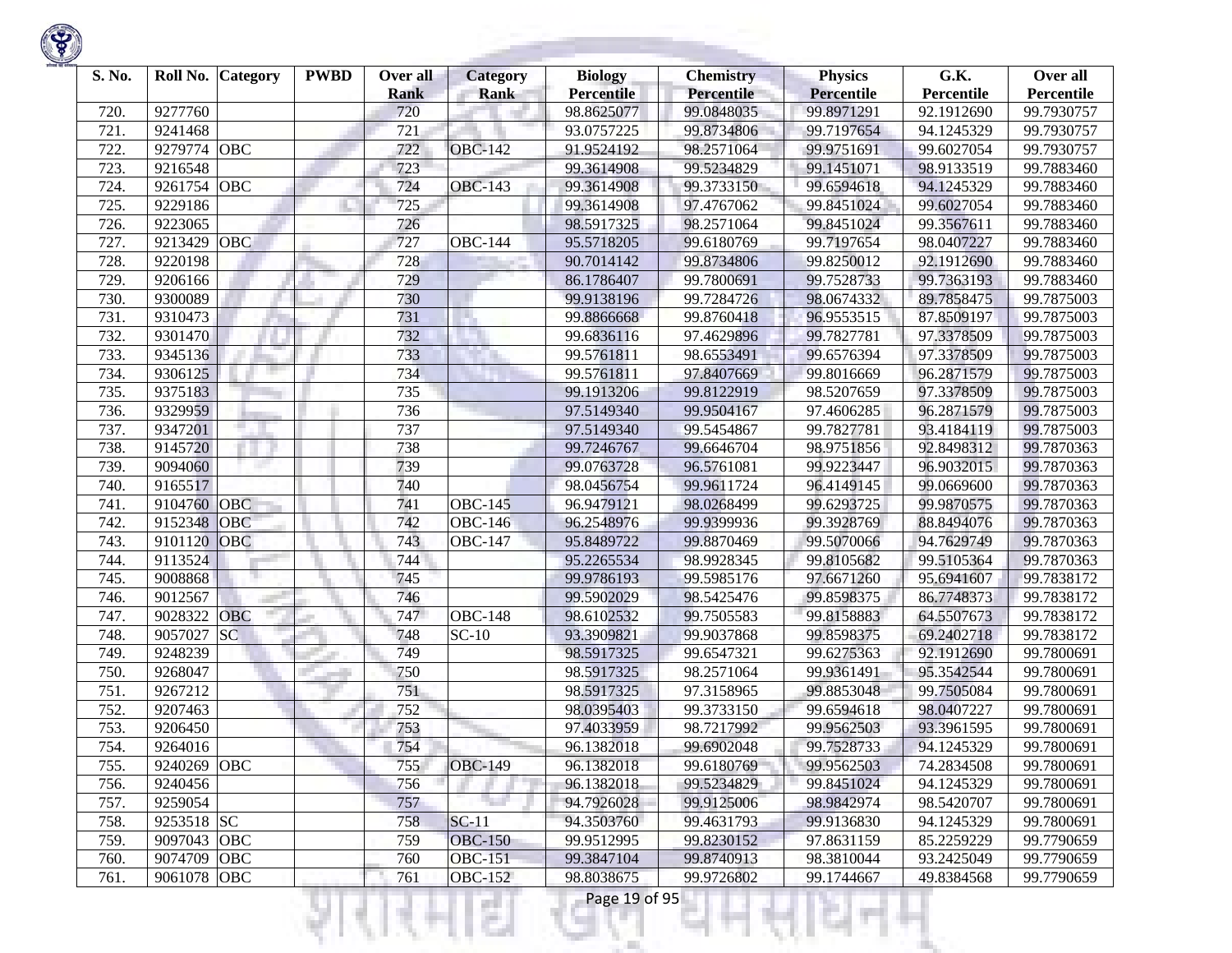| S. No. | Roll No. | <b>Category</b> | <b>PWBD</b> | Over all<br>Rank | <b>Category</b><br>Rank | <b>Biology</b><br><b>Percentile</b> | <b>Chemistry</b><br><b>Percentile</b> | <b>Physics</b><br><b>Percentile</b> | G.K.<br>Percentile | Over all<br>Percentile |
|--------|----------|-----------------|-------------|------------------|-------------------------|-------------------------------------|---------------------------------------|-------------------------------------|--------------------|------------------------|
| 762.   | 9092190  |                 |             | 762              |                         | 98.8038675                          | 99.7980710                            | 99.3158170                          | 92.2708700         | 99.7790659             |
| 763.   | 9053954  |                 |             | 763              |                         | 97.1706181                          | 99.4737967                            | 99.5201216                          | 99.5118069         | 99.7790659             |
| 764.   | 9010152  |                 |             | 764              |                         | 95.9685466                          | 99.9346700                            | 99.7719390                          | 55.1788854         | 99.7790659             |
| 765.   | 9039493  |                 |             | 765              |                         | 95.9685466                          | 99.6567207                            | 99.7956953                          | 92.2708700         | 99.7790659             |
| 766.   | 9008448  |                 |             | 766              |                         | 93.3909821                          | 99.7208628                            | 99.3158170                          | 99.8788426         | 99.7790659             |
| 767.   | 9152624  | OBC             |             | 767              | <b>OBC-153</b>          | 99.9458766                          | 99.5328917                            | 99.3928769                          | 64.5315386         | 99.7788001             |
| 768.   | 9175186  | OBC             |             | 768              | <b>OBC-154</b>          | 98.7928134                          | 99.2458025                            | 99.6293725                          | 96.9032015         | 99.7788001             |
| 769.   | 9184429  | <b>OBC</b>      |             | 769              | <b>OBC-155</b>          | 98.5822028                          | 99.7917427                            | 99.6293725                          | 78.7895189         | 99.7788001             |
| 770.   | 9098768  |                 |             | 770              |                         | 98.5822028                          | 95.4771682                            | 99.9788213                          | 91.4167382         | 99.7788001             |
| 771.   | 9283961  |                 |             | 771              |                         | 98.2562860                          | 97.8727159                            | 99.7070278                          | 99.8552788         | 99.7788001             |
| 772.   | 9167996  | <b>OBC</b>      |             | 772              | <b>OBC-156</b>          | 97.4538481                          | 99.7576214                            | 99.2422727                          | 97.8527138         | 99.7788001             |
| 773.   | 9168645  |                 |             | 773              |                         | 96.2548976                          | 99.6646704                            | 99.4446471                          | 99.0669600         | 99.7788001             |
| 774.   | 9106313  |                 |             | 774              |                         | 94.8076855                          | 99.0857856                            | 99.8564554                          | 97.8527138         | 99.7788001             |
| 775.   | 9132889  |                 |             | 775              |                         | 93.7558094                          | 99.8176277                            | 99.6293725                          | 97.4891459         | 99.7788001             |
| 776.   | 9172091  |                 |             | 776              |                         | 89.4459413                          | 99.9188149                            | 99.5070066                          | 98.8469367         | 99.7788001             |
| 777.   | 9190795  | <b>OBC</b>      |             | 777              | <b>OBC-157</b>          | 86.7103576                          | 99.6646704                            | 99.9223447                          | 96.1725359         | 99.7788001             |
| 778.   | 9219553  |                 |             | 778              |                         | 99.9645834                          | 94.2861190                            | 99.4321536                          | 99.9008335         | 99.7780559             |
| 779.   | 9311932  |                 |             | 779              |                         | 99.5761811                          | 99.5454867                            | 99.4770146                          | 85.6727977         | 99.7780559             |
| 780.   | 9353359  |                 |             | 780              |                         | 99.2893065                          | 99.6623616                            | 99.3129176                          | 91.2296650         | 99.7780559             |
| 781.   | 9365499  |                 |             | 781              |                         | 99.2893065                          | 98.7651406                            | 99.8252780                          | 89.7858475         | 99.7780559             |
| 782.   | 9368508  |                 |             | 782              |                         | 98.8442377                          | 97.2929899                            | 99.8819446                          | 98.3956272         |                        |
|        |          |                 |             |                  |                         |                                     | 99.7851392                            |                                     |                    | 99.7780559             |
| 783.   | 9355390  |                 |             | 783              |                         | 96.4394494                          |                                       | 99.8642363                          | 65.5290062         | 99.7780559             |
| 784.   | 9375320  |                 |             | 784              |                         | 94.9590348                          | 99.8488891<br>99.0921540              | 99.7827781                          | 82.0685666         | 99.7780559             |
| 785.   | 9325320  |                 |             | 785              |                         | 99.7981253                          |                                       | 99.6576394                          | 79.6602366         | 99.7697920             |
| 786.   | 9366765  |                 |             | 786              |                         | 99.6836116                          | 99.5018062                            | 99.3731259                          | 85.6727977         | 99.7697920             |
| 787.   | 9306771  |                 |             | 787              |                         | 99.5761811                          | 99.5856256                            | 99.2350011                          | 89.7858475         | 99.7697920             |
| 788.   | 9221995  | <b>OBC</b>      |             | 788              | <b>OBC-158</b>          | 99.2893065                          | 99.1653484                            | 99.4321536                          | 97.9151418         | 99.7697920             |
| 789    | 9359412  | OBC             |             | 789              | <b>OBC-159</b>          | 97.5149340                          | 99.7284726                            | 99.3129176                          | 97.9151418         | 99.7697920             |
| 790.   | 9156044  |                 |             | 790              |                         | 99.9952487                          | 98.9155224                            | 96.6384758                          | 99.5118069         | 99.7695634             |
| 791.   | 9023154  |                 |             | 791              |                         | 99.9512995                          | 98.1220602                            | 99.0984463                          | 99.5118069         | 99.7695634             |
| 792.   | 9040101  |                 |             | 792              |                         | 99.8194517                          | 99.9037868                            | 97.2026892                          | 86.7748373         | 99.7695634             |
| 793.   | 9032341  |                 |             | 793              |                         | 99.4583551                          | 99.6923552                            | 99.5201216                          | 72.2169430         | 99.7695634             |
| 794.   | 9031129  |                 |             | 794              |                         | 99.1507103                          | 99.0889438                            | 99.8158883                          | 89.3832850         | 99.7695634             |
| 795    | 9014159  |                 |             | 795              |                         | 98.8038675                          | 99.7505583                            | 98.7908015                          | 96.9663135         | 99.7695634             |
| 796.   | 9084455  | OBC             |             | 796              | <b>OBC-160</b>          | 98.6102532                          | 99.8230152                            | 99.4227206                          | 86.7748373         | 99.7695634             |
| 797.   | 9074006  |                 |             | 797              |                         | 98.6102532                          | 99.4737967                            | 99.3158170                          | 99.1697154         | 99.7695634             |
| 798.   | 9083920  |                 |             | 798              |                         | 98.3810044                          | 99.8835939                            | 98.7908015                          | 94.7854801         | 99.7695634             |
| 799.   | 9069572  |                 |             | 799              |                         | 97.9973393                          | 99.6567207                            | 99.6175227                          | 92.2708700         | 99.7695634             |
| 800.   | 9086016  |                 |             | 800              |                         | 97.5447807                          | 99.2326697                            | 99.6971065                          | 98.5698674         | 99.7695634             |
| 801.   | 9161165  |                 |             | 801              |                         | 96.6788616                          | 99.6567207                            | 99.7149237                          | 92.2708700         | 99.7695634             |
| 802.   | 9054987  |                 |             | 802              |                         | 95.9685466                          | 99.5118069                            | 99.3763957                          | 99.8479593         | 99.7695634             |
| 803.   | 9280015  |                 |             | 803              |                         | 99.9739867                          | 99.5234829                            | 98.4261931                          | 94.1245329         | 99.7682448             |
|        |          |                 |             |                  |                         | Page 20 of 95<br>H.                 |                                       |                                     |                    |                        |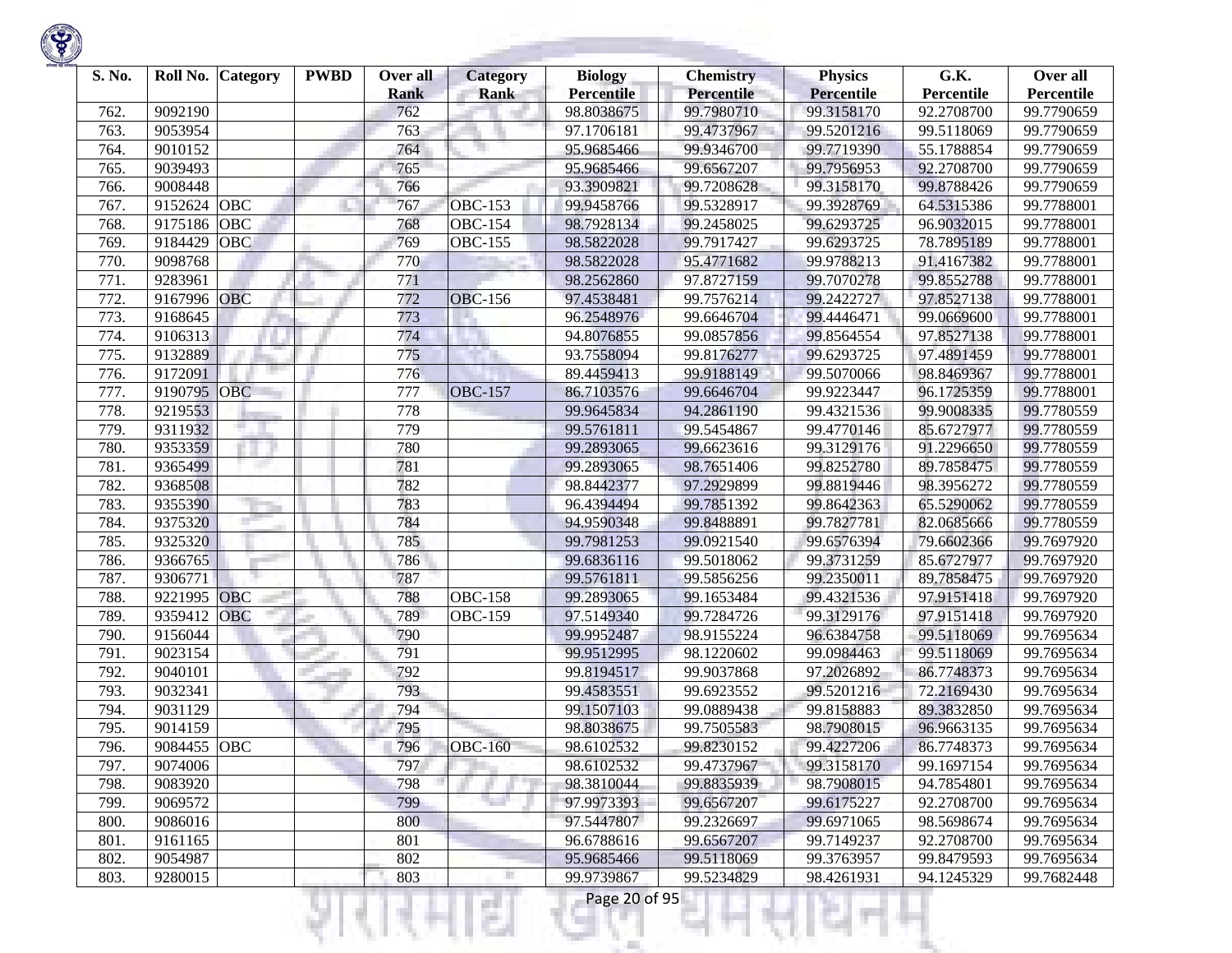

| S. No. | Roll No.           | <b>Category</b> | <b>PWBD</b> | Over all    | <b>Category</b> | <b>Biology</b>           | <b>Chemistry</b><br><b>Percentile</b> | <b>Physics</b>    | G.K.       | Over all   |
|--------|--------------------|-----------------|-------------|-------------|-----------------|--------------------------|---------------------------------------|-------------------|------------|------------|
|        |                    |                 |             | <b>Rank</b> | <b>Rank</b>     | <b>Percentile</b>        |                                       | <b>Percentile</b> | Percentile | Percentile |
| 804.   | 9211416<br>9209299 | OBC             |             | 804<br>805  |                 | 99.8959466               | 98.9121695                            | 99.8451024        | 74.2834508 | 99.7682448 |
| 805.   |                    |                 |             |             | <b>OBC-161</b>  | 99.7883460<br>99.3614908 | 97.6682590                            | 99.8592915        | 95.3542544 | 99.7682448 |
| 806.   | 9209613            |                 |             | 806         |                 |                          | 99.8214539                            | 98.5538949        | 96.3179303 | 99.7682448 |
| 807.   | 9277982            |                 |             | 807         |                 | 96.8334673               | 99.4265241                            | 99.4998345        | 99.6027054 | 99.7682448 |
| 808.   | 9130584            |                 |             | 808         |                 | 93.0757225               | 99.5234829                            | 99.4998345        | 99.9361491 | 99.7682448 |
| 809.   | 9258607            |                 |             | 809         |                 | 91.9524192               | 99.5234829                            | 99.9810812        | 79.2307147 | 99.7682448 |
| 810.   | 9231890            |                 |             | 810         |                 | 87.9593719               | 98.7217992                            | 99.9692570        | 99.6027054 | 99.7682448 |
| 811.   | 9181566            |                 |             | 811         |                 | 99.8093916               | 99.9611724                            | 95.7454319        | 85.2654987 | 99.7658576 |
| 812.   | 9177331            | <b>OBC</b>      |             | 812         | <b>OBC-162</b>  | 99.4881811               | 99.4717088                            | 99.4446471        | 91.4167382 | 99.7658576 |
| 813.   | 9153557            | OBC             |             | 813         | <b>OBC-163</b>  | 99.4881811               | 99.2458025                            | 99.9423468        | 25.0402984 | 99.7658576 |
| 814.   | 9187663            |                 |             | 814         |                 | 99.2610982               | 99.7576214                            | 99.0963749        | 91.4167382 | 99.7658576 |
| 815.   | 9110070            | <b>OBC</b>      |             | 815         | <b>OBC-164</b>  | 98.2562860               | 99.8176277                            | 99.7764469        | 57.8908355 | 99.7658576 |
| 816.   | 9192282            |                 |             | 816         |                 | 98.0456754               | 99.1799132                            | 99.6293725        | 98.5421986 | 99.7658576 |
| 817.   | 9130494            |                 |             | 817         |                 | 98.0456754               | 98.3633561                            | 99.9105788        | 91.4167382 | 99.7658576 |
| 818.   | 9147385            | <b>OBC</b>      |             | 818         | <b>OBC-165</b>  | 96.9479121               | 99.6646704                            | 99.6293725        | 94.7629749 | 99.7658576 |
| 819.   | 9167971            |                 |             | 819         |                 | 96.2548976               | 99.6646704                            | 99.5446577        | 97.8527138 | 99.7658576 |
| 820.   | 9127798            |                 |             | 820         |                 | 94.8076855               | 99.6164300                            | 99.3928769        | 99.6976150 | 99.7658576 |
| 821.   | 9152509            |                 |             | 821         |                 | 82.1498747               | 98.8692920                            | 99.9105788        | 99.9705851 | 99.7658576 |
| 822.   | 9193086            |                 |             | 822         |                 | 99.9138196               | 98.0107667                            | 99.5289590        | 93.4184119 | 99.7638892 |
| 823.   | 9375181            |                 |             | 823         |                 | 99.9138196               | 96.8243100                            | 99.2350011        | 99.6611810 | 99.7638892 |
| 824.   | 9342519 OBC        |                 |             | 824         | <b>OBC-166</b>  | 99.6836116               | 99.8122919                            | 98.0674332        | 89.7858475 | 99.7638892 |
| 825.   | 9316842            |                 |             | 825         |                 | 99.5006257               | 99.9138196                            | 97.2316011        | 89.7858475 | 99.7638892 |
| 826.   | 9354973            |                 |             | 826         |                 | 99.1913206               | 99.0000708                            | 98.5207659        | 99.9728473 | 99.7638892 |
| 827.   | 9365224            |                 |             | 827         |                 | 98.6966685               | 99.7615281                            | 98.7710434        | 97.3378509 | 99.7638892 |
| 828.   | 9385775            | OBC             |             | 828         | <b>OBC-167</b>  | 98.6966685               | 99.6918754                            | 99.3731259        | 91.2296650 | 99.7638892 |
| 829.   | 9345920            |                 |             | 829         |                 | 98.6966685               | 99.2562510                            | 99.5785423        | 97.3378509 | 99.7638892 |
| 830.   | 9327469            | <b>OBC</b>      |             | 830         | <b>OBC-168</b>  | 97.1843789               | 99.8488891                            | 98.9918070        | 97.3378509 | 99.7638892 |
| 831.   | 9364644            |                 |             | 831         |                 | 97.1843789               | 99.1653484                            | 99.8819446        | 89.7858475 | 99.7638892 |
| 832.   | 9306364            |                 |             | 832         |                 | 96.4394494               | 99.8760418                            | 99.8819446        | 31.9989139 | 99.7638892 |
| 833.   | 9376821            |                 |             | 833         |                 | 90.6936935               | 99.1653484                            | 99.9067362        | 99.1795150 | 99.7638892 |
| 834.   | 9270945            | OBC             |             | 834         | <b>OBC-169</b>  | 99.8250012               | 98.5077804                            | 99.7197654        | 93.3961595 | 99.7587854 |
| 835.   | 9266388            | OBC             |             | 835         | <b>OBC-170</b>  | 98.8625077               | 98.7217992                            | 99.8250012        | 96.3179303 | 99.7587854 |
| 836.   | 9206174            |                 |             | 836         |                 | 97.7805893               | 99.9491557                            | 94.7902379        | 99.9195951 | 99.7587854 |
| 837.   | 9240059            |                 |             | 837         |                 | 97.7805893               | 99.7800691                            | 99.5932460        | 88.7019344 | 99.7587854 |
| 838.   | 9272457            |                 |             | 838         |                 | 97.4033959               | 98.5077804                            | 99.9278721        | 96.3179303 | 99.7587854 |
| 839.   | 9279748            |                 |             | 839         |                 | 93.7331505               | 99.9586151                            | 99.1451071        | 92.1912690 | 99.7587854 |
| 840.   | 9274529            |                 |             | 840         |                 | 93.7331505               | 98.9878447                            | 99.9361491        | 97.0238377 | 99.7587854 |
| 841.   | 9247583            | <b>OBC</b>      |             | 841         | <b>OBC-171</b>  | 90.7014142               | 99.8427375                            | 99.0670671        | 99.9195951 | 99.7587854 |
| 842.   | 9229955            |                 |             | 842         |                 | 89.8500686               | 99.9255073                            | 99.4998345        | 96.3179303 | 99.7587854 |
| 843.   | 9093968            |                 |             | 843         |                 | 99.8194517               | 99.6270252                            | 99.2647408        | 83.2838409 | 99.7541217 |
| 844.   | 9048114 OBC        |                 |             | 844         | <b>OBC-172</b>  | 99.7113603               | 99.9417969                            | 95.5884449        | 90.9642704 | 99.7541217 |
| 845.   | 9038280            |                 |             | 845         | г               | 99.5902029               | 99.8835939                            | 98.0294104        | 89.3832850 | 99.7541217 |

大气

v

H

n

ы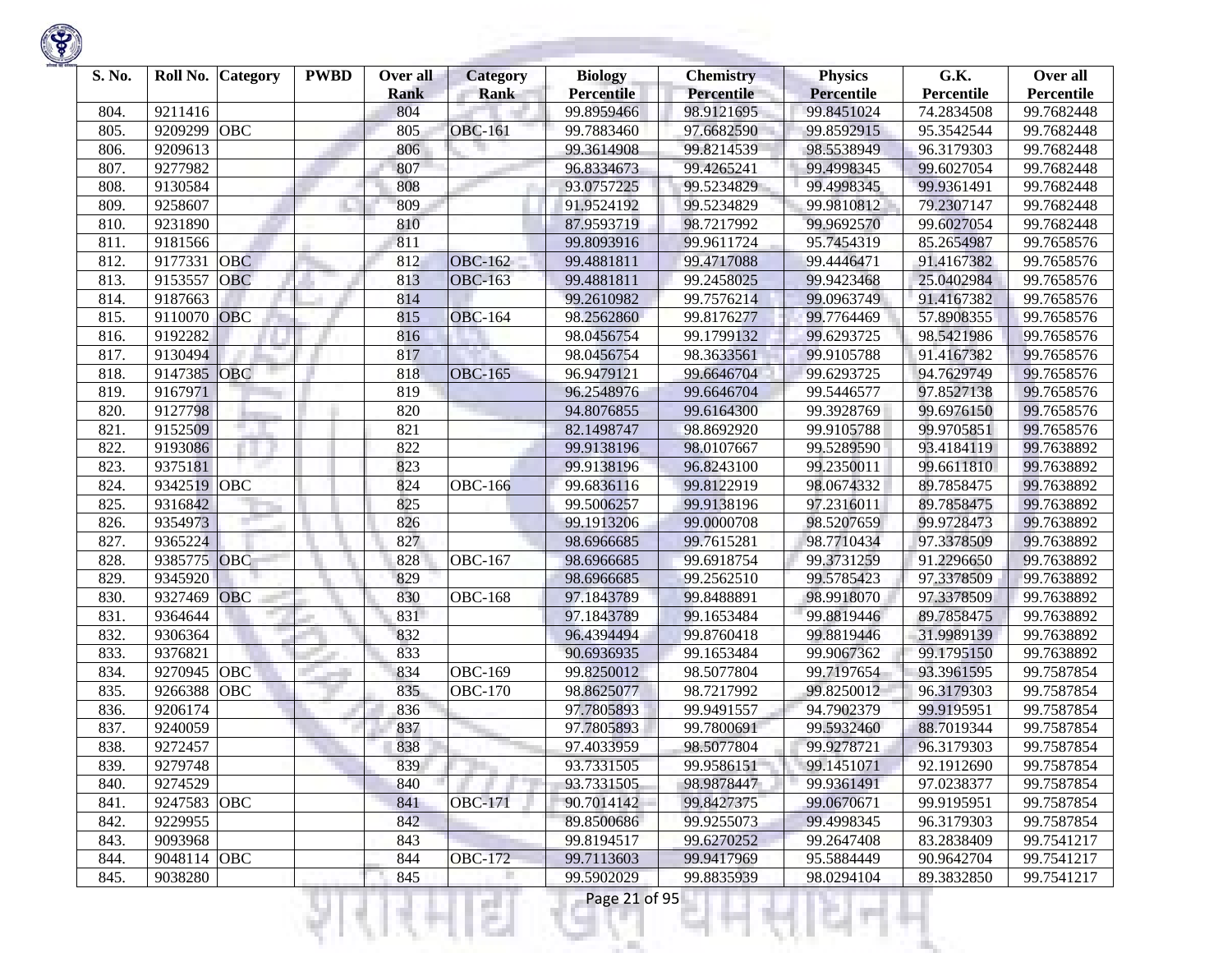| S. No. | Roll No.    | <b>Category</b> | <b>PWBD</b> | Over all<br>Rank | <b>Category</b><br><b>Rank</b> | <b>Biology</b><br><b>Percentile</b> | <b>Chemistry</b><br><b>Percentile</b> | <b>Physics</b><br><b>Percentile</b> | G.K.<br>Percentile | Over all<br>Percentile |
|--------|-------------|-----------------|-------------|------------------|--------------------------------|-------------------------------------|---------------------------------------|-------------------------------------|--------------------|------------------------|
| 846.   | 9092402     |                 |             | 846              |                                | 97.9973393                          | 99.3752079                            | 99.2647408                          | 99.7351166         | 99.7541217             |
| 847.   | 9051486     |                 |             | 847              |                                | 96.3700290                          | 99.5652587                            | 99.9204162                          | 64.5507673         | 99.7541217             |
| 848.   | 9087795     |                 |             | 848              |                                | 95.5231149                          | 99.4310353                            | 99.8467715                          | 94.7854801         | 99.7541217             |
| 849.   | 9110736     |                 |             | 849              |                                | 99.7246767                          | 99.9270511                            | 99.1728536                          | 36.8486075         | 99.7529150             |
| 850.   | 9192934     |                 |             | 850              |                                | 97.4538481                          | 95.7701404                            | 99.8352767                          | 99.9470532         | 99.7529150             |
| 851.   | 9158978     | OBC             |             | 851              | <b>OBC-173</b>                 | 96.6525867                          | 99.5811321                            | 99.3928769                          | 99.0669600         | 99.7529150             |
| 852.   | 9139996     | OBC             |             | 852              | $\overline{OBC-174}$           | 95.8489722                          | 99.9576426                            | 99.5070066                          | 76.4504477         | 99.7529150             |
| 853.   | 9106234     | <b>OBC</b>      |             | 853              | <b>OBC-175</b>                 | 92.3580144                          | 99.9094022                            | 99.3928769                          | 97.4891459         | 99.7529150             |
| 854.   | 9389054     | <b>OBC</b>      |             | 854              | <b>OBC-176</b>                 | 99.6446533                          | 99.3282648                            | 99.3129176                          | 91.2296650         | 99.7497226             |
| 855.   | 9377534     |                 |             | 855              |                                | 99.6446533                          | 98.8938210                            | 99.7591670                          | 76.7867684         | 99.7497226             |
| 856.   | 9389506     |                 |             | 856              |                                | 99.5006257                          | 99.0000708                            | 98.5207659                          | 99.8571530         | 99.7497226             |
| 857.   | 9351538     |                 |             | 857              |                                | 99.3790286                          | 98.7651406                            | 99.5289590                          | 97.3378509         | 99.7497226             |
| 858.   | 9352103     | OBC             |             | 858              | <b>OBC-177</b>                 | 99.1913206                          | 98.4924326                            | 99.8252780                          | 89.7858475         | 99.7497226             |
| 859.   | 9387971     |                 |             | 859              |                                | 98.8442377                          | 98.7651406                            | 99.8642363                          | 82.0685666         | 99.7497226             |
| 860.   | 9306031     |                 |             | 860              |                                | 99.8959466                          | 98.2571064                            | 99.7528733                          | 90.6470227         | 99.7481436             |
| 861.   | 9202041     |                 |             | 861              |                                | 99.7209478                          | 99.2988223                            | 98.6745022                          | 99.0422362         | 99.7481436             |
| 862.   | 9237821     |                 |             | 862              |                                | 98.5917325                          | 99.8734806                            | 99.1451071                          | 87.5076858         | 99.7481436             |
| 863.   | 9196619     | <b>OBC</b>      |             | 863              | <b>OBC-178</b>                 | 91.4262404                          | 99.8734806                            | 99.3461193                          | 98.5420707         | 99.7481436             |
| 864.   | 9112158     | OBC             |             | 864              | <b>OBC-179</b>                 | 99.9635255                          | 99.8458660                            | 98.7563389                          | 31.0997635         | 99.7470320             |
| 865.   | 9281528     |                 |             | 865              |                                | 99.9599958                          | 99.9270511                            | 98.0174371                          | 31.0997635         | 99.7470320             |
| 866.   | 9128579     |                 |             | 866              |                                | 99.8623384                          | 99.6893789                            | 98.1868668                          | 88.8494076         | 99.7470320             |
| 867.   | 9142456     |                 |             | 867              |                                | 99.5587768                          | 98.9928345                            | 99.1728536                          | 97.8527138         | 99.7470320             |
| 868.   | 9175213     |                 |             | 868              |                                | 99.4881811                          | 99.3799343                            | 99.3140450                          | 92.8498312         | 99.7470320             |
| 869.   | 9151940     | <b>OBC</b>      |             | 869              | <b>OBC-180</b>                 | 99.3740514                          | 99.3799343                            | 99.0963749                          | 96.9032015         | 99.7470320             |
| 870.   | 9133448     |                 |             | 870              |                                | 98.9445941                          | 99.7917427                            | 99.0963749                          | 88.8494076         | 99.7470320             |
| 871.   | 9179563     | OBC             |             | 871              | <b>OBC-181</b>                 | 98.0456754                          | 99.7917427                            | 99.5952513                          | 78.7895189         | 99.7470320             |
| 872.   | 9138363     |                 |             | 872              |                                | 98.0456754                          | 97.2950077                            | 99.5952513                          | 99.9705851         | 99.7470320             |
| 873.   | 9152290     |                 |             | 873              |                                | 97.7844713                          | 99.3246344                            | 99.5070066                          | 98.5421986         | 99.7470320             |
| 874.   | 9136192     | <b>OBC</b>      |             | 874              | <b>OBC-182</b>                 | 92.9451354                          | 99.7917427                            | 99.6752597                          | 96.1725359         | 99.7470320             |
| 875.   | 9116899     |                 |             | 875              |                                | 78.1106235                          | 99.7340895                            | 99.9670553                          | 93.9534774         | 99.7470320             |
| 876.   | 9068022     | OBC             |             | 876              | <b>OBC-183</b>                 | 99.9976244                          | 99.0129235                            | 96.9591866                          | 96.9663135         | 99.7469948             |
| 877.   | 9018291     | OBC             |             | 877              | <b>OBC-184</b>                 | 99.7434314                          | 99.0129235                            | 99.3763957                          | 96.4294199         | 99.7469948             |
| 878.   | 9006631     |                 |             | 878              |                                | 99.5902029                          | 99.2979997                            | 99.2647408                          | 93.2425049         | 99.7469948             |
| 879.   | 9039624     |                 |             | 879              |                                | 99.4583551                          | 99.2326697                            | 99.0984463                          | 98.8038675         | 99.7469948             |
| 880.   | 9047906 OBC |                 |             | 880              | <b>OBC-185</b>                 | 99.4583551                          | 98.4190146                            | 99.5878272                          | 98.8038675         | 99.7469948             |
| 881.   | 9049221     |                 |             | 881              |                                | 99.1507103                          | 99.9156649                            | 99.1744667                          | 64.5507673         | 99.7469948             |
| 882.   | 9091393     |                 |             | 882              |                                | 99.1507103                          | 97.2561410                            | 99.5581318                          | 99.8479593         | 99.7469948             |
| 883.   | 9048063     |                 |             | 883              |                                | 98.8038675                          | 99.7505583                            | 99.4809236                          | 85.2259229         | 99.7469948             |
| 884.   | 9061198     |                 |             | 884              |                                | 97.5447807                          | 99.7505583                            | 99.6472181                          | 85.2259229         | 99.7469948             |
| 885.   | 9075831     |                 |             | 885              |                                | 96.3700290                          | 99.7208628                            | 99.6971065                          | 89.3832850         | 99.7469948             |
| 886.   | 9022671     |                 |             | 886              |                                | 93.9837031                          | 99.7790659                            | 99.4809236                          | 98.5698674         | 99.7469948             |
| 887.   | 9010657     |                 |             | 887              |                                | 92.5844538                          | 99.8740913                            | 99.2647408                          | 98.8038675         | 99.7469948             |
|        |             |                 |             |                  |                                | Page 22 of 95<br>H.                 |                                       |                                     |                    |                        |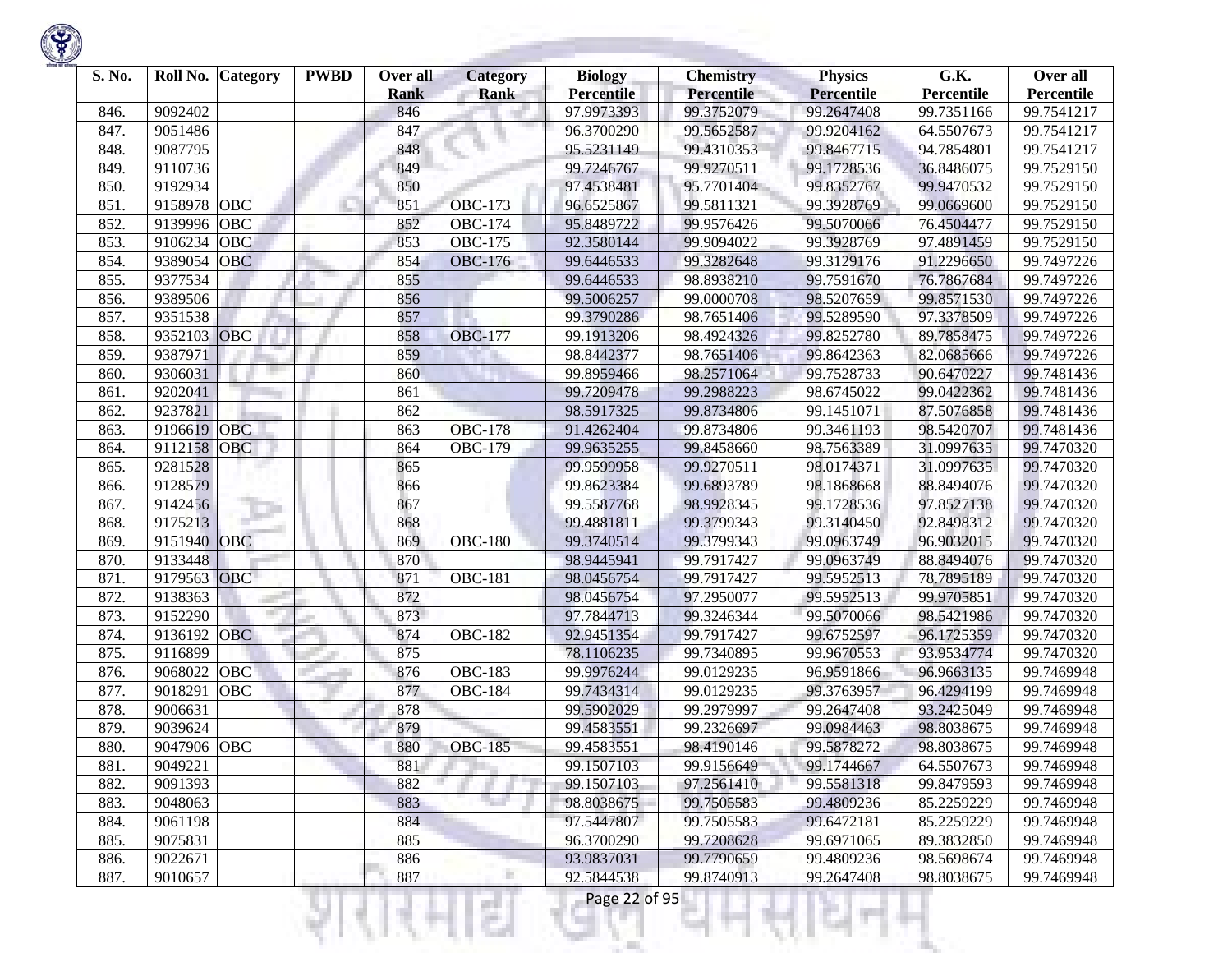

| S. No. | Roll No.    | <b>Category</b> | <b>PWBD</b> | Over all    | <b>Category</b> | <b>Biology</b>    | <b>Chemistry</b>  | <b>Physics</b>    | G.K.       | Over all   |
|--------|-------------|-----------------|-------------|-------------|-----------------|-------------------|-------------------|-------------------|------------|------------|
|        |             |                 |             | <b>Rank</b> | <b>Rank</b>     | <b>Percentile</b> | <b>Percentile</b> | <b>Percentile</b> | Percentile | Percentile |
| 888.   | 9075055     |                 |             | 888         |                 | 89.8548487        | 99.7505583        | 99.7446192        | 97.7526488 | 99.7469948 |
| 889.   | 9239259     |                 |             | 889         |                 | 99.7883460        | 99.7244951        | 98.8790616        | 87.5076858 | 99.7434139 |
| 890.   | 9290330     |                 |             | 890         |                 | 99.3614908        | 99.7505084        | 99.2219647        | 87.5076858 | 99.7434139 |
| 891.   | 9200086     |                 |             | 891         |                 | 99.3614908        | 98.5077804        | 99.8971291        | 87.5076858 | 99.7434139 |
| 892.   | 9236326     |                 |             | 892         |                 | 99.1238235        | 99.8533794        | 96.1370193        | 99.6027054 | 99.7434139 |
| 893.   | 9244018     |                 |             | 893         |                 | 98.8625077        | 99.9444261        | 97.8361633        | 92.1912690 | 99.7434139 |
| 894.   | 9254320     | OBC             |             | 894         | <b>OBC-186</b>  | 97.7805893        | 99.5234829        | 99.8592915        | 79.2307147 | 99.7434139 |
| 895.   | 9233906     |                 |             | 895         |                 | 97.4033959        | 99.8214539        | 99.7528733        | 70.6675968 | 99.7434139 |
| 896.   | 9269204     |                 |             | 896         |                 | 93.7331505        | 99.2988223        | 99.9136830        | 94.1245329 | 99.7434139 |
| 897.   | 9337950     |                 |             | 897         |                 | 99.9976389        | 96.8243100        | 95.3568814        | 99.9858334 | 99.7426392 |
| 898.   | 9343145     |                 |             | 898         |                 | 99.5006257        | 99.7851392        | 97.2316011        | 97.3378509 | 99.7426392 |
| 899.   | 9289951     |                 |             | 899         |                 | 99.3790286        | 99.0000708        | 99.2350011        | 98.3956272 | 99.7426392 |
| 900.   | 9329145     | OBC             |             | 900         | <b>OBC-187</b>  | 99.2893065        | 99.8665974        | 98.9918070        | 68.7153212 | 99.7426392 |
| 901.   | 9378354     |                 |             | 901         |                 | 98.6966685        | 99.8122919        | 99.6576394        | 52.0765943 | 99.7426392 |
| 902.   | 9330903     |                 |             | 902         |                 | 98.5290298        | 99.9598612        | 94.9590348        | 93.4184119 | 99.7426392 |
| 903.   | 9313211     |                 |             | 903         |                 | 98.5290298        | 97.6601421        | 99.9185418        | 89.7858475 | 99.7426392 |
| 904.   | 9369001     |                 |             | 904         |                 | 94.4868132        | 99.8665974        | 99.2350011        | 97.3378509 | 99.7426392 |
| 905.   | 9206950     |                 |             | 905         |                 | 99.9515206        | 99.6902048        | 97.8361633        | 90.6470227 | 99.7339545 |
| 906.   | 9278583     | <b>OBC</b>      |             | 906         | <b>OBC-188</b>  | 99.9515206        | 98.9121695        | 98.9842974        | 95.3542544 | 99.7339545 |
| 907.   | 9203960     |                 |             | 907         |                 | 99.8959466        | 99.5234829        | 98.6745022        | 92.1912690 | 99.7339545 |
| 908.   | 9245219     |                 |             | 908         |                 | 99.8462848        | 98.2571064        | 99.2219647        | 99.0422362 | 99.7339545 |
| 909.   | 9222539     | OBC             |             | 909         | <b>OBC-189</b>  | 99.3614908        | 98.7217992        | 99.8451024        | 87.5076858 | 99.7339545 |
| 910.   | 9280517     |                 |             | 910         |                 | 99.3614908        | 98.3812609        | 99.6275363        | 98.5420707 | 99.7339545 |
| 911.   | 9221001     |                 |             | 911         |                 | 99.0268647        | 99.2988223        | 99.4525375        | 96.3179303 | 99.7339545 |
| 912.   | 9280252     |                 |             | 912         |                 | 99.0268647        | 96.6419146        | 99.9467909        | 96.3179303 | 99.7339545 |
| 913.   | 9283062     | OBC             |             | 913         | <b>OBC-190</b>  | 98.8625077        | 99.8734806        | 99.5932460        | 58.4389633 | 99.7339545 |
| 914.   | 9236521     |                 |             | 914         |                 | 98.2192688        | 98.9878447        | 99.1451071        | 99.9195951 | 99.7339545 |
| 915.   | 9212012     | OBC             |             | 915         | <b>OBC-191</b>  | 97.7805893        | 98.5077804        | 99.7729745        | 98.9133519 | 99.7339545 |
| 916.   | 9293863     |                 |             | 916         |                 | 96.8334673        | 99.6902048        | 99.2763562        | 97.4093080 | 99.7339545 |
| 917.   | 9300004     | OBC             |             | 917         | OBC-192         | 99.9563195        | 98.4924326        | 98.9918070        | 91.2296650 | 99.7331948 |
| 918.   | 9356905     | OBC             |             | 918         | <b>OBC-193</b>  | 99.7981253        | 99.9031946        | 97.6495172        | 61.9306779 | 99.7331948 |
| 919.   | 9350402     |                 |             | 919         |                 | 99.7981253        | 97.8407669        | 99.7591670        | 82.0685666 | 99.7331948 |
| 920.   | 9308596     |                 |             | 920         |                 | 99.7497226        | 99.9350695        | 93.4313980        | 87.8509197 | 99.7331948 |
| 921.   | 9376398     |                 |             | 921         |                 | 99.2893065        | 99.2562510        | 99.4321536        | 93.4184119 | 99.7331948 |
| 922.   | 9350120     | OBC             |             | 922         | <b>OBC-194</b>  | 99.1913206        | 99.8347225        | 99.5289590        | 44.8834793 | 99.7331948 |
| 923.   | 9371423 OBC |                 |             | 923         | <b>OBC-195</b>  | 99.1913206        | 98.6553491        | 99.7166671        | 93.4184119 | 99.7331948 |
| 924.   | 9379562     |                 |             | 924         |                 | 98.8442377        | 99.9704862        | 96.9553515        | 57.9592945 | 99.7331948 |
| 925.   | 9362785     |                 |             | 925         | Tarihi          | 98.6966685        | 99.7851392        | 99.3129176        | 79.6602366 | 99.7331948 |
| 926.   | 9316916     |                 |             | 926         |                 | 98.2976413        | 99.9374306        | 98.3625717        | 73.6594810 | 99.7331948 |
| 927.   | 9388621     |                 |             | 927         |                 | 98.2976413        | 99.8347225        | 99.6186811        | 57.9592945 | 99.7331948 |
| 928.   | 9374335 OBC |                 |             | 928         | <b>OBC-196</b>  | 97.7758364        | 99.7284726        | 99.8819446        | 31.9989139 | 99.7331948 |
| 929.   | 9321326     |                 |             | 929         |                 | 92.5754964        | 99.5856256        | 99.6576394        | 99.1795150 | 99.7331948 |

!यनम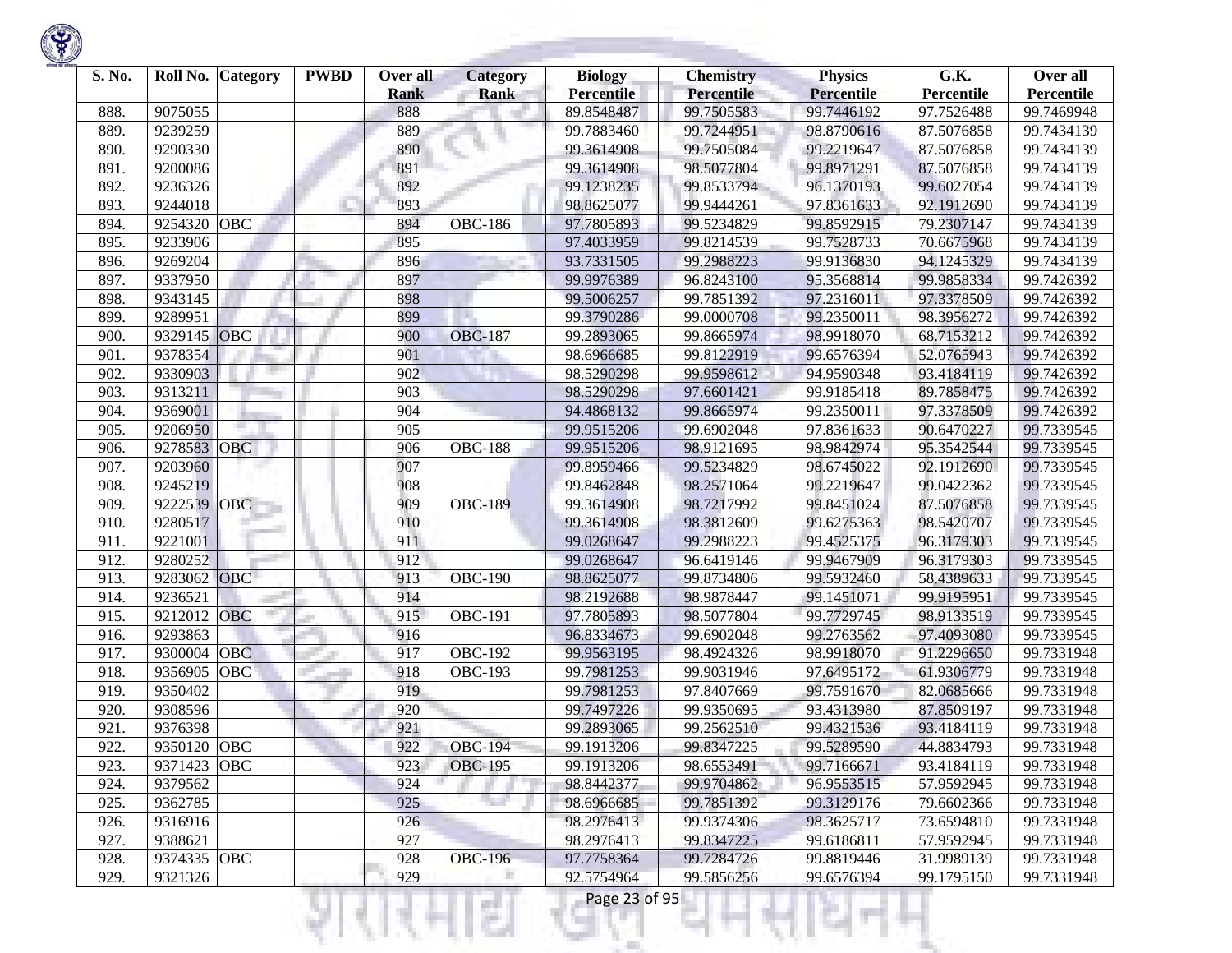| S. No. | Roll No.    | Category   | <b>PWBD</b> | Over all<br><b>Rank</b> | <b>Category</b><br><b>Rank</b> | <b>Biology</b><br><b>Percentile</b> | <b>Chemistry</b><br><b>Percentile</b> | <b>Physics</b><br><b>Percentile</b> | G.K.<br>Percentile | Over all<br>Percentile |
|--------|-------------|------------|-------------|-------------------------|--------------------------------|-------------------------------------|---------------------------------------|-------------------------------------|--------------------|------------------------|
| 930.   | 9337277     |            |             | 930                     |                                | 87.3232121                          | 99.6623616                            | 99.9468751                          | 76.7867684         | 99.7331948             |
| 931.   | 9119865     | OBC        |             | 931                     | <b>OBC-197</b>                 | 99.9223447                          | 99.5328917                            | 98.6586815                          | 82.8064148         | 99.7329129             |
| 932.   | 9056736     |            |             | 932                     |                                | 99.7246767                          | 98.6280900                            | 98.9751856                          | 98.8469367         | 99.7329129             |
| 933.   | 9199848     |            |             | 933                     |                                | 99.3740514                          | 99.7917427                            | 97.7585862                          | 96.1725359         | 99.7329129             |
| 934.   | 9142466     |            |             | 934                     |                                | 99.2610982                          | 99.5328917                            | 99.3140450                          | 91.4167382         | 99.7329129             |
| 935.   | 9130996     |            |             | 935                     |                                | 99.0763728                          | 99.8458660                            | 97.7585862                          | 96.1725359         | 99.7329129             |
| 936.   | 9168062     |            |             | 936                     |                                | 96.9479121                          | 99.9576426                            | 99.4446471                          | 61.4500359         | 99.7329129             |
| 937.   | 9104304     |            |             | 937                     |                                | 96.9479121                          | 99.8458660                            | 99.3140450                          | 91.4167382         | 99.7329129             |
| 938.   | 9162787     |            |             | 938                     |                                | 95.8489722                          | 99.2458025                            | 99.7917427                          | 96.1725359         | 99.7329129             |
| 939.   | 9116363     |            |             | 939                     |                                | 90.0895389                          | 99.5811321                            | 99.8352767                          | 96.9032015         | 99.7329129             |
| 940.   | 9016851     |            |             | 940                     |                                | 99.3847104                          | 99.1673398                            | 99.6175227                          | 92.2708700         | 99.7315532             |
| 941.   | 9054493     | OBC        |             | 941                     | <b>OBC-198</b>                 | 98.9297762                          | 99.9156649                            | 99.0984463                          | 69.2402718         | 99.7315532             |
| 942.   | 9094033     | OBC        |             | 942                     | <b>OBC-199</b>                 | 98.6102532                          | 98.5425476                            | 99.7719390                          | 97.7526488         | 99.7315532             |
| 943.   | 9047868     | OBC        |             | 943                     | <b>OBC-200</b>                 | 97.1706181                          | 99.3752079                            | 99.7446192                          | 94.7854801         | 99.7315532             |
| 944.   | 9083369     |            |             | 944                     |                                | 96.6788616                          | 99.1673398                            | 99.2647408                          | 99.7351166         | 99.7315532             |
| 945.   | 9035477     | <b>OBC</b> |             | 945                     | <b>OBC-201</b>                 | 96.3700290                          | 99.6923552                            | 99.3763957                          | 98.2301516         | 99.7315532             |
| 946.   | 9075395     |            |             | 946                     |                                | 89.8548487                          | 99.8230152                            | 99.2647408                          | 99.8004466         | 99.7315532             |
| 947.   | 9006287     |            |             | 947                     |                                | 99.8194517                          | 99.2979997                            | 99.2647408                          | 90.9642704         | 99.7232385             |
| 948.   | 9094637     |            |             | 948                     |                                | 99.6638476                          | 99.0129235                            | 99.3158170                          | 96.9663135         | 99.7232385             |
| 949.   | 9061742     | OBC        |             | 949                     | <b>OBC-202</b>                 | 99.4583551                          | 95.3461301                            | 99.8360812                          | 98.5698674         | 99.7232385             |
| 950.   | 9004215 OBC |            |             | 950                     | <b>OBC-203</b>                 | 99.3847104                          | 98.4190146                            | 99.1744667                          | 99.8004466         | 99.7232385             |
| 951.   | 9028111     |            |             | 951                     |                                | 98.6102532                          | 99.2326697                            | 99.5581318                          | 96.9663135         | 99.7232385             |
| 952.   | 9032640     |            |             | 952                     |                                | 98.3810044                          | 99.7790659                            | 99.6472181                          | 69.2402718         | 99.7232385             |
| 953.   | 9081000     |            |             | 953                     |                                | 98.3810044                          | 98.7397254                            | 99.9619898                          | 55.1788854         | 99.7232385             |
| 954.   | 9042252     | OBC        |             | 954                     | $\overline{OBC}$ -204          | 97.9973393                          | 99.7790659                            | 99.5878272                          | 77.2473512         | 99.7232385             |
| 955.   | 9044682     |            |             | 955                     |                                | 97.5447807                          | 98.8240604                            | 99.7446192                          | 98.2301516         | 99.7232385             |
| 956.   | 9070556     |            |             | 956                     |                                | 94.4635815                          | 99.8372690                            | 99.6472181                          | 86.7748373         | 99.7232385             |
| 957.   | 9030232     |            |             | 957                     |                                | 92.5844538                          | 99.7208628                            | 99.6472181                          | 96.9663135         | 99.7232385             |
| 958.   | 9027626     |            |             | 958                     |                                | 91.4429610                          | 99.7980710                            | 99.8705279                          | 77.2473512         | 99.7232385             |
| 959.   | 9013954     |            |             | 959                     |                                | 91.4429610                          | 99.7208628                            | 99.9287309                          | 64.5507673         | 99.7232385             |
| 960    | 9116759     |            |             | 960                     |                                | 99.5587768                          | 98.2186349                            | 99.5070066                          | 97.4891459         | 99.7223235             |
| 961.   | 9171551     |            |             | 961                     |                                | 99.4881811                          | 97.7162288                            | 99.6752597                          | 97.4891459         | 99.7223235             |
| 962.   | 9132124     |            |             | 962                     |                                | 99.3740514                          | 99.0857856                            | 99.0963749                          | 97.8527138         | 99.7223235             |
| 963    | 9108004     |            |             | 963                     |                                | 99.0763728                          | 99.8964596                            | 98.0174371                          | 88.8494076         | 99.7223235             |
| 964.   | 9142199     |            |             | 964                     |                                | 99.0763728                          | 98.8692920                            | 99.7764469                          | 85.2654987         | 99.7223235             |
| 965.   | 9103275 OBC |            |             | 965                     | <b>OBC-205</b>                 | 98.7928134                          | 96.0701721                            | 99.9905872                          | 36.8486075         | 99.7223235             |
| 966.   | 9157169     |            |             | 966                     |                                | 98.5822028                          | 99.7340895                            | 97.7585862                          | 99.0669600         | 99.7223235             |
| 967.   | 9155555     |            |             | 967                     |                                | 98.2562860                          | 98.3633561                            | 99.6752597                          | 98.8469367         | 99.7223235             |
| 968.   | 9137683     |            |             | 968                     |                                | 97.7844713                          | 99.8682213                            | 99.3140450                          | 82.8064148         | 99.7223235             |
| 969.   | 9172805     |            |             | 969                     |                                | 96.2548976                          | 98.6280900                            | 99.8564554                          | 94.7629749         | 99.7223235             |
| 970.   | 9275569     |            |             | 970                     |                                | 95.2265534                          | 99.6164300                            | 98.4857220                          | 99.9282277         | 99.7223235             |
| 971.   | 9102688     |            |             | 971                     |                                | 95.2265534                          | 99.5811321                            | 99.7917427                          | 88.8494076         | 99.7223235             |
|        |             |            |             |                         | s                              | Page 24 of 95                       |                                       |                                     |                    |                        |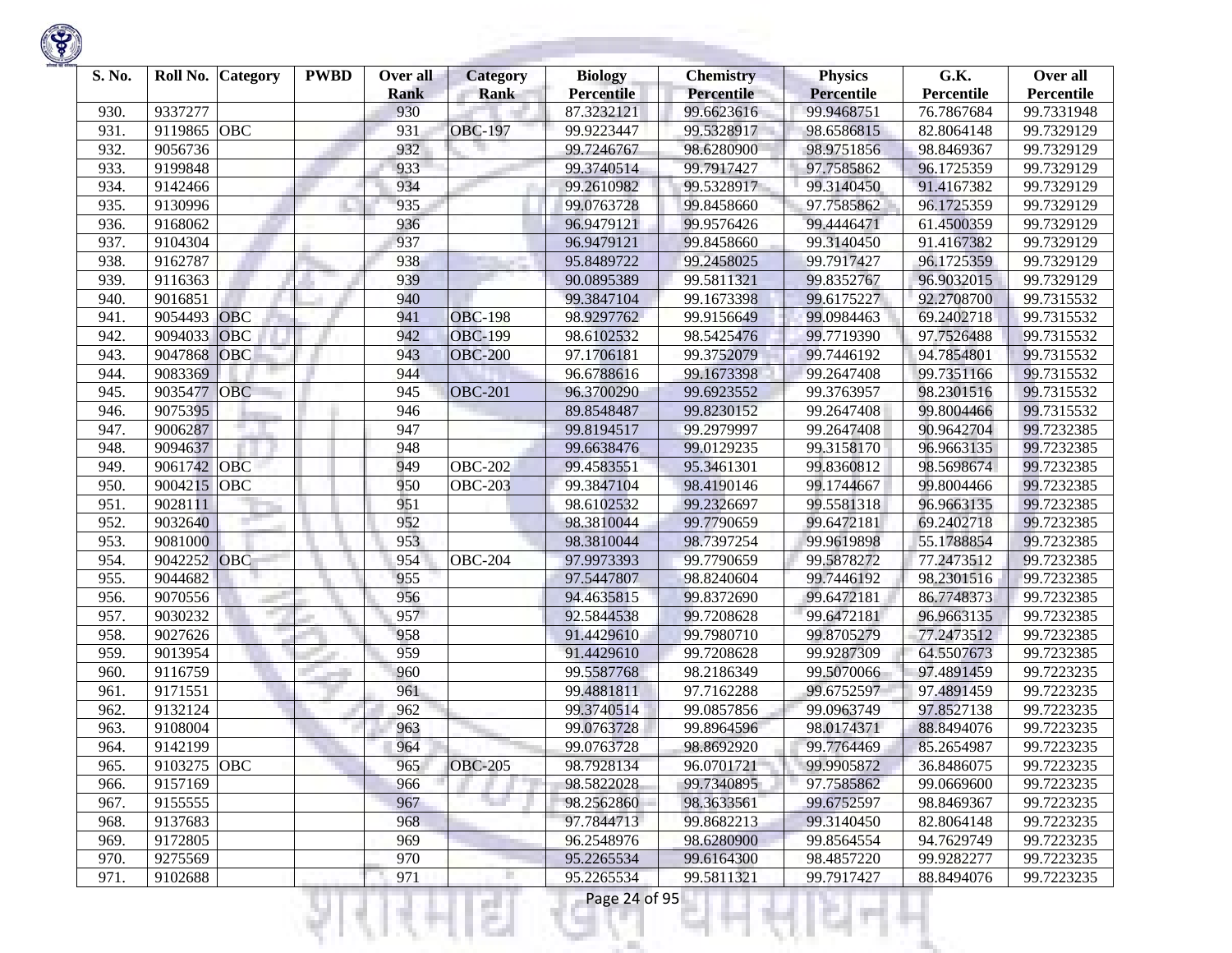| S. No. | Roll No.    | <b>Category</b> | <b>PWBD</b> | Over all<br><b>Rank</b> | Category<br><b>Rank</b> | <b>Biology</b><br><b>Percentile</b> | <b>Chemistry</b><br>Percentile | <b>Physics</b><br><b>Percentile</b> | G.K.<br>Percentile | Over all<br>Percentile |
|--------|-------------|-----------------|-------------|-------------------------|-------------------------|-------------------------------------|--------------------------------|-------------------------------------|--------------------|------------------------|
| 972.   | 9265046     | <b>OBC</b>      |             | 972                     | <b>OBC-206</b>          | 99.9385139                          | 96.9067777                     | 99.4998345                          | 98.9133519         | 99.7197654             |
| 973.   | 9281571     |                 |             | 973                     |                         | 99.7883460                          | 99.7505084                     | 98.7844677                          | 83.7014615         | 99.7197654             |
| 974.   | 9258757     |                 |             | 974                     |                         | 99.7209478                          | 98.8234877                     | 99.2763562                          | 97.4093080         | 99.7197654             |
| 975.   | 9287903     |                 |             | 975                     |                         | 99.0268647                          | 99.2408835                     | 98.9842974                          | 99.3567611         | 99.7197654             |
| 976.   | 9218094     |                 |             | 976                     |                         | 97.7805893                          | 99.9444261                     | 99.0670671                          | 76.9510003         | 99.7197654             |
| 977.   | 9199078     |                 |             | 977                     |                         | 97.7805893                          | 97.1231613                     | 99.9657097                          | 96.3179303         | 99.7197654             |
| 978.   | 9277155     |                 |             | 978                     |                         | 97.4033959                          | 99.8427375                     | 99.6275363                          | 74.2834508         | 99.7197654             |
| 979.   | 9335639     |                 |             | 979                     |                         | 97.4033959                          | 99.6902048                     | 98.5538949                          | 99.6027054         | 99.7197654             |
| 980    | 9264761     |                 |             | 980                     |                         | 96.8334673                          | 99.4265241                     | 99.6949345                          | 94.1245329         | 99.7197654             |
| 981.   | 9202783     |                 |             | 981                     |                         | 94.3503760                          | 99.7966230                     | 99.4064229                          | 96.3179303         | 99.7197654             |
| 982.   | 9278521     | OBC             |             | 982                     | <b>OBC-207</b>          | 91.4262404                          | 99.8214539                     | 99.4064229                          | 98.0407227         | 99.7197654             |
| 983.   | 9284877     |                 |             | 983                     |                         | 90.7014142                          | 99.5234829                     | 99.8853048                          | 94.1245329         | 99.7197654             |
| 984.   | 9336680     | OBC             |             | 984                     | <b>OBC-208</b>          | 99.9303473                          | 99.5454867                     | 96.7145185                          | 94.6650769         | 99.7166671             |
| 985.   | 9315460     |                 |             | 985                     |                         | 99.9138196                          | 98.6553491                     | 99.0768068                          | 91.2296650         | 99.7166671             |
| 986.   | 9358153     |                 |             | 986                     |                         | 99.8394447                          | 97.2929899                     | 99.3731259                          | 98.3956272         | 99.7166671             |
| 987.   | 9325983     |                 |             | 987                     |                         | 99.0425708                          | 99.8122919                     | 96.9553515                          | 98.3956272         | 99.7166671             |
| 988.   | 9345722     |                 |             | 988                     |                         | 99.0425708                          | 97.8407669                     | 99.5289590                          | 99.5525701         | 99.7166671             |
| 989    | 9356896     | <b>OBC</b>      |             | 989                     | <b>OBC-209</b>          | 97.9942389                          | 99.9374306                     | 99.2350011                          | 40.8270961         | 99.7166671             |
| 990    | 9313470     |                 |             | 990                     |                         | 97.7758364                          | 99.0000708                     | 99.6576394                          | 97.9151418         | 99.7166671             |
| 991.   | 9300857     |                 |             | 991                     |                         | 97.1843789                          | 99.7615281                     | 99.3731259                          | 91.2296650         | 99.7166671             |
| 992.   | 9378267     |                 |             | 992                     |                         | 97.1843789                          | 98.8938210                     | 99.7827781                          | 96.2871579         | 99.7166671             |
| 993.   | 9336521     | OBC             |             | 993                     | <b>OBC-210</b>          | 96.0333388                          | 99.3282648                     | 99.7591670                          | 95.6532005         | 99.7166671             |
| 994.   | 9351108     | <b>OBC</b>      |             | 994                     | <b>OBC-211</b>          | 94.4868132                          | 99.5018062                     | 99.9067362                          | 76.7867684         | 99.7166671             |
| 995.   | 9377565     |                 |             | 995                     |                         | 93.9874389                          | 99.1653484                     | 99.8453474                          | 97.3378509         | 99.7166671             |
| 996.   | 9178209     | OBC             |             | 996                     | <b>OBC-212</b>          | 99.9223447                          | 99.6893789                     | 92.9368992                          | 97.8527138         | 99.7082044             |
| 997.   | 9192859     |                 |             | 997                     |                         | 99.9082256                          | 98.7728112                     | 98.3433540                          | 97.4891459         | 99.7082044             |
| 998.   | 9150953     | <b>OBC</b>      |             | 998                     | <b>OBC-213</b>          | 99.7246767                          | 98.4939582                     | 98.6586815                          | 99.2246238         | 99.7082044             |
| 999    | 9096176     | OBC             |             | 999                     | <b>OBC-214</b>          | 99.6564342                          | 99.1799132                     | 98.4857220                          | 97.8527138         | 99.7082044             |
| 1000   | 9157150     |                 |             | 1000                    |                         | 99.2610982                          | 99.8682213                     | 98.3433540                          | 85.2654987         | 99.7082044             |
| 1001.  | 9149792     | <b>OBC</b>      |             | 1001                    | $\overline{OBC}$ -215   | 99.0763728                          | 97.2950077                     | 99.9105788                          | 82.8064148         | 99.7082044             |
| 1002.  | 9194463     |                 |             | 1002                    |                         | 97.7844713                          | 99.2458025                     | 99.5070066                          | 97.4891459         | 99.7082044             |
| 1003.  | 9051397     | <b>OBC</b>      |             | 1003                    | <b>OBC-216</b>          | 99.9786193                          | 92.6592864                     | 99.4227206                          | 99.9299188         | 99.7077968             |
| 1004.  | 9258431     |                 |             | 1004                    |                         | 99.4583551                          | 99.5118069                     | 99.1744667                          | 92.2708700         | 99.7077968             |
| 1005   | 9086386     | <b>OBC</b>      |             | 1005                    | <b>OBC-217</b>          | 97.5447807                          | 98.5425476                     | 99.5581318                          | 99.5118069         | 99.7077968             |
| 1006.  | 9072593     |                 |             | 1006                    |                         | 96.3700290                          | 99.8372690                     | 99.5581318                          | 83.2838409         | 99.7077968             |
| 1007.  | 9092136 OBC |                 |             | 1007                    | <b>OBC-218</b>          | 95.5231149                          | 99.7208628                     | 99.3158170                          | 98.2301516         | 99.7077968             |
| 1008.  | 9025552     |                 |             | 1008                    |                         | 89.8548487                          | 99.3752079                     | 99.9085380                          | 94.7854801         | 99.7077968             |
| 1009.  | 9227201     |                 |             | 1009                    | n a                     | 99.4631793                          | 97.4767062                     | 99.6949345                          | 98.9133519         | 99.7055763             |
| 1010.  | 9231936     |                 |             | 1010                    |                         | 99.3614908                          | 99.2408835                     | 98.9842974                          | 98.5420707         | 99.7055763             |
| 1011.  | 9236144     |                 |             | 1011                    |                         | 99.1238235                          | 99.6902048                     | 97.8361633                          | 98.9133519         | 99.7055763             |
| 1012.  | 9267141     |                 |             | 1012                    |                         | 98.5917325                          | 98.6106513                     | 99.7729745                          | 95.3542544         | 99.7055763             |
| 1013.  | 9339298     |                 |             | 1013                    |                         | 96.5425909                          | 99.8214539                     | 98.3008561                          | 99.0422362         | 99.7055763             |
|        |             |                 |             |                         | s                       | Page 25 of 95                       |                                |                                     |                    |                        |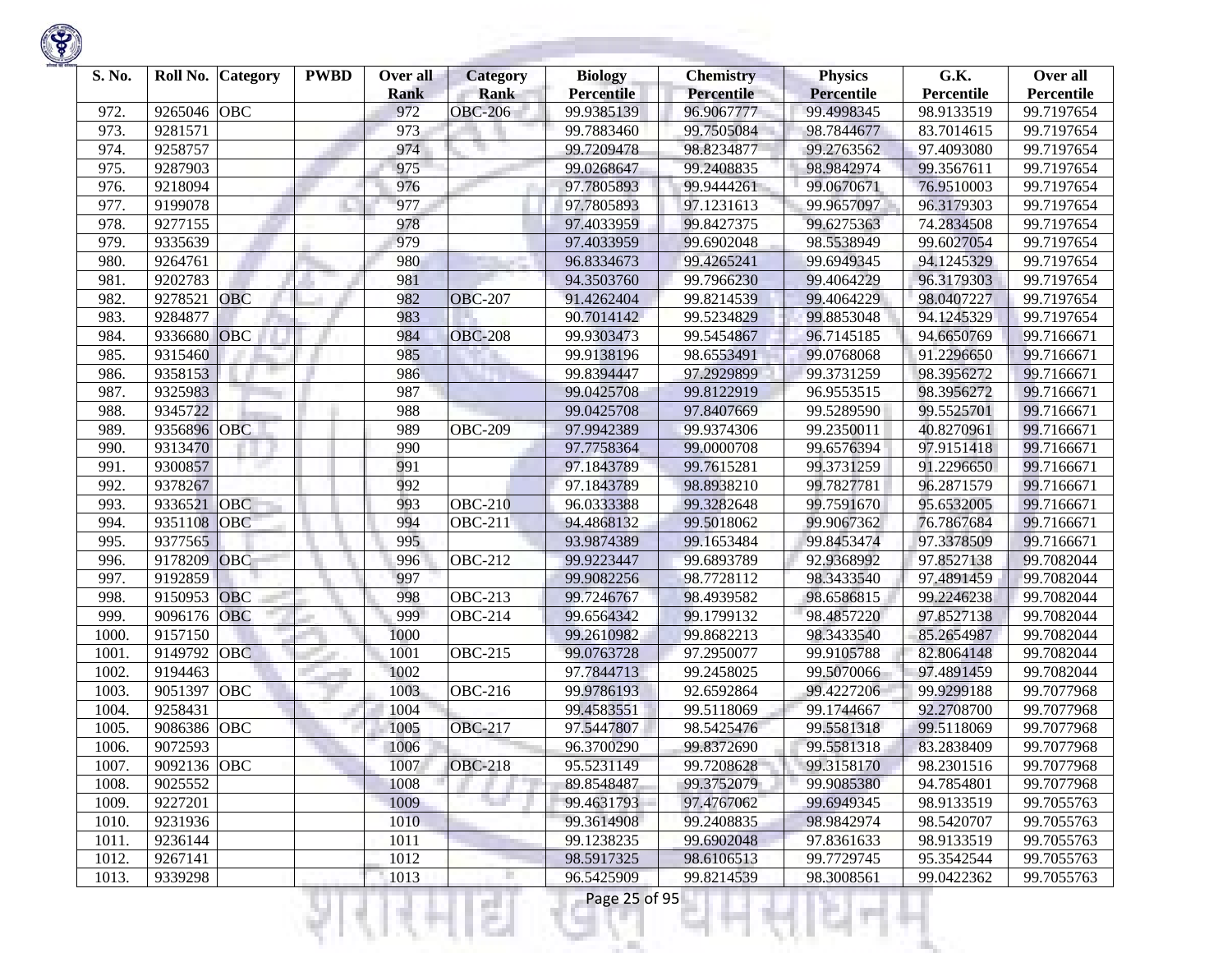

| S. No. | Roll No.    | <b>Category</b> | <b>PWBD</b> | Over all    | <b>Category</b> | <b>Biology</b>    | <b>Chemistry</b> | <b>Physics</b>    | G.K.       | Over all   |
|--------|-------------|-----------------|-------------|-------------|-----------------|-------------------|------------------|-------------------|------------|------------|
|        |             |                 |             | <b>Rank</b> | <b>Rank</b>     | <b>Percentile</b> | Percentile       | <b>Percentile</b> | Percentile | Percentile |
| 1014.  | 9252820     |                 |             | 1014        |                 | 96.1382018        | 95.5659083       | 99.9881758        | 97.0238377 | 99.7055763 |
| 1015.  | 9292214     | <b>OBC</b>      |             | 1015        | <b>OBC-219</b>  | 94.7926028        | 99.6180769       | 99.3461193        | 98.9133519 | 99.7055763 |
| 1016.  | 9216348     |                 |             | 1016        |                 | 88.5907865        | 99.4265241       | 99.6275363        | 99.8486497 | 99.7055763 |
| 1017.  | 9322303     |                 |             | 1017        |                 | 99.7497226        | 99.7851392       | 97.6495172        | 82.0685666 | 99.7025004 |
| 1018.  | 9348198     |                 |             | 1018        |                 | 99.5006257        | 99.4002786       | 98.7710434        | 95.6532005 | 99.7025004 |
| 1019.  | 9378282     |                 |             | 1019        |                 | 99.2893065        | 99.6918754       | 99.7402781        | 28.8468349 | 99.7025004 |
| 1020   | 9334562     |                 |             | 1020        |                 | 99.0425708        | 99.7851392       | 98.5207659        | 89.7858475 | 99.7025004 |
| 1021.  | 9304891     |                 |             | 1021        |                 | 98.8442377        | 99.8902085       | 99.0768068        | 57.9592945 | 99.7025004 |
| 1022.  | 9365462     | <b>OBC</b>      |             | 1022        | <b>OBC-220</b>  | 98.8442377        | 98.6553491       | 99.7402781        | 91.2296650 | 99.7025004 |
| 1023.  | 9330185     |                 |             | 1023        |                 | 97.7758364        | 99.2562510       | 99.0768068        | 99.6611810 | 99.7025004 |
| 1024.  | 9373112     |                 |             | 1024        |                 | 97.5149340        | 99.7284726       | 98.5207659        | 98.7391684 | 99.7025004 |
| 1025.  | 9346754     |                 |             | 1025        | H.              | 96.4394494        | 99.9598612       | 97.6495172        | 82.0685666 | 99.7025004 |
| 1026.  | 9379118     |                 |             | 1026        |                 | 93.9874389        | 99.8122919       | 98.6447241        | 99.6611810 | 99.7025004 |
| 1027.  | 9035209     |                 |             | 1027        |                 | 99.7113603        | 97.0209531       | 99.6709745        | 98.2301516 | 99.7006699 |
| 1028   | 9053868     | <b>OBC</b>      |             | 1028        | <b>OBC-221</b>  | 99.6638476        | 99.7505583       | 95.5884449        | 98.5698674 | 99.7006699 |
| 1029.  | 9062347     |                 |             | 1029        |                 | 98.9297762        | 99.8230152       | 98.7908015        | 86.7748373 | 99.7006699 |
| 1030   | 9014206     |                 |             | 1030        |                 | 98.3810044        | 99.0129235       | 99.5201216        | 93.2425049 | 99.7006699 |
| 1031.  | 9040025     |                 |             | 1031        |                 | 97.1706181        | 99.8230152       | 98.3810044        | 98.2301516 | 99.7006699 |
| 1032.  | 9084790     | OBC             |             | 1032        | <b>OBC-222</b>  | 96.6788616        | 99.8372690       | 99.0984463        | 93.2425049 | 99.7006699 |
| 1033.  | 9004870     |                 |             | 1033        |                 | 96.6788616        | 99.5985176       | 97.4129330        | 99.9714924 | 99.7006699 |
| 1034.  | 9018172     | OBC             |             | 1034        | <b>OBC-223</b>  | 96.6788616        | 98.6470756       | 99.9085380        | 89.3832850 | 99.7006699 |
| 1035.  | 9028342     |                 |             | 1035        |                 | 95.9685466        | 99.2979997       | 99.5878272        | 98.8038675 | 99.7006699 |
| 1036.  | 9008969     |                 |             | 1036        |                 | 92.5844538        | 98.8240604       | 99.8954720        | 96.4294199 | 99.7006699 |
| 1037.  | 9171096     |                 |             | 1037        |                 | 99.9635255        | 97.2950077       | 99.2422727        | 92.8498312 | 99.6999682 |
| 1038.  | 9178474     | OBC             |             | 1038        | <b>OBC-224</b>  | 99.8623384        | 97.2950077       | 99.0963749        | 99.0669600 | 99.6999682 |
| 1039.  | 9183165     |                 |             | 1039        |                 | 99.6564342        | 99.1799132       | 98.8739984        | 94.7629749 | 99.6999682 |
| 1040   | 9166145     | <b>OBC</b>      |             | 1040        | <b>OBC-225</b>  | 99.5587768        | 99.5811321       | 98.9751856        | 85.2654987 | 99.6999682 |
| 1041.  | 9163242     |                 |             | 1041        |                 | 99.2610982        | 99.8682213       | 96.4149145        | 96.1725359 | 99.6999682 |
| 1042.  | 9112795     | <b>OBC</b>      |             | 1042        | <b>OBC-226</b>  | 99.2610982        | 98.2186349       | 99.7270299        | 92.8498312 | 99.6999682 |
| 1043.  | 9103852     |                 |             | 1043        |                 | 98.7928134        | 99.1799132       | 98.6586815        | 99.5105364 | 99.6999682 |
| 1044.  | 9099855     |                 |             | 1044        |                 | 98.5822028        | 99.7917427       | 99.1728536        | 82.8064148 | 99.6999682 |
| 1045.  | 9165677     | <b>SC</b>       |             | 1045        | $SC-12$         | 98.5822028        | 97.5103246       | 99.8705745        | 91.4167382 | 99.6999682 |
| 1046.  | 9126394     |                 |             | 1046        |                 | 98.5822028        | 96.5761081       | 99.7493852        | 99.5105364 | 99.6999682 |
| 1047.  | 9186915     |                 |             | 1047        |                 | 98.2562860        | 99.6646704       | 99.7270299        | 61.4500359 | 99.6999682 |
| 1048.  | 9117524 OBC |                 |             | 1048        | <b>OBC-227</b>  | 96.6525867        | 99.4717088       | 99.5446577        | 96.1725359 | 99.6999682 |
| 1049.  | 9145305     |                 |             | 1049        |                 | 96.2548976        | 99.7340895       | 99.7270299        | 76.4504477 | 99.6999682 |
| 1050.  | 9144683     | <b>OBC</b>      |             | 1050        | <b>OBC-228</b>  | 95.8489722        | 99.9399936       | 98.1868668        | 94.7629749 | 99.6999682 |
| 1051.  | 9161279     |                 |             | 1051        |                 | 95.8489722        | 99.6646704       | 99.4446471        | 96.1725359 | 99.6999682 |
| 1052.  | 9103107     |                 |             | 1052        |                 | 95.2265534        | 99.0857856       | 99.7917427        | 96.1725359 | 99.6999682 |
| 1053.  | 9174823     |                 |             | 1053        |                 | 89.4459413        | 98.3633561       | 99.8894001        | 99.5105364 | 99.6999682 |
| 1054.  | 9234655 OBC |                 |             | 1054        | <b>OBC-229</b>  | 99.9385139        | 99.4265241       | 99.5518611        | 56.0008040 | 99.6961169 |
| 1055.  | 9219793     |                 |             | 1055        | г               | 99.7209478        | 99.4265241       | 98.9842974        | 92.1912690 | 99.6961169 |

<u> Andrew Marian (</u>

к

Ħ

리버서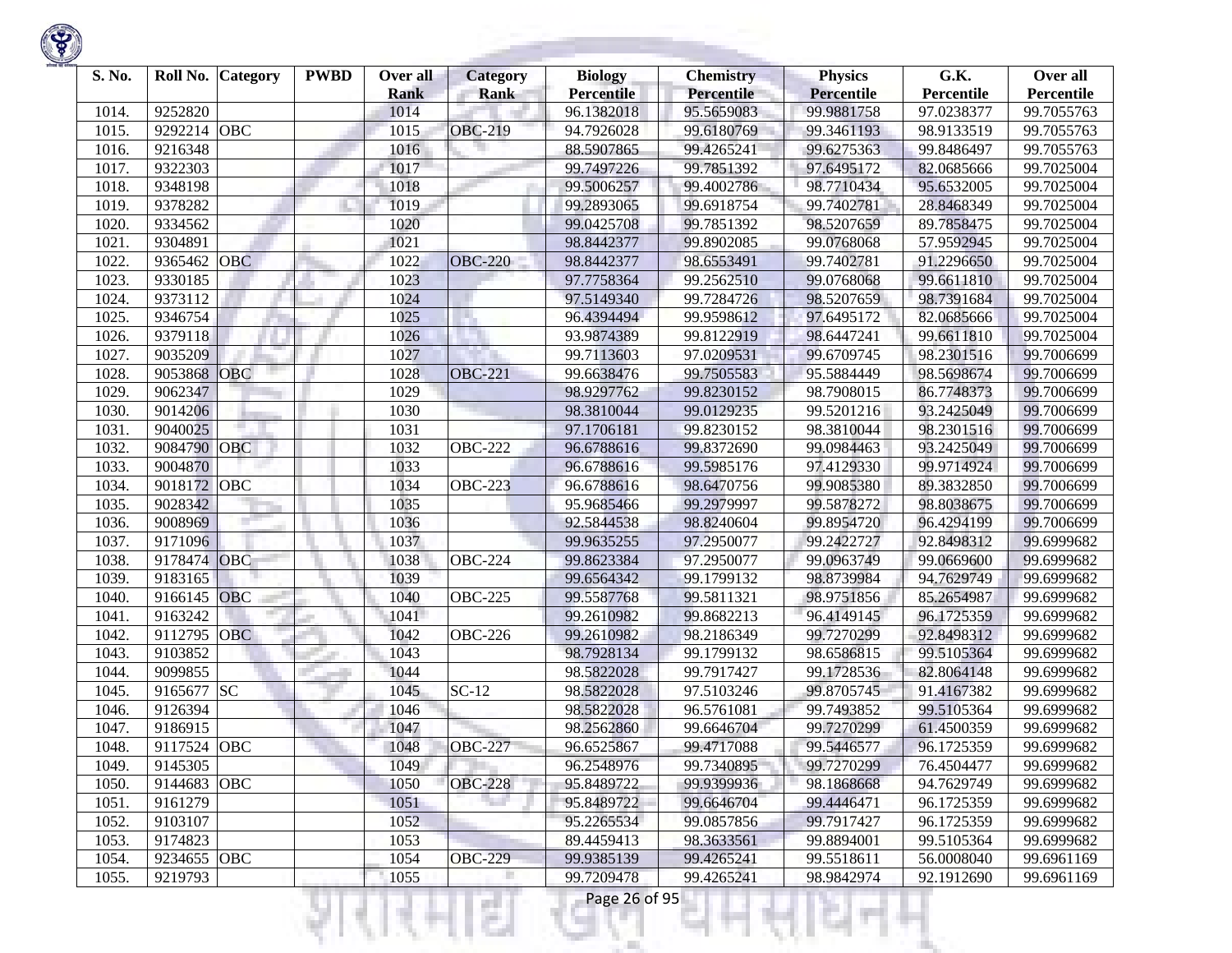

| S. No. | Roll No.    | <b>Category</b> | <b>PWBD</b> | Over all    | Category       | <b>Biology</b>    | <b>Chemistry</b>  | <b>Physics</b>    | G.K.       | Over all   |
|--------|-------------|-----------------|-------------|-------------|----------------|-------------------|-------------------|-------------------|------------|------------|
|        |             |                 |             | <b>Rank</b> | <b>Rank</b>    | <b>Percentile</b> | <b>Percentile</b> | <b>Percentile</b> | Percentile | Percentile |
| 1056.  | 9292874     |                 |             | 1056        |                | 98.8625077        | 99.6902048        | 96.7601570        | 99.8486497 | 99.6961169 |
| 1057.  | 9231224     | <b>OBC</b>      |             | 1057        | <b>OBC-230</b> | 98.5917325        | 99.7966230        | 99.4998345        | 70.6675968 | 99.6961169 |
| 1058.  | 9238360     |                 |             | 1058        |                | 98.5917325        | 99.7505084        | 98.4261931        | 97.0238377 | 99.6961169 |
| 1059.  | 9224574     |                 |             | 1059        |                | 97.4033959        | 99.9125006        | 97.9851487        | 95.3542544 | 99.6961169 |
| 1060   | 9220532     |                 |             | 1060        |                | 95.5718205        | 99.6902048        | 99.2219647        | 98.0407227 | 99.6961169 |
| 1061   | 9291496     |                 |             | 1061        |                | 91.9524192        | 99.7244951        | 98.7844677        | 99.9195951 | 99.6961169 |
| 1062.  | 9275816     |                 |             | 1062        |                | 89.8500686        | 99.7244951        | 99.6949345        | 96.3179303 | 99.6961169 |
| 1063.  | 9203202     |                 |             | 1063        |                | 84.0561888        | 99.8427375        | 99.8853048        | 87.5076858 | 99.6961169 |
| 1064.  | 9211171     |                 |             | 1064        |                | 78.8275079        | 99.6180769        | 99.9361491        | 97.0238377 | 99.6961169 |
| 1065   | 9323142     | <b>OBC</b>      |             | 1065        | <b>OBC-231</b> | 99.9563195        | 98.6553491        | 97.8502113        | 96.2871579 | 99.6906949 |
| 1066.  | 9355354     |                 |             | 1066        |                | 99.9563195        | 94.2861190        | 99.7827781        | 87.8509197 | 99.6906949 |
| 1067.  | 9298888     |                 |             | 1067        |                | 99.9303473        | 99.0921540        | 98.0674332        | 93.4184119 | 99.6906949 |
| 1068   | 9308677     |                 |             | 1068        |                | 99.8536113        | 99.4002786        | 98.5207659        | 85.6727977 | 99.6906949 |
| 1069   | 9371241     | OBC             |             | 1069        | <b>OBC-232</b> | 99.7981253        | 99.1653484        | 99.6576394        | 48.6199325 | 99.6906949 |
| 1070   | 9349967     | <b>OBC</b>      |             | 1070        | <b>OBC-233</b> | 99.5006257        | 98.8938210        | 99.0768068        | 97.3378509 | 99.6906949 |
| 1071.  | 9287875     |                 |             | 1071        |                | 99.5006257        | 98.7651406        | 98.3625717        | 99.6611810 | 99.6906949 |
| 1072.  | 9333969     | <b>OBC</b>      |             | 1072        | <b>OBC-234</b> | 99.3790286        | 98.7651406        | 99.5289590        | 91.2296650 | 99.6906949 |
| 1073.  | 9326606     |                 |             | 1073        |                | 98.8442377        | 97.6601421        | 99.7166671        | 97.9151418 | 99.6906949 |
| 1074.  | 9316362     | <b>OBC</b>      |             | 1074        | <b>OBC-235</b> | 98.5290298        | 99.7851392        | 97.8502113        | 97.3378509 | 99.6906949 |
| 1075.  | 9381237     |                 |             | 1075        |                | 98.5290298        | 98.6553491        | 99.2350011        | 99.6611810 | 99.6906949 |
| 1076.  | 9299869     |                 |             | 1076        |                | 98.2976413        | 97.2929899        | 99.8252780        | 97.9151418 | 99.6906949 |
| 1077.  | 9092225     | OBC             |             | 1077        | <b>OBC-236</b> | 100.0000000       | 97.0209531        | 97.6671260        | 96.9663135 | 99.6887918 |
| 1078.  | 9015868     | <b>OBC</b>      |             | 1078        | <b>OBC-237</b> | 99.6638476        | 99.4737967        | 98.5294816        | 95.6941607 | 99.6887918 |
| 1079   | 9095302     | OBC             |             | 1079        | <b>OBC-238</b> | 99.3847104        | 99.6923552        | 98.6565781        | 90.9642704 | 99.6887918 |
| 1080   | 9040583     |                 |             | 1080        |                | 99.1507103        | 99.4737967        | 99.5201216        | 85.2259229 | 99.6887918 |
| 1081.  | 9036809     |                 |             | 1081        |                | 97.8144154        | 99.8835939        | 98.1968927        | 93.2425049 | 99.6887918 |
| 1082.  | 9034852     |                 |             | 1082        |                | 97.8144154        | 99.0889438        | 99.3763957        | 99.3692688 | 99.6887918 |
| 1083.  | 9052045     |                 |             | 1083        |                | 94.8721908        | 99.8740913        | 99.7719390        | 55.1788854 | 99.6887918 |
| 1084.  | 9095072     |                 |             | 1084        |                | 91.4429610        | 99.8372690        | 99.7446192        | 83.2838409 | 99.6887918 |
| 1085.  | 9036692     |                 |             | 1085        |                | 89.8548487        | 99.1673398        | 99.9619898        | 80.9177080 | 99.6887918 |
| 1086.  | 9218498     |                 |             | 1086        |                | 85.1261462        | 99.8372690        | 99.7446192        | 95.6941607 | 99.6887918 |
| 1087.  | 9316810     |                 |             | 1087        |                | 99.9278721        | 99.5234829        | 98.3008561        | 88.7019344 | 99.6831102 |
| 1088   | 9240293     |                 |             | 1088        |                | 99.9278721        | 99.2988223        | 98.7844677        | 88.7019344 | 99.6831102 |
| 1089   | 9137718     |                 |             | 1089        |                | 99.7883460        | 93.9873717        | 99.8250012        | 99.3567611 | 99.6831102 |
| 1090.  | 9247064     |                 |             | 1090        |                | 99.7209478        | 99.6180769        | 98.6745022        | 88.7019344 | 99.6831102 |
| 1091.  | 9236476     |                 |             | 1091        |                | 99.5802393        | 99.3733150        | 99.0670671        | 92.1912690 | 99.6831102 |
| 1092.  | 9270848     |                 |             | 1092        |                | 98.5917325        | 99.5234829        | 99.4998345        | 87.5076858 | 99.6831102 |
| 1093.  | 9197402     |                 |             | 1093        | w              | 96.8334673        | 96.6419146        | 99.9361491        | 98.5420707 | 99.6831102 |
| 1094.  | 9247359     |                 |             | 1094        |                | 95.5718205        | 99.7244951        | 98.1518706        | 99.8486497 | 99.6831102 |
| 1095.  | 9341009     |                 |             | 1095        |                | 94.3503760        | 99.0848035        | 99.6594618        | 99.0422362 | 99.6831102 |
| 1096.  | 9225915 OBC |                 |             | 1096        | <b>OBC-239</b> | 93.7331505        | 99.9704394        | 99.1451071        | 68.4682874 | 99.6831102 |
| 1097.  | 9247425     | <b>OBC</b>      |             | 1097        | <b>OBC-240</b> | 93.0757225        | 99.9444261        | 98.5538949        | 95.3542544 | 99.6831102 |

ાયનમ્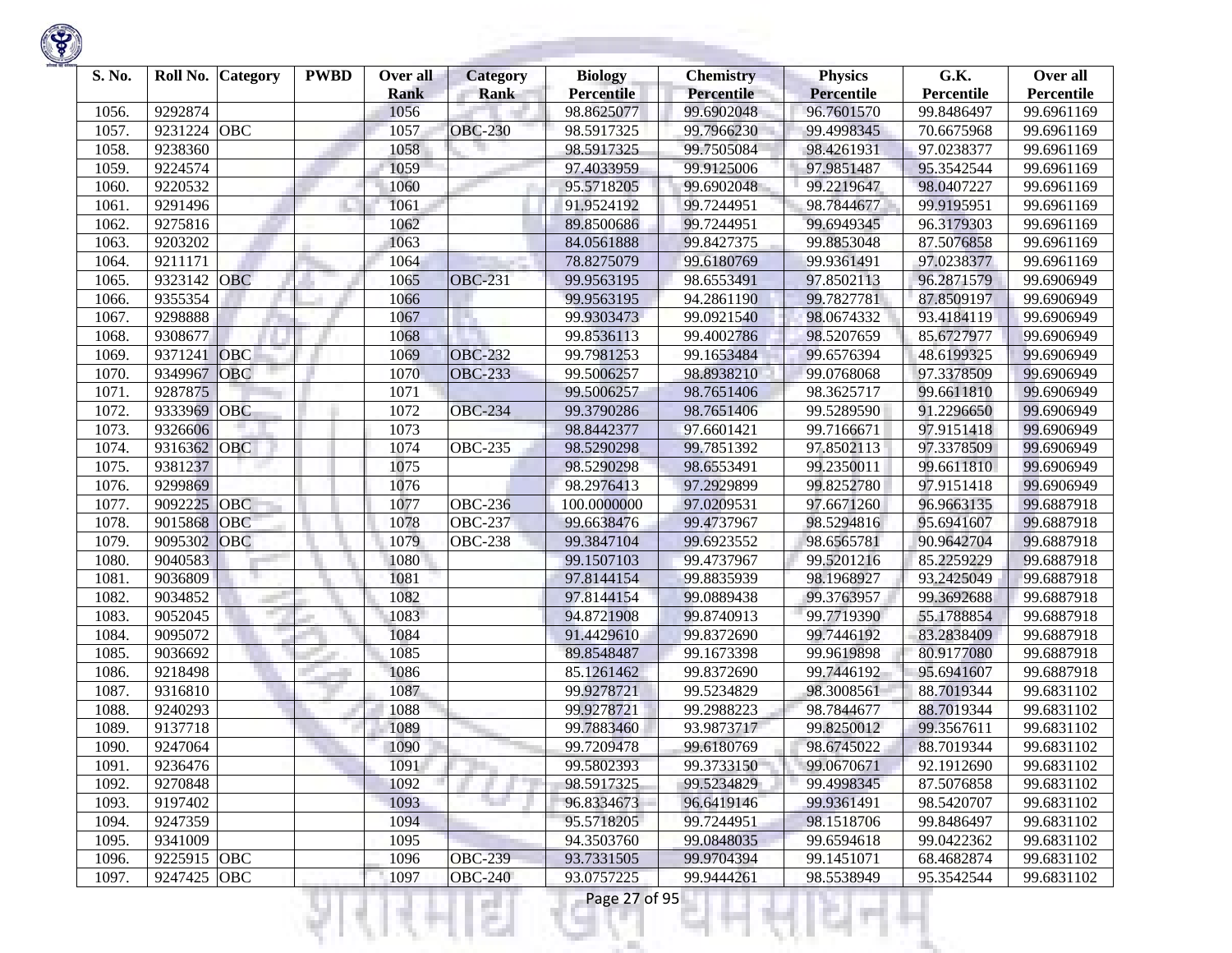

| S. No. | Roll No.    | <b>Category</b> | <b>PWBD</b> | Over all    | <b>Category</b> | <b>Biology</b>    | <b>Chemistry</b> | <b>Physics</b>    | G.K.       | Over all   |
|--------|-------------|-----------------|-------------|-------------|-----------------|-------------------|------------------|-------------------|------------|------------|
|        |             |                 |             | <b>Rank</b> | <b>Rank</b>     | <b>Percentile</b> | Percentile       | <b>Percentile</b> | Percentile | Percentile |
| 1098.  | 9227855     |                 |             | 1098        |                 | 90.7014142        | 99.8214539       | 98.8790616        | 99.6027054 | 99.6831102 |
| 1099.  | 9249913     |                 |             | 1099        |                 | 89.8500686        | 99.6180769       | 99.8592915        | 90.6470227 | 99.6831102 |
| 1100   | 9212731     |                 |             | 1100        |                 | 87.1600530        | 99.3733150       | 99.7729745        | 99.3567611 | 99.6831102 |
| 1101.  | 9174008     |                 |             | 1101        |                 | 99.9764681        | 99.5811321       | 96.7373016        | 76.4504477 | 99.6799661 |
| 1102.  | 9186781     |                 |             | 1102        |                 | 99.9082256        | 98.6280900       | 99.3140450        | 82.8064148 | 99.6799661 |
| 1103.  | 9125357     |                 |             | 1103        |                 | 99.7658576        | 99.3246344       | 98.9751856        | 85.2654987 | 99.6799661 |
| 1104.  | 9147568     |                 |             | 1104        |                 | 99.3740514        | 99.5811321       | 96.4149145        | 99.2246238 | 99.6799661 |
| 1105.  | 9122309     |                 |             | 1105        |                 | 98.9445941        | 99.6164300       | 98.7563389        | 93.9534774 | 99.6799661 |
| 1106.  | 9302483     |                 |             | 1106        |                 | 95.8489722        | 99.8176277       | 99.3928769        | 88.8494076 | 99.6799661 |
| 1107.  | 9182563     |                 |             | 1107        |                 | 95.8489722        | 99.6646704       | 99.6293725        | 88.8494076 | 99.6799661 |
| 1108   | 9202455     |                 |             | 1108        |                 | 95.2265534        | 99.5328917       | 99.3928769        | 98.5421986 | 99.6799661 |
| 1109.  | 9110566     |                 |             | 1109        | ×.              | 94.8076855        | 99.9764681       | 99.6293725        | 31.0997635 | 99.6799661 |
| 1110   | 9165647     |                 |             | 1110        |                 | 92.3580144        | 98.4939582       | 99.8705745        | 97.8527138 | 99.6799661 |
| 1111.  | 9014830     | OBC             |             | 1111        | <b>OBC-241</b>  | 98.9297762        | 99.9037868       | 99.0984463        | 55.1788854 | 99.6769136 |
| 1112.  | 9094516     |                 |             | 1112        |                 | 97.5447807        | 99.5985176       | 99.5201216        | 90.9642704 | 99.6769136 |
| 1113.  | 9046230     |                 |             | 1113        |                 | 97.1706181        | 99.5652587       | 99.5201216        | 93.2425049 | 99.6769136 |
| 1114.  | 9069695     |                 |             | 1114        |                 | 91.4429610        | 99.9156649       | 99.6971065        | 69.2402718 | 99.6769136 |
| 1115.  | 9070365     | <b>OBC</b>      |             | 1115        | <b>OBC-242</b>  | 90.7385851        | 99.9501117       | 99.5581318        | 74.9501117 | 99.6769136 |
| 1116.  | 9037510     |                 |             | 1116        |                 | 90.7385851        | 99.6270252       | 99.7446192        | 86.7748373 | 99.6769136 |
| 1117.  | 9345252     |                 |             | 1117        |                 | 99.9138196        | 99.8665974       | 95.3568814        | 73.6594810 | 99.6765282 |
| 1118   | 9365855     |                 |             | 1118        |                 | 99.9138196        | 99.6139589       | 97.6495172        | 76.7867684 | 99.6765282 |
| 1119.  | 9368381     |                 |             | 1119        |                 | 99.7981253        | 96.2836163       | 99.0768068        | 99.7945836 | 99.6765282 |
| 1120   | 9306936     |                 |             | 1120        |                 | 99.5006257        | 99.5856256       | 99.1476401        | 73.6594810 | 99.6765282 |
| 1121.  | 9313050     |                 |             | 1121        |                 | 97.5149340        | 99.5454867       | 98.7710434        | 99.1795150 | 99.6765282 |
| 1122.  | 9355937     | OBC             |             | 1122        | <b>OBC-243</b>  | 95.5953533        | 99.5018062       | 99.5785423        | 96.2871579 | 99.6765282 |
| 1123.  | 9341428     |                 |             | 1123        |                 | 94.9590348        | 99.7284726       | 99.6942365        | 82.0685666 | 99.6765282 |
| 1124.  | 9347124     |                 |             | 1124        |                 | 94.9590348        | 99.6623616       | 99.6576394        | 89.7858475 | 99.6765282 |
| 1125.  | 9353637     | <b>OBC</b>      |             | 1125        | <b>OBC-244</b>  | 94.4868132        | 99.0921540       | 99.8949307        | 87.8509197 | 99.6765282 |
| 1126.  | 9329221     | <b>OBC</b>      |             | 1126        | <b>OBC-245</b>  | 93.9874389        | 98.7651406       | 99.9327084        | 82.0685666 | 99.6765282 |
| 1127.  | 9365775     |                 |             | 1127        |                 | 87.3232121        | 99.8122919       | 98.8843765        | 99.9480556 | 99.6765282 |
| 1128   | 9091008     |                 |             | 1128        |                 | 99.8194517        | 99.8550862       | 97.6671260        | 69.2402718 | 99.6697867 |
| 1129.  | 9098819     |                 |             | 1129        |                 | 99.8194517        | 98.8240604       | 98.6565781        | 97.7526488 | 99.6697867 |
| 1130   | 9024358     | <b>OBC</b>      |             | 1130        | <b>OBC-246</b>  | 99.1507103        | 99.7790659       | 99.0984463        | 74.9501117 | 99.6697867 |
| 1131   | 9056823     |                 |             | 1131        |                 | 97.8144154        | 99.4310353       | 99.3158170        | 96.9663135 | 99.6697867 |
| 1132.  | 9085225     |                 |             | 1132        |                 | 97.8144154        | 99.2979997       | 99.6709745        | 85.2259229 | 99.6697867 |
| 1133.  | 9030850     |                 |             | 1133        |                 | 97.5447807        | 99.3752079       | 99.4809236        | 96.4294199 | 99.6697867 |
| 1134.  | 9162776     |                 |             | 1134        |                 | 95.5231149        | 99.4737967       | 97.8631159        | 99.9845584 | 99.6697867 |
| 1135.  | 9026362 SC  |                 |             | 1135        | $SC-13$         | 94.8721908        | 99.3752079       | 98.7908015        | 99.9477360 | 99.6697867 |
| 1136.  | 9061146     |                 |             | 1136        |                 | 92.0618140        | 99.7790659       | 98.5294816        | 99.8004466 | 99.6697867 |
| 1137.  | 9054916 SC  |                 |             | 1137        | $SC-14$         | 92.0618140        | 99.3752079       | 99.7956953        | 96.4294199 | 99.6697867 |
| 1138.  | 9043475 OBC |                 |             | 1138        | <b>OBC-247</b>  | 91.4429610        | 99.9726802       | 99.3763957        | 69.2402718 | 99.6697867 |
| 1139.  | 9131984     |                 |             | 1139        | п               | 99.9223447        | 98.7728112       | 99.9223447        | 3.1885729  | 99.6682002 |

थिनम्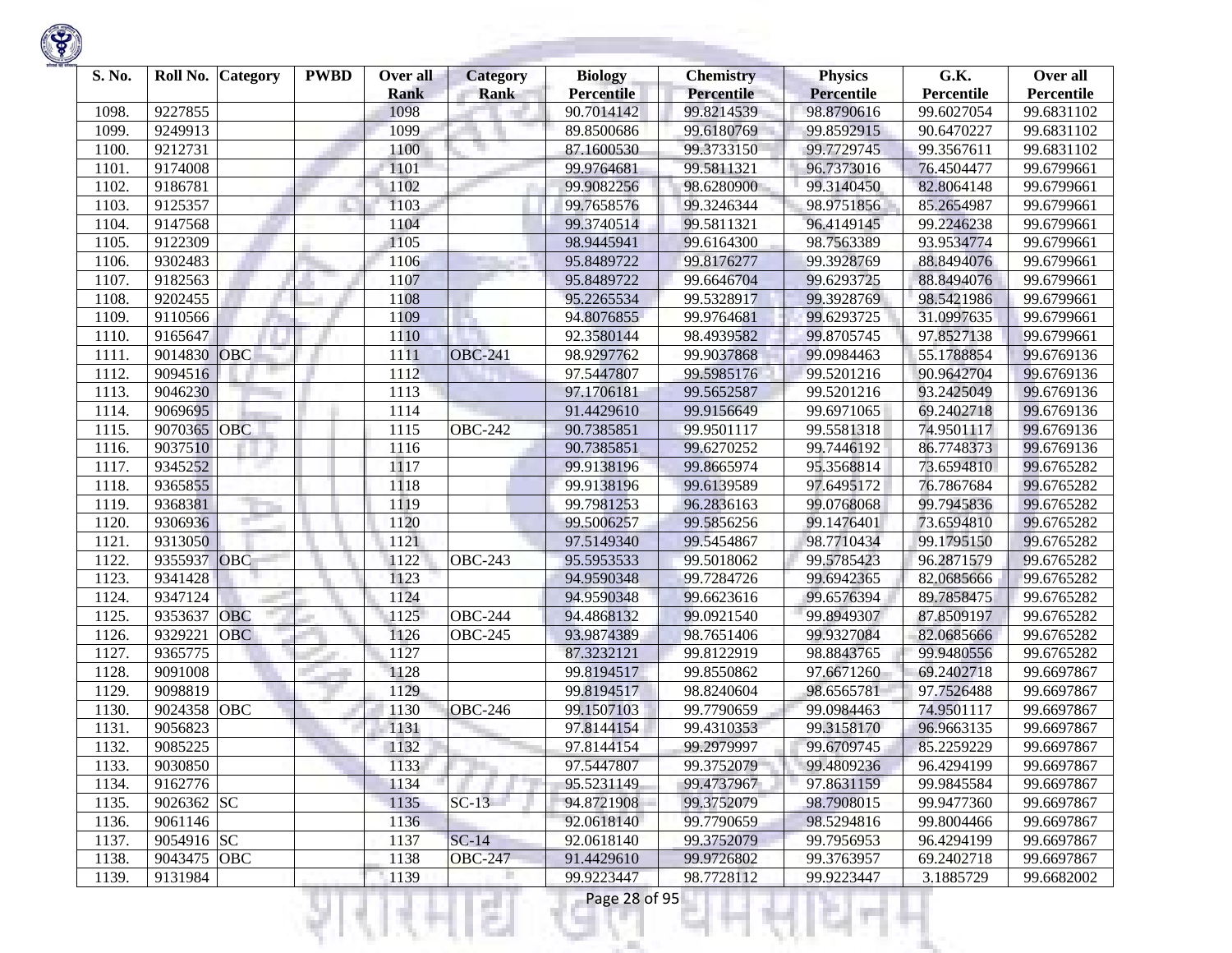

| S. No. | Roll No.    | <b>Category</b> | <b>PWBD</b> | Over all<br><b>Rank</b> | <b>Category</b><br><b>Rank</b> | <b>Biology</b><br><b>Percentile</b> | <b>Chemistry</b><br>Percentile | <b>Physics</b><br><b>Percentile</b> | G.K.<br>Percentile | Over all<br>Percentile |
|--------|-------------|-----------------|-------------|-------------------------|--------------------------------|-------------------------------------|--------------------------------|-------------------------------------|--------------------|------------------------|
| 1140.  | 9155235     |                 |             | 1140                    |                                | 99.9223447                          | 95.7701404                     | 99.3140450                          | 98.5421986         | 99.6682002             |
| 1141.  | 9146348     | <b>OBC</b>      |             | 1141                    | <b>OBC-248</b>                 | 99.8093916                          | 99.4717088                     | 99.0963749                          | 70.0874210         | 99.6682002             |
| 1142.  | 9110084     |                 |             | 1142                    |                                | 99.7658576                          | 98.2186349                     | 99.7493852                          | 70.0874210         | 99.6682002             |
| 1143.  | 9288880     |                 |             | 1143                    |                                | 99.6564342                          | 99.6646704                     | 95.1712534                          | 98.5421986         | 99.6682002             |
| 1144.  | 9162280     | <b>OBC</b>      |             | 1144                    | <b>OBC-249</b>                 | 99.4881811                          | 98.6280900                     | 99.8705745                          | 40.7725524         | 99.6682002             |
| 1145.  | 9184010     |                 |             | 1145                    |                                | 98.7928134                          | 98.0268499                     | 98.9751856                          | 99.8552788         | 99.6682002             |
| 1146.  | 9124919     |                 |             | 1146                    |                                | 98.0456754                          | 98.8692920                     | 99.3140450                          | 98.8469367         | 99.6682002             |
| 1147.  | 9183358     |                 |             | 1147                    |                                | 97.7844713                          | 99.2458025                     | 98.7563389                          | 99.5105364         | 99.6682002             |
| 1148.  | 9185324     |                 |             | 1148                    |                                | 97.7844713                          | 97.8727159                     | 99.3928769                          | 99.8552788         | 99.6682002             |
| 1149.  | 9144659 SC  |                 |             | 1149                    | $SC-15$                        | 97.4538481                          | 98.6280900                     | 99.1728536                          | 99.7505618         | 99.6682002             |
| 1150   | 9129011     |                 |             | 1150                    |                                | 96.9479121                          | 99.9188149                     | 99.5070066                          | 47.7474085         | 99.6682002             |
| 1151.  | 9124558     | <b>OBC</b>      |             | 1151                    | <b>OBC-250</b>                 | 96.2548976                          | 98.8692920                     | 99.8999894                          | 76.4504477         | 99.6682002             |
| 1152.  | 9106654     | <b>OBC</b>      |             | 1152                    | <b>OBC-251</b>                 | 93.7558094                          | 99.6164300                     | 99.7070278                          | 92.8498312         | 99.6682002             |
| 1153.  | 9140290     |                 |             | 1153                    |                                | 93.7558094                          | 96.5761081                     | 99.9752915                          | 91.4167382         | 99.6682002             |
| 1154.  | 9185018     |                 |             | 1154                    |                                | 86.7103576                          | 99.8176277                     | 99.7764469                          | 92.8498312         | 99.6682002             |
| 1155.  | 9235811     | <b>OBC</b>      |             | 1155                    | <b>OBC-252</b>                 | 99.8250012                          | 98.2571064                     | 98.3008561                          | 99.8486497         | 99.6665563             |
| 1156.  | 9223121     | SC              |             | 1156                    | $\overline{SC-16}$             | 99.7209478                          | 99.4265241                     | 98.8790616                          | 90.6470227         | 99.6665563             |
| 1157.  | 9216420     | <b>OBC</b>      |             | 1157                    | <b>OBC-253</b>                 | 99.7209478                          | 97.1231613                     | 99.8853048                          | 87.5076858         | 99.6665563             |
| 1158.  | 9134983     |                 |             | 1158                    |                                | 98.8625077                          | 98.9121695                     | 99.4064229                          | 97.4093080         | 99.6665563             |
| 1159.  | 9221601     |                 |             | 1159                    |                                | 98.0395403                          | 99.9586151                     | 97.9851487                          | 79.2307147         | 99.6665563             |
| 1160   | 9245157     |                 |             | 1160                    |                                | 96.5425909                          | 99.8214539                     | 98.8790616                          | 94.1245329         | 99.6665563             |
| 1161.  | 9233900     |                 |             | 1161                    |                                | 96.5425909                          | 99.7800691                     | 98.4261931                          | 98.5420707         | 99.6665563             |
| 1162.  | 9188754     |                 |             | 1162                    |                                | 87.1600530                          | 99.2408835                     | 99.7528733                          | 99.7363193         | 99.6665563             |
| 1163.  | 9334362     |                 |             | 1163                    |                                | 99.9374306                          | 96.8243100                     | 99.4321536                          | 89.7858475         | 99.6635421             |
| 1164.  | 9386457     |                 |             | 1164                    |                                | 99.9303473                          | 98.4924326                     | 97.8502113                          | 97.3378509         | 99.6635421             |
| 1165.  | 9315515     |                 |             | 1165                    |                                | 99.6446533                          | 98.1902108                     | 98.3625717                          | 99.6611810         | 99.6635421             |
| 1166.  | 9214960     |                 |             | 1166                    |                                | 97.5149340                          | 99.6623616                     | 99.7166671                          | 61.9306779         | 99.6635421             |
| 1167.  | 9367409     |                 |             | 1167                    |                                | 97.1843789                          | 98.6553491                     | 99.8016669                          | 93.4184119         | 99.6635421             |
| 1168   | 9373214     |                 |             | 1168                    |                                | 94.4868132                          | 98.8938210                     | 99.8453474                          | 95.6532005         | 99.6635421             |
| 1169.  | 9357678     |                 |             | 1169                    |                                | 93.9874389                          | 99.6623616                     | 99.7827781                          | 79.6602366         | 99.6635421             |
| 1170   | 9238510     |                 |             | 1170                    |                                | 99.9515206                          | 99.1652083                     | 98.4261931                          | 90.6470227         | 99.6570969             |
| 1171.  | 9215289     |                 |             | 1171                    |                                | 99.9278721                          | 99.6180769                     | 96.4858346                          | 95.3542544         | 99.6570969             |
| 1172.  | 9266210     | <b>OBC</b>      |             | 1172                    | <b>OBC-254</b>                 | 99.8250012                          | 99.5234829                     | 98.3008561                          | 90.6470227         | 99.6570969             |
| 1173.  | 9242463     |                 |             | 1173                    |                                | 99.7209478                          | 98.2571064                     | 99.1451071                          | 98.5420707         | 99.6570969             |
| 1174.  | 9165098     |                 |             | 1174                    |                                | 99.4631793                          | 99.2988223                     | 97.4696117                          | 99.7363193         | 99.6570969             |
| 1175.  | 9241911 OBC |                 |             | 1175                    | <b>OBC-255</b>                 | 99.4631793                          | 98.9878447                     | 99.4525375                          | 90.6470227         | 99.6570969             |
| 1176.  | 9280379     |                 |             | 1176                    |                                | 98.8625077                          | 98.9878447                     | 98.8790616                          | 99.3567611         | 99.6570969             |
| 1177.  | 9313420     |                 |             | 1177                    |                                | 98.5917325                          | 98.9121695                     | 98.9842974                          | 99.6027054         | 99.6570969             |
| 1178.  | 9236607     |                 |             | 1178                    |                                | 98.0395403                          | 98.7217992                     | 99.3461193                          | 99.3567611         | 99.6570969             |
| 1179.  | 9259238     |                 |             | 1179                    |                                | 97.7805893                          | 99.8214539                     | 98.4261931                          | 94.1245329         | 99.6570969             |
| 1180.  | 9210408     |                 |             | 1180                    |                                | 96.5425909                          | 99.8427375                     | 98.3008561                          | 97.0238377         | 99.6570969             |
| 1181.  | 9252974     |                 |             | 1181                    |                                | 96.5425909                          | 99.7800691                     | 99.6275363                          | 74.2834508         | 99.6570969             |
|        |             |                 |             |                         | g                              | Page 29 of 95                       |                                |                                     |                    |                        |

**State of Concession**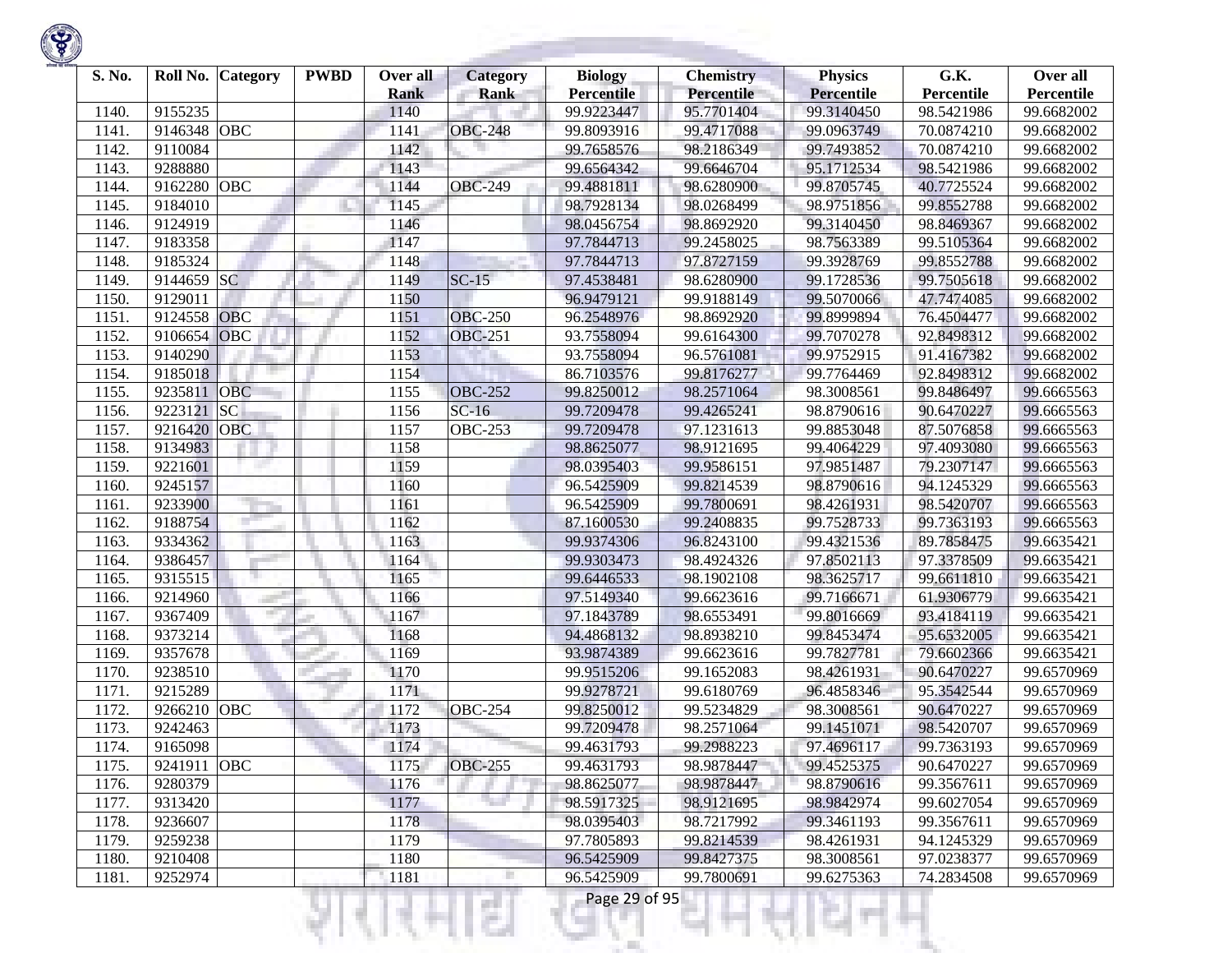

| S. No. | Roll No.    | Category   | <b>PWBD</b> | Over all<br><b>Rank</b> | <b>Category</b><br>Rank | <b>Biology</b><br><b>Percentile</b> | <b>Chemistry</b><br>Percentile | <b>Physics</b><br><b>Percentile</b> | G.K.<br>Percentile | Over all<br>Percentile |
|--------|-------------|------------|-------------|-------------------------|-------------------------|-------------------------------------|--------------------------------|-------------------------------------|--------------------|------------------------|
| 1182.  | 9314743     | <b>SC</b>  |             | 1182                    | $SC-17$                 | 95.5718205                          | 99.6180769                     | 99.2219647                          | 97.4093080         | 99.6570969             |
| 1183.  | 9277557     | <b>OBC</b> |             | 1183                    | <b>OBC-256</b>          | 93.7331505                          | 99.7800691                     | 99.6275363                          | 85.7423261         | 99.6570969             |
| 1184.  | 9090643     |            |             | 1184                    |                         | 99.1507103                          | 99.5985176                     | 97.2026892                          | 98.8038675         | 99.6567207             |
| 1185.  | 9077599     |            |             | 1185                    |                         | 99.1507103                          | 97.6409940                     | 99.3158170                          | 99.8004466         | 99.6567207             |
| 1186.  | 9023714     |            |             | 1186                    |                         | 98.9297762                          | 99.7208628                     | 99.1744667                          | 77.2473512         | 99.6567207             |
| 1187.  | 9063577     |            |             | 1187                    |                         | 98.6102532                          | 99.5118069                     | 99.6175227                          | 74.9501117         | 99.6567207             |
| 1188   | 9014074     |            |             | 1188                    |                         | 98.3810044                          | 98.9155224                     | 99.8467715                          | 64.5507673         | 99.6567207             |
| 1189   | 9077401     | <b>OBC</b> |             | 1189                    | <b>OBC-257</b>          | 96.6788616                          | 99.6923552                     | 99.3158170                          | 92.2708700         | 99.6567207             |
| 1190.  | 9010309     |            |             | 1190                    |                         | 92.0618140                          | 99.5985176                     | 99.5878272                          | 97.7526488         | 99.6567207             |
| 1191.  | 9313404     | <b>OBC</b> |             | 1191                    | <b>OBC-258</b>          | 99.7981253                          | 98.1902108                     | 99.2350011                          | 91.2296650         | 99.6552783             |
| 1192.  | 9379777     |            |             | 1192                    |                         | 99.5006257                          | 99.1653484                     | 99.3731259                          | 79.6602366         | 99.6552783             |
| 1193.  | 9351682     |            |             | 1193                    |                         | 99.1913206                          | 99.3282648                     | 99.1476401                          | 89.7858475         | 99.6552783             |
| 1194.  | 9385891     | OBC        |             | 1194                    | <b>OBC-259</b>          | 98.5290298                          | 99.8665974                     | 98.6447241                          | 73.6594810         | 99.6552783             |
| 1195.  | 9375233     |            |             | 1195                    |                         | 97.5149340                          | 99.5018062                     | 99.3129176                          | 94.6650769         | 99.6552783             |
| 1196.  | 9360532     |            |             | 1196                    |                         | 93.3747314                          | 99.6623616                     | 99.9728473                          | 9.4267230          | 99.6552783             |
| 1197.  | 9385691     |            |             | 1197                    |                         | 91.9958445                          | 98.4924326                     | 99.9185418                          | 94.6650769         | 99.6552783             |
| 1198   | 9389152     |            |             | 1198                    |                         | 91.9958445                          | 98.3684745                     | 99.9067362                          | 97.3378509         | 99.6552783             |
| 1199   | 9127007     | <b>OBC</b> |             | 1199                    | <b>OBC-260</b>          | 99.4881811                          | 99.4717088                     | 98.6586815                          | 91.4167382         | 99.6493746             |
| 1200.  | 9091678     |            |             | 1200                    |                         | 99.0763728                          | 92.8627737                     | 99.7917427                          | 99.7505618         | 99.6493746             |
| 1201.  | 9150615     | <b>OBC</b> |             | 1201                    | <b>OBC-261</b>          | 98.5822028                          | 99.1799132                     | 99.5446577                          | 88.8494076         | 99.6493746             |
| 1202.  | 9163914     | OBC        |             | 1202                    | <b>OBC-262</b>          | 98.2562860                          | 98.3633561                     | 99.7270299                          | 93.9534774         | 99.6493746             |
| 1203.  | 9143683     |            |             | 1203                    |                         | 97.4538481                          | 96.8431952                     | 99.8894001                          | 94.7629749         | 99.6493746             |
| 1204.  | 9112309     |            |             | 1204                    |                         | 94.8076855                          | 99.8964596                     | 98.3433540                          | 96.9032015         | 99.6493746             |
| 1205.  | 9282489     |            |             | 1205                    |                         | 94.3229283                          | 99.8682213                     | 99.0963749                          | 93.9534774         | 99.6493746             |
| 1206.  | 9154252     |            |             | 1206                    |                         | 85.9738090                          | 99.0857856                     | 99.7070278                          | 99.9282277         | 99.6493746             |
| 1207.  | 9011910     |            |             | 1207                    |                         | 99.8194517                          | 99.5118069                     | 97.6671260                          | 92.2708700         | 99.6484059             |
| 1208   | 9011266     |            |             | 1208                    |                         | 99.6638476                          | 99.8230152                     | 97.2026892                          | 83.2838409         | 99.6484059             |
| 1209   | 9038203     | <b>OBC</b> |             | 1209                    | <b>OBC-263</b>          | 99.3847104                          | 97.9747708                     | 99.6175227                          | 95.6941607         | 99.6484059             |
| 1210.  | 9002973     |            |             | 1210                    |                         | 99.2801824                          | 99.7505583                     | 98.1968927                          | 86.7748373         | 99.6484059             |
| 1211.  | 9034363     |            |             | 1211                    |                         | 97.5447807                          | 99.5118069                     | 99.4809236                          | 90.9642704         | 99.6484059             |
| 1212.  | 9073413     | OBC        |             | 1212                    | <b>OBC-264</b>          | 96.6788616                          | 99.9417969                     | 96.9591866                          | 90.9642704         | 99.6484059             |
| 1213.  | 9027222     | OBC        |             | 1213                    | <b>OBC-265</b>          | 96.3700290                          | 98.8240604                     | 99.8360812                          | 90.9642704         | 99.6484059             |
| 1214.  | 9062566     |            |             | 1214                    |                         | 94.8721908                          | 99.1673398                     | 99.3158170                          | 99.7351166         | 99.6484059             |
| 1215.  | 9072651     |            |             | 1215                    |                         | 93.3909821                          | 99.8372690                     | 99.6709745                          | 64.5507673         | 99.6484059             |
| 1216.  | 9005811     |            |             | 1216                    |                         | 92.5844538                          | 99.4737967                     | 99.8360812                          | 86.7748373         | 99.6484059             |
| 1217.  | 9360938     |            |             | 1217                    |                         | 99.9138196                          | 97.0663235                     | 98.9918070                          | 96.2871579         | 99.6458338             |
| 1218.  | 9317031 OBC |            |             | 1218                    | <b>OBC-266</b>          | 99.8866668                          | 99.0921540                     | 99.3129176                          | 52.0765943         | 99.6458338             |
| 1219.  | 9170001     | <b>OBC</b> |             | 1219                    | <b>OBC-267</b>          | 99.8866668                          | 96.8243100                     | 99.0768068                          | 97.3378509         | 99.6458338             |
| 1220.  | 9381170     | <b>SC</b>  |             | 1220                    | $SC-18$                 | 99.6836116                          | 97.2929899                     | 99.1476401                          | 98.3956272         | 99.6458338             |
| 1221.  | 9370758     |            |             | 1221                    |                         | 99.5761811                          | 98.7651406                     | 99.6186811                          | 68.7153212         | 99.6458338             |
| 1222.  | 9348422     |            |             | 1222                    |                         | 99.5006257                          | 97.8407669                     | 99.4321536                          | 95.6532005         | 99.6458338             |
| 1223.  | 9385135     |            |             | 1223                    |                         | 99.5006257                          | 97.2929899                     | 99.6186811                          | 94.6650769         | 99.6458338             |
|        |             |            |             |                         | s                       | Page 30 of 95                       |                                |                                     |                    |                        |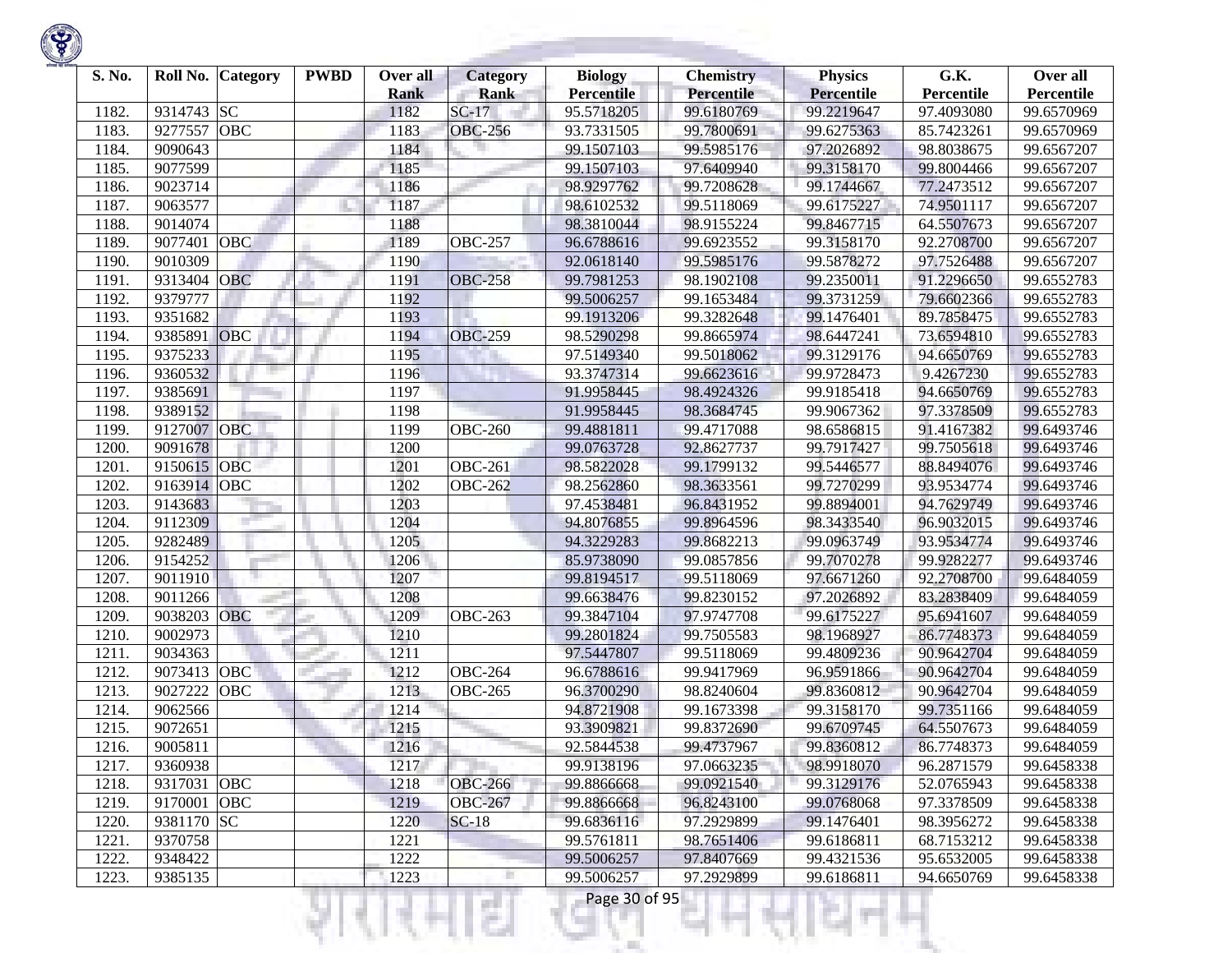

| S. No. | Roll No.    | <b>Category</b> | <b>PWBD</b> | Over all<br><b>Rank</b> | <b>Category</b><br><b>Rank</b> | <b>Biology</b><br><b>Percentile</b> | <b>Chemistry</b><br><b>Percentile</b> | <b>Physics</b><br><b>Percentile</b> | G.K.<br>Percentile | Over all<br>Percentile |
|--------|-------------|-----------------|-------------|-------------------------|--------------------------------|-------------------------------------|---------------------------------------|-------------------------------------|--------------------|------------------------|
| 1224.  | 9360645     |                 |             | 1224                    |                                | 99.0425708                          | 99.2562510                            | 99.3731259                          | 85.6727977         | 99.6458338             |
| 1225.  | 9326941     |                 |             | 1225                    |                                | 98.8442377                          | 98.1902108                            | 99.7166671                          | 89.7858475         | 99.6458338             |
| 1226.  | 9347743     | <b>OBC</b>      |             | 1226                    | <b>OBC-268</b>                 | 98.5290298                          | 99.7615281                            | 98.0674332                          | 93.4184119         | 99.6458338             |
| 1227.  | 9386725     |                 |             | 1227                    |                                | 98.5290298                          | 99.5454867                            | 99.4321536                          | 76.7867684         | 99.6458338             |
| 1228.  | 9310221     | OBC             |             | 1228                    | <b>OBC-269</b>                 | 98.5290298                          | 98.3684745                            | 99.6942365                          | 93.4184119         | 99.6458338             |
| 1229.  | 9337136     |                 |             | 1229                    |                                | 98.5290298                          | 97.4629896                            | 99.7166671                          | 97.3378509         | 99.6458338             |
| 1230.  | 9317143     |                 |             | 1230                    |                                | 97.7758364                          | 98.6553491                            | 99.7591670                          | 89.7858475         | 99.6458338             |
| 1231.  | 9339248     |                 |             | 1231                    |                                | 97.5149340                          | 99.9138196                            | 98.2220858                          | 79.6602366         | 99.6458338             |
| 1232.  | 9305933     |                 |             | 1232                    |                                | 97.5149340                          | 99.4002786                            | 99.3731259                          | 94.6650769         | 99.6458338             |
| 1233.  | 9311938     |                 |             | 1233                    |                                | 95.5953533                          | 98.8938210                            | 99.5785423                          | 99.1795150         | 99.6458338             |
| 1234.  | 9303475     |                 |             | 1234                    |                                | 94.9590348                          | 99.8902085                            | 98.0674332                          | 96.2871579         | 99.6458338             |
| 1235.  | 9338917     | <b>OBC</b>      |             | 1235                    | <b>OBC-270</b>                 | 94.9590348                          | 97.6601421                            | 99.8453474                          | 98.7391684         | 99.6458338             |
| 1236.  | 9382059     | OBC             |             | 1236                    | <b>OBC-271</b>                 | 88.1956414                          | 99.2562510                            | 99.8949307                          | 94.6650769         | 99.6458338             |
| 1237.  | 9347326     | <b>OBC</b>      |             | 1237                    | <b>OBC-272</b>                 | 87.3232121                          | 98.8938210                            | 99.7166671                          | 99.9480556         | 99.6458338             |
| 1238.  | 9268608     |                 |             | 1238                    |                                | 99.7209478                          | 98.0927494                            | 99.7989878                          | 79.2307147         | 99.6405430             |
| 1239.  | 9263102     |                 |             | 1239                    |                                | 99.5802393                          | 98.9121695                            | 99.2219647                          | 93.3961595         | 99.6405430             |
| 1240.  | 9240969     |                 |             | 1240                    |                                | 99.3614908                          | 97.4767062                            | 99.5518611                          | 98.9133519         | 99.6405430             |
| 1241.  | 9225315     |                 |             | 1241                    |                                | 98.8625077                          | 99.2988223                            | 99.8592915                          | 56.0008040         | 99.6405430             |
| 1242.  | 9280644     |                 |             | 1242                    |                                | 97.4033959                          | 99.6180769                            | 99.0670671                          | 95.3542544         | 99.6405430             |
| 1243.  | 9272586     |                 |             | 1243                    |                                | 94.3503760                          | 99.4631793                            | 99.4525375                          | 97.4093080         | 99.6405430             |
| 1244.  | 9237025     |                 |             | 1244                    |                                | 94.3503760                          | 97.4767062                            | 99.8853048                          | 99.3567611         | 99.6405430             |
| 1245.  | 9223646     |                 |             | 1245                    |                                | 93.7331505                          | 99.7800691                            | 98.3008561                          | 99.6027054         | 99.6405430             |
| 1246.  | 9250445     |                 |             | 1246                    |                                | 93.0757225                          | 98.9878447                            | 99.7197654                          | 98.5420707         | 99.6405430             |
| 1247.  | 9172072     |                 |             | 1247                    |                                | 99.9764681                          | 99.6164300                            | 96.0972338                          | 70.0874210         | 99.6399619             |
| 1248.  | 9108331     | OBC             |             | 1248                    | $\overline{OBC}$ -273          | 99.8093916                          | 94.1064348                            | 99.0963749                          | 99.9282277         | 99.6399619             |
| 1249.  | 9194482     |                 |             | 1249                    |                                | 99.0763728                          | 99.6646704                            | 98.4857220                          | 88.8494076         | 99.6399619             |
| 1250.  | 9178625     |                 |             | 1250                    |                                | 99.0763728                          | 98.3633561                            | 99.0963749                          | 98.8469367         | 99.6399619             |
| 1251.  | 9149653     |                 |             | 1251                    |                                | 98.9445941                          | 99.5811321                            | 98.9751856                          | 87.2574743         | 99.6399619             |
| 1252.  | 9104791     |                 |             | 1252                    |                                | 98.0456754                          | 98.7728112                            | 99.8105682                          | 78.7895189         | 99.6399619             |
| 1253.  | 9116175     |                 |             | 1253                    |                                | 97.7844713                          | 99.0857856                            | 99.3140450                          | 97.4891459         | 99.6399619             |
| 1254.  | 9140601     | OBC             |             | 1254                    | <b>OBC-274</b>                 | 96.6525867                          | 99.9399936                            | 96.4149145                          | 96.1725359         | 99.6399619             |
| 1255.  | 9172588     |                 |             | 1255                    |                                | 88.6917438                          | 99.2458025                            | 99.7764469                          | 98.8469367         | 99.6399619             |
| 1256.  | 9084977     | <b>OBC</b>      |             | 1256                    | <b>OBC-275</b>                 | 99.9608020                          | 99.2326697                            | 99.5201216                          | 32.6186630         | 99.6365278             |
| 1257.  | 9088802     |                 |             | 1257                    |                                | 99.8657766                          | 99.2979997                            | 99.4809236                          | 55.1788854         | 99.6365278             |
| 1258.  | 9033923     |                 |             | 1258                    |                                | 99.1507103                          | 99.6923552                            | 95.5884449                          | 98.5698674         | 99.6365278             |
| 1259.  | 9050796     |                 |             | 1259                    |                                | 97.5447807                          | 99.9251675                            | 90.2218844                          | 99.5118069         | 99.6365278             |
| 1260.  | 9020409     |                 |             | 1260                    |                                | 97.5447807                          | 97.9747708                            | 99.8954720                          | 86.7748373         | 99.6365278             |
| 1261.  | 9092594     |                 |             | 1261                    |                                | 94.4635815                          | 98.4190146                            | 99.8158883                          | 95.6941607         | 99.6365278             |
| 1262.  | 9025138 OBC |                 |             | 1262                    | <b>OBC-276</b>                 | 93.9837031                          | 99.6270252                            | 99.7719390                          | 77.2473512         | 99.6365278             |
| 1263.  | 9060173     | <b>OBC</b>      |             | 1263                    | <b>OBC-277</b>                 | 88.5328075                          | 99.7208628                            | 99.0984463                          | 99.5118069         | 99.6365278             |
| 1264.  | 9217337     |                 |             | 1264                    |                                | 99.8462848                          | 98.8234877                            | 97.2189377                          | 99.6027054         | 99.6299011             |
| 1265.  | 9273631     |                 |             | 1265                    |                                | 99.7209478                          | 98.3812609                            | 99.4998345                          | 90.6470227         | 99.6299011             |
|        |             |                 |             |                         | s                              | Page 31 of 95                       |                                       |                                     |                    |                        |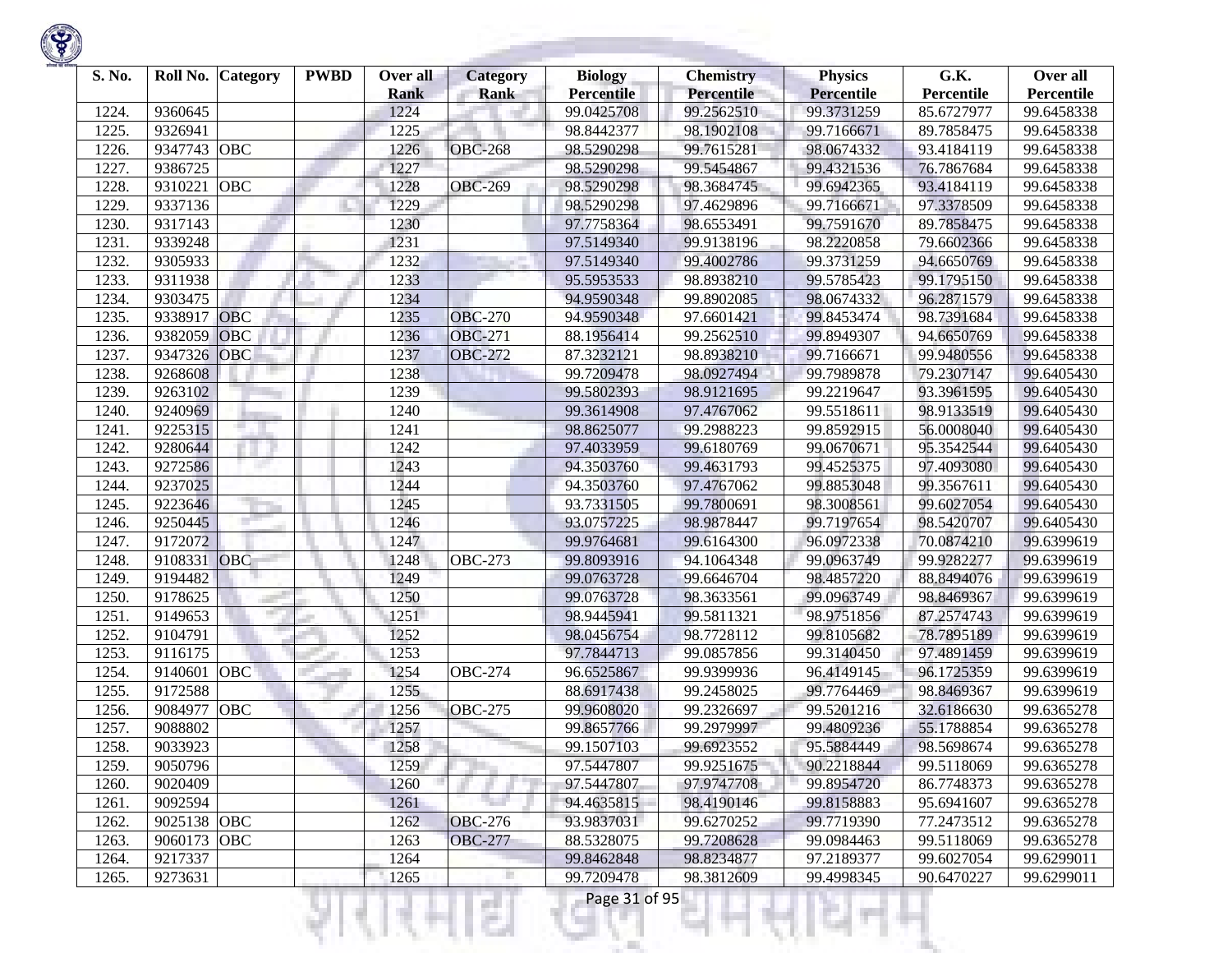

| S. No. | Roll No.    | <b>Category</b> | <b>PWBD</b> | Over all<br><b>Rank</b> | <b>Category</b><br><b>Rank</b> | <b>Biology</b><br><b>Percentile</b> | <b>Chemistry</b><br>Percentile | <b>Physics</b><br><b>Percentile</b> | G.K.<br>Percentile | Over all<br>Percentile |
|--------|-------------|-----------------|-------------|-------------------------|--------------------------------|-------------------------------------|--------------------------------|-------------------------------------|--------------------|------------------------|
| 1266.  | 9222592     |                 |             | 1266                    |                                | 99.7209478                          | 97.6682590                     | 99.4064229                          | 97.4093080         | 99.6299011             |
| 1267.  | 9268295     | <b>OBC</b>      |             | 1267                    | <b>OBC-278</b>                 | 99.3614908                          | 99.2408835                     | 99.1451071                          | 92.1912690         | 99.6299011             |
| 1268.  | 9242839     |                 |             | 1268                    |                                | 99.0268647                          | 99.6180769                     | 98.3008561                          | 95.3542544         | 99.6299011             |
| 1269.  | 9276265     |                 |             | 1269                    |                                | 98.8625077                          | 98.7217992                     | 99.7989878                          | 80.8577307         | 99.6299011             |
| 1270.  | 9221400     |                 |             | 1270                    |                                | 98.5917325                          | 98.0927494                     | 99.7989878                          | 92.1912690         | 99.6299011             |
| 1271.  | 9262553     | OBC             |             | 1271                    | <b>OBC-279</b>                 | 98.0395403                          | 99.7505084                     | 98.1518706                          | 96.3179303         | 99.6299011             |
| 1272.  | 9269212     |                 |             | 1272                    |                                | 97.4033959                          | 99.9597976                     | 95.8449605                          | 92.1912690         | 99.6299011             |
| 1273.  | 9264694     |                 |             | 1273                    |                                | 97.4033959                          | 98.7217992                     | 99.5518611                          | 98.0407227         | 99.6299011             |
| 1274.  | 9190343     |                 |             | 1274                    |                                | 94.3503760                          | 99.7244951                     | 99.4525375                          | 90.6470227         | 99.6299011             |
| 1275.  | 9268831     |                 |             | 1275                    |                                | 93.7331505                          | 99.6547321                     | 98.7844677                          | 99.3567611         | 99.6299011             |
| 1276.  | 9243754     |                 |             | 1276                    |                                | 90.7014142                          | 99.7966230                     | 99.5518611                          | 90.6470227         | 99.6299011             |
| 1277.  | 9294767     |                 |             | 1277                    | ×.                             | 90.7014142                          | 99.7244951                     | 99.0670671                          | 99.0422362         | 99.6299011             |
| 1278.  | 9279184     |                 |             | 1278                    |                                | 89.8500686                          | 99.6180769                     | 99.6949345                          | 94.1245329         | 99.6299011             |
| 1279.  | 9330941     |                 |             | 1279                    |                                | 89.8500686                          | 98.2571064                     | 99.6949345                          | 99.9763515         | 99.6299011             |
| 1280.  | 9207470     |                 |             | 1280                    |                                | 88.5907865                          | 99.4631793                     | 99.4064229                          | 99.7363193         | 99.6299011             |
| 1281.  | 9245198     |                 |             | 1281                    |                                | 86.1786407                          | 99.0848035                     | 99.7989878                          | 99.3567611         | 99.6299011             |
| 1282.  | 9181316     |                 |             | 1282                    |                                | 99.9764681                          | 93.2710522                     | 99.6293725                          | 91.4167382         | 99.6293725             |
| 1283.  | 9134507     | <b>OBC</b>      |             | 1283                    | <b>OBC-280</b>                 | 99.7658576                          | 97.7162288                     | 99.3140450                          | 93.9534774         | 99.6293725             |
| 1284.  | 9276845     |                 |             | 1284                    |                                | 99.2610982                          | 96.8431952                     | 99.4446471                          | 99.0669600         | 99.6293725             |
| 1285.  | 9133827     |                 |             | 1285                    |                                | 97.4538481                          | 99.8870469                     | 95.7454319                          | 98.5421986         | 99.6293725             |
| 1286.  | 9067753     |                 |             | 1286                    |                                | 92.9451354                          | 99.4717088                     | 99.5952513                          | 96.9032015         | 99.6293725             |
| 1287.  | 9116586     |                 |             | 1287                    |                                | 92.9451354                          | 98.9928345                     | 99.8199809                          | 93.9534774         | 99.6293725             |
| 1288.  | 9193622     |                 |             | 1288                    |                                | 86.7103576                          | 99.7917427                     | 99.6293725                          | 96.1725359         | 99.6293725             |
| 1289.  | 9006402     |                 |             | 1289                    |                                | 99.9857462                          | 99.0129235                     | 98.7908015                          | 61.7047560         | 99.6270252             |
| 1290   | 9049812     | OBC             |             | 1290                    | <b>OBC-281</b>                 | 99.6638476                          | 99.8835939                     | 94.6524445                          | 85.2259229         | 99.6270252             |
| 1291.  | 9005657     |                 |             | 1291                    |                                | 99.6638476                          | 97.2561410                     | 99.7719390                          | 85.2259229         | 99.6270252             |
| 1292.  | 9055191     | OBC             |             | 1292                    | <b>OBC-282</b>                 | 97.8144154                          | 99.4310353                     | 98.1968927                          | 99.3692688         | 99.6270252             |
| 1293.  | 9076269     |                 |             | 1293                    |                                | 97.5447807                          | 97.0209531                     | 99.7956953                          | 98.5698674         | 99.6270252             |
| 1294.  | 9006548     |                 |             | 1294                    |                                | 97.1706181                          | 99.0129235                     | 99.5581318                          | 96.4294199         | 99.6270252             |
| 1295.  | 9074483     |                 |             | 1295                    |                                | 97.1706181                          | 97.9747708                     | 99.9287309                          | 64.5507673         | 99.6270252             |
| 1296.  | 9038994     |                 |             | 1296                    |                                | 96.6788616                          | 99.4310353                     | 98.6565781                          | 99.3692688         | 99.6270252             |
| 1297.  | 9093760     | OBC             |             | 1297                    | <b>OBC-283</b>                 | 95.9685466                          | 99.4737967                     | 99.5878272                          | 85.2259229         | 99.6270252             |
| 1298.  | 9038512     |                 |             | 1298                    |                                | 95.5231149                          | 99.4737967                     | 99.1744667                          | 98.5698674         | 99.6270252             |
| 1299   | 9081348     |                 |             | 1299                    |                                | 93.9837031                          | 99.0129235                     | 99.6175227                          | 98.5698674         | 99.6270252             |
| 1300.  | 9060223     |                 |             | 1300                    |                                | 93.3909821                          | 99.6270252                     | 98.5294816                          | 99.7351166         | 99.6270252             |
| 1301.  | 9032703     |                 |             | 1301                    |                                | 93.3909821                          | 99.0129235                     | 99.7719390                          | 90.9642704         | 99.6270252             |
| 1302.  | 9037531     |                 |             | 1302                    |                                | 93.3909821                          | 98.7397254                     | 99.8859695                          | 90.9642704         | 99.6270252             |
| 1303.  | 9105170     |                 |             | 1303                    |                                | 99.9541128                          | 99.3799343                     | 97.7585862                          | 70.0874210         | 99.6211364             |
| 1304.  | 9155937     |                 |             | 1304                    |                                | 99.7658576                          | 99.6893789                     | 97.3573673                          | 78.7895189         | 99.6211364             |
| 1305.  | 9136877 OBC |                 |             | 1305                    | <b>OBC-284</b>                 | 99.6564342                          | 94.1064348                     | 99.7070278                          | 98.5421986         | 99.6211364             |
| 1306.  | 9134455     |                 |             | 1306                    |                                | 98.9445941                          | 99.5811321                     | 96.7373016                          | 98.5421986         | 99.6211364             |
| 1307.  | 9107224     |                 |             | 1307                    |                                | 98.7928134                          | 99.8458660                     | 97.7585862                          | 85.2654987         | 99.6211364             |
|        |             |                 |             |                         | s                              | Page 32 of 95                       |                                |                                     |                    |                        |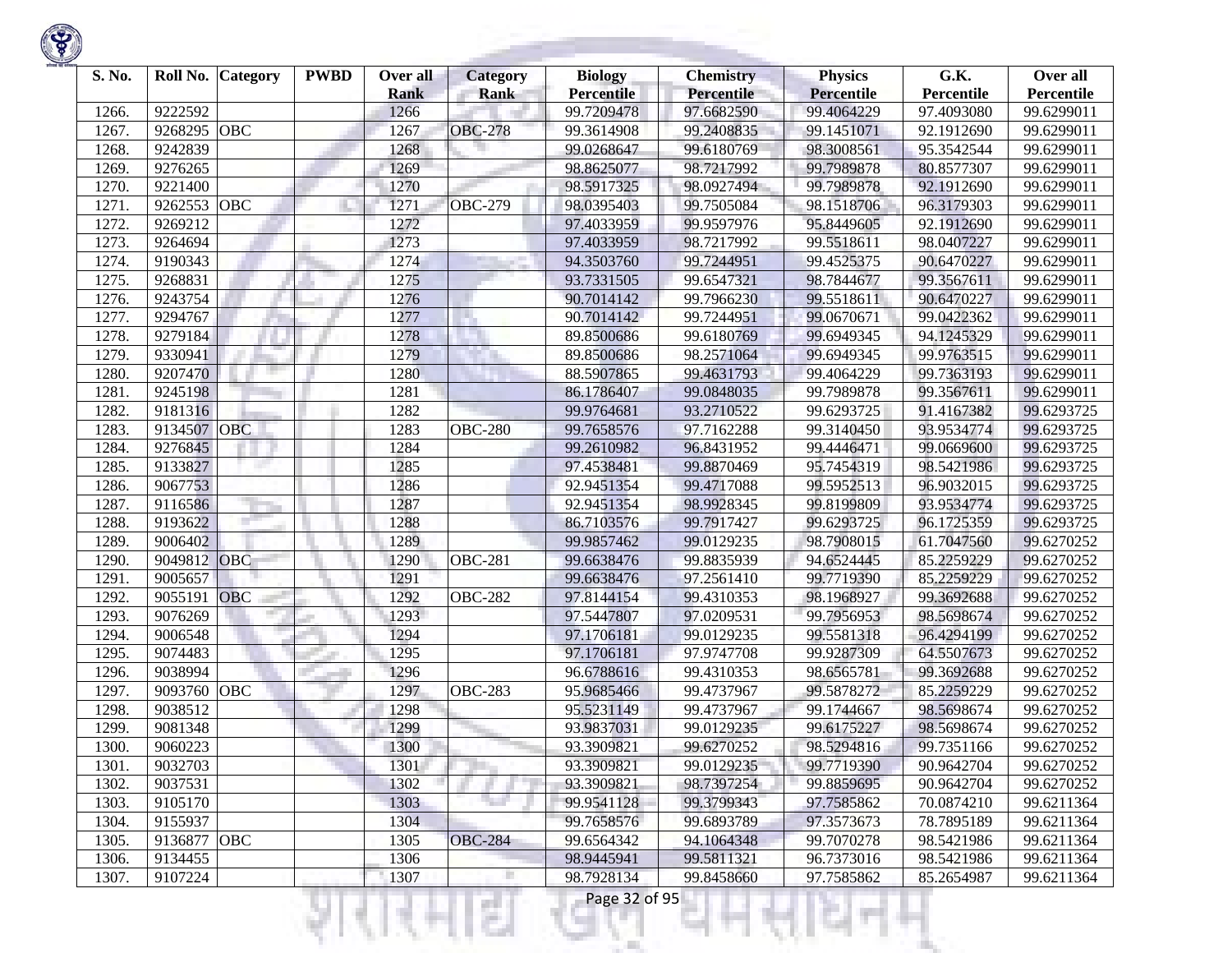

| S. No. | Roll No. | Category   | <b>PWBD</b> | Over all<br><b>Rank</b> | Category<br><b>Rank</b> | <b>Biology</b><br><b>Percentile</b> | <b>Chemistry</b><br><b>Percentile</b> | <b>Physics</b><br><b>Percentile</b> | G.K.<br>Percentile | Over all<br>Percentile |
|--------|----------|------------|-------------|-------------------------|-------------------------|-------------------------------------|---------------------------------------|-------------------------------------|--------------------|------------------------|
| 1308   | 9078111  |            |             | 1308                    |                         | 98.7928134                          | 98.0268499                            | 98.9751856                          | 99.5105364         | 99.6211364             |
| 1309.  | 9189965  |            |             | 1309                    |                         | 98.5822028                          | 99.3799343                            | 99.4446471                          | 78.7895189         | 99.6211364             |
| 1310.  | 9118031  |            |             | 1310                    |                         | 98.0456754                          | 99.0857856                            | 99.7764469                          | 70.0874210         | 99.6211364             |
| 1311.  | 9150546  |            |             | 1311                    |                         | 97.4538481                          | 98.8692920                            | 98.0174371                          | 99.9282277         | 99.6211364             |
| 1312.  | 9193245  |            |             | 1312                    |                         | 96.9479121                          | 97.7162288                            | 99.8999894                          | 82.8064148         | 99.6211364             |
| 1313.  | 9148913  |            |             | 1313                    |                         | 96.9479121                          | 97.7162288                            | 98.8739984                          | 99.9799979         | 99.6211364             |
| 1314.  | 9115941  | OBC        |             | 1314                    | <b>OBC-285</b>          | 96.6525867                          | 99.1799132                            | 99.5070066                          | 94.7629749         | 99.6211364             |
| 1315.  | 9294753  |            |             | 1315                    |                         | 92.3580144                          | 99.5811321                            | 98.8739984                          | 99.6329023         | 99.6211364             |
| 1316.  | 9171033  | <b>OBC</b> |             | 1316                    | <b>OBC-286</b>          | 77.1528750                          | 99.5811321                            | 99.8105682                          | 99.5105364         | 99.6211364             |
| 1317.  | 9296285  | OBC        |             | 1317                    | <b>OBC-287</b>          | 99.8866668                          | 95.3273676                            | 98.5207659                          | 99.8571530         | 99.6210422             |
| 1318.  | 9338146  |            |             | 1318                    |                         | 99.7497226                          | 97.6601421                            | 98.7710434                          | 98.3956272         | 99.6210422             |
| 1319.  | 9347024  | <b>OBC</b> |             | 1319                    | <b>OBC-288</b>          | 99.1913206                          | 99.5856256                            | 97.8502113                          | 94.6650769         | 99.6210422             |
| 1320.  | 9387173  |            |             | 1320                    |                         | 99.0425708                          | 98.6553491                            | 99.1476401                          | 97.3378509         | 99.6210422             |
| 1321.  | 9378106  |            |             | 1321                    |                         | 98.6966685                          | 97.6601421                            | 99.7591670                          | 91.2296650         | 99.6210422             |
| 1322.  | 9184585  |            |             | 1322                    |                         | 98.5290298                          | 96.0014639                            | 99.5289590                          | 99.9008335         | 99.6210422             |
| 1323.  | 9369361  |            |             | 1323                    |                         | 98.2976413                          | 99.5454867                            | 99.3129176                          | 82.0685666         | 99.6210422             |
| 1324.  | 9320052  |            |             | 1324                    |                         | 97.5149340                          | 99.1653484                            | 99.5785423                          | 91.2296650         | 99.6210422             |
| 1325.  | 9363438  |            |             | 1325                    |                         | 96.0333388                          | 98.1902108                            | 99.8016669                          | 96.2871579         | 99.6210422             |
| 1326.  | 9372789  |            |             | 1326                    |                         | 95.5953533                          | 99.8665974                            | 97.8502113                          | 97.3378509         | 99.6210422             |
| 1327.  | 9306015  | <b>ST</b>  |             | 1327                    | $ST-3$                  | 93.9874389                          | 99.0921540                            | 99.8016669                          | 93.4184119         | 99.6210422             |
| 1328.  | 9297302  |            |             | 1328                    |                         | 87.3232121                          | 99.5018062                            | 99.8453474                          | 94.6650769         | 99.6210422             |
| 1329   | 9010526  | OBC        |             | 1329                    | <b>OBC-289</b>          | 99.9429847                          | 99.2326697                            | 97.4129330                          | 90.9642704         | 99.6103958             |
| 1330.  | 9022990  | <b>ST</b>  |             | 1330                    | $ST-4$                  | 99.7113603                          | 98.2895425                            | 99.6971065                          | 72.2169430         | 99.6103958             |
| 1331.  | 9016885  |            |             | 1331                    |                         | 99.6638476                          | 98.6470756                            | 99.4809236                          | 85.2259229         | 99.6103958             |
| 1332.  | 9055430  |            |             | 1332                    |                         | 99.2801824                          | 99.4310353                            | 97.6671260                          | 97.7526488         | 99.6103958             |
| 1333.  | 9060432  |            |             | 1333                    |                         | 99.1507103                          | 94.2913479                            | 99.8467715                          | 97.7526488         | 99.6103958             |
| 1334.  | 9086883  | <b>OBC</b> |             | 1334                    | $\overline{OBC}$ -290   | 98.3810044                          | 97.6409940                            | 99.9287309                          | 64.5507673         | 99.6103958             |
| 1335.  | 9011678  | <b>OBC</b> |             | 1335                    | <b>OBC-291</b>          | 97.9973393                          | 99.9156649                            | 98.5294816                          | 61.7047560         | 99.6103958             |
| 1336.  | 9062394  |            |             | 1336                    |                         | 97.1706181                          | 99.8942842                            | 98.9083955                          | 69.2402718         | 99.6103958             |
| 1337.  | 9052639  |            |             | 1337                    |                         | 97.1706181                          | 98.7397254                            | 99.0984463                          | 99.7351166         | 99.6103958             |
| 1338.  | 9009403  |            |             | 1338                    |                         | 95.9685466                          | 99.8942842                            | 95.9400390                          | 97.7526488         | 99.6103958             |
| 1339.  | 9119637  | <b>OBC</b> |             | 1339                    | <b>OBC-292</b>          | 94.8721908                          | 99.6923552                            | 98.1968927                          | 99.1697154         | 99.6103958             |
| 1340.  | 9038231  |            |             | 1340                    |                         | 94.8721908                          | 99.6567207                            | 99.5878272                          | 83.2838409         | 99.6103958             |
| 1341   | 9089656  | <b>OBC</b> |             | 1341                    | <b>OBC-293</b>          | 93.3909821                          | 99.3752079                            | 99.6709745                          | 69.2402718         | 99.6103958             |
| 1342.  | 9097215  |            |             | 1342                    |                         | 92.0618140                          | 99.5652587                            | 99.4227206                          | 98.2301516         | 99.6103958             |
| 1343.  | 9087642  |            |             | 1343                    |                         | 90.7385851                          | 99.2979997                            | 99.8158883                          | 93.2425049         | 99.6103958             |
| 1344.  | 9029299  |            |             | 1344                    |                         | 81.5009265                          | 99.0889438                            | 99.9287309                          | 96.4294199         | 99.6103958             |
| 1345.  | 9011881  |            |             | 1345                    |                         | 67.8612154                          | 99.3752079                            | 99.9465482                          | 99.3692688         | 99.6103958             |
| 1346.  | 9250175  |            |             | 1346                    |                         | 99.9905406                          | 96.6419146                            | 99.4525375                          | 90.6470227         | 99.6086175             |
| 1347.  | 9272431  | OBC        |             | 1347                    | <b>OBC-294</b>          | 99.8959466                          | 99.6180769                            | 97.4696117                          | 87.5076858         | 99.6086175             |
| 1348.  | 9244403  |            |             | 1348                    |                         | 99.3614908                          | 99.7244951                            | 96.7601570                          | 97.0238377         | 99.6086175             |
| 1349.  | 9229552  |            |             | 1349                    |                         | 98.8625077                          | 99.7800691                            | 96.4858346                          | 98.0407227         | 99.6086175             |
|        |          |            |             |                         | ç.                      | Page 33 of 95                       |                                       |                                     |                    |                        |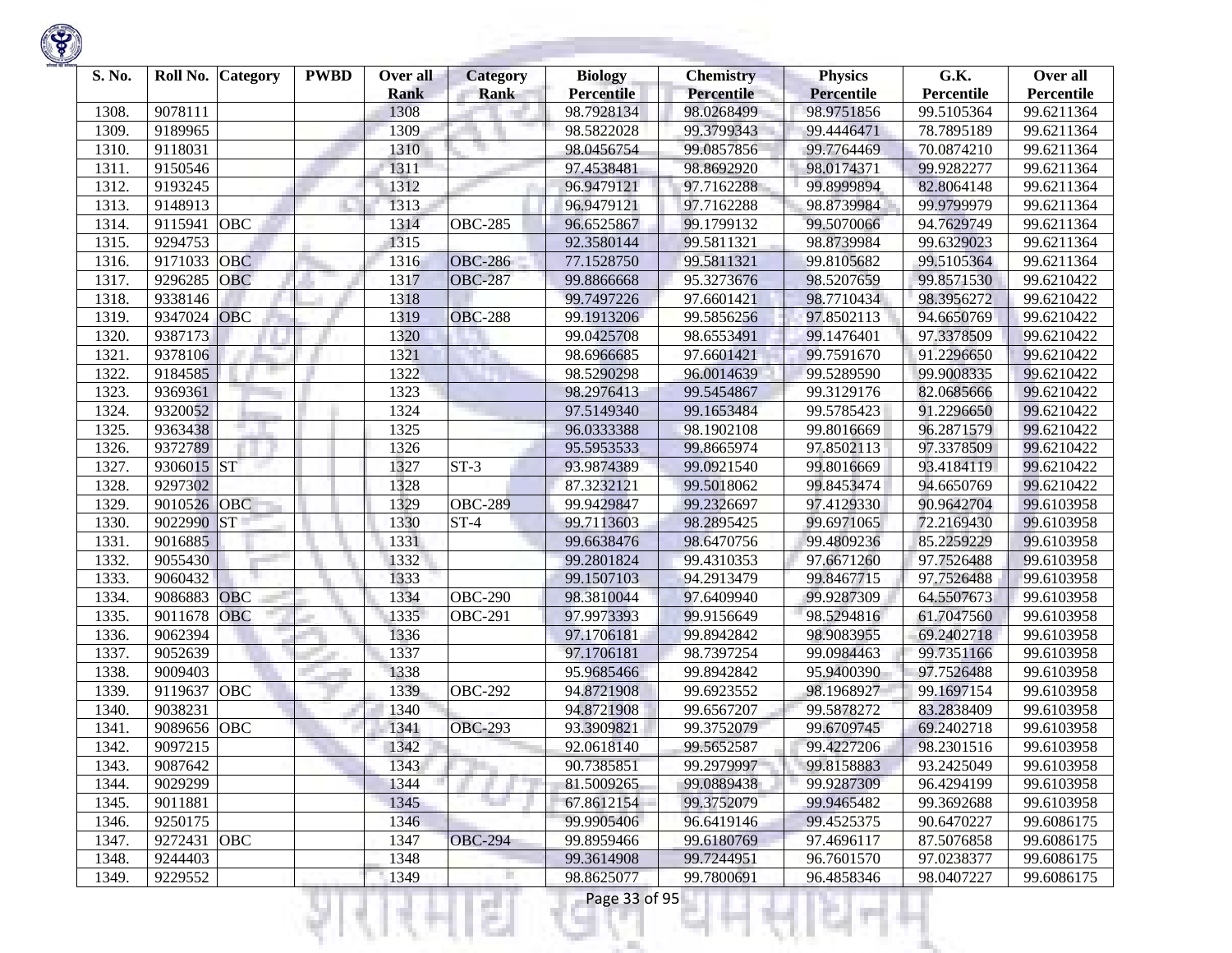

| S. No. | Roll No.    | Category   | <b>PWBD</b> | Over all<br><b>Rank</b> | Category<br><b>Rank</b> | <b>Biology</b><br><b>Percentile</b> | <b>Chemistry</b><br><b>Percentile</b> | <b>Physics</b><br><b>Percentile</b> | G.K.<br>Percentile | Over all<br>Percentile |
|--------|-------------|------------|-------------|-------------------------|-------------------------|-------------------------------------|---------------------------------------|-------------------------------------|--------------------|------------------------|
| 1350.  | 9120842     |            |             | 1350                    |                         | 98.5917325                          | 99.3733150                            | 99.2219647                          | 92.1912690         | 99.6086175             |
| 1351.  | 9336228     |            |             | 1351                    |                         | 98.5917325                          | 97.4767062                            | 99.7197654                          | 97.4093080         | 99.6086175             |
| 1352.  | 9262302     |            |             | 1352                    |                         | 98.2192688                          | 99.7800691                            | 97.4696117                          | 97.0238377         | 99.6086175             |
| 1353.  | 9206216     |            |             | 1353                    |                         | 98.2192688                          | 99.4265241                            | 98.4261931                          | 98.5420707         | 99.6086175             |
| 1354.  | 9251039     |            |             | 1354                    |                         | 98.0395403                          | 99.2988223                            | 99.6275363                          | 83.7014615         | 99.6086175             |
| 1355.  | 9210764     |            |             | 1355                    |                         | 97.7805893                          | 97.1231613                            | 99.7989878                          | 98.5420707         | 99.6086175             |
| 1356.  | 9195911     |            |             | 1356                    |                         | 97.4033959                          | 96.9067777                            | 99.9278721                          | 94.1245329         | 99.6086175             |
| 1357.  | 9233180     | <b>OBC</b> |             | 1357                    | <b>OBC-295</b>          | 96.5425909                          | 99.7966230                            | 97.4696117                          | 98.9133519         | 99.6086175             |
| 1358.  | 9230236     |            |             | 1358                    |                         | 94.3503760                          | 99.4265241                            | 99.9136830                          | 68.4682874         | 99.6086175             |
| 1359.  | 9286584     |            |             | 1359                    |                         | 90.7014142                          | 99.7800691                            | 98.8790616                          | 98.9133519         | 99.6086175             |
| 1360   | 9386982     |            |             | 1360                    |                         | 99.9374306                          | 98.8938210                            | 96.7145185                          | 94.6650769         | 99.6068755             |
| 1361.  | 9305217     | <b>OBC</b> |             | 1361                    | <b>OBC-296</b>          | 99.9138196                          | 99.6918754                            | 97.6495172                          | 48.6199325         | 99.6068755             |
| 1362.  | 9219404     |            |             | 1362                    |                         | 99.7981253                          | 97.6601421                            | 98.3625717                          | 98.7391684         | 99.6068755             |
| 1363.  | 9346222     |            |             | 1363                    |                         | 99.6446533                          | 99.1653484                            | 98.5207659                          | 89.7858475         | 99.6068755             |
| 1364.  | 9334945     | OBC        |             | 1364                    | <b>OBC-297</b>          | 99.3790286                          | 99.1653484                            | 98.9918070                          | 87.8509197         | 99.6068755             |
| 1365.  | 9358005     |            |             | 1365                    |                         | 99.2893065                          | 93.3924397                            | 99.6942365                          | 99.6611810         | 99.6068755             |
| 1366.  | 9339424     |            |             | 1366                    |                         | 98.8442377                          | 99.5018062                            | 98.8843765                          | 87.8509197         | 99.6068755             |
| 1367.  | 9356115     |            |             | 1367                    |                         | 98.8442377                          | 99.4486813                            | 98.0674332                          | 97.3378509         | 99.6068755             |
| 1368   | 9384188     |            |             | 1368                    |                         | 98.6966685                          | 99.2562510                            | 97.8502113                          | 99.3731259         | 99.6068755             |
| 1369   | 9371862     |            |             | 1369                    |                         | 97.5149340                          | 99.0000708                            | 99.8252780                          | 68.7153212         | 99.6068755             |
| 1370   | 9360744     |            |             | 1370                    |                         | 97.1843789                          | 99.4486813                            | 99.7827781                          | 57.9592945         | 99.6068755             |
| 1371.  | 9349286     | <b>OBC</b> |             | 1371                    | <b>OBC-298</b>          | 92.5754964                          | 99.8122919                            | 99.1476401                          | 94.6650769         | 99.6068755             |
| 1372.  | 9339884     |            |             | 1372                    |                         | 89.6276533                          | 99.7284726                            | 99.5289590                          | 95.6532005         | 99.6068755             |
| 1373.  | 9186922     |            |             | 1373                    |                         | 99.7246767                          | 99.5328917                            | 97.7585862                          | 85.2654987         | 99.6046640             |
| 1374.  | 9177591     |            |             | 1374                    |                         | 99.6564342                          | 98.4939582                            | 98.7563389                          | 94.7629749         | 99.6046640             |
| 1375.  | 9181547     |            |             | 1375                    |                         | 98.7928134                          | 99.8458660                            | 98.6586815                          | 64.5315386         | 99.6046640             |
| 1376.  | 9119752     |            |             | 1376                    |                         | 98.0456754                          | 99.6646704                            | 96.4149145                          | 99.0669600         | 99.6046640             |
| 1377.  | 9200105     | <b>OBC</b> |             | 1377                    | <b>OBC-299</b>          | 97.7844713                          | 99.5328917                            | 99.0963749                          | 91.4167382         | 99.6046640             |
| 1378.  | 9167385     | <b>OBC</b> |             | 1378                    | <b>OBC-300</b>          | 97.7844713                          | 97.8727159                            | 99.3140450                          | 99.5105364         | 99.6046640             |
| 1379   | 9177158     |            |             | 1379                    |                         | 96.6525867                          | 98.2186349                            | 99.8352767                          | 87.2574743         | 99.6046640             |
| 1380   | 9230572     |            |             | 1380                    |                         | 95.8489722                          | 96.0701721                            | 99.8999894                          | 96.9032015         | 99.6046640             |
| 1381.  | 9115782     |            |             | 1381                    |                         | 95.2265534                          | 99.8870469                            | 99.6752597                          | 40.7725524         | 99.6046640             |
| 1382.  | 9189165     |            |             | 1382                    |                         | 93.7558094                          | 99.3246344                            | 99.3928769                          | 98.5421986         | 99.6046640             |
| 1383   | 9104449     |            |             | 1383                    |                         | 74.7890953                          | 99.9399936                            | 99.6752597                          | 96.1725359         | 99.6046640             |
| 1384.  | 9262518     |            |             | 1384                    |                         | 99.9739867                          | 99.5707799                            | 93.5108547                          | 97.0238377         | 99.5920636             |
| 1385.  | 9275688 OBC |            |             | 1385                    | <b>OBC-301</b>          | 99.9278721                          | 97.4767062                            | 99.2763562                          | 94.1245329         | 99.5920636             |
| 1386.  | 9249522     |            |             | 1386                    |                         | 99.7883460                          | 99.9314194                            | 92.5046115                          | 88.7019344         | 99.5920636             |
| 1387.  | 9253914     |            |             | 1387                    |                         | 99.7883460                          | 99.2988223                            | 98.4261931                          | 90.6470227         | 99.5920636             |
| 1388.  | 9269264     |            |             | 1388                    |                         | 99.7209478                          | 99.5234829                            | 97.2189377                          | 95.3542544         | 99.5920636             |
| 1389.  | 9227704     |            |             | 1389                    |                         | 99.7209478                          | 97.3158965                            | 99.6594618                          | 92.1912690         | 99.5920636             |
| 1390.  | 9153060     |            |             | 1390                    |                         | 99.7209478                          | 96.1240127                            | 99.4998345                          | 98.9133519         | 99.5920636             |
| 1391.  | 9247967     |            |             | 1391                    |                         | 99.4631793                          | 99.2988223                            | 98.4261931                          | 95.3542544         | 99.5920636             |
|        |             |            |             |                         | ç.                      | Page 34 of 95                       |                                       |                                     |                    |                        |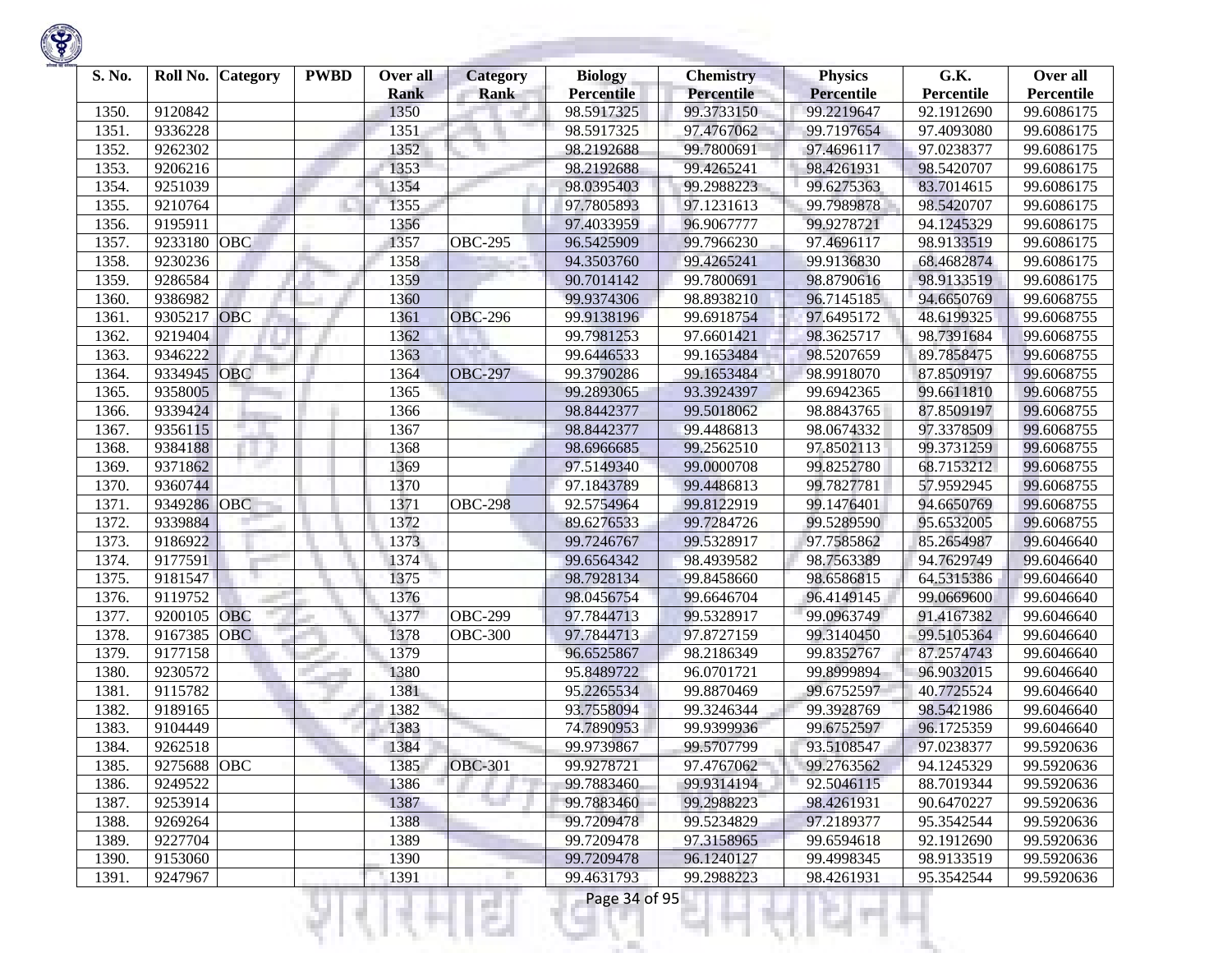

| S. No. | Roll No.    | <b>Category</b> | <b>PWBD</b> | Over all<br><b>Rank</b> | <b>Category</b><br>Rank | <b>Biology</b><br><b>Percentile</b> | <b>Chemistry</b><br>Percentile | <b>Physics</b><br><b>Percentile</b> | G.K.<br>Percentile | Over all<br>Percentile |
|--------|-------------|-----------------|-------------|-------------------------|-------------------------|-------------------------------------|--------------------------------|-------------------------------------|--------------------|------------------------|
| 1392.  | 9254438     |                 |             | 1392                    |                         | 99.4631793                          | 98.8234877                     | 99.5518611                          | 83.7014615         | 99.5920636             |
| 1393.  | 9205690     |                 |             | 1393                    |                         | 99.4631793                          | 98.0927494                     | 98.8790616                          | 99.3567611         | 99.5920636             |
| 1394.  | 9293046     | OBC             |             | 1394                    | <b>OBC-302</b>          | 98.2192688                          | 98.6106513                     | 99.4525375                          | 97.0238377         | 99.5920636             |
| 1395.  | 9283633     |                 |             | 1395                    |                         | 98.0395403                          | 99.8427375                     | 99.0670671                          | 70.6675968         | 99.5920636             |
| 1396.  | 9272429     | OBC             |             | 1396                    | <b>OBC-303</b>          | 97.4033959                          | 97.9532233                     | 99.6949345                          | 98.0407227         | 99.5920636             |
| 1397.  | 9205613     |                 |             | 1397                    |                         | 96.5425909                          | 99.6547321                     | 99.2219647                          | 90.6470227         | 99.5920636             |
| 1398.  | 9288245     | OBC             |             | 1398                    | <b>OBC-304</b>          | 95.5718205                          | 99.3733150                     | 98.8790616                          | 99.3567611         | 99.5920636             |
| 1399   | 9195637     |                 |             | 1399                    |                         | 93.0757225                          | 99.7244951                     | 99.4064229                          | 92.1912690         | 99.5920636             |
| 1400.  | 9163919     |                 |             | 1400                    |                         | 93.0757225                          | 99.5234829                     | 99.4998345                          | 95.3542544         | 99.5920636             |
| 1401.  | 9177909     |                 |             | 1401                    |                         | 99.9647021                          | 99.1799132                     | 96.4149145                          | 78.7895189         | 99.5917215             |
| 1402.  | 9136167     | OBC             |             | 1402                    | <b>OBC-305</b>          | 99.8093916                          | 96.5761081                     | 99.8199809                          | 57.8908355         | 99.5917215             |
| 1403   | 9156521     | <b>OBC</b>      |             | 1403                    | <b>OBC-306</b>          | 99.7246767                          | 98.0268499                     | 99.3140450                          | 87.2574743         | 99.5917215             |
| 1404.  | 9125291     | <b>OBC</b>      |             | 1404                    | <b>OBC-307</b>          | 99.4881811                          | 98.7728112                     | 99.3140450                          | 82.8064148         | 99.5917215             |
| 1405   | 9136867     | OBC             |             | 1405                    | <b>OBC-308</b>          | 99.3740514                          | 99.4717088                     | 98.6586815                          | 82.8064148         | 99.5917215             |
| 1406.  | 9103024     | <b>OBC</b>      |             | 1406                    | <b>OBC-309</b>          | 98.9445941                          | 99.2458025                     | 97.5503289                          | 98.5421986         | 99.5917215             |
| 1407.  | 9118458     |                 |             | 1407                    |                         | 98.7928134                          | 99.4717088                     | 99.0963749                          | 82.8064148         | 99.5917215             |
| 1408.  | 9104667     |                 |             | 1408                    |                         | 98.7928134                          | 99.4717088                     | 97.7585862                          | 96.9032015         | 99.5917215             |
| 1409.  | 9131743     |                 |             | 1409                    |                         | 96.2548976                          | 97.5103246                     | 99.1728536                          | 99.9470532         | 99.5917215             |
| 1410.  | 9138050     |                 |             | 1410                    |                         | 94.8076855                          | 99.7576214                     | 98.9751856                          | 92.8498312         | 99.5917215             |
| 1411.  | 9109459     |                 |             | 1411                    |                         | 94.3229283                          | 99.5328917                     | 98.7563389                          | 99.0669600         | 99.5917215             |
| 1412.  | 9100195     |                 |             | 1412                    |                         | 89.4459413                          | 99.8870469                     | 99.5952513                          | 78.7895189         | 99.5917215             |
| 1413.  | 9318270     |                 |             | 1413                    |                         | 99.9846528                          | 98.3684745                     | 95.3568814                          | 96.2871579         | 99.5915283             |
| 1414.  | 9362943     |                 |             | 1414                    |                         | 99.8866668                          | 99.0000708                     | 95.3568814                          | 98.3956272         | 99.5915283             |
| 1415.  | 9174052 OBC |                 |             | 1415                    | <b>OBC-310</b>          | 99.5006257                          | 98.8938210                     | 98.7710434                          | 93.4184119         | 99.5915283             |
| 1416.  | 9368971     |                 |             | 1416                    |                         | 99.2893065                          | 98.3684745                     | 98.2220858                          | 99.5525701         | 99.5915283             |
| 1417.  | 9196783     |                 |             | 1417                    |                         | 99.1913206                          | 93.8091753                     | 99.6942365                          | 99.5525701         | 99.5915283             |
| 1418.  | 9360632 SC  | a P             |             | 1418                    | $SC-19$                 | 98.5290298                          | 99.5454867                     | 98.0674332                          | 96.2871579         | 99.5915283             |
| 1419.  | 9380145     |                 |             | 1419                    |                         | 98.5290298                          | 96.0014639                     | 99.8949307                          | 87.8509197         | 99.5915283             |
| 1420.  | 9312769     | <b>OBC</b>      |             | 1420                    | <b>OBC-311</b>          | 98.2976413                          | 99.2562510                     | 98.8843765                          | 96.2871579         | 99.5915283             |
| 1421   | 9344737     |                 |             | 1421                    |                         | 90.6936935                          | 99.6623616                     | 99.6942365                          | 89.7858475         | 99.5915283             |
| 1422.  | 9084742     | OBC             |             | 1422                    | <b>OBC-312</b>          | 99.7434314                          | 98.5425476                     | 98.3810044                          | 97.7526488         | 99.5902029             |
| 1423.  | 9034960     |                 |             | 1423                    |                         | 99.7113603                          | 98.7397254                     | 99.2647408                          | 86.7748373         | 99.5902029             |
| 1424.  | 9016401     |                 |             | 1424                    |                         | 99.6638476                          | 99.5118069                     | 98.1968927                          | 85.2259229         | 99.5902029             |
| 1425   | 9037578     | OBC             |             | 1425                    | <b>OBC-313</b>          | 99.3847104                          | 99.2979997                     | 97.2026892                          | 98.5698674         | 99.5902029             |
| 1426.  | 9021088     |                 |             | 1426                    |                         | 97.9973393                          | 92.1152658                     | 99.7719390                          | 99.9477360         | 99.5902029             |
| 1427.  | 9003450 OBC |                 |             | 1427                    | <b>OBC-314</b>          | 97.5447807                          | 99.2979997                     | 98.0294104                          | 99.5118069         | 99.5902029             |
| 1428.  | 9077783 OBC |                 |             | 1428                    | <b>OBC-315</b>          | 96.6788616                          | 99.0129235                     | 99.7956953                          | 72.2169430         | 99.5902029             |
| 1429.  | 9026137     |                 |             | 1429                    |                         | 96.3700290                          | 99.7980710                     | 99.4227206                          | 69.2402718         | 99.5902029             |
| 1430.  | 9038402 OBC |                 |             | 1430                    | <b>OBC-316</b>          | 95.5231149                          | 98.5425476                     | 99.6472181                          | 98.5698674         | 99.5902029             |
| 1431.  | 9091254     |                 |             | 1431                    |                         | 93.3909821                          | 99.6567207                     | 99.0984463                          | 97.7526488         | 99.5902029             |
| 1432.  | 9065981 OBC |                 |             | 1432                    | <b>OBC-317</b>          | 93.3909821                          | 98.5425476                     | 99.9085380                          | 86.7748373         | 99.5902029             |
| 1433.  | 9083105 OBC |                 |             | 1433                    | <b>OBC-318</b>          | 91.4429610                          | 99.2979997                     | 99.7446192                          | 94.7854801         | 99.5902029             |

리미니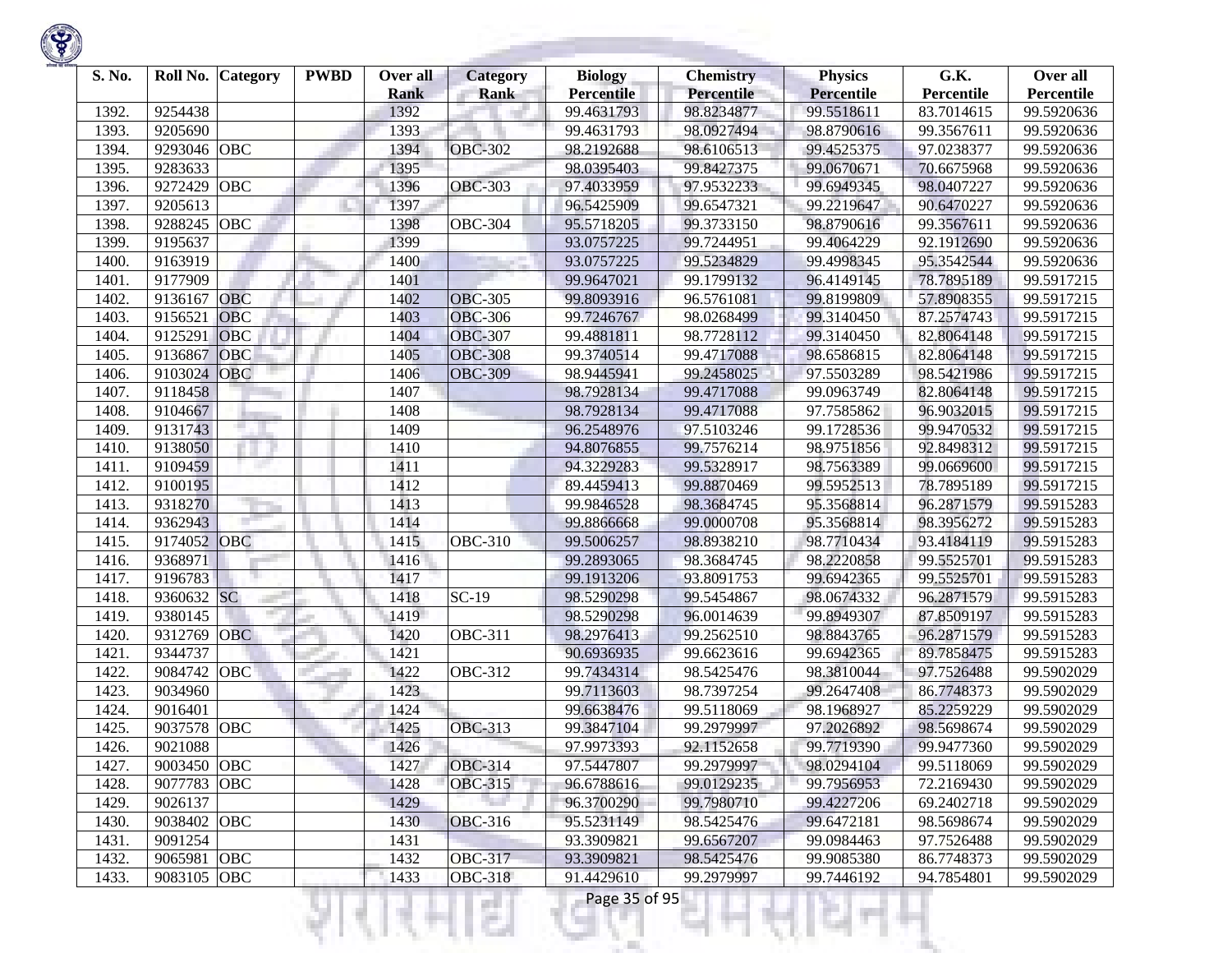

| S. No. | Roll No.           | <b>Category</b> | <b>PWBD</b> | Over all     | <b>Category</b> | <b>Biology</b>           | <b>Chemistry</b>         | <b>Physics</b>           | G.K.                     | Over all                 |
|--------|--------------------|-----------------|-------------|--------------|-----------------|--------------------------|--------------------------|--------------------------|--------------------------|--------------------------|
|        |                    |                 |             | <b>Rank</b>  | <b>Rank</b>     | <b>Percentile</b>        | <b>Percentile</b>        | <b>Percentile</b>        | Percentile<br>90.9642704 | Percentile<br>99.5902029 |
| 1434.  | 9034170<br>9310857 | <b>OBC</b>      |             | 1434<br>1435 | <b>OBC-319</b>  | 85.8922887<br>99.9976389 | 99.7505583<br>98.3684745 | 99.7149237<br>98.6447241 |                          | 99.5809034               |
| 1435.  | 9335628            |                 |             | 1436         |                 | 99.8394447               | 99.5018062               | 94.9590348               | 40.8270961               | 99.5809034               |
| 1436.  | 9342700            |                 |             |              |                 | 99.7981253               | 94.6780629               | 99.4770146               | 94.6650769               | 99.5809034               |
| 1437.  |                    |                 |             | 1437         |                 |                          |                          |                          | 97.3378509               |                          |
| 1438.  | 9322913            |                 |             | 1438         |                 | 99.6836116               | 99.0921540               | 99.0768068               | 68.7153212               | 99.5809034               |
| 1439.  | 9322174            |                 |             | 1439         |                 | 99.3790286               | 99.6139589               | 99.0768068               | 48.6199325               | 99.5809034               |
| 1440   | 9300763            | OBC             |             | 1440         | <b>OBC-320</b>  | 99.3790286               | 95.3273676               | 99.5289590               | 98.7391684               | 99.5809034               |
| 1441   | 9341811            |                 |             | 1441         |                 | 99.0425708               | 96.0014639               | 99.8949307               | 76.7867684               | 99.5809034               |
| 1442   | 9356304            | <b>OBC</b>      |             | 1442         | <b>OBC-321</b>  | 98.2976413               | 97.0663235               | 99.8819446               | 79.6602366               | 99.5809034               |
| 1443   | 9335095            |                 |             | 1443         |                 | 97.9942389               | 99.7851392               | 96.9553515               | 95.6532005               | 99.5809034               |
| 1444.  | 9343300            |                 |             | 1444         |                 | 97.1843789               | 98.7651406               | 99.7591670               | 82.0685666               | 99.5809034               |
| 1445   | 9333082            |                 |             | 1445         |                 | 96.0333388               | 99.8902085               | 98.8843765               | 68.7153212               | 99.5809034               |
| 1446   | 9347397            | OBC             |             | 1446         | <b>OBC-322</b>  | 96.0333388               | 99.3282648               | 99.6576394               | 85.6727977               | 99.5809034               |
| 1447.  | 9151992            |                 |             | 1447         |                 | 99.9964702               | 97.5103246               | 98.0174371               | 73.5371981               | 99.5776023               |
| 1448   | 9122763            | <b>OBC</b>      |             | 1448         | <b>OBC-323</b>  | 99.9858809               | 96.5761081               | 98.0174371               | 92.8498312               | 99.5776023               |
| 1449.  | 9190799            | <b>OBC</b>      |             | 1449         | <b>OBC-324</b>  | 99.8623384               | 99.5811321               | 97.1114589               | 76.4504477               | 99.5776023               |
| 1450   | 9160825            |                 |             | 1450         |                 | 99.7246767               | 98.0268499               | 99.2422727               | 87.2574743               | 99.5776023               |
| 1451.  | 9152237            |                 |             | 1451         |                 | 99.2610982               | 99.9188149               | 97.3573673               | 53.8715864               | 99.5776023               |
| 1452.  | 9160707            |                 |             | 1452         |                 | 98.9445941               | 99.3246344               | 99.0963749               | 82.8064148               | 99.5776023               |
| 1453.  | 9112293            |                 |             | 1453         |                 | 98.9445941               | 97.7162288               | 99.7764469               | 78.7895189               | 99.5776023               |
| 1454.  | 9146799            |                 |             | 1454         |                 | 98.5822028               | 99.4717088               | 98.3433540               | 93.9534774               | 99.5776023               |
| 1455   | 9092428            |                 |             | 1455         |                 | 98.5822028               | 98.2186349               | 99.3928769               | 96.1725359               | 99.5776023               |
| 1456.  | 9117695            |                 |             | 1456         |                 | 98.0456754               | 99.0857856               | 99.3928769               | 88.8494076               | 99.5776023               |
| 1457.  | 9173851            | <b>OBC</b>      |             | 1457         | <b>OBC-325</b>  | 98.0456754               | 98.9928345               | 98.8739984               | 97.4891459               | 99.5776023               |
| 1458   | 9229366            |                 |             | 1458         |                 | 95.8489722               | 97.7162288               | 99.8894001               | 85.2654987               | 99.5776023               |
| 1459   | 9123740            | OBC             |             | 1459         | <b>OBC-326</b>  | 94.8076855               | 99.7917427               | 99.5446577               | 64.5315386               | 99.5776023               |
| 1460   | 9097069            | OBC             |             | 1460         | <b>OBC-327</b>  | 99.9429847               | 99.0129235               | 98.9083955               | 69.2402718               | 99.5747612               |
| 1461   | 9018123            |                 |             | 1461         |                 | 99.7434314               | 99.2326697               | 99.0046087               | 74.9501117               | 99.5747612               |
| 1462   | 9094397            | <b>OBC</b>      |             | 1462         | <b>OBC-328</b>  | 99.3847104               | 98.5425476               | 99.0984463               | 96.4294199               | 99.5747612               |
| 1463.  | 9009829            |                 |             | 1463         |                 | 99.1507103               | 99.8740913               | 92.3706466               | 95.6941607               | 99.5747612               |
| 1464.  | 9029701            |                 |             | 1464         |                 | 98.9297762               | 99.7980710               | 96.6384758               | 90.9642704               | 99.5747612               |
| 1465   | 9044784            | <b>OBC</b>      |             | 1465         | <b>OBC-329</b>  | 98.6102532               | 98.4190146               | 98.1968927               | 99.8788426               | 99.5747612               |
| 1466   | 9040657            | <b>OBC</b>      |             | 1466         | <b>OBC-330</b>  | 98.3810044               | 99.2326697               | 98.9083955               | 96.4294199               | 99.5747612               |
| 1467.  | 9030190            |                 |             | 1467         |                 | 97.9973393               | 98.9155224               | 99.0046087               | 98.5698674               | 99.5747612               |
| 1468.  | 9074820            |                 |             | 1468         |                 | 97.9973393               | 96.2464959               | 99.6709745               | 99.1697154               | 99.5747612               |
| 1469.  | 9040420            |                 |             | 1469         |                 | 97.8144154               | 99.0889438               | 99.0984463               | 97.7526488               | 99.5747612               |
| 1470.  | 9076347            |                 |             | 1470         |                 | 97.5447807               | 99.5652587               | 98.9083955               | 86.7748373               | 99.5747612               |
| 1471.  | 9036535 OBC        |                 |             | 1471         | <b>OBC-331</b>  | 97.5447807               | 98.5425476               | 99.3763957               | 98.8038675               | 99.5747612               |
| 1472.  | 9087335            |                 |             | 1472         |                 | 97.1706181               | 98.9155224               | 99.1744667               | 98.8038675               | 99.5747612               |
| 1473.  | 9087685            |                 |             | 1473         |                 | 97.1706181               | 98.8240604               | 98.7908015               | 99.7351166               | 99.5747612               |
| 1474.  | 9029326 OBC        |                 |             | 1474         | <b>OBC-332</b>  | 96.3700290               | 99.2979997               | 99.5201216               | 92.2708700               | 99.5747612               |
| 1475.  | 9000147            |                 |             | 1475         | п               | 95.5231149               | 99.5652587               | 99.4227206               | 89.3832850               | 99.5747612               |

n

٠

ы

K)

v

Ħ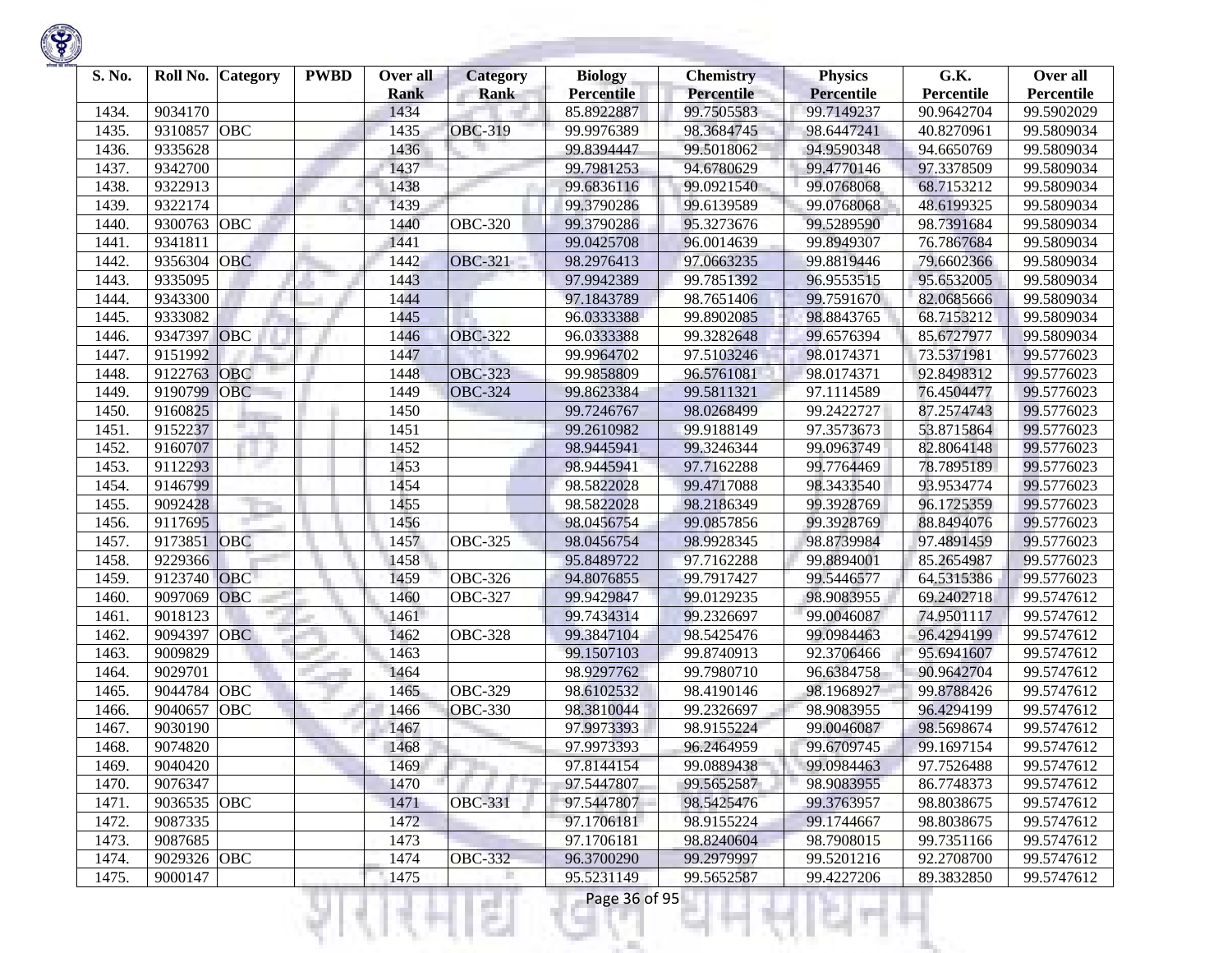

| S. No. | Roll No.    | <b>Category</b> | <b>PWBD</b> | Over all    | Category              | <b>Biology</b>    | <b>Chemistry</b> | <b>Physics</b>    | G.K.       | Over all   |
|--------|-------------|-----------------|-------------|-------------|-----------------------|-------------------|------------------|-------------------|------------|------------|
|        |             |                 |             | <b>Rank</b> | <b>Rank</b>           | <b>Percentile</b> | Percentile       | <b>Percentile</b> | Percentile | Percentile |
| 1476.  | 9022748     | <b>OBC</b>      |             | 1476        | <b>OBC-333</b>        | 94.4635815        | 99.6270252       | 99.3158170        | 80.9177080 | 99.5747612 |
| 1477.  | 9076190     |                 |             | 1477        |                       | 93.9837031        | 98.5425476       | 99.7149237        | 96.4294199 | 99.5747612 |
| 1478.  | 9028113     |                 |             | 1478        |                       | 85.8922887        | 99.3752079       | 99.7956953        | 96.9663135 | 99.5747612 |
| 1479   | 9090272     |                 |             | 1479        |                       | 83.1021048        | 99.6270252       | 99.5878272        | 99.1697154 | 99.5747612 |
| 1480   | 9277491     |                 |             | 1480        |                       | 99.9515206        | 97.4767062       | 99.3461193        | 88.7019344 | 99.5719624 |
| 1481.  | 9200651     |                 |             | 1481        |                       | 99.3614908        | 99.5234829       | 97.9851487        | 94.1245329 | 99.5719624 |
| 1482.  | 9199409     |                 |             | 1482        |                       | 99.3614908        | 98.7217992       | 98.7844677        | 98.0407227 | 99.5719624 |
| 1483.  | 9216634     |                 |             | 1483        |                       | 99.3614908        | 95.8686090       | 99.7989878        | 96.3179303 | 99.5719624 |
| 1484.  | 9225888     | <b>OBC</b>      |             | 1484        | <b>OBC-334</b>        | 98.8625077        | 99.4631793       | 99.4998345        | 70.6675968 | 99.5719624 |
| 1485.  | 9204489     |                 |             | 1485        |                       | 98.8625077        | 99.3733150       | 99.4525375        | 79.2307147 | 99.5719624 |
| 1486.  | 9130678     | <b>OBC</b>      |             | 1486        | <b>OBC-335</b>        | 98.8625077        | 99.1652083       | 99.7197654        | 68.4682874 | 99.5719624 |
| 1487.  | 9198262     |                 |             | 1487        |                       | 98.5917325        | 99.4265241       | 97.2189377        | 99.6027054 | 99.5719624 |
| 1488   | 9223854     | OBC             |             | 1488        | <b>OBC-336</b>        | 98.0395403        | 98.7217992       | 99.5932460        | 93.3961595 | 99.5719624 |
| 1489   | 9226322     |                 |             | 1489        |                       | 98.0395403        | 96.9067777       | 99.7528733        | 98.5420707 | 99.5719624 |
| 1490.  | 9279089     | OBC             |             | 1490        | <b>OBC-337</b>        | 96.5425909        | 98.9121695       | 99.6949345        | 92.1912690 | 99.5719624 |
| 1491.  | 9191779     |                 |             | 1491        |                       | 96.1382018        | 99.5234829       | 98.7844677        | 98.0407227 | 99.5719624 |
| 1492.  | 9229361     |                 |             | 1492        |                       | 96.1382018        | 95.8686090       | 99.9562503        | 96.3179303 | 99.5719624 |
| 1493.  | 9206960     | <b>OBC</b>      |             | 1493        | <b>OBC-338</b>        | 95.5718205        | 99.7244951       | 99.0670671        | 92.1912690 | 99.5719624 |
| 1494.  | 9228490     | <b>OBC</b>      |             | 1494        | <b>OBC-339</b>        | 95.5718205        | 98.9878447       | 99.8971291        | 76.9510003 | 99.5719624 |
| 1495   | 9247154     | <b>OBC</b>      |             | 1495        | <b>OBC-340</b>        | 94.3503760        | 98.7217992       | 99.7989878        | 94.1245329 | 99.5719624 |
| 1496.  | 9284674     |                 |             | 1496        |                       | 93.0757225        | 98.8234877       | 99.6594618        | 98.5420707 | 99.5719624 |
| 1497.  | 9240404     | <b>OBC</b>      |             | 1497        | <b>OBC-341</b>        | 89.8500686        | 99.1652083       | 99.8853048        | 90.6470227 | 99.5719624 |
| 1498   | 9250907     |                 |             | 1498        |                       | 84.0561888        | 99.2988223       | 99.9751691        | 76.9510003 | 99.5719624 |
| 1499   | 9346691     |                 |             | 1499        |                       | 99.5761811        | 97.2929899       | 99.2350011        | 95.6532005 | 99.5667367 |
| 1500.  | 9344956 OBC |                 |             | 1500        | <b>OBC-342</b>        | 99.2893065        | 99.5454867       | 97.4606285        | 91.2296650 | 99.5667367 |
| 1501.  | 9306274     | OBC             |             | 1501        | <b>OBC-343</b>        | 99.0425708        | 99.4002786       | 96.1041721        | 99.3731259 | 99.5667367 |
| 1502.  | 9348382     |                 |             | 1502        |                       | 99.0425708        | 99.3282648       | 98.7710434        | 87.8509197 | 99.5667367 |
| 1503.  | 9346502     |                 |             | 1503        |                       | 99.0425708        | 93.8091753       | 99.5785423        | 99.7945836 | 99.5667367 |
| 1504.  | 9360108     |                 |             | 1504        |                       | 98.6966685        | 99.6139589       | 97.4606285        | 94.6650769 | 99.5667367 |
| 1505   | 9252753     | <b>OBC</b>      |             | 1505        | <b>OBC-344</b>        | 98.2976413        | 99.6139589       | 98.6447241        | 85.6727977 | 99.5667367 |
| 1506.  | 9324818     |                 |             | 1506        |                       | 98.2976413        | 98.8938210       | 99.6942365        | 73.6594810 | 99.5667367 |
| 1507.  | 9354792     | OBC             |             | 1507        | $\overline{O}$ BC-345 | 97.9942389        | 98.8938210       | 99.7402781        | 68.7153212 | 99.5667367 |
| 1508.  | 9376917     |                 |             | 1508        |                       | 96.7428517        | 99.6623616       | 99.5289590        | 61.9306779 | 99.5667367 |
| 1509   | 9378563     |                 |             | 1509        |                       | 96.7428517        | 97.6601421       | 99.6576394        | 98.3956272 | 99.5667367 |
| 1510.  | 9319954     |                 |             | 1510        |                       | 96.4394494        | 99.0000708       | 99.2350011        | 98.3956272 | 99.5667367 |
| 1511.  | 9366938     |                 |             | 1511        |                       | 96.0333388        | 98.1902108       | 99.9468751        | 44.8834793 | 99.5667367 |
| 1512.  | 9222505     |                 |             | 1512        |                       | 95.5953533        | 99.9456945       | 96.1041721        | 85.6727977 | 99.5667367 |
| 1513.  | 9327498 OBC |                 |             | 1513        | <b>OBC-346</b>        | 94.9590348        | 99.7615281       | 98.9918070        | 89.7858475 | 99.5667367 |
| 1514.  | 9338385     | <b>OBC</b>      |             | 1514        | <b>OBC-347</b>        | 84.5595353        | 99.7615281       | 99.6186811        | 95.6532005 | 99.5667367 |
| 1515.  | 9156585     |                 |             | 1515        |                       | 99.9941170        | 99.8682213       | 76.8422539        | 76.4504477 | 99.5623066 |
| 1516.  | 9186931     |                 |             | 1516        |                       | 99.8623384        | 99.3246344       | 97.5503289        | 78.7895189 | 99.5623066 |
| 1517.  | 9137818     |                 |             | 1517        |                       | 99.7658576        | 97.5103246       | 99.7070278        | 61.4500359 | 99.5623066 |

**STORY OF STRATE** 

**State of Concession** 

Ħ

a ili

KJ

₹

리미서

œ.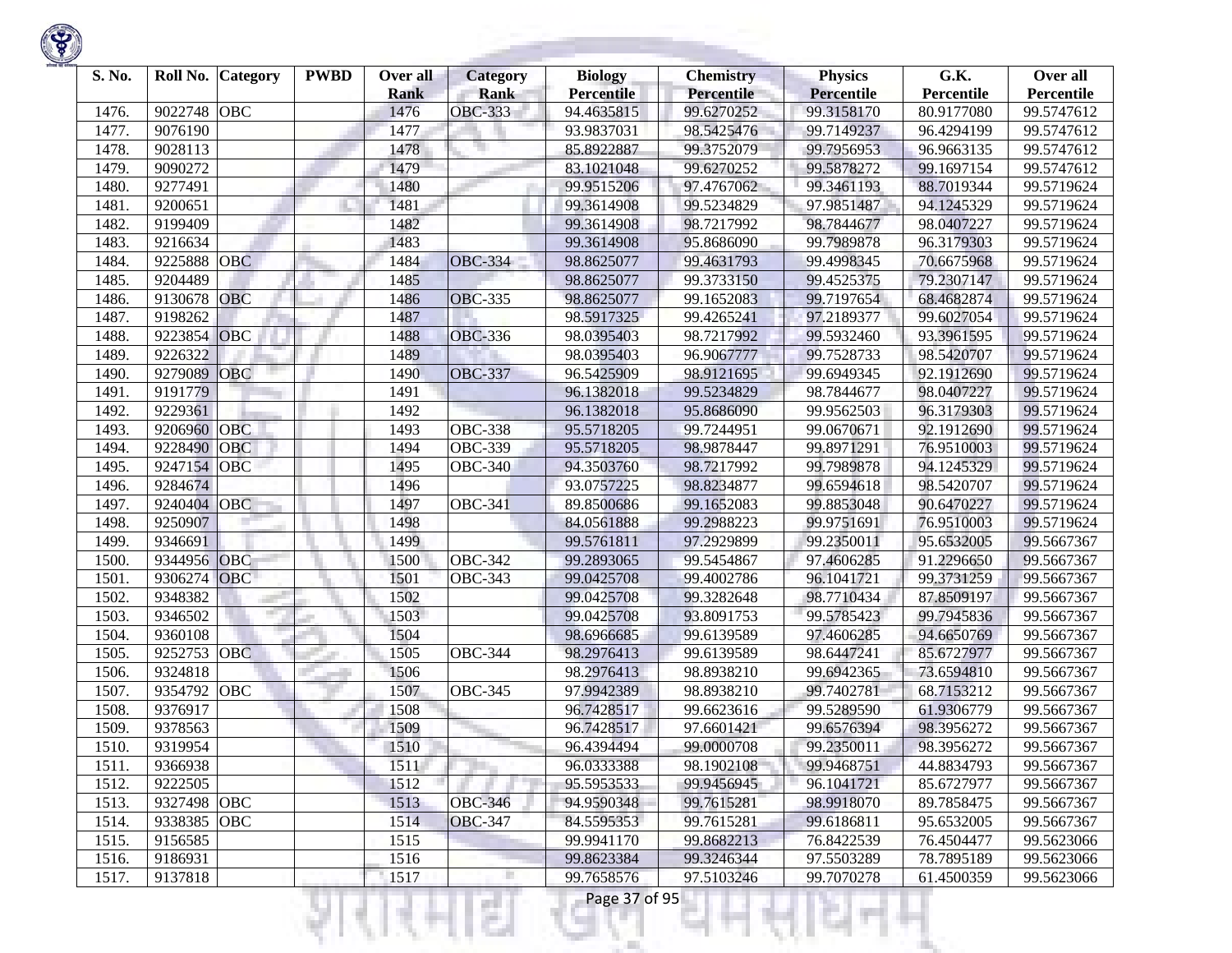| S. No. | Roll No.    | <b>Category</b> | <b>PWBD</b> | Over all            | <b>Category</b> | <b>Biology</b>                  | <b>Chemistry</b>         | <b>Physics</b>                  | G.K.                     | Over all                 |
|--------|-------------|-----------------|-------------|---------------------|-----------------|---------------------------------|--------------------------|---------------------------------|--------------------------|--------------------------|
| 1518.  | 9147093     |                 |             | <b>Rank</b><br>1518 | Rank            | <b>Percentile</b><br>99.6564342 | Percentile<br>99.6646704 | <b>Percentile</b><br>97.1114589 | Percentile<br>78.7895189 | Percentile<br>99.5623066 |
| 1519.  | 9179441     |                 |             | 1519                |                 | 99.0763728                      | 99.3246344               | 99.0963749                      | 76.4504477               | 99.5623066               |
| 1520.  | 9175966 OBC |                 |             | 1520                | <b>OBC-348</b>  | 98.5822028                      | 99.8682213               | 97.1114589                      | 82.8064148               | 99.5623066               |
| 1521.  | 9264411     |                 |             | 1521                |                 | 98.5822028                      | 99.4717088               | 97.5503289                      | 96.9032015               | 99.5623066               |
| 1522   | 9156754     |                 |             | 1522                |                 | 98.2562860                      | 99.1799132               | 99.6293725                      | 64.5315386               | 99.5623066               |
|        |             | OBC             |             |                     | <b>OBC-349</b>  |                                 | 99.3246344               |                                 |                          |                          |
| 1523.  | 9190048     |                 |             | 1523                |                 | 98.0456754                      |                          | 98.1868668                      | 97.4891459               | 99.5623066               |
| 1524.  | 9189803     | <b>OBC</b>      |             | 1524                | <b>OBC-350</b>  | 96.9479121                      | 99.8176277               | 98.3433540                      | 85.2654987               | 99.5623066               |
| 1525.  | 9164733     | OBC             |             | 1525                | <b>OBC-351</b>  | 95.2265534                      | 94.7900366               | 99.9329341                      | 96.1725359               | 99.5623066               |
| 1526.  | 9132471     |                 |             | 1526                |                 | 91.7403019                      | 99.3799343               | 99.7493852                      | 87.2574743               | 99.5623066               |
| 1527.  | 9110572     | OBC             |             | 1527                | <b>OBC-352</b>  | 87.8140038                      | 99.6646704               | 99.9564660                      | 28.0747373               | 99.5623066               |
| 1528.  | 9037823     | OBC             |             | 1528                | <b>OBC-353</b>  | 99.8942842                      | 99.2326697               | 99.5878272                      | 26.8601226               | 99.5510049               |
| 1529.  | 9001396     |                 |             | 1529                |                 | 99.8657766                      | 97.2561410               | 99.2647408                      | 92.2708700               | 99.5510049               |
| 1530.  | 9096435     |                 |             | 1530                |                 | 99.5902029                      | 99.1673398               | 97.6671260                      | 96.4294199               | 99.5510049               |
| 1531.  | 9057312     |                 |             | 1531                |                 | 99.3847104                      | 99.7505583               | 97.2026892                      | 58.5855466               | 99.5510049               |
| 1532.  | 9076120     | OBC             |             | 1532                | <b>OBC-354</b>  | 97.9973393                      | 98.1220602               | 99.4809236                      | 98.2301516               | 99.5510049               |
| 1533.  | 9083551     |                 |             | 1533                |                 | 97.5447807                      | 99.5118069               | 98.0294104                      | 98.2301516               | 99.5510049               |
| 1534.  | 9067440     | <b>OBC</b>      |             | 1534                | <b>OBC-355</b>  | 96.6788616                      | 99.5118069               | 99.6175227                      | 69.2402718               | 99.5510049               |
| 1535.  | 9043435     |                 |             | 1535                |                 | 95.9685466                      | 99.0129235               | 99.1744667                      | 99.1697154               | 99.5510049               |
| 1536.  | 9054035     |                 |             | 1536                |                 | 95.9685466                      | 98.5425476               | 99.8467715                      | 85.2259229               | 99.5510049               |
| 1537.  | 9025143     | OBC             |             | 1537                | <b>OBC-356</b>  | 95.5231149                      | 95.0408609               | 99.9204162                      | 96.9663135               | 99.5510049               |
| 1538.  | 9075835     |                 |             | 1538                |                 | 92.5844538                      | 99.7790659               | 98.1968927                      | 98.5698674               | 99.5510049               |
| 1539.  | 9030467     |                 |             | 1539                |                 | 92.5844538                      | 92.1152658               | 99.8954720                      | 99.8479593               | 99.5510049               |
| 1540.  | 9020158     |                 |             | 1540                |                 | 92.0618140                      | 99.8942842               | 99.1744667                      | 80.9177080               | 99.5510049               |
| 1541.  | 9041493     | OBC             |             | 1541                | <b>OBC-357</b>  | 92.0618140                      | 99.8230152               | 99.4227206                      | 83.2838409               | 99.5510049               |
| 1542.  | 9044269     |                 |             | 1542                |                 | 90.7385851                      | 99.8740913               | 97.8631159                      | 98.5698674               | 99.5510049               |
| 1543.  | 9090131 SC  |                 |             | 1543                | $SC-20$         | 89.2383713                      | 97.4497553               | 99.8859695                      | 99.3692688               | 99.5510049               |
| 1544.  | 9204960     |                 |             | 1544                |                 | 99.7209478                      | 99.2988223               | 98.9842974                      | 79.2307147               | 99.5494963               |
| 1545.  | 9259256     | m.              |             | 1545                |                 | 99.5293951                      | 99.8533794               | 94.7902379                      | 92.1912690               | 99.5494963               |
| 1546.  | 9249571     |                 |             | 1546                |                 | 99.4631793                      | 98.8234877               | 99.1451071                      | 92.1912690               | 99.5494963               |
| 1547.  | 9291018     |                 |             | 1547                |                 | 98.5917325                      | 99.5707799               | 99.0670671                      | 83.7014615               | 99.5494963               |
| 1548.  | 9279268     |                 |             | 1548                |                 | 98.5917325                      | 99.5234829               | 98.7844677                      | 90.6470227               | 99.5494963               |
| 1549.  | 9276768 SC  |                 |             | 1549                | $SC-21$         | 98.5917325                      | 94.6850021               | 99.8451024                      | 98.9133519               | 99.5494963               |
| 1550.  | 9196044     |                 |             | 1550                |                 | 97.4033959                      | 99.0848035               | 99.6949345                      | 83.7014615               | 99.5494963               |
| 1551.  | 9216333     |                 |             | 1551                |                 | 96.8334673                      | 98.9878447               | 99.3461193                      | 97.0238377               | 99.5494963               |
| 1552.  | 9241820     |                 |             | 1552                |                 | 95.5718205                      | 99.7244951               | 98.9842974                      | 92.1912690               | 99.5494963               |
| 1553.  | 9232552     |                 |             | 1553                |                 | 95.5718205                      | 99.3733150               | 98.8790616                      | 98.9133519               | 99.5494963               |
| 1554.  | 9258677     |                 |             | 1554                |                 | 95.5718205                      | 98.2571064               | 99.8250012                      | 94.1245329               | 99.5494963               |
| 1555.  | 9260285     |                 |             | 1555                |                 | 91.4262404                      | 97.8089675               | 99.8853048                      | 98.5420707               | 99.5494963               |
| 1556.  | 9389187     |                 |             | 1556                |                 | 99.9645834                      | 94.6780629               | 98.9918070                      | 94.6650769               | 99.5478479               |
| 1557.  | 9361142     |                 |             | 1557                |                 | 99.9563195                      | 97.4629896               | 99.0768068                      | 68.7153212               | 99.5478479               |
| 1558.  | 9344005     |                 |             | 1558                |                 | 99.9374306                      | 97.8407669               | 97.2316011                      | 95.6532005               | 99.5478479               |
| 1559.  | 9379819     |                 |             | 1559                | ٠               | 99.5761811                      | 99.4002786               | 95.3568814                      | 97.9151418               | 99.5478479               |

a.

m

ш

÷

K)

w

Ħ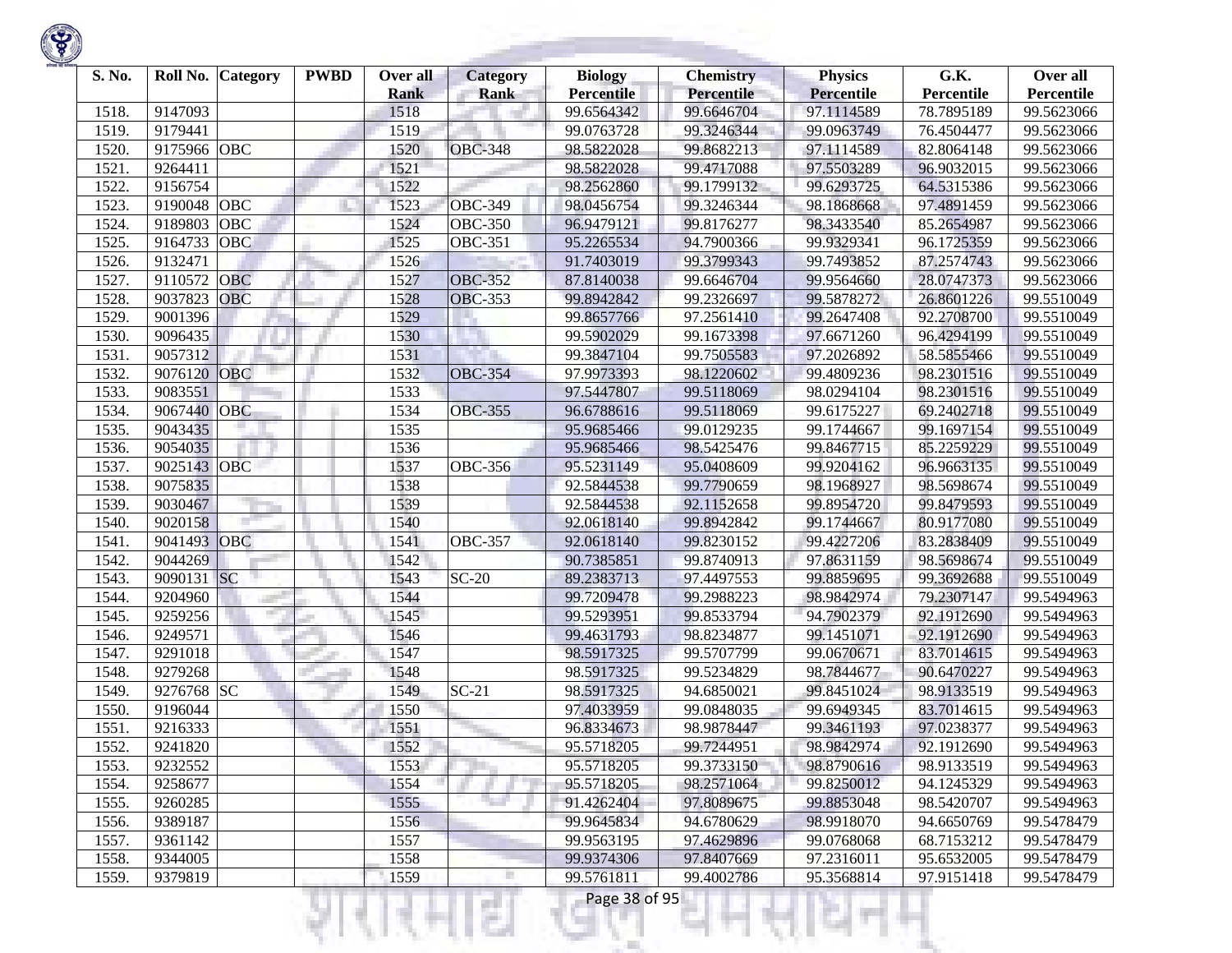

| S. No. | Roll No.    | <b>Category</b> | <b>PWBD</b> | Over all<br><b>Rank</b> | <b>Category</b><br><b>Rank</b> | <b>Biology</b><br><b>Percentile</b> | <b>Chemistry</b><br><b>Percentile</b> | <b>Physics</b><br><b>Percentile</b> | G.K.<br>Percentile | Over all<br>Percentile |
|--------|-------------|-----------------|-------------|-------------------------|--------------------------------|-------------------------------------|---------------------------------------|-------------------------------------|--------------------|------------------------|
| 1560.  | 9384227     |                 |             | 1560                    |                                | 99.5761811                          | 98.3684745                            | 99.7827781                          | 31.9989139         | 99.5478479             |
| 1561   | 9312574     |                 |             | 1561                    |                                | 99.5761811                          | 96.2836163                            | 99.1476401                          | 98.3956272         | 99.5478479             |
| 1562.  | 9329999     |                 |             | 1562                    |                                | 99.5006257                          | 99.0000708                            | 99.2350011                          | 68.7153212         | 99.5478479             |
| 1563   | 9375178     |                 |             | 1563                    |                                | 99.1913206                          | 99.6918754                            | 97.2316011                          | 85.6727977         | 99.5478479             |
| 1564.  | 9352838     |                 |             | 1564                    |                                | 98.5290298                          | 99.8488891                            | 94.9590348                          | 94.6650769         | 99.5478479             |
| 1565   | 9320218     |                 |             | 1565                    |                                | 98.5290298                          | 98.4924326                            | 99.6576394                          | 79.6602366         | 99.5478479             |
| 1566   | 9309418     |                 |             | 1566                    |                                | 98.2976413                          | 99.9031946                            | 98.7710434                          | 31.9989139         | 99.5478479             |
| 1567.  | 9328105     |                 |             | 1567                    |                                | 97.9942389                          | 98.7651406                            | 98.9918070                          | 97.9151418         | 99.5478479             |
| 1568   | 9351872     |                 |             | 1568                    |                                | 97.7758364                          | 97.4629896                            | 99.6576394                          | 96.2871579         | 99.5478479             |
| 1569   | 9295674     |                 |             | 1569                    |                                | 97.1843789                          | 99.7851392                            | 96.7145185                          | 97.3378509         | 99.5478479             |
| 1570   | 9340140     |                 |             | 1570                    |                                | 97.1843789                          | 97.8407669                            | 99.5289590                          | 98.3956272         | 99.5478479             |
| 1571.  | 9306738     |                 |             | 1571                    | ×.                             | 93.9874389                          | 99.8347225                            | 97.6495172                          | 97.9151418         | 99.5478479             |
| 1572   | 9314711     |                 |             | 1572                    |                                | 93.9874389                          | 97.8407669                            | 99.7827781                          | 97.9151418         | 99.5478479             |
| 1573.  | 9327532     | OBC             |             | 1573                    | <b>OBC-358</b>                 | 91.3524426                          | 98.8938210                            | 99.6942365                          | 98.3956272         | 99.5478479             |
| 1574.  | 9335967     |                 |             | 1574                    |                                | 90.6936935                          | 99.6623616                            | 99.8949307                          | 40.8270961         | 99.5478479             |
| 1575   | 9104954     |                 |             | 1575                    |                                | 99.8623384                          | 98.7728112                            | 98.1868668                          | 85.2654987         | 99.5470109             |
| 1576.  | 9146036     |                 |             | 1576                    |                                | 99.5587768                          | 98.8692920                            | 99.4446471                          | 57.8908355         | 99.5470109             |
| 1577.  | 9138736 OBC |                 |             | 1577                    | <b>OBC-359</b>                 | 99.4881811                          | 99.7576214                            | 91.7002977                          | 96.1725359         | 99.5470109             |
| 1578.  | 9169259     |                 |             | 1578                    |                                | 99.2610982                          | 97.2950077                            | 99.7764469                          | 73.5371981         | 99.5470109             |
| 1579.  | 9192155     |                 |             | 1579                    |                                | 98.7928134                          | 98.8692920                            | 99.0963749                          | 91.4167382         | 99.5470109             |
| 1580   | 9141364     |                 |             | 1580                    |                                | 98.7928134                          | 96.8431952                            | 99.4446471                          | 97.8527138         | 99.5470109             |
| 1581   | 9172452     |                 |             | 1581                    |                                | 98.0456754                          | 99.3246344                            | 98.8739984                          | 91.4167382         | 99.5470109             |
| 1582   | 9118486     |                 |             | 1582                    |                                | 98.0456754                          | 98.0268499                            | 99.7070278                          | 87.2574743         | 99.5470109             |
| 1583   | 9139843     | OBC             |             | 1583                    | <b>OBC-360</b>                 | 97.7844713                          | 99.2458025                            | 98.1868668                          | 97.8527138         | 99.5470109             |
| 1584   | 9148797     |                 |             | 1584                    |                                | 96.2548976                          | 98.8692920                            | 99.1728536                          | 97.8527138         | 99.5470109             |
| 1585.  | 9106527     |                 |             | 1585                    |                                | 94.8076855                          | 96.5761081                            | 99.5070066                          | 99.9282277         | 99.5470109             |
| 1586   | 9121243     |                 |             | 1586                    |                                | 94.3229283                          | 96.0701721                            | 99.7764469                          | 99.6329023         | 99.5470109             |
| 1587.  | 9185947     | OBC             |             | 1587                    | <b>OBC-361</b>                 | 92.3580144                          | 99.7340895                            | 99.7764469                          | 53.8715864         | 99.5470109             |
| 1588   | 9245059     |                 |             | 1588                    |                                | 99.5802393                          | 98.6106513                            | 98.5538949                          | 97.0238377         | 99.5353072             |
| 1589   | 9214671     | <b>OBC</b>      |             | 1589                    | <b>OBC-362</b>                 | 99.4631793                          | 99.2408835                            | 95.8449605                          | 99.7363193         | 99.5353072             |
| 1590   | 9248748     |                 |             | 1590                    |                                | 99.3614908                          | 98.9121695                            | 98.7844677                          | 95.3542544         | 99.5353072             |
| 1591   | 9278906     |                 |             | 1591                    |                                | 98.5917325                          | 99.7244951                            | 98.4261931                          | 85.7423261         | 99.5353072             |
| 1592   | 9264523     |                 |             | 1592                    |                                | 98.5917325                          | 96.1240127                            | 99.7989878                          | 97.0238377         | 99.5353072             |
| 1593.  | 9244259     |                 |             | 1593                    |                                | 98.5917325                          | 95.5659083                            | 99.7528733                          | 98.9133519         | 99.5353072             |
| 1594.  | 9225686     |                 |             | 1594                    |                                | 98.0395403                          | 99.0848035                            | 98.1518706                          | 99.6027054         | 99.5353072             |
| 1595.  | 9121516     |                 |             | 1595                    |                                | 97.7805893                          | 98.8234877                            | 99.2219647                          | 97.4093080         | 99.5353072             |
| 1596.  | 9262177 OBC |                 |             | 1596                    | <b>OBC-363</b>                 | 97.4033959                          | 99.8427375                            | 98.6745022                          | 79.2307147         | 99.5353072             |
| 1597.  | 9202912     |                 |             | 1597                    |                                | 96.8334673                          | 96.6419146                            | 99.9278721                          | 92.1912690         | 99.5353072             |
| 1598.  | 9248881     | <b>OBC</b>      |             | 1598                    | <b>OBC-364</b>                 | 94.7926028                          | 97.9532233                            | 99.8250012                          | 96.3179303         | 99.5353072             |
| 1599.  | 9196391     | OBC             |             | 1599                    | <b>OBC-365</b>                 | 91.9524192                          | 99.9125006                            | 98.9842974                          | 80.8577307         | 99.5353072             |
| 1600.  | 9281651     | OBC             |             | 1600                    | <b>OBC-366</b>                 | 89.8500686                          | 97.8089675                            | 99.9692570                          | 92.1912690         | 99.5353072             |
| 1601.  | 9236401     |                 |             | 1601                    |                                | 86.1786407                          | 97.3158965                            | 99.7989878                          | 99.9940879         | 99.5353072             |
|        |             |                 |             |                         | . .                            | Page 39 of 95                       |                                       |                                     |                    |                        |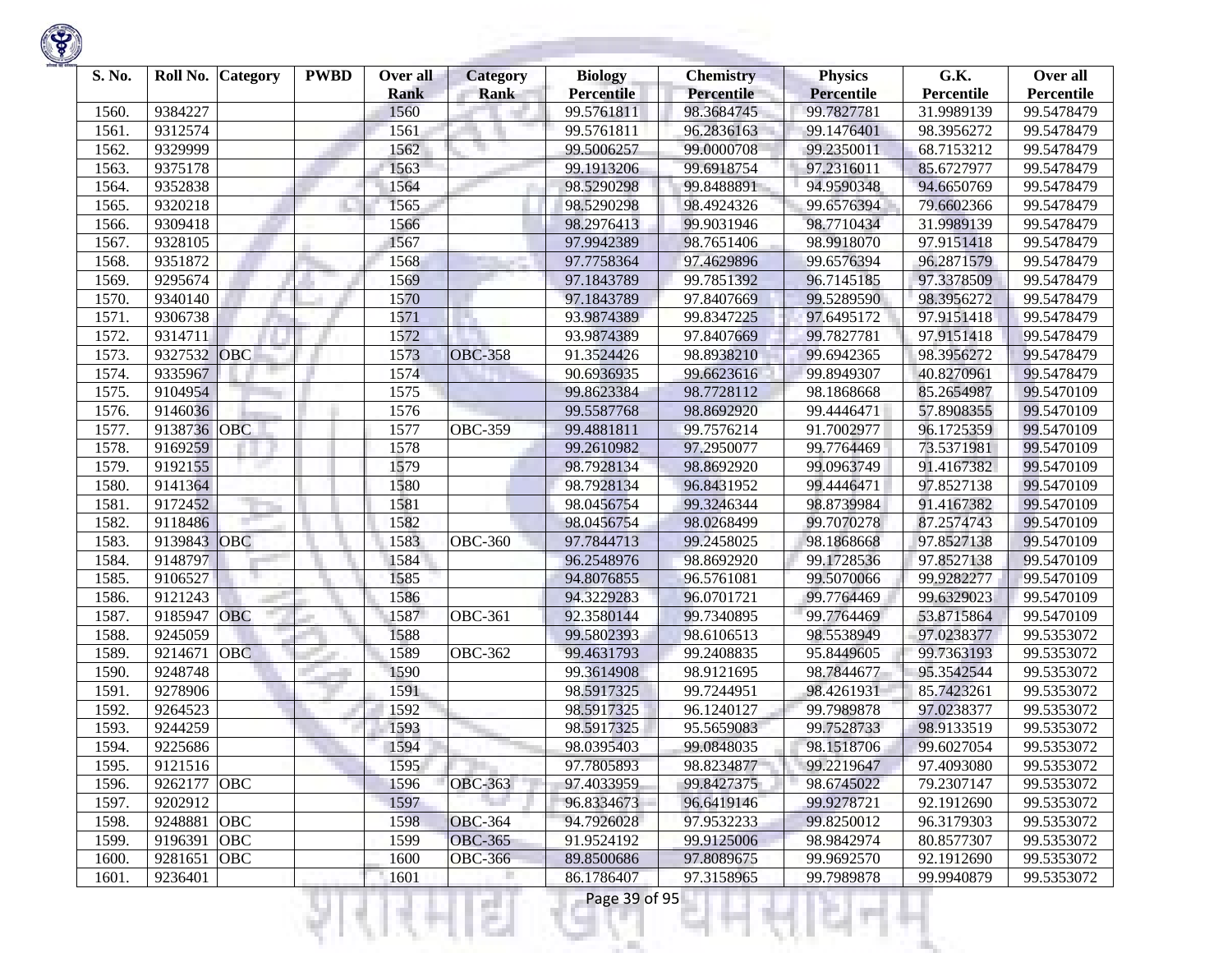

| S. No. | Roll No.    | <b>Category</b> | <b>PWBD</b> | Over all    | <b>Category</b> | <b>Biology</b>    | <b>Chemistry</b> | <b>Physics</b>    | G.K.       | Over all   |
|--------|-------------|-----------------|-------------|-------------|-----------------|-------------------|------------------|-------------------|------------|------------|
|        |             |                 |             | <b>Rank</b> | Rank            | <b>Percentile</b> | Percentile       | <b>Percentile</b> | Percentile | Percentile |
| 1602.  | 9025498     | <b>OBC</b>      |             | 1602        | <b>OBC-367</b>  | 99.7113603        | 99.0889438       | 94.6524445        | 99.3692688 | 99.5319998 |
| 1603   | 9089665     |                 |             | 1603        |                 | 99.5902029        | 99.6270252       | 95.5884449        | 93.2425049 | 99.5319998 |
| 1604.  | 9047704     |                 |             | 1604        |                 | 99.2801824        | 98.5425476       | 98.1968927        | 99.1697154 | 99.5319998 |
| 1605   | 9005596     | OBC             |             | 1605        | <b>OBC-368</b>  | 99.1507103        | 99.7208628       | 90.2218844        | 99.3692688 | 99.5319998 |
| 1606   | 9077369     |                 |             | 1606        |                 | 98.9297762        | 99.8740913       | 94.6524445        | 89.3832850 | 99.5319998 |
| 1607   | 9087753     | OBC             |             | 1607        | OBC-369         | 98.9297762        | 97.9747708       | 99.4809236        | 95.6941607 | 99.5319998 |
| 1608   | 9038208     | OBC             |             | 1608        | <b>OBC-370</b>  | 98.6102532        | 99.8740913       | 98.5294816        | 55.1788854 | 99.5319998 |
| 1609   | 9036831     |                 |             | 1609        |                 | 98.6102532        | 99.5985176       | 98.9083955        | 77.2473512 | 99.5319998 |
| 1610   | 9025601     |                 |             | 1610        |                 | 98.3810044        | 99.2326697       | 99.5581318        | 74.9501117 | 99.5319998 |
| 1611.  | 9053544     |                 |             | 1611        |                 | 98.3810044        | 94.6702618       | 99.7719390        | 98.8038675 | 99.5319998 |
| 1612   | 9031742     |                 |             | 1612        |                 | 97.9973393        | 99.5118069       | 97.8631159        | 96.9663135 | 99.5319998 |
| 1613.  | 9045733     |                 |             | 1613        | ×.              | 97.5447807        | 99.1673398       | 99.5878272        | 83.2838409 | 99.5319998 |
| 1614.  | 9007210     |                 |             | 1614        |                 | 97.5447807        | 98.8240604       | 99.3763957        | 96.4294199 | 99.5319998 |
| 1615   | 9012052     |                 |             | 1615        |                 | 96.3700290        | 99.3752079       | 99.2647408        | 94.7854801 | 99.5319998 |
| 1616.  | 9047170     | <b>OBC</b>      |             | 1616        | <b>OBC-371</b>  | 95.5231149        | 92.1152658       | 99.9085380        | 99.5747612 | 99.5319998 |
| 1617.  | 9075528     |                 |             | 1617        |                 | 94.8721908        | 99.2326697       | 99.1744667        | 98.5698674 | 99.5319998 |
| 1618.  | 9024660     |                 |             | 1618        |                 | 92.0618140        | 99.3752079       | 98.9083955        | 99.7351166 | 99.5319998 |
| 1619   | 9076223     |                 |             | 1619        |                 | 86.6049793        | 99.0129235       | 99.8705279        | 93.2425049 | 99.5319998 |
| 1620   | 9009300     | <b>OBC</b>      |             | 1620        | <b>OBC-372</b>  | 81.5009265        | 99.8740913       | 99.6175227        | 74.9501117 | 99.5319998 |
| 1621   | 9146547     | <b>OBC</b>      |             | 1621        | <b>OBC-373</b>  | 99.9541128        | 96.8431952       | 99.1728536        | 76.4504477 | 99.5317151 |
| 1622   | 9266284     |                 |             | 1622        |                 | 99.9082256        | 99.8870469       | 93.7311009        | 47.7474085 | 99.5317151 |
| 1623   | 9161137     |                 |             | 1623        |                 | 99.8093916        | 99.5811321       | 85.1266605        | 98.8469367 | 99.5317151 |
| 1624.  | 9288477     |                 |             | 1624        |                 | 98.2562860        | 98.6280900       | 99.5952513        | 78.7895189 | 99.5317151 |
| 1625   | 9121163     |                 |             | 1625        |                 | 98.0456754        | 94.7900366       | 99.3928769        | 99.8882235 | 99.5317151 |
| 1626   | 9305135     |                 |             | 1626        |                 | 97.4538481        | 99.6164300       | 96.4149145        | 98.5421986 | 99.5317151 |
| 1627.  | 9135235     |                 |             | 1627        |                 | 97.4538481        | 98.8692920       | 99.3928769        | 91.4167382 | 99.5317151 |
| 1628   | 9128079     | OBC             |             | 1628        | <b>OBC-374</b>  | 97.4538481        | 94.7900366       | 99.9329341        | 85.2654987 | 99.5317151 |
| 1629   | 9137901     |                 |             | 1629        |                 | 96.9479121        | 98.9928345       | 98.6586815        | 98.5421986 | 99.5317151 |
| 1630   | 9164976     |                 |             | 1630        |                 | 96.9479121        | 98.7728112       | 99.2422727        | 96.1725359 | 99.5317151 |
| 1631   | 9135200     |                 |             | 1631        |                 | 96.6525867        | 99.9917638       | 93.7311009        | 64.5315386 | 99.5317151 |
| 1632   | 9168767     |                 |             | 1632        |                 | 96.6525867        | 99.6164300       | 98.9751856        | 85.2654987 | 99.5317151 |
| 1633.  | 9272711     |                 |             | 1633        |                 | 96.6525867        | 98.6280900       | 99.5070066        | 93.9534774 | 99.5317151 |
| 1634   | 9078259     |                 |             | 1634        |                 | 92.9451354        | 99.4717088       | 99.3928769        | 93.9534774 | 99.5317151 |
| 1635   | 9130398     |                 |             | 1635        |                 | 91.7403019        | 99.6164300       | 99.5070066        | 88.8494076 | 99.5317151 |
| 1636.  | 9179040     | OBC             |             | 1636        | <b>OBC-375</b>  | 90.0895389        | 98.7728112       | 99.8999894        | 78.7895189 | 99.5317151 |
| 1637.  | 9100038     |                 |             | 1637        |                 | 88.6917438        | 98.6280900       | 99.8705745        | 91.4167382 | 99.5317151 |
| 1638.  | 9303579     |                 |             | 1638        |                 | 99.6836116        | 98.0107667       | 99.1476401        | 82.0685666 | 99.5254173 |
| 1639.  | 9324460     |                 |             | 1639        |                 | 99.6446533        | 99.0000708       | 98.0674332        | 89.7858475 | 99.5254173 |
| 1640.  | 9383878 OBC |                 |             | 1640        | <b>OBC-376</b>  | 99.5761811        | 98.3684745       | 99.4770146        | 65.5290062 | 99.5254173 |
| 1641.  | 9329794     |                 |             | 1641        |                 | 99.3790286        | 98.1902108       | 99.3129176        | 85.6727977 | 99.5254173 |
| 1642.  | 9297658     |                 |             | 1642        |                 | 99.3790286        | 96.8243100       | 99.2350011        | 97.3378509 | 99.5254173 |
| 1643.  | 9318106 OBC |                 |             | 1643        | <b>OBC-377</b>  | 99.0425708        | 99.8122919       | 83.3057871        | 99.8571530 | 99.5254173 |

।धनम्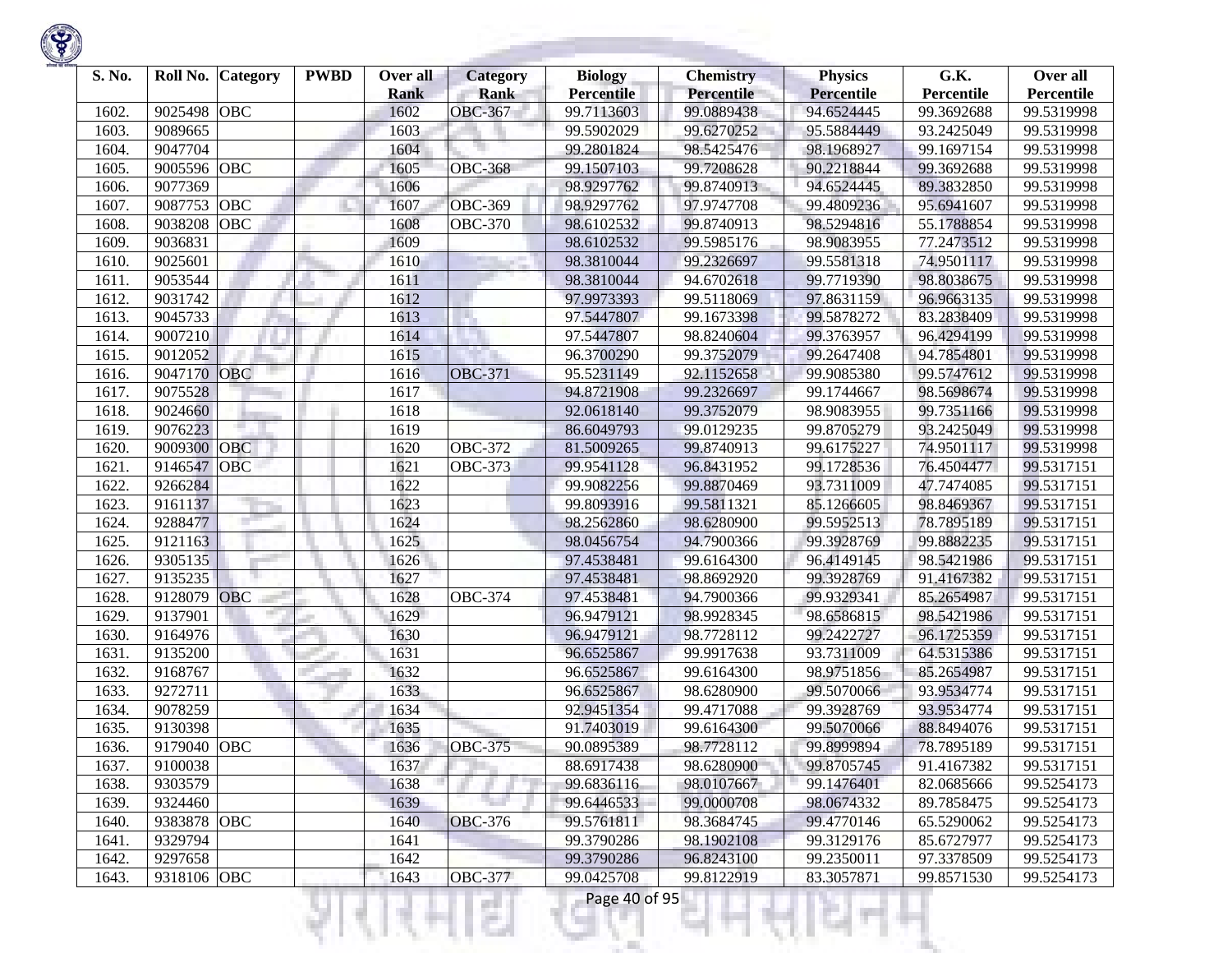

| S. No. | Roll No. | <b>Category</b> | <b>PWBD</b> | Over all    | <b>Category</b> | <b>Biology</b>    | <b>Chemistry</b>  | <b>Physics</b>    | G.K.       | Over all   |
|--------|----------|-----------------|-------------|-------------|-----------------|-------------------|-------------------|-------------------|------------|------------|
|        |          |                 |             | <b>Rank</b> | <b>Rank</b>     | <b>Percentile</b> | <b>Percentile</b> | <b>Percentile</b> | Percentile | Percentile |
| 1644.  | 9357459  |                 |             | 1644        |                 | 99.0425708        | 98.0107667        | 98.6447241        | 98.7391684 | 99.5254173 |
| 1645.  | 9361477  |                 |             | 1645        |                 | 98.2976413        | 98.7651406        | 98.5207659        | 98.7391684 | 99.5254173 |
| 1646.  | 9384504  |                 |             | 1646        |                 | 97.9942389        | 98.8938210        | 99.1476401        | 94.6650769 | 99.5254173 |
| 1647.  | 9320374  |                 |             | 1647        |                 | 97.7758364        | 99.4486813        | 96.1041721        | 99.7945836 | 99.5254173 |
| 1648.  | 9293635  |                 |             | 1648        |                 | 96.7428517        | 98.1902108        | 99.4770146        | 97.9151418 | 99.5254173 |
| 1649.  | 9374496  |                 |             | 1649        |                 | 96.4394494        | 99.4002786        | 98.8843765        | 96.2871579 | 99.5254173 |
| 1650.  | 9382681  |                 |             | 1650        |                 | 93.3747314        | 99.9350695        | 93.4313980        | 98.7391684 | 99.5254173 |
| 1651.  | 9328389  |                 |             | 1651        |                 | 89.6276533        | 99.5856256        | 99.6942365        | 87.8509197 | 99.5254173 |
| 1652.  | 9386611  |                 |             | 1652        |                 | 86.1662692        | 99.2562510        | 99.8453474        | 93.4184119 | 99.5254173 |
| 1653.  | 9388872  |                 |             | 1653        |                 | 70.1603192        | 99.8665974        | 99.7402781        | 97.3378509 | 99.5254173 |
| 1654.  | 9238068  | <b>OBC</b>      |             | 1654        | <b>OBC-378</b>  | 99.9869933        | 98.0927494        | 97.6564348        | 96.3179303 | 99.5187533 |
| 1655.  | 9239859  | <b>OBC</b>      |             | 1655        | <b>OBC-379</b>  | 99.9869933        | 94.6850021        | 98.6745022        | 99.6027054 | 99.5187533 |
| 1656.  | 9260436  |                 |             | 1656        |                 | 99.9278721        | 97.4767062        | 99.1451071        | 92.1912690 | 99.5187533 |
| 1657.  | 9226642  | OBC             |             | 1657        | <b>OBC-380</b>  | 99.9278721        | 96.4231661        | 99.7528733        | 76.9510003 | 99.5187533 |
| 1658.  | 9266966  | <b>OBC</b>      |             | 1658        | <b>OBC-381</b>  | 99.8250012        | 98.3812609        | 97.6564348        | 98.9133519 | 99.5187533 |
| 1659.  | 9215915  |                 |             | 1659        |                 | 99.7209478        | 97.8089675        | 99.5932460        | 83.7014615 | 99.5187533 |
| 1660   | 9214230  | <b>OBC</b>      |             | 1660        | <b>OBC-382</b>  | 99.5802393        | 98.7217992        | 99.0670671        | 88.7019344 | 99.5187533 |
| 1661.  | 9258463  | <b>OBC</b>      |             | 1661        | <b>OBC-383</b>  | 99.5802393        | 97.3158965        | 99.9136830        | 58.4389633 | 99.5187533 |
| 1662.  | 9227393  |                 |             | 1662        |                 | 99.4631793        | 98.2571064        | 99.4064229        | 90.6470227 | 99.5187533 |
| 1663.  | 9276274  |                 |             | 1663        |                 | 98.5917325        | 99.7800691        | 96.9990068        | 93.3961595 | 99.5187533 |
| 1664.  | 9210046  |                 |             | 1664        |                 | 97.7805893        | 99.8734806        | 95.5422598        | 96.3179303 | 99.5187533 |
| 1665.  | 9242892  |                 |             | 1665        |                 | 97.7805893        | 99.2988223        | 98.6745022        | 97.0238377 | 99.5187533 |
| 1666.  | 9215029  |                 |             | 1666        |                 | 97.7805893        | 98.2571064        | 99.7729745        | 87.5076858 | 99.5187533 |
| 1667.  | 9231184  |                 |             | 1667        |                 | 97.7805893        | 96.6419146        | 99.8971291        | 92.1912690 | 99.5187533 |
| 1668.  | 9277574  |                 |             | 1668        |                 | 97.4033959        | 99.0848035        | 99.2763562        | 94.1245329 | 99.5187533 |
| 1669.  | 9281723  |                 |             | 1669        |                 | 97.4033959        | 98.8234877        | 99.1451071        | 98.0407227 | 99.5187533 |
| 1670.  | 9207888  |                 |             | 1670        |                 | 97.4033959        | 96.6419146        | 99.8592915        | 95.3542544 | 99.5187533 |
| 1671.  | 9276734  |                 |             | 1671        |                 | 96.8334673        | 99.2988223        | 99.5932460        | 80.8577307 | 99.5187533 |
| 1672.  | 9191583  |                 |             | 1672        |                 | 96.8334673        | 98.9878447        | 99.4998345        | 92.1912690 | 99.5187533 |
| 1673.  | 9211655  |                 |             | 1673        |                 | 96.8334673        | 97.1231613        | 99.8250012        | 96.3179303 | 99.5187533 |
| 1674.  | 9223449  |                 |             | 1674        |                 | 96.5425909        | 98.8234877        | 99.1451071        | 98.9133519 | 99.5187533 |
| 1675.  | 9282979  |                 |             | 1675        |                 | 95.5718205        | 97.8089675        | 99.5518611        | 99.6027054 | 99.5187533 |
| 1676.  | 9240527  |                 |             | 1676        |                 | 94.3503760        | 99.7966230        | 97.8361633        | 97.4093080 | 99.5187533 |
| 1677.  | 9278595  | <b>OBC</b>      |             | 1677        | <b>OBC-384</b>  | 93.7331505        | 99.7966230        | 99.4525375        | 74.2834508 | 99.5187533 |
| 1678.  | 9266731  |                 |             | 1678        |                 | 93.0757225        | 99.6902048        | 99.5932460        | 79.2307147 | 99.5187533 |
| 1679.  | 9212955  |                 |             | 1679        |                 | 91.4262404        | 99.5707799        | 99.2219647        | 97.0238377 | 99.5187533 |
| 1680.  | 9197061  | OBC             |             | 1680        | <b>OBC-385</b>  | 99.9599958        | 98.9928345        | 95.1712534        | 85.2654987 | 99.5117130 |
| 1681.  | 9168916  |                 |             | 1681        |                 | 99.4881811        | 99.8682213        | 94.7135579        | 73.5371981 | 99.5117130 |
| 1682.  | 9108931  | OBC             |             | 1682        | <b>OBC-386</b>  | 99.4881811        | 98.4939582        | 98.4857220        | 92.8498312 | 99.5117130 |
| 1683.  | 9146041  |                 |             | 1683        |                 | 98.7928134        | 98.6280900        | 99.4446471        | 78.7895189 | 99.5117130 |
| 1684.  | 9117567  | <b>OBC</b>      |             | 1684        | <b>OBC-387</b>  | 98.5822028        | 99.7340895        | 96.0972338        | 92.8498312 | 99.5117130 |
| 1685.  | 9163619  | <b>OBC</b>      |             | 1685        | <b>OBC-388</b>  | 98.5822028        | 98.4939582        | 99.0963749        | 93.9534774 | 99.5117130 |

리버서

K,

ч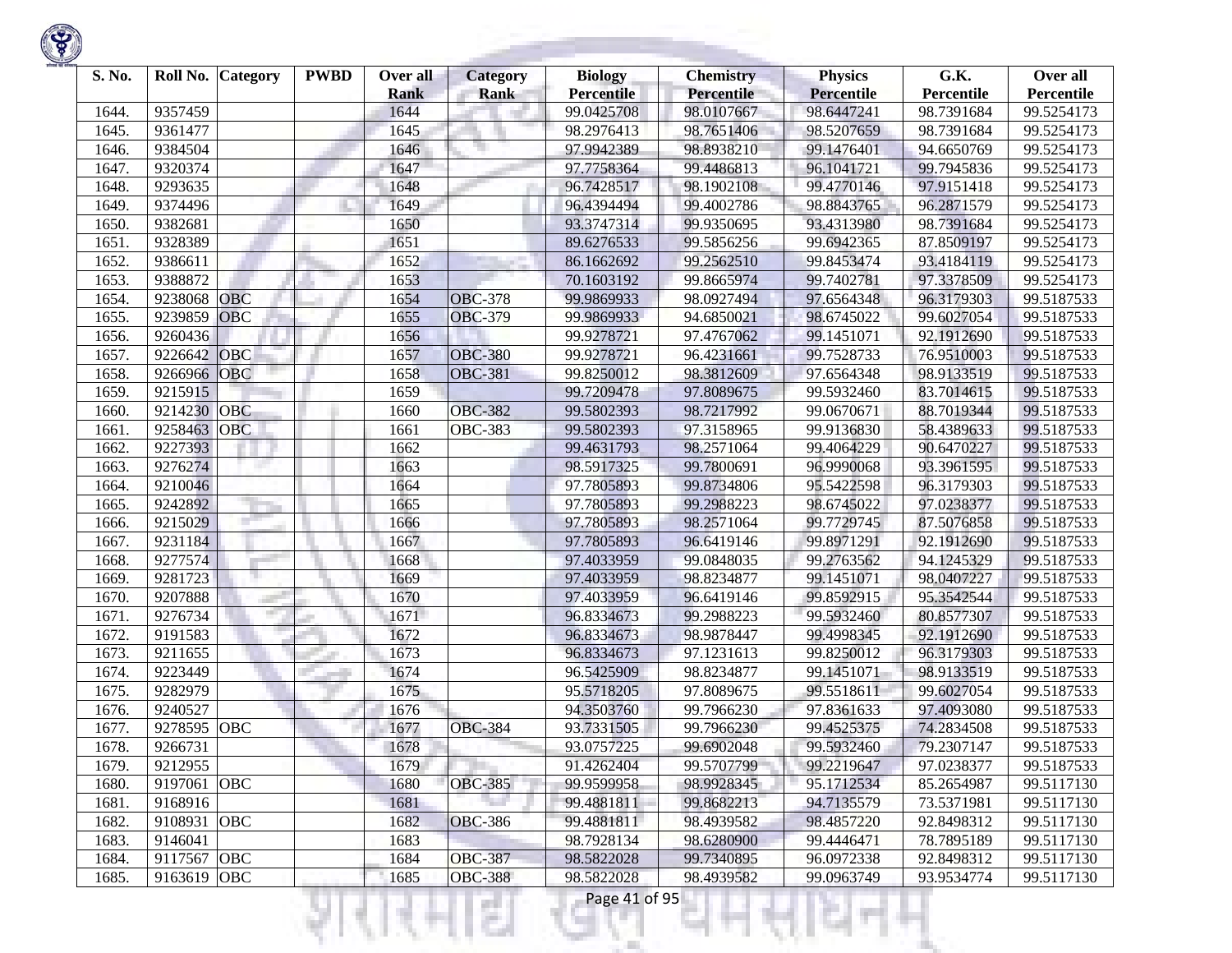

| S. No. |             | Roll No. Category | <b>PWBD</b> | Over all<br><b>Rank</b> | <b>Category</b><br><b>Rank</b> | <b>Biology</b><br><b>Percentile</b> | <b>Chemistry</b><br>Percentile | <b>Physics</b><br><b>Percentile</b> | G.K.<br>Percentile | Over all<br>Percentile |
|--------|-------------|-------------------|-------------|-------------------------|--------------------------------|-------------------------------------|--------------------------------|-------------------------------------|--------------------|------------------------|
| 1686.  | 9160293     | OBC               |             | 1686                    | <b>OBC-389</b>                 | 98.2562860                          | 99.8176277                     | 97.3573673                          | 78.7895189         | 99.5117130             |
| 1687.  | 9183509     |                   |             | 1687                    |                                | 98.2562860                          | 99.3246344                     | 92.9368992                          | 99.8552788         | 99.5117130             |
| 1688.  | 9168253     | OBC               |             | 1688                    | <b>OBC-390</b>                 | 98.0456754                          | 99.9576426                     | 96.7373016                          | 57.8908355         | 99.5117130             |
| 1689   | 9153428     |                   |             | 1689                    |                                | 96.9479121                          | 99.6893789                     | 96.0972338                          | 97.8527138         | 99.5117130             |
| 1690.  | 9155902     | OBC               |             | 1690                    | OBC-391                        | 94.8076855                          | 99.5328917                     | 98.4857220                          | 97.4891459         | 99.5117130             |
| 1691   | 9123590     | OBC               |             | 1691                    | <b>OBC-392</b>                 | 94.3229283                          | 98.9928345                     | 99.8999894                          | 44.3858762         | 99.5117130             |
| 1692   | 9190220     |                   |             | 1692                    |                                | 94.3229283                          | 98.4939582                     | 99.0963749                          | 99.6329023         | 99.5117130             |
| 1693.  | 9193102     |                   |             | 1693                    |                                | 92.9451354                          | 97.5103246                     | 99.8470426                          | 93.9534774         | 99.5117130             |
| 1694.  | 9172828     | <b>OBC</b>        |             | 1694                    | <b>OBC-393</b>                 | 91.7403019                          | 98.4939582                     | 99.6752597                          | 97.8527138         | 99.5117130             |
| 1695.  | 9093708     |                   |             | 1695                    |                                | 90.0895389                          | 99.0857856                     | 99.7764469                          | 91.4167382         | 99.5117130             |
| 1696.  | 9161375     | <b>OBC</b>        |             | 1696                    | <b>OBC-394</b>                 | 82.1498747                          | 99.3246344                     | 99.8199809                          | 94.7629749         | 99.5117130             |
| 1697.  | 9054176     |                   |             | 1697                    |                                | 99.7113603                          | 97.9747708                     | 97.8631159                          | 98.8038675         | 99.5094313             |
| 1698.  | 9082159     | OBC               |             | 1698                    | <b>OBC-395</b>                 | 99.3847104                          | 99.3752079                     | 95.5884449                          | 98.5698674         | 99.5094313             |
| 1699   | 9026992     |                   |             | 1699                    |                                | 99.3847104                          | 99.0129235                     | 98.7908015                          | 90.9642704         | 99.5094313             |
| 1700.  | 9178697     |                   |             | 1700                    |                                | 99.2801824                          | 98.6470756                     | 97.8631159                          | 99.1697154         | 99.5094313             |
| 1701.  | 9029420     |                   |             | 1701                    |                                | 99.1507103                          | 98.8240604                     | 98.6565781                          | 96.4294199         | 99.5094313             |
| 1702   | 9049023     |                   |             | 1702                    |                                | 97.8144154                          | 99.0889438                     | 99.2647408                          | 93.2425049         | 99.5094313             |
| 1703.  | 9040585     |                   |             | 1703                    |                                | 97.5447807                          | 99.0889438                     | 99.0984463                          | 96.4294199         | 99.5094313             |
| 1704.  | 9022746     |                   |             | 1704                    |                                | 94.4635815                          | 98.6470756                     | 99.5581318                          | 97.7526488         | 99.5094313             |
| 1705.  | 9038329     |                   |             | 1705                    |                                | 93.3909821                          | 99.9037868                     | 98.7908015                          | 77.2473512         | 99.5094313             |
| 1706.  | 9097253     |                   |             | 1706                    |                                | 81.5009265                          | 99.1673398                     | 99.8598375                          | 97.7526488         | 99.5094313             |
| 1707.  | 9294362     |                   |             | 1707                    |                                | 99.8536113                          | 97.6601421                     | 98.0674332                          | 94.6650769         | 99.5065285             |
| 1708.  | 9195910     |                   |             | 1708                    |                                | 99.5006257                          | 99.7615281                     | 97.6495172                          | 52.0765943         | 99.5065285             |
| 1709   | 9174972     |                   |             | 1709                    |                                | 99.5006257                          | 98.1902108                     | 98.9918070                          | 89.7858475         | 99.5065285             |
| 1710.  | 9375691     |                   |             | 1710                    |                                | 99.3790286                          | 96.2836163                     | 99.4321536                          | 95.6532005         | 99.5065285             |
| 1711.  | 9348538 OBC |                   |             | 1711                    | <b>OBC-396</b>                 | 97.9942389                          | 99.0000708                     | 98.9918070                          | 94.6650769         | 99.5065285             |
| 1712.  | 9370550     | <b>OBC</b>        |             | 1712                    | <b>OBC-397</b>                 | 97.5149340                          | 99.4002786                     | 99.2350011                          | 82.0685666         | 99.5065285             |
| 1713.  | 9297332     |                   |             | 1713                    |                                | 97.1843789                          | 96.8243100                     | 99.0768068                          | 99.9480556         | 99.5065285             |
| 1714.  | 9385687     |                   |             | 1714                    |                                | 96.7428517                          | 99.5018062                     | 99.1476401                          | 85.6727977         | 99.5065285             |
| 1715.  | 9372353     | <b>OBC</b>        |             | 1715                    | <b>OBC-398</b>                 | 96.0333388                          | 94.2861190                     | 99.9539584                          | 82.0685666         | 99.5065285             |
| 1716.  | 9358485     |                   |             | 1716                    |                                | 95.5953533                          | 99.0921540                     | 99.7827781                          | 68.7153212         | 99.5065285             |
| 1717.  | 9333196     |                   |             | 1717                    |                                | 95.5953533                          | 94.6780629                     | 99.9067362                          | 97.3378509         | 99.5065285             |
| 1718.  | 9357010     |                   |             | 1718                    |                                | 94.4868132                          | 99.5018062                     | 98.9918070                          | 96.2871579         | 99.5065285             |
| 1719   | 9310483     |                   |             | 1719                    |                                | 90.6936935                          | 99.3282648                     | 99.9138196                          | 52.0765943         | 99.5065285             |
| 1720.  | 9328402     |                   |             | 1720                    |                                | 89.6276533                          | 99.1653484                     | 99.0768068                          | 99.9008335         | 99.5065285             |
| 1721.  | 9090523     |                   |             | 1721                    |                                | 99.9952487                          | 97.6409940                     | 98.9083955                          | 64.5507673         | 99.4975531             |
| 1722.  | 9097782     |                   |             | 1722                    |                                | 99.9429847                          | 95.9792369                     | 99.3158170                          | 89.3832850         | 99.4975531             |
| 1723.  | 9062491     |                   |             | 1723                    | n e                            | 99.3847104                          | 99.4310353                     | 95.9400390                          | 96.4294199         | 99.4975531             |
| 1724.  | 9076559     |                   |             | 1724                    |                                | 99.2801824                          | 96.4959377                     | 99.4809236                          | 97.7526488         | 99.4975531             |
| 1725.  | 9028633     |                   |             | 1725                    |                                | 98.3810044                          | 99.6923552                     | 97.6671260                          | 89.3832850         | 99.4975531             |
| 1726.  | 9086789 SC  |                   |             | 1726                    | $SC-22$                        | 96.3700290                          | 99.6923552                     | 99.4809236                          | 61.7047560         | 99.4975531             |
| 1727.  | 9005238     |                   |             | 1727                    |                                | 96.3700290                          | 99.2979997                     | 99.5581318                          | 83.2838409         | 99.4975531             |
|        |             |                   |             |                         | s                              | Page 42 of 95                       |                                |                                     |                    |                        |

**State State**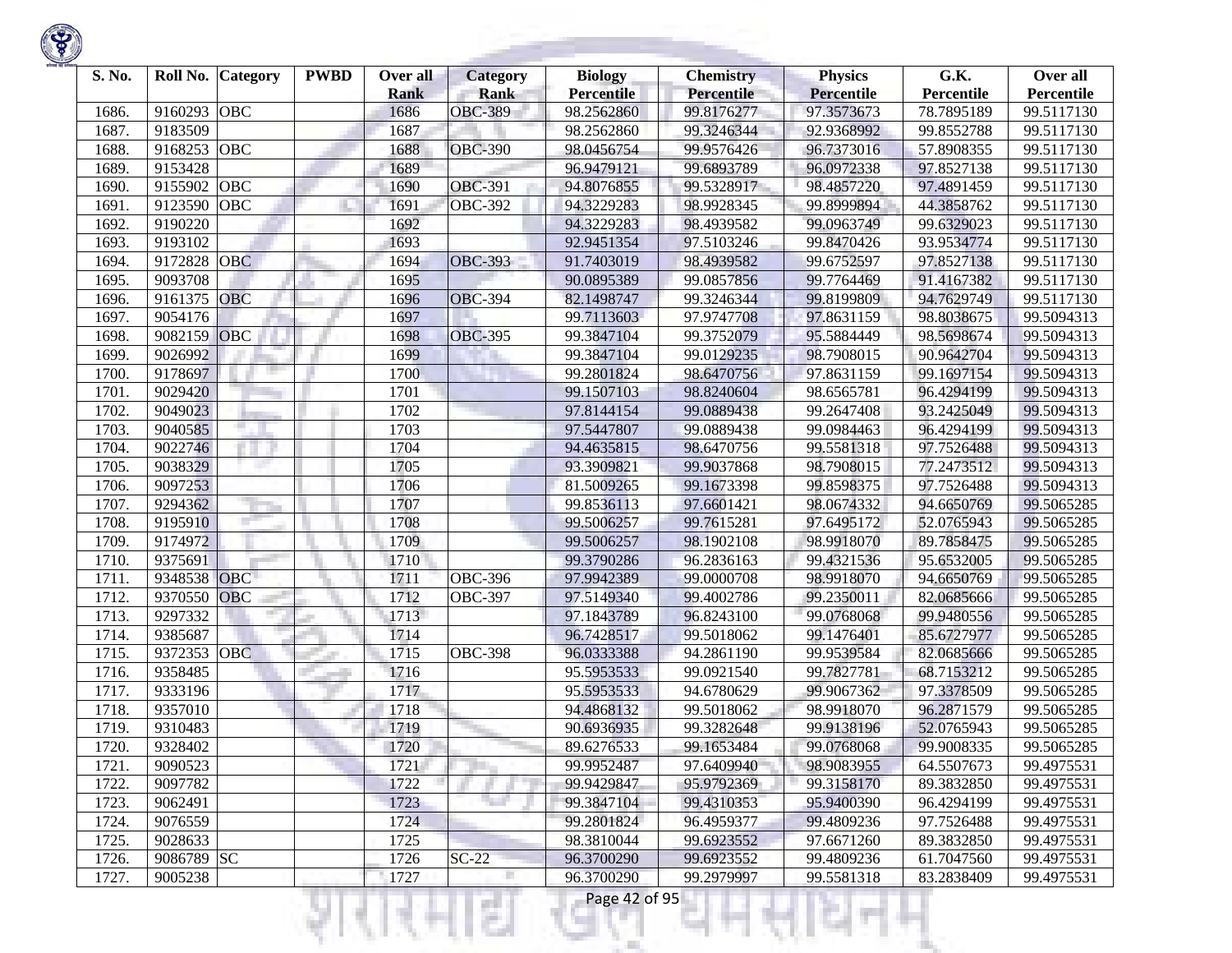

| S. No. | Roll No.    | <b>Category</b> | <b>PWBD</b> | Over all<br><b>Rank</b> | Category<br><b>Rank</b> | <b>Biology</b><br><b>Percentile</b> | <b>Chemistry</b><br>Percentile | <b>Physics</b><br><b>Percentile</b> | G.K.<br>Percentile | Over all<br>Percentile |
|--------|-------------|-----------------|-------------|-------------------------|-------------------------|-------------------------------------|--------------------------------|-------------------------------------|--------------------|------------------------|
| 1728.  | 9012352     |                 |             | 1728                    |                         | 94.4635815                          | 99.8230152                     | 99.3158170                          | 69.2402718         | 99.4975531             |
| 1729   | 9088110     |                 |             | 1729                    |                         | 93.9837031                          | 99.2326697                     | 99.7446192                          | 80.9177080         | 99.4975531             |
| 1730.  | 9022711     |                 |             | 1730                    |                         | 92.0618140                          | 99.5985176                     | 99.6709745                          | 72.2169430         | 99.4975531             |
| 1731.  | 9026576     | OBC             |             | 1731                    | <b>OBC-399</b>          | 89.2383713                          | 99.0129235                     | 99.6971065                          | 96.4294199         | 99.4975531             |
| 1732.  | 9281921     |                 |             | 1732                    |                         | 85.1261462                          | 99.2326697                     | 99.6971065                          | 98.5698674         | 99.4975531             |
| 1733.  | 9193931     |                 |             | 1733                    |                         | 99.9458766                          | 97.2950077                     | 96.0972338                          | 97.8527138         | 99.4917109             |
| 1734.  | 9109951     | OBC             |             | 1734                    | <b>OBC-400</b>          | 99.8623384                          | 98.9928345                     | 97.7585862                          | 76.4504477         | 99.4917109             |
| 1735.  | 9139332     |                 |             | 1735                    |                         | 99.7658576                          | 99.8176277                     | 96.4149145                          | 44.3858762         | 99.4917109             |
| 1736.  | 9122332     |                 |             | 1736                    |                         | 99.4881811                          | 99.0857856                     | 95.7454319                          | 97.4891459         | 99.4917109             |
| 1737.  | 9121942     |                 |             | 1737                    |                         | 99.3740514                          | 96.5761081                     | 99.3928769                          | 93.9534774         | 99.4917109             |
| 1738.  | 9113757     |                 |             | 1738                    |                         | 99.2610982                          | 98.4939582                     | 99.7493852                          | 36.8486075         | 99.4917109             |
| 1739   | 9292719     |                 |             | 1739                    | n.                      | 98.0456754                          | 99.5328917                     | 98.0174371                          | 91.4167382         | 99.4917109             |
| 1740.  | 9106194     |                 |             | 1740                    |                         | 98.0456754                          | 98.2186349                     | 97.5503289                          | 99.7505618         | 99.4917109             |
| 1741.  | 9263523     | OBC             |             | 1741                    | <b>OBC-401</b>          | 96.6525867                          | 99.0857856                     | 99.3928769                          | 87.2574743         | 99.4917109             |
| 1742.  | 9152655     |                 |             | 1742                    |                         | 95.8489722                          | 99.5328917                     | 98.9751856                          | 88.8494076         | 99.4917109             |
| 1743.  | 9137100     |                 |             | 1743                    |                         | 95.2265534                          | 99.4717088                     | 98.6586815                          | 96.1725359         | 99.4917109             |
| 1744.  | 9182008     |                 |             | 1744                    |                         | 95.2265534                          | 98.3633561                     | 99.6752597                          | 92.8498312         | 99.4917109             |
| 1745.  | 9115247     | <b>OBC</b>      |             | 1745                    | <b>OBC-402</b>          | 94.8076855                          | 99.3246344                     | 99.3928769                          | 88.8494076         | 99.4917109             |
| 1746.  | 9095566     | <b>OBC</b>      |             | 1746                    | <b>OBC-403</b>          | 94.3229283                          | 99.8458660                     | 98.1868668                          | 88.8494076         | 99.4917109             |
| 1747.  | 9175767     | <b>OBC</b>      |             | 1747                    | <b>OBC-404</b>          | 94.3229283                          | 99.5328917                     | 98.0174371                          | 98.8469367         | 99.4917109             |
| 1748.  | 9120919     |                 |             | 1748                    |                         | 93.7558094                          | 99.9094022                     | 98.1868668                          | 82.8064148         | 99.4917109             |
| 1749   | 9282362     |                 |             | 1749                    |                         | 91.7403019                          | 99.2458025                     | 99.7070278                          | 87.2574743         | 99.4917109             |
| 1750.  | 9115766     |                 |             | 1750                    |                         | 91.0519937                          | 99.2458025                     | 99.3928769                          | 97.4891459         | 99.4917109             |
| 1751.  | 9347949     |                 |             | 1751                    |                         | 99.9303473                          | 96.8243100                     | 97.6495172                          | 96.2871579         | 99.4900007             |
| 1752.  | 9322164 SC  |                 |             | 1752                    | $SC-23$                 | 99.9303473                          | 95.7063254                     | 98.7710434                          | 93.4184119         | 99.4900007             |
| 1753.  | 9333220     | OBC             |             | 1753                    | $\overline{O}$ BC-405   | 99.7497226                          | 96.2836163                     | 99.7591670                          | 52,0765943         | 99.4900007             |
| 1754.  | 9312153     | OBC             |             | 1754                    | <b>OBC-406</b>          | 99.6446533                          | 99.4002786                     | 98.0674332                          | 68.7153212         | 99.4900007             |
| 1755.  | 9350275     |                 |             | 1755                    |                         | 99.5006257                          | 96.8243100                     | 98.5207659                          | 99.1795150         | 99.4900007             |
| 1756.  | 9325155     |                 |             | 1756                    |                         | 99.5006257                          | 94.2861190                     | 99.4321536                          | 98.3956272         | 99.4900007             |
| 1757.  | 9341607     |                 |             | 1757                    |                         | 99.0425708                          | 99.8760418                     | 94.9590348                          | 76.7867684         | 99.4900007             |
| 1758.  | 9345060     | OBC             |             | 1758                    | <b>OBC-407</b>          | 99.0425708                          | 96.0014639                     | 99.7402781                          | 87.8509197         | 99.4900007             |
| 1759.  | 9322605     |                 |             | 1759                    |                         | 98.8442377                          | 98.3684745                     | 99.3129176                          | 87.8509197         | 99.4900007             |
| 1760   | 9307387     |                 |             | 1760                    |                         | 98.2976413                          | 98.8938210                     | 99.5289590                          | 73.6594810         | 99.4900007             |
| 1761   | 9357433     |                 |             | 1761                    |                         | 98.2976413                          | 97.6601421                     | 99.5289590                          | 93.4184119         | 99.4900007             |
| 1762.  | 9296825     |                 |             | 1762                    |                         | 97.7758364                          | 99.7615281                     | 98.5207659                          | 68.7153212         | 99.4900007             |
| 1763.  | 9352279 OBC |                 |             | 1763                    | <b>OBC-408</b>          | 97.7758364                          | 97.4629896                     | 99.3129176                          | 98.7391684         | 99.4900007             |
| 1764.  | 9376779     |                 |             | 1764                    |                         | 96.7428517                          | 98.3684745                     | 99.1476401                          | 98.7391684         | 99.4900007             |
| 1765.  | 9329531     |                 |             | 1765                    |                         | 96.0333388                          | 98.4924326                     | 99.3129176                          | 98.3956272         | 99.4900007             |
| 1766.  | 9330432     |                 |             | 1766                    |                         | 95.5953533                          | 98.0107667                     | 99.6942365                          | 95.6532005         | 99.4900007             |
| 1767.  | 9388455     |                 |             | 1767                    |                         | 93.9874389                          | 98.6553491                     | 98.8843765                          | 99.9008335         | 99.4900007             |
| 1768.  | 9311677     |                 |             | 1768                    |                         | 93.3747314                          | 99.8760418                     | 98.7710434                          | 76.7867684         | 99.4900007             |
| 1769.  | 9311448     |                 |             | 1769                    |                         | 93.3747314                          | 98.3684745                     | 99.8252780                          | 89.7858475         | 99.4900007             |
|        |             |                 |             |                         | s                       | Page 43 of 95                       |                                |                                     |                    |                        |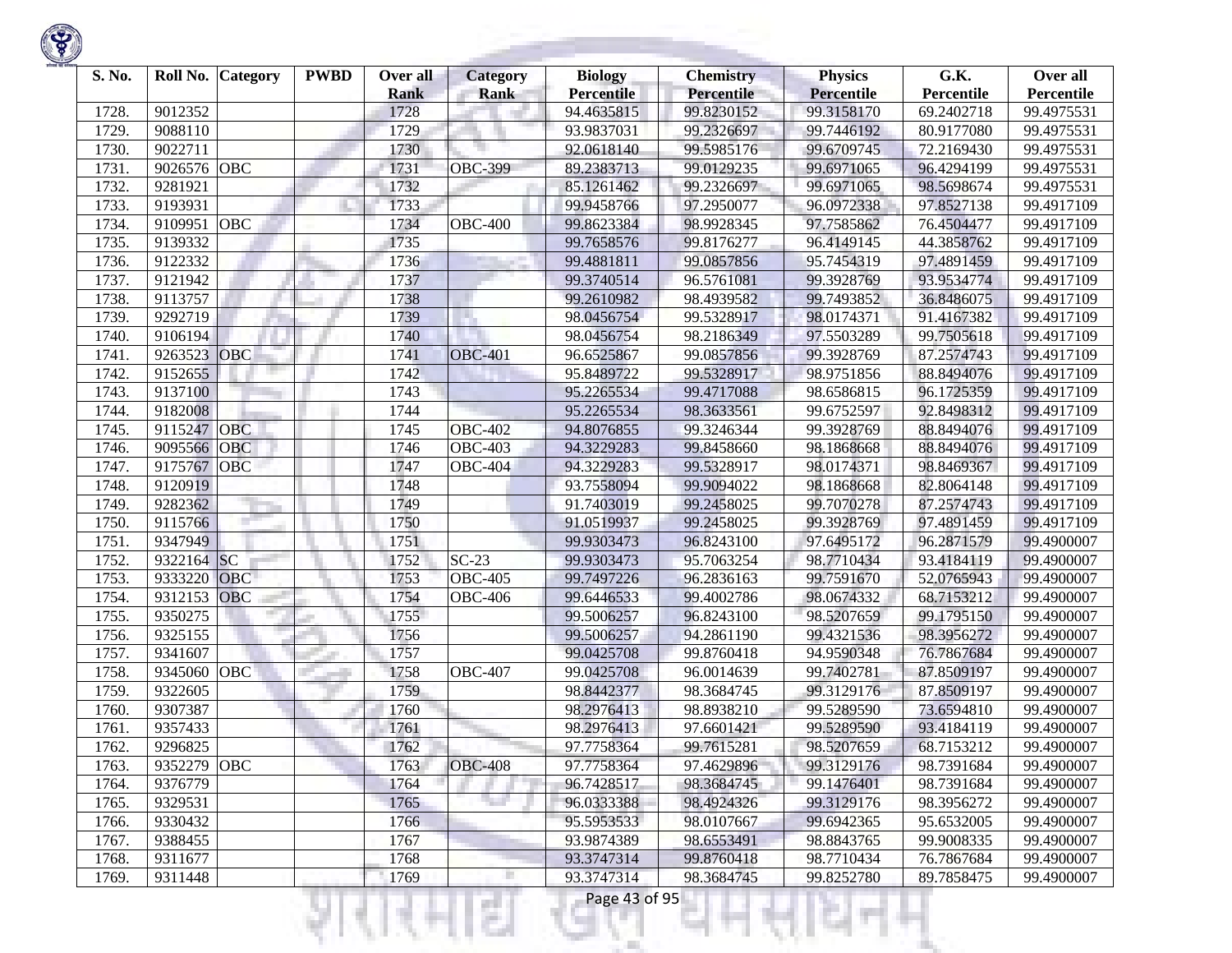

| S. No. | Roll No.    | <b>Category</b> | <b>PWBD</b> | Over all<br><b>Rank</b> | <b>Category</b><br><b>Rank</b> | <b>Biology</b><br><b>Percentile</b> | <b>Chemistry</b><br>Percentile | <b>Physics</b><br><b>Percentile</b> | G.K.<br>Percentile | Over all<br>Percentile |
|--------|-------------|-----------------|-------------|-------------------------|--------------------------------|-------------------------------------|--------------------------------|-------------------------------------|--------------------|------------------------|
| 1770.  | 9269193     |                 |             | 1770                    |                                | 99.9976352                          | 99.2408835                     | 86.8857305                          | 99.3567611         | 99.4880102             |
| 1771.  | 9284050     | <b>OBC</b>      |             | 1771                    | <b>OBC-409</b>                 | 99.3614908                          | 99.9125006                     | 99.6949345                          | 2.6013338          | 99.4880102             |
| 1772.  | 9262105     |                 |             | 1772                    |                                | 98.8625077                          | 96.4231661                     | 99.6275363                          | 98.0407227         | 99.4880102             |
| 1773.  | 9231160     |                 |             | 1773                    |                                | 98.5917325                          | 96.1240127                     | 99.3461193                          | 99.8486497         | 99.4880102             |
| 1774.  | 9227557     | <b>OBC</b>      |             | 1774                    | <b>OBC-410</b>                 | 98.0395403                          | 98.2571064                     | 99.5518611                          | 94.1245329         | 99.4880102             |
| 1775.  | 9293894     |                 |             | 1775                    |                                | 98.0395403                          | 97.4767062                     | 99.6949345                          | 95.3542544         | 99.4880102             |
| 1776.  | 9268843     |                 |             | 1776                    |                                | 96.5425909                          | 98.9121695                     | 99.4998345                          | 93.3961595         | 99.4880102             |
| 1777.  | 9264588     |                 |             | 1777                    |                                | 96.1382018                          | 98.8234877                     | 99.7528733                          | 85.7423261         | 99.4880102             |
| 1778.  | 9191276     |                 |             | 1778                    |                                | 91.9524192                          | 99.5707799                     | 99.3461193                          | 93.3961595         | 99.4880102             |
| 1779   | 9200116     |                 |             | 1779                    |                                | 91.4262404                          | 97.6682590                     | 99.8250012                          | 98.9133519         | 99.4880102             |
| 1780.  | 9233478     |                 |             | 1780                    |                                | 87.9593719                          | 99.2988223                     | 99.6275363                          | 97.0238377         | 99.4880102             |
| 1781.  | 9013570     | <b>OBC</b>      |             | 1781                    | <b>OBC-411</b>                 | 99.9952487                          | 99.4737967                     | 84.7804913                          | 92.2708700         | 99.4832993             |
| 1782.  | 9055853     | SC              |             | 1782                    | $SC-24$                        | 99.7434314                          | 98.9155224                     | 98.1968927                          | 86.7748373         | 99.4832993             |
| 1783.  | 9049343     |                 |             | 1783                    |                                | 99.5902029                          | 99.7505583                     | 93.1569820                          | 90.9642704         | 99.4832993             |
| 1784.  | 9036354     |                 |             | 1784                    |                                | 98.9297762                          | 99.5118069                     | 98.0294104                          | 86.7748373         | 99.4832993             |
| 1785   | 9050033     |                 |             | 1785                    |                                | 98.6102532                          | 97.0209531                     | 99.8360812                          | 80.9177080         | 99.4832993             |
| 1786.  | 9095978     | <b>OBC</b>      |             | 1786                    | <b>OBC-412</b>                 | 98.3810044                          | 98.7397254                     | 98.7908015                          | 97.7526488         | 99.4832993             |
| 1787.  | 9046347     |                 |             | 1787                    |                                | 97.8144154                          | 98.9155224                     | 96.6384758                          | 99.8788426         | 99.4832993             |
| 1788.  | 9047702     | OBC             |             | 1788                    | <b>OBC-413</b>                 | 97.1706181                          | 99.2326697                     | 98.9083955                          | 95.6941607         | 99.4832993             |
| 1789.  | 9082773     |                 |             | 1789                    |                                | 97.1706181                          | 93.4741293                     | 99.8705279                          | 98.2301516         | 99.4832993             |
| 1790.  | 9046531     |                 |             | 1790                    |                                | 95.9685466                          | 99.6567207                     | 99.0984463                          | 83.2838409         | 99.4832993             |
| 1791.  | 9007576     |                 |             | 1791                    |                                | 95.9685466                          | 99.6567207                     | 98.3810044                          | 93.2425049         | 99.4832993             |
| 1792.  | 9050581     |                 |             | 1792                    |                                | 94.4635815                          | 98.9155224                     | 99.4227206                          | 97.7526488         | 99.4832993             |
| 1793.  | 9000660     |                 |             | 1793                    |                                | 92.5844538                          | 99.6270252                     | 98.5294816                          | 98.2301516         | 99.4832993             |
| 1794.  | 9055715     |                 |             | 1794                    |                                | 92.0618140                          | 98.2895425                     | 99.7446192                          | 97.7526488         | 99.4832993             |
| 1795   | 9078615     | <b>OBC</b>      |             | 1795                    | <b>OBC-414</b>                 | 88.5328075                          | 97.6409940                     | 99.7719390                          | 99.7351166         | 99.4832993             |
| 1796.  | 9280399     | <b>OBC</b>      |             | 1796                    | <b>OBC-415</b>                 | 99.8250012                          | 98.3812609                     | 99.4064229                          | 74.2834508         | 99.4750035             |
| 1797.  | 9279973     | <b>OBC</b>      |             | 1797                    | <b>OBC-416</b>                 | 99.7883460                          | 98.9878447                     | 98.7844677                          | 80.8577307         | 99.4750035             |
| 1798   | 9225579     |                 |             | 1798                    |                                | 99.7209478                          | 99.6547321                     | 92.9444733                          | 97.4093080         | 99.4750035             |
| 1799   | 9231341     |                 |             | 1799                    |                                | 99.7209478                          | 96.9067777                     | 99.6949345                          | 83.7014615         | 99.4750035             |
| 1800   | 9253126     | OBC             |             | 1800                    | $\overline{OBC}$ -417          | 99.5293951                          | 99.6547321                     | 97.2189377                          | 85.7423261         | 99.4750035             |
| 1801.  | 9205216     |                 |             | 1801                    |                                | 99.3614908                          | 95.3164168                     | 99.9467909                          | 74.2834508         | 99.4750035             |
| 1802.  | 9336954     |                 |             | 1802                    |                                | 98.8625077                          | 99.8427375                     | 96.1370193                          | 88.7019344         | 99.4750035             |
| 1803.  | 9240356     | <b>OBC</b>      |             | 1803                    | <b>OBC-418</b>                 | 98.8625077                          | 98.8234877                     | 99.3461193                          | 87.5076858         | 99.4750035             |
| 1804.  | 9264068     | OBC             |             | 1804                    | <b>OBC-419</b>                 | 98.2192688                          | 99.6180769                     | 98.1518706                          | 90.6470227         | 99.4750035             |
| 1805.  | 9199179     |                 |             | 1805                    |                                | 98.0395403                          | 98.8234877                     | 99.6594618                          | 79.2307147         | 99.4750035             |
| 1806.  | 9259659     |                 |             | 1806                    |                                | 97.7805893                          | 99.2988223                     | 97.2189377                          | 99.6027054         | 99.4750035             |
| 1807.  | 9121185 OBC |                 |             | 1807                    | <b>OBC-420</b>                 | 97.7805893                          | 98.7217992                     | 99.6949345                          | 80.8577307         | 99.4750035             |
| 1808.  | 9260039     | OBC             |             | 1808                    | <b>OBC-421</b>                 | 97.4033959                          | 98.7217992                     | 99.4064229                          | 94.1245329         | 99.4750035             |
| 1809.  | 9219657     |                 |             | 1809                    |                                | 97.4033959                          | 98.3812609                     | 97.9851487                          | 99.9763515         | 99.4750035             |
| 1810.  | 9220966 OBC |                 |             | 1810                    | <b>OBC-422</b>                 | 95.5718205                          | 99.3733150                     | 98.7844677                          | 97.4093080         | 99.4750035             |
| 1811.  | 9219251     |                 |             | 1811                    |                                | 94.7926028                          | 99.9657097                     | 96.4858346                          | 79.2307147         | 99.4750035             |
|        |             |                 |             |                         |                                | Page 44 of 95                       |                                |                                     |                    |                        |

<u> Bartha ann an Saomhai</u>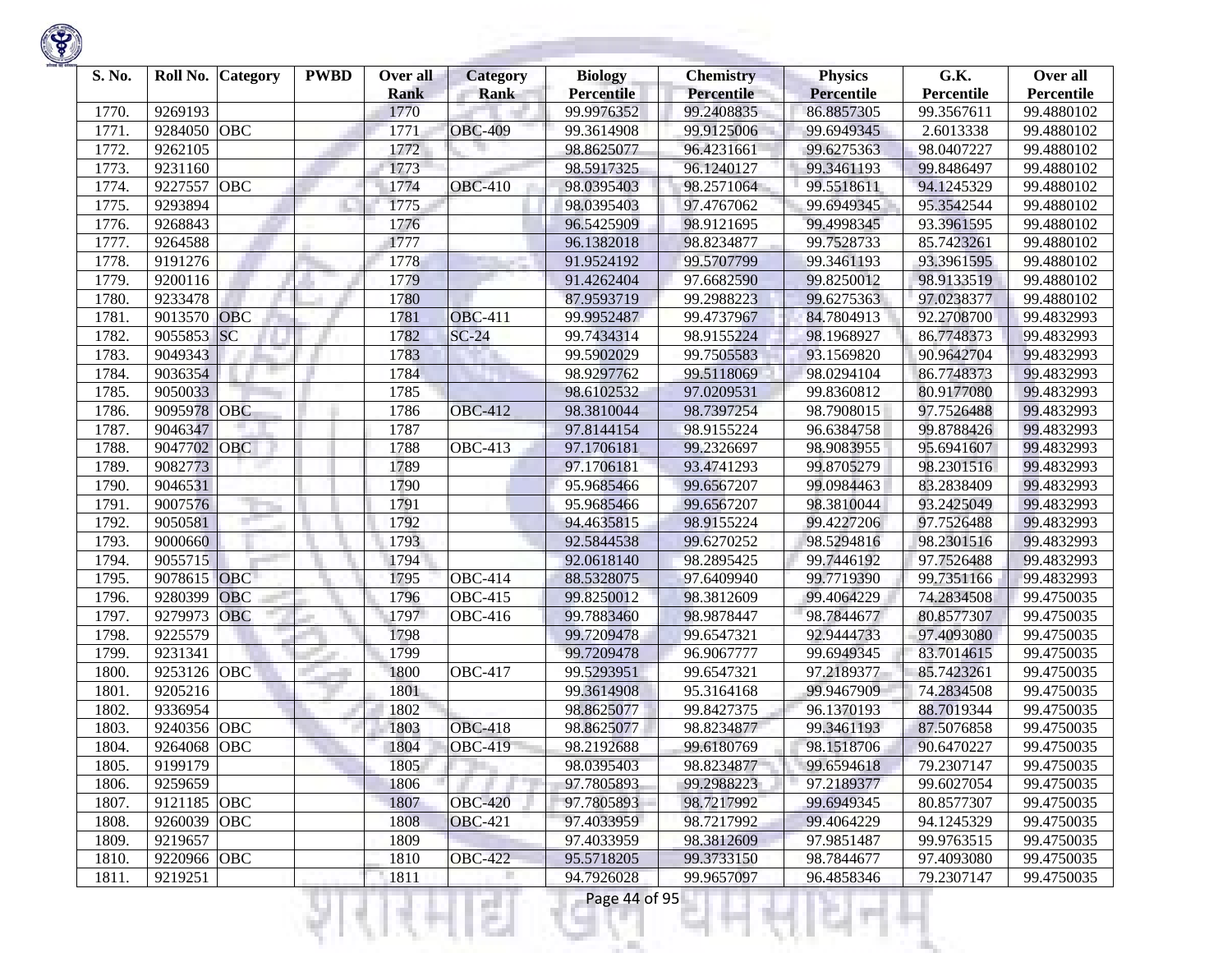

| S. No. | Roll No.           | <b>Category</b> | <b>PWBD</b> | Over all<br><b>Rank</b> | <b>Category</b><br><b>Rank</b> | <b>Biology</b><br><b>Percentile</b> | <b>Chemistry</b><br>Percentile | <b>Physics</b><br><b>Percentile</b> | G.K.<br>Percentile       | Over all<br>Percentile |
|--------|--------------------|-----------------|-------------|-------------------------|--------------------------------|-------------------------------------|--------------------------------|-------------------------------------|--------------------------|------------------------|
| 1812.  | 9239110            |                 |             | 1812                    |                                | 94.3503760                          | 99.8427375                     | 96.7601570                          | 98.0407227               | 99.4750035             |
| 1813.  | 9200373            | <b>OBC</b>      |             | 1813                    | <b>OBC-423</b>                 | 94.3503760                          | 98.3812609                     | 99.4998345                          | 98.9133519               | 99.4750035             |
| 1814.  | 9225740            |                 |             | 1814                    |                                | 91.4262404                          | 99.4265241                     | 99.6275363                          | 88.7019344               | 99.4750035             |
| 1815.  | 9202581            |                 |             | 1815                    |                                | 88.5907865                          | 99.5234829                     | 99.7197654                          | 85.7423261               | 99.4750035             |
| 1816.  | 9217677            |                 |             | 1816                    |                                | 84.0561888                          | 99.3733150                     | 99.1451071                          | 99.9195951               | 99.4750035             |
| 1817.  | 9166075            |                 |             | 1817                    |                                | 99.9823511                          | 95.1006577                     | 96.7373016                          | 97.4891459               | 99.4705322             |
|        | 9135199            |                 |             | 1818                    |                                |                                     | 97.8727159                     |                                     |                          |                        |
| 1818.  |                    | OBC             |             |                         |                                | 99.9458766                          |                                | 90.9096257                          | 99.5105364               | 99.4705322             |
| 1819.  | 9138066<br>9097474 |                 |             | 1819<br>1820            | <b>OBC-424</b>                 | 99.8835171                          | 99.7917427                     | 87.8187102<br>97.1114589            | 82.8064148<br>93.9534774 | 99.4705322             |
| 1820.  | 9110204            |                 |             |                         |                                | 99.4881811                          | 98.9928345                     |                                     |                          | 99.4705322             |
| 1821.  |                    |                 |             | 1821                    |                                | 99.0763728                          | 99.0857856                     | 98.8739984                          | 76.4504477               | 99.4705322             |
| 1822.  | 9116454            |                 |             | 1822                    |                                | 98.9445941                          | 98.2186349                     | 99.8352767                          | 28.0747373               | 99.4705322             |
| 1823.  | 9118606            | <b>OBC</b>      |             | 1823                    | <b>OBC-425</b>                 | 98.7928134                          | 99.8176277                     | 87.8187102                          | 97.8527138               | 99.4705322             |
| 1824.  | 9125276            |                 |             | 1824                    |                                | 98.7928134                          | 99.6893789                     | 93.7311009                          | 96.1725359               | 99.4705322             |
| 1825.  | 9163972            | OBC             |             | 1825                    | <b>OBC-426</b>                 | 98.7928134                          | 99.6646704                     | 97.7585862                          | 76.4504477               | 99.4705322             |
| 1826.  | 9138841            |                 |             | 1826                    |                                | 98.7928134                          | 98.7728112                     | 98.3433540                          | 94.7629749               | 99.4705322             |
| 1827.  | 9149184            |                 |             | 1827                    |                                | 98.5822028                          | 99.6893789                     | 96.4149145                          | 88.8494076               | 99.4705322             |
| 1828.  | 9155317            | <b>OBC</b>      |             | 1828                    | <b>OBC-427</b>                 | 98.0456754                          | 99.6893789                     | 96.4149145                          | 92.8498312               | 99.4705322             |
| 1829.  | 9179922            |                 |             | 1829                    |                                | 98.0456754                          | 99.5328917                     | 98.6586815                          | 78.7895189               | 99.4705322             |
| 1830.  | 9150761            |                 |             | 1830                    |                                | 98.0456754                          | 98.8692920                     | 98.8739984                          | 92.8498312               | 99.4705322             |
| 1831.  | 9132429            |                 |             | 1831                    |                                | 98.0456754                          | 97.0632185                     | 98.9751856                          | 99.2246238               | 99.4705322             |
| 1832.  | 9100793            | OBC             |             | 1832                    | <b>OBC-428</b>                 | 97.7844713                          | 99.1799132                     | 99.5446577                          | 61.4500359               | 99.4705322             |
| 1833.  | 9106938            | <b>OBC</b>      |             | 1833                    | <b>OBC-429</b>                 | 97.7844713                          | 99.1799132                     | 99.5070066                          | 64.5315386               | 99.4705322             |
| 1834.  | 9128422            |                 |             | 1834                    |                                | 97.7844713                          | 98.9928345                     | 99.3140450                          | 82.8064148               | 99.4705322             |
| 1835.  | 9057657            |                 |             | 1835                    |                                | 97.4538481                          | 99.7917427                     | 98.9751856                          | 47.7474085               | 99.4705322             |
| 1836.  | 9130706            | OBC             |             | 1836                    | <b>OBC-430</b>                 | 97.4538481                          | 99.5811321                     | 99.5952513                          | 36.8486075               | 99.4705322             |
| 1837.  | 9170192            |                 |             | 1837                    |                                | 94.8076855                          | 99.6646704                     | 96.4149145                          | 99.0669600               | 99.4705322             |
| 1838.  | 9121520            | <b>OBC</b>      |             | 1838                    | <b>OBC-431</b>                 | 92.9451354                          | 99.4717088                     | 99.5446577                          | 82.8064148               | 99.4705322             |
| 1839.  | 9150831            |                 |             | 1839                    |                                | 91.7403019                          | 98.4939582                     | 99.0963749                          | 99.7505618               | 99.4705322             |
| 1840.  | 9156913            | <b>OBC</b>      |             | 1840                    | <b>OBC-432</b>                 | 91.0519937                          | 99.7917427                     | 99.5952513                          | 61.4500359               | 99.4705322             |
| 1841.  | 9115509            | <b>OBC</b>      |             | 1841                    | <b>OBC-433</b>                 | 85.1513690                          | 99.6646704                     | 99.8999894                          | 44.3858762               | 99.4705322             |
| 1842.  | 9375627            |                 |             | 1842                    |                                | 99.9728473                          | 97.4629896                     | 97.8502113                          | 79.6602366               | 99.4675702             |
| 1843.  | 9382969            |                 |             | 1843                    |                                | 99.9138196                          | 94.6780629                     | 99.6576394                          | 65.5290062               | 99.4675702             |
| 1844.  | 9313085            |                 |             | 1844                    |                                | 99.8536113                          | 99.5018062                     | 98.0674332                          | 35.1627984               | 99.4675702             |
| 1845   | 9375780            | <b>OBC</b>      |             | 1845                    | <b>OBC-434</b>                 | 99.5761811                          | 98.3684745                     | 97.4606285                          | 97.3378509               | 99.4675702             |
| 1846.  | 9308891            | <b>OBC</b>      |             | 1846                    | <b>OBC-435</b>                 | 99.5761811                          | 96.8243100                     | 99.6942365                          | 65.5290062               | 99.4675702             |
| 1847.  | 9250237            |                 |             | 1847                    |                                | 99.5006257                          | 98.8938210                     | 98.0674332                          | 89.7858475               | 99.4675702             |
| 1848.  | 9306476 OBC        |                 |             | 1848                    | <b>OBC-436</b>                 | 99.5006257                          | 92.9768848                     | 99.8453474                          | 82.0685666               | 99.4675702             |
| 1849.  | 9353416            |                 |             | 1849                    |                                | 99.5006257                          | 92.5294548                     | 99.4321536                          | 99.3731259               | 99.4675702             |
| 1850.  | 9364187            |                 |             | 1850                    |                                | 99.1913206                          | 98.6553491                     | 99.3129176                          | 73.6594810               | 99.4675702             |
| 1851.  | 9321370            |                 |             | 1851                    |                                | 98.6966685                          | 98.6553491                     | 98.8843765                          | 93.4184119               | 99.4675702             |
| 1852.  | 9354842            |                 |             | 1852                    |                                | 98.2976413                          | 98.3684745                     | 99.3129176                          | 91.2296650               | 99.4675702             |
| 1853.  | 9366584            |                 |             | 1853                    |                                | 97.7758364                          | 92.9768848                     | 99.9291668                          | 87.8509197               | 99.4675702             |

₹Н

ĸ

щH

m

ч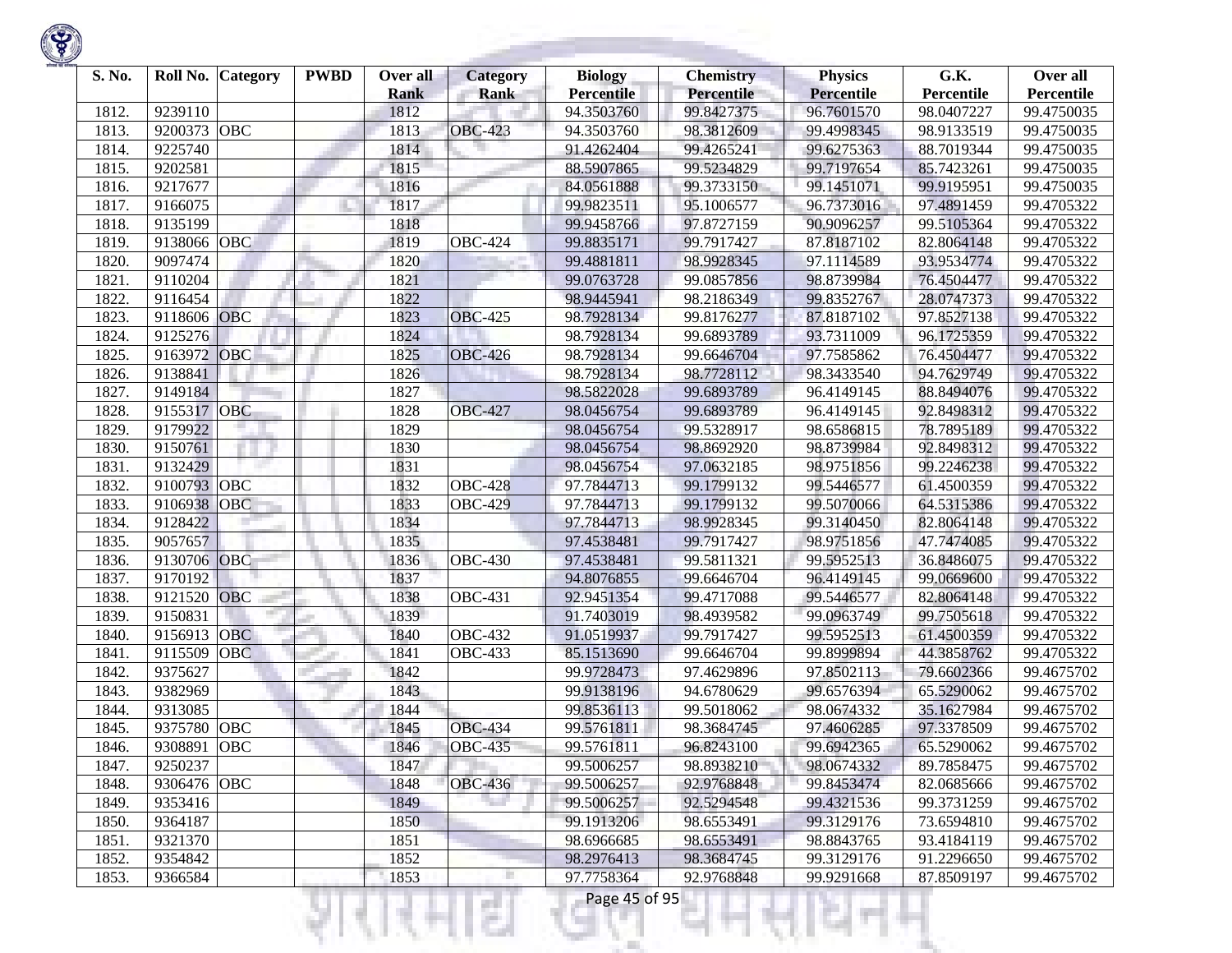

| S. No.         | Roll No.               | <b>Category</b> | <b>PWBD</b> | Over all     | <b>Category</b>       | <b>Biology</b>           | <b>Chemistry</b>         | <b>Physics</b>           | G.K.                     | Over all                 |
|----------------|------------------------|-----------------|-------------|--------------|-----------------------|--------------------------|--------------------------|--------------------------|--------------------------|--------------------------|
|                |                        |                 |             | <b>Rank</b>  | <b>Rank</b>           | <b>Percentile</b>        | Percentile               | <b>Percentile</b>        | Percentile               | Percentile               |
| 1854.          | 9387064                |                 |             | 1854         |                       | 97.5149340               | 99.6918754               | 98.0674332               | 85.6727977               | 99.4675702               |
| 1855.          | 9354584                |                 |             | 1855         |                       | 96.0333388               | 99.5856256               | 99.0768068               | 82.0685666               | 99.4675702               |
| 1856.          | 9311393                | <b>OBC</b>      |             | 1856         | <b>OBC-437</b>        | 93.9874389               | 99.8347225               | 98.5207659               | 85.6727977               | 99.4675702               |
| 1857.          | 9294145                |                 |             | 1857         |                       | 93.3747314               | 99.2562510               | 98.8843765               | 99.1795150               | 99.4675702               |
| 1858.          | 9334282                |                 |             | 1858         |                       | 89.6276533               | 99.5454867               | 98.3625717               | 99.7945836               | 99.4675702               |
| 1859.          | 9321441                | OBC             |             | 1859         | <b>OBC-438</b>        | 88.9582792               | 99.5454867               | 99.6576394               | 87.8509197               | 99.4675702               |
| 1860           | 9054957                |                 |             | 1860         |                       | 99.8657766               | 99.3752079               | 97.4129330               | 74.9501117               | 99.4654820               |
| 1861.          | 9072065                |                 |             | 1861         |                       | 99.1507103               | 99.8835939               | 97.2026892               | 49.8384568               | 99.4654820               |
| 1862.          | 9011428                | <b>OBC</b>      |             | 1862         | <b>OBC-439</b>        | 99.1507103               | 99.3752079               | 95.9400390               | 97.7526488               | 99.4654820               |
| 1863.          | 9017713                |                 |             | 1863         |                       | 99.1507103               | 99.0129235               | 99.2647408               | 74.9501117               | 99.4654820               |
| 1864.          | 9030776                |                 |             | 1864         |                       | 99.1507103               | 98.9155224               | 98.0294104               | 96.4294199               | 99.4654820               |
| 1865.          | 9013232                |                 |             | 1865         | H.                    | 98.6102532               | 98.8240604               | 98.1968927               | 98.2301516               | 99.4654820               |
| 1866.          | 9067763                |                 |             | 1866         |                       | 97.5447807               | 99.2326697               | 99.2647408               | 86.7748373               | 99.4654820               |
| 1867.          | 9093425                |                 |             | 1867         |                       | 97.1706181               | 98.5425476               | 99.4227206               | 95.6941607               | 99.4654820               |
| 1868.          | 9044476                | <b>OBC</b>      |             | 1868         | <b>OBC-440</b>        | 96.6788616               | 99.1673398               | 99.1744667               | 92.2708700               | 99.4654820               |
| 1869.          | 9086519                | SC              |             | 1869         | $SC-25$               | 96.3700290               | 99.0129235               | 99.7149237               | 72.2169430               | 99.4654820               |
| 1870.          | 9093012                |                 |             | 1870         |                       | 96.3700290               | 98.6470756               | 99.6971065               | 85.2259229               | 99.4654820               |
| 1871.          | 9000415                |                 |             | 1871         |                       | 95.9685466               | 98.7397254               | 98.5294816               | 99.7351166               | 99.4654820               |
| 1872.          | 9030429                | <b>OBC</b>      |             | 1872         | $\overline{OBC}$ -441 | 95.5231149               | 99.2326697               | 99.4809236               | 89.3832850               | 99.4654820               |
| 1873.          | 9012174                |                 |             | 1873         |                       | 94.4635815               | 98.1220602               | 99.8158883               | 90.9642704               | 99.4654820               |
| 1874.          | 9054585                |                 |             | 1874         |                       | 94.4635815               | 95.0408609               | 99.7149237               | 99.8479593               | 99.4654820               |
| 1875.          | 9063203                |                 |             | 1875         |                       | 93.3909821               | 92.6592864               | 99.8360812               | 99.9477360               | 99.4654820               |
| 1876.          | 9015442                |                 |             | 1876         |                       | 92.5844538               | 97.4497553               | 99.8158883               | 97.7526488               | 99.4654820               |
| 1877.          | 9047477                |                 |             | 1877         |                       | 89.2383713               | 99.5652587               | 99.1744667               | 98.2301516               | 99.4654820               |
| 1878.          | 9027591                |                 |             | 1878         |                       | 86.6049793               | 98.5425476               | 99.5201216               | 99.9299188               | 99.4654820               |
| 1879.          | 9298527                | <b>SC</b>       |             | 1879         | $SC-26$               | 99.7883460               | 99.4631793               | 98.5538949               | 65.7830015               | 99.4501726               |
| 1880           | 9236503                |                 |             | 1880         |                       | 99.7209478               | 99.1652083               | 97.6564348               | 92.1912690               | 99.4501726               |
| 1881.          | 9193262                | OBC             |             | 1881         | <b>OBC-442</b>        | 99.7209478               | 98.0927494               | 99.6275363               | 68.4682874               | 99.4501726               |
| 1882.          | 9223841                | <b>OBC</b>      |             | 1882         | <b>OBC-443</b>        | 99.5802393               | 98.2571064               | 99.1451071               | 88.7019344               | 99.4501726               |
| 1883.          | 9275737                |                 |             | 1883         |                       | 99.1238235               | 98.9121695               | 98.4261931               | 95.3542544               | 99.4501726               |
| 1884.          | 9257546                | OBC             |             | 1884         | <b>OBC-444</b>        | 98.8625077               | 97.9532233               | 99.4064229               | 94.1245329               | 99.4501726               |
| 1885.          | 9288336                | OBC             |             | 1885         | <b>OBC-445</b>        | 98.5917325               | 98.9121695               | 98.6745022               | 96.3179303               | 99.4501726               |
| 1886.          | 9217032                |                 |             | 1886         |                       | 98.5917325               | 98.8234877               | 98.4261931               | 98.0407227               | 99.4501726               |
| 1887.          | 9230540                | <b>OBC</b>      |             | 1887         | <b>OBC-446</b>        | 98.5917325               | 97.9532233               | 99.2763562               | 97.0238377               | 99.4501726               |
| 1888.          | 9235560                |                 |             | 1888         |                       | 98.0395403               | 99.2408835               | 95.8449605               | 99.9195951               | 99.4501726               |
| 1889.          | 9214903                |                 |             | 1889         |                       | 97.7805893               | 95.5659083               | 99.7989878               | 97.4093080               | 99.4501726               |
| 1890.          | 9191793                |                 |             | 1890         |                       | 97.4033959               | 99.8427375               | 98.9842974               | 58.4389633               | 99.4501726               |
| 1891.          | 9199018                |                 |             | 1891         | ta 1                  | 94.7926028               | 99.9006763               | 95.2194580               | 97.4093080               | 99.4501726               |
| 1892.          | 9232223                |                 |             | 1892         |                       | 89.8500686               | 98.3812609               | 99.2219647               | 99.9763515               | 99.4501726               |
| 1893.          | 9245144                |                 |             | 1893         |                       | 88.5907865               | 98.8234877               | 99.8853048               | 88.7019344               | 99.4501726               |
|                |                        |                 |             |              |                       |                          |                          |                          |                          |                          |
|                |                        |                 |             |              |                       |                          |                          |                          |                          |                          |
| 1894.<br>1895. | 9288299<br>9202799 OBC |                 |             | 1894<br>1895 | <b>OBC-447</b>        | 87.1600530<br>87.1600530 | 99.6180769<br>99.5234829 | 99.1451071<br>99.4064229 | 98.0407227<br>97.0238377 | 99.4501726<br>99.4501726 |

n

٠

u

R

v

Ħ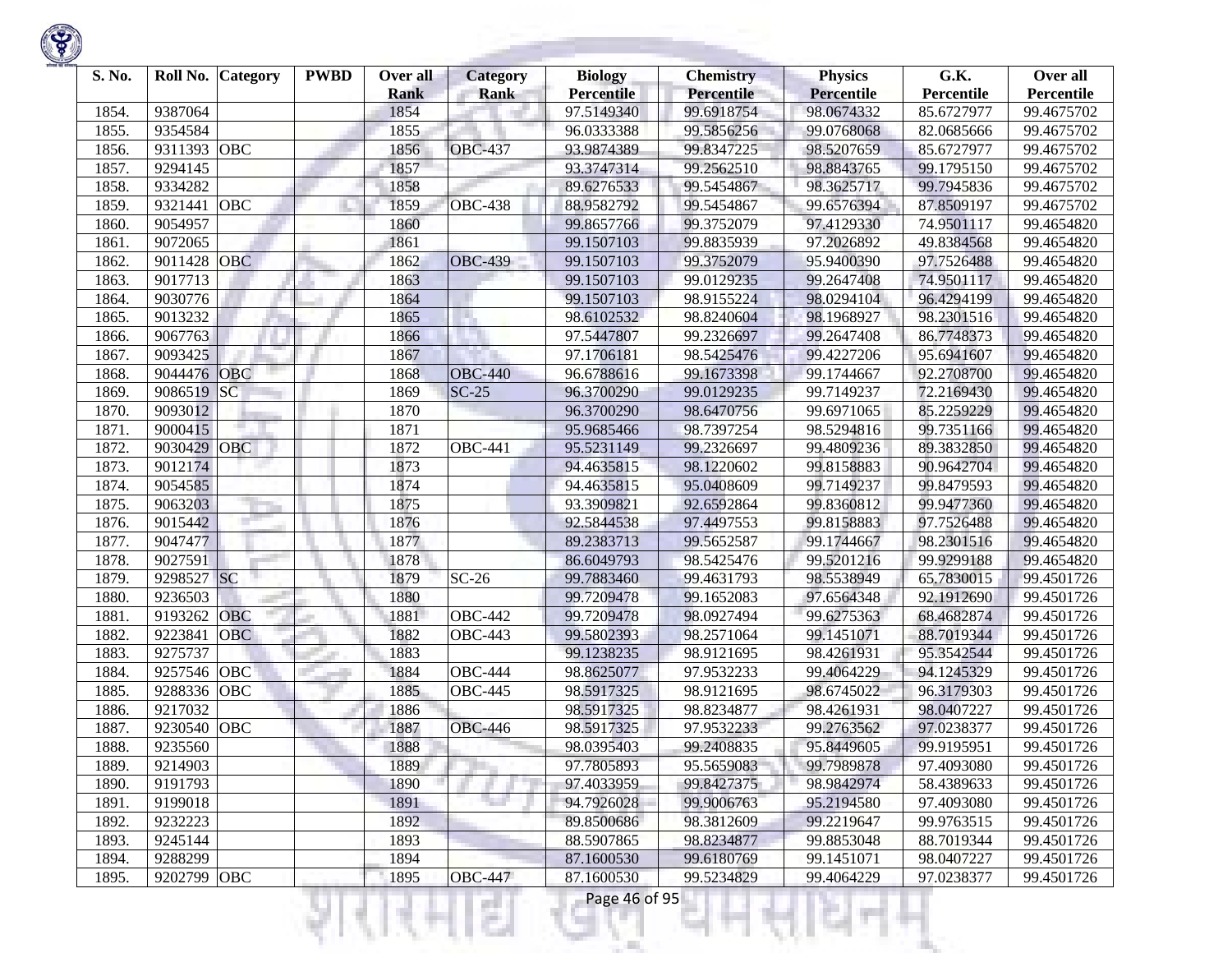

| S. No. | Roll No.    | <b>Category</b> | <b>PWBD</b> | Over all    | <b>Category</b> | <b>Biology</b>    | <b>Chemistry</b> | <b>Physics</b>    | G.K.       | Over all   |
|--------|-------------|-----------------|-------------|-------------|-----------------|-------------------|------------------|-------------------|------------|------------|
|        |             |                 |             | <b>Rank</b> | <b>Rank</b>     | <b>Percentile</b> | Percentile       | <b>Percentile</b> | Percentile | Percentile |
| 1896.  | 9236823     | <b>OBC</b>      |             | 1896        | <b>OBC-448</b>  | 79.7533463        | 98.0927494       | 99.8250012        | 99.9195951 | 99.4501726 |
| 1897.  | 9232724     |                 |             | 1897        |                 | 76.2533699        | 99.9006763       | 99.6594618        | 83.7014615 | 99.4501726 |
| 1898.  | 9321156     | <b>ST</b>       |             | 1898        | $ST-5$          | 99.8866668        | 97.6601421       | 98.2220858        | 85.6727977 | 99.4463202 |
| 1899.  | 9354696     |                 |             | 1899        |                 | 99.7497226        | 98.0107667       | 99.2350011        | 61.9306779 | 99.4463202 |
| 1900   | 9340271     |                 |             | 1900        |                 | 99.7497226        | 97.8407669       | 98.6447241        | 85.6727977 | 99.4463202 |
| 1901.  | 9357090     |                 |             | 1901        |                 | 99.5761811        | 99.0921540       | 98.3625717        | 73.6594810 | 99.4463202 |
| 1902.  | 9301957     |                 |             | 1902        |                 | 99.2893065        | 99.4002786       | 97.8502113        | 79.6602366 | 99.4463202 |
| 1903.  | 9350533     | OBC             |             | 1903        | <b>OBC-449</b>  | 99.1913206        | 98.4924326       | 99.3731259        | 68.7153212 | 99.4463202 |
| 1904.  | 9357510     | <b>OBC</b>      |             | 1904        | <b>OBC-450</b>  | 98.2976413        | 98.0107667       | 97.8502113        | 99.7945836 | 99.4463202 |
| 1905.  | 9308076     |                 |             | 1905        |                 | 98.2976413        | 96.5291715       | 99.8512502        | 68.7153212 | 99.4463202 |
| 1906.  | 9306930     | <b>OBC</b>      |             | 1906        | <b>OBC-451</b>  | 97.9942389        | 96.8243100       | 99.8252780        | 76.7867684 | 99.4463202 |
| 1907.  | 9318798     |                 |             | 1907        |                 | 97.5149340        | 98.3684745       | 99.3129176        | 94.6650769 | 99.4463202 |
| 1908.  | 9313895     | OBC             |             | 1908        | <b>OBC-452</b>  | 97.1843789        | 99.1653484       | 99.1476401        | 87.8509197 | 99.4463202 |
| 1909.  | 9376905     |                 |             | 1909        |                 | 96.4394494        | 99.7615281       | 98.5207659        | 76.7867684 | 99.4463202 |
| 1910.  | 9333965     |                 |             | 1910        |                 | 94.9590348        | 99.4486813       | 98.9918070        | 93.4184119 | 99.4463202 |
| 1911.  | 9307109     |                 |             | 1911        |                 | 94.4868132        | 94.6780629       | 99.7827781        | 99.6611810 | 99.4463202 |
| 1912.  | 9389291     |                 |             | 1912        |                 | 91.3524426        | 98.6553491       | 99.9138196        | 65.5290062 | 99.4463202 |
| 1913.  | 9354612     | <b>OBC</b>      |             | 1913        | <b>OBC-453</b>  | 88.9582792        | 99.8122919       | 99.2350011        | 85.6727977 | 99.4463202 |
| 1914.  | 9346368     |                 |             | 1914        |                 | 87.3232121        | 98.7651406       | 99.7166671        | 98.3956272 | 99.4463202 |
| 1915.  | 9375544     | <b>OBC</b>      |             | 1915        | <b>OBC-454</b>  | 79.4229452        | 99.6918754       | 99.4321536        | 98.7391684 | 99.4463202 |
| 1916.  | 9025553     |                 |             | 1916        |                 | 99.9073502        | 99.0129235       | 91.0331639        | 98.5698674 | 99.4429135 |
| 1917.  | 9025300     |                 |             | 1917        |                 | 99.3847104        | 99.0889438       | 98.6565781        | 83.2838409 | 99.4429135 |
| 1918.  | 9025373     |                 |             | 1918        |                 | 99.2801824        | 99.1673398       | 99.0046087        | 72.2169430 | 99.4429135 |
| 1919.  | 9029588     |                 |             | 1919        |                 | 99.2801824        | 98.8240604       | 97.8631159        | 96.4294199 | 99.4429135 |
| 1920.  | 9003520     |                 |             | 1920        |                 | 99.1507103        | 99.5985176       | 95.9400390        | 92.2708700 | 99.4429135 |
| 1921.  | 9005719 OBC |                 |             | 1921        | <b>OBC-455</b>  | 98.9297762        | 99.6567207       | 98.0294104        | 72,2169430 | 99.4429135 |
| 1922.  | 9014140     |                 |             | 1922        |                 | 98.9297762        | 98.8240604       | 97.2026892        | 98.2301516 | 99.4429135 |
| 1923.  | 9082359     |                 |             | 1923        |                 | 98.8038675        | 99.9584264       | 92.3706466        | 61.7047560 | 99.4429135 |
| 1924.  | 9011013     |                 |             | 1924        |                 | 98.8038675        | 99.5652587       | 97.6671260        | 86.7748373 | 99.4429135 |
| 1925.  | 9063377     |                 |             | 1925        |                 | 98.6102532        | 98.5425476       | 99.5878272        | 77.2473512 | 99.4429135 |
| 1926.  | 9068650     |                 |             | 1926        |                 | 98.3810044        | 99.3752079       | 97.8631159        | 94.7854801 | 99.4429135 |
| 1927.  | 9056765     |                 |             | 1927        |                 | 97.9973393        | 97.8061006       | 99.4227206        | 96.4294199 | 99.4429135 |
| 1928.  | 9071445     | <b>OBC</b>      |             | 1928        | <b>OBC-456</b>  | 97.9973393        | 95.9792369       | 99.5581318        | 98.8038675 | 99.4429135 |
| 1929   | 9089710     | OBC             |             | 1929        | <b>OBC-457</b>  | 97.8144154        | 98.4190146       | 99.2647408        | 96.4294199 | 99.4429135 |
| 1930.  | 9057870     | <b>OBC</b>      |             | 1930        | <b>OBC-458</b>  | 97.8144154        | 98.4190146       | 98.6565781        | 97.7526488 | 99.4429135 |
| 1931.  | 9047015 OBC |                 |             | 1931        | <b>OBC-459</b>  | 97.5447807        | 99.1673398       | 98.7908015        | 94.7854801 | 99.4429135 |
| 1932.  | 9041106     |                 |             | 1932        |                 | 97.5447807        | 98.4190146       | 96.9591866        | 99.9619898 | 99.4429135 |
| 1933.  | 9074624     |                 |             | 1933        |                 | 96.6788616        | 97.2561410       | 99.5581318        | 98.5698674 | 99.4429135 |
| 1934.  | 9000527     |                 |             | 1934        |                 | 95.5231149        | 98.9155224       | 99.3763957        | 95.6941607 | 99.4429135 |
| 1935.  | 9024463     |                 |             | 1935        |                 | 95.5231149        | 98.5425476       | 99.0046087        | 99.5118069 | 99.4429135 |
| 1936.  | 9065258     |                 |             | 1936        |                 | 94.8721908        | 98.2895425       | 99.7956953        | 86.7748373 | 99.4429135 |
| 1937.  | 9051215     |                 |             | 1937        |                 | 92.0618140        | 99.6270252       | 99.2647408        | 90.9642704 | 99.4429135 |

યનમ્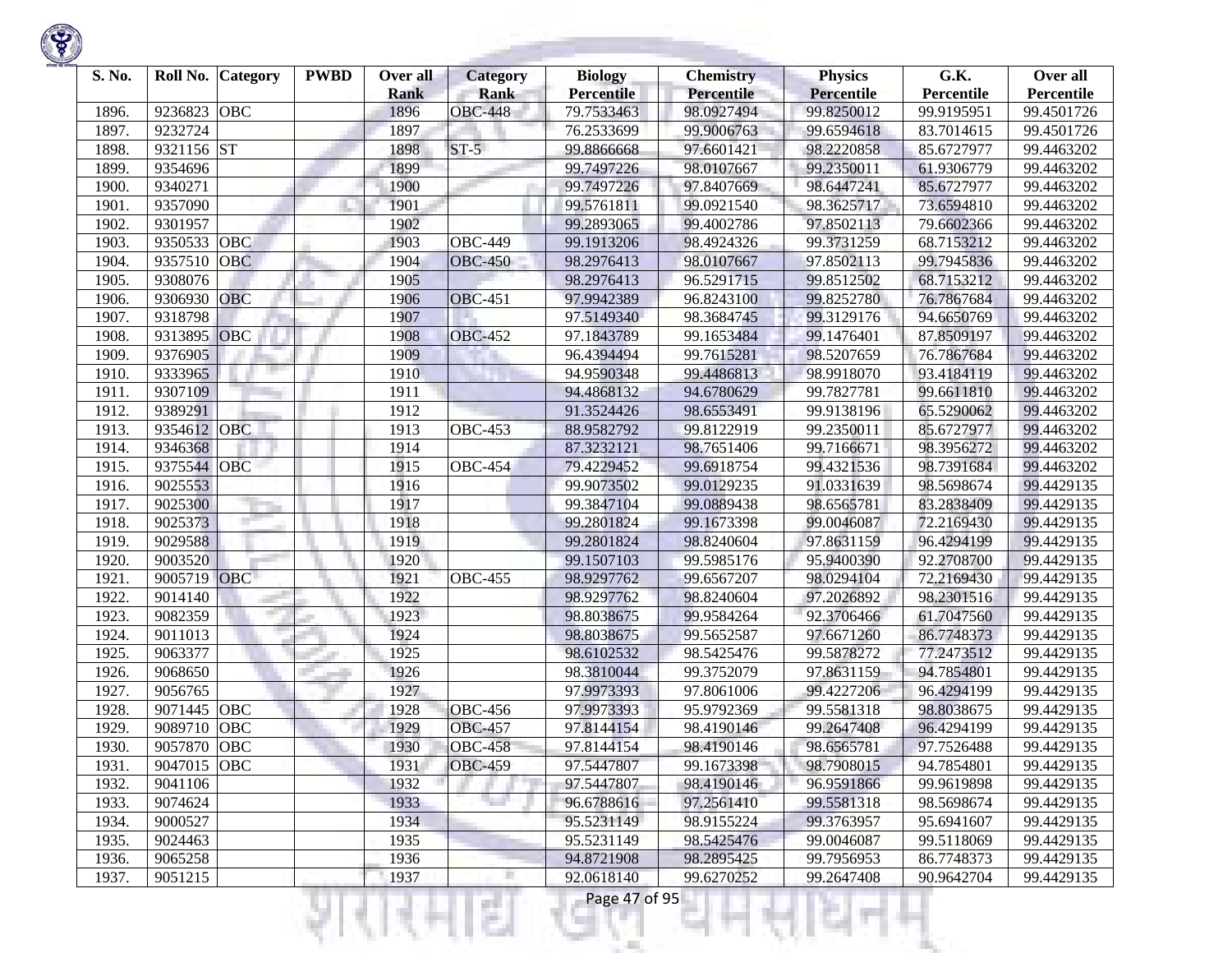

| S. No. | Roll No.    | <b>Category</b> | <b>PWBD</b> | Over all    | <b>Category</b> | <b>Biology</b>    | <b>Chemistry</b> | <b>Physics</b>    | G.K.       | Over all   |
|--------|-------------|-----------------|-------------|-------------|-----------------|-------------------|------------------|-------------------|------------|------------|
|        |             |                 |             | <b>Rank</b> | <b>Rank</b>     | <b>Percentile</b> | Percentile       | <b>Percentile</b> | Percentile | Percentile |
| 1938.  | 9014797     |                 |             | 1938        |                 | 92.0618140        | 97.2561410       | 99.6472181        | 99.7351166 | 99.4429135 |
| 1939.  | 9040762     |                 |             | 1939        |                 | 90.7385851        | 99.3752079       | 99.5201216        | 94.7854801 | 99.4429135 |
| 1940.  | 9049789     |                 |             | 1940        |                 | 89.8548487        | 95.6739678       | 99.9619898        | 92.2708700 | 99.4429135 |
| 1941.  | 9032380     | <b>SC</b>       |             | 1941        | $SC-27$         | 87.6561980        | 99.5118069       | 99.0046087        | 99.3692688 | 99.4429135 |
| 1942.  | 9195544     |                 |             | 1942        |                 | 99.9764681        | 95.1006577       | 98.8739984        | 78.7895189 | 99.4411173 |
| 1943.  | 9136171     |                 |             | 1943        |                 | 99.8835171        | 97.7162288       | 96.0972338        | 97.4891459 | 99.4411173 |
| 1944.  | 9164619     |                 |             | 1944        |                 | 99.8623384        | 98.9928345       | 98.6586815        | 47.7474085 | 99.4411173 |
| 1945.  | 9191154     | OBC             |             | 1945        | <b>OBC-460</b>  | 99.8093916        | 98.9928345       | 98.9751856        | 40.7725524 | 99.4411173 |
| 1946.  | 9142788     |                 |             | 1946        |                 | 99.7658576        | 97.5103246       | 98.4857220        | 91.4167382 | 99.4411173 |
| 1947.  | 9182434     | <b>OBC</b>      |             | 1947        | <b>OBC-461</b>  | 99.7246767        | 98.7728112       | 98.1868668        | 78.7895189 | 99.4411173 |
| 1948.  | 9118139     |                 |             | 1948        |                 | 99.4881811        | 99.6893789       | 97.1114589        | 61.4500359 | 99.4411173 |
| 1949   | 9152568     | <b>OBC</b>      |             | 1949        | <b>OBC-462</b>  | 99.2610982        | 98.7728112       | 99.1728536        | 70.0874210 | 99.4411173 |
| 1950.  | 9128006     | OBC             |             | 1950        | <b>OBC-463</b>  | 98.2562860        | 98.9928345       | 97.7585862        | 96.9032015 | 99.4411173 |
| 1951.  | 9136269     |                 |             | 1951        |                 | 98.2562860        | 98.9928345       | 96.7373016        | 98.8469367 | 99.4411173 |
| 1952.  | 9229660     | <b>OBC</b>      |             | 1952        | <b>OBC-464</b>  | 97.7844713        | 99.5328917       | 99.5952513        | 31.0997635 | 99.4411173 |
| 1953.  | 9114439     | <b>OBC</b>      |             | 1953        | <b>OBC-465</b>  | 97.7844713        | 99.3246344       | 97.5503289        | 96.1725359 | 99.4411173 |
| 1954.  | 9124296     | OBC             |             | 1954        | <b>OBC-466</b>  | 96.9479121        | 97.8727159       | 99.1728536        | 97.8527138 | 99.4411173 |
| 1955.  | 9131609     | <b>OBC</b>      |             | 1955        | <b>OBC-467</b>  | 93.7558094        | 95.7701404       | 99.8470426        | 96.9032015 | 99.4411173 |
| 1956.  | 9115491     |                 |             | 1956        |                 | 87.8140038        | 99.7576214       | 96.7373016        | 99.7505618 | 99.4411173 |
| 1957.  | 9225698     |                 |             | 1957        |                 | 99.9278721        | 94.9947973       | 98.8790616        | 98.9133519 | 99.4277066 |
| 1958.  | 9245514     | OBC             |             | 1958        | <b>OBC-468</b>  | 99.8250012        | 98.0927494       | 98.6745022        | 92.1912690 | 99.4277066 |
| 1959.  | 9235812     | OBC             |             | 1959        | <b>OBC-469</b>  | 99.5293951        | 97.8089675       | 99.6275363        | 76.9510003 | 99.4277066 |
| 1960.  | 9324884     |                 |             | 1960        |                 | 99.1238235        | 97.1231613       | 98.8790616        | 99.3567611 | 99.4277066 |
| 1961.  | 9238149     |                 |             | 1961        |                 | 98.8625077        | 97.3158965       | 99.2219647        | 98.5420707 | 99.4277066 |
| 1962.  | 9233535     |                 |             | 1962        |                 | 98.5917325        | 99.6902048       | 96.7601570        | 93.3961595 | 99.4277066 |
| 1963.  | 9211620     |                 |             | 1963        |                 | 98.5917325        | 99.1652083       | 98.3008561        | 95.3542544 | 99.4277066 |
| 1964.  | 9229303     |                 |             | 1964        |                 | 98.2192688        | 98.9121695       | 99.2219647        | 88.7019344 | 99.4277066 |
| 1965.  | 9207110     | man i           |             | 1965        |                 | 98.0395403        | 99.5707799       | 99.6594618        | 40.1042898 | 99.4277066 |
| 1966.  | 9202607     |                 |             | 1966        |                 | 97.7805893        | 99.7966230       | 97.4696117        | 87.5076858 | 99.4277066 |
| 1967.  | 9221670     |                 |             | 1967        |                 | 95.5718205        | 99.0848035       | 99.4525375        | 90.6470227 | 99.4277066 |
| 1968   | 9225365     | OBC             |             | 1968        | <b>OBC-470</b>  | 95.5718205        | 98.3812609       | 99.6949345        | 92.1912690 | 99.4277066 |
| 1969   | 9244028     | OBC             |             | 1969        | <b>OBC-471</b>  | 89.8500686        | 98.9121695       | 99.7528733        | 93.3961595 | 99.4277066 |
| 1970.  | 9362525     |                 |             | 1970        |                 | 99.8866668        | 95.7063254       | 96.7145185        | 99.5525701 | 99.4250702 |
| 1971.  | 9374488     |                 |             | 1971        |                 | 99.5006257        | 98.7651406       | 98.5207659        | 79.6602366 | 99.4250702 |
| 1972.  | 9305055     | OBC             |             | 1972        | <b>OBC-472</b>  | 99.5006257        | 95.7063254       | 99.2350011        | 95.6532005 | 99.4250702 |
| 1973.  | 9305104 OBC |                 |             | 1973        | <b>OBC-473</b>  | 99.3790286        | 99.6623616       | 94.4986188        | 87.8509197 | 99.4250702 |
| 1974.  | 9372899     |                 |             | 1974        |                 | 99.3790286        | 98.3684745       | 98.6447241        | 87.8509197 | 99.4250702 |
| 1975.  | 9350264     |                 |             | 1975        | . .             | 99.3790286        | 94.6780629       | 99.5289590        | 94.6650769 | 99.4250702 |
| 1976.  | 9335848     |                 |             | 1976        |                 | 99.2893065        | 97.0663235       | 97.8502113        | 99.5525701 | 99.4250702 |
| 1977.  | 9389891     |                 |             | 1977        |                 | 99.2893065        | 96.2836163       | 99.3129176        | 94.6650769 | 99.4250702 |
| 1978.  | 9369010     | OBC             |             | 1978        | <b>OBC-474</b>  | 99.1913206        | 99.7284726       | 90.0491110        | 97.3378509 | 99.4250702 |
| 1979.  | 9320923     |                 |             | 1979        |                 | 98.5290298        | 99.3282648       | 93.9000779        | 99.6611810 | 99.4250702 |

।धनम्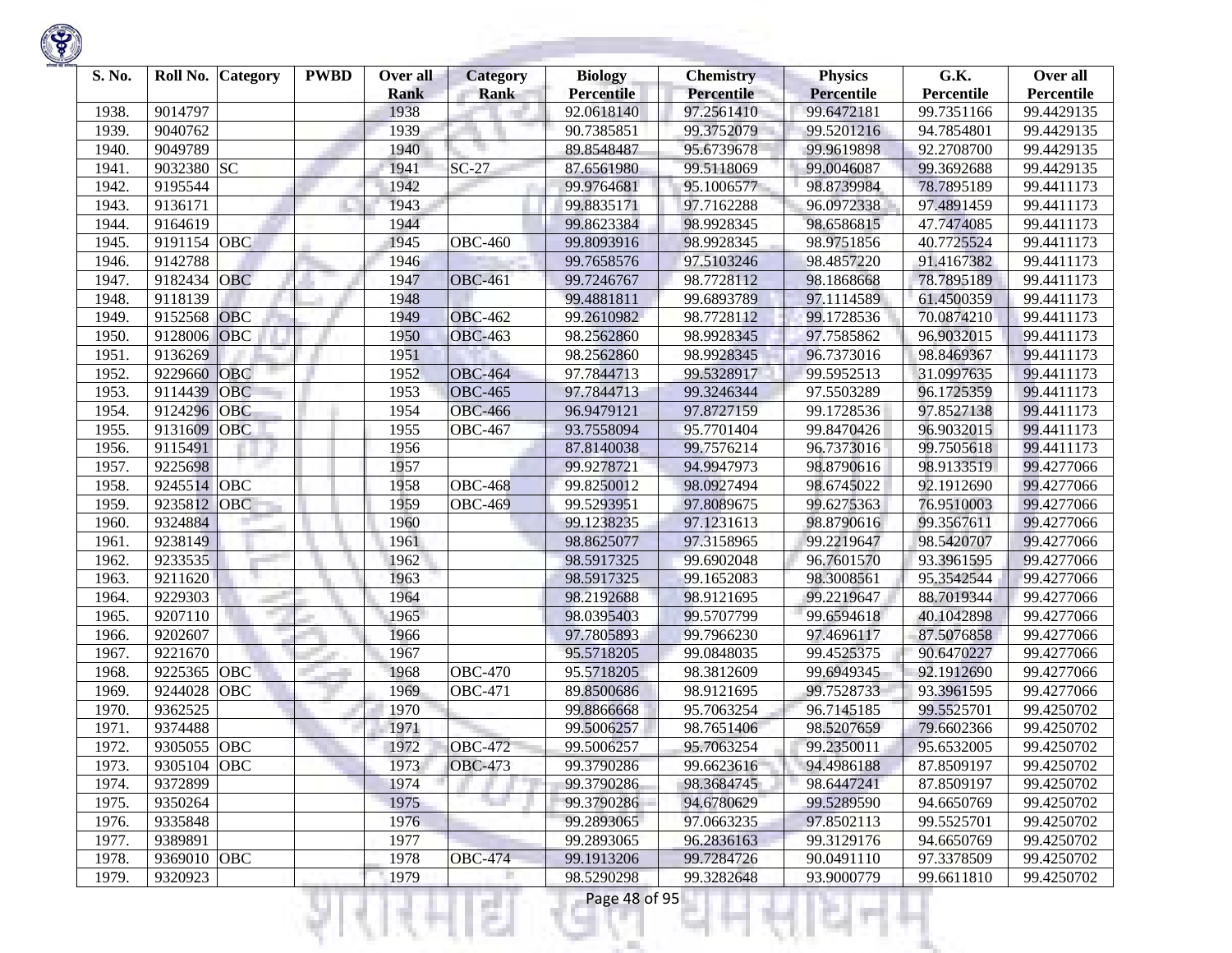

| S. No. | Roll No.    | Category   | <b>PWBD</b> | Over all    | Category       | <b>Biology</b>    | <b>Chemistry</b> | <b>Physics</b>    | G.K.       | Over all   |
|--------|-------------|------------|-------------|-------------|----------------|-------------------|------------------|-------------------|------------|------------|
|        |             |            |             | <b>Rank</b> | <b>Rank</b>    | <b>Percentile</b> | Percentile       | <b>Percentile</b> | Percentile | Percentile |
| 1980.  | 9362498     | <b>OBC</b> |             | 1980        | <b>OBC-475</b> | 97.7758364        | 98.3684745       | 99.3129176        | 91.2296650 | 99.4250702 |
| 1981.  | 9365000     |            |             | 1981        |                | 97.7758364        | 95.3273676       | 99.4770146        | 99.3731259 | 99.4250702 |
| 1982.  | 9308593     |            |             | 1982        |                | 97.5149340        | 99.4002786       | 99.2350011        | 68.7153212 | 99.4250702 |
| 1983.  | 9314483     |            |             | 1983        |                | 97.1843789        | 99.0921540       | 99.2350011        | 85.6727977 | 99.4250702 |
| 1984.  | 9386267     |            |             | 1984        |                | 97.1843789        | 98.8938210       | 99.2350011        | 89.7858475 | 99.4250702 |
| 1985.  | 9306104     |            |             | 1985        |                | 96.7428517        | 98.4924326       | 99.0768068        | 97.3378509 | 99.4250702 |
| 1986.  | 9197600     |            |             | 1986        |                | 96.0333388        | 97.4629896       | 99.6576394        | 95.6532005 | 99.4250702 |
| 1987.  | 9364142     | OBC        |             | 1987        | <b>OBC-476</b> | 95.5953533        | 99.4002786       | 99.0768068        | 89.7858475 | 99.4250702 |
| 1988.  | 9344523     |            |             | 1988        |                | 95.5953533        | 98.3684745       | 99.5785423        | 93.4184119 | 99.4250702 |
| 1989   | 9374906     |            |             | 1989        |                | 93.9874389        | 99.6623616       | 99.4321536        | 65.5290062 | 99.4250702 |
| 1990.  | 9364012     |            |             | 1990        |                | 93.9874389        | 99.0000708       | 98.8843765        | 99.1795150 | 99.4250702 |
| 1991.  | 9346098     |            |             | 1991        |                | 92.5754964        | 99.4002786       | 99.8016669        | 52.0765943 | 99.4250702 |
| 1992.  | 9308032     | OBC        |             | 1992        | <b>OBC-477</b> | 91.9958445        | 99.7615281       | 99.5289590        | 57.9592945 | 99.4250702 |
| 1993.  | 9323676     |            |             | 1993        |                | 91.9958445        | 99.3282648       | 99.3731259        | 94.6650769 | 99.4250702 |
| 1994.  | 9199147     |            |             | 1994        |                | 86.1662692        | 99.7851392       | 99.5785423        | 76.7867684 | 99.4250702 |
| 1995.  | 9155898     |            |             | 1995        |                | 99.4881811        | 97.2950077       | 99.6752597        | 57.8908355 | 99.4234684 |
| 1996.  | 9193198     | <b>OBC</b> |             | 1996        | <b>OBC-478</b> | 99.2610982        | 98.2186349       | 99.2422727        | 76.4504477 | 99.4234684 |
| 1997.  | 9126043     | <b>OBC</b> |             | 1997        | <b>OBC-479</b> | 98.9445941        | 97.5103246       | 99.6752597        | 70.0874210 | 99.4234684 |
| 1998   | 9125640     |            |             | 1998        |                | 98.5822028        | 99.4717088       | 96.4149145        | 93.9534774 | 99.4234684 |
| 1999   | 9133881     |            |             | 1999        |                | 98.2562860        | 99.7340895       | 96.0972338        | 87.2574743 | 99.4234684 |
| 2000.  | 9161863     | OBC        |             | 2000        | <b>OBC-480</b> | 98.0456754        | 99.3799343       | 99.4446471        | 44.3858762 | 99.4234684 |
| 2001.  | 9188382     |            |             | 2001        |                | 97.4538481        | 99.3799343       | 99.2422727        | 64.5315386 | 99.4234684 |
| 2002.  | 9170258     | OBC        |             | 2002        | <b>OBC-481</b> | 96.6525867        | 99.0857856       | 98.7563389        | 93.9534774 | 99.4234684 |
| 2003.  | 9268811     |            |             | 2003        |                | 96.6525867        | 96.5761081       | 99.8352767        | 82.8064148 | 99.4234684 |
| 2004.  | 9179761     |            |             | 2004        |                | 95.8489722        | 98.3633561       | 98.6586815        | 99.2246238 | 99.4234684 |
| 2005.  | 9154325     | OBC        |             | 2005        | <b>OBC-482</b> | 93.7558094        | 99.5328917       | 99.7764469        | 40.7725524 | 99.4234684 |
| 2006.  | 9136251     |            |             | 2006        |                | 93.7558094        | 98.9928345       | 99.2422727        | 96.1725359 | 99.4234684 |
| 2007.  | 9103277     | OBC        |             | 2007        | <b>OBC-483</b> | 92.9451354        | 99.8458660       | 97.3573673        | 93.9534774 | 99.4234684 |
| 2008.  | 9108007     |            |             | 2008        |                | 92.3580144        | 99.0857856       | 98.4857220        | 99.5105364 | 99.4234684 |
| 2009.  | 9135800     | <b>OBC</b> |             | 2009        | <b>OBC-484</b> | 90.0895389        | 99.5328917       | 98.8739984        | 97.4891459 | 99.4234684 |
| 2010.  | 9213712     |            |             | 2010        |                | 99.7883460        | 97.6682590       | 98.1518706        | 98.0407227 | 99.4123351 |
| 2011.  | 9265116     | <b>OBC</b> |             | 2011        | <b>OBC-485</b> | 99.7209478        | 99.3733150       | 99.4998345        | 30.3776664 | 99.4123351 |
| 2012.  | 9247312     |            |             | 2012        |                | 99.3614908        | 99.6180769       | 94.7902379        | 96.3179303 | 99.4123351 |
| 2013.  | 9263150     |            |             | 2013        |                | 98.5917325        | 99.3733150       | 97.6564348        | 95.3542544 | 99.4123351 |
| 2014.  | 9282265     |            |             | 2014        |                | 98.5917325        | 92.7931230       | 99.8250012        | 98.5420707 | 99.4123351 |
| 2015.  | 9279064     |            |             | 2015        |                | 97.7805893        | 99.6180769       | 98.3008561        | 87.5076858 | 99.4123351 |
| 2016.  | 9278806     | OBC        |             | 2016        | <b>OBC-486</b> | 97.4033959        | 99.0848035       | 98.4261931        | 97.4093080 | 99.4123351 |
| 2017.  | 9187114     |            |             | 2017        |                | 96.1382018        | 98.7217992       | 99.3461193        | 95.3542544 | 99.4123351 |
| 2018.  | 9283196 OBC |            |             | 2018        | <b>OBC-487</b> | 93.0757225        | 99.6180769       | 99.6594618        | 65.7830015 | 99.4123351 |
| 2019.  | 9263132     | OBC        |             | 2019        | <b>OBC-488</b> | 93.0757225        | 99.3733150       | 99.4064229        | 90.6470227 | 99.4123351 |
| 2020.  | 9062276     |            |             | 2020        |                | 99.6638476        | 99.2326697       | 97.8631159        | 80.9177080 | 99.4120302 |
| 2021.  | 9070623 OBC |            |             | 2021        | <b>OBC-489</b> | 99.5902029        | 99.5985176       | 96.2571863        | 80.9177080 | 99.4120302 |

!यनम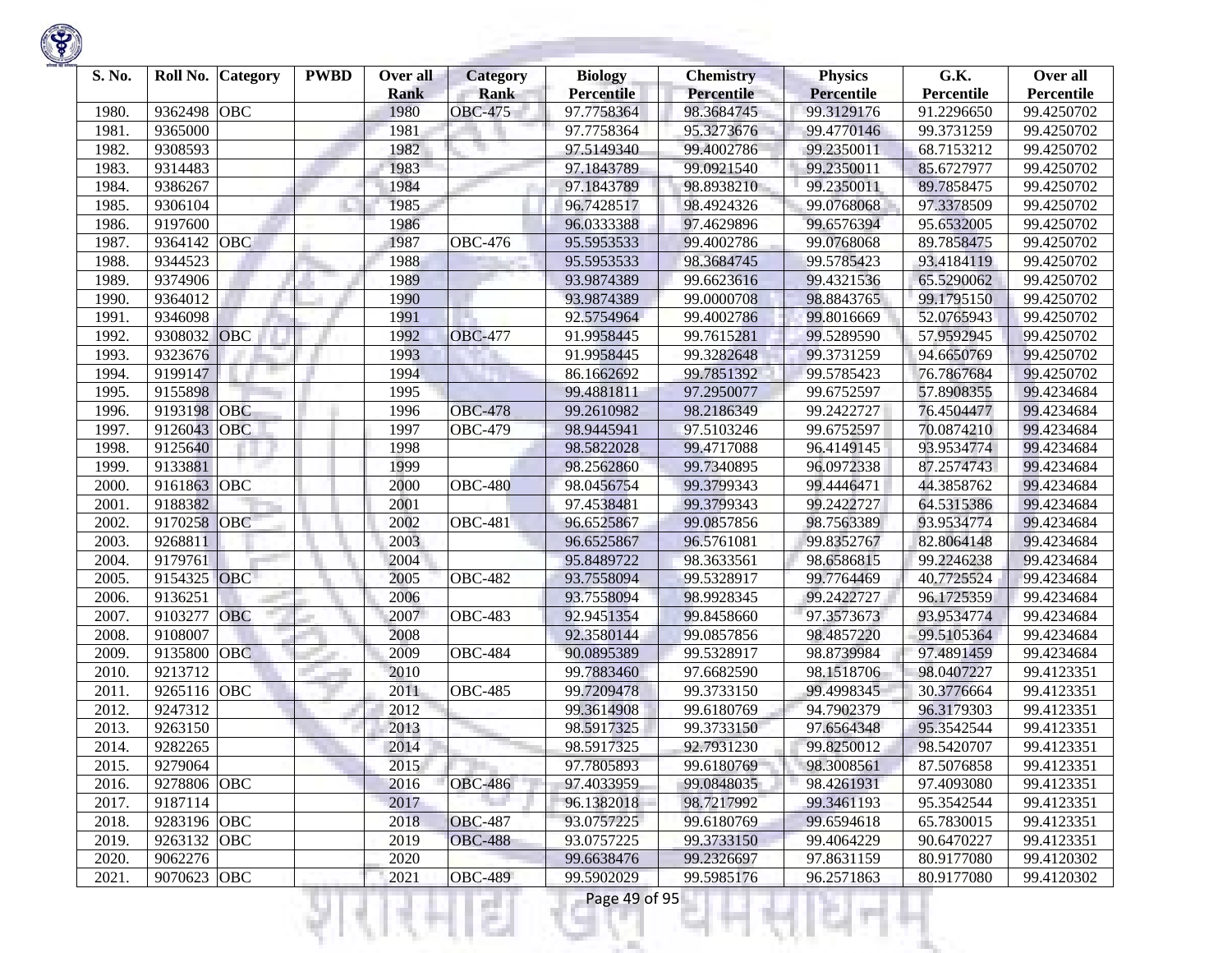| S. No. | Roll No. Category     | <b>PWBD</b> | Over all<br><b>Rank</b> | <b>Category</b><br><b>Rank</b> | <b>Biology</b><br><b>Percentile</b> | <b>Chemistry</b><br><b>Percentile</b> | <b>Physics</b><br><b>Percentile</b> | G.K.<br>Percentile       | Over all<br>Percentile |
|--------|-----------------------|-------------|-------------------------|--------------------------------|-------------------------------------|---------------------------------------|-------------------------------------|--------------------------|------------------------|
| 2022.  | 9044813               |             | 2022                    |                                | 99.4583551                          | 97.0209531                            | 99.0046087                          | 96.9663135               | 99.4120302             |
| 2023.  | OBC<br>9011302        |             | 2023                    | <b>OBC-490</b>                 | 99.2801824                          | 99.3752079                            | 97.4129330                          | 89.3832850               | 99.4120302             |
| 2024.  | OBC<br>9085351        |             | 2024                    | <b>OBC-491</b>                 | 98.8038675                          | 96.2464959                            | 99.6709745                          | 92.2708700               | 99.4120302             |
| 2025.  | OBC<br>9080944        |             | 2025                    | <b>OBC-492</b>                 | 98.3810044                          | 98.2895425                            | 99.3763957                          | 92.2708700               | 99.4120302             |
| 2026.  | OBC<br>9068095        |             | 2026                    | <b>OBC-493</b>                 | 98.3810044                          | 92.1152658                            | 99.6472181                          | 99.3692688               | 99.4120302             |
| 2027.  | 9066768<br>OBC        |             | 2027                    | <b>OBC-494</b>                 | 97.9973393                          | 99.8230152                            | 96.6384758                          | 80.9177080               |                        |
| 2028.  | 9024866               |             | 2028                    |                                |                                     | 98.8240604                            | 98.7908015                          | 97.7526488               | 99.4120302             |
|        | 9043753<br>OBC        |             | 2029                    | <b>OBC-495</b>                 | 97.1706181                          |                                       | 96.2571863                          | 98.2301516               | 99.4120302             |
| 2029.  | 9059693               |             | 2030                    |                                | 96.3700290                          | 99.5652587<br>99.2326697              | 98.5294816                          |                          | 99.4120302             |
| 2030.  | <b>SC</b><br>9030338  |             |                         | $SC-28$                        | 96.3700290                          |                                       |                                     | 96.9663135<br>83.2838409 | 99.4120302             |
| 2031.  |                       |             | 2031                    |                                | 96.3700290                          | 99.1673398                            | 99.4809236                          |                          | 99.4120302             |
| 2032.  | 9042094 OBC           |             | 2032                    | <b>OBC-496</b>                 | 96.3700290                          | 98.4190146                            | 99.5878272                          | 92.2708700               | 99.4120302             |
| 2033.  | 9025902               |             | 2033                    |                                | 95.5231149                          | 99.7790659                            | 97.8631159                          | 89.3832850               | 99.4120302             |
| 2034.  | 9082844               |             | 2034                    |                                | 95.5231149                          | 98.5425476                            | 99.4809236                          | 96.4294199               | 99.4120302             |
| 2035.  | 9100308               |             | 2035                    |                                | 94.4635815                          | 99.2326697                            | 99.1744667                          | 86.7748373               | 99.4120302             |
| 2036.  | 9071813               |             | 2036                    |                                | 89.2383713                          | 99.2979997                            | 99.8467715                          | 72.2169430               | 99.4120302             |
| 2037.  | 9062584<br><b>OBC</b> |             | 2037                    | <b>OBC-497</b>                 | 83.1021048                          | 99.8230152                            | 99.0046087                          | 95.6941607               | 99.4120302             |
| 2038.  | 9117555               |             | 2038                    |                                | 99.9952936                          | 98.9928345                            | 96.7373016                          | 21.9046723               | 99.4058194             |
| 2039.  | 9126554               |             | 2039                    |                                | 99.7246767                          | 99.4717088                            | 91.7002977                          | 92.8498312               | 99.4058194             |
| 2040.  | 9163458               |             | 2040                    |                                | 99.5587768                          | 99.6646704                            | 96.7373016                          | 57.8908355               | 99.4058194             |
| 2041.  | OBC<br>9134037        |             | 2041                    | <b>OBC-498</b>                 | 99.0763728                          | 99.7340895                            | 95.1712534                          | 78.7895189               | 99.4058194             |
| 2042.  | 9194433<br>OBC        |             | 2042                    | <b>OBC-499</b>                 | 98.9445941                          | 99.6893789                            | 96.4149145                          | 76.4504477               | 99.4058194             |
| 2043.  | 9159222               |             | 2043                    |                                | 98.7928134                          | 98.7728112                            | 94.7135579                          | 99.5105364               | 99.4058194             |
| 2044.  | 9155444               |             | 2044                    |                                | 98.5822028                          | 99.7340895                            | 97.3573673                          | 70.0874210               | 99.4058194             |
| 2045.  | OBC<br>9109885        |             | 2045                    | <b>OBC-500</b>                 | 98.0456754                          | 96.8431952                            | 99.5070066                          | 93.9534774               | 99.4058194             |
| 2046.  | 9152126               |             | 2046                    |                                | 98.0456754                          | 94.7900366                            | 99.4446471                          | 99.0669600               | 99.4058194             |
| 2047.  | 9117098               |             | 2047                    |                                | 97.4538481                          | 94.1064348                            | 99.6293725                          | 99.0669600               | 99.4058194             |
| 2048.  | 9119796 OBC           |             | 2048                    | <b>OBC-501</b>                 | 96.2548976                          | 98.6280900                            | 99.6752597                          | 73.5371981               | 99.4058194             |
| 2049.  | 9123906               |             | 2049                    |                                | 96.2548976                          | 98.4939582                            | 98.3433540                          | 99.0669600               | 99.4058194             |
| 2050.  | 9143936               |             | 2050                    |                                | 96.2548976                          | 96.8431952                            | 99.6752597                          | 94.7629749               | 99.4058194             |
| 2051.  | 9118982 SC            |             | 2051                    | $SC-29$                        | 95.8489722                          | 97.7162288                            | 99.7270299                          | 87.2574743               | 99.4058194             |
| 2052.  | OBC<br>9188758        |             | 2052                    | <b>OBC-502</b>                 | 95.8489722                          | 97.7162288                            | 99.4446471                          | 96.9032015               | 99.4058194             |
| 2053.  | 9128185               |             | 2053                    |                                | 95.2265534                          | 97.8727159                            | 99.4446471                          | 96.9032015               | 99.4058194             |
| 2054.  | OBC<br>9178195        |             | 2054                    | <b>OBC-503</b>                 | 94.8076855                          | 99.5328917                            | 98.3433540                          | 93.9534774               | 99.4058194             |
| 2055.  | 9171233               |             | 2055                    |                                | 94.3229283                          | 97.8727159                            | 99.5070066                          | 97.4891459               | 99.4058194             |
| 2056.  | 9137216               |             | 2056                    |                                | 90.0895389                          | 99.4717088                            | 99.4446471                          | 88.8494076               | 99.4058194             |
| 2057.  | 9123547               |             | 2057                    |                                | 90.0895389                          | 98.9928345                            | 98.9751856                          | 99.2246238               | 99.4058194             |
| 2058.  | 9285136 ST            |             | 2058                    | $ST-6$                         | 99.8959466                          | 94.6850021                            | 99.0670671                          | 98.0407227               | 99.4005108             |
| 2059.  | 9223606 OBC           |             | 2059                    | <b>OBC-504</b>                 | 99.7883460                          | 99.0848035                            | 98.9842974                          | 62.6661306               | 99.4005108             |
| 2060.  | 9209799               |             | 2060                    |                                | 99.4631793                          | 97.4767062                            | 99.7989878                          | 62.6661306               | 99.4005108             |
| 2061.  | 9337451<br><b>OBC</b> |             | 2061                    | <b>OBC-505</b>                 | 98.8625077                          | 99.3733150                            | 96.9990068                          | 96.3179303               | 99.4005108             |
| 2062.  | 9235830               |             | 2062                    |                                | 98.8625077                          | 96.6419146                            | 98.9842974                          | 99.6027054               | 99.4005108             |
| 2063.  | 9247059               |             | 2063                    |                                | 98.8625077                          | 94.2853427                            | 99.2763562                          | 99.9195951               | 99.4005108             |

375

ш

÷

R

w

Ħ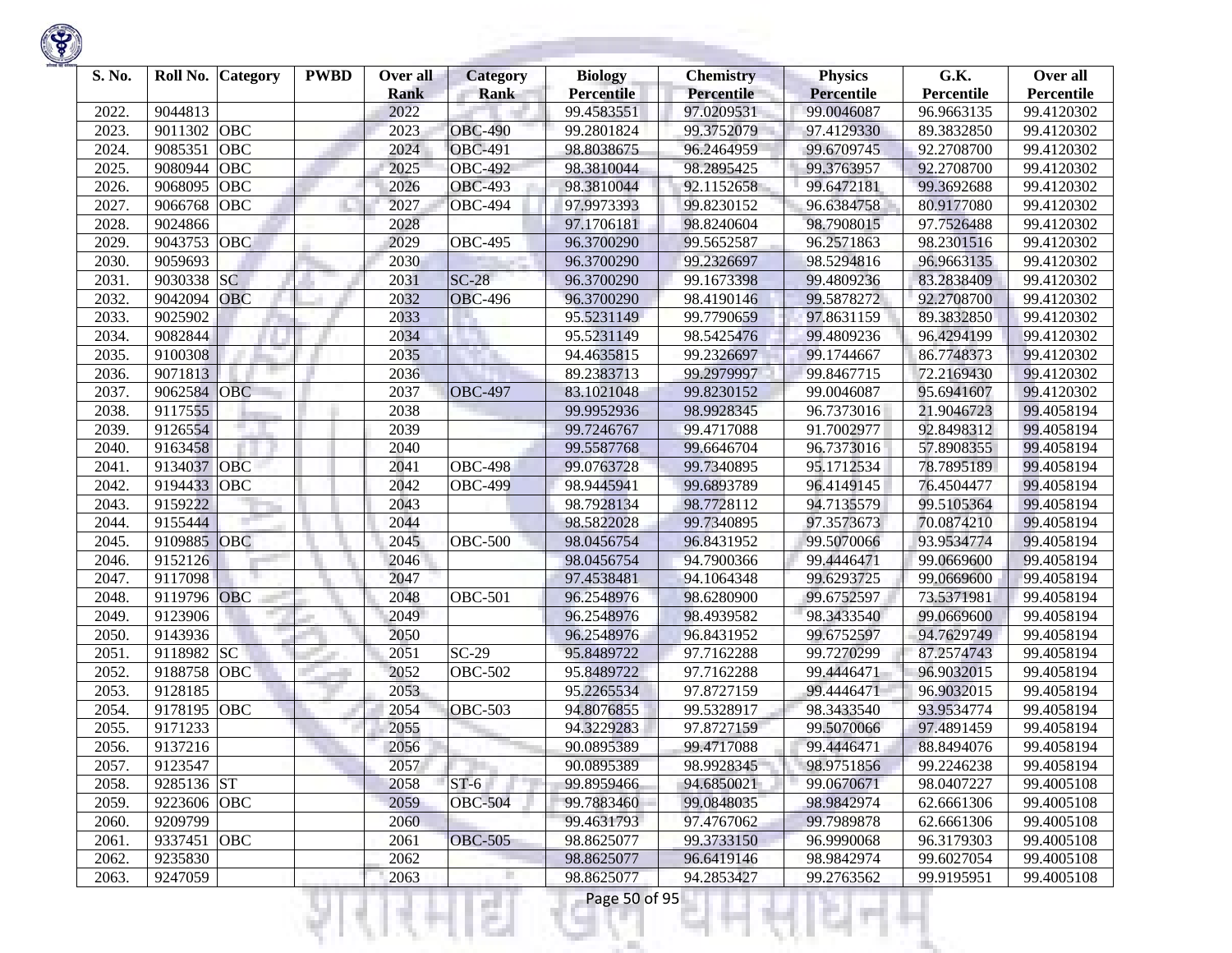

| S. No. | Roll No.    | <b>Category</b> | <b>PWBD</b> | Over all<br><b>Rank</b> | <b>Category</b><br><b>Rank</b> | <b>Biology</b><br><b>Percentile</b> | <b>Chemistry</b><br><b>Percentile</b> | <b>Physics</b><br><b>Percentile</b> | G.K.<br>Percentile | Over all<br>Percentile |
|--------|-------------|-----------------|-------------|-------------------------|--------------------------------|-------------------------------------|---------------------------------------|-------------------------------------|--------------------|------------------------|
| 2064.  | 9223066     |                 |             | 2064                    |                                | 98.5917325                          | 97.6682590                            | 99.1451071                          | 97.4093080         | 99.4005108             |
| 2065.  | 9150762     |                 |             | 2065                    |                                | 97.7805893                          | 98.7217992                            | 98.8790616                          | 96.3179303         | 99.4005108             |
| 2066.  | 9261734     | OBC             |             | 2066                    | <b>OBC-506</b>                 | 97.4033959                          | 99.0848035                            | 98.1518706                          | 98.0407227         | 99.4005108             |
| 2067.  | 9227064     | OBC             |             | 2067                    | <b>OBC-507</b>                 | 97.4033959                          | 96.1240127                            | 99.7729745                          | 95.3542544         | 99.4005108             |
| 2068.  | 9232884     |                 |             | 2068                    |                                | 96.5425909                          | 99.3733150                            | 97.6564348                          | 98.5420707         | 99.4005108             |
| 2069.  | 9325966     |                 |             | 2069                    |                                | 93.7331505                          | 99.6180769                            | 97.8361633                          | 98.0407227         | 99.4005108             |
| 2070.  | 9206577     | OBC             |             | 2070                    | <b>OBC-508</b>                 | 93.7331505                          | 98.9878447                            | 99.6275363                          | 87.5076858         | 99.4005108             |
| 2071.  | 9223015     |                 |             | 2071                    |                                | 87.9593719                          | 99.8841224                            | 99.5518611                          | 56.0008040         | 99.4005108             |
| 2072.  | 9343084     | <b>OBC</b>      |             | 2072                    | <b>OBC-509</b>                 | 99.8394447                          | 98.1902108                            | 98.7710434                          | 61.9306779         | 99.3955564             |
| 2073.  | 9354396     |                 |             | 2073                    |                                | 99.8394447                          | 97.4629896                            | 89.2168205                          | 99.9858334         | 99.3955564             |
| 2074.  | 9366343     |                 |             | 2074                    |                                | 99.8394447                          | 97.2929899                            | 94.9590348                          | 99.5525701         | 99.3955564             |
| 2075.  | 9320601     |                 |             | 2075                    |                                | 99.6836116                          | 96.5291715                            | 99.2350011                          | 82.0685666         | 99.3955564             |
| 2076.  | 9219902     |                 |             | 2076                    |                                | 99.5761811                          | 99.0921540                            | 97.4606285                          | 82.0685666         | 99.3955564             |
| 2077.  | 9342473     | SC              |             | 2077                    | $SC-30$                        | 99.5761811                          | 98.6553491                            | 98.6447241                          | 73.6594810         | 99.3955564             |
| 2078.  | 9319085     |                 |             | 2078                    |                                | 99.3790286                          | 97.2929899                            | 98.8843765                          | 93.4184119         | 99.3955564             |
| 2079.  | 9382402     |                 |             | 2079                    |                                | 99.2893065                          | 99.1653484                            | 92.2567469                          | 99.5525701         | 99.3955564             |
| 2080.  | 9332524     |                 |             | 2080                    |                                | 98.5290298                          | 98.1902108                            | 99.4321536                          | 79.6602366         | 99.3955564             |
| 2081.  | 9345149     |                 |             | 2081                    |                                | 98.2976413                          | 95.7063254                            | 98.5207659                          | 99.9480556         | 99.3955564             |
| 2082.  | 9355622     |                 |             | 2082                    |                                | 97.7758364                          | 99.2562510                            | 98.5207659                          | 89.7858475         | 99.3955564             |
| 2083.  | 9380478     | <b>SC</b>       |             | 2083                    | $SC-31$                        | 97.5149340                          | 99.5856256                            | 94.4986188                          | 99.1795150         | 99.3955564             |
| 2084.  | 9327492     | OBC             |             | 2084                    | $\overline{O}$ BC-510          | 97.1843789                          | 99.8122919                            | 93.9000779                          | 96.2871579         | 99.3955564             |
| 2085.  | 9365373     |                 |             | 2085                    |                                | 96.7428517                          | 97.2929899                            | 99.3731259                          | 98.3956272         | 99.3955564             |
| 2086.  | 9336356     | <b>OBC</b>      |             | 2086                    | <b>OBC-511</b>                 | 96.4394494                          | 98.3684745                            | 99.0768068                          | 97.9151418         | 99.3955564             |
| 2087.  | 9353075     |                 |             | 2087                    |                                | 96.4394494                          | 98.0107667                            | 99.6186811                          | 89.7858475         | 99.3955564             |
| 2088.  | 9378107     |                 |             | 2088                    |                                | 96.0333388                          | 99.1653484                            | 99.1476401                          | 89.7858475         | 99.3955564             |
| 2089.  | 9328085     | <b>OBC</b>      |             | 2089                    | $\overline{O}$ BC-512          | 93.9874389                          | 98.1902108                            | 99.7402781                          | 89.7858475         | 99.3955564             |
| 2090.  | 9339490     |                 |             | 2090                    |                                | 91.9958445                          | 99.5018062                            | 99.5289590                          | 79.6602366         | 99.3955564             |
| 2091.  | 9343629     |                 |             | 2091                    |                                | 91.9958445                          | 99.0921540                            | 99.7166671                          | 82.0685666         | 99.3955564             |
| 2092.  | 9369297     |                 |             | 2092                    |                                | 83.5832172                          | 99.7851392                            | 98.6447241                          | 98.7391684         | 99.3955564             |
| 2093.  | 9317787     |                 |             | 2093                    |                                | 56.0704082                          | 99.9256251                            | 99.6942365                          | 98.3956272         | 99.3955564             |
| 2094.  | 9087284     |                 |             | 2094                    |                                | 99.9429847                          | 99.7790659                            | 90.2218844                          | 69.2402718         | 99.3906495             |
| 2095.  | 9052801     |                 |             | 2095                    |                                | 99.8657766                          | 99.5652587                            | 87.2701573                          | 95.6941607         | 99.3906495             |
| 2096.  | 9034309     |                 |             | 2096                    |                                | 99.7113603                          | 98.9155224                            | 97.4129330                          | 85.2259229         | 99.3906495             |
| 2097.  | 9067190     |                 |             | 2097                    |                                | 99.5902029                          | 89.3809094                            | 99.0984463                          | 99.9299188         | 99.3906495             |
| 2098.  | 9091090     |                 |             | 2098                    |                                | 99.4583551                          | 96.4959377                            | 99.1744667                          | 96.4294199         | 99.3906495             |
| 2099.  | 9083691 OBC |                 |             | 2099                    | <b>OBC-513</b>                 | 99.2801824                          | 99.5118069                            | 98.7908015                          | 55.1788854         | 99.3906495             |
| 2100.  | 9062168     |                 |             | 2100                    |                                | 99.2801824                          | 99.4737967                            | 98.0294104                          | 74.9501117         | 99.3906495             |
| 2101.  | 9029357 OBC |                 |             | 2101                    | <b>OBC-514</b>                 | 99.1507103                          | 99.6270252                            | 93.1569820                          | 95.6941607         | 99.3906495             |
| 2102.  | 9089289     | <b>OBC</b>      |             | 2102                    | <b>OBC-515</b>                 | 99.1507103                          | 98.5425476                            | 98.5294816                          | 89.3832850         | 99.3906495             |
| 2103.  | 9064263     |                 |             | 2103                    |                                | 99.1507103                          | 96.2464959                            | 99.1744667                          | 98.5698674         | 99.3906495             |
| 2104.  | 9072171     | <b>OBC</b>      |             | 2104                    | <b>OBC-516</b>                 | 98.3810044                          | 99.6567207                            | 97.4129330                          | 83.2838409         | 99.3906495             |
| 2105.  | 9039022     |                 |             | 2105                    |                                | 98.3810044                          | 99.5652587                            | 98.1968927                          | 80.9177080         | 99.3906495             |
|        |             |                 |             |                         |                                | Page 51 of 95                       |                                       |                                     |                    |                        |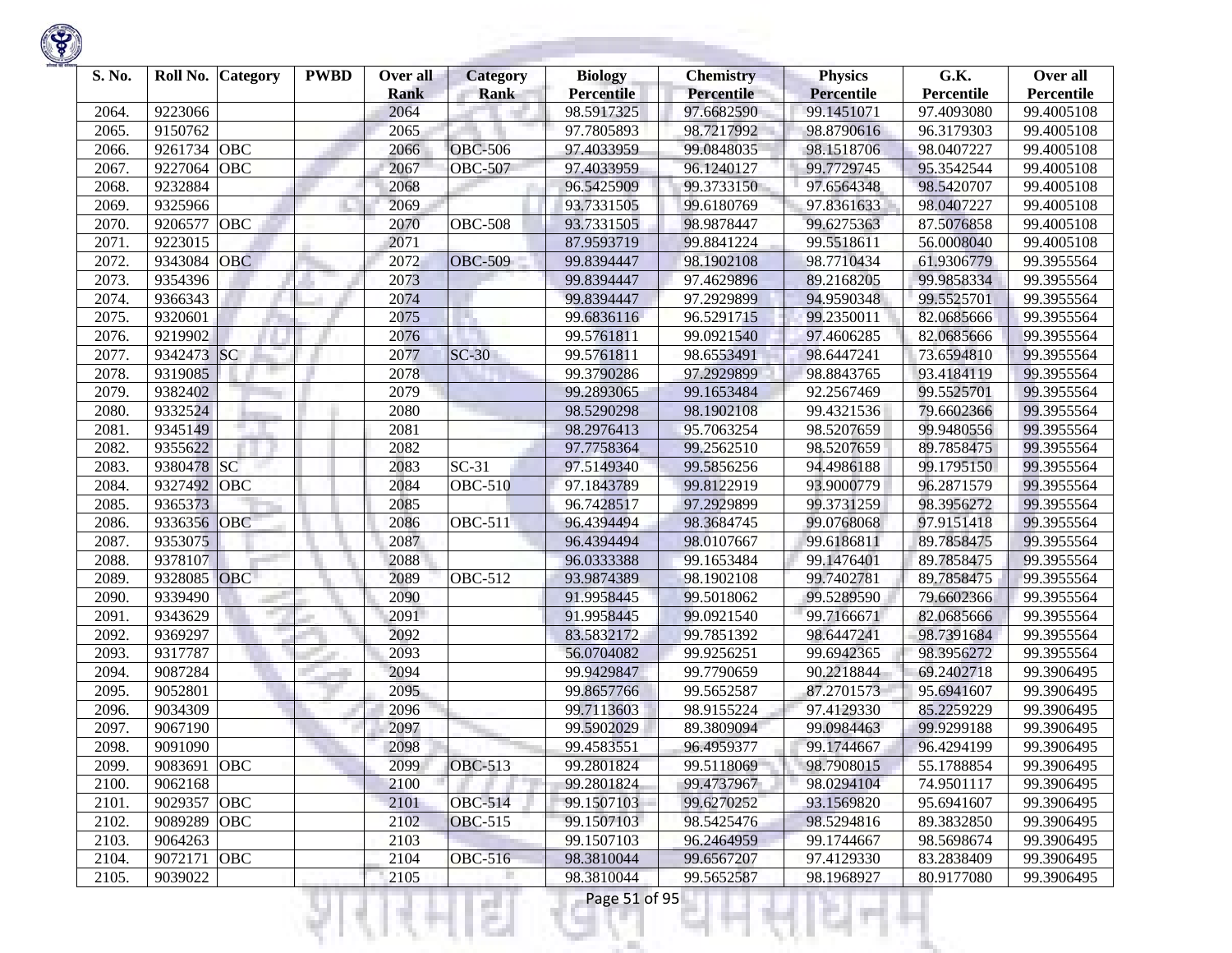

| S. No. | Roll No.    | <b>Category</b> | <b>PWBD</b> | Over all<br><b>Rank</b> | <b>Category</b><br><b>Rank</b> | <b>Biology</b><br><b>Percentile</b> | <b>Chemistry</b><br>Percentile | <b>Physics</b><br><b>Percentile</b> | G.K.<br>Percentile | Over all<br>Percentile |
|--------|-------------|-----------------|-------------|-------------------------|--------------------------------|-------------------------------------|--------------------------------|-------------------------------------|--------------------|------------------------|
| 2106.  | 9035306     | <b>OBC</b>      |             | 2106                    | <b>OBC-517</b>                 | 98.3810044                          | 99.1673398                     | 97.4129330                          | 96.9663135         | 99.3906495             |
| 2107.  | 9021990     |                 |             | 2107                    |                                | 98.3810044                          | 97.8061006                     | 99.7956953                          | 64.5507673         | 99.3906495             |
| 2108   | 9011874     |                 |             | 2108                    |                                | 97.9973393                          | 98.6470756                     | 99.3763957                          | 86.7748373         | 99.3906495             |
| 2109.  | 9003620     |                 |             | 2109                    |                                | 97.8144154                          | 99.6923552                     | 98.7908015                          | 61.7047560         | 99.3906495             |
| 2110   | 9051542     | <b>OBC</b>      |             | 2110                    | <b>OBC-518</b>                 | 97.8144154                          | 99.0889438                     | 97.2026892                          | 98.8038675         | 99.3906495             |
| 2111.  | 9036686     |                 |             | 2111                    |                                | 97.5447807                          | 99.8550862                     | 99.0046087                          | 26.8601226         | 99.3906495             |
| 2112.  | 9069978     |                 |             | 2112                    |                                | 97.5447807                          | 99.4310353                     | 98.5294816                          | 89.3832850         | 99.3906495             |
| 2113.  | 9095057     | <b>OBC</b>      |             | 2113                    | <b>OBC-519</b>                 | 97.5447807                          | 98.1220602                     | 98.3810044                          | 99.3692688         | 99.3906495             |
| 2114.  | 9002076     |                 |             | 2114                    |                                | 97.5447807                          | 97.9747708                     | 99.5201216                          | 93.2425049         | 99.3906495             |
| 2115.  | 9010285     |                 |             | 2115                    |                                | 97.1706181                          | 99.3752079                     | 98.0294104                          | 92.2708700         | 99.3906495             |
| 2116.  | 9241342     |                 |             | 2116                    |                                | 96.6788616                          | 95.6739678                     | 99.3763957                          | 99.8479593         | 99.3906495             |
| 2117.  | 9028774     | <b>OBC</b>      |             | 2117                    | <b>OBC-520</b>                 | 95.9685466                          | 99.1673398                     | 98.5294816                          | 97.7526488         | 99.3906495             |
| 2118.  | 9072934     | OBC             |             | 2118                    | <b>OBC-521</b>                 | 94.4635815                          | 99.8230152                     | 98.0294104                          | 85.2259229         | 99.3906495             |
| 2119   | 9083625     | OBC             |             | 2119                    | <b>OBC-522</b>                 | 94.4635815                          | 98.6470756                     | 99.5878272                          | 93.2425049         | 99.3906495             |
| 2120   | 9076096     |                 |             | 2120                    |                                | 93.9837031                          | 97.9747708                     | 99.4227206                          | 99.3692688         | 99.3906495             |
| 2121.  | 9055836     |                 |             | 2121                    |                                | 93.3909821                          | 99.8550862                     | 98.1968927                          | 83.2838409         | 99.3906495             |
| 2122.  | 9074776     |                 |             | 2122                    |                                | 87.6561980                          | 95.3461301                     | 99.6175227                          | 99.9940609         | 99.3906495             |
| 2123.  | 9266305     |                 |             | 2123                    |                                | 99.8959466                          | 99.2408835                     | 96.7601570                          | 83.7014615         | 99.3839569             |
| 2124.  | 9307917     |                 |             | 2124                    |                                | 99.7209478                          | 99.6902048                     | 90.6068202                          | 96.3179303         | 99.3839569             |
| 2125.  | 9220748     |                 |             | 2125                    |                                | 99.7209478                          | 98.6106513                     | 99.2763562                          | 65.7830015         | 99.3839569             |
| 2126.  | 9216146     |                 |             | 2126                    |                                | 99.5802393                          | 97.4767062                     | 97.6564348                          | 99.3567611         | 99.3839569             |
| 2127.  | 9272678     | <b>OBC</b>      |             | 2127                    | <b>OBC-523</b>                 | 99.4631793                          | 99.4631793                     | 99.8853048                          | 4.0285201          | 99.3839569             |
| 2128.  | 9332278     |                 |             | 2128                    |                                | 99.4631793                          | 99.3733150                     | 97.2189377                          | 88.7019344         | 99.3839569             |
| 2129.  | 9272870     |                 |             | 2129                    |                                | 99.3614908                          | 98.2571064                     | 99.4064229                          | 79.2307147         | 99.3839569             |
| 2130.  | 9131632     | OBC             |             | 2130                    | <b>OBC-524</b>                 | 99.3614908                          | 97.8089675                     | 99.1451071                          | 92.1912690         | 99.3839569             |
| 2131.  | 9219333     | OBC             |             | 2131                    | <b>OBC-525</b>                 | 99.0268647                          | 98.7217992                     | 99.2219647                          | 80.8577307         | 99.3839569             |
| 2132.  | 9251844     | <b>OBC</b>      |             | 2132                    | <b>OBC-526</b>                 | 99.0268647                          | 98.5077804                     | 99.3461193                          | 80.8577307         | 99.3839569             |
| 2133.  | 9244765     |                 |             | 2133                    |                                | 98.5917325                          | 99.4265241                     | 98.1518706                          | 87.5076858         | 99.3839569             |
| 2134.  | 9271639     | <b>OBC</b>      |             | 2134                    | <b>OBC-527</b>                 | 98.2192688                          | 98.7217992                     | 99.3461193                          | 83.7014615         | 99.3839569             |
| 2135.  | 9221741     |                 |             | 2135                    |                                | 98.0395403                          | 99.7505084                     | 93.5108547                          | 98.0407227         | 99.3839569             |
| 2136.  | 9196110     | OBC             |             | 2136                    | <b>OBC-528</b>                 | 97.4033959                          | 98.8234877                     | 99.2763562                          | 88.7019344         | 99.3839569             |
| 2137.  | 9205594     |                 |             | 2137                    |                                | 97.4033959                          | 95.5659083                     | 99.9562503                          | 76.9510003         | 99.3839569             |
| 2138.  | 9287544     | <b>OBC</b>      |             | 2138                    | <b>OBC-529</b>                 | 96.5425909                          | 99.5234829                     | 99.1451071                          | 76.9510003         | 99.3839569             |
| 2139.  | 9327947     | <b>OBC</b>      |             | 2139                    | <b>OBC-530</b>                 | 96.1382018                          | 99.2408835                     | 98.5538949                          | 96.3179303         | 99.3839569             |
| 2140.  | 9216617     |                 |             | 2140                    |                                | 94.7926028                          | 99.5234829                     | 99.4064229                          | 74.2834508         | 99.3839569             |
| 2141.  | 9205321 OBC |                 |             | 2141                    | <b>OBC-531</b>                 | 94.7926028                          | 96.1240127                     | 99.8853048                          | 94.1245329         | 99.3839569             |
| 2142.  | 9231186 OBC |                 |             | 2142                    | <b>OBC-532</b>                 | 94.3503760                          | 99.8427375                     | 98.8790616                          | 68.4682874         | 99.3839569             |
| 2143.  | 9292398 OBC |                 |             | 2143                    | <b>OBC-533</b>                 | 93.7331505                          | 98.9878447                     | 98.7844677                          | 98.9133519         | 99.3839569             |
| 2144.  | 9117191     |                 |             | 2144                    |                                | 93.0757225                          | 99.6902048                     | 98.4261931                          | 93.3961595         | 99.3839569             |
| 2145.  | 9280278 OBC |                 |             | 2145                    | <b>OBC-534</b>                 | 91.9524192                          | 99.8214539                     | 99.3461193                          | 62.6661306         | 99.3839569             |
| 2146.  | 9332921     |                 |             | 2146                    |                                | 91.4262404                          | 97.6682590                     | 99.5932460                          | 99.3567611         | 99.3839569             |
| 2147.  | 9237049     |                 |             | 2147                    |                                | 90.7014142                          | 99.0848035                     | 99.4064229                          | 96.3179303         | 99.3839569             |
|        |             |                 |             |                         | s                              | Page 52 of 95                       |                                |                                     |                    |                        |

<u> 1989 - Alban Santan, p</u>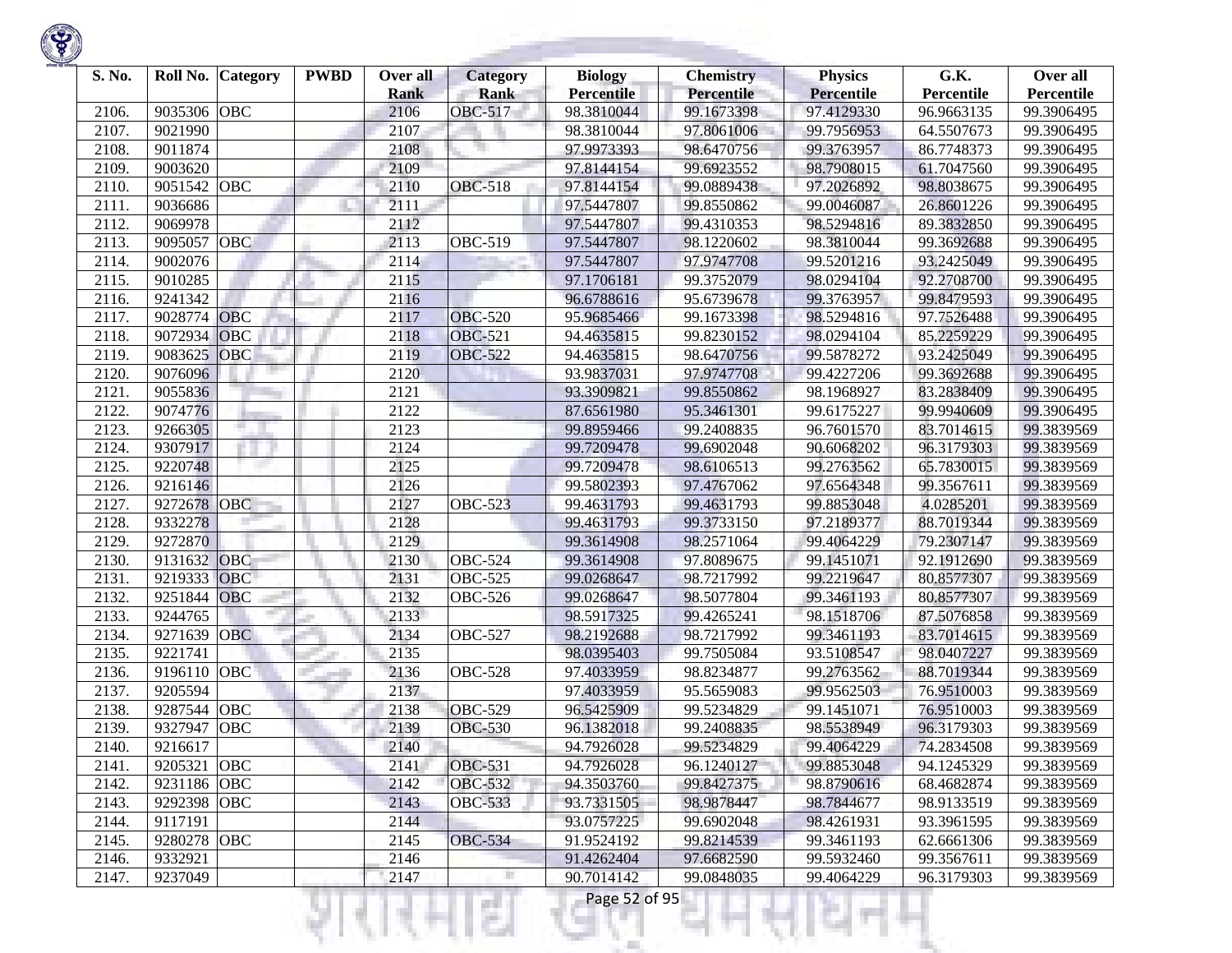

| S. No. | Roll No.    | <b>Category</b> | <b>PWBD</b> | Over all<br><b>Rank</b> | <b>Category</b><br><b>Rank</b> | <b>Biology</b><br><b>Percentile</b> | <b>Chemistry</b><br><b>Percentile</b> | <b>Physics</b><br><b>Percentile</b> | G.K.<br>Percentile | Over all<br>Percentile |
|--------|-------------|-----------------|-------------|-------------------------|--------------------------------|-------------------------------------|---------------------------------------|-------------------------------------|--------------------|------------------------|
| 2148.  | 9205462     |                 |             | 2148                    |                                | 86.1786407                          | 98.3812609                            | 98.8790616                          | 100.0000000        | 99.3839569             |
| 2149.  | 9146052     |                 |             | 2149                    |                                | 84.7727380                          | 99.6180769                            | 99.6594618                          | 83.7014615         | 99.3839569             |
| 2150.  | 9138123     |                 |             | 2150                    |                                | 99.5587768                          | 99.0857856                            | 97.3573673                          | 78.7895189         | 99.3822875             |
| 2151.  | 9095850     | OBC             |             | 2151                    | <b>OBC-535</b>                 | 99.4881811                          | 98.0268499                            | 93.7311009                          | 99.6329023         | 99.3822875             |
| 2152.  | 9093360     |                 |             | 2152                    |                                | 98.7928134                          | 99.1799132                            | 92.9368992                          | 99.0669600         | 99.3822875             |
| 2153.  | 9120118     |                 |             | 2153                    |                                | 98.7928134                          | 94.7900366                            | 98.9751856                          | 99.5105364         | 99.3822875             |
| 2154.  | 9102782     |                 |             | 2154                    |                                | 98.5822028                          | 97.5103246                            | 98.8739984                          | 96.1725359         | 99.3822875             |
| 2155.  | 9181000     |                 |             | 2155                    |                                | 98.2562860                          | 99.6646704                            | 97.7585862                          | 70.0874210         | 99.3822875             |
| 2156.  | 9164179     |                 |             | 2156                    |                                | 98.2562860                          | 98.4939582                            | 97.7585862                          | 97.4891459         | 99.3822875             |
| 2157.  | 9108535     |                 |             | 2157                    |                                | 98.0456754                          | 98.2186349                            | 98.1868668                          | 97.8527138         | 99.3822875             |
| 2158.  | 9174334     |                 |             | 2158                    |                                | 98.0456754                          | 98.2186349                            | 98.0174371                          | 98.5421986         | 99.3822875             |
| 2159.  | 9116621     | OBC             |             | 2159                    | <b>OBC-536</b>                 | 97.4538481                          | 99.6646704                            | 97.7585862                          | 78.7895189         | 99.3822875             |
| 2160.  | 9110400     |                 |             | 2160                    |                                | 96.6525867                          | 99.7340895                            | 96.7373016                          | 88.8494076         | 99.3822875             |
| 2161.  | 9129971     | OBC             |             | 2161                    | <b>OBC-537</b>                 | 96.2548976                          | 99.2458025                            | 98.1868668                          | 94.7629749         | 99.3822875             |
| 2162   | 9160763     |                 |             | 2162                    |                                | 96.2548976                          | 98.8692920                            | 99.7270299                          | 53.8715864         | 99.3822875             |
| 2163.  | 9173666     |                 |             | 2163                    |                                | 95.8489722                          | 98.4939582                            | 99.1728536                          | 94.7629749         | 99.3822875             |
| 2164.  | 9189635     |                 |             | 2164                    |                                | 95.8489722                          | 96.8431952                            | 99.1728536                          | 99.5105364         | 99.3822875             |
| 2165.  | 9139465     |                 |             | 2165                    |                                | 95.2265534                          | 98.8692920                            | 99.7270299                          | 61.4500359         | 99.3822875             |
| 2166.  | 9121180     |                 |             | 2166                    |                                | 95.2265534                          | 97.2950077                            | 99.1728536                          | 99.2246238         | 99.3822875             |
| 2167.  | 9114618     |                 |             | 2167                    |                                | 94.3229283                          | 99.8176277                            | 99.0963749                          | 53.8715864         | 99.3822875             |
| 2168.  | 9177408     |                 |             | 2168                    |                                | 94.3229283                          | 97.8727159                            | 99.6752597                          | 92.8498312         | 99.3822875             |
| 2169   | 9175157     | OBC             |             | 2169                    | <b>OBC-538</b>                 | 93.7558094                          | 99.5811321                            | 99.5446577                          | 57.8908355         | 99.3822875             |
| 2170.  | 9152337     | <b>OBC</b>      |             | 2170                    | <b>OBC-539</b>                 | 88.6917438                          | 98.2186349                            | 99.8352767                          | 88.8494076         | 99.3822875             |
| 2171.  | 9124064     | SC              |             | 2171                    | $SC-32$                        | 85.9738090                          | 99.6164300                            | 99.5446577                          | 87.2574743         | 99.3822875             |
| 2172.  | 9155066     |                 |             | 2172                    |                                | 85.1513690                          | 99.3799343                            | 98.8739984                          | 99.5105364         | 99.3822875             |
| 2173.  | 9346557     |                 |             | 2173                    |                                | 99.8394447                          | 99.4002786                            | 93.9000779                          | 82.0685666         | 99.3695842             |
| 2174.  | 9324245     |                 |             | 2174                    |                                | 99.7981253                          | 99.3282648                            | 96.7145185                          | 65.5290062         | 99.3695842             |
| 2175.  | 9362169     |                 |             | 2175                    |                                | 99.6446533                          | 99.0000708                            | 93.9000779                          | 97.3378509         | 99.3695842             |
| 2176.  | 9297344     | <b>OBC</b>      |             | 2176                    | <b>OBC-540</b>                 | 99.5006257                          | 99.1653484                            | 92.2567469                          | 98.7391684         | 99.3695842             |
| 2177.  | 9367323     |                 |             | 2177                    |                                | 99.1913206                          | 96.5291715                            | 98.7710434                          | 97.9151418         | 99.3695842             |
| 2178.  | 9333842     | OBC             |             | 2178                    | <b>OBC-541</b>                 | 99.0425708                          | 98.6553491                            | 97.2316011                          | 97.3378509         | 99.3695842             |
| 2179.  | 9360723     | <b>SC</b>       |             | 2179                    | $SC-33$                        | 99.0425708                          | 96.0014639                            | 99.3129176                          | 95.6532005         | 99.3695842             |
| 2180.  | 9382343     | OBC             |             | 2180                    | <b>OBC-542</b>                 | 98.8442377                          | 96.8243100                            | 98.6447241                          | 98.7391684         | 99.3695842             |
| 2181.  | 9389023     | OBC             |             | 2181                    | <b>OBC-543</b>                 | 98.6966685                          | 99.5856256                            | 98.3625717                          | 57.9592945         | 99.3695842             |
| 2182.  | 9354923     |                 |             | 2182                    |                                | 98.6966685                          | 98.4924326                            | 97.6495172                          | 97.9151418         | 99.3695842             |
| 2183.  | 9372225     |                 |             | 2183                    |                                | 97.9942389                          | 99.1653484                            | 93.4313980                          | 99.9008335         | 99.3695842             |
| 2184.  | 9362242     |                 |             | 2184                    |                                | 97.7758364                          | 99.8122919                            | 92.2567469                          | 96.2871579         | 99.3695842             |
| 2185.  | 9389035     |                 |             | 2185                    |                                | 97.7758364                          | 99.4002786                            | 97.4606285                          | 94.6650769         | 99.3695842             |
| 2186.  | 9320532     |                 |             | 2186                    |                                | 97.5149340                          | 99.3282648                            | 98.9918070                          | 76.7867684         | 99.3695842             |
| 2187.  | 9331093 OBC |                 |             | 2187                    | <b>OBC-544</b>                 | 97.1843789                          | 99.6623616                            | 98.3625717                          | 73.6594810         | 99.3695842             |
| 2188.  | 9380436 OBC |                 |             | 2188                    | $\overline{O}$ BC-545          | 96.0333388                          | 99.4002786                            | 99.0768068                          | 82.0685666         | 99.3695842             |
| 2189.  | 9365158     |                 |             | 2189                    |                                | 96.0333388                          | 97.2929899                            | 99.6186811                          | 95.6532005         | 99.3695842             |
|        |             |                 |             |                         |                                | Page 53 of 95                       |                                       |                                     |                    |                        |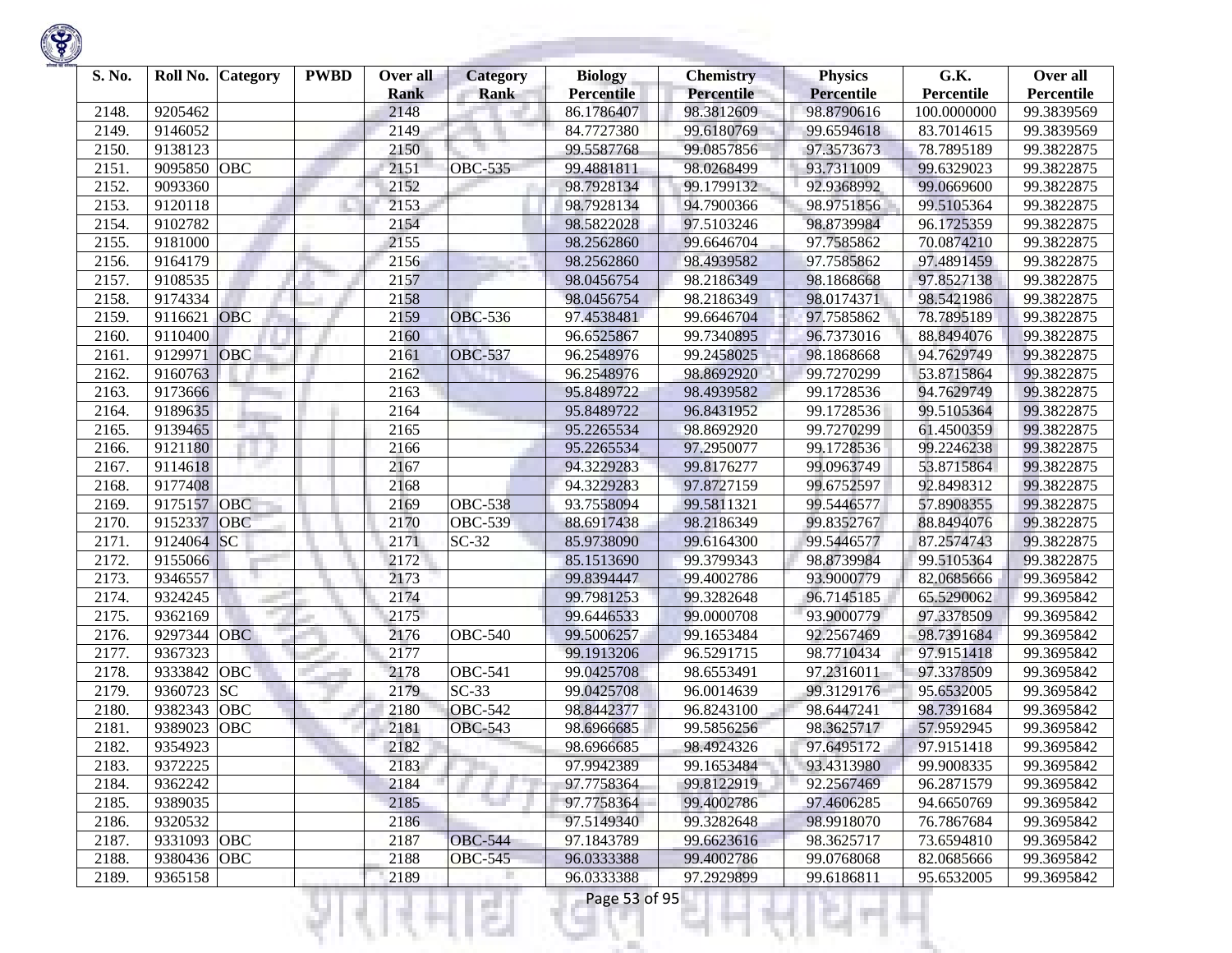

| S. No. |         | Roll No. Category | <b>PWBD</b> | Over all<br><b>Rank</b> | <b>Category</b><br><b>Rank</b> | <b>Biology</b><br><b>Percentile</b> | <b>Chemistry</b><br><b>Percentile</b> | <b>Physics</b><br><b>Percentile</b> | G.K.<br>Percentile | Over all<br>Percentile |
|--------|---------|-------------------|-------------|-------------------------|--------------------------------|-------------------------------------|---------------------------------------|-------------------------------------|--------------------|------------------------|
| 2190.  | 9376622 |                   |             | 2190                    |                                | 94.9590348                          | 99.6623616                            | 98.2220858                          | 89.7858475         | 99.3695842             |
| 2191.  | 9309760 |                   |             | 2191                    |                                | 93.9874389                          | 99.8122919                            | 98.2220858                          | 82.0685666         | 99.3695842             |
| 2192.  | 9332852 | <b>OBC</b>        |             | 2192                    | <b>OBC-546</b>                 | 92.5754964                          | 99.0000708                            | 99.7166671                          | 79.6602366         | 99.3695842             |
| 2193.  | 9373991 |                   |             | 2193                    |                                | 91.3524426                          | 98.4924326                            | 99.8252780                          | 82.0685666         | 99.3695842             |
| 2194.  | 9042921 | OBC               |             | 2194                    | <b>OBC-547</b>                 | 99.3847104                          | 98.8240604                            | 97.4129330                          | 94.7854801         | 99.3562028             |
| 2195.  | 9038107 |                   |             | 2195                    |                                | 99.2801824                          | 99.0129235                            | 97.6671260                          | 92.2708700         | 99.3562028             |
| 2196.  | 9045185 | OBC               |             | 2196                    | <b>OBC-548</b>                 | 99.2801824                          | 97.4497553                            | 98.9083955                          | 95.6941607         | 99.3562028             |
| 2197.  | 9023773 |                   |             | 2197                    |                                | 99.1507103                          | 95.6739678                            | 99.0046087                          | 97.7526488         | 99.3562028             |
| 2198.  | 9000197 |                   |             | 2198                    |                                | 98.8038675                          | 96.4959377                            | 99.1744667                          | 98.5698674         | 99.3562028             |
| 2199.  | 9085132 |                   |             | 2199                    |                                | 98.6102532                          | 99.4310353                            | 98.6565781                          | 74.9501117         | 99.3562028             |
| 2200.  | 9011628 |                   |             | 2200                    |                                | 98.6102532                          | 98.1220602                            | 99.4809236                          | 85.2259229         | 99.3562028             |
| 2201.  | 9099210 |                   |             | 2201                    |                                | 97.1706181                          | 99.1673398                            | 99.3763957                          | 77.2473512         | 99.3562028             |
| 2202.  | 9030767 |                   |             | 2202                    |                                | 97.1706181                          | 97.6409940                            | 98.3810044                          | 99.8479593         | 99.3562028             |
| 2203.  | 9020054 |                   |             | 2203                    |                                | 96.6788616                          | 99.4310353                            | 98.1968927                          | 93.2425049         | 99.3562028             |
| 2204.  | 9031943 |                   |             | 2204                    |                                | 96.6788616                          | 98.2895425                            | 99.5581318                          | 90.9642704         | 99.3562028             |
| 2205.  | 9048580 | OBC               |             | 2205                    | <b>OBC-549</b>                 | 96.3700290                          | 99.2979997                            | 97.6671260                          | 98.2301516         | 99.3562028             |
| 2206.  | 9007323 | OBC               |             | 2206                    | <b>OBC-550</b>                 | 93.9837031                          | 99.9156649                            | 96.9591866                          | 80.9177080         | 99.3562028             |
| 2207.  | 9041123 |                   |             | 2207                    |                                | 93.9837031                          | 99.7980710                            | 95.5884449                          | 95.6941607         | 99.3562028             |
| 2208.  | 9037176 |                   |             | 2208                    |                                | 92.0618140                          | 99.3752079                            | 99.0984463                          | 96.4294199         | 99.3562028             |
| 2209.  | 9007400 |                   |             | 2209                    |                                | 90.7385851                          | 99.8740913                            | 98.9083955                          | 74.9501117         | 99.3562028             |
| 2210.  | 9057965 |                   |             | 2210                    |                                | 79.4863876                          | 99.6270252                            | 99.8158883                          | 83.2838409         | 99.3562028             |
| 2211.  | 9150260 |                   |             | 2211                    |                                | 99.9458766                          | 99.0857856                            | 90.9096257                          | 87.2574743         | 99.3552258             |
| 2212.  | 9142378 |                   |             | 2212                    |                                | 99.5587768                          | 98.6280900                            | 90.9096257                          | 99.2246238         | 99.3552258             |
| 2213.  | 9288005 |                   |             | 2213                    |                                | 99.5587768                          | 98.2186349                            | 98.6586815                          | 76.4504477         | 99.3552258             |
| 2214.  | 9108437 |                   |             | 2214                    |                                | 99.4881811                          | 97.7162288                            | 92.9368992                          | 99.7505618         | 99.3552258             |
| 2215.  | 9161503 |                   |             | 2215                    |                                | 98.9445941                          | 97.5103246                            | 99.1728536                          | 87.2574743         | 99.3552258             |
| 2216.  | 9184280 |                   |             | 2216                    |                                | 98.7928134                          | 99.9576426                            | 92.3897824                          | 53.8715864         | 99.3552258             |
| 2217.  | 9107541 |                   |             | 2217                    |                                | 98.7928134                          | 98.4939582                            | 96.0972338                          | 98.8469367         | 99.3552258             |
| 2218.  | 9173881 |                   |             | 2218                    |                                | 97.7844713                          | 99.3799343                            | 98.8739984                          | 64.5315386         | 99.3552258             |
| 2219.  | 9294605 |                   |             | 2219                    |                                | 96.9479121                          | 99.3799343                            | 98.7563389                          | 76.4504477         | 99.3552258             |
| 2220.  | 9155062 |                   |             | 2220                    |                                | 96.6525867                          | 98.9928345                            | 99.6293725                          | 53.8715864         | 99.3552258             |
| 2221.  | 9147181 |                   |             | 2221                    |                                | 96.6525867                          | 98.9928345                            | 99.2422727                          | 78.7895189         | 99.3552258             |
| 2222.  | 9302194 |                   |             | 2222                    |                                | 96.2548976                          | 97.2950077                            | 98.9751856                          | 99.0669600         | 99.3552258             |
| 2223.  | 9146854 |                   |             | 2223                    |                                | 95.8489722                          | 99.0857856                            | 99.0963749                          | 87.2574743         | 99.3552258             |
| 2224.  | 9153407 |                   |             | 2224                    |                                | 95.8489722                          | 97.8727159                            | 99.0963749                          | 97.8527138         | 99.3552258             |
| 2225.  | 9100324 |                   |             | 2225                    |                                | 94.3229283                          | 98.6280900                            | 99.6293725                          | 82.8064148         | 99.3552258             |
| 2226.  | 9109441 |                   |             | 2226                    |                                | 92.3580144                          | 99.7917427                            | 99.0963749                          | 64.5315386         | 99.3552258             |
| 2227.  | 9090456 |                   |             | 2227                    |                                | 91.7403019                          | 99.8682213                            | 98.3433540                          | 78.7895189         | 99.3552258             |
| 2228.  | 9128866 |                   |             | 2228                    |                                | 85.9738090                          | 99.4717088                            | 98.7563389                          | 99.0669600         | 99.3552258             |
| 2229.  | 9211737 |                   |             | 2229                    |                                | 99.9739867                          | 98.2571064                            | 98.1518706                          | 79.2307147         | 99.3520314             |
| 2230.  | 9278650 |                   |             | 2230                    |                                | 99.8959466                          | 95.3164168                            | 99.1451071                          | 94.1245329         | 99.3520314             |
| 2231.  | 9291391 |                   |             | 2231                    |                                | 99.7209478                          | 98.6106513                            | 99.3461193                          | 58.4389633         | 99.3520314             |
|        |         |                   |             |                         |                                | Page 54 of 95                       |                                       |                                     |                    |                        |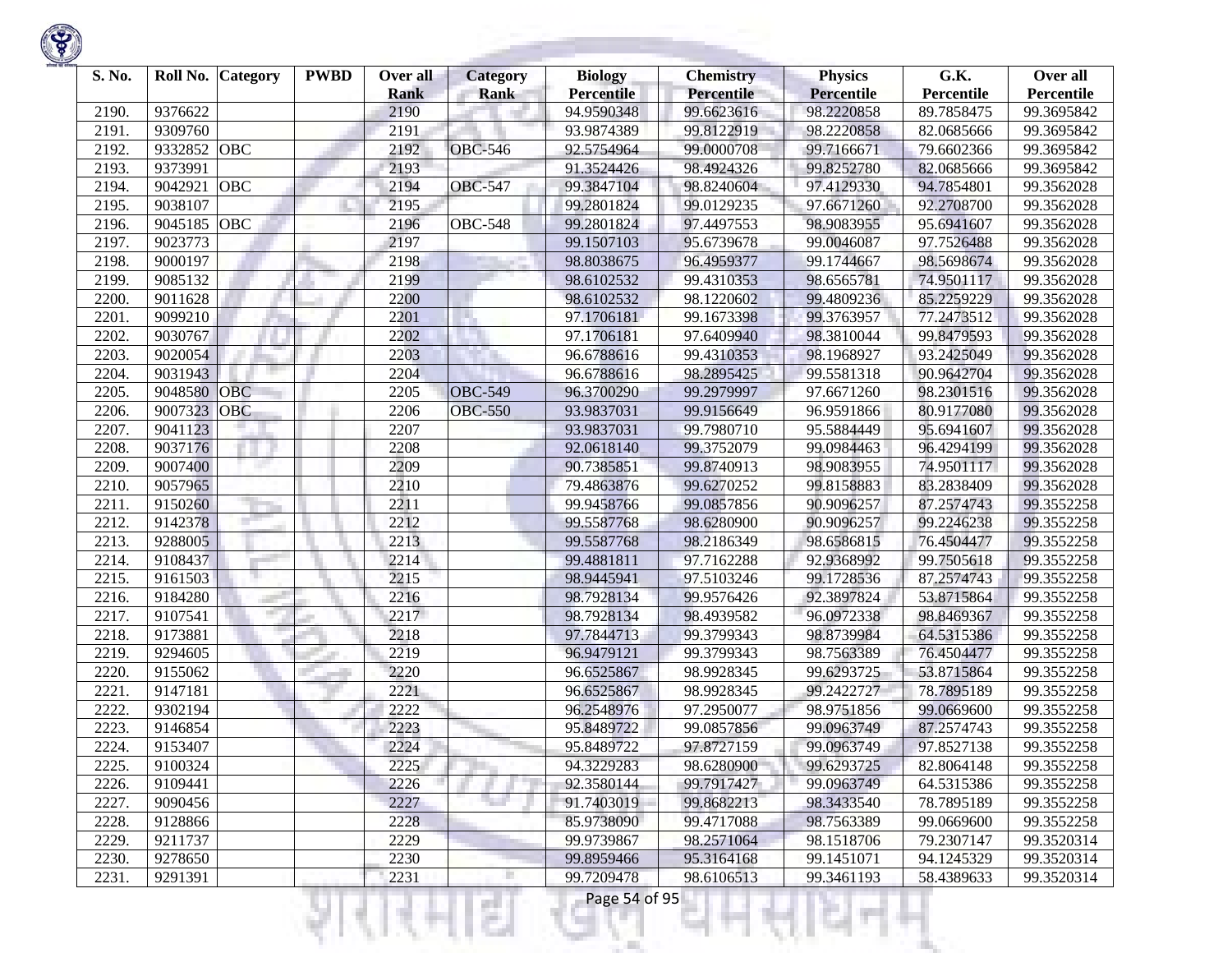| S. No. |             | Roll No. Category | <b>PWBD</b> | Over all<br><b>Rank</b> | <b>Category</b><br><b>Rank</b> | <b>Biology</b><br><b>Percentile</b> | <b>Chemistry</b><br><b>Percentile</b> | <b>Physics</b><br><b>Percentile</b> | G.K.<br>Percentile | Over all<br>Percentile |
|--------|-------------|-------------------|-------------|-------------------------|--------------------------------|-------------------------------------|---------------------------------------|-------------------------------------|--------------------|------------------------|
| 2232.  | 9326932     |                   |             | 2232                    |                                | 99.4631793                          | 97.6682590                            | 99.3461193                          | 85.7423261         | 99.3520314             |
| 2233.  | 9275141     | OBC               |             | 2233                    | <b>OBC-551</b>                 | 99.1238235                          | 99.6902048                            | 98.5538949                          | 53.0991345         | 99.3520314             |
| 2234.  | 9249435     | OBC               |             | 2234                    | <b>OBC-552</b>                 | 99.0268647                          | 99.7505084                            | 97.4696117                          | 70.6675968         | 99.3520314             |
| 2235.  | 9211885     | OBC               |             | 2235                    | <b>OBC-553</b>                 | 99.0268647                          | 97.9532233                            | 98.3008561                          | 98.5420707         | 99.3520314             |
| 2236.  | 9212961     |                   |             | 2236                    |                                | 98.2192688                          | 99.8734806                            | 90.6068202                          | 96.3179303         | 99.3520314             |
| 2237.  | 9199181     | OBC               |             | 2237                    | <b>OBC-554</b>                 | 97.4033959                          | 99.8427375                            | 98.3008561                          | 62.6661306         | 99.3520314             |
| 2238.  | 9268611     |                   |             | 2238                    |                                | 96.8334673                          | 98.3812609                            | 99.7729745                          | 70.6675968         | 99.3520314             |
| 2239.  | 9273227     |                   |             | 2239                    |                                | 96.5425909                          | 99.2988223                            | 98.6745022                          | 92.1912690         | 99.3520314             |
| 2240.  | 9238815     |                   |             | 2240                    |                                | 96.1382018                          | 99.5707799                            | 98.5538949                          | 87.5076858         | 99.3520314             |
| 2241.  | 9239191     |                   |             | 2241                    |                                | 96.1382018                          | 99.2408835                            | 98.5538949                          | 95.3542544         | 99.3520314             |
| 2242.  | 9287276     |                   |             | 2242                    |                                | 95.5718205                          | 99.2988223                            | 99.4525375                          | 76.9510003         | 99.3520314             |
| 2243.  | 9271978     | OBC               |             | 2243                    | <b>OBC-555</b>                 | 95.5718205                          | 98.2571064                            | 99.3461193                          | 97.0238377         | 99.3520314             |
| 2244.  | 9264459     | OBC               |             | 2244                    | <b>OBC-556</b>                 | 93.0757225                          | 99.0848035                            | 99.5932460                          | 85.7423261         | 99.3520314             |
| 2245.  | 9205921     | OBC               |             | 2245                    | <b>OBC-557</b>                 | 88.5907865                          | 99.2988223                            | 97.8361633                          | 99.9361491         | 99.3520314             |
| 2246.  | 9246895     |                   |             | 2246                    |                                | 88.5907865                          | 99.2408835                            | 99.0670671                          | 98.5420707         | 99.3520314             |
| 2247.  | 9268064     |                   |             | 2247                    |                                | 86.1786407                          | 99.6547321                            | 99.5518611                          | 83.7014615         | 99.3520314             |
| 2248.  | 9298437     | OBC               |             | 2248                    | <b>OBC-558</b>                 | 99.9728473                          | 97.2929899                            | 96.4099355                          | 85.6727977         | 99.3447926             |
| 2249.  | 9312728     |                   |             | 2249                    |                                | 99.6446533                          | 98.6553491                            | 96.9553515                          | 89.7858475         | 99.3447926             |
| 2250.  | 9332470     |                   |             | 2250                    |                                | 99.5761811                          | 98.4924326                            | 98.5207659                          | 73.6594810         | 99.3447926             |
| 2251.  | 9300421     |                   |             | 2251                    |                                | 99.5006257                          | 99.0921540                            | 95.6957004                          | 93.4184119         | 99.3447926             |
| 2252.  | 9355272 OBC |                   |             | 2252                    | <b>OBC-559</b>                 | 99.3790286                          | 99.8488891                            | 93.9000779                          | 57.9592945         | 99.3447926             |
| 2253.  | 9296695     |                   |             | 2253                    |                                | 99.1913206                          | 97.4629896                            | 98.3625717                          | 96.2871579         | 99.3447926             |
| 2254.  | 9376807     |                   |             | 2254                    |                                | 99.0425708                          | 99.4002786                            | 98.9918070                          | 40.8270961         | 99.3447926             |
| 2255.  | 9386674     |                   |             | 2255                    |                                | 99.0425708                          | 99.2562510                            | 98.5207659                          | 65.5290062         | 99.3447926             |
| 2256.  | 9286254     |                   |             | 2256                    |                                | 99.0425708                          | 98.0107667                            | 98.6447241                          | 91.2296650         | 99.3447926             |
| 2257.  | 9344411     | OBC               |             | 2257                    | <b>OBC-560</b>                 | 98.8442377                          | 99.6139589                            | 98.3625717                          | 44.8834793         | 99.3447926             |
| 2258.  | 9355669     | OBC               |             | 2258                    | <b>OBC-561</b>                 | 98.8442377                          | 93.8091753                            | 99.7402781                          | 89.7858475         | 99.3447926             |
| 2259.  | 9357383     |                   |             | 2259                    |                                | 98.5290298                          | 99.0000708                            | 98.2220858                          | 89.7858475         | 99.3447926             |
| 2260.  | 9313864     |                   |             | 2260                    |                                | 97.9942389                          | 99.6623616                            | 96.7145185                          | 85.6727977         | 99.3447926             |
| 2261.  | 9326992     |                   |             | 2261                    |                                | 97.9942389                          | 98.3684745                            | 96.1041721                          | 99.9008335         | 99.3447926             |
| 2262.  | 9296438     |                   |             | 2262                    |                                | 97.7758364                          | 98.6553491                            | 99.1476401                          | 85.6727977         | 99.3447926             |
| 2263.  | 9345813     |                   |             | 2263                    |                                | 97.7758364                          | 98.3684745                            | 99.7591670                          | 44.8834793         | 99.3447926             |
| 2264.  | 9386241     |                   |             | 2264                    |                                | 96.7428517                          | 99.4002786                            | 98.5207659                          | 87.8509197         | 99.3447926             |
| 2265.  | 9372563     |                   |             | 2265                    |                                | 96.0333388                          | 99.8122919                            | 96.4099355                          | 89.7858475         | 99.3447926             |
| 2266.  | 9372066 OBC |                   |             | 2266                    | <b>OBC-562</b>                 | 96.0333388                          | 99.0000708                            | 99.0768068                          | 91.2296650         | 99.3447926             |
| 2267.  | 9358756 OBC |                   |             | 2267                    | <b>OBC-563</b>                 | 91.3524426                          | 99.3282648                            | 99.5785423                          | 82.0685666         | 99.3447926             |
| 2268.  | 9353808     |                   |             | 2268                    |                                | 91.3524426                          | 98.7651406                            | 97.2316011                          | 99.9988194         | 99.3447926             |
| 2269.  | 9334027     |                   |             | 2269                    | ta 1                           | 90.6936935                          | 98.3684745                            | 99.7591670                          | 91.2296650         | 99.3447926             |
| 2270.  | 9374447     |                   |             | 2270                    |                                | 90.6936935                          | 94.6780629                            | 99.9622223                          | 82.0685666         | 99.3447926             |
| 2271.  | 9388296     |                   |             | 2271                    |                                | 86.1662692                          | 99.4486813                            | 99.5289590                          | 93.4184119         | 99.3447926             |
| 2272.  | 9294837     |                   |             | 2272                    |                                | 83.5832172                          | 98.0107667                            | 99.6942365                          | 99.7945836         | 99.3447926             |
| 2273.  | 9039620     |                   |             | 2273                    |                                | 99.9584264                          | 98.9155224                            | 86.2581366                          | 98.2301516         | 99.3360099             |
|        |             |                   |             |                         | s                              | Page 55 of 95                       |                                       |                                     |                    |                        |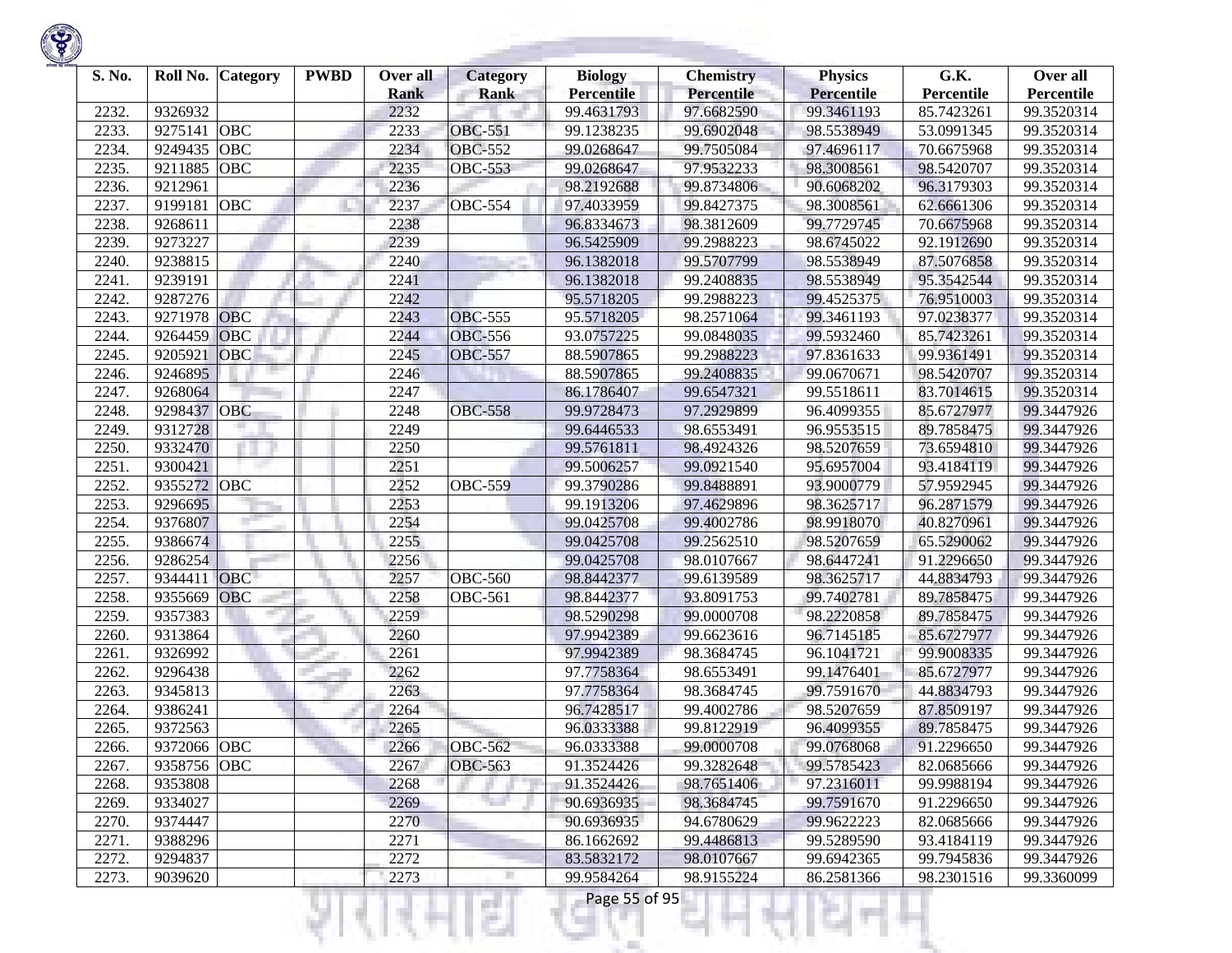| S. No. | Roll No. Category |            | <b>PWBD</b> | Over all<br><b>Rank</b> | <b>Category</b><br><b>Rank</b> | <b>Biology</b><br><b>Percentile</b> | <b>Chemistry</b><br><b>Percentile</b> | <b>Physics</b><br><b>Percentile</b> | G.K.<br>Percentile | Over all<br>Percentile |
|--------|-------------------|------------|-------------|-------------------------|--------------------------------|-------------------------------------|---------------------------------------|-------------------------------------|--------------------|------------------------|
| 2274.  | 9048087           |            |             | 2274                    |                                | 99.7113603                          | 99.6923552                            | 92.3706466                          | 80.9177080         | 99.3360099             |
| 2275.  | 9029742           | OBC        |             | 2275                    | <b>OBC-564</b>                 | 99.5902029                          | 99.5652587                            | 98.6565781                          | 35.3268874         | 99.3360099             |
| 2276.  | 9095895           |            |             | 2276                    |                                | 99.3847104                          | 99.7505583                            | 91.0331639                          | 89.3832850         | 99.3360099             |
| 2277.  | 9005974           |            |             | 2277                    |                                | 99.1507103                          | 98.8240604                            | 94.1998860                          | 99.5118069         | 99.3360099             |
| 2278.  | 9062236           | OBC        |             | 2278                    | <b>OBC-565</b>                 | 99.1507103                          | 97.8061006                            | 99.1744667                          | 90.9642704         | 99.3360099             |
| 2279.  | 9025628           |            |             | 2279                    |                                | 98.6102532                          | 99.0129235                            | 99.1744667                          | 74.9501117         | 99.3360099             |
| 2280.  | 9058283           |            |             | 2280                    |                                | 98.6102532                          | 94.2913479                            | 99.0046087                          | 99.8788426         | 99.3360099             |
| 2281   | 9081492           |            |             | 2281                    |                                | 97.9973393                          | 98.8240604                            | 97.2026892                          | 98.8038675         | 99.3360099             |
| 2282   | 9067546           |            |             | 2282                    |                                | 97.9973393                          | 96.7584454                            | 99.0046087                          | 99.3692688         | 99.3360099             |
| 2283.  | 9017956           |            |             | 2283                    |                                | 97.9973393                          | 89.3809094                            | 99.1744667                          | 99.9619898         | 99.3360099             |
| 2284   | 9067020           |            |             | 2284                    |                                | 97.5447807                          | 99.2326697                            | 99.1744667                          | 77.2473512         | 99.3360099             |
| 2285.  | 9003578           |            |             | 2285                    |                                | 97.1706181                          | 98.4190146                            | 99.1744667                          | 94.7854801         | 99.3360099             |
| 2286.  | 9048485           | OBC        |             | 2286                    | <b>OBC-566</b>                 | 96.3700290                          | 98.4190146                            | 99.4809236                          | 92.2708700         | 99.3360099             |
| 2287.  | 9024141           |            |             | 2287                    |                                | 96.3700290                          | 98.1220602                            | 99.8360812                          | 64.5507673         | 99.3360099             |
| 2288.  | 9034229           |            |             | 2288                    |                                | 95.9685466                          | 99.4310353                            | 99.4809236                          | 64.5507673         | 99.3360099             |
| 2289   | 9042046           |            |             | 2289                    |                                | 93.3909821                          | 99.3752079                            | 98.5294816                          | 94.7854801         | 99.3360099             |
| 2290.  | 9081058           |            |             | 2290                    |                                | 93.3909821                          | 98.4190146                            | 99.6175227                          | 94.7854801         | 99.3360099             |
| 2291.  | 9038186           |            |             | 2291                    |                                | 89.8548487                          | 99.2979997                            | 99.7446192                          | 74.9501117         | 99.3360099             |
| 2292.  | 9055389           |            |             | 2292                    |                                | 85.8922887                          | 99.7790659                            | 99.0984463                          | 86.7748373         | 99.3360099             |
| 2293.  | 9070933           |            |             | 2293                    |                                | 81.5009265                          | 97.6409940                            | 99.9536751                          | 83.2838409         | 99.3360099             |
| 2294.  | 9171397           | <b>OBC</b> |             | 2294                    | <b>OBC-567</b>                 | 99.8623384                          | 96.5761081                            | 97.3573673                          | 94.7629749         | 99.3340471             |
| 2295.  | 9114621           | <b>OBC</b> |             | 2295                    | <b>OBC-568</b>                 | 99.7246767                          | 97.7162288                            | 98.6586815                          | 76.4504477         | 99.3340471             |
| 2296.  | 9171496           |            |             | 2296                    |                                | 99.4881811                          | 97.7162288                            | 98.4857220                          | 87.2574743         | 99.3340471             |
| 2297.  | 9163546           |            |             | 2297                    |                                | 99.2610982                          | 96.5761081                            | 95.7454319                          | 99.8552788         | 99.3340471             |
| 2298.  | 9112905           |            |             | 2298                    |                                | 99.0763728                          | 97.8727159                            | 99.5070066                          | 57.8908355         | 99.3340471             |
| 2299.  | 9180199           |            |             | 2299                    |                                | 98.9445941                          | 95.7701404                            | 99.0963749                          | 96.9032015         | 99.3340471             |
| 2300.  | 9155324           | <b>OBC</b> |             | 2300                    | <b>OBC-569</b>                 | 98.7928134                          | 99.5328917                            | 95.7454319                          | 87.2574743         | 99.3340471             |
| 2301.  | 9095665           |            |             | 2301                    |                                | 98.5822028                          | 99.1799132                            | 98.0174371                          | 82.8064148         | 99.3340471             |
| 2302.  | 9181345           |            |             | 2302                    |                                | 98.2562860                          | 97.8727159                            | 95.7454319                          | 99.7505618         | 99.3340471             |
| 2303.  | 9159529           |            |             | 2303                    |                                | 97.7844713                          | 97.7162288                            | 98.7563389                          | 96.9032015         | 99.3340471             |
| 2304.  | 9169701           |            |             | 2304                    |                                | 96.9479121                          | 99.5328917                            | 91.7002977                          | 99.2246238         | 99.3340471             |
| 2305.  | 9131353           |            |             | 2305                    |                                | 96.6525867                          | 99.3246344                            | 99.1728536                          | 64.5315386         | 99.3340471             |
| 2306.  | 9283828           |            |             | 2306                    |                                | 94.8076855                          | 99.8682213                            | 95.1712534                          | 91.4167382         | 99.3340471             |
| 2307.  | 9175110           |            |             | 2307                    |                                | 94.3229283                          | 98.3633561                            | 99.6752597                          | 82.8064148         | 99.3340471             |
| 2308.  | 9161376           |            |             | 2308                    |                                | 93.7558094                          | 99.6646704                            | 95.7454319                          | 98.5421986         | 99.3340471             |
| 2309.  | 9060270           |            |             | 2309                    |                                | 89.4459413                          | 98.9928345                            | 98.8739984                          | 99.0669600         | 99.3340471             |
| 2310.  | 9289253           |            |             | 2310                    |                                | 99.8250012                          | 97.6682590                            | 98.4261931                          | 92.1912690         | 99.3295653             |
| 2311.  | 9197219           |            |             | 2311                    |                                | 99.3614908                          | 97.8089675                            | 98.6745022                          | 95.3542544         | 99.3295653             |
| 2312.  | 9217123 OBC       |            |             | 2312                    | <b>OBC-570</b>                 | 99.1238235                          | 99.1652083                            | 98.5538949                          | 79.2307147         | 99.3295653             |
| 2313.  | 9225827           |            |             | 2313                    |                                | 99.1238235                          | 97.6682590                            | 99.1451071                          | 92.1912690         | 99.3295653             |
| 2314.  | 9282697           | OBC        |             | 2314                    | <b>OBC-571</b>                 | 99.0268647                          | 98.5077804                            | 98.1518706                          | 96.3179303         | 99.3295653             |
| 2315.  | 9278432           | OBC        |             | 2315                    | <b>OBC-572</b>                 | 99.0268647                          | 94.9947973                            | 99.1451071                          | 99.6027054         | 99.3295653             |

a.

m

ш

÷

R.

w

t ×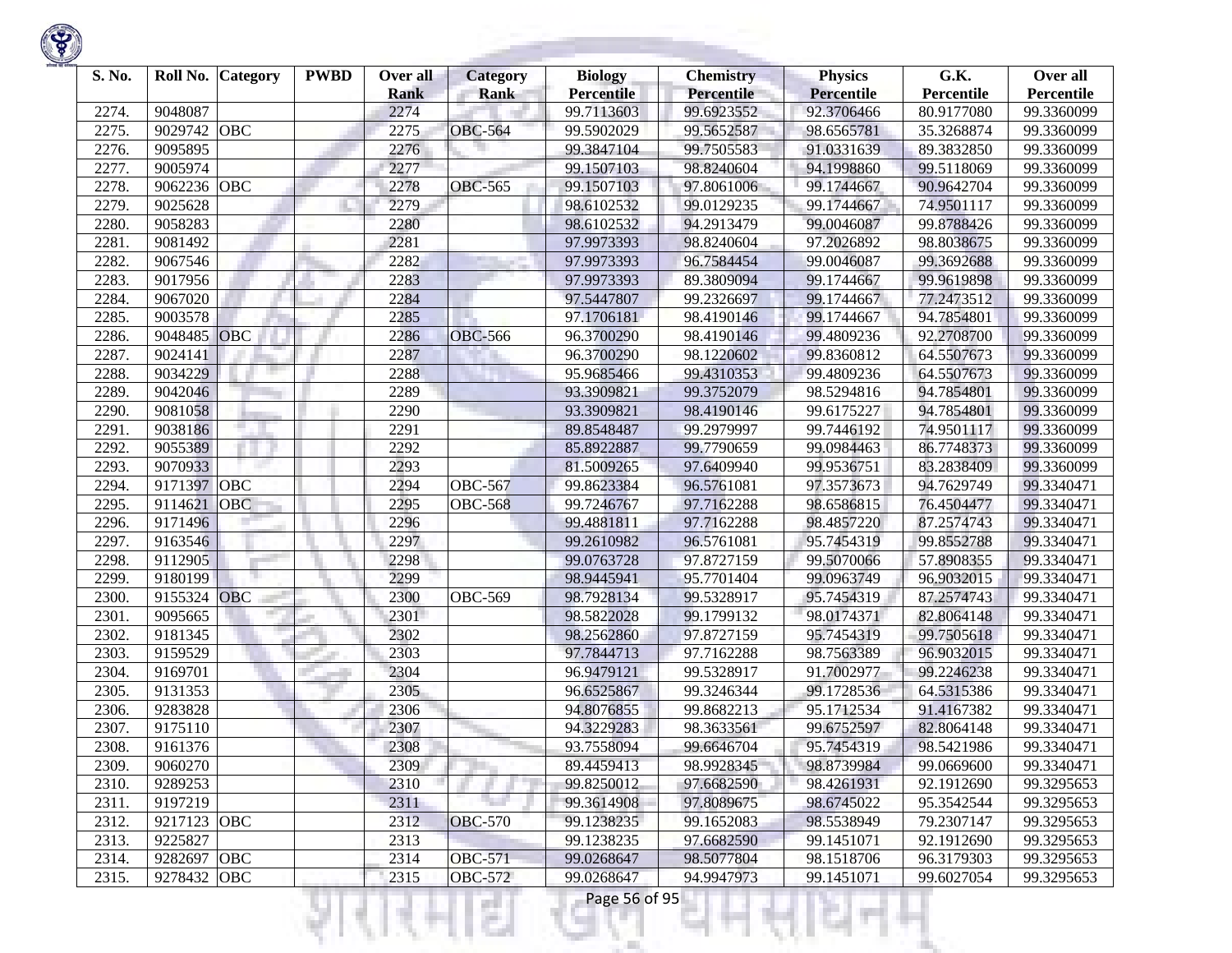| S. No. | Roll No.    | <b>Category</b> | <b>PWBD</b> | Over all<br><b>Rank</b> | <b>Category</b><br>Rank | <b>Biology</b><br><b>Percentile</b> | <b>Chemistry</b><br><b>Percentile</b> | <b>Physics</b><br>Percentile | G.K.<br>Percentile | Over all<br>Percentile |
|--------|-------------|-----------------|-------------|-------------------------|-------------------------|-------------------------------------|---------------------------------------|------------------------------|--------------------|------------------------|
| 2316.  | 9235029     |                 |             | 2316                    |                         | 99.0268647                          | 93.2826467                            | 99.1451071                   | 99.9361491         | 99.3295653             |
| 2317.  | 9268154     |                 |             | 2317                    |                         | 97.7805893                          | 96.1240127                            | 99.4525375                   | 98.5420707         | 99.3295653             |
| 2318.  | 9281654     |                 |             | 2318                    |                         | 97.7805893                          | 95.5659083                            | 99.5932460                   | 98.0407227         | 99.3295653             |
| 2319.  | 9287378     | <b>OBC</b>      |             | 2319                    | <b>OBC-573</b>          | 97.4033959                          | 99.6180769                            | 96.9990068                   | 93.3961595         | 99.3295653             |
| 2320.  | 9260682     |                 |             | 2320                    |                         | 97.4033959                          | 97.3158965                            | 99.2763562                   | 98.0407227         | 99.3295653             |
| 2321   | 9249275     | OBC             |             | 2321                    | <b>OBC-574</b>          | 96.8334673                          | 96.4231661                            | 99.8971291                   | 80.8577307         | 99.3295653             |
| 2322.  | 9233244     |                 |             | 2322                    |                         | 94.7926028                          | 97.6682590                            | 99.3461193                   | 98.9133519         | 99.3295653             |
| 2323   | 9238266     | OBC             |             | 2323                    | <b>OBC-575</b>          | 93.7331505                          | 99.8734806                            | 98.9842974                   | 56.0008040         | 99.3295653             |
| 2324.  | 9217940     |                 |             | 2324                    |                         | 93.7331505                          | 98.9878447                            | 99.6275363                   | 80.8577307         | 99.3295653             |
| 2325   | 9204558     |                 |             | 2325                    |                         | 93.7331505                          | 92.7931230                            | 99.9692570                   | 95.3542544         | 99.3295653             |
| 2326.  | 9207676 OBC |                 |             | 2326                    | <b>OBC-576</b>          | 93.0757225                          | 99.6547321                            | 99.4525375                   | 65.7830015         | 99.3295653             |
| 2327.  | 9262834     |                 |             | 2327                    |                         | 90.7014142                          | 99.7244951                            | 99.2763562                   | 76.9510003         | 99.3295653             |
| 2328   | 9274421     |                 |             | 2328                    |                         | 89.8500686                          | 99.5707799                            | 98.1518706                   | 98.5420707         | 99.3295653             |
| 2329.  | 9222383     |                 |             | 2329                    |                         | 82.1146479                          | 98.2571064                            | 99.7197654                   | 99.3567611         | 99.3295653             |
| 2330   | 9371912     |                 |             | 2330                    |                         | 99.9846528                          | 97.0663235                            | 97.8502113                   | 57.9592945         | 99.3152787             |
| 2331   | 9355059     |                 |             | 2331                    |                         | 99.8394447                          | 95.7063254                            | 99.6186811                   | 44.8834793         | 99.3152787             |
| 2332   | 9352811     | <b>OBC</b>      |             | 2332                    | <b>OBC-577</b>          | 99.8394447                          | 91.4504285                            | 99.6186811                   | 82.0685666         | 99.3152787             |
| 2333.  | 9360187     |                 |             | 2333                    |                         | 99.7497226                          | 97.2929899                            | 97.2316011                   | 95.6532005         | 99.3152787             |
| 2334.  | 9367638     |                 |             | 2334                    |                         | 99.6446533                          | 90.3926522                            | 99.4321536                   | 97.9151418         | 99.3152787             |
| 2335.  | 9329998     |                 |             | 2335                    |                         | 99.3790286                          | 99.3282648                            | 98.8843765                   | 31.9989139         | 99.3152787             |
| 2336.  | 9315346     |                 |             | 2336                    |                         | 99.2893065                          | 98.7651406                            | 97.8502113                   | 85.6727977         | 99.3152787             |
| 2337.  | 9377615     | OBC             |             | 2337                    | <b>OBC-578</b>          | 98.8442377                          | 99.5454867                            | 96.9553515                   | 76.7867684         | 99.3152787             |
| 2338.  | 9363682     |                 |             | 2338                    |                         | 98.8442377                          | 96.0014639                            | 98.5207659                   | 99.3731259         | 99.3152787             |
| 2339   | 9344783     |                 |             | 2339                    |                         | 98.6966685                          | 98.4924326                            | 97.8502113                   | 95.6532005         | 99.3152787             |
| 2340.  | 9387238     |                 |             | 2340                    |                         | 98.6966685                          | 97.2929899                            | 98.8843765                   | 95.6532005         | 99.3152787             |
| 2341   | 9389665 OBC |                 |             | 2342                    | <b>OBC-579</b>          | 98.2976413                          | 99.6623616                            | 97.2316011                   | 73.6594810         | 99.3152787             |
| 2342   | 9321819     | <b>SC</b>       |             | 2347                    | $SC-34$                 | 97.5149340                          | 99.7851392                            | 97.2316011                   | 68.7153212         | 99.3152787             |
| 2343.  | 9367007     | OBC             |             | 2352                    | <b>OBC-580</b>          | 96.4394494                          | 98.1902108                            | 98.7710434                   | 98.3956272         | 99.3152787             |
| 2344.  | 9347083     | <b>OBC</b>      |             | 2354                    | $\overline{O}$ BC-581   | 94.9590348                          | 99.2562510                            | 98.7710434                   | 93.4184119         | 99.3152787             |
| 2345.  | 9098818     | <b>OBC</b>      |             | 2370                    | <b>OBC-582</b>          | 98.5822028                          | 97.8727159                            | 98.8739984                   | 88.8494076         | 99.3152216             |
| 2346.  | 9157899     | OBC             |             | 2372                    | <b>OBC-583</b>          | 98.2562860                          | 96.5761081                            | 98.7563389                   | 97.8527138         | 99.3152216             |
| 2347.  | 9178530     | OBC             |             | 2376                    | <b>OBC-584</b>          | 97.4538481                          | 99.6164300                            | 98.1868668                   | 64.5315386         | 99.3152216             |
| 2348   | 9112040     | OBC             |             | 2377                    | <b>OBC-585</b>          | 97.4538481                          | 98.7728112                            | 98.6586815                   | 88.8494076         | 99.3152216             |
| 2349.  | 9156204     | <b>OBC</b>      |             | 2379                    | <b>OBC-586</b>          | 96.2548976                          | 99.6893789                            | 92.3897824                   | 97.8527138         | 99.3152216             |
| 2350   | 9104703 SC  |                 |             | 2383                    | $SC-35$                 | 93.7558094                          | 99.3799343                            | 97.1114589                   | 98.5421986         | 99.3152216             |
| 2351.  | 9103192 OBC |                 |             | 2387                    | <b>OBC-587</b>          | 91.0519937                          | 99.3799343                            | 99.2422727                   | 87.2574743         | 99.3152216             |
| 2352.  | 9140710 OBC |                 |             | 2388                    | <b>OBC-588</b>          | 91.0519937                          | 99.2458025                            | 99.3928769                   | 87.2574743         | 99.3152216             |
| 2353.  | 9175313 OBC |                 |             | 2389                    | <b>OBC-589</b>          | 89.4459413                          | 99.5811321                            | 98.3433540                   | 96.9032015         | 99.3152216             |
| 2354.  | 9158123 OBC |                 |             | 2396                    | <b>OBC-590</b>          | 84.2195056                          | 99.6646704                            | 99.8705745                   | 28.0747373         | 99.3152216             |
| 2355.  | 9016901 OBC |                 |             | 2398                    | <b>OBC-591</b>          | 99.8657766                          | 99.3752079                            | 95.5884449                   | 61.7047560         | 99.3110657             |
| 2356.  | 9015576 OBC |                 |             | 2399                    | <b>OBC-592</b>          | 99.8194517                          | 99.2326697                            | 97.6671260                   | 61.7047560         | 99.3110657             |
| 2357.  | 9033311 OBC |                 |             | 2402                    | <b>OBC-593</b>          | 99.1507103                          | 99.8230152                            | 91.0331639                   | 83.2838409         | 99.3110657             |
|        |             |                 |             |                         | e i<br>×                | Page 57 of 95                       |                                       |                              |                    |                        |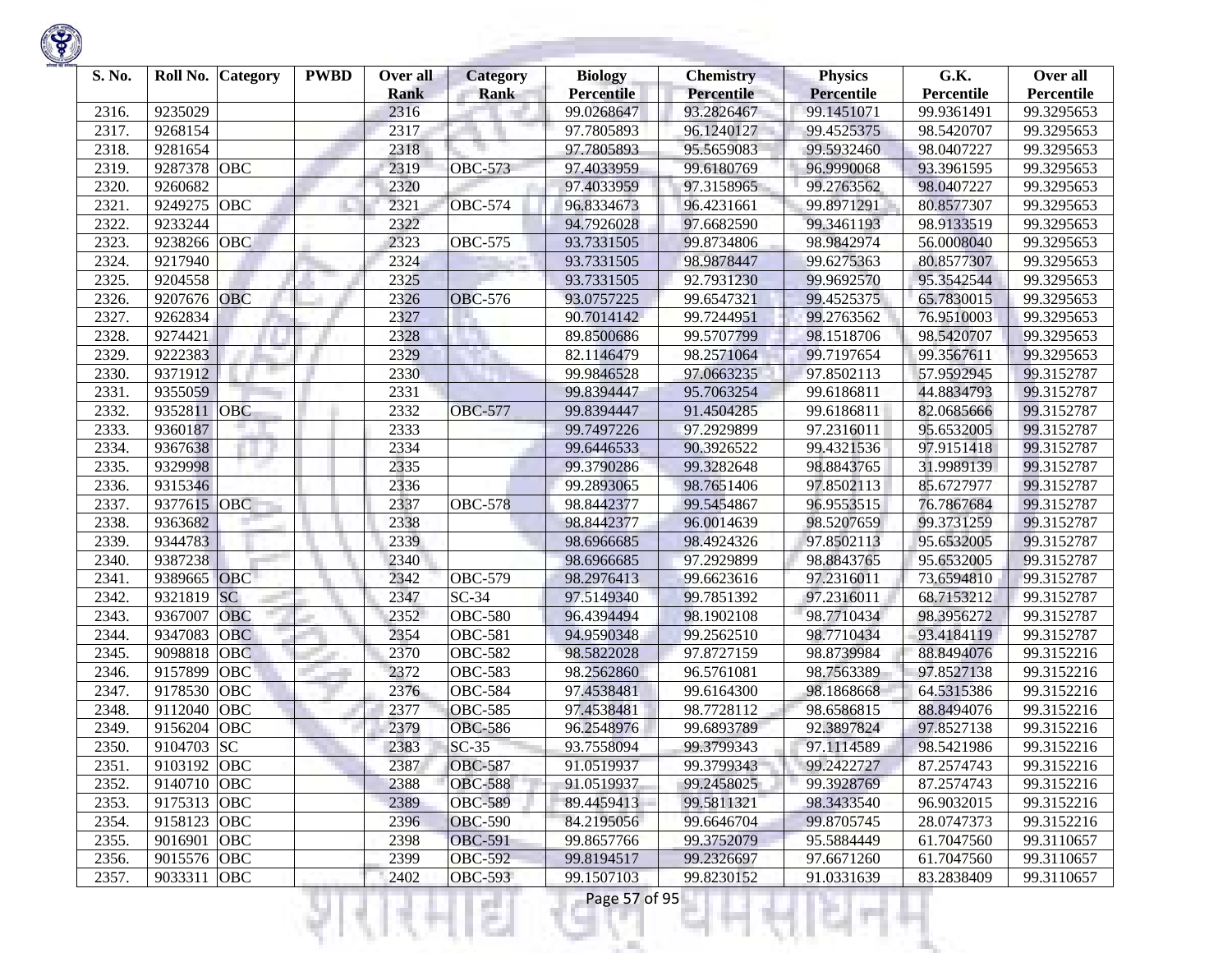| S. No. | Roll No.    | <b>Category</b> | <b>PWBD</b> | Over all<br><b>Rank</b> | <b>Category</b><br><b>Rank</b> | <b>Biology</b><br><b>Percentile</b> | <b>Chemistry</b><br>Percentile | <b>Physics</b><br><b>Percentile</b> | G.K.<br>Percentile | Over all<br>Percentile |
|--------|-------------|-----------------|-------------|-------------------------|--------------------------------|-------------------------------------|--------------------------------|-------------------------------------|--------------------|------------------------|
| 2358.  | 9056317     | <b>OBC</b>      |             | 2403                    | <b>OBC-594</b>                 | 99.1507103                          | 99.7208628                     | 94.6524445                          | 80.9177080         | 99.3110657             |
| 2359.  | 9080912     | <b>OBC</b>      |             | 2406                    | <b>OBC-595</b>                 | 98.3810044                          | 97.9747708                     | 98.9083955                          | 95.6941607         | 99.3110657             |
| 2360.  | 9036413     | <b>OBC</b>      |             | 2409                    | <b>OBC-596</b>                 | 94.8721908                          | 98.4190146                     | 99.5581318                          | 92.2708700         | 99.3110657             |
| 2361.  | 9043090     | <b>OBC</b>      |             | 2410                    | <b>OBC-597</b>                 | 94.4635815                          | 99.7790659                     | 98.1968927                          | 80.9177080         | 99.3110657             |
| 2362.  | 9003333     | <b>OBC</b>      |             | 2414                    | <b>OBC-598</b>                 | 93.3909821                          | 99.1673398                     | 98.9083955                          | 96.9663135         | 99.3110657             |
| 2363.  | 9002785     | OBC             |             | 2415                    | <b>OBC-599</b>                 | 92.0618140                          | 99.0889438                     | 99.7149237                          | 74.9501117         | 99.3110657             |
| 2364.  | 9283458     | <b>SC</b>       |             | 2418                    | $SC-36$                        | 99.7209478                          | 99.9006763                     | 90.0380741                          | 76.9510003         | 99.3059169             |
| 2365.  | 9289575     | OBC             |             | 2420                    | <b>OBC-600</b>                 | 99.7209478                          | 98.2571064                     | 99.2219647                          | 68.4682874         | 99.3059169             |
| 2366.  | 9220159     | <b>OBC</b>      |             | 2421                    | <b>OBC-601</b>                 | 99.3614908                          | 98.9121695                     | 96.7601570                          | 96.3179303         | 99.3059169             |
| 2367.  | 9225574     | <b>OBC</b>      |             | 2422                    | <b>OBC-602</b>                 | 99.3614908                          | 95.3164168                     | 99.4525375                          | 95.3542544         | 99.3059169             |
| 2368.  | 9248661     | <b>OBC</b>      |             | 2425                    | <b>OBC-603</b>                 | 98.0395403                          | 98.5077804                     | 98.5538949                          | 96.3179303         | 99.3059169             |
| 2369.  | 9237457     | <b>OBC</b>      |             | 2429                    | <b>OBC-604</b>                 | 93.0757225                          | 99.0848035                     | 99.2763562                          | 92.1912690         | 99.3059169             |
| 2370.  | 9239811     | OBC             |             | 2434                    | <b>OBC-605</b>                 | 99.4631793                          | 94.9947973                     | 99.8853048                          | 65.7830015         | 99.2881805             |
| 2371.  | 9225442     | OBC             |             | 2438                    | <b>OBC-606</b>                 | 98.8625077                          | 99.6547321                     | 96.4858346                          | 83.7014615         | 99.2881805             |
| 2372.  | 9280681     | OBC             |             | 2440                    | <b>OBC-607</b>                 | 98.5917325                          | 99.2408835                     | 98.1518706                          | 85.7423261         | 99.2881805             |
| 2373.  | 9218987     | <b>OBC</b>      |             | 2443                    | <b>OBC-608</b>                 | 97.7805893                          | 95.5659083                     | 99.5518611                          | 97.4093080         | 99.2881805             |
| 2374.  | 9258550     | <b>OBC</b>      |             | 2444                    | <b>OBC-609</b>                 | 97.4033959                          | 98.5077804                     | 99.2219647                          | 88.7019344         | 99.2881805             |
| 2375.  | 9291274     | <b>OBC</b>      |             | 2447                    | <b>OBC-610</b>                 | 96.5425909                          | 98.0927494                     | 99.0670671                          | 97.0238377         | 99.2881805             |
| 2376.  | 9233616     | OBC             |             | 2449                    | <b>OBC-611</b>                 | 94.7926028                          | 99.9586151                     | 97.2189377                          | 53.0991345         | 99.2881805             |
| 2377.  | 9045000     | <b>OBC</b>      |             | 2453                    | <b>OBC-612</b>                 | 99.9512995                          | 99.1673398                     | 98.0294104                          | 35.3268874         | 99.2861215             |
| 2378.  | 9293778     | <b>OBC</b>      |             | 2457                    | OBC-613                        | 98.6102532                          | 99.6923552                     | 96.6384758                          | 74.9501117         | 99.2861215             |
| 2379.  | 9087427     | <b>OBC</b>      |             | 2458                    | OBC-614                        | 97.8144154                          | 99.4310353                     | 97.4129330                          | 86.7748373         | 99.2861215             |
| 2380.  | 9033466     | OBC             |             | 2460                    | OBC-615                        | 97.1706181                          | 99.4310353                     | 97.8631159                          | 90.9642704         | 99.2861215             |
| 2381.  | 9066136     | OBC             |             | 2461                    | OBC-616                        | 96.3700290                          | 97.8061006                     | 98.7908015                          | 98.2301516         | 99.2861215             |
| 2382.  | 9032885     | OBC             |             | 2464                    | OBC-617                        | 94.8721908                          | 97.6409940                     | 99.3158170                          | 97.7526488         | 99.2861215             |
| 2383.  | 9029561     | <b>OBC</b>      |             | 2471                    | <b>OBC-618</b>                 | 85.8922887                          | 94.2913479                     | 99.9691167                          | 90.9642704         | 99.2861215             |
| 2384.  | 9359508     | <b>OBC</b>      |             | 2472                    | OBC-619                        | 99.8394447                          | 95.7063254                     | 98.2220858                          | 93.4184119         | 99.2775010             |
| 2385.  | 9375001     | <b>OBC</b>      |             | 2474                    | <b>OBC-620</b>                 | 99.5761811                          | 99.5454867                     | 96.1041721                          | 61.9306779         | 99.2775010             |
| 2386.  | 9344847     | <b>OBC</b>      |             | 2476                    | <b>OBC-621</b>                 | 99.0425708                          | 99.3282648                     | 91.4102897                          | 98.7391684         | 99.2775010             |
| 2387.  | 9320818     | <b>OBC</b>      |             | 2477                    | <b>OBC-622</b>                 | 99.0425708                          | 99.2562510                     | 96.9553515                          | 85.6727977         | 99.2775010             |
| 2388.  | 9328489     | OBC             |             | 2481                    | OBC-623                        | 98.5290298                          | 98.8938210                     | 99.2350011                          | 57.9592945         | 99.2775010             |
| 2389.  | 9329149     | <b>OBC</b>      |             | 2482                    | <b>OBC-624</b>                 | 98.2976413                          | 98.3684745                     | 98.6447241                          | 91.2296650         | 99.2775010             |
| 2390.  | 9377372     | <b>OBC</b>      |             | 2486                    | <b>OBC-625</b>                 | 97.5149340                          | 99.5856256                     | 98.2220858                          | 68.7153212         | 99.2775010             |
| 2391.  | 9313054     | <b>OBC</b>      |             | 2487                    | <b>OBC-626</b>                 | 97.1843789                          | 99.0921540                     | 98.3625717                          | 91.2296650         | 99.2775010             |
| 2392.  | 9345100     | <b>OBC</b>      |             | 2488                    | <b>OBC-627</b>                 | 97.1843789                          | 99.0000708                     | 98.0674332                          | 95.6532005         | 99.2775010             |
| 2393.  | 9367110 OBC |                 |             | 2490                    | <b>OBC-628</b>                 | 95.5953533                          | 99.5856256                     | 95.6957004                          | 98.3956272         | 99.2775010             |
| 2394.  | 9352596 OBC |                 |             | 2493                    | <b>OBC-629</b>                 | 92.5754964                          | 99.6623616                     | 99.1476401                          | 68.7153212         | 99.2775010             |
| 2395.  | 9334808 OBC |                 |             | 2495                    | <b>OBC-630</b>                 | 88.1956414                          | 99.9138196                     | 98.2220858                          | 76.7867684         | 99.2775010             |
| 2396.  | 9382125 OBC |                 |             | 2496                    | <b>OBC-631</b>                 | 82.2598163                          | 99.5018062                     | 99.5785423                          | 93.4184119         | 99.2775010             |
| 2397.  | 9284457 OBC |                 |             | 2497                    | <b>OBC-632</b>                 | 99.8093916                          | 96.8431952                     | 98.6586815                          | 76.4504477         | 99.2740408             |
| 2398.  | 9164517     | OBC             |             | 2498                    | <b>OBC-633</b>                 | 99.7246767                          | 98.3633561                     | 97.1114589                          | 82.8064148         | 99.2740408             |
| 2399.  | 9116873 OBC |                 |             | 2506                    | <b>OBC-634</b>                 | 97.7844713                          | 98.6280900                     | 96.0972338                          | 98.8469367         | 99.2740408             |
|        |             |                 |             |                         | a a                            | Page 58 of 95                       |                                |                                     |                    |                        |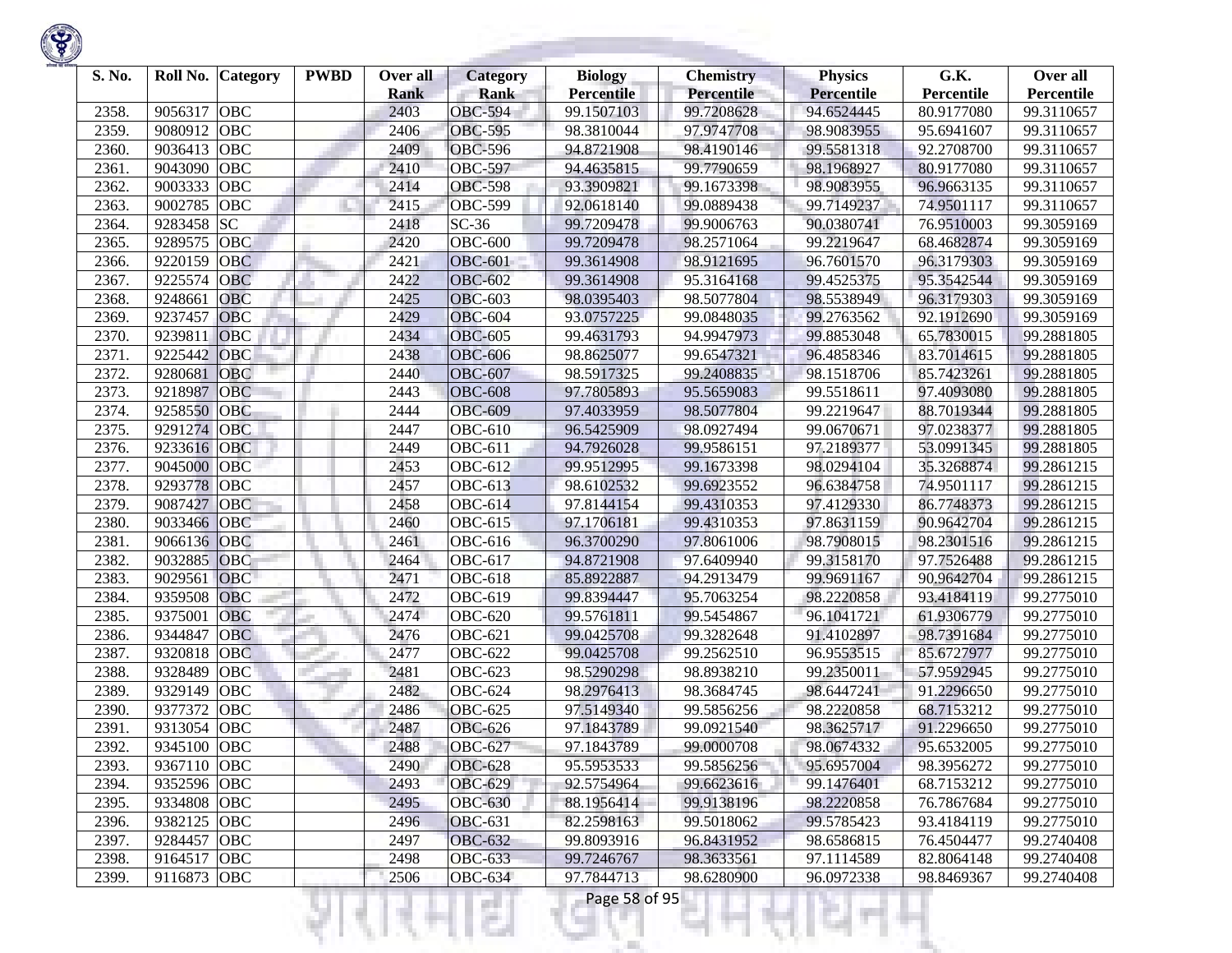| S. No. | Roll No.    | <b>Category</b> | <b>PWBD</b> | Over all<br><b>Rank</b> | <b>Category</b><br><b>Rank</b> | <b>Biology</b><br><b>Percentile</b> | <b>Chemistry</b><br>Percentile | <b>Physics</b><br><b>Percentile</b> | G.K.<br>Percentile | Over all<br>Percentile |
|--------|-------------|-----------------|-------------|-------------------------|--------------------------------|-------------------------------------|--------------------------------|-------------------------------------|--------------------|------------------------|
| 2400.  | 9125379     | <b>OBC</b>      |             | 2507                    | <b>OBC-635</b>                 | 97.7844713                          | 97.7162288                     | 98.3433540                          | 97.4891459         | 99.2740408             |
| 2401.  | 9117806     | <b>OBC</b>      |             | 2509                    | <b>OBC-636</b>                 | 96.2548976                          | 99.6164300                     | 98.0174371                          | 76.4504477         | 99.2740408             |
| 2402.  | 9126814     | <b>OBC</b>      |             | 2510                    | <b>OBC-637</b>                 | 95.8489722                          | 99.7576214                     | 87.8187102                          | 99.0669600         | 99.2740408             |
| 2403.  | 9227655     | <b>OBC</b>      |             | 2512                    | <b>OBC-638</b>                 | 94.3229283                          | 97.8727159                     | 99.1728536                          | 97.4891459         | 99.2740408             |
| 2404.  | 9120468     | <b>OBC</b>      |             | 2513                    | <b>OBC-639</b>                 | 92.9451354                          | 99.7340895                     | 97.7585862                          | 87.2574743         | 99.2740408             |
| 2405.  | 9166910     | <b>OBC</b>      |             | 2515                    | <b>OBC-640</b>                 | 92.3580144                          | 97.5103246                     | 99.7764469                          | 87.2574743         | 99.2740408             |
| 2406.  | 9187883     | OBC             |             | 2518                    | <b>OBC-641</b>                 | 88.6917438                          | 99.8682213                     | 98.1868668                          | 85.2654987         | 99.2740408             |
| 2407.  | 9112578     | <b>OBC</b>      |             | 2519                    | <b>OBC-642</b>                 | 88.6917438                          | 98.0268499                     | 99.7764469                          | 91.4167382         | 99.2740408             |
| 2408.  | 9251723     | <b>OBC</b>      |             | 2523                    | <b>OBC-643</b>                 | 99.5802393                          | 99.3733150                     | 93.5108547                          | 94.1245329         | 99.2645320             |
| 2409.  | 9259233     | <b>OBC</b>      |             | 2527                    | <b>OBC-644</b>                 | 99.0268647                          | 98.6106513                     | 98.5538949                          | 87.5076858         | 99.2645320             |
| 2410.  | 9252013     | <b>OBC</b>      |             | 2528                    | <b>OBC-645</b>                 | 98.8625077                          | 99.5234829                     | 97.9851487                          | 70.6675968         | 99.2645320             |
| 2411.  | 9259902     | <b>OBC</b>      |             | 2529                    | <b>OBC-646</b>                 | 98.5917325                          | 98.2571064                     | 98.4261931                          | 95.3542544         | 99.2645320             |
| 2412.  | 9117143     | <b>OBC</b>      |             | 2534                    | <b>OBC-647</b>                 | 96.5425909                          | 99.2408835                     | 96.4858346                          | 98.9133519         | 99.2645320             |
| 2413.  | 9284671     | OBC             |             | 2535                    | <b>OBC-648</b>                 | 95.5718205                          | 98.2571064                     | 99.0670671                          | 97.0238377         | 99.2645320             |
| 2414.  | 9212452     | <b>OBC</b>      |             | 2536                    | <b>OBC-649</b>                 | 95.5718205                          | 97.6682590                     | 99.5932460                          | 92.1912690         | 99.2645320             |
| 2415.  | 9003786     | <b>OBC</b>      |             | 2543                    | <b>OBC-650</b>                 | 99.8942842                          | 94.6702618                     | 99.3158170                          | 85.2259229         | 99.2635530             |
| 2416.  | 9022485     | OBC             |             | 2545                    | <b>OBC-651</b>                 | 99.8194517                          | 94.2913479                     | 99.6472181                          | 72.2169430         | 99.2635530             |
| 2417.  | 9032652     | <b>OBC</b>      |             | 2546                    | <b>OBC-652</b>                 | 99.4583551                          | 98.7397254                     | 95.9400390                          | 93.2425049         | 99.2635530             |
| 2418.  | 9008433     | <b>OBC</b>      |             | 2548                    | <b>OBC-653</b>                 | 99.2801824                          | 99.2979997                     | 97.2026892                          | 80.9177080         | 99.2635530             |
| 2419.  | 9271082     | <b>OBC</b>      |             | 2549                    | <b>OBC-654</b>                 | 98.9297762                          | 98.5425476                     | 92.3706466                          | 99.7351166         | 99.2635530             |
| 2420.  | 9064085     | OBC             |             | 2552                    | <b>OBC-655</b>                 | 98.3810044                          | 98.8240604                     | 99.3763957                          | 61.7047560         | 99.2635530             |
| 2421   | 9000958     | <b>OBC</b>      |             | 2561                    | <b>OBC-656</b>                 | 92.0618140                          | 98.7397254                     | 99.7719390                          | 74.9501117         | 99.2635530             |
| 2422.  | 9068786     | <b>OBC</b>      |             | 2564                    | <b>OBC-657</b>                 | 82.3644700                          | 98.6470756                     | 99.6971065                          | 98.5698674         | 99.2635530             |
| 2423.  | 9308792     | OBC             |             | 2567                    | <b>OBC-658</b>                 | 99.8866668                          | 98.0107667                     | 96.9553515                          | 76.7867684         | 99.2479872             |
| 2424.  | 9337177     | OBC             |             | 2570                    | <b>OBC-659</b>                 | 99.2893065                          | 99.6139589                     | 95.6957004                          | 65.5290062         | 99.2479872             |
| 2425.  | 9372873     | OBC             |             | 2572                    | <b>OBC-660</b>                 | 98.2976413                          | 93.8091753                     | 99.8453474                          | 76.7867684         | 99.2479872             |
| 2426.  | 9314395     | <b>OBC</b>      |             | 2578                    | <b>OBC-661</b>                 | 95.5953533                          | 99.3282648                     | 99.2350011                          | 68.7153212         | 99.2479872             |
| 2427.  | 9343151     | <b>OBC</b>      |             | 2579                    | <b>OBC-662</b>                 | 94.9590348                          | 99.8122919                     | 98.6447241                          | 48.6199325         | 99.2479872             |
| 2428.  | 9331279     | <b>OBC</b>      |             | 2581                    | <b>OBC-663</b>                 | 93.9874389                          | 98.1902108                     | 99.6186811                          | 87.8509197         | 99.2479872             |
| 2429.  | 9317958     | <b>OBC</b>      |             | 2582                    | <b>OBC-664</b>                 | 93.9874389                          | 97.0663235                     | 99.6576394                          | 95.6532005         | 99.2479872             |
| 2430.  | 9100160     | OBC             |             | 2587                    | <b>OBC-665</b>                 | 99.9458766                          | 98.9928345                     | 89.6718476                          | 82.8064148         | 99.2434493             |
| 2431.  | 9103262     | <b>OBC</b>      |             | 2589                    | <b>OBC-666</b>                 | 99.5587768                          | 96.5761081                     | 99.4446471                          | 57.8908355         | 99.2434493             |
| 2432.  | 9136528     | <b>OBC</b>      |             | 2595                    | <b>OBC-667</b>                 | 98.5822028                          | 95.7701404                     | 98.0174371                          | 99.5105364         | 99.2434493             |
| 2433.  | 9135075     | <b>OBC</b>      |             | 2599                    | <b>OBC-668</b>                 | 97.4538481                          | 97.0632185                     | 99.7070278                          | 70.0874210         | 99.2434493             |
| 2434.  | 9172267     | <b>OBC</b>      |             | 2600                    | <b>OBC-669</b>                 | 96.2548976                          | 98.7728112                     | 99.6293725                          | 47.7474085         | 99.2434493             |
| 2435.  | 9184195 OBC |                 |             | 2602                    | <b>OBC-670</b>                 | 95.8489722                          | 98.4939582                     | 99.4446471                          | 76.4504477         | 99.2434493             |
| 2436.  | 9130567 OBC |                 |             | 2603                    | OBC-671                        | 95.8489722                          | 98.4939582                     | 98.6586815                          | 94.7629749         | 99.2434493             |
| 2437.  | 9073967 OBC |                 |             | 2604                    | <b>OBC-672</b>                 | 94.8076855                          | 99.6646704                     | 96.4149145                          | 92.8498312         | 99.2434493             |
| 2438.  | 9198741 OBC |                 |             | 2607                    | <b>OBC-673</b>                 | 92.9451354                          | 97.8727159                     | 98.7563389                          | 99.2246238         | 99.2434493             |
| 2439.  | 9105710 OBC |                 |             | 2608                    | <b>OBC-674</b>                 | 92.3580144                          | 98.9928345                     | 99.3140450                          | 87.2574743         | 99.2434493             |
| 2440.  | 9174319 SC  |                 |             | 2610                    | $SC-37$                        | 91.7403019                          | 99.1799132                     | 99.9223447                          | 8.5714958          | 99.2434493             |
| 2441.  | 9199820 OBC |                 |             | 2617                    | <b>OBC-675</b>                 | 99.9278721                          | 96.6419146                     | 98.1518706                          | 92.1912690         | 99.2420659             |
|        |             |                 |             |                         | a a                            | Page 59 of 95                       |                                |                                     |                    |                        |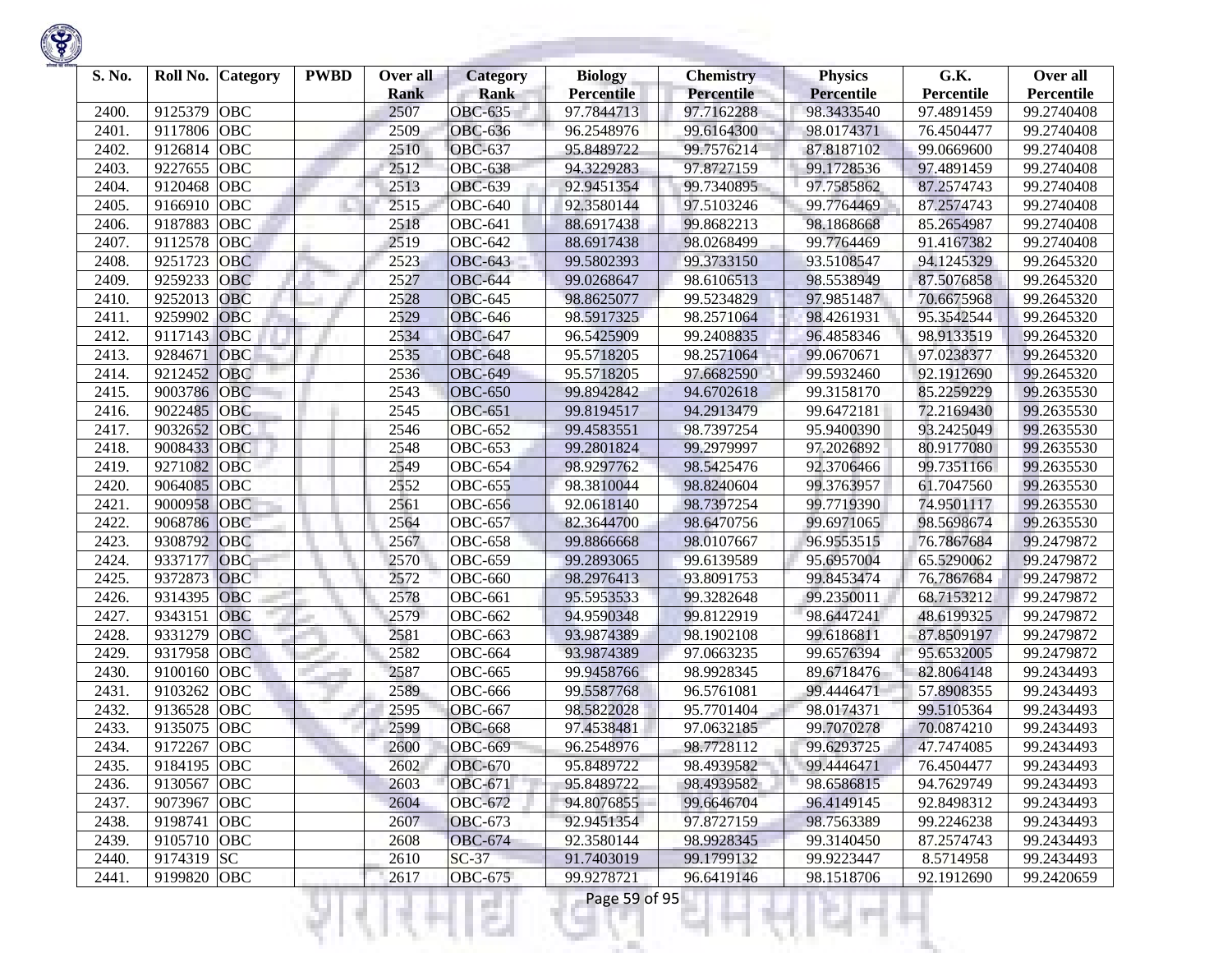| S. No. | Roll No.    | <b>Category</b> | <b>PWBD</b> | Over all<br><b>Rank</b> | <b>Category</b><br><b>Rank</b> | <b>Biology</b><br><b>Percentile</b> | <b>Chemistry</b><br>Percentile | <b>Physics</b><br>Percentile | G.K.<br>Percentile | Over all<br>Percentile |
|--------|-------------|-----------------|-------------|-------------------------|--------------------------------|-------------------------------------|--------------------------------|------------------------------|--------------------|------------------------|
| 2442.  | 9247209     | <b>OBC</b>      |             | 2619                    | <b>OBC-676</b>                 | 99.3614908                          | 99.3733150                     | 96.7601570                   | 83.7014615         | 99.2420659             |
| 2443.  | 9270198     | <b>SC</b>       |             | 2620                    | $SC-38$                        | 99.3614908                          | 97.6682590                     | 96.7601570                   | 99.3567611         | 99.2420659             |
| 2444.  | 9245589     | <b>OBC</b>      |             | 2621                    | <b>OBC-677</b>                 | 99.1238235                          | 99.5234829                     | 95.8449605                   | 85.7423261         | 99.2420659             |
| 2445.  | 9201488     | <b>OBC</b>      | <b>PWBD</b> | 2624                    | <b>OBC-678</b>                 | 97.7805893                          | 99.6902048                     | 97.4696117                   | 76.9510003         | 99.2420659             |
| 2446.  | 9236505     | <b>OBC</b>      |             | 2628                    | <b>OBC-679</b>                 | 96.8334673                          | 97.8089675                     | 98.7844677                   | 98.0407227         | 99.2420659             |
| 2447.  | 9259824     | OBC             |             | 2629                    | <b>OBC-680</b>                 | 94.7926028                          | 99.2988223                     | 97.4696117                   | 97.4093080         | 99.2420659             |
| 2448.  | 9221897     | OBC             |             | 2632                    | <b>OBC-681</b>                 | 93.0757225                          | 99.7244951                     | 93.9400747                   | 99.3567611         | 99.2420659             |
| 2449.  | 9269734     | OBC             |             | 2635                    | <b>OBC-682</b>                 | 91.9524192                          | 97.6682590                     | 99.1451071                   | 99.6027054         | 99.2420659             |
| 2450.  | 9211370     | <b>OBC</b>      |             | 2637                    | <b>OBC-683</b>                 | 86.1786407                          | 99.0848035                     | 99.4998345                   | 93.3961595         | 99.2420659             |
| 2451   | 9074020     | <b>OBC</b>      |             | 2640                    | <b>OBC-684</b>                 | 99.5902029                          | 99.2979997                     | 91.7185347                   | 94.7854801         | 99.2350454             |
| 2452.  | 9077907     | OBC             |             | 2644                    | <b>OBC-685</b>                 | 98.8038675                          | 99.6270252                     | 94.6524445                   | 74.9501117         | 99.2350454             |
| 2453.  | 9060544     | <b>OBC</b>      |             | 2645                    | <b>OBC-686</b>                 | 98.8038675                          | 99.5652587                     | 98.3810044                   | 49.8384568         | 99.2350454             |
| 2454.  | 9032468     | OBC             |             | 2649                    | <b>OBC-687</b>                 | 96.6788616                          | 97.8061006                     | 99.5581318                   | 83.2838409         | 99.2350454             |
| 2455.  | 9069753     | OBC             |             | 2652                    | <b>OBC-688</b>                 | 95.5231149                          | 96.7584454                     | 99.6472181                   | 94.7854801         | 99.2350454             |
| 2456.  | 9029845     | <b>OBC</b>      |             | 2661                    | <b>OBC-689</b>                 | 89.2383713                          | 99.4310353                     | 99.6709745                   | 69.2402718         | 99.2350454             |
| 2457.  | 9297126     | <b>SC</b>       |             | 2670                    | $SC-39$                        | 99.1913206                          | 98.7651406                     | 97.8502113                   | 79.6602366         | 99.2231955             |
| 2458.  | 9336665     | <b>OBC</b>      |             | 2671                    | <b>OBC-690</b>                 | 99.1913206                          | 98.3684745                     | 98.9918070                   | 61.9306779         | 99.2231955             |
| 2459.  | 9292421     | <b>ST</b>       |             | 2672                    | $ST-7$                         | 99.0425708                          | 99.2562510                     | 88.0350861                   | 99.5525701         | 99.2231955             |
| 2460.  | 9375248     | <b>OBC</b>      |             | 2673                    | <b>OBC-691</b>                 | 98.6966685                          | 97.0663235                     | 98.9918070                   | 91.2296650         | 99.2231955             |
| 2461.  | 9299376     | OBC             |             | 2674                    | <b>OBC-692</b>                 | 98.5290298                          | 92.5294548                     | 99.7166671                   | 93.4184119         | 99.2231955             |
| 2462.  | 9317538     | <b>OBC</b>      |             | 2689                    | <b>OBC-693</b>                 | 93.9874389                          | 96.8243100                     | 99.8016669                   | 85.6727977         | 99.2231955             |
| 2463.  | 9342586     | <b>OBC</b>      |             | 2690                    | <b>OBC-694</b>                 | 90.6936935                          | 99.8488891                     | 97.8502113                   | 82.0685666         | 99.2231955             |
| 2464.  | 9354710     | OBC             |             | 2691                    | <b>OBC-695</b>                 | 90.6936935                          | 99.1653484                     | 99.4321536                   | 87.8509197         | 99.2231955             |
| 2465.  | 9221113     | OBC             |             | 2695                    | <b>OBC-696</b>                 | 99.0268647                          | 99.9255073                     | 94.7902379                   | 49.8533794         | 99.2172350             |
| 2466.  | 9268930     | OBC             |             | 2698                    | <b>OBC-697</b>                 | 98.8625077                          | 99.6547321                     | 96.4858346                   | 76.9510003         | 99.2172350             |
| 2467.  | 9244741     | <b>OBC</b>      |             | 2701                    | <b>OBC-698</b>                 | 98.5917325                          | 98.2571064                     | 99.4064229                   | 70.6675968         | 99.2172350             |
| 2468.  | 9286333     | <b>OBC</b>      |             | 2702                    | <b>OBC-699</b>                 | 98.5917325                          | 98.2571064                     | 98.9842974                   | 85.7423261         | 99.2172350             |
| 2469.  | 9204514     | OBC             |             | 2712                    | <b>OBC-700</b>                 | 93.0757225                          | 99.4631793                     | 98.1518706                   | 93.3961595         | 99.2172350             |
| 2470.  | 9211802     | <b>OBC</b>      |             | 2714                    | <b>OBC-701</b>                 | 89.8500686                          | 97.4767062                     | 99.3461193                   | 99.6027054         | 99.2172350             |
| 2471.  | 9186104     | <b>OBC</b>      |             | 2716                    | <b>OBC-702</b>                 | 99.9599958                          | 99.4717088                     | 92.3897824                   | 36.8486075         | 99.2081515             |
| 2472.  | 9109413     | OBC             |             | 2718                    | <b>OBC-703</b>                 | 99.9541128                          | 98.7728112                     | 96.7373016                   | 36.8486075         | 99.2081515             |
| 2473.  | 9149820     | <b>OBC</b>      |             | 2719                    | <b>OBC-704</b>                 | 99.4881811                          | 98.8692920                     | 97.1114589                   | 73.5371981         | 99.2081515             |
| 2474.  | 9106200     | <b>OBC</b>      |             | 2720                    | <b>OBC-705</b>                 | 99.4881811                          | 96.0701721                     | 98.3433540                   | 93.9534774         | 99.2081515             |
| 2475.  | 9175202     | <b>OBC</b>      |             | 2724                    | <b>OBC-706</b>                 | 98.9445941                          | 96.0701721                     | 99.2422727                   | 87.2574743         | 99.2081515             |
| 2476.  | 9122400     | <b>OBC</b>      |             | 2729                    | <b>OBC-707</b>                 | 96.9479121                          | 99.7340895                     | 96.7373016                   | 70.0874210         | 99.2081515             |
| 2477.  | 9154972 OBC |                 |             | 2733                    | <b>OBC-708</b>                 | 95.8489722                          | 98.2186349                     | 99.4446471                   | 78.7895189         | 99.2081515             |
| 2478.  | 9100768 OBC |                 |             | 2735                    | <b>OBC-709</b>                 | 94.3229283                          | 99.5328917                     | 97.7585862                   | 88.8494076         | 99.2081515             |
| 2479.  | 9140493 OBC |                 |             | 2738                    | <b>OBC-710</b>                 | 90.0895389                          | 99.4717088                     | 99.3928769                   | 73.5371981         | 99.2081515             |
| 2480.  | 9186117 OBC |                 |             | 2740                    | <b>OBC-711</b>                 | 87.8140038                          | 99.8176277                     | 99.0963749                   | 64.5315386         | 99.2081515             |
| 2481.  | 9023769 OBC |                 |             | 2748                    | <b>OBC-712</b>                 | 99.1507103                          | 95.3461301                     | 98.6565781                   | 98.8038675         | 99.2017865             |
| 2482.  | 9074157     | <b>OBC</b>      |             | 2752                    | <b>OBC-713</b>                 | 98.6102532                          | 99.5985176                     | 96.6384758                   | 74.9501117         | 99.2017865             |
| 2483.  | 9038387     | <b>OBC</b>      |             | 2753                    | <b>OBC-714</b>                 | 98.3810044                          | 99.3752079                     | 97.6671260                   | 80.9177080         | 99.2017865             |
|        |             |                 |             |                         | a T                            | Page 60 of 95                       |                                |                              |                    |                        |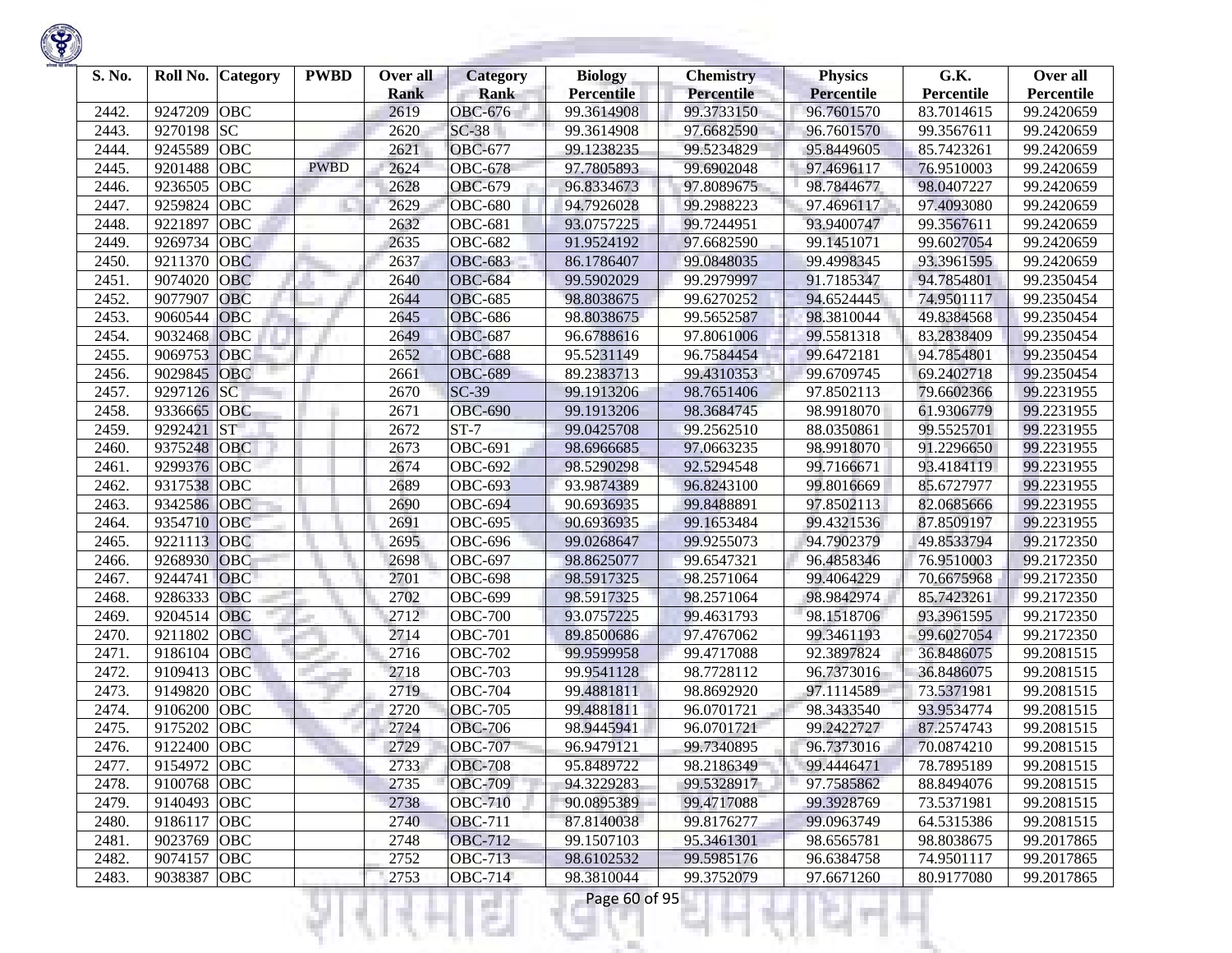| S. No.         | Roll No.                   | <b>Category</b> | <b>PWBD</b> | Over all<br><b>Rank</b> | <b>Category</b><br><b>Rank</b>   | <b>Biology</b><br><b>Percentile</b> | <b>Chemistry</b><br>Percentile | <b>Physics</b><br><b>Percentile</b> | G.K.<br>Percentile       | Over all<br>Percentile   |
|----------------|----------------------------|-----------------|-------------|-------------------------|----------------------------------|-------------------------------------|--------------------------------|-------------------------------------|--------------------------|--------------------------|
| 2484.          | 9009936                    | <b>OBC</b>      |             | 2756                    | <b>OBC-715</b>                   | 97.1706181                          | 97.0209531                     | 99.4809236                          | 93.2425049               | 99.2017865               |
| 2485.          | 9083928                    | <b>OBC</b>      |             | 2757                    | <b>OBC-716</b>                   | 96.6788616                          | 99.2979997                     | 98.5294816                          | 83.2838409               | 99.2017865               |
| 2486.          | 9085676                    | <b>OBC</b>      |             | 2758                    | <b>OBC-717</b>                   | 94.4635815                          | 99.7980710                     | 97.4129330                          | 77.2473512               | 99.2017865               |
| 2487.          | 9005343                    | <b>OBC</b>      |             | 2761                    | <b>OBC-718</b>                   | 89.8548487                          | 99.7208628                     | 98.5294816                          | 74.9501117               | 99.2017865               |
| 2488.          | 9087072                    | <b>SC</b>       |             | 2765                    | $SC-40$                          | 81.5009265                          | 97.0209531                     | 99.6971065                          | 99.8788426               | 99.2017865               |
| 2489.          | 9211021                    | <b>OBC</b>      |             | 2772                    | <b>OBC-719</b>                   | 99.0268647                          | 99.2408835                     | 97.2189377                          | 83.7014615               | 99.1912217               |
| 2490.          | 9241038                    | OBC             |             | 2773                    | <b>OBC-720</b>                   | 98.8625077                          | 98.2571064                     | 98.3008561                          | 92.1912690               | 99.1912217               |
| 2491.          | 9219663                    | <b>OBC</b>      |             | 2774                    | <b>OBC-721</b>                   | 98.5917325                          | 99.5234829                     | 94.7902379                          | 92.1912690               | 99.1912217               |
| 2492.          | 9224487                    | <b>OBC</b>      |             | 2778                    | <b>OBC-722</b>                   | 97.7805893                          | 99.8214539                     | 96.9990068                          | 62.6661306               | 99.1912217               |
| 2493.          | 9221322                    | <b>OBC</b>      |             | 2791                    | <b>OBC-723</b>                   | 94.7926028                          | 99.6547321                     | 96.7601570                          | 92.1912690               | 99.1912217               |
| 2494.          | 9267594                    | <b>OBC</b>      |             | 2796                    | <b>OBC-724</b>                   | 94.3503760                          | 99.2408835                     | 98.8790616                          | 85.7423261               | 99.1912217               |
| 2495.          | 9228164                    | <b>OBC</b>      |             | 2803                    | <b>OBC-725</b>                   | 87.9593719                          | 98.7217992                     | 99.0670671                          | 98.5420707               | 99.1912217               |
| 2496.          | 9224194                    | OBC             |             | 2805                    | <b>OBC-726</b>                   | 87.1600530                          | 99.0848035                     | 99.5518611                          | 87.5076858               | 99.1912217               |
| 2497.          | 9324262                    | OBC             |             | 2809                    | <b>OBC-727</b>                   | 99.7497226                          | 98.3684745                     | 97.2316011                          | 73.6594810               | 99.1901400               |
| 2498.          | 9380607                    | <b>OBC</b>      |             | 2812                    | <b>OBC-728</b>                   | 99.5006257                          | 99.9031946                     | 76.9343376                          | 79.6602366               | 99.1901400               |
| 2499.          | 9372590                    | <b>OBC</b>      |             | 2815                    | <b>OBC-729</b>                   | 99.2893065                          | 92.5294548                     | 99.4770146                          | 93.4184119               | 99.1901400               |
| 2500.          | 9387696                    | <b>OBC</b>      |             | 2820                    | <b>OBC-730</b>                   | 97.9942389                          | 96.2836163                     | 99.4770146                          | 87.8509197               | 99.1901400               |
| 2501.          | 9300074                    | <b>OBC</b>      |             | 2821                    | <b>OBC-731</b>                   | 97.7758364                          | 99.8665974                     | 94.9590348                          | 61.9306779               | 99.1901400               |
| 2502.          | 9297664                    | <b>OBC</b>      |             | 2822                    | <b>OBC-732</b>                   | 97.1843789                          | 98.8938210                     | 97.8502113                          | 94.6650769               | 99.1901400               |
| 2503.          | 9332346                    | <b>OBC</b>      |             | 2824                    | <b>OBC-733</b>                   | 96.0333388                          | 99.1653484                     | 99.5289590                          | 44.8834793               | 99.1901400               |
| 2504.          | 9377015                    | OBC             |             | 2825                    | <b>OBC-734</b>                   | 96.0333388                          | 98.1902108                     | 99.4321536                          | 82.0685666               | 99.1901400               |
| 2505.          | 9344137                    | <b>OBC</b>      |             | 2827                    | <b>OBC-735</b>                   | 94.4868132                          | 99.7615281                     | 97.4606285                          | 79.6602366               | 99.1901400               |
| 2506.          | 9309511                    | <b>OBC</b>      |             | 2829                    | <b>OBC-736</b>                   | 93.3747314                          | 99.4486813                     | 98.9918070                          | 79.6602366               | 99.1901400               |
| 2507.          | 9303806                    | OBC             |             | 2835                    | <b>OBC-737</b>                   | 87.3232121                          | 97.6601421                     | 99.0768068                          | 99.9480556               | 99.1901400               |
| 2508.          | 9004629                    | OBC             |             | 2837                    | <b>OBC-738</b>                   | 99.9429847                          | 96.7584454                     | 96.2571863                          | 94.7854801               | 99.1768423               |
| 2509.          | 9072207                    | <b>OBC</b>      |             | 2838                    | <b>OBC-739</b>                   | 99.1507103                          | 98.1220602                     | 98.0294104                          | 90.9642704               | 99.1768423               |
| 2510.          | 9036502                    | <b>SC</b>       |             | 2839                    | $SC-41$                          | 98.9297762                          | 99.0129235                     | 95.2035920                          | 95.6941607               | 99.1768423               |
| 2511.          | 9013687                    | OBC             |             | 2841                    | $\overline{O}$ BC-740            | 98.6102532                          | 98.8240604                     | 99.2647408                          | 58.5855466               | 99.1768423               |
| 2512.          | 9045639                    | <b>OBC</b>      |             | 2844                    | <b>OBC-741</b>                   | 97.8144154                          | 98.8240604                     | 98.5294816                          | 72.2169430               | 99.1768423               |
| 2513.          | 9006243                    | <b>OBC</b>      |             | 2848                    | <b>OBC-742</b>                   | 97.5447807                          | 95.3461301                     | 99.7956953                          | 72.2169430               | 99.1768423               |
| 2514.          | 9044850                    | OBC             |             | 2852                    | <b>OBC-743</b>                   | 96.3700290                          | 99.2326697                     | 98.6565781                          | 83.2838409               | 99.1768423               |
| 2515.          | 9052476                    | <b>OBC</b>      |             | 2857                    | <b>OBC-744</b>                   | 94.8721908                          | 98.9155224                     | 99.1744667                          | 86.7748373               | 99.1768423               |
| 2516.          | 9071611                    | <b>OBC</b>      |             | 2861                    | <b>OBC-745</b>                   | 91.4429610                          | 96.7584454                     | 99.9465482                          | 55.1788854               | 99.1768423               |
| 2517.          | 9174365                    | <b>OBC</b>      |             | 2865                    | <b>OBC-746</b>                   | 99.9823511                          | 99.0857856                     | 88.8094033                          | 53.8715864               | 99.1728536               |
| 2518.          | 9152941                    | <b>SC</b>       |             | 2868                    | $SC-42$                          | 99.8623384                          | 98.3633561                     | 88.8094033                          | 96.1725359               | 99.1728536               |
| 2519.          | 9125015 OBC                |                 |             | 2870                    | <b>OBC-747</b>                   | 99.3740514                          | 97.5103246                     | 98.6586815                          | 76.4504477               | 99.1728536               |
| 2520.          | 9106553 OBC                |                 |             | 2873                    | <b>OBC-748</b>                   | 98.2562860                          | 98.8692920                     | 98.7563389                          | 61.4500359               | 99.1728536               |
| 2521.<br>2522. | 9092454 OBC<br>9103899 OBC |                 |             | 2874<br>2878            | <b>OBC-749</b><br><b>OBC-750</b> | 98.2562860<br>97.4538481            | 98.0268499<br>97.0632185       | 99.3140450<br>99.4446471            | 61.4500359<br>82.8064148 | 99.1728536<br>99.1728536 |
| 2523.          | 9127811                    | OBC             |             | 2885                    | <b>OBC-751</b>                   | 92.3580144                          | 98.7728112                     | 95.1712534                          | 99.9282277               | 99.1728536               |
| 2524.          | 9159160 OBC                |                 |             | 2891                    | <b>OBC-752</b>                   | 89.4459413                          | 97.7162288                     | 99.7917427                          | 85.2654987               | 99.1728536               |
| 2525.          | 9311880 OBC                |                 |             | 2897                    | <b>OBC-753</b>                   | 99.5761811                          | 98.4924326                     | 97.4606285                          | 73.6594810               | 99.1559040               |
|                |                            |                 |             |                         |                                  |                                     |                                |                                     |                          |                          |
|                |                            |                 |             |                         | a a                              | Page 61 of 95                       |                                |                                     |                          |                          |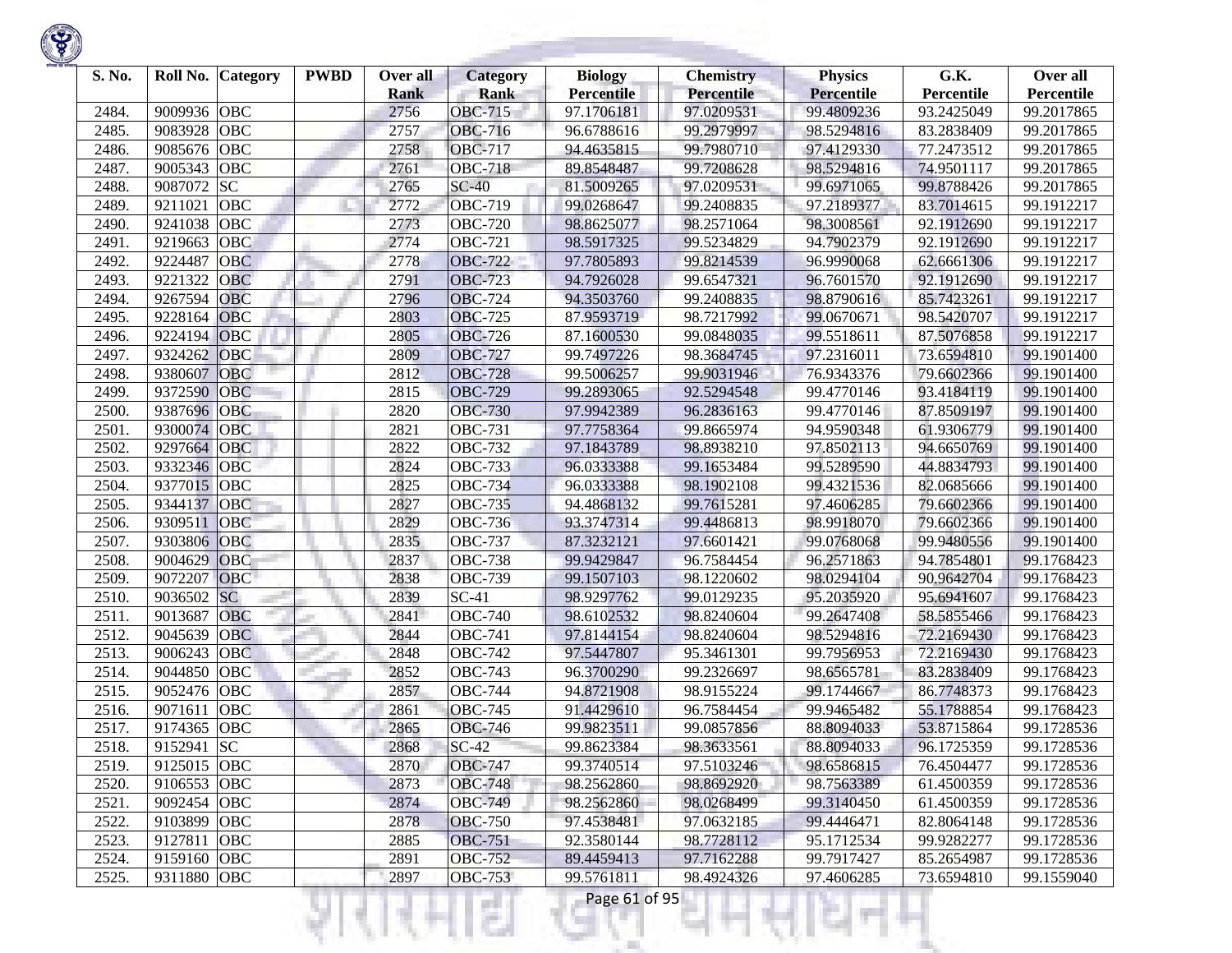| S. No. | Roll No.    | <b>Category</b> | <b>PWBD</b> | Over all<br><b>Rank</b> | <b>Category</b><br><b>Rank</b> | <b>Biology</b><br><b>Percentile</b> | <b>Chemistry</b><br>Percentile | <b>Physics</b><br>Percentile | G.K.<br>Percentile | Over all<br>Percentile |
|--------|-------------|-----------------|-------------|-------------------------|--------------------------------|-------------------------------------|--------------------------------|------------------------------|--------------------|------------------------|
| 2526.  | 9344139     | <b>OBC</b>      |             | 2898                    | <b>OBC-754</b>                 | 99.5006257                          | 97.6601421                     | 98.9918070                   | 57.9592945         | 99.1559040             |
| 2527.  | 9346077     | <b>OBC</b>      |             | 2899                    | <b>OBC-755</b>                 | 99.5006257                          | 96.8243100                     | 98.9918070                   | 73.6594810         | 99.1559040             |
| 2528.  | 9328023     | <b>OBC</b>      |             | 2901                    | <b>OBC-756</b>                 | 99.1913206                          | 97.2929899                     | 97.8502113                   | 94.6650769         | 99.1559040             |
| 2529.  | 9299321     | <b>OBC</b>      |             | 2903                    | <b>OBC-757</b>                 | 98.5290298                          | 99.7284726                     | 94.9590348                   | 68.7153212         | 99.1559040             |
| 2530.  | 9338519     | <b>OBC</b>      |             | 2904                    | <b>OBC-758</b>                 | 98.5290298                          | 95.3273676                     | 98.6447241                   | 98.7391684         | 99.1559040             |
| 2531.  | 9333758     | <b>OBC</b>      |             | 2905                    | <b>OBC-759</b>                 | 97.7758364                          | 97.8407669                     | 98.6447241                   | 93.4184119         | 99.1559040             |
| 2532.  | 9322563     | <b>OBC</b>      |             | 2906                    | <b>OBC-760</b>                 | 97.5149340                          | 99.7615281                     | 97.6495172                   | 44.8834793         | 99.1559040             |
| 2533.  | 9294263     | OBC             |             | 2912                    | <b>OBC-761</b>                 | 93.3747314                          | 99.8347225                     | 94.4986188                   | 94.6650769         | 99.1559040             |
| 2534.  | 9335249     | <b>OBC</b>      |             | 2913                    | <b>OBC-762</b>                 | 91.3524426                          | 96.2836163                     | 99.9067362                   | 76.7867684         | 99.1559040             |
| 2535.  | 9055115     | <b>OBC</b>      |             | 2918                    | <b>OBC-763</b>                 | 99.2801824                          | 99.0129235                     | 94.1998860                   | 94.7854801         | 99.1435834             |
| 2536.  | 9009856     | <b>OBC</b>      |             | 2923                    | <b>OBC-764</b>                 | 98.6102532                          | 99.2326697                     | 98.5294816                   | 61.7047560         | 99.1435834             |
| 2537.  | 9016611     | <b>OBC</b>      |             | 2924                    | <b>OBC-765</b>                 | 98.3810044                          | 95.9792369                     | 99.0984463                   | 96.9663135         | 99.1435834             |
| 2538.  | 9081096     | <b>OBC</b>      |             | 2926                    | <b>OBC-766</b>                 | 97.9973393                          | 93.8922412                     | 99.0046087                   | 99.5747612         | 99.1435834             |
| 2539.  | 9000953     | OBC             |             | 2934                    | <b>OBC-767</b>                 | 94.4635815                          | 99.6567207                     | 98.3810044                   | 72.2169430         | 99.1435834             |
| 2540.  | 9064813     | OBC             |             | 2935                    | <b>OBC-768</b>                 | 93.3909821                          | 98.5425476                     | 99.6709745                   | 64.5507673         | 99.1435834             |
| 2541.  | 9079275     | <b>OBC</b>      |             | 2938                    | <b>OBC-769</b>                 | 88.5328075                          | 99.2326697                     | 99.3158170                   | 92.2708700         | 99.1435834             |
| 2542.  | 9082750     | <b>OBC</b>      |             | 2939                    | <b>OBC-770</b>                 | 87.6561980                          | 99.8740913                     | 99.4809236                   | 15.8751841         | 99.1435834             |
| 2543.  | 9211406     | <b>OBC</b>      |             | 2942                    | <b>OBC-771</b>                 | 99.7209478                          | 98.0927494                     | 98.6745022                   | 70.6675968         | 99.1427423             |
| 2544.  | 9247081     | OBC             |             | 2943                    | <b>OBC-772</b>                 | 99.5802393                          | 97.4767062                     | 96.1370193                   | 98.5420707         | 99.1427423             |
| 2545.  | 9252728     | <b>OBC</b>      |             | 2944                    | <b>OBC-773</b>                 | 99.3614908                          | 99.0848035                     | 97.4696117                   | 79.2307147         | 99.1427423             |
| 2546.  | 9258277     | <b>OBC</b>      |             | 2949                    | <b>OBC-774</b>                 | 98.8625077                          | 98.5077804                     | 98.1518706                   | 88.7019344         | 99.1427423             |
| 2547.  | 9281152     | <b>OBC</b>      |             | 2951                    | <b>OBC-775</b>                 | 98.8625077                          | 96.4231661                     | 99.2219647                   | 92.1912690         | 99.1427423             |
| 2548.  | 9247354     | <b>OBC</b>      |             | 2953                    | <b>OBC-776</b>                 | 98.2192688                          | 97.6682590                     | 97.9851487                   | 98.0407227         | 99.1427423             |
| 2549.  | 9246335     | <b>OBC</b>      |             | 2957                    | <b>OBC-777</b>                 | 97.7805893                          | 99.8841224                     | 91.4025919                   | 85.7423261         | 99.1427423             |
| 2550.  | 9202926     | OBC             |             | 2958                    | <b>OBC-778</b>                 | 97.7805893                          | 98.0927494                     | 96.7601570                   | 99.6027054         | 99.1427423             |
| 2551.  | 9160201     | <b>OBC</b>      |             | 2960                    | <b>OBC-779</b>                 | 97.4033959                          | 98.8234877                     | 98.7844677                   | 83.7014615         | 99.1427423             |
| 2552.  | 9257483     | <b>OBC</b>      |             | 2961                    | <b>OBC-780</b>                 | 97.4033959                          | 98.8234877                     | 98.1518706                   | 92.1912690         | 99.1427423             |
| 2553.  | 9265624     | OBC             |             | 2962                    | <b>OBC-781</b>                 | 97.4033959                          | 97.9532233                     | 99.3461193                   | 83.7014615         | 99.1427423             |
| 2554.  | 9207204     | <b>OBC</b>      |             | 2963                    | <b>OBC-782</b>                 | 96.8334673                          | 99.8734806                     | 95.2194580                   | 74.2834508         | 99.1427423             |
| 2555.  | 9162051     | <b>OBC</b>      |             | 2964                    | <b>OBC-783</b>                 | 96.1382018                          | 98.3812609                     | 99.2219647                   | 87.5076858         | 99.1427423             |
| 2556.  | 9203542     | OBC             |             | 2965                    | <b>OBC-784</b>                 | 94.7926028                          | 99.9006763                     | 96.7601570                   | 65.7830015         | 99.1427423             |
| 2557.  | 9279030     | <b>OBC</b>      |             | 2966                    | <b>OBC-785</b>                 | 94.7926028                          | 97.3158965                     | 99.8250012                   | 74.2834508         | 99.1427423             |
| 2558.  | 9201343     | <b>SC</b>       |             | 2968                    | $SC-43$                        | 93.7331505                          | 98.5077804                     | 96.9990068                   | 99.9195951         | 99.1427423             |
| 2559.  | 9143260     | <b>OBC</b>      |             | 2970                    | <b>OBC-786</b>                 | 91.9524192                          | 98.6106513                     | 99.4064229                   | 88.7019344         | 99.1427423             |
| 2560.  | 9240068     | <b>OBC</b>      |             | 2974                    | <b>OBC-787</b>                 | 87.9593719                          | 99.8533794                     | 97.8361633                   | 83.7014615         | 99.1427423             |
| 2561.  | 9205796 OBC |                 |             | 2976                    | <b>OBC-788</b>                 | 87.1600530                          | 99.6547321                     | 98.3008561                   | 93.3961595         | 99.1427423             |
| 2562.  | 9128857 OBC |                 |             | 2981                    | <b>OBC-789</b>                 | 97.7844713                          | 98.3633561                     | 98.3433540                   | 87.2574743         | 99.1387323             |
| 2563.  | 9202446 OBC |                 |             | 2984                    | <b>OBC-790</b>                 | 96.9479121                          | 99.5328917                     | 97.1114589                   | 76.4504477         | 99.1387323             |
| 2564.  | 9139209 OBC |                 |             | 2985                    | <b>OBC-791</b>                 | 96.9479121                          | 98.6280900                     | 97.7585862                   | 92.8498312         | 99.1387323             |
| 2565.  | 9173910 OBC |                 |             | 2990                    | <b>OBC-792</b>                 | 92.9451354                          | 94.4700027                     | 99.5446577                   | 99.2246238         | 99.1387323             |
| 2566.  | 9099708 OBC |                 |             | 2995                    | <b>OBC-793</b>                 | 91.0519937                          | 98.6280900                     | 99.7764469                   | 57.8908355         | 99.1387323             |
| 2567.  | 9138281     | OBC             |             | 2996                    | <b>OBC-794</b>                 | 86.7103576                          | 99.5328917                     | 99.5952513                   | 61.4500359         | 99.1387323             |
|        |             |                 |             |                         | 51                             | Page 62 of 95                       |                                |                              |                    |                        |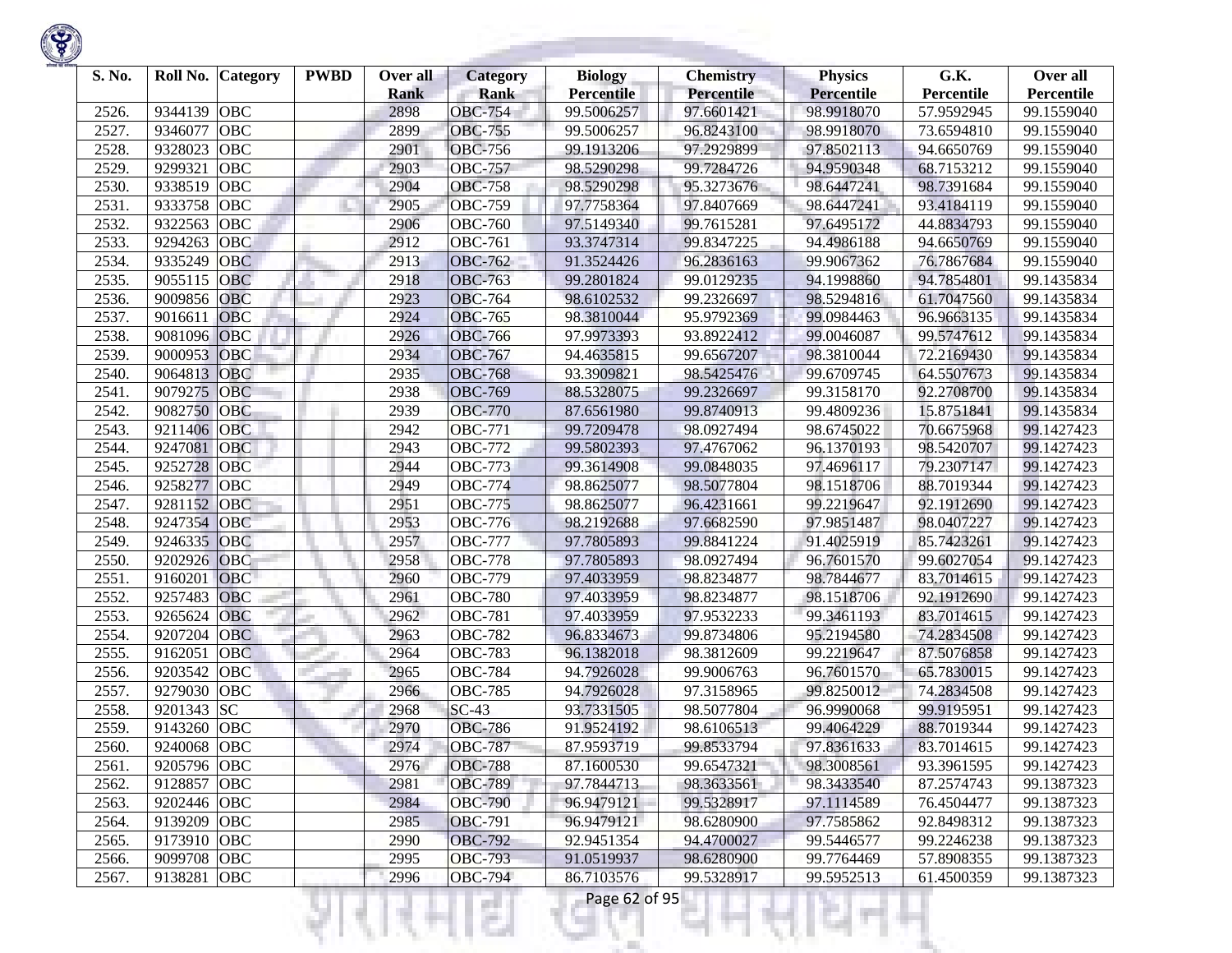| S. No.         | Roll No.           | <b>Category</b> | <b>PWBD</b> | Over all            | <b>Category</b>               | <b>Biology</b>                  | <b>Chemistry</b>         | <b>Physics</b>                  | G.K.                     | Over all                 |
|----------------|--------------------|-----------------|-------------|---------------------|-------------------------------|---------------------------------|--------------------------|---------------------------------|--------------------------|--------------------------|
|                |                    | <b>OBC</b>      |             | <b>Rank</b><br>2998 | <b>Rank</b><br><b>OBC-795</b> | <b>Percentile</b><br>99.8536113 | Percentile<br>96.0014639 | <b>Percentile</b><br>97.4606285 | Percentile               | Percentile<br>99.1287512 |
| 2568.<br>2569. | 9356295<br>9318428 | <b>OBC</b>      |             | 3001                | <b>OBC-796</b>                | 99.2893065                      | 99.0921540               | 97.4606285                      | 87.8509197<br>61.9306779 | 99.1287512               |
| 2570.          | 9308860            | <b>OBC</b>      |             | 3005                | <b>OBC-797</b>                | 98.5290298                      | 99.0921540               | 95.3568814                      | 94.6650769               | 99.1287512               |
| 2571.          | 9339117            | <b>OBC</b>      |             | 3007                | <b>OBC-798</b>                | 98.2976413                      | 98.6553491               | 97.4606285                      | 91.2296650               | 99.1287512               |
| 2572.          | 9330011            | <b>OBC</b>      |             | 3009                | <b>OBC-799</b>                | 97.9942389                      | 99.5454867               | 95.3568814                      | 85.6727977               | 99.1287512               |
| 2573.          | 9302298            | <b>OBC</b>      |             | 3012                | <b>OBC-800</b>                | 97.5149340                      | 97.0663235               | 99.4770146                      | 79.6602366               | 99.1287512               |
| 2574.          | 9298551            | OBC             |             | 3015                | <b>OBC-801</b>                | 97.1843789                      | 95.7063254               | 98.8843765                      | 99.1795150               | 99.1287512               |
| 2575.          | 9311686            | <b>SC</b>       |             | 3019                | $SC-44$                       | 94.4868132                      | 98.3684745               | 99.5289590                      | 76.7867684               | 99.1287512               |
| 2576.          | 9294112            | <b>OBC</b>      |             | 3021                | <b>OBC-802</b>                | 93.3747314                      | 99.5856256               | 98.8843765                      | 65.5290062               | 99.1287512               |
| 2577.          | 9182465            | <b>SC</b>       |             | 3024                | $SC-45$                       | 91.9958445                      | 99.2562510               | 98.6447241                      | 93.4184119               | 99.1287512               |
| 2578.          | 9223427            | <b>OBC</b>      |             | 3027                | <b>OBC-803</b>                | 88.1956414                      | 99.8902085               | 96.4099355                      | 89.7858475               | 99.1287512               |
| 2579.          | 9308559            | <b>OBC</b>      |             | 3028                | <b>OBC-804</b>                | 88.1956414                      | 99.5018062               | 97.6495172                      | 98.7391684               | 99.1287512               |
| 2580.          | 9094864            | <b>ST</b>       |             | 3031                | $ST-8$                        | 99.3847104                      | 99.5652587               | 91.7185347                      | 83.2838409               | 99.1150758               |
| 2581           | 9009664            | OBC             |             | 3035                | <b>OBC-805</b>                | 98.8038675                      | 99.2979997               | 96.2571863                      | 83.2838409               | 99.1150758               |
| 2582.          | 9037336            | OBC             |             | 3036                | <b>OBC-806</b>                | 98.8038675                      | 98.1220602               | 92.3706466                      | 99.8004466               | 99.1150758               |
| 2583.          | 9041458            | <b>OBC</b>      |             | 3038                | <b>OBC-807</b>                | 98.8038675                      | 92.1152658               | 99.6971065                      | 90.9642704               | 99.1150758               |
| 2584.          | 9014429            | <b>OBC</b>      |             | 3041                | <b>OBC-808</b>                | 97.1706181                      | 97.0209531               | 98.9083955                      | 97.7526488               | 99.1150758               |
| 2585.          | 9056069            | <b>OBC</b>      |             | 3049                | <b>OBC-809</b>                | 94.4635815                      | 99.4310353               | 97.4129330                      | 93.2425049               | 99.1150758               |
| 2586.          | 9075426            | <b>OBC</b>      |             | 3050                | <b>OBC-810</b>                | 93.9837031                      | 95.0408609               | 99.9132893                      | 72.2169430               | 99.1150758               |
| 2587.          | 9102124            | <b>OBC</b>      |             | 3052                | <b>OBC-811</b>                | 92.5844538                      | 99.6923552               | 90.2218844                      | 99.5118069               | 99.1150758               |
| 2588.          | 9042986            | OBC             |             | 3053                | OBC-812                       | 92.0618140                      | 97.8061006               | 99.0046087                      | 99.3692688               | 99.1150758               |
| 2589.          | 9058319            | <b>OBC</b>      |             | 3054                | <b>OBC-813</b>                | 85.1261462                      | 99.7980710               | 96.6384758                      | 97.7526488               | 99.1150758               |
| 2590.          | 9158434            | OBC             |             | 3056                | $\overline{O}$ BC-814         | 99.8623384                      | 96.0701721               | 92.9368992                      | 98.5421986               | 99.1140238               |
| 2591.          | 9108208            | <b>OBC</b>      |             | 3060                | <b>OBC-815</b>                | 99.4881811                      | 99.4717088               | 95.1712534                      | 53.8715864               | 99.1140238               |
| 2592.          | 9195541            | <b>SC</b>       |             | 3069                | $SC-46$                       | 96.2548976                      | 98.6280900               | 98.8739984                      | 78.7895189               | 99.1140238               |
| 2593.          | 9111221            | <b>OBC</b>      |             | 3071                | OBC-816                       | 95.8489722                      | 97.0632185               | 99.3928769                      | 88.8494076               | 99.1140238               |
| 2594.          | 9116841            | <b>OBC</b>      |             | 3079                | OBC-817                       | 92.9451354                      | 97.5103246               | 99.7493852                      | 73.5371981               | 99.1140238               |
| 2595.          | 9175208            | OBC             |             | 3080                | <b>OBC-818</b>                | 92.3580144                      | 99.1799132               | 98.9751856                      | 82.8064148               | 99.1140238               |
| 2596.          | 9127530            | <b>OBC</b>      |             | 3082                | <b>OBC-819</b>                | 91.7403019                      | 98.2186349               | 99.0963749                      | 96.1725359               | 99.1140238               |
| 2597.          | 9111588            | <b>OBC</b>      |             | 3083                | <b>OBC-820</b>                | 89.4459413                      | 96.0701721               | 99.5070066                      | 99.2246238               | 99.1140238               |
| 2598.          | 9193663            | OBC             |             | 3085                | <b>OBC-821</b>                | 84.2195056                      | 99.7917427               | 97.7585862                      | 93.9534774               | 99.1140238               |
| 2599.          | 9191107            | <b>OBC</b>      |             | 3088                | <b>OBC-822</b>                | 99.9739867                      | 97.6682590               | 95.2194580                      | 92.1912690               | 99.1001750               |
| 2600.          | 9263145            | <b>OBC</b>      |             | 3098                | <b>OBC-823</b>                | 97.4033959                      | 96.9067777               | 98.9842974                      | 97.0238377               | 99.1001750               |
| 2601           | 9195984            | <b>OBC</b>      |             | 3102                | <b>OBC-824</b>                | 96.1382018                      | 97.4767062               | 99.2763562                      | 93.3961595               | 99.1001750               |
| 2602.          | 9225307            | <b>OBC</b>      |             | 3111                | <b>OBC-825</b>                | 90.7014142                      | 97.8089675               | 99.7528733                      | 85.7423261               | 99.1001750               |
| 2603.          | 9211197 OBC        |                 |             | 3113                | <b>OBC-826</b>                | 89.8500686                      | 99.3733150               | 97.9851487                      | 97.0238377               | 99.1001750               |
| 2604.          | 9264628 SC         |                 |             | 3117                | $SC-47$                       | 48.9973041                      | 99.5707799               | 99.7729745                      | 99.8486497               | 99.1001750               |
| 2605.          | 9371663 OBC        |                 |             | 3119                | <b>OBC-827</b>                | 99.7981253                      | 98.3684745               | 96.7145185                      | 65.5290062               | 99.0909735               |
| 2606.          | 9218862 OBC        |                 |             | 3123                | <b>OBC-828</b>                | 99.3790286                      | 92.9768848               | 99.2350011                      | 91.2296650               | 99.0909735               |
| 2607.          | 9380116 SC         |                 |             | 3126                | $SC-48$                       | 99.1913206                      | 97.4629896               | 96.4099355                      | 97.3378509               | 99.0909735               |
| 2608.          | 9317297 OBC        |                 |             | 3128                | <b>OBC-829</b>                | 98.6966685                      | 98.1902108               | 98.7710434                      | 68.7153212               | 99.0909735               |
| 2609.          | 9389841            | OBC             |             | 3134                | <b>OBC-830</b>                | 97.1843789                      | 98.8938210               | 98.5207659                      | 79.6602366               | 99.0909735               |
|                |                    |                 |             |                     | a Bar                         | Page 63 of 95                   |                          |                                 |                          |                          |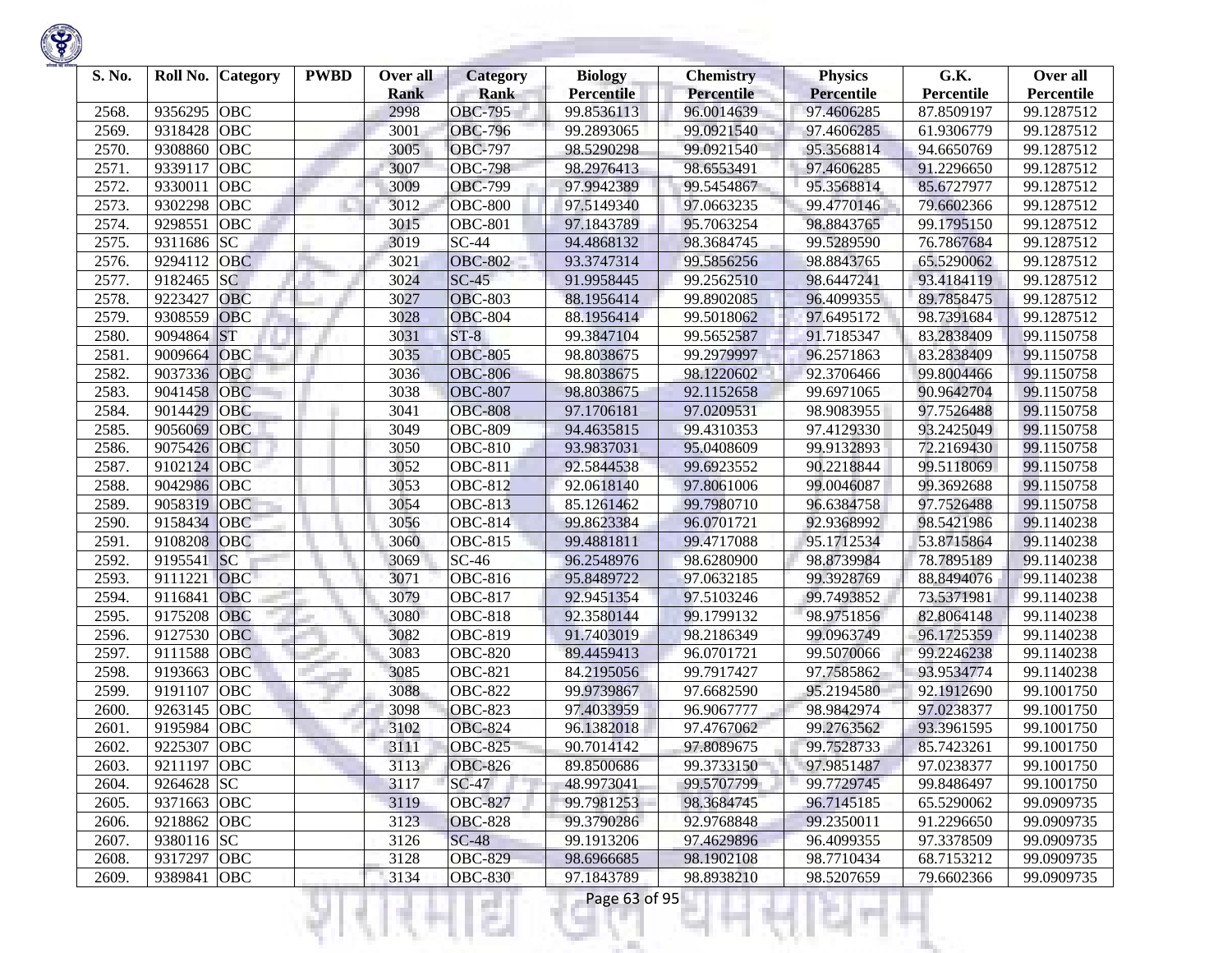| S. No. | Roll No.    | <b>Category</b> | <b>PWBD</b> | Over all<br><b>Rank</b> | <b>Category</b><br><b>Rank</b> | <b>Biology</b><br><b>Percentile</b> | <b>Chemistry</b><br>Percentile | <b>Physics</b><br><b>Percentile</b> | G.K.<br>Percentile | Over all<br>Percentile |
|--------|-------------|-----------------|-------------|-------------------------|--------------------------------|-------------------------------------|--------------------------------|-------------------------------------|--------------------|------------------------|
| 2610.  | 9363538     | <b>OBC</b>      |             | 3142                    | <b>OBC-831</b>                 | 94.9590348                          | 98.8938210                     | 99.4321536                          | 61.9306779         | 99.0909735             |
| 2611.  | 9325342     | <b>OBC</b>      |             | 3152                    | <b>OBC-832</b>                 | 87.3232121                          | 99.4486813                     | 99.3129176                          | 82.0685666         | 99.0909735             |
| 2612.  | 9038735     | <b>OBC</b>      |             | 3157                    | <b>OBC-833</b>                 | 98.6102532                          | 98.6470756                     | 97.6671260                          | 89.3832850         | 99.0853803             |
| 2613.  | 9078899     | <b>ST</b>       |             | 3158                    | $ST-9$                         | 98.6102532                          | 98.1220602                     | 95.5884449                          | 98.8038675         | 99.0853803             |
| 2614.  | 9056879     | OBC             |             | 3166                    | <b>OBC-834</b>                 | 97.1706181                          | 99.0889438                     | 95.2035920                          | 97.7526488         | 99.0853803             |
| 2615.  | 9082165     | OBC             |             | 3168                    | <b>OBC-835</b>                 | 95.5231149                          | 98.5425476                     | 98.1968927                          | 96.9663135         | 99.0853803             |
| 2616.  | 9107643     | OBC             |             | 3182                    | <b>OBC-836</b>                 | 99.8623384                          | 98.7728112                     | 96.7373016                          | 40.7725524         | 99.0763728             |
| 2617.  | 9106760     | OBC             |             | 3186                    | <b>OBC-837</b>                 | 99.4881811                          | 99.5811321                     | 92.3897824                          | 61.4500359         | 99.0763728             |
| 2618.  | 9135114     | <b>OBC</b>      |             | 3188                    | <b>OBC-838</b>                 | 99.0763728                          | 93.6652116                     | 98.4857220                          | 97.8527138         | 99.0763728             |
| 2619.  | 9172677     | <b>OBC</b>      |             | 3190                    | <b>OBC-839</b>                 | 98.2562860                          | 99.3799343                     | 92.3897824                          | 91.4167382         | 99.0763728             |
| 2620.  | 9172787     | <b>OBC</b>      |             | 3192                    | <b>OBC-840</b>                 | 98.0456754                          | 98.7728112                     | 97.7585862                          | 78.7895189         | 99.0763728             |
| 2621.  | 9091607     | <b>OBC</b>      |             | 3194                    | <b>OBC-841</b>                 | 97.4538481                          | 97.7162288                     | 99.3140450                          | 70.0874210         | 99.0763728             |
| 2622.  | 9144214     | OBC             |             | 3195                    | <b>OBC-842</b>                 | 97.4538481                          | 96.5761081                     | 98.8739984                          | 93.9534774         | 99.0763728             |
| 2623.  | 9142411     | OBC             |             | 3200                    | <b>OBC-843</b>                 | 94.3229283                          | 98.9928345                     | 97.7585862                          | 93.9534774         | 99.0763728             |
| 2624.  | 9177737     | <b>OBC</b>      |             | 3202                    | <b>OBC-844</b>                 | 93.7558094                          | 99.0857856                     | 98.8739984                          | 78.7895189         | 99.0763728             |
| 2625.  | 9162578     | <b>OBC</b>      |             | 3205                    | <b>OBC-845</b>                 | 91.7403019                          | 97.7162288                     | 99.1728536                          | 96.9032015         | 99.0763728             |
| 2626.  | 9171934     | <b>OBC</b>      |             | 3207                    | <b>OBC-846</b>                 | 89.4459413                          | 99.3799343                     | 97.5503289                          | 96.9032015         | 99.0763728             |
| 2627.  | 9292446     | <b>OBC</b>      |             | 3209                    | <b>OBC-847</b>                 | 87.8140038                          | 98.4939582                     | 99.2422727                          | 96.1725359         | 99.0763728             |
| 2628.  | 9218967     | OBC             |             | 3217                    | <b>OBC-848</b>                 | 98.5917325                          | 99.1652083                     | 95.5422598                          | 93.3961595         | 99.0635198             |
| 2629.  | 9282038     | <b>OBC</b>      |             | 3218                    | <b>OBC-849</b>                 | 98.5917325                          | 94.9947973                     | 97.2189377                          | 99.9763515         | 99.0635198             |
| 2630.  | 9206290     | <b>OBC</b>      |             | 3219                    | <b>OBC-850</b>                 | 97.4033959                          | 99.0848035                     | 97.4696117                          | 90.6470227         | 99.0635198             |
| 2631.  | 9198756     | <b>OBC</b>      |             | 3223                    | <b>OBC-851</b>                 | 96.5425909                          | 99.5234829                     | 99.2219647                          | 40.1042898         | 99.0635198             |
| 2632.  | 9285700     | <b>OBC</b>      |             | 3226                    | OBC-852                        | 95.5718205                          | 96.9067777                     | 99.7989878                          | 74.2834508         | 99.0635198             |
| 2633.  | 9201933     | <b>OBC</b>      |             | 3227                    | <b>OBC-853</b>                 | 94.7926028                          | 98.0927494                     | 98.3008561                          | 98.5420707         | 99.0635198             |
| 2634.  | 9253030     | OBC             |             | 3230                    | <b>OBC-854</b>                 | 93.0757225                          | 98.2571064                     | 98.6745022                          | 98.0407227         | 99.0635198             |
| 2635.  | 9213114     | <b>OBC</b>      |             | 3235                    | <b>OBC-855</b>                 | 86.1786407                          | 99.6902048                     | 98.3008561                          | 90.6470227         | 99.0635198             |
| 2636.  | 9261008     | <b>OBC</b>      |             | 3237                    | <b>OBC-856</b>                 | 83.1433571                          | 98.6106513                     | 98.8790616                          | 99.7363193         | 99.0635198             |
| 2637.  | 9017938     | OBC             |             | 3240                    | <b>OBC-857</b>                 | 99.8194517                          | 94.2913479                     | 94.6524445                          | 99.7351166         | 99.0533093             |
| 2638.  | 9070042     | <b>OBC</b>      |             | 3243                    | <b>OBC-858</b>                 | 99.3847104                          | 97.9747708                     | 95.9400390                          | 95.6941607         | 99.0533093             |
| 2639.  | 9065204     | <b>OBC</b>      |             | 3245                    | <b>OBC-859</b>                 | 99.2801824                          | 95.3461301                     | 98.7908015                          | 94.7854801         | 99.0533093             |
| 2640.  | 9044632     | OBC             |             | 3252                    | <b>OBC-860</b>                 | 97.8144154                          | 99.3752079                     | 97.4129330                          | 72.2169430         | 99.0533093             |
| 2641   | 9042325     | <b>OBC</b>      |             | 3255                    | <b>OBC-861</b>                 | 97.1706181                          | 98.2895425                     | 99.2647408                          | 77.2473512         | 99.0533093             |
| 2642.  | 9078967     | <b>OBC</b>      |             | 3261                    | <b>OBC-862</b>                 | 93.9837031                          | 99.0889438                     | 97.8631159                          | 95.6941607         | 99.0533093             |
| 2643.  | 9051540     | <b>OBC</b>      |             | 3266                    | <b>OBC-863</b>                 | 86.6049793                          | 97.0209531                     | 99.7149237                          | 96.9663135         | 99.0533093             |
| 2644.  | 9329423     | <b>OBC</b>      |             | 3268                    | <b>OBC-864</b>                 | 99.9893750                          | 98.8938210                     | 92.8824404                          | 31.9989139         | 99.0472930             |
| 2645.  | 9330073 OBC |                 |             | 3269                    | <b>OBC-865</b>                 | 99.5006257                          | 99.7851392                     | 89.2168205                          | 57.9592945         | 99.0472930             |
| 2646.  | 9323938 OBC |                 |             | 3270                    | <b>OBC-866</b>                 | 99.3790286                          | 99.5454867                     | 89.2168205                          | 85.6727977         | 99.0472930             |
| 2647.  | 9305581 OBC |                 |             | 3271                    | <b>OBC-867</b>                 | 99.0425708                          | 99.6139589                     | 93.9000779                          | 65.5290062         | 99.0472930             |
| 2648.  | 9309707 OBC |                 |             | 3272                    | <b>OBC-868</b>                 | 99.0425708                          | 98.6553491                     | 92.8824404                          | 97.9151418         | 99.0472930             |
| 2649.  | 9306622     | OBC             |             | 3274                    | <b>OBC-869</b>                 | 98.8442377                          | 99.4486813                     | 95.6957004                          | 68.7153212         | 99.0472930             |
| 2650.  | 9333657 SC  |                 |             | 3277                    | $SC-49$                        | 98.6966685                          | 98.6553491                     | 98.5207659                          | 61.9306779         | 99.0472930             |
| 2651.  | 9333325 OBC |                 |             | 3278                    | <b>OBC-870</b>                 | 98.2976413                          | 97.4629896                     | 96.9553515                          | 98.3956272         | 99.0472930             |
|        |             |                 |             |                         | a a                            | Page 64 of 95                       |                                |                                     |                    |                        |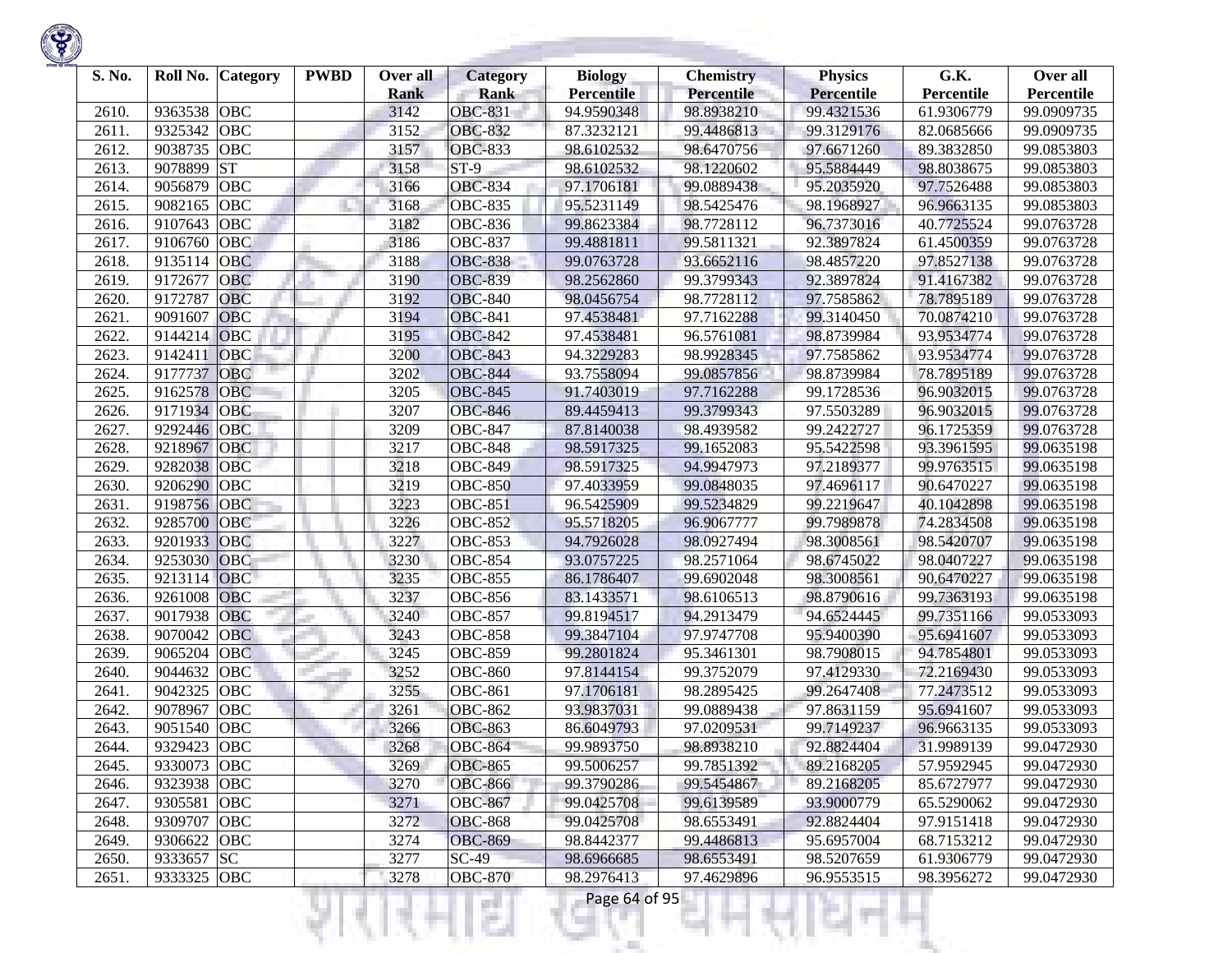| S. No. | Roll No.    | <b>Category</b> | <b>PWBD</b> | Over all    | <b>Category</b> | <b>Biology</b>    | <b>Chemistry</b> | <b>Physics</b>    | G.K.       | Over all   |
|--------|-------------|-----------------|-------------|-------------|-----------------|-------------------|------------------|-------------------|------------|------------|
|        |             |                 |             | <b>Rank</b> | <b>Rank</b>     | <b>Percentile</b> | Percentile       | <b>Percentile</b> | Percentile | Percentile |
| 2652.  | 9368741     | <b>OBC</b>      |             | 3280        | <b>OBC-871</b>  | 97.7758364        | 99.8347225       | 92.2567469        | 73.6594810 | 99.0472930 |
| 2653.  | 9388912     | <b>OBC</b>      |             | 3281        | <b>OBC-872</b>  | 97.5149340        | 98.4924326       | 99.3129176        | 52.0765943 | 99.0472930 |
| 2654.  | 9332833     | <b>OBC</b>      |             | 3282        | <b>OBC-873</b>  | 97.5149340        | 98.0107667       | 96.4099355        | 99.1795150 | 99.0472930 |
| 2655.  | 9384438     | <b>OBC</b>      |             | 3285        | <b>OBC-874</b>  | 96.7428517        | 97.6601421       | 98.9918070        | 89.7858475 | 99.0472930 |
| 2656.  | 9342520     | <b>OBC</b>      |             | 3287        | <b>OBC-875</b>  | 96.4394494        | 98.3684745       | 99.3129176        | 68.7153212 | 99.0472930 |
| 2657.  | 9313428     | OBC             |             | 3292        | <b>OBC-876</b>  | 95.5953533        | 99.5856256       | 98.3625717        | 57.9592945 | 99.0472930 |
| 2658.  | 9327419     | <b>OBC</b>      |             | 3296        | <b>OBC-877</b>  | 94.4868132        | 99.4002786       | 96.9553515        | 94.6650769 | 99.0472930 |
| 2659.  | 9293482     | <b>OBC</b>      |             | 3298        | <b>OBC-878</b>  | 93.3747314        | 99.0921540       | 99.2350011        | 73.6594810 | 99.0472930 |
| 2660.  | 9355953     | <b>OBC</b>      |             | 3300        | <b>OBC-879</b>  | 93.3747314        | 98.4924326       | 99.4321536        | 79.6602366 | 99.0472930 |
| 2661.  | 9351804     | <b>OBC</b>      |             | 3301        | <b>OBC-880</b>  | 92.5754964        | 99.6139589       | 98.7710434        | 61.9306779 | 99.0472930 |
| 2662.  | 9374173     | <b>OBC</b>      |             | 3302        | <b>OBC-881</b>  | 91.9958445        | 98.1902108       | 98.2220858        | 99.5525701 | 99.0472930 |
| 2663.  | 9174235     | <b>OBC</b>      |             | 3313        | <b>OBC-882</b>  | 98.0456754        | 98.7728112       | 93.7311009        | 96.9032015 | 99.0410749 |
| 2664.  | 9188077     | <b>OBC</b>      |             | 3315        | <b>OBC-883</b>  | 97.7844713        | 99.4717088       | 92.9368992        | 88.8494076 | 99.0410749 |
| 2665.  | 9099346     | OBC             |             | 3317        | <b>OBC-884</b>  | 97.4538481        | 96.5761081       | 99.1728536        | 87.2574743 | 99.0410749 |
| 2666.  | 9127023     | <b>OBC</b>      |             | 3327        | <b>OBC-885</b>  | 92.9451354        | 99.4717088       | 96.0972338        | 94.7629749 | 99.0410749 |
| 2667.  | 9169779     | <b>OBC</b>      |             | 3330        | <b>OBC-886</b>  | 91.0519937        | 99.4717088       | 97.1114589        | 94.7629749 | 99.0410749 |
| 2668.  | 9142811     | <b>OBC</b>      |             | 3335        | <b>OBC-887</b>  | 82.1498747        | 98.8692920       | 99.4446471        | 94.7629749 | 99.0410749 |
| 2669   | 9257284     | <b>OBC</b>      |             | 3339        | <b>OBC-888</b>  | 99.9739867        | 99.2408835       | 91.9547841        | 74.2834508 | 99.0327768 |
| 2670.  | 9246583     | <b>OBC</b>      |             | 3345        | <b>OBC-889</b>  | 99.0268647        | 99.1652083       | 97.9851487        | 65.7830015 | 99.0327768 |
| 2671.  | 9271925     | <b>OBC</b>      |             | 3346        | <b>OBC-890</b>  | 98.5917325        | 94.9947973       | 99.5518611        | 87.5076858 | 99.0327768 |
| 2672.  | 9288999     | <b>OBC</b>      |             | 3347        | <b>OBC-891</b>  | 97.7805893        | 98.8234877       | 98.4261931        | 80.8577307 | 99.0327768 |
| 2673.  | 9167217     | <b>OBC</b>      |             | 3349        | <b>OBC-892</b>  | 97.4033959        | 98.9878447       | 95.8449605        | 97.0238377 | 99.0327768 |
| 2674.  | 9271432     | <b>OBC</b>      |             | 3350        | <b>OBC-893</b>  | 97.4033959        | 98.9121695       | 96.4858346        | 96.3179303 | 99.0327768 |
| 2675.  | 9276254     | OBC             |             | 3351        | <b>OBC-894</b>  | 97.4033959        | 93.9873717       | 99.7528733        | 88.7019344 | 99.0327768 |
| 2676.  | 9235151     | OBC             |             | 3352        | <b>OBC-895</b>  | 96.5425909        | 99.8734806       | 85.0896278        | 97.0238377 | 99.0327768 |
| 2677.  | 9223802     | OBC             |             | 3355        | <b>OBC-896</b>  | 96.1382018        | 99.8533794       | 97.6564348        | 45.3849974 | 99.0327768 |
| 2678.  | 9227309     | <b>OBC</b>      |             | 3357        | <b>OBC-897</b>  | 94.3503760        | 97.6682590       | 98.5538949        | 98.9133519 | 99.0327768 |
| 2679.  | 9296586     | OBC             |             | 3358        | <b>OBC-898</b>  | 93.7331505        | 99.7800691       | 95.8449605        | 87.5076858 | 99.0327768 |
| 2680.  | 9210627     | <b>OBC</b>      |             | 3365        | <b>OBC-899</b>  | 87.1600530        | 92.0186350       | 99.9657097        | 96.3179303 | 99.0327768 |
| 2681   | 9248928     | <b>ST</b>       |             | 3366        | ST-10           | 86.1786407        | 99.2408835       | 98.6745022        | 96.3179303 | 99.0327768 |
| 2682.  | 9059034     | OBC             |             | 3368        | <b>OBC-900</b>  | 99.7434314        | 98.9155224       | 96.9591866        | 55.1788854 | 99.0176747 |
| 2683.  | 9091376     | <b>OBC</b>      |             | 3370        | <b>OBC-901</b>  | 99.3847104        | 98.4190146       | 97.8631159        | 74.9501117 | 99.0176747 |
| 2684.  | 9033147     | <b>OBC</b>      |             | 3373        | <b>OBC-902</b>  | 98.8038675        | 98.2895425       | 97.4129330        | 86.7748373 | 99.0176747 |
| 2685.  | 9038976     | <b>OBC</b>      |             | 3374        | <b>OBC-903</b>  | 98.6102532        | 99.4737967       | 98.5294816        | 32.6186630 | 99.0176747 |
| 2686.  | 9051763     | <b>OBC</b>      |             | 3385        | <b>OBC-904</b>  | 95.5231149        | 99.7980710       | 95.9400390        | 69.2402718 | 99.0176747 |
| 2687.  | 9026595 OBC |                 |             | 3388        | <b>OBC-905</b>  | 94.8721908        | 98.8240604       | 98.7908015        | 86.7748373 | 99.0176747 |
| 2688.  | 9050761     | <b>OBC</b>      |             | 3392        | <b>OBC-906</b>  | 93.3909821        | 99.3752079       | 97.2026892        | 94.7854801 | 99.0176747 |
| 2689.  | 9038062 OBC |                 |             | 3393        | <b>OBC-907</b>  | 93.3909821        | 97.9747708       | 99.1744667        | 95.6941607 | 99.0176747 |
| 2690.  | 9095170     | <b>OBC</b>      |             | 3398        | <b>OBC-908</b>  | 91.4429610        | 94.2913479       | 99.8158883        | 95.6941607 | 99.0176747 |
| 2691.  | 9359953 OBC |                 |             | 3401        | <b>OBC-909</b>  | 99.8394447        | 93.8091753       | 98.8843765        | 73.6594810 | 99.0036125 |
| 2692.  | 9338666 OBC |                 |             | 3404        | <b>OBC-910</b>  | 99.5761811        | 98.8938210       | 97.4606285        | 44.8834793 | 99.0036125 |
| 2693.  | 9311744 OBC |                 |             | 3405        | <b>OBC-911</b>  | 99.3790286        | 97.0663235       | 99.1476401        | 48.6199325 | 99.0036125 |

₹Н

v

m

÷ Ш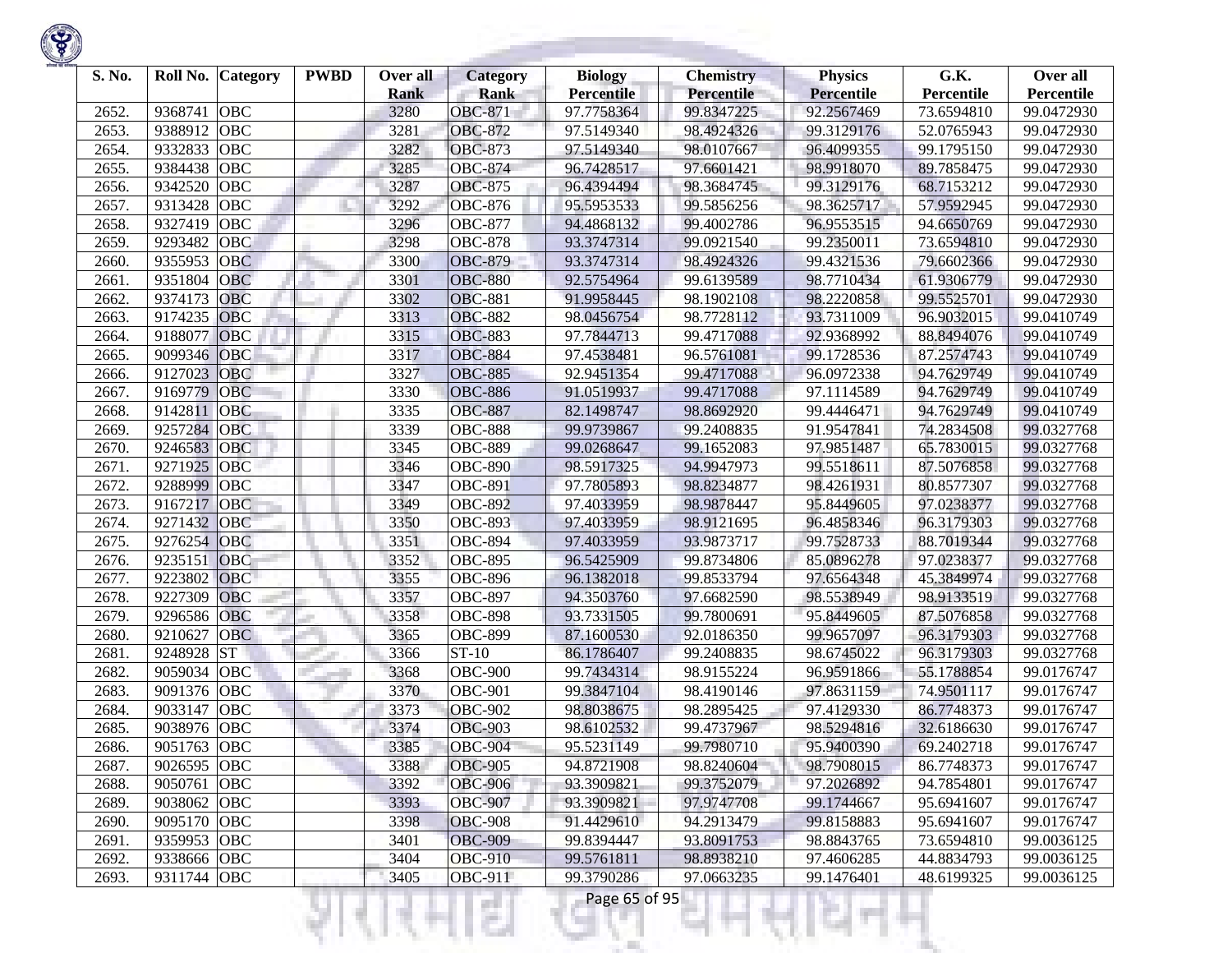| S. No. | Roll No.    | Category   | <b>PWBD</b> | Over all<br><b>Rank</b> | Category<br><b>Rank</b> | <b>Biology</b><br><b>Percentile</b> | <b>Chemistry</b><br><b>Percentile</b> | <b>Physics</b><br>Percentile | G.K.<br>Percentile       | Over all<br>Percentile |
|--------|-------------|------------|-------------|-------------------------|-------------------------|-------------------------------------|---------------------------------------|------------------------------|--------------------------|------------------------|
| 2694.  | 9372705     | <b>OBC</b> |             | 3409                    | <b>OBC-912</b>          | 98.2976413                          | 97.0663235                            | 98.0674332                   | 95.6532005               | 99.0036125             |
| 2695.  | 9387162     | <b>OBC</b> |             | 3410                    | <b>OBC-913</b>          | 97.9942389                          | 99.0000708                            | 98.3625717                   | 61.9306779               | 99.0036125             |
| 2696.  | 9365027     | <b>OBC</b> |             | 3411                    | <b>OBC-914</b>          | 97.9942389                          | 98.0107667                            | 99.0768068                   | 65.5290062               | 99.0036125             |
| 2697.  | 9328490     | <b>OBC</b> |             | 3412                    | <b>OBC-915</b>          | 97.5149340                          | 98.1902108                            | 99.2350011                   | 61.9306779               | 99.0036125             |
| 2698.  | 9300882     | <b>OBC</b> |             | 3414                    | <b>OBC-916</b>          | 97.1843789                          | 97.2929899                            | 99.3129176                   | 79.6602366               | 99.0036125             |
| 2699.  | 9317278     | OBC        |             | 3417                    | <b>OBC-917</b>          | 96.4394494                          | 99.0921540                            | 99.3129176                   | 40.8270961               | 99.0036125             |
| 2700.  | 9360592     | <b>OBC</b> |             | 3422                    | <b>OBC-918</b>          | 95.5953533                          | 87.8827946                            | 99.9291668                   | 87.8509197               | 99.0036125             |
| 2701.  | 9372150     | OBC        |             | 3424                    | OBC-919                 | 93.9874389                          | 98.0107667                            | 99.7591670                   | 48.6199325               | 99.0036125             |
| 2702.  | 9140372     | <b>OBC</b> |             | 3430                    | <b>OBC-920</b>          | 99.9764681                          | 98.2186349                            | 86.7786001                   | 73.5371981               | 99.0010707             |
| 2703.  | 9174753     | OBC        |             | 3431                    | <b>OBC-921</b>          | 99.8623384                          | 97.2950077                            | 93.7311009                   | 88.8494076               | 99.0010707             |
| 2704.  | 9298336     | OBC        |             | 3432                    | <b>OBC-922</b>          | 99.8623384                          | 95.4771682                            | 98.0174371                   | 76.4504477               | 99.0010707             |
| 2705.  | 9099379     | <b>OBC</b> |             | 3434                    | <b>OBC-923</b>          | 99.7246767                          | 98.4939582                            | 86.7786001                   | 94.7629749               | 99.0010707             |
| 2706.  | 9194183     | OBC        |             | 3437                    | <b>OBC-924</b>          | 99.2610982                          | 98.6280900                            | 98.0174371                   | 47.7474085               | 99.0010707             |
| 2707.  | 9154502     | OBC        |             | 3441                    | <b>OBC-925</b>          | 98.5822028                          | 91.4261510                            | 98.7563389                   | 99.2246238               | 99.0010707             |
| 2708.  | 9179953     | OBC        |             | 3442                    | <b>OBC-926</b>          | 98.0456754                          | 99.1799132                            | 91.7002977                   | 94.7629749               | 99.0010707             |
| 2709.  | 9106585     | <b>OBC</b> |             | 3443                    | <b>OBC-927</b>          | 97.4538481                          | 99.3799343                            | 95.1712534                   | 82.8064148               | 99.0010707             |
| 2710.  | 9140573     | OBC        |             | 3444                    | <b>OBC-928</b>          | 97.4538481                          | 99.3799343                            | 94.2629220                   | 87.2574743               | 99.0010707             |
| 2711.  | 9137701     | <b>OBC</b> |             | 3445                    | <b>OBC-929</b>          | 96.6525867                          | 98.4939582                            | 95.1712534                   | 97.8527138               | 99.0010707             |
| 2712.  | 9157924     | OBC        |             | 3446                    | <b>OBC-930</b>          | 96.6525867                          | 98.0268499                            | 97.3573673                   | 96.1725359               | 99.0010707             |
| 2713.  | 9179244     | OBC        |             | 3451                    | <b>OBC-931</b>          | 94.8076855                          | 97.7162288                            | 97.1114589                   | 99.2246238               | 99.0010707             |
| 2714.  | 9194638     | <b>OBC</b> |             | 3460                    | <b>OBC-932</b>          | 85.1513690                          | 99.6646704                            | 97.3573673                   | 96.1725359               | 99.0010707             |
| 2715.  | 9170823     | <b>OBC</b> |             | 3462                    | <b>OBC-933</b>          | 78.1106235                          | 99.7576214                            | 96.4149145                   | 99.2246238               | 99.0010707             |
| 2716.  | 9214530     | OBC        |             | 3465                    | <b>OBC-934</b>          | 99.9739867                          | 96.4231661                            | 93.5108547                   | 98.0407227               | 98.9996689             |
| 2717.  | 9263357     | <b>OBC</b> |             | 3470                    | <b>OBC-935</b>          | 98.8625077                          | 99.3733150                            | 95.2194580                   | 85.7423261               | 98.9996689             |
| 2718.  | 9259455     | OBC        |             | 3471                    | <b>OBC-936</b>          | 98.8625077                          | 95.8686090                            | 99.6275363                   | 70.6675968               | 98.9996689             |
| 2719.  | 9157171     | <b>OBC</b> |             | 3473                    | <b>OBC-937</b>          | 98.5917325                          | 97.8089675                            | 98.3008561                   | 90.6470227               | 98.9996689             |
| 2720.  | 9241382     | <b>OBC</b> |             | 3474                    | <b>OBC-938</b>          | 98.5917325                          | 97.6682590                            | 98.7844677                   | 85.7423261               | 98.9996689             |
| 2721.  | 9195502     | OBC        |             | 3475                    | <b>OBC-939</b>          | 98.5917325                          | 96.4231661                            | 98.9842974                   | 92.1912690               | 98.9996689             |
| 2722.  | 9200126     | <b>OBC</b> |             | 3478                    | <b>OBC-940</b>          | 98.0395403                          | 98.0927494                            | 95.5422598                   | 99.3567611               | 98.9996689             |
| 2723.  | 9227711     | <b>OBC</b> |             | 3482                    | <b>OBC-941</b>          | 97.4033959                          | 97.1231613                            | 98.6745022                   | 96.3179303               | 98.9996689             |
| 2724.  | 9239850     | OBC        |             | 3483                    | <b>OBC-942</b>          | 96.8334673                          | 99.0848035                            | 96.7601570                   | 93.3961595               | 98.9996689             |
| 2725.  | 9275606     | <b>SC</b>  |             | 3484                    | $SC-50$                 | 96.5425909                          | 99.7244951                            | 95.8449605                   | 79.2307147               | 98.9996689             |
| 2726.  | 9259293     | <b>SC</b>  |             | 3486                    | $SC-51$                 | 95.5718205                          | 95.8686090                            | 99.5518611                   | 93.3961595               | 98.9996689             |
| 2727   | 9237172     | <b>OBC</b> |             | 3488                    | <b>OBC-943</b>          | 94.7926028                          | 98.5077804                            | 98.8790616                   | 88.7019344               | 98.9996689             |
| 2728.  | 9228489     | <b>OBC</b> |             | 3491                    | <b>OBC-944</b>          | 88.5907865                          | 99.3733150                            | 99.2219647                   | 76.9510003               | 98.9996689             |
| 2729.  | 9228071 OBC |            |             | 3492                    | <b>OBC-945</b>          | 88.5907865                          | 98.0927494                            | 99.4525375                   | 93.3961595               | 98.9996689             |
| 2730.  | 9015518 OBC |            |             | 3493                    | <b>OBC-946</b>          | 99.8194517                          | 96.7584454                            | 97.8631159                   | 80.9177080               | 98.9772889             |
| 2731.  | 9027801 OBC |            |             | 3495                    | <b>OBC-947</b>          | 99.6638476                          | 97.0209531                            | 99.2647408                   | 49.8384568               | 98.9772889             |
| 2732.  | 9023646 OBC |            |             | 3496                    | <b>OBC-948</b>          | 99.5902029                          | 99.2326697                            | 84.7804913                   | 94.7854801               | 98.9772889             |
| 2733.  | 9078851 OBC |            |             | 3498                    | <b>OBC-949</b>          | 99.3847104                          | 99.0889438                            | 94.6524445                   | 80.9177080               | 98.9772889             |
| 2734.  | 9088502 OBC |            |             | 3505                    | <b>OBC-950</b>          | 97.8144154                          | 98.8240604                            | 96.9591866                   | 90.9642704<br>90.9642704 | 98.9772889             |
| 2735.  | 9030386 ST  |            |             | 3508                    | $ST-11$                 | 97.1706181                          | 98.9155224                            | 97.2026892                   |                          | 98.9772889             |
|        |             |            |             |                         | a ka                    | Page 66 of 95                       |                                       |                              |                          |                        |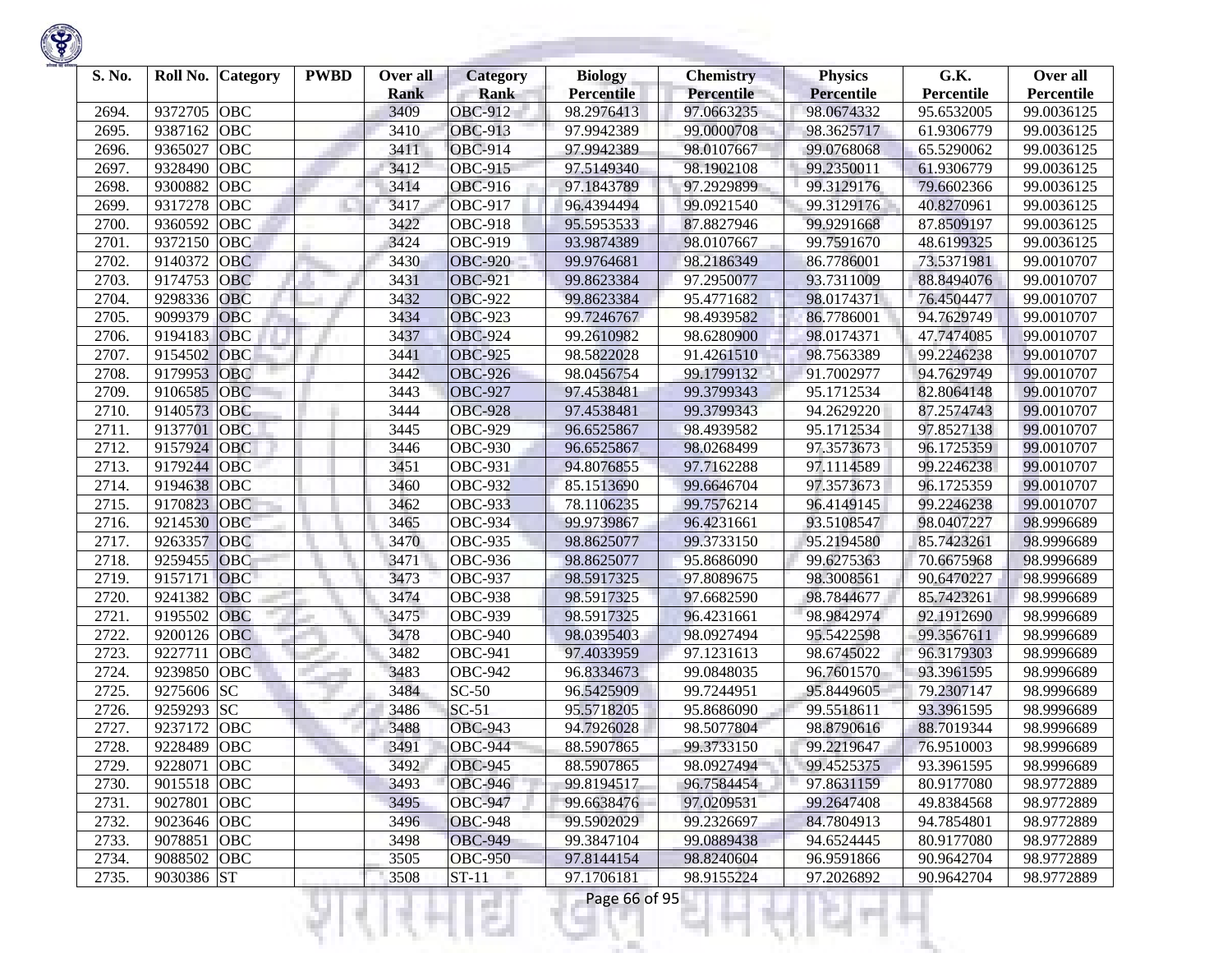| S. No. | Roll No.    | <b>Category</b> | <b>PWBD</b> | Over all<br><b>Rank</b> | <b>Category</b><br><b>Rank</b> | <b>Biology</b><br><b>Percentile</b> | <b>Chemistry</b><br>Percentile | <b>Physics</b><br><b>Percentile</b> | G.K.<br>Percentile | Over all<br>Percentile |
|--------|-------------|-----------------|-------------|-------------------------|--------------------------------|-------------------------------------|--------------------------------|-------------------------------------|--------------------|------------------------|
| 2736.  | 9016001     | <b>OBC</b>      |             | 3510                    | <b>OBC-951</b>                 | 96.6788616                          | 98.2895425                     | 98.7908015                          | 83.2838409         | 98.9772889             |
| 2737.  | 9044856     | <b>OBC</b>      |             | 3511                    | <b>OBC-952</b>                 | 95.9685466                          | 98.7397254                     | 98.7908015                          | 83.2838409         | 98.9772889             |
| 2738.  | 9087646     | <b>OBC</b>      |             | 3512                    | <b>OBC-953</b>                 | 95.5231149                          | 97.9747708                     | 97.2026892                          | 99.1697154         | 98.9772889             |
| 2739.  | 9065181     | <b>OBC</b>      |             | 3513                    | <b>OBC-954</b>                 | 94.4635815                          | 99.1673398                     | 99.8360812                          | 9.5690597          | 98.9772889             |
| 2740.  | 9068803     | <b>OBC</b>      |             | 3516                    | <b>OBC-955</b>                 | 93.9837031                          | 98.8240604                     | 98.3810044                          | 93.2425049         | 98.9772889             |
| 2741.  | 9016199     | <b>OBC</b>      |             | 3517                    | <b>OBC-956</b>                 | 93.9837031                          | 98.6470756                     | 97.6671260                          | 98.2301516         | 98.9772889             |
| 2742.  | 9068718     | OBC             |             | 3519                    | <b>OBC-957</b>                 | 92.5844538                          | 99.5985176                     | 97.8631159                          | 80.9177080         | 98.9772889             |
| 2743.  | 9035648     | OBC             |             | 3524                    | <b>OBC-958</b>                 | 89.2383713                          | 98.7397254                     | 98.6565781                          | 98.2301516         | 98.9772889             |
| 2744.  | 9061089     | <b>OBC</b>      |             | 3525                    | <b>OBC-959</b>                 | 89.2383713                          | 97.2561410                     | 99.5201216                          | 97.7526488         | 98.9772889             |
| 2745.  | 9303519     | <b>SC</b>       |             | 3527                    | $SC-52$                        | 99.7981253                          | 97.0663235                     | 95.3568814                          | 89.7858475         | 98.9693764             |
| 2746.  | 9372959     | <b>OBC</b>      |             | 3530                    | <b>OBC-960</b>                 | 99.2893065                          | 99.4002786                     | 96.4099355                          | 44.8834793         | 98.9693764             |
| 2747.  | 9308594     | <b>OBC</b>      |             | 3531                    | <b>OBC-961</b>                 | 99.1913206                          | 91.4504285                     | 99.0768068                          | 96.2871579         | 98.9693764             |
| 2748.  | 9203985     | OBC             |             | 3534                    | <b>OBC-962</b>                 | 98.6966685                          | 97.0663235                     | 96.1041721                          | 98.7391684         | 98.9693764             |
| 2749.  | 9352558     | OBC             |             | 3536                    | <b>OBC-963</b>                 | 97.9942389                          | 95.7063254                     | 98.9918070                          | 93.4184119         | 98.9693764             |
| 2750.  | 9371326     | OBC             |             | 3541                    | <b>OBC-964</b>                 | 96.7428517                          | 96.0014639                     | 98.8843765                          | 97.3378509         | 98.9693764             |
| 2751.  | 9310987     | <b>OBC</b>      |             | 3547                    | <b>OBC-965</b>                 | 94.4868132                          | 99.7615281                     | 94.4986188                          | 87.8509197         | 98.9693764             |
| 2752.  | 9303053     | <b>OBC</b>      |             | 3548                    | <b>OBC-966</b>                 | 94.4868132                          | 97.2929899                     | 99.4321536                          | 87.8509197         | 98.9693764             |
| 2753.  | 9359545     | <b>OBC</b>      |             | 3551                    | <b>OBC-967</b>                 | 90.6936935                          | 99.6623616                     | 98.3625717                          | 73.6594810         | 98.9693764             |
| 2754.  | 9384209     | OBC             |             | 3554                    | <b>OBC-968</b>                 | 88.1956414                          | 97.4629896                     | 99.5785423                          | 95.6532005         | 98.9693764             |
| 2755.  | 9163087     | <b>SC</b>       |             | 3556                    | $SC-53$                        | 99.7209478                          | 99.2988223                     | 95.8449605                          | 62.6661306         | 98.9653786             |
| 2756.  | 9202583     | OBC             |             | 3557                    | <b>OBC-969</b>                 | 99.7209478                          | 94.9947973                     | 96.4858346                          | 99.3567611         | 98.9653786             |
| 2757.  | 9233772     | <b>OBC</b>      |             | 3558                    | <b>OBC-970</b>                 | 99.5802393                          | 98.9121695                     | 96.4858346                          | 74.2834508         | 98.9653786             |
| 2758.  | 9243588     | OBC             |             | 3559                    | <b>OBC-971</b>                 | 99.3614908                          | 99.1652083                     | 96.7601570                          | 70.6675968         | 98.9653786             |
| 2759.  | 9268581     | OBC             |             | 3564                    | <b>OBC-972</b>                 | 98.5917325                          | 93.6491983                     | 99.5518611                          | 90.6470227         | 98.9653786             |
| 2760.  | 9204301     | OBC             |             | 3574                    | <b>OBC-973</b>                 | 93.7331505                          | 99.5234829                     | 96.4858346                          | 92.1912690         | 98.9653786             |
| 2761.  | 9280956     | OBC             |             | 3579                    | <b>OBC-974</b>                 | 89.8500686                          | 97.3158965                     | 99.4064229                          | 97.0238377         | 98.9653786             |
| 2762.  | 9103897     | <b>OBC</b>      |             | 3583                    | <b>OBC-975</b>                 | 99.9941170                          | 96.0701721                     | 85.1266605                          | 91.4167382         | 98.9610665             |
| 2763.  | 9172960     | <b>OBC</b>      |             | 3585                    | <b>OBC-976</b>                 | 99.8623384                          | 87.7763528                     | 99.4446471                          | 82.8064148         | 98.9610665             |
| 2764.  | 9131260     | <b>OBC</b>      |             | 3587                    | <b>OBC-977</b>                 | 99.7246767                          | 95.4771682                     | 98.6586815                          | 70.0874210         | 98.9610665             |
| 2765.  | 9155689     | <b>OBC</b>      |             | 3589                    | <b>OBC-978</b>                 | 99.5587768                          | 97.2950077                     | 98.1868668                          | 61.4500359         | 98.9610665             |
| 2766.  | 9301690     | OBC             |             | 3592                    | <b>OBC-979</b>                 | 99.2610982                          | 99.2458025                     | 88.8094033                          | 87.2574743         | 98.9610665             |
| 2767.  | 9186789     | <b>OBC</b>      |             | 3593                    | <b>OBC-980</b>                 | 99.2610982                          | 97.8727159                     | 95.1712534                          | 91.4167382         | 98.9610665             |
| 2768.  | 9157364     | <b>OBC</b>      |             | 3594                    | <b>OBC-981</b>                 | 99.2610982                          | 97.5103246                     | 98.8739984                          | 47.7474085         | 98.9610665             |
| 2769.  | 9154835     | <b>OBC</b>      |             | 3598                    | <b>OBC-982</b>                 | 98.7928134                          | 96.5761081                     | 98.6586815                          | 82.8064148         | 98.9610665             |
| 2770.  | 9176150     | <b>OBC</b>      |             | 3599                    | <b>OBC-983</b>                 | 98.5822028                          | 98.0268499                     | 98.3433540                          | 70.0874210         | 98.9610665             |
| 2771.  | 9112610 OBC |                 |             | 3601                    | <b>OBC-984</b>                 | 98.5822028                          | 89.6341966                     | 99.1728536                          | 98.8469367         | 98.9610665             |
| 2772.  | 9129736 OBC |                 |             | 3603                    | <b>OBC-985</b>                 | 98.0456754                          | 97.7162288                     | 96.0972338                          | 96.9032015         | 98.9610665             |
| 2773.  | 9115626 SC  |                 |             | 3605                    | $SC-54$                        | 96.6525867                          | 95.4771682                     | 99.5952513                          | 78.7895189         | 98.9610665             |
| 2774.  | 9163336 OBC |                 |             | 3611                    | <b>OBC-986</b>                 | 94.3229283                          | 99.0857856                     | 96.7373016                          | 93.9534774         | 98.9610665             |
| 2775.  | 9176283 OBC |                 |             | 3614                    | <b>OBC-987</b>                 | 92.3580144                          | 97.5103246                     | 99.0963749                          | 94.7629749         | 98.9610665             |
| 2776.  | 9104012 OBC |                 |             | 3617                    | <b>OBC-988</b>                 | 91.0519937                          | 97.5103246                     | 99.7070278                          | 76.4504477         | 98.9610665             |
| 2777.  | 9123309 OBC |                 |             | 3618                    | <b>OBC-989</b>                 | 91.0519937                          | 96.5761081                     | 99.1728536                          | 98.5421986         | 98.9610665             |
|        |             |                 |             |                         |                                | Page 67 of 95                       |                                |                                     |                    |                        |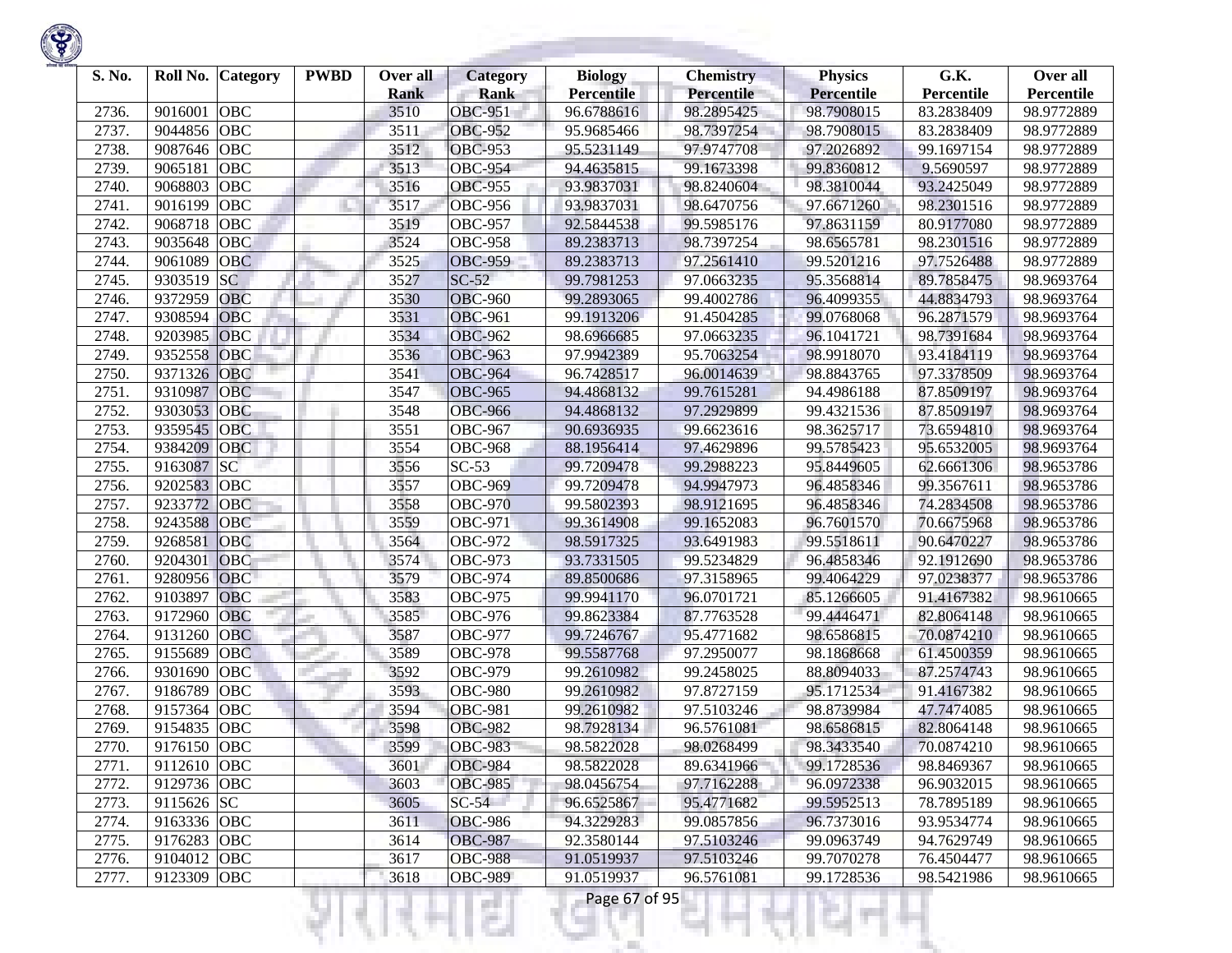| S. No. | Roll No.    | <b>Category</b> | <b>PWBD</b> | Over all<br><b>Rank</b> | Category<br><b>Rank</b> | <b>Biology</b><br>Percentile | <b>Chemistry</b><br>Percentile | <b>Physics</b><br><b>Percentile</b> | G.K.<br>Percentile | Over all<br>Percentile |
|--------|-------------|-----------------|-------------|-------------------------|-------------------------|------------------------------|--------------------------------|-------------------------------------|--------------------|------------------------|
| 2778.  | 9030591     | <b>OBC</b>      |             | 3623                    | <b>OBC-990</b>          | 99.8194517                   | 90.5520977                     | 98.3810044                          | 97.7526488         | 98.9369031             |
| 2779.  | 9093540     | <b>OBC</b>      |             | 3624                    | <b>OBC-991</b>          | 99.7113603                   | 99.5985176                     | 84.7804913                          | 74.9501117         | 98.9369031             |
| 2780.  | 9031428     | <b>OBC</b>      |             | 3627                    | <b>OBC-992</b>          | 99.2801824                   | 97.9747708                     | 91.0331639                          | 99.1697154         | 98.9369031             |
| 2781.  | 9049114     | <b>OBC</b>      |             | 3628                    | <b>OBC-993</b>          | 99.1507103                   | 92.6592864                     | 98.9083955                          | 97.7526488         | 98.9369031             |
| 2782.  | 9021256     | <b>OBC</b>      |             | 3629                    | <b>OBC-994</b>          | 98.8038675                   | 98.5425476                     | 96.9591866                          | 86.7748373         | 98.9369031             |
| 2783.  | 9030934     | <b>OBC</b>      |             | 3635                    | <b>OBC-995</b>          | 97.5447807                   | 98.4190146                     | 97.2026892                          | 94.7854801         | 98.9369031             |
| 2784.  | 9025929     | OBC             |             | 3637                    | <b>OBC-996</b>          | 97.5447807                   | 95.9792369                     | 99.6472181                          | 58.5855466         | 98.9369031             |
| 2785.  | 9036678     | OBC             |             | 3638                    | <b>OBC-997</b>          | 95.9685466                   | 99.8230152                     | 93.1569820                          | 74.9501117         | 98.9369031             |
| 2786.  | 9053824     | <b>OBC</b>      |             | 3646                    | <b>OBC-998</b>          | 94.8721908                   | 99.2979997                     | 95.9400390                          | 93.2425049         | 98.9369031             |
| 2787.  | 9030768     | OBC             |             | 3651                    | <b>OBC-999</b>          | 90.7385851                   | 99.2326697                     | 99.0984463                          | 80.9177080         | 98.9369031             |
| 2788.  | 9366967     | <b>OBC</b>      |             | 3659                    | <b>OBC-1000</b>         | 99.5006257                   | 99.3282648                     | 96.7145185                          | 31.9989139         | 98.9351404             |
| 2789.  | 9383754     | <b>OBC</b>      |             | 3665                    | <b>OBC-1001</b>         | 98.6966685                   | 99.1653484                     | 95.6957004                          | 76.7867684         | 98.9351404             |
| 2790.  | 9326589     | <b>OBC</b>      |             | 3667                    | <b>OBC-1002</b>         | 98.6966685                   | 98.3684745                     | 98.3625717                          | 61.9306779         | 98.9351404             |
| 2791.  | 9356578     | OBC             |             | 3668                    | <b>OBC-1003</b>         | 98.6966685                   | 98.1902108                     | 97.6495172                          | 79.6602366         | 98.9351404             |
| 2792.  | 9368587     | <b>SC</b>       |             | 3670                    | $SC-55$                 | 98.5290298                   | 96.5291715                     | 96.4099355                          | 99.1795150         | 98.9351404             |
| 2793.  | 9344781     | <b>OBC</b>      |             | 3675                    | <b>OBC-1004</b>         | 97.5149340                   | 98.7651406                     | 98.5207659                          | 65.5290062         | 98.9351404             |
| 2794.  | 9311786     | OBC             |             | 3677                    | <b>OBC-1005</b>         | 97.1843789                   | 99.7284726                     | 92.8824404                          | 79.6602366         | 98.9351404             |
| 2795.  | 9362607     | OBC             |             | 3680                    | <b>OBC-1006</b>         | 97.1843789                   | 96.8243100                     | 98.0674332                          | 97.9151418         | 98.9351404             |
| 2796.  | 9377995     | <b>OBC</b>      |             | 3682                    | <b>OBC-1007</b>         | 96.0333388                   | 99.6623616                     | 99.1476401                          | 10.8646377         | 98.9351404             |
| 2797.  | 9347514     | <b>OBC</b>      |             | 3684                    | <b>OBC-1008</b>         | 96.0333388                   | 99.4486813                     | 96.4099355                          | 85.6727977         | 98.9351404             |
| 2798.  | 9365301     | <b>OBC</b>      |             | 3685                    | <b>OBC-1009</b>         | 95.5953533                   | 99.2562510                     | 90.7196657                          | 99.6611810         | 98.9351404             |
| 2799.  | 9382890     | <b>OBC</b>      |             | 3686                    | <b>OBC-1010</b>         | 95.5953533                   | 99.0000708                     | 98.2220858                          | 82.0685666         | 98.9351404             |
| 2800.  | 9314762     | <b>OBC</b>      |             | 3687                    | <b>OBC-1011</b>         | 95.5953533                   | 98.0107667                     | 97.2316011                          | 98.7391684         | 98.9351404             |
| 2801.  | 9325700     | OBC             |             | 3689                    | OBC-1012                | 94.4868132                   | 99.6623616                     | 97.6495172                          | 61.9306779         | 98.9351404             |
| 2802.  | 9313361     | OBC             |             | 3690                    | OBC-1013                | 93.9874389                   | 98.8938210                     | 97.8502113                          | 94.6650769         | 98.9351404             |
| 2803.  | 9329223     | OBC             |             | 3692                    | OBC-1014                | 92.5754964                   | 98.6553491                     | 99.2350011                          | 79.6602366         | 98.9351404             |
| 2804.  | 9335647     | <b>OBC</b>      |             | 3694                    | OBC-1015                | 91.9958445                   | 95.3273676                     | 99.3731259                          | 99.1795150         | 98.9351404             |
| 2805.  | 9353949     | OBC             |             | 3695                    | OBC-1016                | 89.6276533                   | 98.7651406                     | 99.1476401                          | 89.7858475         | 98.9351404             |
| 2806.  | 9292773     | <b>SC</b>       |             | 3696                    | $SC-56$                 | 88.9582792                   | 99.8347225                     | 97.4606285                          | 73.6594810         | 98.9351404             |
| 2807.  | 9230310     | <b>OBC</b>      |             | 3697                    | <b>OBC-1017</b>         | 99.9515206                   | 98.5077804                     | 95.2194580                          | 70.6675968         | 98.9334532             |
| 2808.  | 9287577     | OBC             |             | 3698                    | <b>OBC-1018</b>         | 99.7209478                   | 99.1652083                     | 96.7601570                          | 56.0008040         | 98.9334532             |
| 2809.  | 9129407     | <b>OBC</b>      |             | 3700                    | OBC-1019                | 99.7209478                   | 91.0608712                     | 99.1451071                          | 95.3542544         | 98.9334532             |
| 2810.  | 9120161     | <b>OBC</b>      |             | 3701                    | OBC-1020                | 99.3614908                   | 99.3733150                     | 96.4858346                          | 62.6661306         | 98.9334532             |
| 2811.  | 9129018     | <b>OBC</b>      |             | 3704                    | <b>OBC-1021</b>         | 99.3614908                   | 95.3164168                     | 98.5538949                          | 94.1245329         | 98.9334532             |
| 2812.  | 9259642     | <b>OBC</b>      |             | 3709                    | <b>OBC-1022</b>         | 97.7805893                   | 98.2571064                     | 98.5538949                          | 83.7014615         | 98.9334532             |
| 2813.  | 9232342 OBC |                 |             | 3712                    | OBC-1023                | 96.8334673                   | 98.0927494                     | 97.4696117                          | 97.0238377         | 98.9334532             |
| 2814.  | 9250126 OBC |                 |             | 3714                    | <b>OBC-1024</b>         | 95.5718205                   | 99.2988223                     | 97.2189377                          | 87.5076858         | 98.9334532             |
| 2815.  | 9241801 OBC |                 |             | 3718                    | <b>OBC-1025</b>         | 93.7331505                   | 99.6180769                     | 98.8790616                          | 49.8533794         | 98.9334532             |
| 2816.  | 9279793 SC  |                 |             | 3719                    | $SC-57$                 | 93.7331505                   | 99.6180769                     | 98.4261931                          | 62.6661306         | 98.9334532             |
| 2817.  | 9281630 OBC |                 |             | 3722                    | <b>OBC-1026</b>         | 91.9524192                   | 97.1231613                     | 99.4998345                          | 92.1912690         | 98.9334532             |
| 2818.  | 9189998 OBC |                 |             | 3728                    | <b>OBC-1027</b>         | 99.9458766                   | 84.9560542                     | 95.7454319                          | 99.8552788         | 98.9151793             |
| 2819.  | 9116327     | OBC             |             | 3729                    | <b>OBC-1028</b>         | 99.7246767                   | 98.2186349                     | 97.3573673                          | 44.3858762         | 98.9151793             |
|        |             |                 |             |                         |                         | Page 68 of 95                |                                |                                     |                    |                        |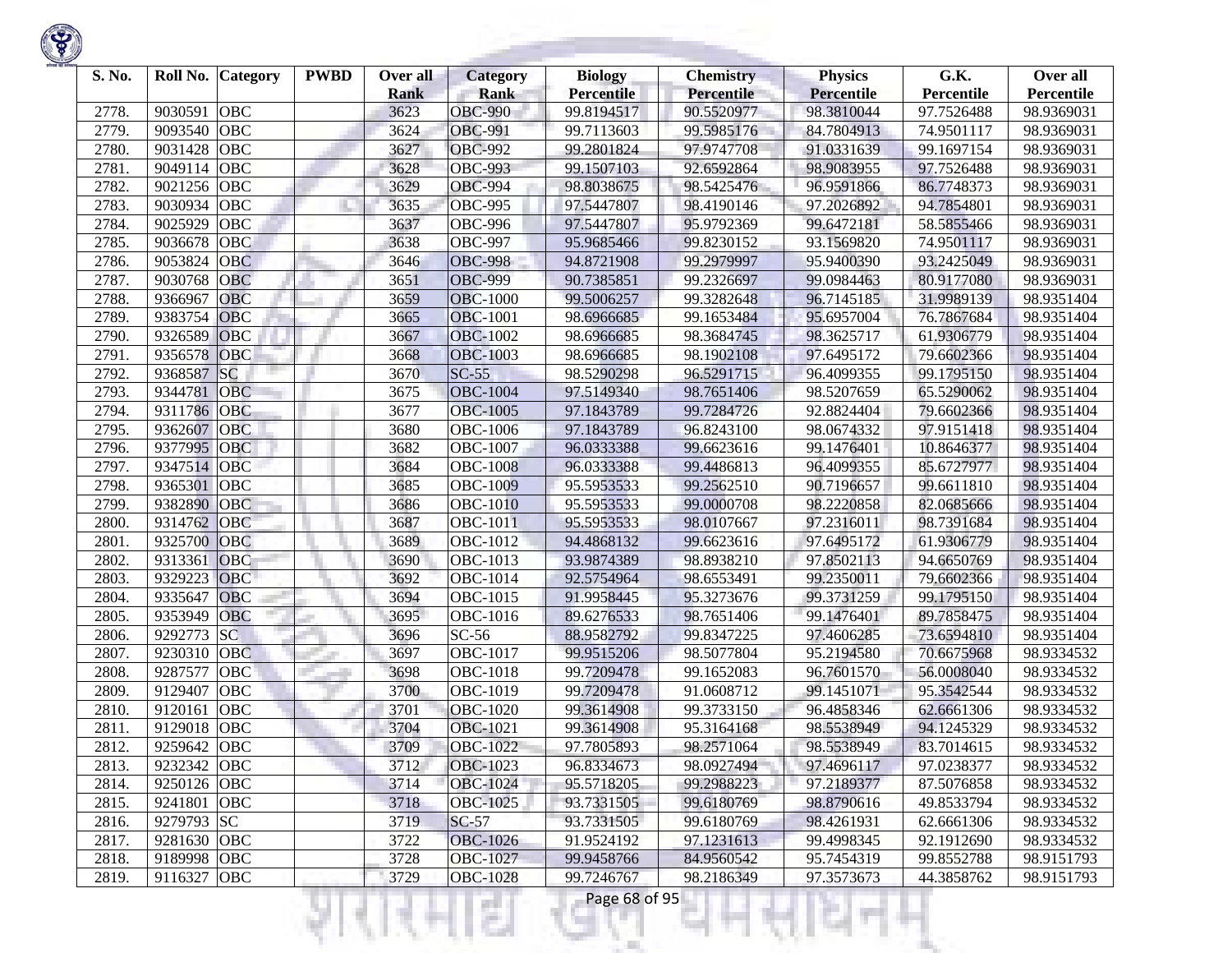| S. No.         | Roll No.           | <b>Category</b> | <b>PWBD</b> | Over all            | <b>Category</b>                | <b>Biology</b>                  | <b>Chemistry</b>         | <b>Physics</b>                  | G.K.                     | Over all                 |
|----------------|--------------------|-----------------|-------------|---------------------|--------------------------------|---------------------------------|--------------------------|---------------------------------|--------------------------|--------------------------|
|                |                    | <b>OBC</b>      |             | <b>Rank</b><br>3730 | <b>Rank</b><br><b>OBC-1029</b> | <b>Percentile</b><br>99.6564342 | Percentile<br>98.0268499 | <b>Percentile</b><br>94.2629220 | Percentile               | Percentile<br>98.9151793 |
| 2820.<br>2821. | 9127413<br>9101248 | <b>OBC</b>      |             | 3731                | <b>OBC-1030</b>                | 99.6564342                      | 94.1064348               | 95.7454319                      | 82.8064148<br>98.5421986 | 98.9151793               |
| 2822.          | 9173501            | <b>OBC</b>      |             | 3734                | <b>OBC-1031</b>                | 98.7928134                      | 99.3246344               | 94.7135579                      | 64.5315386               | 98.9151793               |
| 2823.          | 9114462            | <b>OBC</b>      |             | 3736                | <b>OBC-1032</b>                | 98.7928134                      | 98.3633561               | 96.7373016                      | 78.7895189               | 98.9151793               |
| 2824.          | 9108478            | <b>OBC</b>      |             | 3738                | OBC-1033                       | 98.5822028                      | 90.3319175               | 99.7270299                      | 82.8064148               | 98.9151793               |
| 2825.          | 9166710            | OBC             |             | 3739                | OBC-1034                       | 98.2562860                      | 98.3633561               | 91.7002977                      | 97.8527138               | 98.9151793               |
| 2826.          | 9114126            | OBC             |             | 3740                | OBC-1035                       | 98.0456754                      | 98.6280900               | 96.0972338                      | 87.2574743               | 98.9151793               |
| 2827.          | 9154114            | OBC             |             | 3742                | OBC-1036                       | 97.7844713                      | 99.3246344               | 96.7373016                      | 61.4500359               | 98.9151793               |
| 2828.          | 9134841            | <b>OBC</b>      |             | 3743                | OBC-1037                       | 97.7844713                      | 99.0857856               | 94.2629220                      | 88.8494076               | 98.9151793               |
| 2829.          | 9129384            | <b>OBC</b>      |             | 3744                | <b>OBC-1038</b>                | 97.4538481                      | 98.7728112               | 99.3140450                      | 25.0402984               | 98.9151793               |
| 2830.          | 9102637            | <b>OBC</b>      |             | 3746                | OBC-1039                       | 97.4538481                      | 97.5103246               | 98.4857220                      | 85.2654987               | 98.9151793               |
| 2831.          | 9177893            | <b>OBC</b>      |             | 3748                | <b>OBC-1040</b>                | 96.9479121                      | 99.7340895               | 96.4149145                      | 40.7725524               | 98.9151793               |
| 2832.          | 9147292            | <b>OBC</b>      |             | 3749                | <b>OBC-1041</b>                | 96.9479121                      | 99.6646704               | 88.8094033                      | 88.8494076               | 98.9151793               |
| 2833.          | 9107823            | OBC             |             | 3753                | <b>OBC-1042</b>                | 94.8076855                      | 96.3231401               | 99.0963749                      | 94.7629749               | 98.9151793               |
| 2834.          | 9148641            | <b>OBC</b>      |             | 3761                | OBC-1043                       | 99.7883460                      | 99.4265241               | 86.8857305                      | 88.7019344               | 98.8979804               |
| 2835.          | 9201671            | <b>OBC</b>      |             | 3763                | <b>OBC-1044</b>                | 99.5802393                      | 98.0927494               | 96.4858346                      | 85.7423261               | 98.8979804               |
| 2836.          | 9245149            | <b>OBC</b>      |             | 3764                | <b>OBC-1045</b>                | 99.5802393                      | 96.4231661               | 93.9400747                      | 99.6027054               | 98.8979804               |
| 2837.          | 9269285            | <b>OBC</b>      |             | 3765                | OBC-1046                       | 99.4631793                      | 94.6850021               | 98.7844677                      | 92.1912690               | 98.8979804               |
| 2838.          | 9226609            | <b>OBC</b>      |             | 3766                | <b>OBC-1047</b>                | 98.8625077                      | 98.9121695               | 99.1451071                      | 32.6041716               | 98.8979804               |
| 2839.          | 9287290            | <b>OBC</b>      |             | 3769                | <b>OBC-1048</b>                | 98.5917325                      | 98.8234877               | 97.8361633                      | 74.2834508               | 98.8979804               |
| 2840.          | 9204550            | <b>OBC</b>      |             | 3772                | OBC-1049                       | 97.7805893                      | 97.9532233               | 97.6564348                      | 94.1245329               | 98.8979804               |
| 2841.          | 9279459            | <b>OBC</b>      |             | 3774                | <b>OBC-1050</b>                | 96.5425909                      | 99.2408835               | 98.1518706                      | 70.6675968               | 98.8979804               |
| 2842.          | 9286767            | <b>OBC</b>      |             | 3781                | OBC-1051                       | 94.7926028                      | 97.6682590               | 98.3008561                      | 97.4093080               | 98.8979804               |
| 2843.          | 9282057            | OBC             |             | 3783                | OBC-1052                       | 94.3503760                      | 96.9067777               | 99.6949345                      | 76.9510003               | 98.8979804               |
| 2844.          | 9283654            | OBC             |             | 3788                | OBC-1053                       | 91.9524192                      | 99.2408835               | 93.9400747                      | 99.6027054               | 98.8979804               |
| 2845.          | 9241239            | OBC             |             | 3789                | <b>OBC-1054</b>                | 91.9524192                      | 97.3158965               | 99.4064229                      | 92.1912690               | 98.8979804               |
| 2846.          | 9332360            | <b>OBC</b>      |             | 3792                | OBC-1055                       | 89.8500686                      | 99.1652083               | 99.4998345                      | 58.4389633               | 98.8979804               |
| 2847.          | 9059372            | <b>OBC</b>      |             | 3803                | OBC-1056                       | 99.8657766                      | 99.1673398               | 96.9591866                      | 26.8601226               | 98.8965173               |
| 2848.          | 9004258            | <b>OBC</b>      |             | 3805                | <b>OBC-1057</b>                | 99.3847104                      | 92.1152658               | 98.9083955                      | 96.4294199               | 98.8965173               |
| 2849.          | 9005593            | <b>OBC</b>      |             | 3813                | <b>OBC-1058</b>                | 97.8144154                      | 98.2895425               | 95.2035920                      | 95.6941607               | 98.8965173               |
| 2850.          | 9086551            | OBC             |             | 3818                | OBC-1059                       | 97.1706181                      | 99.1673398               | 93.7330736                      | 95.6941607               | 98.8965173               |
| 2851.          | 9069311            | <b>OBC</b>      |             | 3819                | <b>OBC-1060</b>                | 96.6788616                      | 99.4310353               | 97.2026892                      | 72.2169430               | 98.8965173               |
| 2852.          | 9060480            | <b>OBC</b>      |             | 3823                | <b>OBC-1061</b>                | 95.9685466                      | 99.5652587               | 92.3706466                      | 93.2425049               | 98.8965173               |
| 2853.          | 9049766            | <b>OBC</b>      |             | 3824                | OBC-1062                       | 95.9685466                      | 98.8240604               | 95.9400390                      | 96.9663135               | 98.8965173               |
| 2854.          | 9389896 ST         |                 |             | 3834                | $ST-12$                        | 99.9303473                      | 91.4504285               | 97.2316011                      | 93.4184119               | 98.8867377               |
| 2855.          | 9351561 OBC        |                 |             | 3835                | <b>OBC-1063</b>                | 99.8866668                      | 97.2929899               | 92.8824404                      | 87.8509197               | 98.8867377               |
| 2856.          | 9383849 OBC        |                 |             | 3837                | <b>OBC-1064</b>                | 99.5761811                      | 98.3684745               | 93.9000779                      | 85.6727977               | 98.8867377               |
| 2857.          | 9304077            | <b>OBC</b>      |             | 3839                | OBC-1065                       | 99.5761811                      | 96.5291715               | 98.5207659                      | 61.9306779               | 98.8867377               |
| 2858.          | 9288140            | OBC             |             | 3842                | <b>OBC-1066</b>                | 99.5006257                      | 93.8091753               | 96.9553515                      | 98.3956272               | 98.8867377               |
| 2859.          | 9368777 SC         |                 |             | 3847                | $SC-58$                        | 97.9942389                      | 95.7063254               | 99.2350011                      | 82.0685666               | 98.8867377               |
| 2860.          | 9388752 OBC        |                 |             | 3848                | <b>OBC-1067</b>                | 97.7758364                      | 98.0107667               | 98.5207659                      | 76.7867684               | 98.8867377               |
| 2861.          | 9366278 OBC        |                 |             | 3851                | <b>OBC-1068</b>                | 96.7428517                      | 94.6780629               | 99.6942365                      | 76.7867684               | 98.8867377               |
|                |                    |                 |             |                     |                                | Page 69 of 95                   |                          |                                 |                          |                          |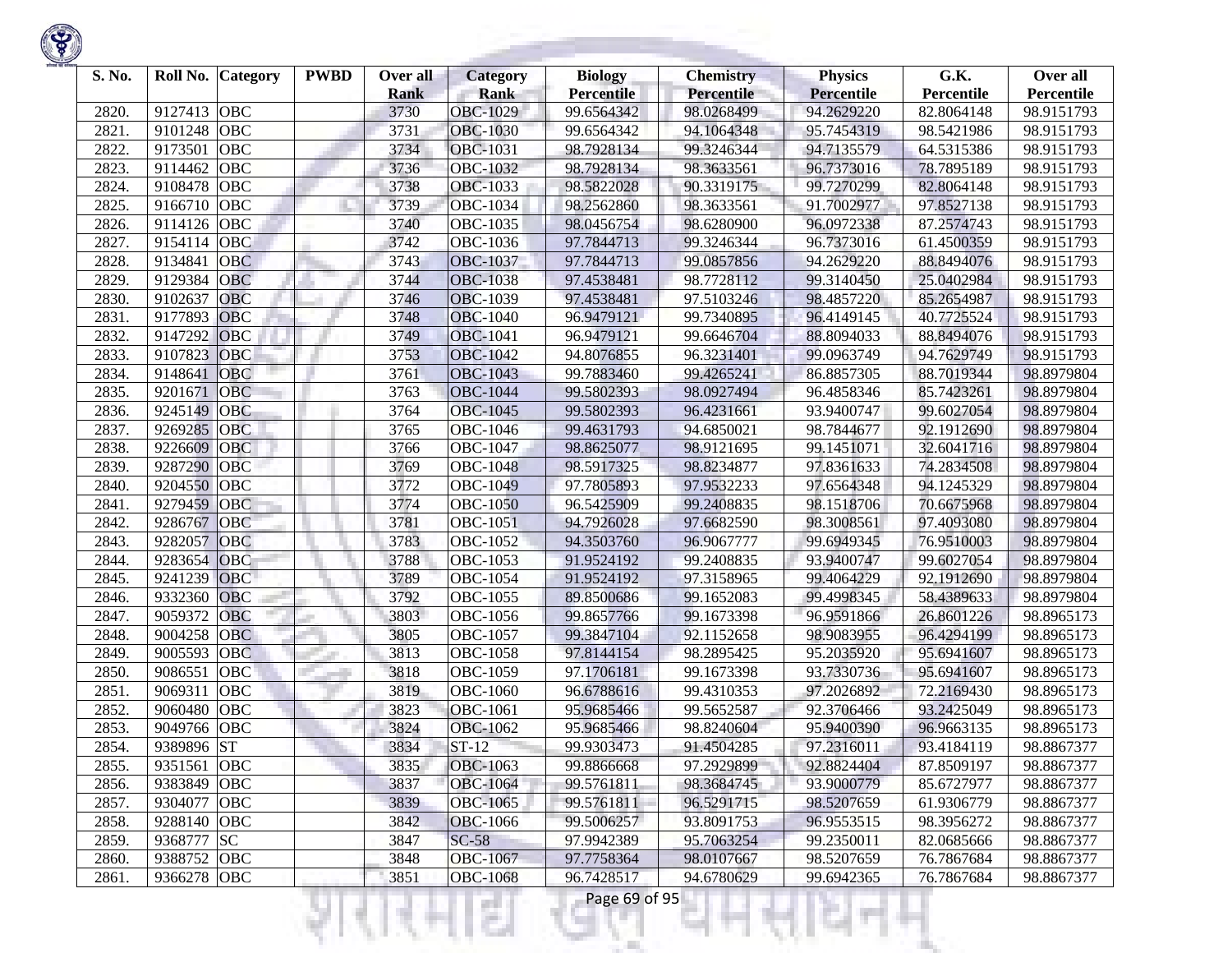| S. No. | Roll No.    | Category   | <b>PWBD</b> | Over all<br><b>Rank</b> | <b>Category</b><br><b>Rank</b> | <b>Biology</b><br><b>Percentile</b> | <b>Chemistry</b><br><b>Percentile</b> | <b>Physics</b><br>Percentile | G.K.<br>Percentile | Over all<br>Percentile |
|--------|-------------|------------|-------------|-------------------------|--------------------------------|-------------------------------------|---------------------------------------|------------------------------|--------------------|------------------------|
| 2862.  | 9335672     | <b>OBC</b> |             | 3860                    | OBC-1069                       | 93.9874389                          | 96.0014639                            | 99.6186811                   | 87.8509197         | 98.8867377             |
| 2863.  | 9381843     | <b>OBC</b> |             | 3865                    | <b>OBC-1070</b>                | 80.4795410                          | 98.0107667                            | 99.8016669                   | 87.8509197         | 98.8867377             |
| 2864.  | 9158109     | <b>OBC</b> |             | 3867                    | <b>OBC-1071</b>                | 99.5587768                          | 97.7162288                            | 92.9368992                   | 91.4167382         | 98.8751750             |
| 2865.  | 9175170     | <b>OBC</b> |             | 3868                    | OBC-1072                       | 99.4881811                          | 99.5811321                            | 95.1712534                   | 21.9046723         | 98.8751750             |
| 2866.  | 9104540     | <b>OBC</b> |             | 3873                    | OBC-1073                       | 98.9445941                          | 98.6280900                            | 96.7373016                   | 64.5315386         | 98.8751750             |
| 2867   | 9113964     | OBC        |             | 3878                    | OBC-1074                       | 98.0456754                          | 97.0632185                            | 98.6586815                   | 78.7895189         | 98.8751750             |
| 2868.  | 9102098     | OBC        |             | 3881                    | OBC-1075                       | 96.9479121                          | 95.4771682                            | 99.2422727                   | 87.2574743         | 98.8751750             |
| 2869   | 9165464     | OBC        |             | 3884                    | OBC-1076                       | 96.2548976                          | 98.6280900                            | 93.7311009                   | 97.8527138         | 98.8751750             |
| 2870.  | 9171532     | <b>OBC</b> |             | 3885                    | OBC-1077                       | 95.8489722                          | 93.6652116                            | 99.5446577                   | 92.8498312         | 98.8751750             |
| 2871.  | 9171448     | OBC        |             | 3886                    | <b>OBC-1078</b>                | 95.2265534                          | 99.0857856                            | 96.7373016                   | 87.2574743         | 98.8751750             |
| 2872.  | 9099722     | <b>SC</b>  |             | 3889                    | $SC-59$                        | 93.7558094                          | 99.3246344                            | 98.6586815                   | 57.8908355         | 98.8751750             |
| 2873.  | 9152780     | <b>OBC</b> |             | 3893                    | <b>OBC-1079</b>                | 91.7403019                          | 99.6646704                            | 95.1712534                   | 88.8494076         | 98.8751750             |
| 2874.  | 9176573     | OBC        |             | 3897                    | <b>OBC-1080</b>                | 90.0895389                          | 98.3633561                            | 99.7493852                   | 44.3858762         | 98.8751750             |
| 2875.  | 9027001     | OBC        |             | 3910                    | <b>OBC-1081</b>                | 98.3810044                          | 98.9155224                            | 89.1219651                   | 98.2301516         | 98.8585072             |
| 2876.  | 9067604     | <b>OBC</b> |             | 3911                    | <b>OBC-1082</b>                | 98.3810044                          | 98.5425476                            | 97.8631159                   | 77.2473512         | 98.8585072             |
| 2877.  | 9065226     | <b>OBC</b> |             | 3916                    | <b>OBC-1083</b>                | 97.5447807                          | 99.4737967                            | 91.0331639                   | 92.2708700         | 98.8585072             |
| 2878.  | 9003124     | OBC        |             | 3917                    | <b>OBC-1084</b>                | 97.5447807                          | 99.2326697                            | 97.8631159                   | 61.7047560         | 98.8585072             |
| 2879.  | 9057356     | <b>OBC</b> |             | 3919                    | <b>OBC-1085</b>                | 96.3700290                          | 98.8240604                            | 95.2035920                   | 96.9663135         | 98.8585072             |
| 2880   | 9078498     | OBC        |             | 3920                    | <b>OBC-1086</b>                | 95.9685466                          | 98.5425476                            | 94.6524445                   | 99.1697154         | 98.8585072             |
| 2881   | 9002021     | <b>OBC</b> |             | 3924                    | <b>OBC-1087</b>                | 93.3909821                          | 99.7790659                            | 86.2581366                   | 96.9663135         | 98.8585072             |
| 2882   | 9029325     | OBC        |             | 3925                    | <b>OBC-1088</b>                | 93.3909821                          | 99.0889438                            | 99.3763957                   | 55.1788854         | 98.8585072             |
| 2883.  | 9069212     | <b>OBC</b> |             | 3926                    | <b>OBC-1089</b>                | 92.5844538                          | 99.0889438                            | 99.2647408                   | 64.5507673         | 98.8585072             |
| 2884   | 9089076     | OBC        |             | 3927                    | <b>OBC-1090</b>                | 92.0618140                          | 99.7790659                            | 96.9591866                   | 69.2402718         | 98.8585072             |
| 2885.  | 9041555     | <b>OBC</b> |             | 3929                    | OBC-1091                       | 90.7385851                          | 98.6470756                            | 97.8631159                   | 98.5698674         | 98.8585072             |
| 2886.  | 9001297     | OBC        |             | 3932                    | OBC-1092                       | 89.8548487                          | 98.2895425                            | 97.8631159                   | 99.5118069         | 98.8585072             |
| 2887   | 9054754     | <b>OBC</b> |             | 3934                    | OBC-1093                       | 87.6561980                          | 99.0889438                            | 97.6671260                   | 98.5698674         | 98.8585072             |
| 2888.  | 9067959     | <b>OBC</b> |             | 3935                    | <b>OBC-1094</b>                | 85.8922887                          | 99.6567207                            | 99.3158170                   | 55.1788854         | 98.8585072             |
| 2889.  | 9089205     | OBC        |             | 3936                    | OBC-1095                       | 85.1261462                          | 99.2979997                            | 99.5201216                   | 72.2169430         | 98.8585072             |
| 2890.  | 9015564     | <b>OBC</b> |             | 3937                    | OBC-1096                       | 85.1261462                          | 97.9747708                            | 99.3158170                   | 98.5698674         | 98.8585072             |
| 2891.  | 9062013     | <b>OBC</b> |             | 3938                    | OBC-1097                       | 84.2732931                          | 98.6470756                            | 97.2026892                   | 99.9299188         | 98.8585072             |
| 2892.  | 9089703     | OBC        |             | 3940                    | <b>OBC-1098</b>                | 77.9327220                          | 99.5652587                            | 98.7908015                   | 89.3832850         | 98.8585072             |
| 2893.  | 9242234     | <b>OBC</b> |             | 3941                    | OBC-1099                       | 99.5293951                          | 98.0927494                            | 94.7902379                   | 93.3961595         | 98.8506834             |
| 2894.  | 9207575     | <b>OBC</b> |             | 3945                    | <b>OBC-1100</b>                | 98.5917325                          | 97.1231613                            | 96.1370193                   | 98.9133519         | 98.8506834             |
| 2895.  | 9213045     | <b>OBC</b> |             | 3950                    | <b>OBC-1101</b>                | 96.5425909                          | 97.4767062                            | 98.1518706                   | 96.3179303         | 98.8506834             |
| 2896.  | 9289192     | <b>OBC</b> |             | 3951                    | <b>OBC-1102</b>                | 95.5718205                          | 99.7505084                            | 96.4858346                   | 65.7830015         | 98.8506834             |
| 2897.  | 9258333 OBC |            |             | 3952                    | <b>OBC-1103</b>                | 95.5718205                          | 98.3812609                            | 97.2189377                   | 97.0238377         | 98.8506834             |
| 2898.  | 9243957 OBC |            |             | 3953                    | <b>OBC-1104</b>                | 95.5718205                          | 97.6682590                            | 97.8361633                   | 98.0407227         | 98.8506834             |
| 2899.  | 9144040 OBC |            |             | 3954                    | OBC-1105                       | 94.7926028                          | 98.9121695                            | 94.3846663                   | 99.0422362         | 98.8506834             |
| 2900.  | 9198960 OBC |            |             | 3956                    | OBC-1106                       | 93.0757225                          | 99.6180769                            | 96.1370193                   | 87.5076858         | 98.8506834             |
| 2901.  | 9261034 OBC |            |             | 3957                    | <b>OBC-1107</b>                | 93.0757225                          | 97.1231613                            | 99.0670671                   | 96.3179303         | 98.8506834             |
| 2902.  | 9243351 SC  |            |             | 3959                    | $SC-60$                        | 91.9524192                          | 98.5077804                            | 97.4696117                   | 98.5420707         | 98.8506834             |
| 2903.  | 9206130 OBC |            |             | 3960                    | <b>OBC-1108</b>                | 90.7014142                          | 97.4767062                            | 99.5932460                   | 85.7423261         | 98.8506834             |
|        |             |            |             |                         | e.                             | Page 70 of 95                       |                                       |                              |                    |                        |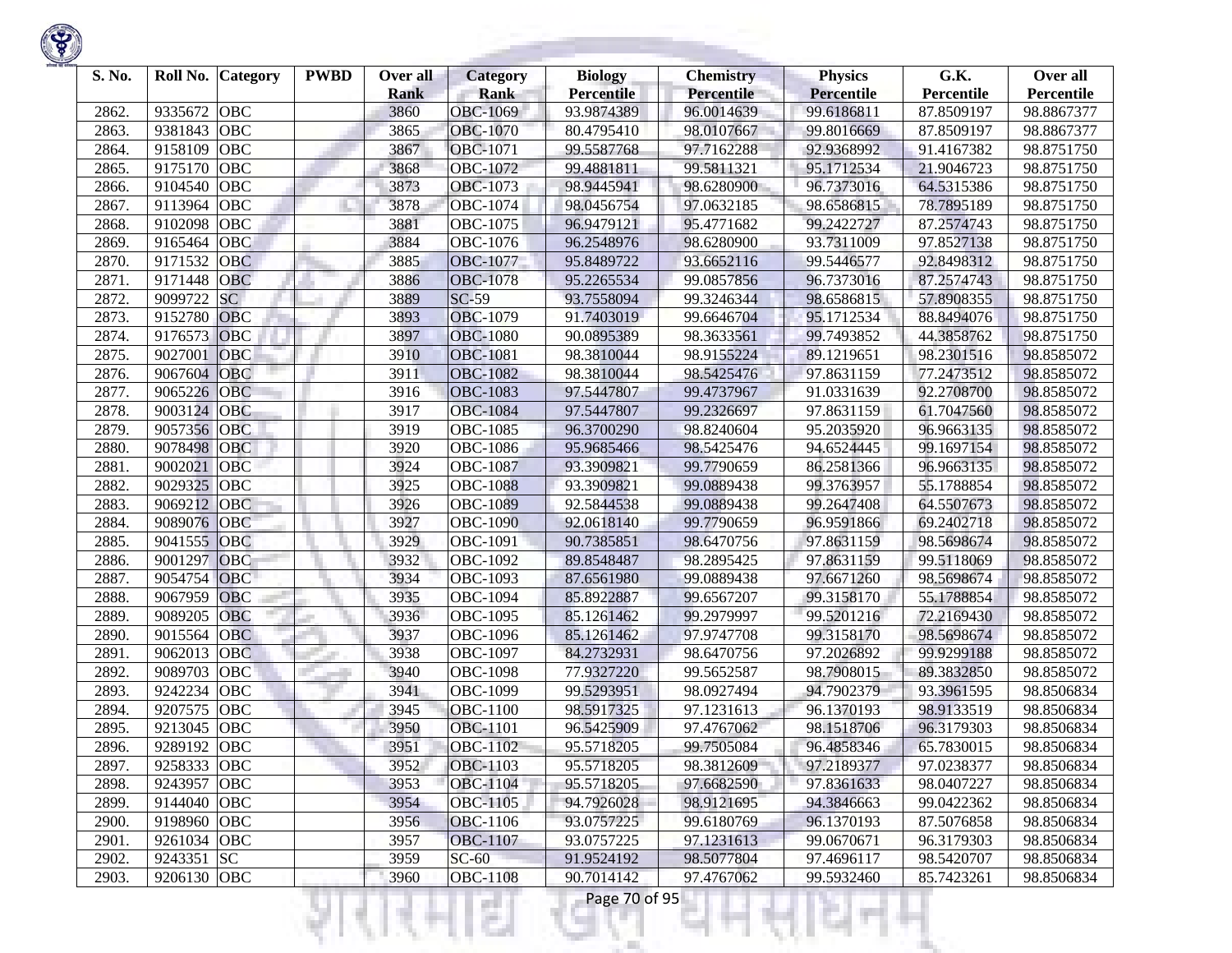| S. No. | Roll No.    | Category   | <b>PWBD</b> | Over all<br><b>Rank</b> | <b>Category</b><br><b>Rank</b> | <b>Biology</b><br><b>Percentile</b> | <b>Chemistry</b><br><b>Percentile</b> | <b>Physics</b><br>Percentile | G.K.<br>Percentile | Over all<br>Percentile |
|--------|-------------|------------|-------------|-------------------------|--------------------------------|-------------------------------------|---------------------------------------|------------------------------|--------------------|------------------------|
| 2904.  | 9309905     | <b>OBC</b> |             | 3966                    | OBC-1109                       | 77.7574138                          | 99.5707799                            | 98.8790616                   | 90.6470227         | 98.8506834             |
| 2905.  | 9353250     | <b>OBC</b> |             | 3968                    | <b>OBC-1110</b>                | 99.9303473                          | 98.7651406                            | 98.2220858                   | 3.2512455          | 98.8477794             |
| 2906.  | 9384703     | <b>OBC</b> |             | 3969                    | <b>OBC-1111</b>                | 99.9138196                          | 96.5291715                            | 93.9000779                   | 85.6727977         | 98.8477794             |
| 2907.  | 9372456     | <b>OBC</b> |             | 3971                    | OBC-1112                       | 99.6836116                          | 97.2929899                            | 92.8824404                   | 94.6650769         | 98.8477794             |
| 2908.  | 9322242     | <b>OBC</b> |             | 3973                    | OBC-1113                       | 99.5761811                          | 94.6780629                            | 98.5207659                   | 79.6602366         | 98.8477794             |
| 2909.  | 9357398     | <b>OBC</b> |             | 3974                    | OBC-1114                       | 99.5006257                          | 98.1902108                            | 93.9000779                   | 87.8509197         | 98.8477794             |
| 2910.  | 9337788     | <b>OBC</b> |             | 3982                    | OBC-1115                       | 98.2976413                          | 96.5291715                            | 98.0674332                   | 93.4184119         | 98.8477794             |
| 2911.  | 9348782     | OBC        |             | 3983                    | OBC-1116                       | 98.2976413                          | 93.3924397                            | 99.4770146                   | 82.0685666         | 98.8477794             |
| 2912.  | 9304575     | <b>SC</b>  |             | 3984                    | $SC-61$                        | 98.2976413                          | 91.9391779                            | 96.7145185                   | 99.9858334         | 98.8477794             |
| 2913.  | 9387895     | OBC        |             | 3985                    | <b>OBC-1117</b>                | 97.9942389                          | 99.0000708                            | 98.0674332                   | 52.0765943         | 98.8477794             |
| 2914.  | 9307821     | <b>OBC</b> |             | 3989                    | <b>OBC-1118</b>                | 97.1843789                          | 99.3282648                            | 96.1041721                   | 79.6602366         | 98.8477794             |
| 2915.  | 9353907     | <b>OBC</b> |             | 3990                    | OBC-1119                       | 96.7428517                          | 96.2836163                            | 99.6186811                   | 61.9306779         | 98.8477794             |
| 2916.  | 9305187     | OBC        |             | 3991                    | <b>OBC-1120</b>                | 96.7428517                          | 96.2836163                            | 98.9918070                   | 91.2296650         | 98.8477794             |
| 2917.  | 9330406     | OBC        |             | 4001                    | OBC-1121                       | 86.1662692                          | 99.5018062                            | 98.5207659                   | 87.8509197         | 98.8477794             |
| 2918.  | 9367806     | OBC        |             | 4005                    | <b>OBC-1122</b>                | 79.4229452                          | 99.7615281                            | 98.0674332                   | 93.4184119         | 98.8477794             |
| 2919.  | 9193736     | <b>OBC</b> |             | 4007                    | OBC-1123                       | 99.9823511                          | 96.8431952                            | 78.6000871                   | 91.4167382         | 98.8339942             |
| 2920.  | 9098610     | OBC        |             | 4008                    | <b>OBC-1124</b>                | 99.9541128                          | 84.0594887                            | 98.7563389                   | 92.8498312         | 98.8339942             |
| 2921.  | 9108156     | OBC        |             | 4009                    | OBC-1125                       | 99.8093916                          | 99.0857856                            | 92.9368992                   | 40.7725524         | 98.8339942             |
| 2922.  | 9152851     | <b>OBC</b> |             | 4010                    | OBC-1126                       | 99.6564342                          | 98.2186349                            | 91.7002977                   | 85.2654987         | 98.8339942             |
| 2923.  | 9184589     | OBC        |             | 4011                    | <b>OBC-1127</b>                | 99.4881811                          | 99.6893789                            | 80.9462178                   | 64.5315386         | 98.8339942             |
| 2924.  | 9151550     | <b>OBC</b> |             | 4016                    | <b>OBC-1128</b>                | 98.5822028                          | 97.8727159                            | 96.0972338                   | 88.8494076         | 98.8339942             |
| 2925.  | 9099449     | <b>OBC</b> |             | 4018                    | OBC-1129                       | 98.2562860                          | 98.7728112                            | 98.4857220                   | 36.8486075         | 98.8339942             |
| 2926.  | 9106341     | OBC        |             | 4019                    | <b>OBC-1130</b>                | 98.0456754                          | 98.4939582                            | 98.8739984                   | 36.8486075         | 98.8339942             |
| 2927.  | 9151469     | OBC        |             | 4021                    | OBC-1131                       | 97.4538481                          | 99.1799132                            | 76.8422539                   | 99.5105364         | 98.8339942             |
| 2928.  | 9119550     | OBC        |             | 4023                    | OBC-1132                       | 96.6525867                          | 99.8176277                            | 78.6000871                   | 91.4167382         | 98.8339942             |
| 2929.  | 9153915     | <b>OBC</b> |             | 4024                    | OBC-1133                       | 96.2548976                          | 99.7917427                            | 96.4149145                   | 31,0997635         | 98.8339942             |
| 2930.  | 9145793     | <b>OBC</b> |             | 4034                    | OBC-1134                       | 90.0895389                          | 99.7917427                            | 96.4149145                   | 73.5371981         | 98.8339942             |
| 2931.  | 9148249     | OBC        |             | 4038                    | OBC-1135                       | 89.4459413                          | 98.7728112                            | 98.3433540                   | 93.9534774         | 98.8339942             |
| 2932.  | 9099826     | <b>OBC</b> |             | 4039                    | OBC-1136                       | 89.4459413                          | 97.2950077                            | 98.8739984                   | 97.8527138         | 98.8339942             |
| 2933.  | 9253152     | <b>OBC</b> |             | 4047                    | OBC-1137                       | 99.7883460                          | 94.6850021                            | 97.9851487                   | 92.1912690         | 98.8199404             |
| 2934.  | 9230605     | OBC        |             | 4048                    | OBC-1138                       | 99.5293951                          | 96.4231661                            | 97.4696117                   | 92.1912690         | 98.8199404             |
| 2935.  | 9232999     | <b>OBC</b> |             | 4049                    | OBC-1139                       | 99.3614908                          | 97.1231613                            | 97.8361633                   | 87.5076858         | 98.8199404             |
| 2936.  | 9199276     | <b>OBC</b> |             | 4050                    | OBC-1140                       | 99.1238235                          | 90.6210093                            | 99.4998345                   | 92.1912690         | 98.8199404             |
| 2937.  | 9222533     | <b>OBC</b> |             | 4054                    | OBC-1141                       | 98.5917325                          | 98.8234877                            | 97.2189377                   | 76.9510003         | 98.8199404             |
| 2938.  | 9268807     | <b>OBC</b> |             | 4056                    | <b>OBC-1142</b>                | 98.0395403                          | 98.2571064                            | 98.7844677                   | 68.4682874         | 98.8199404             |
| 2939.  | 9285280 OBC |            |             | 4058                    | OBC-1143                       | 97.7805893                          | 98.0927494                            | 98.1518706                   | 85.7423261         | 98.8199404             |
| 2940.  | 9252175 OBC |            |             | 4061                    | <b>OBC-1144</b>                | 96.5425909                          | 97.3158965                            | 98.7844677                   | 90.6470227         | 98.8199404             |
| 2941.  | 9255417 OBC |            |             | 4062                    | OBC-1145                       | 96.1382018                          | 98.9121695                            | 97.4696117                   | 87.5076858         | 98.8199404             |
| 2942.  | 9196554 OBC |            |             | 4064                    | OBC-1146                       | 95.5718205                          | 91.5740434                            | 99.5518611                   | 98.5420707         | 98.8199404             |
| 2943.  | 9269194 OBC |            |             | 4065                    | OBC-1147                       | 94.3503760                          | 97.8089675                            | 98.5538949                   | 94.1245329         | 98.8199404             |
| 2944.  | 9206740 OBC |            |             | 4070                    | <b>OBC-1148</b>                | 91.9524192                          | 98.6106513                            | 95.5422598                   | 99.7363193         | 98.8199404             |
| 2945.  | 9274952 OBC |            |             | 4072                    | <b>OBC-1149</b>                | 91.4262404                          | 99.4265241                            | 97.9851487                   | 80.8577307         | 98.8199404             |
|        |             |            |             |                         | a a<br>e.                      | Page 71 of 95                       |                                       |                              |                    |                        |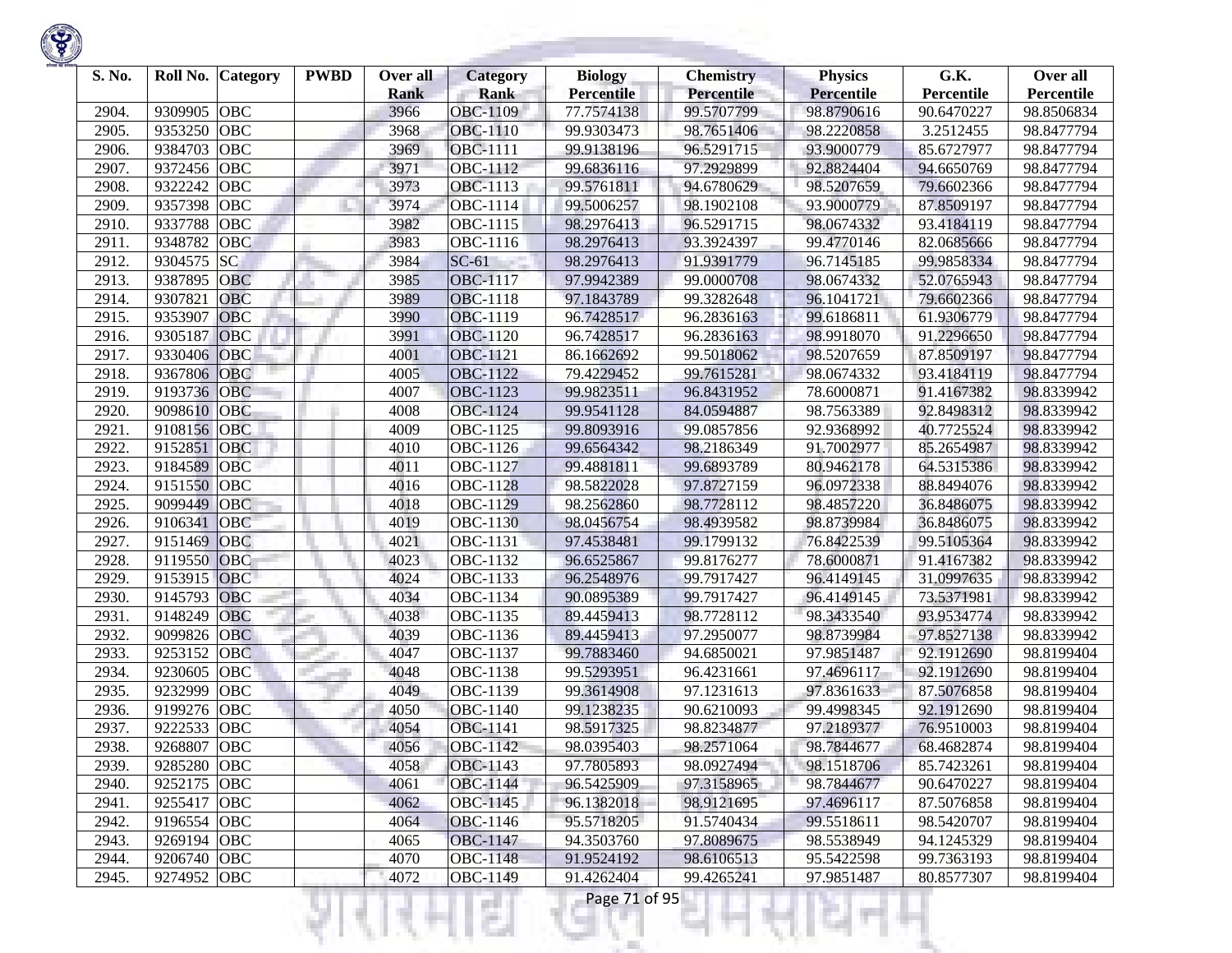| S. No. | Roll No.    | Category   | <b>PWBD</b> | Over all<br><b>Rank</b> | Category<br><b>Rank</b> | <b>Biology</b><br><b>Percentile</b> | <b>Chemistry</b><br><b>Percentile</b> | <b>Physics</b><br>Percentile | G.K.<br>Percentile | Over all<br>Percentile |
|--------|-------------|------------|-------------|-------------------------|-------------------------|-------------------------------------|---------------------------------------|------------------------------|--------------------|------------------------|
| 2946.  | 9261429     | <b>OBC</b> |             | 4075                    | OBC-1150                | 89.8500686                          | 99.1652083                            | 98.3008561                   | 88.7019344         | 98.8199404             |
| 2947.  | 9285268     | <b>OBC</b> |             | 4078                    | OBC-1151                | 87.9593719                          | 96.9067777                            | 99.5932460                   | 93.3961595         | 98.8199404             |
| 2948.  | 9237809     | <b>OBC</b> |             | 4082                    | <b>OBC-1152</b>         | 84.0561888                          | 98.8234877                            | 98.4261931                   | 98.0407227         | 98.8199404             |
| 2949.  | 9032939     | <b>OBC</b> |             | 4086                    | <b>OBC-1153</b>         | 99.6638476                          | 97.8061006                            | 95.2035920                   | 86.7748373         | 98.8109944             |
| 2950.  | 9086798     | <b>OBC</b> |             | 4089                    | OBC-1154                | 99.3847104                          | 97.8061006                            | 96.6384758                   | 83.2838409         | 98.8109944             |
| 2951.  | 9013757     | <b>OBC</b> |             | 4092                    | OBC-1155                | 99.1507103                          | 97.8061006                            | 97.6671260                   | 80.9177080         | 98.8109944             |
| 2952.  | 9075647     | OBC        |             | 4098                    | OBC-1156                | 97.9973393                          | 97.0209531                            | 98.6565781                   | 86.7748373         | 98.8109944             |
| 2953.  | 9034898     | OBC        |             | 4099                    | OBC-1157                | 97.9973393                          | 96.4959377                            | 95.9400390                   | 99.3692688         | 98.8109944             |
| 2954.  | 9020605     | <b>OBC</b> |             | 4100                    | <b>OBC-1158</b>         | 97.8144154                          | 98.8240604                            | 96.9591866                   | 83.2838409         | 98.8109944             |
| 2955.  | 9009902     | OBC        |             | 4101                    | <b>OBC-1159</b>         | 97.1706181                          | 95.9792369                            | 99.3158170                   | 85.2259229         | 98.8109944             |
| 2956.  | 9093492     | <b>SC</b>  |             | 4102                    | $SC-62$                 | 97.1706181                          | 93.1070936                            | 98.0294104                   | 99.3692688         | 98.8109944             |
| 2957.  | 9052694     | OBC        |             | 4104                    | OBC-1160                | 96.3700290                          | 97.9747708                            | 97.2026892                   | 96.9663135         | 98.8109944             |
| 2958.  | 9069618     | <b>ST</b>  |             | 4111                    | $ST-13$                 | 94.4635815                          | 98.8240604                            | 97.4129330                   | 86.7748373         | 98.8109944             |
| 2959.  | 9031648     | OBC        |             | 4113                    | <b>OBC-1161</b>         | 93.3909821                          | 96.2464959                            | 99.6709745                   | 80.9177080         | 98.8109944             |
| 2960.  | 9086921     | OBC        |             | 4114                    | OBC-1162                | 92.5844538                          | 97.2561410                            | 99.4227206                   | 85.2259229         | 98.8109944             |
| 2961.  | 9086433     | <b>OBC</b> |             | 4115                    | OBC-1163                | 92.5844538                          | 96.7584454                            | 99.8598375                   | 49.8384568         | 98.8109944             |
| 2962.  | 9087355     | OBC        |             | 4117                    | <b>OBC-1164</b>         | 91.4429610                          | 95.3461301                            | 99.8859695                   | 69.2402718         | 98.8109944             |
| 2963.  | 9000622     | <b>OBC</b> |             | 4120                    | OBC-1165                | 89.2383713                          | 99.5118069                            | 98.0294104                   | 80.9177080         | 98.8109944             |
| 2964.  | 9032549     | <b>OBC</b> |             | 4122                    | OBC-1166                | 88.5328075                          | 99.5118069                            | 96.9591866                   | 94.7854801         | 98.8109944             |
| 2965.  | 9307462     | <b>OBC</b> |             | 4125                    | OBC-1167                | 99.6446533                          | 98.4924326                            | 92.2567469                   | 82.0685666         | 98.8005572             |
| 2966.  | 9362219     | OBC        |             | 4127                    | <b>OBC-1168</b>         | 99.5761811                          | 97.8407669                            | 97.4606285                   | 52.0765943         | 98.8005572             |
| 2967.  | 9306273     | <b>OBC</b> |             | 4128                    | OBC-1169                | 99.5006257                          | 96.0014639                            | 94.9590348                   | 97.3378509         | 98.8005572             |
| 2968.  | 9315057     | OBC        |             | 4129                    | <b>OBC-1170</b>         | 99.5006257                          | 94.2861190                            | 98.7710434                   | 76.7867684         | 98.8005572             |
| 2969.  | 9379638     | OBC        |             | 4131                    | OBC-1171                | 99.2893065                          | 96.2836163                            | 92.8824404                   | 99.3731259         | 98.8005572             |
| 2970.  | 9332614     | OBC        |             | 4132                    | OBC-1172                | 99.1913206                          | 99.0000708                            | 94.4986188                   | 73.6594810         | 98.8005572             |
| 2971.  | 9372276     | <b>OBC</b> |             | 4133                    | OBC-1173                | 99.0425708                          | 98.3684745                            | 95.3568814                   | 85.6727977         | 98.8005572             |
| 2972.  | 9359904     | <b>OBC</b> |             | 4134                    | OBC-1174                | 98.6966685                          | 99.0921540                            | 95.3568814                   | 73.6594810         | 98.8005572             |
| 2973.  | 9389351     | OBC        |             | 4136                    | OBC-1175                | 98.2976413                          | 95.3273676                            | 97.6495172                   | 97.9151418         | 98.8005572             |
| 2974.  | 9355944     | <b>OBC</b> |             | 4141                    | OBC-1176                | 97.1843789                          | 99.6918754                            | 89.2168205                   | 87.8509197         | 98.8005572             |
| 2975.  | 9383432     | <b>OBC</b> |             | 4142                    | OBC-1177                | 97.1843789                          | 99.2562510                            | 97.4606285                   | 61.9306779         | 98.8005572             |
| 2976.  | 9327719     | OBC        |             | 4143                    | OBC-1178                | 94.9590348                          | 99.0921540                            | 97.2316011                   | 87.8509197         | 98.8005572             |
| 2977.  | 9345130     | <b>OBC</b> |             | 4147                    | OBC-1179                | 93.9874389                          | 95.7063254                            | 99.5785423                   | 87.8509197         | 98.8005572             |
| 2978.  | 9321803     | <b>OBC</b> |             | 4149                    | OBC-1180                | 89.6276533                          | 99.4486813                            | 98.6447241                   | 73.6594810         | 98.8005572             |
| 2979.  | 9296228     | <b>OBC</b> |             | 4150                    | <b>OBC-1181</b>         | 86.1662692                          | 99.4486813                            | 97.8502113                   | 94.6650769         | 98.8005572             |
| 2980.  | 9107453     | <b>OBC</b> |             | 4159                    | <b>OBC-1182</b>         | 99.0763728                          | 93.6652116                            | 98.8739984                   | 85.2654987         | 98.7904602             |
| 2981.  | 9168512 OBC |            |             | 4168                    | OBC-1183                | 98.2562860                          | 90.3319175                            | 99.7764469                   | 70.0874210         | 98.7904602             |
| 2982.  | 9163445 OBC |            |             | 4170                    | <b>OBC-1184</b>         | 97.7844713                          | 98.3633561                            | 98.1868668                   | 61.4500359         | 98.7904602             |
| 2983.  | 9112734 OBC |            |             | 4173                    | OBC-1185                | 96.6525867                          | 99.4717088                            | 83.8288760                   | 96.9032015         | 98.7904602             |
| 2984.  | 9144792 OBC |            |             | 4174                    | OBC-1186                | 96.6525867                          | 98.4939582                            | 95.7454319                   | 92.8498312         | 98.7904602             |
| 2985.  | 9184333 OBC |            |             | 4175                    | <b>OBC-1187</b>         | 96.6525867                          | 98.0268499                            | 98.9751856                   | 57.8908355         | 98.7904602             |
| 2986.  | 9145682 OBC |            |             | 4177                    | <b>OBC-1188</b>         | 96.2548976                          | 98.2186349                            | 97.1114589                   | 91.4167382         | 98.7904602             |
| 2987.  | 9193103 OBC |            |             | 4181                    | <b>OBC-1189</b>         | 94.8076855                          | 98.0268499                            | 98.0174371                   | 91.4167382         | 98.7904602             |
|        |             |            |             |                         | m.                      | Page 72 of 95                       |                                       |                              |                    |                        |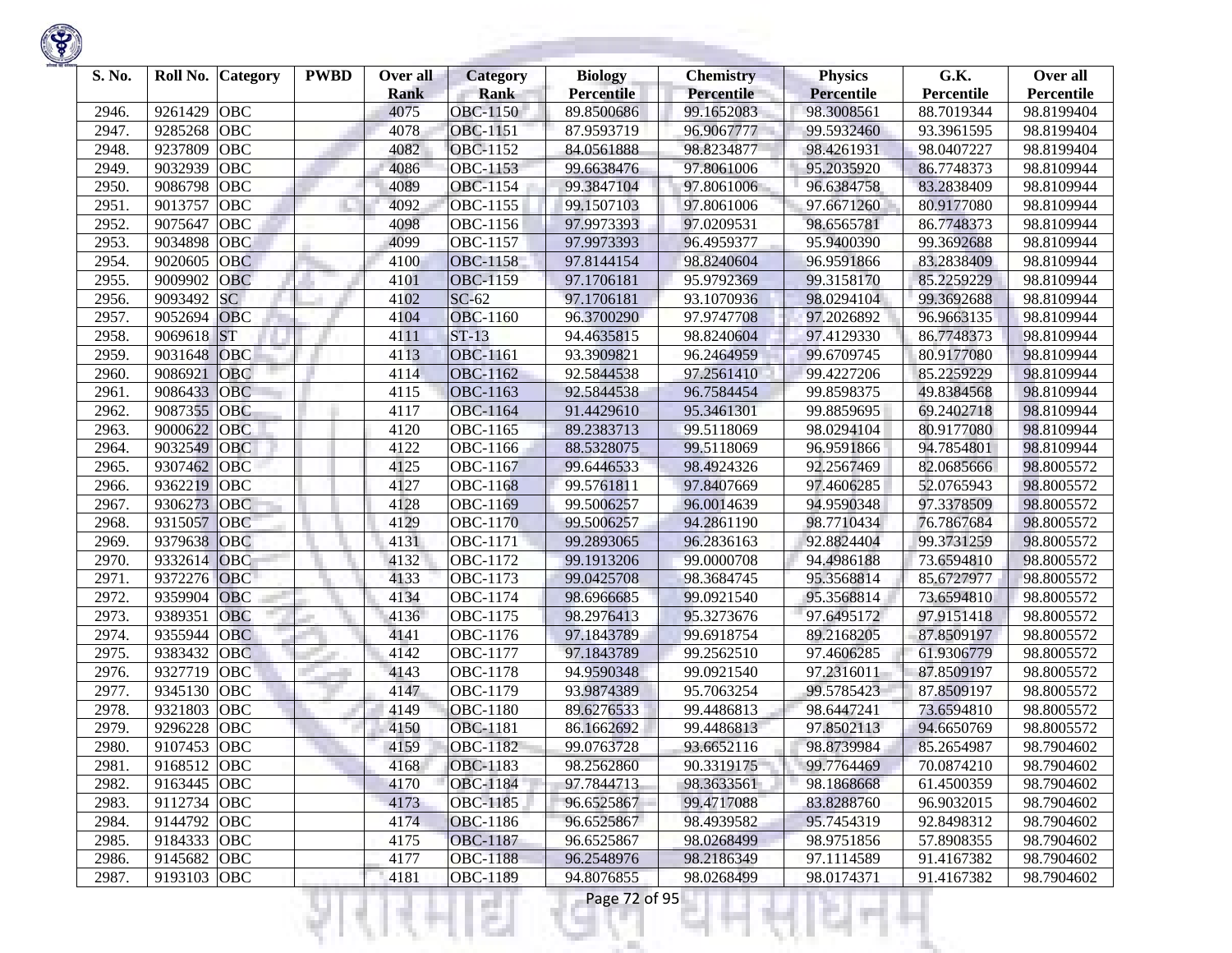| S. No. | Roll No.    | Category   | <b>PWBD</b> | Over all<br><b>Rank</b> | <b>Category</b><br><b>Rank</b> | <b>Biology</b><br><b>Percentile</b> | <b>Chemistry</b><br><b>Percentile</b> | <b>Physics</b><br>Percentile | G.K.<br>Percentile | Over all<br>Percentile |
|--------|-------------|------------|-------------|-------------------------|--------------------------------|-------------------------------------|---------------------------------------|------------------------------|--------------------|------------------------|
| 2988.  | 9110723     | <b>OBC</b> |             | 4183                    | <b>OBC-1190</b>                | 94.8076855                          | 97.8727159                            | 96.4149145                   | 97.8527138         | 98.7904602             |
| 2989.  | 9119737     | <b>OBC</b> |             | 4188                    | OBC-1191                       | 85.9738090                          | 97.0632185                            | 99.5070066                   | 94.7629749         | 98.7904602             |
| 2990.  | 9069270     | <b>OBC</b> |             | 4192                    | <b>OBC-1192</b>                | 82.1498747                          | 99.3246344                            | 98.9751856                   | 87.2574743         | 98.7904602             |
| 2991   | 9199399     | <b>OBC</b> |             | 4193                    | OBC-1193                       | 78.1106235                          | 97.5103246                            | 99.5952513                   | 97.8527138         | 98.7904602             |
| 2992.  | 9219108     | <b>OBC</b> |             | 4195                    | <b>OBC-1194</b>                | 99.9739867                          | 95.5659083                            | 91.4025919                   | 98.5420707         | 98.7726434             |
| 2993.  | 9196040     | <b>OBC</b> |             | 4199                    | OBC-1195                       | 99.4631793                          | 98.5077804                            | 93.9400747                   | 90.6470227         | 98.7726434             |
| 2994.  | 9218383     | OBC        |             | 4203                    | OBC-1196                       | 98.8625077                          | 99.5707799                            | 96.4858346                   | 45.3849974         | 98.7726434             |
| 2995.  | 9249945     | OBC        |             | 4204                    | OBC-1197                       | 98.5917325                          | 97.9532233                            | 97.6564348                   | 85.7423261         | 98.7726434             |
| 2996.  | 9224539     | <b>OBC</b> |             | 4208                    | <b>OBC-1198</b>                | 97.7805893                          | 99.2408835                            | 94.3846663                   | 88.7019344         | 98.7726434             |
| 2997.  | 9243334     | <b>OBC</b> |             | 4209                    | <b>OBC-1199</b>                | 97.7805893                          | 99.1652083                            | 97.9851487                   | 58.4389633         | 98.7726434             |
| 2998.  | 9247859     | <b>OBC</b> |             | 4211                    | <b>OBC-1200</b>                | 97.4033959                          | 99.2988223                            | 90.0380741                   | 97.4093080         | 98.7726434             |
| 2999.  | 9231395     | <b>OBC</b> |             | 4213                    | <b>OBC-1201</b>                | 97.4033959                          | 96.4231661                            | 98.5538949                   | 94.1245329         | 98.7726434             |
| 3000.  | 9227941     | OBC        |             | 4215                    | <b>OBC-1202</b>                | 96.8334673                          | 98.8234877                            | 97.6564348                   | 80.8577307         | 98.7726434             |
| 3001.  | 9251419     | OBC        |             | 4216                    | <b>OBC-1203</b>                | 96.8334673                          | 98.5077804                            | 95.2194580                   | 97.4093080         | 98.7726434             |
| 3002.  | 9216646     | OBC        |             | 4217                    | <b>OBC-1204</b>                | 96.5425909                          | 98.3812609                            | 98.1518706                   | 85.7423261         | 98.7726434             |
| 3003.  | 9262858     | <b>OBC</b> |             | 4219                    | <b>OBC-1205</b>                | 95.5718205                          | 97.6682590                            | 97.2189377                   | 98.5420707         | 98.7726434             |
| 3004.  | 9256364     | OBC        |             | 4233                    | <b>OBC-1206</b>                | 84.0561888                          | 99.5234829                            | 98.3008561                   | 87.5076858         | 98.7726434             |
| 3005.  | 9235872     | <b>OBC</b> |             | 4234                    | <b>OBC-1207</b>                | 78.8275079                          | 99.1652083                            | 98.5538949                   | 97.4093080         | 98.7726434             |
| 3006.  | 9217869     | <b>OBC</b> |             | 4235                    | <b>OBC-1208</b>                | 74.4549023                          | 99.2408835                            | 98.9842974                   | 97.0238377         | 98.7726434             |
| 3007.  | 9250940     | <b>OBC</b> |             | 4237                    | <b>OBC-1209</b>                | 99.9563195                          | 87.8827946                            | 96.9553515                   | 95.6532005         | 98.7675017             |
| 3008.  | 9304767 ST  |            |             | 4240                    | $ST-14$                        | 99.2893065                          | 99.6139589                            | 88.0350861                   | 61.9306779         | 98.7675017             |
| 3009.  | 9336503     | <b>OBC</b> |             | 4241                    | OBC-1210                       | 99.1913206                          | 99.3282648                            | 95.6957004                   | 40.8270961         | 98.7675017             |
| 3010.  | 9380220     | <b>SC</b>  |             | 4244                    | $SC-63$                        | 98.8442377                          | 98.7651406                            | 98.0674332                   | 35.1627984         | 98.7675017             |
| 3011.  | 9318070     | OBC        |             | 4246                    | OBC-1211                       | 98.8442377                          | 95.0086180                            | 98.0674332                   | 93.4184119         | 98.7675017             |
| 3012.  | 9380123     | OBC        |             | 4252                    | OBC-1212                       | 97.7758364                          | 98.4924326                            | 99.0768068                   | 31.9989139         | 98.7675017             |
| 3013.  | 9330096     | <b>OBC</b> |             | 4253                    | OBC-1213                       | 97.5149340                          | 99.4486813                            | 92.8824404                   | 85.6727977         | 98.7675017             |
| 3014.  | 9357461     | <b>OBC</b> |             | 4254                    | OBC-1214                       | 96.7428517                          | 90.9357070                            | 99.3731259                   | 97.9151418         | 98.7675017             |
| 3015.  | 9299553     | <b>OBC</b> |             | 4255                    | OBC-1215                       | 96.4394494                          | 98.8938210                            | 98.3625717                   | 61.9306779         | 98.7675017             |
| 3016.  | 9288322     | <b>OBC</b> |             | 4258                    | OBC-1216                       | 94.9590348                          | 99.9138196                            | 94.4986188                   | 31.9989139         | 98.7675017             |
| 3017.  | 9311835     | <b>OBC</b> |             | 4262                    | OBC-1217                       | 93.3747314                          | 99.0921540                            | 98.3625717                   | 76.7867684         | 98.7675017             |
| 3018.  | 9316795     | OBC        |             | 4263                    | OBC-1218                       | 92.5754964                          | 99.5856256                            | 96.7145185                   | 79.6602366         | 98.7675017             |
| 3019.  | 9300454     | <b>OBC</b> |             | 4264                    | OBC-1219                       | 91.9958445                          | 91.9391779                            | 99.7591670                   | 95.6532005         | 98.7675017             |
| 3020.  | 9341746     | <b>OBC</b> |             | 4265                    | <b>OBC-1220</b>                | 90.6936935                          | 96.2836163                            | 99.8016669                   | 68.7153212         | 98.7675017             |
| 3021.  | 9295598     | <b>OBC</b> |             | 4270                    | OBC-1221                       | 81.3921092                          | 98.1902108                            | 99.6942365                   | 87.8509197         | 98.7675017             |
| 3022.  | 9067362     | <b>OBC</b> |             | 4272                    | <b>OBC-1222</b>                | 99.5902029                          | 97.8061006                            | 93.7330736                   | 92.2708700         | 98.7622939             |
| 3023.  | 9013627 OBC |            |             | 4273                    | OBC-1223                       | 99.4583551                          | 98.6470756                            | 94.6524445                   | 77.2473512         | 98.7622939             |
| 3024.  | 9044561 OBC |            |             | 4274                    | <b>OBC-1224</b>                | 99.3847104                          | 97.2561410                            | 97.4129330                   | 72.2169430         | 98.7622939             |
| 3025.  | 9043406 OBC |            |             | 4276                    | OBC-1225                       | 98.6102532                          | 94.6702618                            | 99.0984463                   | 89.3832850         | 98.7622939             |
| 3026.  | 9050728 OBC |            |             | 4278                    | <b>OBC-1226</b>                | 98.3810044                          | 98.6470756                            | 96.9591866                   | 80.9177080         | 98.7622939             |
| 3027.  | 9017340 OBC |            |             | 4279                    | <b>OBC-1227</b>                | 98.3810044                          | 95.9792369                            | 99.4809236                   | 64.5507673         | 98.7622939             |
| 3028.  | 9002534 OBC |            |             | 4283                    | <b>OBC-1228</b>                | 97.8144154                          | 97.8061006                            | 98.3810044                   | 83.2838409         | 98.7622939             |
| 3029.  | 9050197 OBC |            |             | 4284                    | <b>OBC-1229</b>                | 97.8144154                          | 95.6739678                            | 99.0984463                   | 89.3832850         | 98.7622939             |
|        |             |            |             |                         | a a<br>e.                      | Page 73 of 95                       |                                       |                              |                    |                        |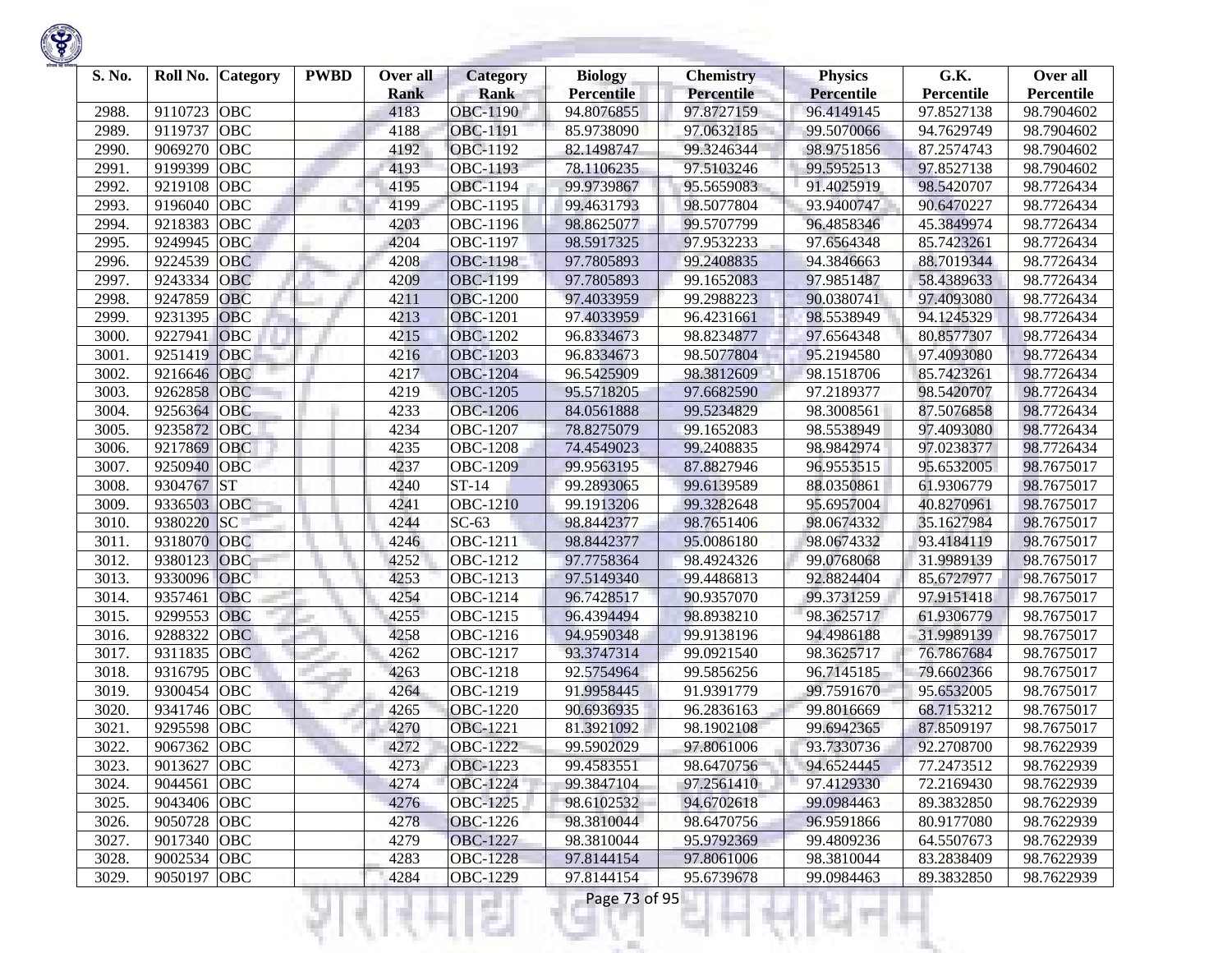| S. No. | Roll No.   | <b>Category</b> | <b>PWBD</b> | Over all    | <b>Category</b> | <b>Biology</b>    | <b>Chemistry</b> | <b>Physics</b>    | G.K.       | Over all   |
|--------|------------|-----------------|-------------|-------------|-----------------|-------------------|------------------|-------------------|------------|------------|
|        |            |                 |             | <b>Rank</b> | <b>Rank</b>     | <b>Percentile</b> | Percentile       | <b>Percentile</b> | Percentile | Percentile |
| 3030.  | 9077305    | <b>OBC</b>      |             | 4287        | <b>OBC-1230</b> | 97.1706181        | 97.6409940       | 95.2035920        | 99.1697154 | 98.7622939 |
| 3031.  | 9003424    | <b>OBC</b>      |             | 4288        | OBC-1231        | 97.1706181        | 94.2913479       | 99.2647408        | 94.7854801 | 98.7622939 |
| 3032.  | 9097511    | <b>OBC</b>      |             | 4290        | <b>OBC-1232</b> | 96.3700290        | 99.5118069       | 89.1219651        | 89.3832850 | 98.7622939 |
| 3033.  | 9075596    | <b>OBC</b>      |             | 4291        | OBC-1233        | 96.3700290        | 93.4741293       | 99.5581318        | 92.2708700 | 98.7622939 |
| 3034.  | 9050677    | <b>OBC</b>      |             | 4293        | <b>OBC-1234</b> | 94.4635815        | 96.7584454       | 98.5294816        | 98.2301516 | 98.7622939 |
| 3035.  | 9015969    | OBC             |             | 4295        | OBC-1235        | 93.3909821        | 99.7208628       | 95.9400390        | 72.2169430 | 98.7622939 |
| 3036.  | 9002248    | <b>OBC</b>      |             | 4301        | OBC-1236        | 89.2383713        | 99.5118069       | 97.6671260        | 86.7748373 | 98.7622939 |
| 3037.  | 9081048    | OBC             |             | 4302        | <b>OBC-1237</b> | 89.2383713        | 95.0408609       | 99.8158883        | 89.3832850 | 98.7622939 |
| 3038.  | 9167386    | <b>OBC</b>      |             | 4307        | <b>OBC-1238</b> | 99.8835171        | 97.5103246       | 96.7373016        | 36.8486075 | 98.7410432 |
| 3039.  | 9178359    | OBC             |             | 4310        | OBC-1239        | 99.2610982        | 90.3319175       | 98.0174371        | 98.5421986 | 98.7410432 |
| 3040.  | 9114691    | <b>OBC</b>      |             | 4312        | <b>OBC-1240</b> | 98.7928134        | 94.4700027       | 98.6586815        | 87.2574743 | 98.7410432 |
| 3041.  | 9319442    | <b>ST</b>       |             | 4389        | $ST-15$         | 90.6936935        | 97.8407669       | 95.3568814        | 99.9728473 | 98.7261823 |
| 3042.  | 9096475    | SC              |             | 4457        | $SC-64$         | 96.3700290        | 96.4959377       | 99.2647408        | 85.2259229 | 98.7195325 |
| 3043.  | 9171756 SC |                 |             | 4502        | $SC-65$         | 92.9451354        | 95.1006577       | 98.6586815        | 98.8469367 | 98.6880964 |
| 3044.  | 9067913 SC |                 |             | 4528        | $SC-66$         | 97.1706181        | 99.7505583       | 93.1569820        | 55.1788854 | 98.6862736 |
| 3045.  | 9292971    | <b>SC</b>       |             | 4572        | $SC-67$         | 99.0425708        | 82.1984275       | 99.4770146        | 97.3378509 | 98.6754185 |
| 3046.  | 9346620    | SC              |             | 4583        | $SC-68$         | 96.7428517        | 98.1902108       | 95.6957004        | 95.6532005 | 98.6754185 |
| 3047.  | 9200302    | <b>ST</b>       |             | 4620        | $ST-16$         | 98.0395403        | 98.5077804       | 96.1370193        | 88.7019344 | 98.6697725 |
| 3048.  | 9128728    | <b>ST</b>       |             | 4688        | $ST-17$         | 99.8093916        | 96.0701721       | 95.7454319        | 73.5371981 | 98.6327964 |
| 3049.  | 9178773 SC |                 |             | 4718        | $SC-69$         | 95.2265534        | 96.8431952       | 98.0174371        | 93.9534774 | 98.6327964 |
| 3050.  | 9226857 SC |                 |             | 4743        | $SC-70$         | 99.3614908        | 99.3733150       | 96.1370193        | 42.9409261 | 98.6201107 |
| 3051.  | 9367623    | <b>ST</b>       |             | 4947        | $ST-18$         | 83.5832172        | 99.5018062       | 97.4606285        | 93.4184119 | 98.5644464 |
| 3052.  | 9036525    | SC              |             | 5010        | $SC-71$         | 98.3810044        | 96.7584454       | 96.2571863        | 94.7854801 | 98.5389842 |
| 3053.  | 9105298    | SC              |             | 5095        | $SC-72$         | 81.3156687        | 98.6280900       | 99.7917427        | 40.7725524 | 98.5327858 |
| 3054.  | 9372931    | <b>SC</b>       |             | 5134        | $SC-73$         | 94.4868132        | 98.3684745       | 98.0674332        | 79.6602366 | 98.5207659 |
| 3055.  | 9288310    | SC              |             | 5174        | <b>SC-74</b>    | 98.5917325        | 98.7217992       | 96.9990068        | 65.7830015 | 98.5042331 |
| 3056.  | 9217041    | <b>SC</b>       |             | 5175        | $SC-75$         | 98.5917325        | 95.3164168       | 97.2189377        | 97.0238377 | 98.5042331 |
| 3057.  | 9019067    | <b>SC</b>       |             | 5242        | SC-76           | 88.5328075        | 98.8240604       | 97.8631159        | 93.2425049 | 98.4831567 |
| 3058.  | 9166634    | <b>ST</b>       |             | 5263        | ST-19           | 97.4538481        | 97.0632185       | 97.3573673        | 82.8064148 | 98.4692497 |
| 3059.  | 9289132    | <b>ST</b>       |             | 5290        | ST-20           | 88.6917438        | 99.1799132       | 98.3433540        | 70.0874210 | 98.4692497 |
| 3060.  | 9120591    | <b>SC</b>       |             | 5292        | <b>SC-77</b>    | 87.8140038        | 97.0632185       | 99.5446577        | 76.4504477 | 98.4692497 |
| 3061.  | 9260185    | <b>SC</b>       |             | 5323        | $SC-78$         | 93.7331505        | 99.2988223       | 94.3846663        | 90.6470227 | 98.4474767 |
| 3062.  | 9317152    | <b>ST</b>       |             | 5364        | $ST-21$         | 96.7428517        | 95.0086180       | 98.3625717        | 93.4184119 | 98.4452105 |
| 3063.  | 9377541    | <b>SC</b>       |             | 5375        | $SC-79$         | 88.9582792        | 97.6601421       | 98.5207659        | 95.6532005 | 98.4452105 |
| 3064.  | 9055466 SC |                 |             | 5383        | $SC-80$         | 99.8194517        | 95.6739678       | 66.1899558        | 99.9299188 | 98.4392075 |
| 3065.  | 9386940 SC |                 |             | 5499        | $SC-81$         | 98.6966685        | 89.6689727       | 97.6495172        | 98.7391684 | 98.3991689 |
| 3066.  | 9319286 SC |                 |             | 5505        | $SC-82$         | 97.7758364        | 99.0921540       | 88.0350861        | 91.2296650 | 98.3991689 |
| 3067.  | 9202533 SC |                 |             | 5573        | $SC-83$         | 91.4262404        | 96.6419146       | 97.4696117        | 99.3567611 | 98.3919028 |
| 3068.  | 9148893 SC |                 |             | 5614        | <b>SC-84</b>    | 94.8721908        | 97.4497553       | 98.7908015        | 77.2473512 | 98.3738775 |
| 3069.  | 9156644 SC |                 |             | 5665        | $SC-85$         | 95.2265534        | 99.0857856       | 92.9368992        | 82.8064148 | 98.3515902 |
| 3070.  | 9161927 SC |                 |             | 5676        | $SC-86$         | 90.0895389        | 97.2950077       | 99.2422727        | 73.5371981 | 98.3515902 |
| 3071.  | 9299042 ST |                 |             | 5743        | $ST-22$         | 97.9942389        | 95.0086180       | 98.0674332        | 85.6727977 | 98.3389606 |

Ħ

a.

375

ш

÷

K)

w

Ħ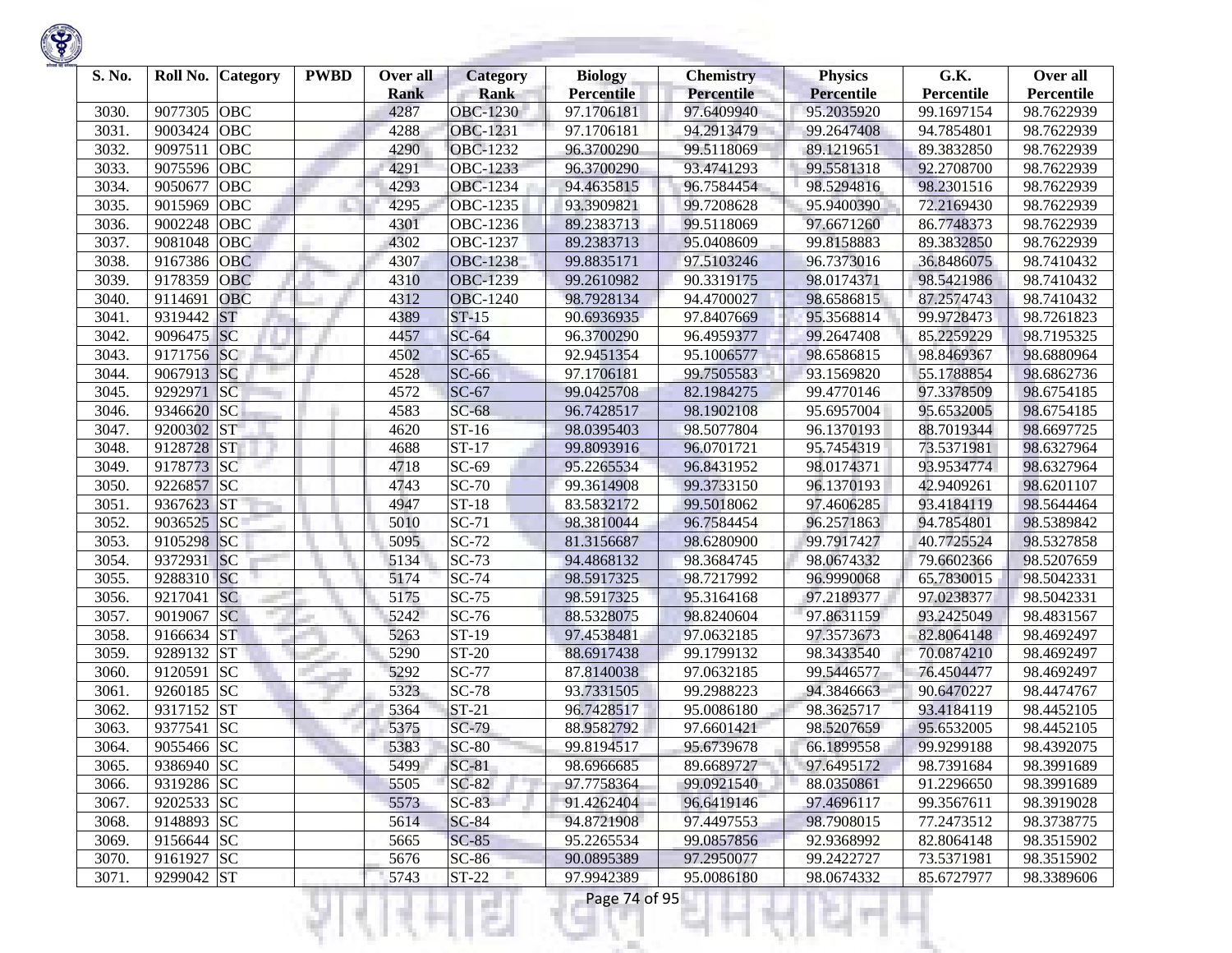

| S. No. |            | Roll No. Category | <b>PWBD</b> | Over all<br><b>Rank</b> | <b>Category</b><br><b>Rank</b> | <b>Biology</b><br><b>Percentile</b> | <b>Chemistry</b><br>Percentile | <b>Physics</b><br><b>Percentile</b> | G.K.<br>Percentile | Over all<br>Percentile |
|--------|------------|-------------------|-------------|-------------------------|--------------------------------|-------------------------------------|--------------------------------|-------------------------------------|--------------------|------------------------|
| 3072.  | 9090050 SC |                   |             | 5820                    | $SC-87$                        | 80.6718297                          | 98.8240604                     | 98.3810044                          | 96.4294199         | 98.3109232             |
| 3073.  | 9237710 SC |                   |             | 5863                    | <b>SC-88</b>                   | 86.1786407                          | 98.2571064                     | 97.2189377                          | 98.0407227         | 98.2925791             |
| 3074.  | 9175867    | <b>SC</b>         |             | 5870                    | <b>SC-89</b>                   | 99.3740514                          | 99.0857856                     | 72.9100728                          | 82.8064148         | 98.2868774             |
| 3075.  | 9081538    |                   | <b>PWBD</b> | 5903                    |                                | 85.1513690                          | 94.1064348                     | 99.5446577                          | 96.1725359         | 98.2868774             |
| 3076.  | 9353978 SC |                   |             | 5931                    | <b>SC-90</b>                   | 97.5149340                          | 96.2836163                     | 97.4606285                          | 85.6727977         | 98.2763913             |
| 3077.  | 9332450 SC |                   |             | 5934                    | SC-91                          | 96.4394494                          | 99.0921540                     | 92.8824404                          | 82.0685666         | 98.2763913             |
| 3078.  | 9346560 SC |                   |             | 5943                    | $SC-92$                        | 93.9874389                          | 98.1902108                     | 92.8824404                          | 98.7391684         | 98.2763913             |
| 3079.  | 9063734 SC |                   |             | 5973                    | $SC-93$                        | 98.3810044                          | 99.2326697                     | 88.2465435                          | 74.9501117         | 98.2645983             |
| 3080.  | 9247408    | <b>SC</b>         |             | 6013                    | $SC-94$                        | 99.3614908                          | 95.3164168                     | 97.9851487                          | 76.9510003         | 98.2393700             |
| 3081.  | 9265996 SC |                   |             | 6035                    | $SC-95$                        | 95.5718205                          | 92.0186350                     | 98.5538949                          | 98.9133519         | 98.2393700             |
| 3082.  | 9126213 SC |                   |             | 6110                    | <b>SC-96</b>                   | 90.0895389                          | 95.1006577                     | 99.0963749                          | 92.8498312         | 98.2386370             |
| 3083.  | 9252060 SC |                   |             | 6234                    | $SC-97$                        | 98.0395403                          | 98.5077804                     | 95.8449605                          | 70.6675968         | 98.1849785             |
| 3084.  | 9230356 SC |                   |             | 6268                    | <b>SC-98</b>                   | 84.7727380                          | 95.5659083                     | 99.2763562                          | 95.3542544         | 98.1849785             |
| 3085.  | 9018210 SC |                   |             | 6303                    | <b>SC-99</b>                   | 95.9685466                          | 98.4190146                     | 97.4129330                          | 64.5507673         | 98.1588825             |
| 3086.  | 9054181    | SC                |             | 6333                    | <b>SC-100</b>                  | 81.5009265                          | 98.9155224                     | 96.9591866                          | 97.7526488         | 98.1588825             |
| 3087.  | 9178554    | <b>ST</b>         |             | 6401                    | $ST-23$                        | 98.2562860                          | 99.5811321                     | 92.3897824                          | 17.5230319         | 98.1515690             |
| 3088.  | 9247018 SC |                   |             | 6498                    | <b>SC-101</b>                  | 87.9593719                          | 97.6682590                     | 95.8449605                          | 99.3567611         | 98.1246748             |
| 3089.  | 9174788    | <b>SC</b>         |             | 6518                    | SC-102                         | 98.9445941                          | 95.4771682                     | 89.6718476                          | 96.1725359         | 98.0903860             |
| 3090.  | 9194411 SC |                   |             | 6540                    | SC-103                         | 96.2548976                          | 99.2458025                     | 86.7786001                          | 78.7895189         | 98.0903860             |
| 3091.  | 9035855 SC |                   |             | 6582                    | $SC-104$                       | 99.5902029                          | 99.0889438                     | 66.1899558                          | 85.2259229         | 98.0852378             |
| 3092.  | 9049991 SC |                   |             | 6803                    | SC-105                         | 96.6788616                          | 96.4959377                     | 98.1968927                          | 72.2169430         | 98.0210956             |
| 3093.  | 9051572 SC |                   |             | 6830                    | SC-106                         | 87.6561980                          | 99.0889438                     | 98.5294816                          | 58.5855466         | 98.0210956             |
| 3094.  | 9260256    | SC                |             | 6921                    | SC-107                         | 95.5718205                          | 97.4767062                     | 87.6968737                          | 99.8486497         | 97.9875136             |
| 3095.  | 9253799    | SC                |             | 6933                    | <b>SC-108</b>                  | 93.0757225                          | 97.1231613                     | 94.7902379                          | 98.9133519         | 97.9875136             |
| 3096.  | 9142070 SC |                   |             | 6947                    | SC-109                         | 87.9593719                          | 98.9878447                     | 96.4858346                          | 85.7423261         | 97.9875136             |
| 3097.  | 9043144 SC |                   |             | 6987                    | SC-110                         | 97.1706181                          | 99.3752079                     | 91.7185347                          | 49.8384568         | 97.9664560             |
| 3098.  | 9043750 SC |                   |             | 6989                    | SC-111                         | 96.6788616                          | 98.9155224                     | 95.5884449                          | 49.8384568         | 97.9664560             |
| 3099.  | 9008849 SC |                   |             | 6996                    | SC-112                         | 95.9685466                          | 95.0408609                     | 97.8631159                          | 90.9642704         | 97.9664560             |
| 3100.  | 9308723 SC |                   |             | 7036                    | $SC-113$                       | 98.2976413                          | 99.5856256                     | 79.1313484                          | 61.9306779         | 97.9635445             |
| 3101.  | 9306594 SC |                   |             | 7043                    | SC-114                         | 97.5149340                          | 98.1902108                     | 95.3568814                          | 61.9306779         | 97.9635445             |
| 3102.  | 9142321    | <b>SC</b>         |             | 7096                    | SC-115                         | 98.7928134                          | 94.1064348                     | 95.7454319                          | 87.2574743         | 97.9315457             |
| 3103.  | 9092685    | <b>SC</b>         |             | 7105                    | SC-116                         | 98.0456754                          | 90.3319175                     | 93.7311009                          | 99.6329023         | 97.9315457             |
| 3104.  | 9141292    | <b>SC</b>         |             | 7124                    | $SC-117$                       | 95.8489722                          | 97.0632185                     | 96.0972338                          | 82.8064148         | 97.9315457             |
| 3105.  | 9124478 SC |                   |             | 7131                    | $SC-118$                       | 94.8076855                          | 94.7900366                     | 96.4149145                          | 96.9032015         | 97.9315457             |
| 3106.  | 9305522    | <b>SC</b>         |             | 7226                    | SC-119                         | 97.9942389                          | 94.6780629                     | 95.6957004                          | 91.2296650         | 97.8903502             |
| 3107.  | 9376826 SC |                   |             | 7247                    | SC-120                         | 94.4868132                          | 99.6623616                     | 84.9066182                          | 73.6594810         | 97.8903502             |
| 3108.  | 9326448 SC |                   |             | 7253                    | SC-121                         | 91.9958445                          | 98.1902108                     | 97.2316011                          | 76.7867684         | 97.8903502             |
| 3109.  | 9082715 SC |                   |             | 7305                    | $SC-122$                       | 95.9685466                          | 97.4497553                     | 93.1569820                          | 94.7854801         | 97.8856844             |
| 3110.  | 9209555 ST |                   |             | 7400                    | <b>ST-24</b>                   | 84.7727380                          | 96.1240127                     | 96.9990068                          | 99.7363193         | 97.8515348             |
| 3111.  | 9255632 ST |                   |             | 7408                    | $ST-25$                        | 71.8724873                          | 99.9006763                     | 92.5046115                          | 87.5076858         | 97.8515348             |
| 3112.  | 9041988 SC |                   |             | 7554                    | $SC-123$                       | 96.6788616                          | 99.0129235                     | 91.0331639                          | 69.2402718         | 97.8025372             |
| 3113.  | 9200273 ST |                   |             | 7605                    | $ST-26$                        | 98.5917325                          | 96.6419146                     | 92.9444733                          | 92.1912690         | 97.7746772             |
|        |            |                   |             |                         | and the                        | Page 75 of 95                       |                                |                                     |                    |                        |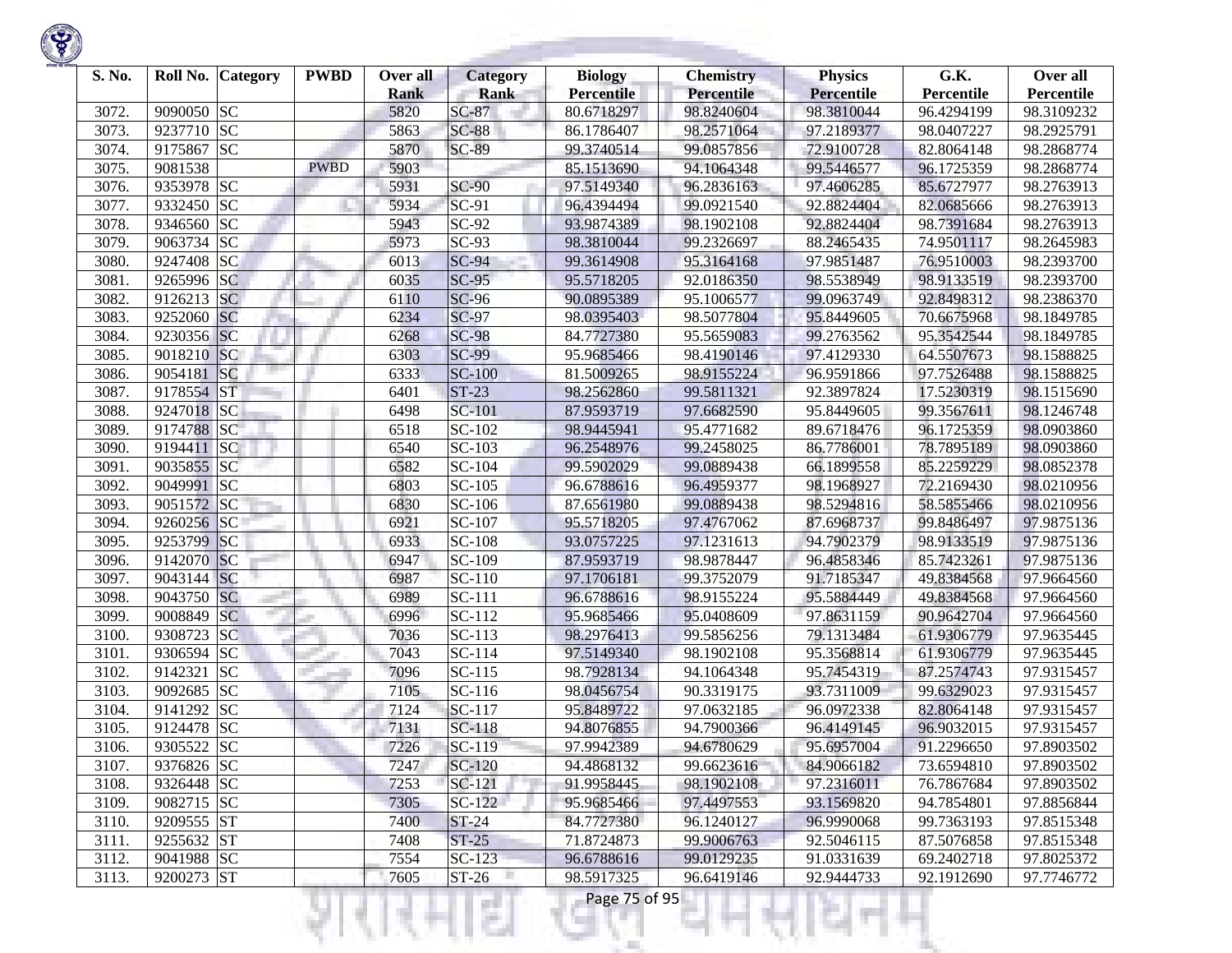

| S. No. | Roll No. Category    | <b>PWBD</b> | Over all<br><b>Rank</b> | <b>Category</b><br><b>Rank</b> | <b>Biology</b><br><b>Percentile</b> | <b>Chemistry</b><br>Percentile | <b>Physics</b><br><b>Percentile</b> | G.K.<br>Percentile | Over all<br>Percentile |
|--------|----------------------|-------------|-------------------------|--------------------------------|-------------------------------------|--------------------------------|-------------------------------------|--------------------|------------------------|
| 3114.  | 9262455 SC           |             | 7623                    | SC-124                         | 95.5718205                          | 96.6419146                     | 95.2194580                          | 95.3542544         | 97.7746772             |
| 3115.  | 9148644 SC           |             | 7669                    | $SC-125$                       | 98.0456754                          | 97.7162288                     | 97.3573673                          | 25.0402984         | 97.7632926             |
| 3116.  | 9119850 SC           |             | 7691                    | SC-126                         | 92.3580144                          | 95.7701404                     | 98.4857220                          | 78.7895189         | 97.7632926             |
| 3117.  | 9313887<br><b>SC</b> |             | 7749                    | SC-127                         | 93.9874389                          | 93.8091753                     | 97.6495172                          | 95.6532005         | 97.7545865             |
| 3118.  | <b>SC</b><br>9340801 |             | 7756                    | SC-128                         | 91.9958445                          | 97.8407669                     | 80.6566241                          | 99.9480556         | 97.7545865             |
| 3119.  | 9280861<br><b>SC</b> |             | 7875                    | SC-129                         | 96.1382018                          | 88.6487253                     | 99.3461193                          | 88.7019344         | 97.7049142             |
| 3120.  | <b>SC</b><br>9153972 |             | 7979                    | SC-130                         | 81.3156687                          | 96.0701721                     | 99.0963749                          | 92.8498312         | 97.6997564             |
| 3121.  | <b>SC</b><br>9368629 |             | 8003                    | SC-131                         | 96.0333388                          | 97.6601421                     | 93.9000779                          | 82.0685666         | 97.6731282             |
| 3122.  | <b>SC</b><br>9374217 |             | 8016                    | SC-132                         | 94.9590348                          | 94.6780629                     | 94.9590348                          | 98.3956272         | 97.6731282             |
| 3123.  | 9375292<br><b>ST</b> |             | 8034                    | $ST-27$                        | 90.6936935                          | 94.6780629                     | 98.6447241                          | 89.7858475         | 97.6731282             |
| 3124.  | 9272362<br><b>SC</b> |             | 8040                    | SC-133                         | 86.1662692                          | 98.8938210                     | 94.9590348                          | 91.2296650         | 97.6731282             |
| 3125.  | 9032559<br><b>SC</b> |             | 8064                    | SC-134                         | 96.6788616                          | 98.9155224                     | 86.2581366                          | 80.9177080         | 97.6504965             |
| 3126.  | 9020518 SC           |             | 8081                    | SC-135                         | 93.3909821                          | 87.3651827                     | 99.0984463                          | 97.7526488         | 97.6504965             |
| 3127.  | 9141711              | <b>PWBD</b> | 8116                    |                                | 98.8625077                          | 96.6419146                     | 91.9547841                          | 90.6470227         | 97.6363335             |
| 3128.  | SC<br>9270367        |             | 8122                    | SC-136                         | 97.7805893                          | 97.4767062                     | 96.7601570                          | 62.6661306         | 97.6363335             |
| 3129.  | 9137016 SC           |             | 8238                    | SC-137                         | 91.0519937                          | 96.0701721                     | 97.7585862                          | 87.2574743         | 97.6056288             |
| 3130.  | 9125457 SC           |             | 8244                    | <b>SC-138</b>                  | 85.9738090                          | 88.4540716                     | 99.5446577                          | 96.9032015         | 97.6056288             |
| 3131.  | 9369972 SC           |             | 8261                    | SC-139                         | 99.0425708                          | 93.8091753                     | 96.7145185                          | 61.9306779         | 97.5999339             |
| 3132.  | 9374183 SC           |             | 8294                    | SC-140                         | 93.9874389                          | 90.3926522                     | 97.4606285                          | 99.1795150         | 97.5999339             |
| 3133.  | 9016902 SC           |             | 8339                    | SC-141                         | 97.1706181                          | 96.2464959                     | 96.6384758                          | 74.9501117         | 97.5756640             |
| 3134.  | 9046838 SC           |             | 8357                    | SC-142                         | 93.9837031                          | 92.1152658                     | 99.5581318                          | 61.7047560         | 97.5756640             |
| 3135.  | <b>ST</b><br>9245529 |             | 8409                    | <b>ST-28</b>                   | 96.1382018                          | 85.5661448                     | 99.4064229                          | 92.1912690         | 97.5441044             |
| 3136.  | 9262040<br> SC       |             | 8430                    | SC-143                         | 88.5907865                          | 96.9067777                     | 95.8449605                          | 97.4093080         | 97.5441044             |
| 3137.  | 9374416 ST           |             | 8486                    | ST-29                          | 96.0333388                          | 92.5294548                     | 97.4606285                          | 91.2296650         | 97.5279201             |
| 3138.  | SC<br>9111371        |             | 8532                    | SC-144                         | 99.5587768                          | 86.9903872                     | 96.4149145                          | 87.2574743         | 97.5267970             |
| 3139.  | <b>ST</b><br>9098986 |             | 8543                    | ST-30                          | 98.0456754                          | 98.2186349                     | 95.1712534                          | 25.0402984         | 97.5267970             |
| 3140.  | 9046970 SC           |             | 8641                    | SC-145                         | 96.3700290                          | 98.1220602                     | 96.9591866                          | 43.7889010         | 97.4996437             |
| 3141.  | <b>ST</b><br>9214645 |             | 8756                    | $ST-31$                        | 78.8275079                          | 95.8686090                     | 99.2219647                          | 90.6470227         | 97.4613347             |
| 3142.  | 9222634<br><b>ST</b> |             | 8765                    | ST-32                          | 99.5006257                          | 91.9391779                     | 96.4099355                          | 57.9592945         | 97.4381980             |
| 3143.  | 9325356 SC           |             | 8802                    | SC-146                         | 93.9874389                          | 99.0000708                     | 83.3057871                          | 91.2296650         | 97.4381980             |
| 3144.  | <b>ST</b><br>9333000 |             | 8830                    | $ST-33$                        | 83.5832172                          | 99.6918754                     | 91.4102897                          | 73.6594810         | 97.4381980             |
| 3145.  | 9102075<br><b>SC</b> |             | 8850                    | SC-147                         | 98.5822028                          | 96.0701721                     | 88.8094033                          | 85.2654987         | 97.4220800             |
| 3146.  | 9150769<br><b>SC</b> |             | 8859                    | SC-148                         | 96.9479121                          | 98.0268499                     | 82.4652022                          | 87.2574743         | 97.4220800             |
| 3147.  | 9183023<br><b>SC</b> |             | 8870                    | SC-149                         | 94.8076855                          | 97.7162288                     | 95.1712534                          | 64.5315386         | 97.4220800             |
| 3148.  | 9114192 SC           |             | 8900                    | SC-150                         | 86.7103576                          | 96.0701721                     | 97.5503289                          | 93.9534774         | 97.4220800             |
| 3149.  | 9149942 SC           |             | 8902                    | $SC-151$                       | 85.9738090                          | 96.0701721                     | 98.1868668                          | 91.4167382         | 97.4220800             |
| 3150.  | 9199074 SC           |             | 8911                    | SC-152                         | 80.2826182                          | 99.7917427                     | 76.8422539                          | 94.7629749         | 97.4220800             |
| 3151.  | 9027739 ST           |             | 8951                    | $ST-34$                        | 94.4635815                          | 95.3461301                     | 94.1998860                          | 96.9663135         | 97.4176842             |
| 3152.  | 9088291 ST           |             | 8970                    | $ST-35$                        | 91.4429610                          | 97.4497553                     | 95.5884449                          | 90.9642704         | 97.4176842             |
| 3153.  | 9054544 SC           |             | 8991                    | $SC-153$                       | 82.3644700                          | 98.9155224                     | 95.9400390                          | 89.3832850         | 97.4176842             |
| 3154.  | 9259568 SC           |             | 8997                    | SC-154                         | 99.9278721                          | 96.4231661                     | 90.6068202                          | 62.6661306         | 97.3714705             |
| 3155.  | 9216868 ST           |             | 9029                    | $ST-36$                        | 96.8334673                          | 96.4231661                     | 92.5046115                          | 94.1245329         | 97.3714705             |
|        |                      |             |                         | a ka                           | Page 76 of 95                       |                                |                                     |                    |                        |

**Company of the Company** 

**State State**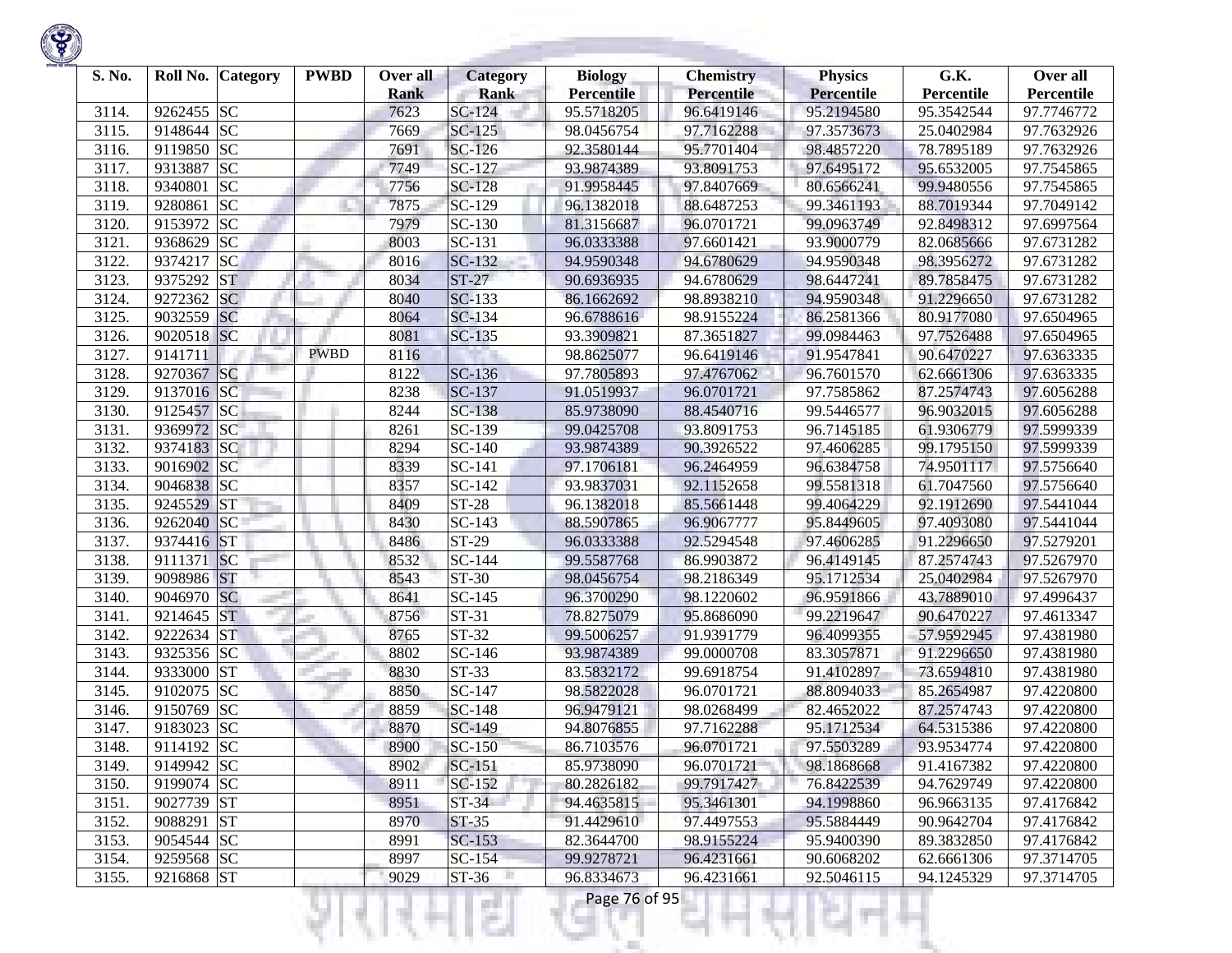| S. No. |            | Roll No. Category | <b>PWBD</b> | Over all<br><b>Rank</b> | <b>Category</b><br><b>Rank</b> | <b>Biology</b><br><b>Percentile</b> | <b>Chemistry</b><br>Percentile | <b>Physics</b><br>Percentile | G.K.<br>Percentile | Over all<br>Percentile |
|--------|------------|-------------------|-------------|-------------------------|--------------------------------|-------------------------------------|--------------------------------|------------------------------|--------------------|------------------------|
| 3156.  | 9216459 ST |                   |             | 9032                    | $ST-37$                        | 96.5425909                          | 94.9947973                     | 93.9400747                   | 97.0238377         | 97.3714705             |
| 3157.  | 9246615    | <b>OBC</b>        | <b>PWBD</b> | 9033                    | <b>OBC-2918</b>                | 96.5425909                          | 94.2853427                     | 96.7601570                   | 90.6470227         | 97.3714705             |
| 3158.  | 9317576 SC |                   |             | 9343                    | SC-155                         | 98.2976413                          | 96.8243100                     | 96.1041721                   | 31.9989139         | 97.2776427             |
| 3159.  | 9302042 SC |                   |             | 9350                    | $SC-156$                       | 97.5149340                          | 97.2929899                     | 92.2567469                   | 68.7153212         | 97.2776427             |
| 3160.  | 9382820 SC |                   |             | 9351                    | SC-157                         | 97.5149340                          | 91.9391779                     | 92.8824404                   | 97.9151418         | 97.2776427             |
| 3161.  | 9157047 SC |                   |             | 9535                    | SC-158                         | 92.3580144                          | 97.5103246                     | 96.0972338                   | 70.0874210         | 97.2350014             |
| 3162.  | 9176375    | <b>ST</b>         |             | 9557                    | ST-38                          | 80.2826182                          | 99.8176277                     | 94.2629220                   | 40.7725524         | 97.2350014             |
| 3163.  | 9280142 SC |                   |             | 9610                    | $SC-159$                       | 91.9524192                          | 99.0848035                     | 94.7902379                   | 56.0008040         | 97.2224850             |
| 3164.  | 9224274 SC |                   |             | 9641                    | $SC-160$                       | 75.4173958                          | 96.6419146                     | 95.8449605                   | 99.9195951         | 97.2224850             |
| 3165.  | 9364658 SC |                   |             | 9689                    | SC-161                         | 94.4868132                          | 93.8091753                     | 93.4313980                   | 98.3956272         | 97.1902817             |
| 3166.  | 9383291    | <b>SC</b>         |             | 9693                    | SC-162                         | 93.9874389                          | 96.0014639                     | 96.1041721                   | 82.0685666         | 97.1902817             |
| 3167.  | 9305017    | <b>SC</b>         |             | 9720                    | $SC-163$                       | 81.3921092                          | 99.0921540                     | 93.9000779                   | 89.7858475         | 97.1902817             |
| 3168.  | 9176133 SC |                   |             | 9762                    | SC-164                         | 95.8489722                          | 90.9084491                     | 98.1868668                   | 82.8064148         | 97.1502865             |
| 3169.  | 9137750    | SC                |             | 9773                    | $SC-165$                       | 93.7558094                          | 98.7728112                     | 86.7786001                   | 76.4504477         | 97.1502865             |
| 3170.  | 9261444 SC |                   |             | 9945                    | SC-166                         | 89.8500686                          | 96.9067777                     | 91.9547841                   | 98.9133519         | 97.1278910             |
| 3171.  | 9376995    | SC                |             | 9987                    | SC-167                         | 97.1843789                          | 96.8243100                     | 91.4102897                   | 76.7867684         | 97.0899346             |
| 3172.  | 9090818 SC |                   |             | 10091                   | $SC-168$                       | 93.7558094                          | 92.8627737                     | 95.1712534                   | 96.9032015         | 97.0526291             |
| 3173.  | 9067177 ST |                   |             | 10132                   | ST-39                          | 99.2801824                          | 89.9474985                     | 89.1219651                   | 96.9663135         | 97.0518364             |
| 3174.  | 9041615 SC |                   |             | 10216                   | SC-169                         | 79.4863876                          | 96.2464959                     | 97.2026892                   | 97.7526488         | 97.0518364             |
| 3175.  | 9097140 SC |                   |             | 10235                   | SC-170                         | 98.0395403                          | 96.6419146                     | 93.9400747                   | 74.2834508         | 97.0309322             |
| 3176.  | 9330105    | <b>ST</b>         |             | 10393                   | ST-40                          | 81.3921092                          | 99.2562510                     | 95.3568814                   | 68.7153212         | 96.9954903             |
| 3177.  | 9117464 SC |                   |             | 10408                   | SC-171                         | 98.7928134                          | 96.3231401                     | 90.9096257                   | 53.8715864         | 96.9573249             |
| 3178.  | 9064214 ST |                   |             | 10528                   | ST-41                          | 92.0618140                          | 97.6409940                     | 93.7330736                   | 85.2259229         | 96.9389937             |
| 3179.  | 9267552    | <b>ST</b>         |             | 10565                   | ST-42                          | 99.8462848                          | 92.7931230                     | 86.8857305                   | 92.1912690         | 96.9375207             |
| 3180.  | 9270643 ST |                   |             | 10596                   | ST-43                          | 95.5718205                          | 98.3812609                     | 90.6068202                   | 76.9510003         | 96.9375207             |
| 3181.  | 9185137    | <b>SC</b>         |             | 10636                   | SC-172                         | 99.7497226                          | 97.2929899                     | 49.0319458                   | 85.6727977         | 96.8774349             |
| 3182.  | 9295414 SC |                   |             | 10665                   | SC-173                         | 96.4394494                          | 94.6780629                     | 98.3625717                   | 28.8468349         | 96.8774349             |
| 3183.  | 9361087    | <b>SC</b>         |             | 10695                   | SC-174                         | 89.6276533                          | 95.0086180                     | 97.4606285                   | 85.6727977         | 96.8774349             |
| 3184.  | 9335658 ST |                   |             | 10709                   | <b>ST-44</b>                   | 85.4083536                          | 98.8938210                     | 94.4986188                   | 73.6594810         | 96.8774349             |
| 3185.  | 9084655    | <b>ST</b>         |             | 10725                   | ST-45                          | 99.2801824                          | 88.7727467                     | 94.1998860                   | 89.3832850         | 96.8582221             |
| 3186.  | 9054631    | <b>SC</b>         |             | 10784                   | SC-175                         | 89.8548487                          | 97.8061006                     | 91.0331639                   | 93.2425049         | 96.8582221             |
| 3187.  | 9290071    | <b>ST</b>         |             | 10872                   | ST-46                          | 88.5907865                          | 98.7217992                     | 94.7902379                   | 68.4682874         | 96.8523861             |
| 3188.  | 9203177    | <b>SC</b>         |             | 10879                   | SC-176                         | 86.1786407                          | 97.3158965                     | 96.7601570                   | 85.7423261         | 96.8523861             |
| 3189.  | 9156530 SC |                   |             | 10901                   | SC-177                         | 98.7928134                          | 83.2994082                     | 97.5503289                   | 87.2574743         | 96.8443718             |
| 3190.  | 9093293 SC |                   |             | 10955                   | SC-178                         | 88.6917438                          | 99.3246344                     | 82.4652022                   | 78.7895189         | 96.8443718             |
| 3191.  | 9290342 SC |                   |             | 10975                   | SC-179                         | 73.9572425                          | 98.2186349                     | 98.7563389                   | 70.0874210         | 96.8443718             |
| 3192.  | 9334811 ST |                   |             | 10993                   | $ST-47$                        | 98.2976413                          | 98.4924326                     | 83.3057871                   | 44.8834793         | 96.7794489             |
| 3193.  | 9297292 ST |                   |             | 11020                   | $ST-48$                        | 96.4394494                          | 97.2929899                     | 93.4313980                   | 52.0765943         | 96.7794489             |
| 3194.  | 9301784 SC |                   |             | 11031                   | <b>SC-180</b>                  | 94.9590348                          | 98.8938210                     | 75.1812150                   | 85.6727977         | 96.7794489             |
| 3195.  | 9378426 SC |                   |             | 11039                   | <b>SC-181</b>                  | 93.9874389                          | 91.4504285                     | 97.4606285                   | 87.8509197         | 96.7794489             |
| 3196.  | 9292494 SC |                   |             | 11042                   | SC-182                         | 93.3747314                          | 96.2836163                     | 96.7145185                   | 61.9306779         | 96.7794489             |
| 3197.  | 9364339 SC |                   |             | 11050                   | $SC-183$                       | 92.5754964                          | 93.3924397                     | 97.2316011                   | 85.6727977         | 96.7794489             |
|        |            |                   |             |                         | a a                            | Page 77 of 95                       |                                |                              |                    |                        |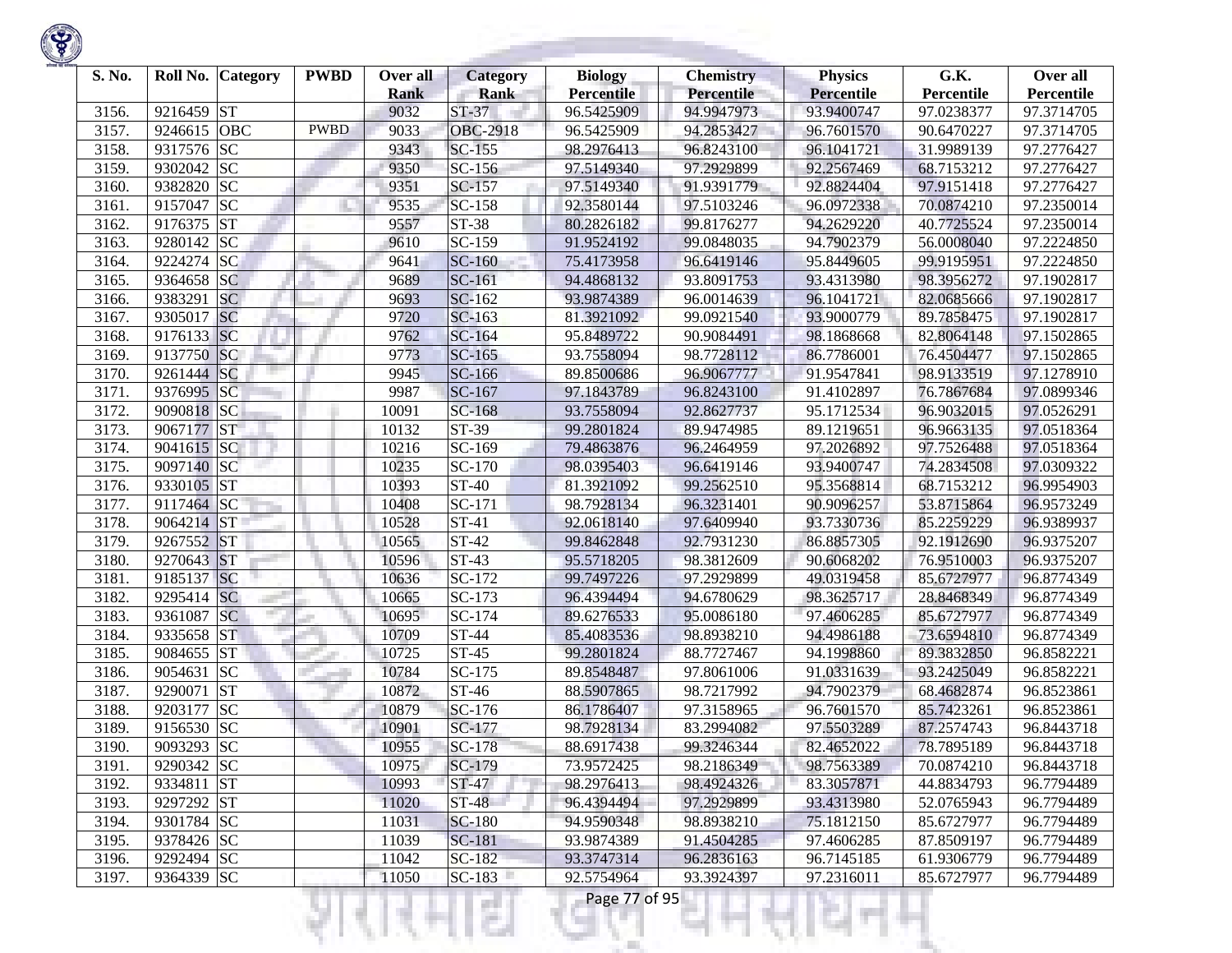

| S. No. | Roll No.   | <b>Category</b> | <b>PWBD</b> | Over all<br><b>Rank</b> | <b>Category</b><br><b>Rank</b> | <b>Biology</b><br><b>Percentile</b> | <b>Chemistry</b><br><b>Percentile</b> | <b>Physics</b><br>Percentile | G.K.<br>Percentile | Over all<br>Percentile |
|--------|------------|-----------------|-------------|-------------------------|--------------------------------|-------------------------------------|---------------------------------------|------------------------------|--------------------|------------------------|
| 3198.  | 9340382 SC |                 |             | 11053                   | SC-184                         | 91.3524426                          | 99.1653484                            | 68.3611551                   | 95.6532005         | 96.7794489             |
| 3199.  | 9314708    | <b>ST</b>       |             | 11055                   | ST-49                          | 91.3524426                          | 92.9768848                            | 98.0674332                   | 82.0685666         | 96.7794489             |
| 3200.  | 9329631    | <b>SC</b>       |             | 11081                   | SC-185                         | 76.0170472                          | 99.4002786                            | 94.4986188                   | 79.6602366         | 96.7794489             |
| 3201.  | 9249691    | <b>SC</b>       |             | 11157                   | SC-186                         | 86.1786407                          | 97.6682590                            | 95.5422598                   | 87.5076858         | 96.7589746             |
| 3202.  | 9212686 SC |                 |             | 11167                   | SC-187                         | 83.1433571                          | 94.2853427                            | 94.3846663                   | 99.9195951         | 96.7589746             |
| 3203.  | 9138092 ST |                 |             | 11190                   | ST-50                          | 98.2562860                          | 92.4274335                            | 95.7454319                   | 64.5315386         | 96.7467144             |
| 3204.  | 9115060    | <b>ST</b>       |             | 11196                   | $ST-51$                        | 97.7844713                          | 98.4939582                            | 45.5777671                   | 91.4167382         | 96.7467144             |
| 3205.  | 9180067    | <b>SC</b>       |             | 11215                   | <b>SC-188</b>                  | 95.8489722                          | 97.2950077                            | 82.4652022                   | 87.2574743         | 96.7467144             |
| 3206.  | 9158354 SC |                 |             | 11228                   | <b>SC-189</b>                  | 93.7558094                          | 96.5761081                            | 97.7585862                   | 31.0997635         | 96.7467144             |
| 3207.  | 9192353 SC |                 |             | 11231                   | <b>SC-190</b>                  | 93.7558094                          | 78.8224636                            | 97.1114589                   | 99.8882235         | 96.7467144             |
| 3208.  | 9131373 SC |                 |             | 11239                   | SC-191                         | 92.3580144                          | 98.2186349                            | 95.1712534                   | 40.7725524         | 96.7467144             |
| 3209.  | 9060323 SC |                 |             | 11261                   | SC-192                         | 84.2195056                          | 96.0701721                            | 98.6586815                   | 70.0874210         | 96.7467144             |
| 3210.  | 9079156 SC |                 |             | 11295                   | SC-193                         | 97.1706181                          | 63.1681475                            | 98.3810044                   | 99.8004466         | 96.7418159             |
| 3211.  | 9041396 SC |                 |             | 11298                   | SC-194                         | 96.6788616                          | 93.4741293                            | 97.6671260                   | 61.7047560         | 96.7418159             |
| 3212.  | 9074968    | <b>ST</b>       |             | 11334                   | $ST-52$                        | 88.5328075                          | 93.1070936                            | 97.2026892                   | 96.9663135         | 96.7418159             |
| 3213.  | 9345296 SC |                 |             | 11355                   | SC-195                         | 99.7497226                          | 84.8983543                            | 92.2567469                   | 85.6727977         | 96.6543102             |
| 3214.  | 9241704 SC |                 |             | 11457                   | SC-196                         | 99.9278721                          | 98.2571064                            | 75.5131722                   | 49.8533794         | 96.6501916             |
| 3215.  | 9287436 ST |                 |             | 11462                   | $ST-53$                        | 99.1238235                          | 93.2826467                            | 93.9400747                   | 79.2307147         | 96.6501916             |
| 3216.  | 9257516 SC |                 |             | 11465                   | SC-197                         | 98.8625077                          | 88.6487253                            | 96.1370193                   | 90.6470227         | 96.6501916             |
| 3217.  | 9237150 SC |                 |             | 11537                   | SC-198                         | 87.9593719                          | 91.5740434                            | 97.8361633                   | 97.0238377         | 96.6501916             |
| 3218.  | 9026942 SC |                 |             | 11575                   | SC-199                         | 97.9973393                          | 92.6592864                            | 95.5884449                   | 74.9501117         | 96.6444149             |
| 3219.  | 9059221    | SC              |             | 11612                   | SC-200                         | 92.0618140                          | 95.0408609                            | 95.9400390                   | 89.3832850         | 96.6444149             |
| 3220.  | 9037182    | <b>SC</b>       |             | 11613                   | SC-201                         | 92.0618140                          | 93.4741293                            | 95.2035920                   | 96.4294199         | 96.6444149             |
| 3221.  | 9029260    | SC              |             | 11631                   | SC-202                         | 84.2732931                          | 93.4741293                            | 88.2465435                   | 99.9964365         | 96.6444149             |
| 3222.  | 9090617    | <b>OBC</b>      | <b>PWBD</b> | 11639                   | OBC-3954                       | 77.9327220                          | 94.2913479                            | 98.7908015                   | 96.4294199         | 96.6444149             |
| 3223.  | 9116772    | <b>SC</b>       |             | 11671                   | SC-203                         | 96.6525867                          | 95.1006577                            | 89.6718476                   | 85.2654987         | 96.6349378             |
| 3224.  | 9109257    | <b>ST</b>       |             | 11702                   | ST-54                          | 91.7403019                          | 97.7162288                            | 62.4383758                   | 99.2246238         | 96.6349378             |
| 3225.  | 9135683 SC |                 |             | 11733                   | SC-204                         | 78.9860103                          | 97.0632185                            | 98.0174371                   | 82.8064148         | 96.6349378             |
| 3226.  | 9042200    | <b>SC</b>       |             | 11755                   | SC-205                         | 97.5447807                          | 97.6409940                            | 84.7804913                   | 72.2169430         | 96.5422626             |
| 3227.  | 9077588 SC |                 |             | 11758                   | SC-206                         | 97.5447807                          | 96.4959377                            | 82.2159928                   | 89.3832850         | 96.5422626             |
| 3228.  | 9094766 SC |                 |             | 11801                   | SC-207                         | 90.7385851                          | 96.4959377                            | 94.1998860                   | 89.3832850         | 96.5422626             |
| 3229.  | 9203926 SC |                 |             | 11837                   | <b>SC-208</b>                  | 99.1238235                          | 95.8686090                            | 85.0896278                   | 87.5076858         | 96.5331315             |
| 3230.  | 9222552    | <b>SC</b>       |             | 11879                   | SC-209                         | 94.7926028                          | 97.3158965                            | 87.6968737                   | 92.1912690         | 96.5331315             |
| 3231.  | 9278502 SC |                 |             | 11894                   | $SC-210$                       | 91.9524192                          | 96.9067777                            | 92.9444733                   | 88.7019344         | 96.5331315             |
| 3232.  | 9249217    | <b>SC</b>       |             | 11895                   | $SC-211$                       | 91.9524192                          | 96.4231661                            | 94.3846663                   | 87.5076858         | 96.5331315             |
| 3233.  | 9218980 SC |                 |             | 11928                   | SC-212                         | 99.3790286                          | 84.8983543                            | 96.1041721                   | 73.6594810         | 96.5315326             |
| 3234.  | 9310628 SC |                 |             | 11989                   | $SC-213$                       | 84.5595353                          | 98.8938210                            | 93.9000779                   | 68.7153212         | 96.5315326             |
| 3235.  | 9110633 SC |                 |             | 12004                   | $SC-214$                       | 99.9458766                          | 89.6341966                            | 94.2629220                   | 21.9046723         | 96.5196315             |
| 3236.  | 9114035 SC |                 |             | 12007                   | $SC-215$                       | 99.8093916                          | 94.4700027                            | 80.9462178                   | 53.8715864         | 96.5196315             |
| 3237.  | 9123832 SC |                 |             | 12009                   | $SC-216$                       | 99.7246767                          | 84.9560542                            | 93.7311009                   | 78.7895189         | 96.5196315             |
| 3238.  | 9167468 SC |                 |             | 12015                   | $SC-217$                       | 98.5822028                          | 92.8627737                            | 96.0972338                   | 44.3858762         | 96.5196315             |
| 3239.  | 9160627 ST |                 |             | 12035                   | $ST-55$                        | 96.6525867                          | 92.8627737                            | 92.3897824                   | 88.8494076         | 96.5196315             |
|        |            |                 |             |                         | a a                            | Page 78 of 95                       |                                       |                              |                    |                        |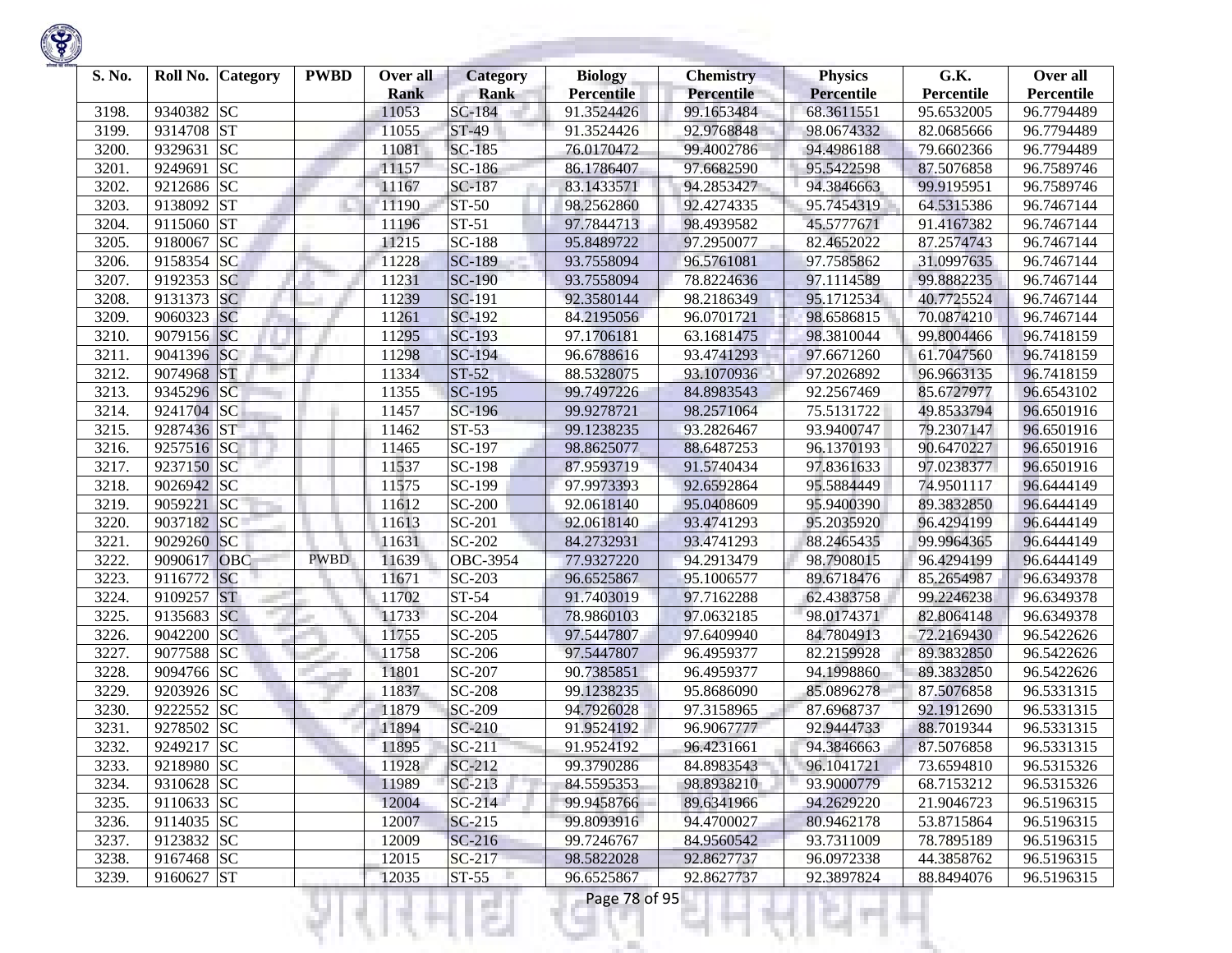| S. No. | Roll No.   | <b>Category</b> | <b>PWBD</b> | Over all<br><b>Rank</b> | <b>Category</b><br><b>Rank</b> | <b>Biology</b><br><b>Percentile</b> | <b>Chemistry</b><br>Percentile | <b>Physics</b><br>Percentile | G.K.<br>Percentile | Over all<br>Percentile |
|--------|------------|-----------------|-------------|-------------------------|--------------------------------|-------------------------------------|--------------------------------|------------------------------|--------------------|------------------------|
| 3240.  | 9182042 SC |                 |             | 12072                   | SC-218                         | 92.9451354                          | 94.4700027                     | 89.6718476                   | 96.9032015         | 96.5196315             |
| 3241.  | 9125294    | <b>SC</b>       |             | 12098                   | SC-219                         | 88.6917438                          | 92.4274335                     | 97.7585862                   | 91.4167382         | 96.5196315             |
| 3242.  | 9325317    | <b>SC</b>       |             | 12183                   | <b>SC-220</b>                  | 92.5754964                          | 93.8091753                     | 93.4313980                   | 95.6532005         | 96.4394494             |
| 3243.  | 9101930    | <b>SC</b>       |             | 12221                   | $SC-221$                       | 98.9297762                          | 98.2895425                     | 52.4374020                   | 83.2838409         | 96.4341711             |
| 3244.  | 9076805    | <b>SC</b>       |             | 12282                   | SC-222                         | 91.4429610                          | 98.1220602                     | 94.1998860                   | 61.7047560         | 96.4341711             |
| 3245.  | 9088981    | <b>SC</b>       |             | 12318                   | SC-223                         | 77.9327220                          | 96.4959377                     | 99.3158170                   | 64.5507673         | 96.4341711             |
| 3246.  | 9017084    | <b>SC</b>       |             | 12324                   | $SC-224$                       | 43.0049413                          | 98.9155224                     | 99.5581318                   | 96.9663135         | 96.4341711             |
| 3247.  | 9248646 SC |                 |             | 12333                   | $SC-225$                       | 99.1238235                          | 97.4767062                     | 71.5023885                   | 88.7019344         | 96.4208012             |
| 3248.  | 9217864    | <b>SC</b>       |             | 12385                   | $SC-226$                       | 93.0757225                          | 99.0848035                     | 83.7806839                   | 76.9510003         | 96.4208012             |
| 3249.  | 9237958    | <b>ST</b>       |             | 12391                   | ST-56                          | 91.9524192                          | 99.2988223                     | 78.4680509                   | 80.8577307         | 96.4208012             |
| 3250.  | 9263776 SC |                 |             | 12393                   | SC-227                         | 91.4262404                          | 98.3812609                     | 91.4025919                   | 76.9510003         | 96.4208012             |
| 3251.  | 9331667    | <b>SC</b>       |             | 12395                   | <b>SC-228</b>                  | 91.4262404                          | 88.0622428                     | 98.4261931                   | 94.1245329         | 96.4208012             |
| 3252.  | 9141063    | <b>SC</b>       |             | 12427                   | SC-229                         | 99.0763728                          | 91.4261510                     | 88.8094033                   | 82.8064148         | 96.3725571             |
| 3253.  | 9357003    | <sub>SC</sub>   |             | 12600                   | $SC-230$                       | 68.6539324                          | 98.0107667                     | 87.1177957                   | 99.9858334         | 96.3379218             |
| 3254.  | 9088286    | SC              |             | 12718                   | $SC-231$                       | 96.3700290                          | 93.1070936                     | 93.7330736                   | 80.9177080         | 96.3035112             |
| 3255.  | 9083568    | <b>SC</b>       |             | 12732                   | $SC-232$                       | 95.5231149                          | 61.5740961                     | 99.0984463                   | 99.1697154         | 96.3035112             |
| 3256.  | 9092331    | SC              |             | 12747                   | $SC-233$                       | 92.0618140                          | 96.4959377                     | 86.2581366                   | 96.4294199         | 96.3035112             |
| 3257.  | 9049077    | <b>SC</b>       |             | 12749                   | SC-234                         | 92.0618140                          | 91.0771131                     | 97.8631159                   | 86.7748373         | 96.3035112             |
| 3258.  | 9061622 ST |                 |             | 12777                   | $ST-57$                        | 85.1261462                          | 95.0408609                     | 98.7908015                   | 64.5507673         | 96.3035112             |
| 3259.  | 9132593 SC |                 |             | 12792                   | $SC-235$                       | 99.7246767                          | 92.8627737                     | 65.0527703                   | 88.8494076         | 96.2572508             |
| 3260.  | 9145265 SC |                 |             | 12802                   | SC-236                         | 99.2610982                          | 90.3319175                     | 83.8288760                   | 91.4167382         | 96.2572508             |
| 3261.  | 9151981    | <b>ST</b>       |             | 12839                   | ST-58                          | 93.7558094                          | 96.3231401                     | 91.7002977                   | 76.4504477         | 96.2572508             |
| 3262.  | 9117339    | <b>SC</b>       |             | 12858                   | SC-237                         | 91.7403019                          | 95.1006577                     | 95.1712534                   | 78.7895189         | 96.2572508             |
| 3263.  | 9121524    | <b>ST</b>       |             | 12868                   | ST-59                          | 90.0895389                          | 97.5103246                     | 95.7454319                   | 47.7474085         | 96.2572508             |
| 3264.  | 9361093    | SC              |             | 12916                   | SC-238                         | 97.7758364                          | 97.8407669                     | 88.0350861                   | 31.9989139         | 96.2352136             |
| 3265.  | 9298730 SC |                 |             | 12954                   | SC-239                         | 93.3747314                          | 90.9357070                     | 98.5207659                   | 57.9592945         | 96.2352136             |
| 3266.  | 9206313    | <b>SC</b>       |             | 13034                   | SC-240                         | 94.3503760                          | 94.9947973                     | 92.9444733                   | 90.6470227         | 96.2138769             |
| 3267.  | 9255857    | <b>ST</b>       |             | 13063                   | ST-60                          | 87.1600530                          | 92.0186350                     | 98.1518706                   | 90.6470227         | 96.2138769             |
| 3268.  | 9325894    | <b>SC</b>       |             | 13077                   | SC-241                         | 83.1433571                          | 92.7931230                     | 97.6564348                   | 96.3179303         | 96.2138769             |
| 3269.  | 9014804    | <b>ST</b>       |             | 13151                   | $ST-61$                        | 92.5844538                          | 95.3461301                     | 93.7330736                   | 86.7748373         | 96.1776025             |
| 3270.  | 9058597    | <b>SC</b>       |             | 13180                   | SC-242                         | 85.8922887                          | 94.2913479                     | 94.1998860                   | 98.5698674         | 96.1776025             |
| 3271.  | 9031761    | <b>SC</b>       |             | 13193                   | SC-243                         | 81.5009265                          | 92.6592864                     | 99.0046087                   | 89.3832850         | 96.1776025             |
| 3272.  | 9340811    | <b>SC</b>       |             | 13335                   | SC-244                         | 99.0425708                          | 98.0107667                     | 75.1812150                   | 35.1627984         | 96.1159776             |
| 3273.  | 9348213    | <b>SC</b>       |             | 13343                   | $SC-245$                       | 98.5290298                          | 92.9768848                     | 75.1812150                   | 96.2871579         | 96.1159776             |
| 3274.  | 9311135 SC |                 |             | 13403                   | $SC-246$                       | 90.6936935                          | 93.3924397                     | 93.9000779                   | 95.6532005         | 96.1159776             |
| 3275.  | 9262934 SC |                 |             | 13456                   | SC-247                         | 98.0395403                          | 94.6850021                     | 71.5023885                   | 99.3567611         | 96.1098236             |
| 3276.  | 9070095 SC |                 |             | 13525                   | SC-248                         | 99.8194517                          | 44.1891956                     | 96.6384758                   | 99.3692688         | 96.0315009             |
| 3277.  | 9080664 SC |                 |             | 13529                   | $SC-249$                       | 99.3847104                          | 93.1070936                     | 86.2581366                   | 74.9501117         | 96.0315009             |
| 3278.  | 9093462 SC |                 |             | 13576                   | SC-250                         | 93.9837031                          | 92.1152658                     | 90.2218844                   | 98.2301516         | 96.0315009             |
| 3279.  | 9022262 SC |                 |             | 13621                   | $SC-251$                       | 38.5755690                          | 99.2979997                     | 99.3763957                   | 97.7526488         | 96.0315009             |
| 3280.  | 9239463 ST |                 |             | 13628                   | $ST-62$                        | 99.1238235                          | 94.9947973                     | 77.0857967                   | 93.3961595         | 96.0104999             |
| 3281.  | 9237930 SC |                 |             | 13686                   | $SC-252$                       | 93.0757225                          | 96.9067777                     | 95.2194580                   | 62.6661306         | 96.0104999             |
|        |            |                 |             |                         | e i                            | Page 79 of 95                       |                                |                              |                    |                        |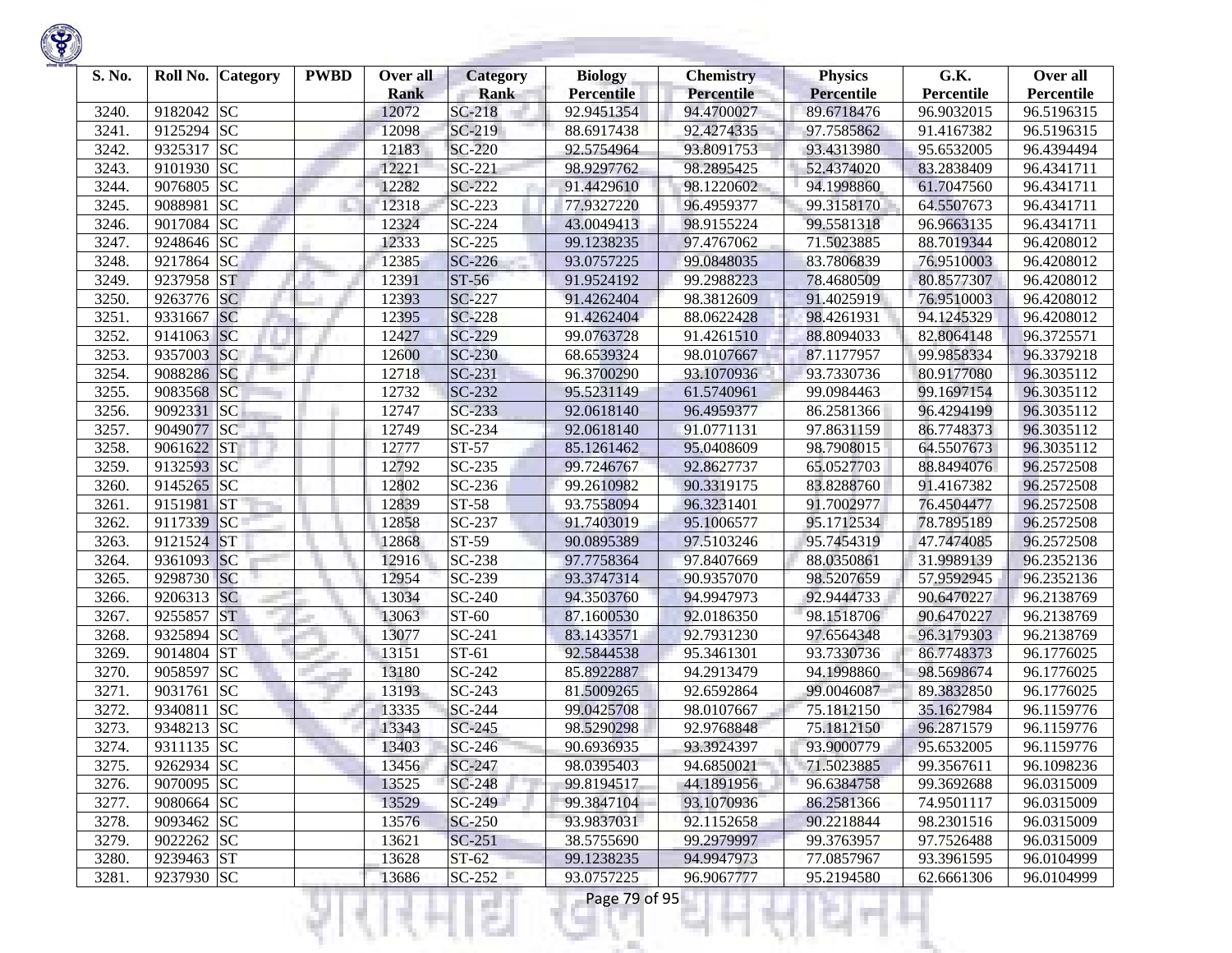

| S. No. |            | Roll No. Category | <b>PWBD</b> | Over all<br><b>Rank</b> | Category<br><b>Rank</b> | <b>Biology</b><br><b>Percentile</b> | <b>Chemistry</b><br>Percentile | <b>Physics</b><br>Percentile | G.K.<br>Percentile | Over all<br>Percentile |
|--------|------------|-------------------|-------------|-------------------------|-------------------------|-------------------------------------|--------------------------------|------------------------------|--------------------|------------------------|
| 3282   | 9236121    | <b>SC</b>         |             | 13690                   | $SC-253$                | 93.0757225                          | 86.1750934                     | 97.6564348                   | 96.3179303         | 96.0104999             |
| 3283.  | 9171446 SC |                   |             | 13748                   | $SC-254$                | 99.6564342                          | 84.9560542                     | 62.4383758                   | 99.5105364         | 95.9889871             |
| 3284.  | 9095092 SC |                   |             | 13753                   | $SC-255$                | 98.9445941                          | 97.2950077                     | 30.8185573                   | 91.4167382         | 95.9889871             |
| 3285.  | 9132698 SC |                   |             | 13786                   | SC-256                  | 94.8076855                          | 97.2950077                     | 90.9096257                   | 47.7474085         | 95.9889871             |
| 3286.  | 9111821    | <b>SC</b>         |             | 13807                   | SC-257                  | 93.7558094                          | 92.4274335                     | 90.9096257                   | 96.1725359         | 95.9889871             |
| 3287.  | 9154747    | <b>SC</b>         |             | 13814                   | SC-258                  | 92.3580144                          | 95.1006577                     | 96.7373016                   | 53.8715864         | 95.9889871             |
| 3288.  | 9103940    | <b>SC</b>         |             | 13847                   | SC-259                  | 85.9738090                          | 92.8627737                     | 96.7373016                   | 93.9534774         | 95.9889871             |
| 3289.  | 9383375    | <b>SC</b>         |             | 13894                   | SC-260                  | 97.1843789                          | 96.0014639                     | 94.9590348                   | 25.5141312         | 95.9884778             |
| 3290.  | 9366559    | <b>SC</b>         |             | 13901                   | SC-261                  | 96.7428517                          | 90.3926522                     | 90.7196657                   | 94.6650769         | 95.9884778             |
| 3291.  | 9320328    | <b>SC</b>         |             | 13904                   | SC-262                  | 96.4394494                          | 94.6780629                     | 94.4986188                   | 52.0765943         | 95.9884778             |
| 3292.  | 9331007    | <b>SC</b>         |             | 13911                   | SC-263                  | 95.5953533                          | 97.6601421                     | 73.3430926                   | 87.8509197         | 95.9884778             |
| 3293.  | 9287861    | <b>SC</b>         |             | 13952                   | SC-264                  | 88.9582792                          | 96.2836163                     | 95.3568814                   | 73.6594810         | 95.9884778             |
| 3294.  | 9051040    | <b>ST</b>         |             | 13995                   | $ST-63$                 | 98.8038675                          | 84.2673540                     | 97.6671260                   | 64.5507673         | 95.9139070             |
| 3295.  | 9279186    | <b>SC</b>         |             | 14107                   | $SC-265$                | 97.7805893                          | 95.3164168                     | 94.7902379                   | 53.0991345         | 95.8674266             |
| 3296.  | 9198654 SC |                   |             | 14127                   | SC-266                  | 95.5718205                          | 98.2571064                     | 52.0124864                   | 98.0407227         | 95.8674266             |
| 3297.  | 9147520    | <sub>SC</sub>     |             | 14134                   | SC-267                  | 94.3503760                          | 96.4231661                     | 87.6968737                   | 90.6470227         | 95.8674266             |
| 3298.  | 9215663 SC |                   |             | 14166                   | SC-268                  | 87.9593719                          | 97.3158965                     | 92.9444733                   | 83.7014615         | 95.8674266             |
| 3299.  | 9192017    | SC                |             | 14193                   | SC-269                  | 80.6106040                          | 87.4769427                     | 98.6745022                   | 98.0407227         | 95.8674266             |
| 3300.  | 9269313 SC |                   |             | 14194                   | SC-270                  | 80.6106040                          | 85.5661448                     | 98.3008561                   | 99.7363193         | 95.8674266             |
| 3301.  | 9218274 SC |                   |             | 14202                   | SC-271                  | 74.4549023                          | 98.9878447                     | 91.4025919                   | 88.7019344         | 95.8674266             |
| 3302.  | 9320485 SC |                   |             | 14231                   | SC-272                  | 96.0333388                          | 97.0663235                     | 80.6566241                   | 79.6602366         | 95.8597974             |
| 3303.  | 9381413 SC |                   |             | 14237                   | SC-273                  | 95.5953533                          | 91.4504285                     | 92.2567469                   | 91.2296650         | 95.8597974             |
| 3304.  | 9316680    | <b>ST</b>         |             | 14247                   | ST-64                   | 93.9874389                          | 97.6601421                     | 94.9590348                   | 20.7718462         | 95.8597974             |
| 3305.  | 9178334    | <b>ST</b>         |             | 14304                   | ST-65                   | 99.9635255                          | 78.8224636                     | 83.8288760                   | 85.2654987         | 95.8430893             |
| 3306.  | 9149008    | SC                |             | 14312                   | SC-274                  | 99.3740514                          | 94.7900366                     | 62.4383758                   | 82.8064148         | 95.8430893             |
| 3307.  | 9132103 SC |                   |             | 14346                   | SC-275                  | 93.7558094                          | 98.9928345                     | 78.6000871                   | 44.3858762         | 95.8430893             |
| 3308.  | 9105722    | <b>SC</b>         |             | 14389                   | SC-276                  | 86.7103576                          | 96.8431952                     | 91.7002977                   | 87.2574743         | 95.8430893             |
| 3309.  | 9091754 SC |                   |             | 14450                   | SC-277                  | 94.4635815                          | 93.1070936                     | 97.4129330                   | 58.5855466         | 95.7796836             |
| 3310.  | 9070386 SC |                   |             | 14471                   | SC-278                  | 91.4429610                          | 97.8061006                     | 84.7804913                   | 85.2259229         | 95.7796836             |
| 3311.  | 9351224 SC |                   |             | 14526                   | SC-279                  | 97.7758364                          | 96.0014639                     | 90.7196657                   | 35.1627984         | 95.7441031             |
| 3312.  | 9386428 SC |                   |             | 14549                   | <b>SC-280</b>           | 95.5953533                          | 96.8243100                     | 71.3408731                   | 93.4184119         | 95.7441031             |
| 3313.  | 9331351    | <b>SC</b>         |             | 14575                   | SC-281                  | 93.3747314                          | 96.8243100                     | 86.1001582                   | 82.0685666         | 95.7441031             |
| 3314.  | 9351197    | <b>SC</b>         |             | 14589                   | SC-282                  | 91.3524426                          | 94.2861190                     | 97.8502113                   | 40.8270961         | 95.7441031             |
| 3315.  | 9255815 SC |                   |             | 14647                   | SC-283                  | 98.8625077                          | 91.5740434                     | 95.5422598                   | 62.6661306         | 95.7314478             |
| 3316.  | 9230159 SC |                   |             | 14706                   | SC-284                  | 84.0561888                          | 93.6491983                     | 96.7601570                   | 93.3961595         | 95.7314478             |
| 3317.  | 9161628 ST |                   |             | 14736                   | $ST-66$                 | 97.7844713                          | 95.7701404                     | 76.8422539                   | 76.4504477         | 95.7171936             |
| 3318.  | 9181090 SC |                   |             | 14751                   | <b>SC-285</b>           | 96.6525867                          | 95.4771682                     | 76.8422539                   | 87.2574743         | 95.7171936             |
| 3319.  | 9138674 SC |                   |             | 14778                   | $SC-286$                | 92.3580144                          | 97.0632185                     | 95.1712534                   | 31.0997635         | 95.7171936             |
| 3320.  | 9193906 SC |                   |             | 14784                   | <b>SC-287</b>           | 91.7403019                          | 96.5761081                     | 92.9368992                   | 61.4500359         | 95.7171936             |
| 3321.  | 9130768 SC |                   |             | 14808                   | <b>SC-288</b>           | 85.9738090                          | 96.3231401                     | 90.9096257                   | 92.8498312         | 95.7171936             |
| 3322.  | 9128029 SC |                   |             | 14813                   | SC-289                  | 84.2195056                          | 98.6280900                     | 76.8422539                   | 92.8498312         | 95.7171936             |
| 3323.  | 9044358 SC |                   |             | 14836                   | $SC-290$                | 97.5447807                          | 90.5520977                     | 91.7185347                   | 86.7748373         | 95.6609018             |
|        |            |                   |             |                         | a ka                    | Page 80 of 95                       |                                |                              |                    |                        |

**Service State** 

**State State**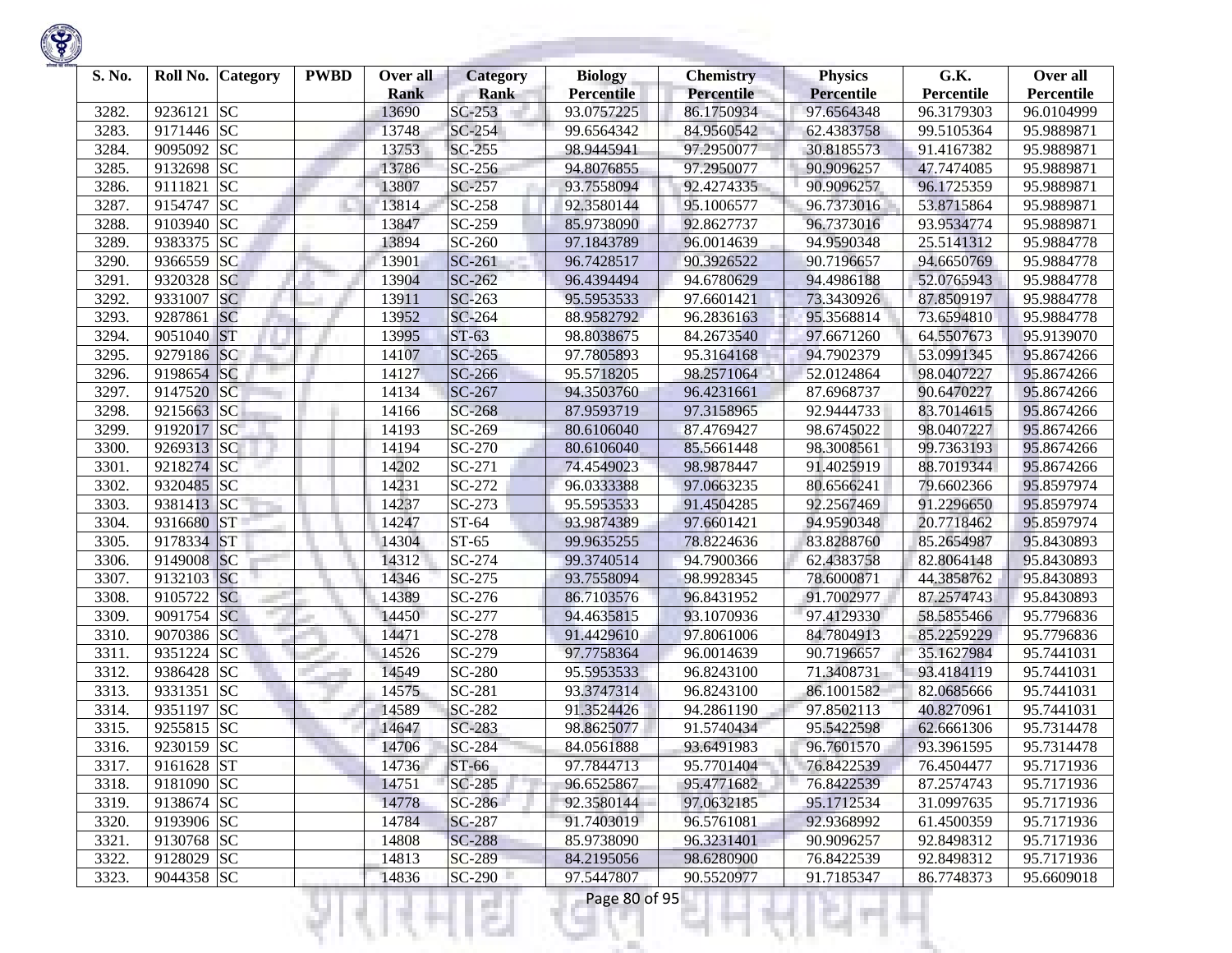

| S. No. | Roll No.   | <b>Category</b>        | <b>PWBD</b> | Over all             | <b>Category</b>       | <b>Biology</b>                  | <b>Chemistry</b>         | <b>Physics</b>           | G.K.                     | Over all                 |
|--------|------------|------------------------|-------------|----------------------|-----------------------|---------------------------------|--------------------------|--------------------------|--------------------------|--------------------------|
| 3324.  | 9243449    | <b>SC</b>              |             | <b>Rank</b><br>14846 | <b>Rank</b><br>SC-291 | <b>Percentile</b><br>96.6788616 | Percentile<br>93.8922412 | Percentile<br>93.1569820 | Percentile<br>69.2402718 | Percentile<br>95.6609018 |
| 3325.  | 9085065    | <b>SC</b>              |             | 14879                | SC-292                | 92.5844538                      | 97.0209531               | 90.2218844               | 74.9501117               | 95.6609018               |
| 3326.  | 9057033    | <b>SC</b>              |             | 14900                | SC-293                | 87.6561980                      | 99.3752079               | 80.7169668               | 61.7047560               | 95.6609018               |
| 3327.  | 9008819    | <b>SC</b>              |             | 14917                | SC-294                | 81.5009265                      | 99.3752079               | 90.2218844               | 58.5855466               | 95.6609018               |
| 3328.  | 9321124    | OBC                    | <b>PWBD</b> | 14944                | OBC-5250              | 98.0395403                      | 93.9873717               | 90.6068202               | 79.2307147               | 95.6321241               |
| 3329   | 9258391    | <b>SC</b>              |             | 14964                | SC-295                | 95.5718205                      | 93.2826467               | 97.8361633               | 45.3849974               | 95.6321241               |
| 3330.  | 9258551    | <b>ST</b>              |             | 14976                | ST-67                 | 94.3503760                      | 92.4253890               | 97.2189377               | 68.4682874               | 95.6321241               |
| 3331.  | 9271622    | <b>SC</b>              |             | 14981                | SC-296                | 93.0757225                      | 96.4231661               | 91.4025919               | 80.8577307               | 95.6321241               |
| 3332.  | 9188699    | <b>SC</b>              |             | 15045                | SC-297                | 98.5822028                      | 86.3562024               | 91.7002977               | 87.2574743               | 95.5960043               |
| 3333.  | 9109767    | <b>SC</b>              |             | 15058                | <b>SC-298</b>         | 96.9479121                      | 95.4771682               | 65.0527703               | 92.8498312               | 95.5960043               |
| 3334.  | 9076311    | <b>SC</b>              |             | 15090                | SC-299                | 92.3580144                      | 97.0632185               | 95.1712534               | 28.0747373               | 95.5960043               |
| 3335.  | 9157831    | <b>SC</b>              |             | 15091                | <b>SC-300</b>         | 92.3580144                      | 93.6652116               | 98.0174371               | 36.8486075               | 95.5960043               |
| 3336.  | 9164194    | SC                     |             | 15111                | SC-301                | 88.6917438                      | 90.9084491               | 99.3928769               | 31.0997635               | 95.5960043               |
| 3337.  | 9120884    | <b>ST</b>              |             | 15134                | <b>ST-68</b>          | 82.9487828                      | 96.8431952               | 95.1712534               | 76.4504477               | 95.5960043               |
| 3338.  | 9170669    | <b>ST</b>              |             | 15145                | ST-69                 | 65.4104552                      | 95.7701404               | 97.3573673               | 98.8469367               | 95.5960043               |
| 3339.  | 9369473    | <b>SC</b>              |             | 15149                | SC-302                | 99.1913206                      | 91.4504285               | 93.9000779               | 28.8468349               | 95.5929922               |
| 3340.  | 9281071    | <b>SC</b>              |             | 15173                | SC-303                | 96.0333388                      | 86.3740467               | 93.4313980               | 95.6532005               | 95.5929922               |
| 3341.  | 9207178    | <b>SC</b>              |             | 15192                | SC-304                | 93.3747314                      | 99.4486813               | 57.5248507               | 61.9306779               | 95.5929922               |
| 3342.  | 9380633 SC |                        |             | 15193                | SC-305                | 93.3747314                      | 96.0014639               | 95.3568814               | 40.8270961               | 95.5929922               |
| 3343.  | 9367412 SC |                        |             | 15208                | SC-306                |                                 | 91.9391779               | 98.0674332               | 52.0765943               |                          |
| 3344.  | 9339243 SC |                        |             | 15215                | SC-307                | 91.3524426                      |                          |                          |                          | 95.5929922<br>95.5929922 |
| 3345.  | 9360841    | SC                     |             | 15218                | SC-308                | 88.9582792                      | 98.0107667<br>94.2861190 | 94.9590348<br>97.6495172 | 31.9989139               |                          |
|        |            | SC                     |             |                      |                       | 88.9582792                      |                          |                          | 52.0765943               | 95.5929922               |
| 3346.  | 9345375    |                        |             | 15253                | SC-309                | 71.3302482                      | 96.2836163               | 97.2316011               | 93.4184119               | 95.5929922               |
| 3347.  | 9326657    | SC                     |             | 15254                | SC-310                | 70.1603192                      | 95.7063254               | 97.2316011               | 96.2871579               | 95.5929922               |
| 3348.  | 9014718    | <b>SC</b>              |             | 15285                | SC-311                | 97.1706181                      | 88.7727467               | 95.2035920               | 80.9177080               | 95.5326175               |
| 3349.  | 9289474 SC |                        |             | 15378                | SC-312                | 99.3614908                      | 74.5152060               | 99.3461193               | 49.8533794               | 95.5115168               |
| 3350.  | 9119868    | <b>ST</b>              |             | 15458                | <b>ST-70</b>          | 82.1146479                      | 92.4253890               | 94.3846663               | 99.3567611               | 95.5115168               |
| 3351.  | 9126820    | <b>SC</b>              |             | 15479                | SC-313                | 99.2610982                      | 84.0594887               | 80.9462178               | 96.9032015               | 95.4642256               |
| 3352.  | 9126151    | <b>SC</b>              |             | 15485                | SC-314                | 98.0456754                      | 94.4700027               | 82.4652022               | 70.0874210               | 95.4642256               |
| 3353.  | 9153443    | <b>SC</b>              |             | 15493                | SC-315                | 96.6525867                      | 95.1006577               | 89.6718476               | 53.8715864               | 95.4642256               |
| 3354.  | 9159702    | <b>ST</b>              |             | 15510                | ST-71                 | 95.8489722                      | 89.0588415               | 92.9368992               | 88.8494076               | 95.4642256               |
| 3355.  | 9165409    | <b>ST</b><br><b>SC</b> |             | 15511                | ST-72                 | 95.2265534                      | 98.9928345               | 62.4383758               | 47.7474085               | 95.4642256               |
| 3356.  | 9151160    | <b>ST</b>              |             | 15514                | SC-316                | 95.2265534                      | 90.9084491               | 90.9096257               | 91.4167382<br>94.7629749 | 95.4642256               |
| 3357.  | 9097820    |                        |             | 15518<br>15526       | ST-73                 | 94.8076855                      | 94.7900366               | 74.9432293               |                          | 95.4642256               |
| 3358.  | 9149012 SC |                        |             |                      | SC-317                | 93.7558094                      | 97.5103246               | 80.9462178               | 70.0874210               | 95.4642256               |
| 3359.  | 9180245 SC |                        |             | 15537                | SC-318                | 92.3580144                      | 96.8431952               | 93.7311009               | 40.7725524               | 95.4642256               |
| 3360.  | 9100835 SC |                        |             | 15564                | SC-319                | 87.8140038                      | 98.2186349               | 80.9462178               | 82.8064148               | 95.4642256               |
| 3361.  | 9170164 SC |                        |             | 15574                | SC-320                | 87.8140038                      | 77.8764810               | 99.5952513               | 82.8064148               | 95.4642256               |
| 3362.  | 9169867 SC |                        |             | 15585                | SC-321                | 84.2195056                      | 95.7701404               | 98.8739984               | 25.0402984               | 95.4642256               |
| 3363.  | 9362399 SC |                        |             | 15621                | SC-322                | 98.2976413                      | 86.3740467               | 88.0350861               | 94.6650769               | 95.4619507               |
| 3364.  | 9072066 SC |                        |             | 15844                | $SC-323$              | 97.8144154                      | 96.2464959               | 60.5157505               | 90.9642704               | 95.3948306               |
| 3365.  | 9059672 SC |                        |             | 15855                | $SC-324$              | 97.1706181                      | 95.0408609               | 83.5332827               | 80.9177080               | 95.3948306               |
|        |            |                        |             |                      | a i                   | Page 81 of 95                   |                          |                          |                          |                          |

**Contract Contract**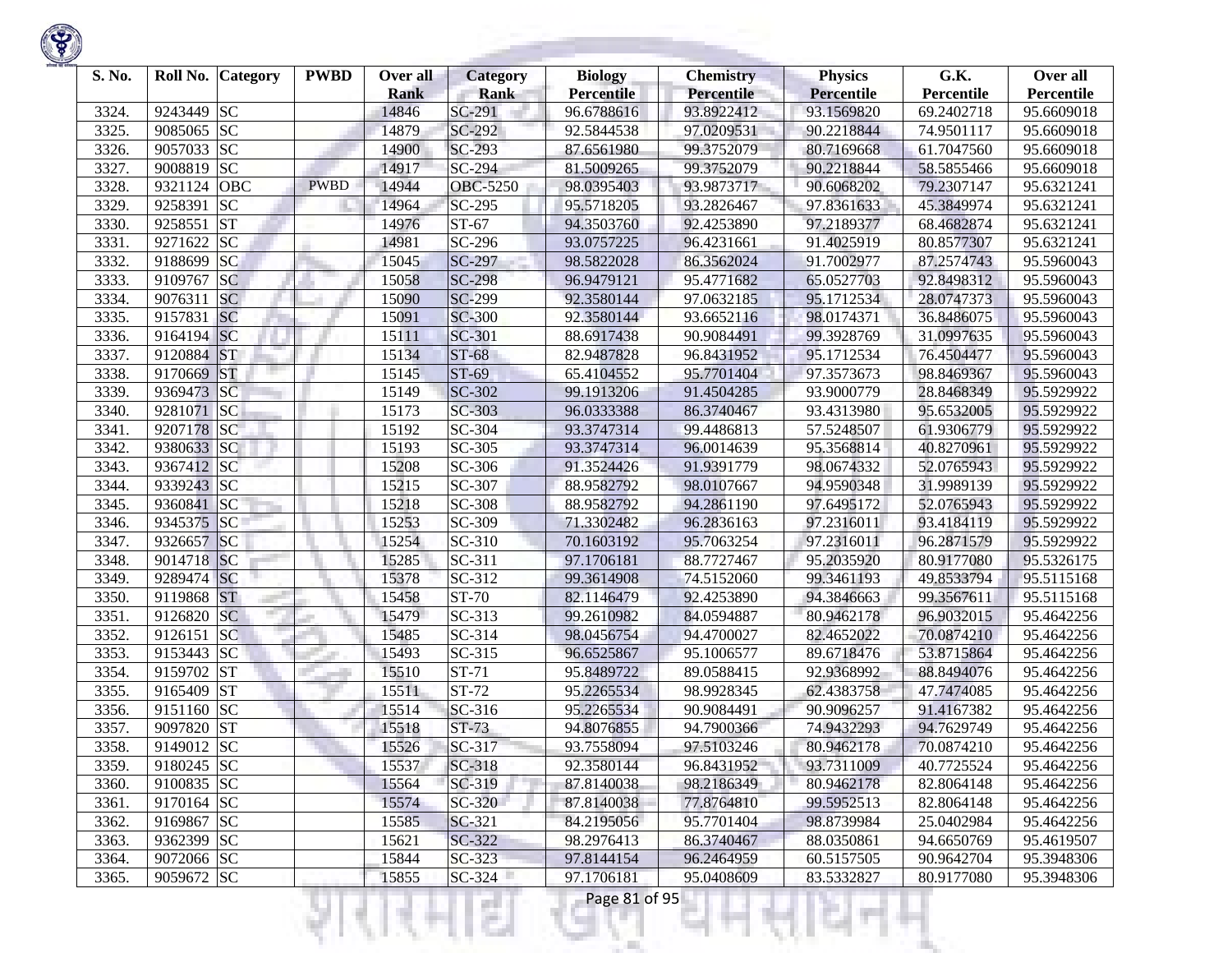| S. No.                                                                        | Roll No.<br><b>Category</b>                                                                                                          | <b>PWBD</b> | Over all                                                                      | Category                                                                                    | <b>Biology</b>                                                                                                             | <b>Chemistry</b>                                                                                                           | <b>Physics</b>                                                                                                             | G.K.                                                                                                                       | Over all                                                                                                                   |
|-------------------------------------------------------------------------------|--------------------------------------------------------------------------------------------------------------------------------------|-------------|-------------------------------------------------------------------------------|---------------------------------------------------------------------------------------------|----------------------------------------------------------------------------------------------------------------------------|----------------------------------------------------------------------------------------------------------------------------|----------------------------------------------------------------------------------------------------------------------------|----------------------------------------------------------------------------------------------------------------------------|----------------------------------------------------------------------------------------------------------------------------|
|                                                                               |                                                                                                                                      | <b>PWBD</b> | <b>Rank</b>                                                                   | <b>Rank</b>                                                                                 | <b>Percentile</b>                                                                                                          | Percentile                                                                                                                 | <b>Percentile</b>                                                                                                          | Percentile                                                                                                                 | Percentile                                                                                                                 |
| 3366.                                                                         | 9021954                                                                                                                              |             | 15863                                                                         |                                                                                             | 96.3700290                                                                                                                 | 97.0209531                                                                                                                 | 91.7185347                                                                                                                 | 35.3268874                                                                                                                 | 95.3948306                                                                                                                 |
| 3367.                                                                         | <b>ST</b><br>9056461                                                                                                                 |             | 15870                                                                         | ST-74                                                                                       | 95.5231149                                                                                                                 | 96.7584454                                                                                                                 | 75.2458783                                                                                                                 | 86.7748373                                                                                                                 | 95.3948306                                                                                                                 |
| 3368.                                                                         | <b>ST</b><br>9051081                                                                                                                 |             | 15902                                                                         | ST-75                                                                                       | 91.4429610                                                                                                                 | 93.1070936                                                                                                                 | 97.2026892                                                                                                                 | 69.2402718                                                                                                                 | 95.3948306                                                                                                                 |
| 3369.                                                                         | <b>SC</b><br>9026230                                                                                                                 |             | 15941                                                                         | SC-325                                                                                      | 79.4863876                                                                                                                 | 86.6928778                                                                                                                 | 98.7908015                                                                                                                 | 97.7526488                                                                                                                 | 95.3948306                                                                                                                 |
| 3370.                                                                         | <b>SC</b><br>9250560                                                                                                                 |             | 15963                                                                         | SC-326                                                                                      | 98.2976413                                                                                                                 | 92.5294548                                                                                                                 | 92.8824404                                                                                                                 | 40.8270961                                                                                                                 | 95.3096593                                                                                                                 |
| 3371.                                                                         | <b>SC</b><br>9329237                                                                                                                 |             | 15986                                                                         | SC-327                                                                                      | 95.5953533                                                                                                                 | 94.6780629                                                                                                                 | 82.0012750                                                                                                                 | 89.7858475                                                                                                                 | 95.3096593                                                                                                                 |
| 3372.                                                                         | <b>SC</b><br>9379591                                                                                                                 |             | 15999                                                                         | SC-328                                                                                      | 93.9874389                                                                                                                 | 85.6326588                                                                                                                 | 96.7145185                                                                                                                 | 87.8509197                                                                                                                 | 95.3096593                                                                                                                 |
| 3373.                                                                         | <b>SC</b><br>9372399                                                                                                                 |             | 16065                                                                         | SC-329                                                                                      | 67.6929615                                                                                                                 | 97.4629896                                                                                                                 | 98.3625717                                                                                                                 | 65.5290062                                                                                                                 | 95.3096593                                                                                                                 |
| 3374.                                                                         | <b>SC</b><br>9186631                                                                                                                 |             | 16085                                                                         | SC-330                                                                                      | 97.7844713                                                                                                                 | 91.4261510                                                                                                                 | 58.7991670                                                                                                                 | 98.8469367                                                                                                                 | 95.3065619                                                                                                                 |
| 3375.                                                                         | 9156714 SC                                                                                                                           |             | 16097                                                                         | SC-331                                                                                      | 96.2548976                                                                                                                 | 94.1064348                                                                                                                 | 85.1266605                                                                                                                 | 78.7895189                                                                                                                 | 95.3065619                                                                                                                 |
| 3376.                                                                         | <b>ST</b><br>9099078                                                                                                                 |             | 16099                                                                         | ST-76                                                                                       | 95.8489722                                                                                                                 | 98.7728112                                                                                                                 | 58.7991670                                                                                                                 | 53.8715864                                                                                                                 | 95.3065619                                                                                                                 |
| 3377.                                                                         | 9110228<br><b>SC</b>                                                                                                                 |             | 16136                                                                         | SC-332                                                                                      | 91.0519937                                                                                                                 | 76.5704604                                                                                                                 | 98.9751856                                                                                                                 | 92.8498312                                                                                                                 | 95.3065619                                                                                                                 |
| 3378.                                                                         | <b>SC</b><br>9186029                                                                                                                 |             | 16151                                                                         | SC-333                                                                                      | 87.8140038                                                                                                                 | 91.8861997                                                                                                                 | 96.7373016                                                                                                                 | 85.2654987                                                                                                                 | 95.3065619                                                                                                                 |
| 3379.                                                                         | SC<br>9175245                                                                                                                        |             | 16158                                                                         | SC-334                                                                                      | 82.1498747                                                                                                                 | 94.1064348                                                                                                                 | 96.0972338                                                                                                                 | 91.4167382                                                                                                                 | 95.3065619                                                                                                                 |
| 3380.                                                                         | SC<br>9256769                                                                                                                        |             | 16192                                                                         | SC-335                                                                                      | 97.4033959                                                                                                                 | 88.6487253                                                                                                                 | 98.1518706                                                                                                                 | 49.8533794                                                                                                                 | 95.2939507                                                                                                                 |
| 3381.                                                                         | 9216766 SC                                                                                                                           |             | 16210                                                                         | SC-336                                                                                      | 95.5718205                                                                                                                 | 92.7931230                                                                                                                 | 96.7601570                                                                                                                 | 56.0008040                                                                                                                 | 95.2939507                                                                                                                 |
| 3382.                                                                         | 9213752 SC                                                                                                                           |             | 16249                                                                         | SC-337                                                                                      | 88.5907865                                                                                                                 | 95.5659083                                                                                                                 | 88.7078466                                                                                                                 | 95.3542544                                                                                                                 | 95.2939507                                                                                                                 |
| 3383.                                                                         | 9253185<br><b>SC</b>                                                                                                                 |             | 16265                                                                         | SC-338                                                                                      | 84.7727380                                                                                                                 | 89.7129073                                                                                                                 | 97.2189377                                                                                                                 | 95.3542544                                                                                                                 | 95.2939507                                                                                                                 |
| 3384.                                                                         | 9071292 SC                                                                                                                           |             | 16311                                                                         | SC-339                                                                                      | 96.6788616                                                                                                                 | 93.1070936                                                                                                                 | 77.0501734                                                                                                                 | 95.6941607                                                                                                                 | 95.2344752                                                                                                                 |
| 3385.                                                                         | 9021453 ST                                                                                                                           |             | 16341                                                                         | ST-77                                                                                       | 92.0618140                                                                                                                 | 92.6592864                                                                                                                 | 95.5884449                                                                                                                 | 80.9177080                                                                                                                 | 95.2344752                                                                                                                 |
| 3386.                                                                         | 9002994 ST                                                                                                                           |             | 16353                                                                         | <b>ST-78</b>                                                                                | 90.7385851                                                                                                                 | 91.6330118                                                                                                                 | 96.2571863                                                                                                                 | 85.2259229                                                                                                                 | 95.2344752                                                                                                                 |
| 3387.                                                                         | 9048132 SC                                                                                                                           |             | 16356                                                                         | SC-340                                                                                      | 89.8548487                                                                                                                 | 94.6702618                                                                                                                 | 82.2159928                                                                                                                 | 98.5698674                                                                                                                 | 95.2344752                                                                                                                 |
| 3388.                                                                         | SC<br>9381252                                                                                                                        |             | 16418                                                                         | SC-341                                                                                      | 97.9942389                                                                                                                 | 96.2836163                                                                                                                 | 82.0012750                                                                                                                 | 44.8834793                                                                                                                 | 95.1774373                                                                                                                 |
| 3389.                                                                         | 9338620<br> SC                                                                                                                       |             | 16421                                                                         | SC-342                                                                                      | 97.9942389                                                                                                                 | 77.0098930                                                                                                                 | 96.7145185                                                                                                                 | 82.0685666                                                                                                                 | 95.1774373                                                                                                                 |
| 3390.                                                                         | <b>SC</b><br>9346685                                                                                                                 |             | 16431                                                                         | SC-343                                                                                      | 97.1843789                                                                                                                 | 66.4663660                                                                                                                 | 94.9590348                                                                                                                 | 99.6611810                                                                                                                 | 95.1774373                                                                                                                 |
| 3391.                                                                         | 9370213 SC                                                                                                                           |             | 16442                                                                         | SC-344                                                                                      | 95.5953533                                                                                                                 | 92.5294548                                                                                                                 | 84.9066182                                                                                                                 | 93.4184119                                                                                                                 | 95.1774373                                                                                                                 |
| 3392.                                                                         | <b>SC</b><br>9343180                                                                                                                 |             | 16463                                                                         | SC-345                                                                                      | 92.5754964                                                                                                                 | 96.5291715                                                                                                                 | 90.0491110                                                                                                                 | 61.9306779                                                                                                                 | 95.1774373                                                                                                                 |
| 3393.                                                                         | <b>SC</b><br>9316478                                                                                                                 |             | 16523                                                                         | SC-346                                                                                      | 83.5832172                                                                                                                 | 81.2858593                                                                                                                 | 99.3731259                                                                                                                 | 85.6727977                                                                                                                 | 95.1774373                                                                                                                 |
| 3394.                                                                         | <b>SC</b><br>9321963                                                                                                                 |             | 16535                                                                         | SC-347                                                                                      | 77.9555167                                                                                                                 | 83.9291195                                                                                                                 | 98.9918070                                                                                                                 | 96.2871579                                                                                                                 | 95.1774373                                                                                                                 |
| 3395.                                                                         | <b>SC</b><br>9180684                                                                                                                 |             | 16557                                                                         | SC-348                                                                                      | 99.0763728                                                                                                                 | 90.9084491                                                                                                                 | 85.1266605                                                                                                                 | 64.5315386                                                                                                                 | 95.1771364                                                                                                                 |
| 3396.                                                                         | <b>ST</b><br>9146277                                                                                                                 |             | 16563                                                                         | ST-79                                                                                       | 98.2562860                                                                                                                 | 95.1006577                                                                                                                 | 58.7991670                                                                                                                 | 85.2654987                                                                                                                 | 95.1771364                                                                                                                 |
| 3397.                                                                         | <b>SC</b><br>9146265                                                                                                                 |             | 16605                                                                         | SC-349                                                                                      | 93.7558094                                                                                                                 | 93.6652116                                                                                                                 | 92.9368992                                                                                                                 | 70.0874210                                                                                                                 | 95.1771364                                                                                                                 |
| 3398.                                                                         | <b>ST</b><br>9117233                                                                                                                 |             | 16614                                                                         | <b>ST-80</b>                                                                                | 92.3580144                                                                                                                 | 95.7701404                                                                                                                 | 74.9432293                                                                                                                 | 93.9534774                                                                                                                 | 95.1771364                                                                                                                 |
|                                                                               |                                                                                                                                      |             |                                                                               |                                                                                             |                                                                                                                            |                                                                                                                            |                                                                                                                            |                                                                                                                            |                                                                                                                            |
|                                                                               |                                                                                                                                      |             |                                                                               |                                                                                             |                                                                                                                            |                                                                                                                            |                                                                                                                            |                                                                                                                            |                                                                                                                            |
|                                                                               |                                                                                                                                      |             |                                                                               |                                                                                             |                                                                                                                            |                                                                                                                            |                                                                                                                            |                                                                                                                            |                                                                                                                            |
|                                                                               |                                                                                                                                      |             |                                                                               |                                                                                             |                                                                                                                            |                                                                                                                            |                                                                                                                            |                                                                                                                            |                                                                                                                            |
|                                                                               |                                                                                                                                      |             |                                                                               |                                                                                             |                                                                                                                            |                                                                                                                            |                                                                                                                            |                                                                                                                            |                                                                                                                            |
|                                                                               |                                                                                                                                      |             |                                                                               |                                                                                             |                                                                                                                            |                                                                                                                            |                                                                                                                            |                                                                                                                            |                                                                                                                            |
|                                                                               |                                                                                                                                      |             |                                                                               |                                                                                             |                                                                                                                            |                                                                                                                            |                                                                                                                            |                                                                                                                            |                                                                                                                            |
|                                                                               |                                                                                                                                      |             |                                                                               |                                                                                             |                                                                                                                            |                                                                                                                            |                                                                                                                            |                                                                                                                            |                                                                                                                            |
|                                                                               |                                                                                                                                      |             |                                                                               |                                                                                             |                                                                                                                            |                                                                                                                            |                                                                                                                            |                                                                                                                            |                                                                                                                            |
| 3399.<br>3400.<br>3401.<br>3402.<br>3403.<br>3404.<br>3405.<br>3406.<br>3407. | <b>SC</b><br>9150533<br>9149363 ST<br>9189332 ST<br>9184927 SC<br>9176290 SC<br>9264767 ST<br>9247320 SC<br>9008548 SC<br>9058891 SC |             | 16619<br>16629<br>16659<br>16661<br>16674<br>16694<br>16786<br>16817<br>16819 | SC-350<br>$ST-81$<br>ST-82<br>SC-351<br>SC-352<br>ST-83<br>$SC-353$<br>$SC-354$<br>$SC-355$ | 91.7403019<br>90.0895389<br>84.2195056<br>82.9487828<br>78.1106235<br>99.0268647<br>75.4173958<br>95.9685466<br>95.9685466 | 98.9928345<br>97.7162288<br>91.8861997<br>93.6652116<br>94.1064348<br>82.6254552<br>86.7462044<br>95.9792369<br>91.0771131 | 52.8244167<br>83.8288760<br>97.5503289<br>98.0174371<br>98.0174371<br>97.8361633<br>99.3461193<br>82.2159928<br>83.5332827 | 76.4504477<br>70.0874210<br>85.2654987<br>70.0874210<br>82.8064148<br>62.6661306<br>90.6470227<br>64.5507673<br>96.4294199 | 95.1771364<br>95.1771364<br>95.1771364<br>95.1771364<br>95.1771364<br>95.1603368<br>95.1603368<br>95.1014396<br>95.1014396 |

Ħ

a.

Ħ

ш

÷

K)

w

Ħ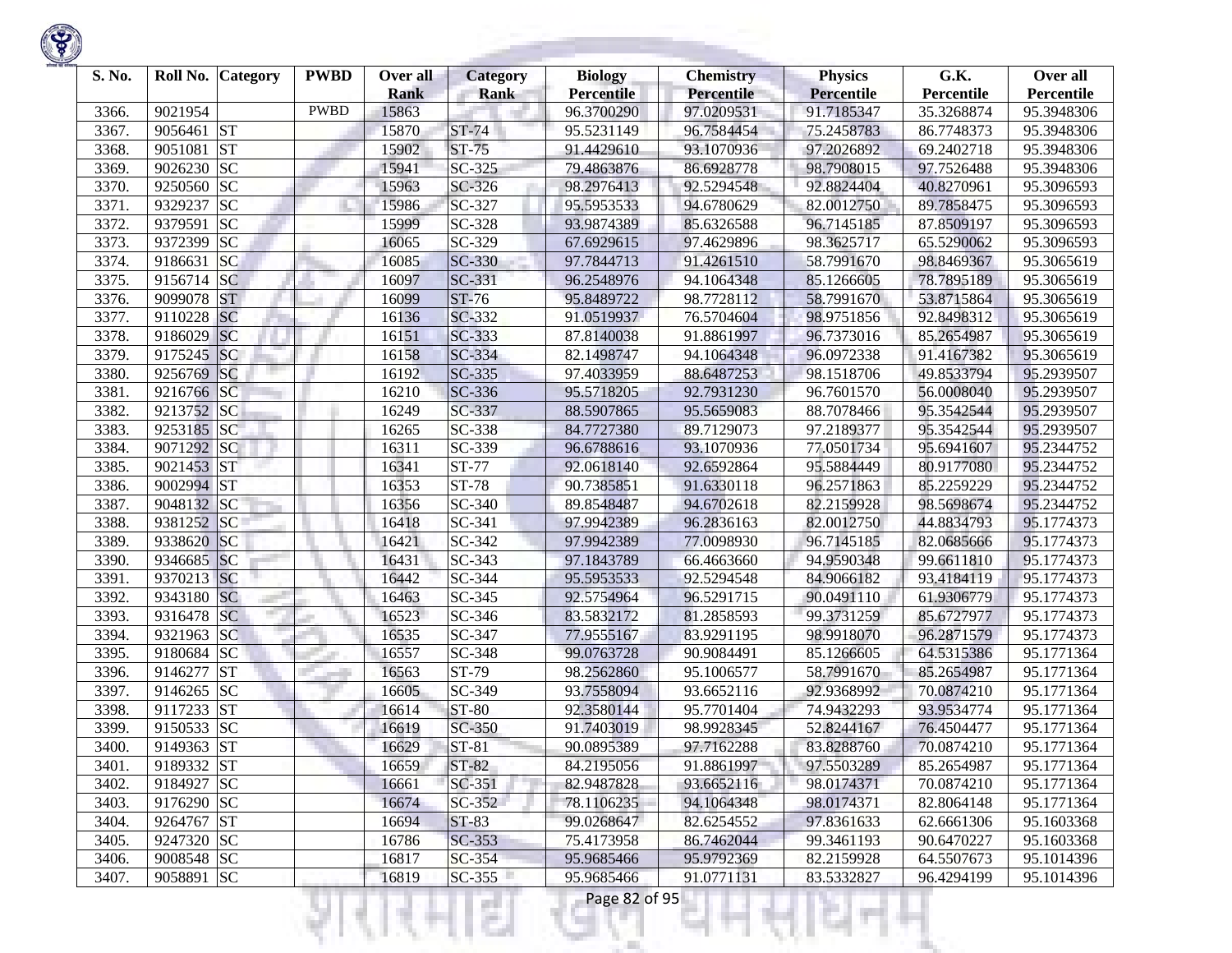

| S. No. | Roll No.                                     | <b>Category</b> | <b>PWBD</b> | Over all    | <b>Category</b>         | <b>Biology</b>    | <b>Chemistry</b> | <b>Physics</b>    | G.K.                     | Over all   |
|--------|----------------------------------------------|-----------------|-------------|-------------|-------------------------|-------------------|------------------|-------------------|--------------------------|------------|
|        |                                              |                 |             | <b>Rank</b> | <b>Rank</b>             | <b>Percentile</b> | Percentile       | <b>Percentile</b> | Percentile               | Percentile |
| 3408   | <b>SC</b><br>9000320<br>9017172<br><b>SC</b> |                 |             | 16861       | SC-356                  | 92.0618140        | 91.0771131       | 94.6524445        | 89.3832850<br>96.4294199 | 95.1014396 |
| 3409.  |                                              |                 |             | 16862       | SC-357<br><b>SC-358</b> | 92.0618140        | 81.6410890       | 97.2026892        |                          | 95.1014396 |
| 3410.  | <b>SC</b><br>9088088                         |                 |             | 16871       |                         | 90.7385851        | 94.6702618       | 92.3706466        | 85.2259229               | 95.1014396 |
| 3411.  | <b>ST</b><br>9082956                         |                 |             | 16872       | ST-84                   | 90.7385851        | 94.2913479       | 82.2159928        | 98.2301516               | 95.1014396 |
| 3412.  | 9059054 SC                                   |                 |             | 16897       | SC-359                  | 85.1261462        | 85.2057300       | 95.9400390        | 99.5747612               | 95.1014396 |
| 3413.  | <b>SC</b><br>9214865                         |                 |             | 16949       | SC-360                  | 98.0395403        | 92.7931230       | 92.5046115        | 65.7830015               | 95.0361822 |
| 3414.  | <b>SC</b><br>9265245                         |                 |             | 16988       | SC-361                  | 91.4262404        | 88.6487253       | 93.9400747        | 97.4093080               | 95.0361822 |
| 3415.  | <b>SC</b><br>9142313                         |                 |             | 17057       | SC-362                  | 98.5822028        | 94.1064348       | 74.9432293        | 70.0874210               | 95.0124131 |
| 3416.  | <b>SC</b><br>9141394                         |                 |             | 17067       | SC-363                  | 98.0456754        | 82.4887341       | 90.9096257        | 93.9534774               | 95.0124131 |
| 3417.  | 9102742 SC                                   |                 |             | 17143       | SC-364                  | 84.2195056        | 96.3231401       | 92.9368992        | 78.7895189               | 95.0124131 |
| 3418.  | 9096101<br><b>SC</b>                         |                 |             | 17167       | SC-365                  | 70.6721888        | 95.7701404       | 96.0972338        | 96.1725359               | 95.0124131 |
| 3419.  | 9299851<br><b>SC</b>                         |                 |             | 17183       | SC-366                  | 97.9942389        | 95.0086180       | 66.1157415        | 85.6727977               | 95.0074375 |
| 3420.  | <b>ST</b><br>9361485                         |                 |             | 17230       | <b>ST-85</b>            | 92.5754964        | 83.9291195       | 97.8502113        | 79.6602366               | 95.0074375 |
| 3421   | <b>ST</b><br>9361986                         |                 |             | 17235       | ST-86                   | 91.3524426        | 97.8407669       | 83.3057871        | 65.5290062               | 95.0074375 |
| 3422.  | SC<br>9080102                                |                 |             | 17290       | SC-367                  | 99.7113603        | 80.4782154       | 88.2465435        | 77.2473512               | 94.9398964 |
| 3423.  | <b>SC</b><br>9037577                         |                 |             | 17291       | SC-368                  | 99.5902029        | 85.2057300       | 96.6384758        | 29.7524588               | 94.9398964 |
| 3424.  | <b>SC</b><br>9077572                         |                 |             | 17310       | SC-369                  | 98.6102532        | 93.4741293       | 87.2701573        | 58.5855466               | 94.9398964 |
| 3425.  | 9037964 SC                                   |                 |             | 17320       | SC-370                  | 97.8144154        | 85.9386136       | 89.1219651        | 93.2425049               | 94.9398964 |
| 3426.  | 9014716 SC                                   |                 |             | 17350       | SC-371                  | 94.4635815        | 89.3809094       | 93.7330736        | 89.3832850               | 94.9398964 |
| 3427.  | 9073809<br> SC                               |                 |             | 17353       | SC-372                  | 93.9837031        | 93.1070936       | 95.2035920        | 61.7047560               | 94.9398964 |
| 3428.  | 9061128 SC                                   |                 |             | 17411       | SC-373                  | 81.5009265        | 97.2561410       | 90.2218844        | 92.2708700               | 94.9398964 |
| 3429.  | SC<br>9048397                                |                 |             | 17420       | SC-374                  | 70.1216325        | 97.4497553       | 93.1569820        | 86.7748373               | 94.9398964 |
| 3430.  | <b>SC</b><br>9211498                         |                 |             | 17426       | SC-375                  | 99.8250012        | 85.5661448       | 81.5175235        | 94.1245329               | 94.8942913 |
| 3431.  | SC<br>9227690                                |                 |             | 17428       | SC-376                  | 99.4631793        | 90.6210093       | 80.2570591        | 90.6470227               | 94.8942913 |
| 3432.  | <b>ST</b><br>9267943                         |                 |             | 17441       | ST-87                   | 97.4033959        | 80.8979331       | 95.2194580        | 95.3542544               | 94.8942913 |
| 3433.  | <b>SC</b><br>9265672                         |                 |             | 17458       | SC-377                  | 94.3503760        | 88.6487253       | 94.7902379        | 90.6470227               | 94.8942913 |
| 3434.  | <b>SC</b><br>9235353                         |                 |             | 17489       | SC-378                  | 89.8500686        | 88.0622428       | 96.7601570        | 92.1912690               | 94.8942913 |
| 3435.  | 9223946 SC                                   |                 |             | 17516       | SC-379                  | 84.0561888        | 94.6850021       | 93.9400747        | 90.6470227               | 94.8942913 |
| 3436.  | <b>SC</b><br>9260437                         |                 |             | 17525       | SC-380                  | 77.7574138        | 91.5740434       | 93.9400747        | 99.7363193               | 94.8942913 |
| 3437.  | <b>SC</b><br>9377365                         |                 |             | 17537       | SC-381                  | 99.5006257        | 89.1636956       | 87.1177957        | 48.6199325               | 94.8728543 |
| 3438.  | <b>ST</b><br>9321361                         |                 |             | 17557       | <b>ST-88</b>            | 96.4394494        | 98.0107667       | 82.0012750        | 25.5141312               | 94.8728543 |
| 3439.  | <b>ST</b><br>9365689                         |                 |             | 17590       | ST-89                   | 92.5754964        | 94.6780629       | 89.2168205        | 79.6602366               | 94.8728543 |
| 3440.  | <b>ST</b><br>9356052                         |                 |             | 17602       | ST-90                   | 90.6936935        | 84.8983543       | 82.0012750        | 99.9940972               | 94.8728543 |
| 3441   | <b>SC</b><br>9373028                         |                 |             | 17610       | SC-382                  | 88.9582792        | 90.3926522       | 96.7145185        | 79.6602366               | 94.8728543 |
| 3442.  | 9369492 SC                                   |                 |             | 17623       | SC-383                  | 87.3232121        | 94.6780629       | 98.3625717        | 20.7718462               | 94.8728543 |
| 3443.  | 9209691 SC                                   |                 |             | 17629       | SC-384                  | 86.1662692        | 95.7063254       | 86.1001582        | 95.6532005               | 94.8728543 |
| 3444.  | 9339980 SC                                   |                 |             | 17643       | SC-385                  | 80.4795410        | 99.2562510       | 91.4102897        | 31.9989139               | 94.8728543 |
| 3445.  | 9369307 SC                                   |                 |             | 17649       | SC-386                  | 77.0323236        | 91.4504285       | 94.4986188        | 99.5525701               | 94.8728543 |
| 3446.  | 9091615 SC                                   |                 |             | 17693       | SC-387                  | 95.8489722        | 94.1064348       | 80.9462178        | 82.8064148               | 94.8641621 |
| 3447.  | 9132992 SC                                   |                 |             | 17739       | SC-388                  | 90.0895389        | 98.6280900       | 72.9100728        | 61.4500359               | 94.8641621 |
| 3448.  | 9124663 SC                                   |                 |             | 17784       | SC-389                  | 68.7778706        | 97.2950077       | 99.3140450        | 25.0402984               | 94.8641621 |
| 3449.  | 9050426 OBC                                  |                 | <b>PWBD</b> | 17800       | <b>OBC-6346</b>         | 98.8038675        | 91.0771131       | 75.2458783        | 83.2838409               | 94.7771654 |

!यनम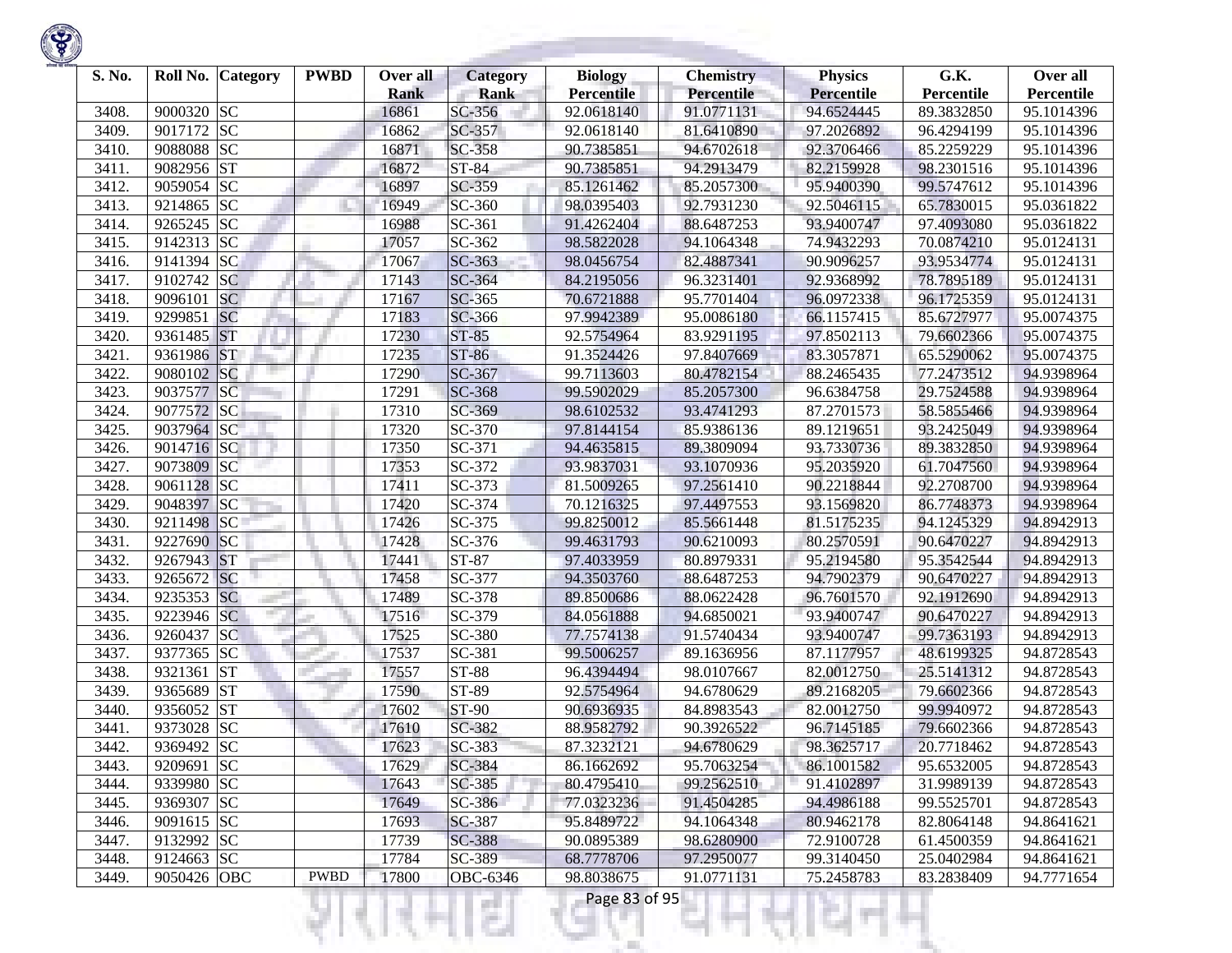

| S. No. | Roll No.   | <b>Category</b> | <b>PWBD</b> | Over all<br><b>Rank</b> | <b>Category</b><br><b>Rank</b> | <b>Biology</b><br><b>Percentile</b> | <b>Chemistry</b><br><b>Percentile</b> | <b>Physics</b><br>Percentile | G.K.<br>Percentile | Over all<br>Percentile |
|--------|------------|-----------------|-------------|-------------------------|--------------------------------|-------------------------------------|---------------------------------------|------------------------------|--------------------|------------------------|
| 3450.  | 9026596 SC |                 |             | 17860                   | SC-390                         | 93.9837031                          | 92.6592864                            | 90.2218844                   | 83.2838409         | 94.7771654             |
| 3451.  | 9044227    | <b>SC</b>       |             | 17906                   | SC-391                         | 86.6049793                          | 95.9792369                            | 91.0331639                   | 80.9177080         | 94.7771654             |
| 3452.  | 9074774    | <b>SC</b>       |             | 17909                   | SC-392                         | 86.6049793                          | 93.4741293                            | 96.9591866                   | 74.9501117         | 94.7771654             |
| 3453.  | 9001008    | <b>ST</b>       |             | 17929                   | ST-91                          | 83.1021048                          | 89.9474985                            | 96.6384758                   | 77.2473512         | 94.7771654             |
| 3454.  | 9165700    | <b>SC</b>       |             | 17956                   | SC-393                         | 99.3614908                          | 93.6491983                            | 71.5023885                   | 87.5076858         | 94.7654070             |
| 3455.  | 9207397    | <b>ST</b>       |             | 17974                   | ST-92                          | 97.4033959                          | 85.5661448                            | 91.9547841                   | 95.3542544         | 94.7654070             |
| 3456.  | 9154939    | <b>SC</b>       |             | 17994                   | SC-394                         | 94.3503760                          | 96.9067777                            | 75.5131722                   | 88.7019344         | 94.7654070             |
| 3457.  | 9315621    | <b>SC</b>       |             | 18004                   | SC-395                         | 93.7331505                          | 93.2826467                            | 90.6068202                   | 87.5076858         | 94.7654070             |
| 3458.  | 9240665    | <b>SC</b>       |             | 18012                   | SC-396                         | 93.0757225                          | 94.2853427                            | 83.7806839                   | 95.3542544         | 94.7654070             |
| 3459.  | 9237099    | <b>SC</b>       |             | 18059                   | SC-397                         | 71.8724873                          | 97.9532233                            | 97.8361633                   | 45.3849974         | 94.7654070             |
| 3460.  | 9123109    | <b>SC</b>       |             | 18192                   | SC-398                         | 96.6525867                          | 98.3633561                            | 49.6064289                   | 53.8715864         | 94.7123813             |
| 3461.  | 9109909    | <b>SC</b>       |             | 18217                   | SC-399                         | 94.8076855                          | 89.6341966                            | 92.9368992                   | 78.7895189         | 94.7123813             |
| 3462.  | 9135618 SC |                 |             | 18242                   | <b>SC-400</b>                  | 91.0519937                          | 95.4771682                            | 76.8422539                   | 92.8498312         | 94.7123813             |
| 3463.  | 9148778    | <b>SC</b>       |             | 18243                   | <b>SC-401</b>                  | 91.0519937                          | 94.1064348                            | 90.9096257                   | 78.7895189         | 94.7123813             |
| 3464.  | 9172613    | SC              |             | 18263                   | SC-402                         | 86.7103576                          | 97.7162288                            | 85.1266605                   | 70.0874210         | 94.7123813             |
| 3465.  | 9311421    | <b>SC</b>       |             | 18333                   | SC-403                         | 95.5718205                          | 96.6419146                            | 87.6968737                   | 58.4389633         | 94.6329755             |
| 3466.  | 9265067 SC |                 |             | 18375                   | SC-404                         | 89.8500686                          | 93.9873717                            | 83.7806839                   | 98.0407227         | 94.6329755             |
| 3467.  | 9259792 ST |                 |             | 18387                   | ST-93                          | 84.7727380                          | 98.3812609                            | 73.8223053                   | 92.1912690         | 94.6329755             |
| 3468.  | 9257698 SC |                 |             | 18399                   | SC-405                         | 80.6106040                          | 94.2853427                            | 93.9400747                   | 93.3961595         | 94.6329755             |
| 3469.  | 9345228 SC |                 |             | 18428                   | SC-406                         | 98.8442377                          | 80.1112082                            | 87.1177957                   | 93.4184119         | 94.5930631             |
| 3470.  | 9311817 SC |                 |             | 18466                   | SC-407                         | 94.4868132                          | 98.6553491                            | 63.6731755                   | 52.0765943         | 94.5930631             |
| 3471.  | 9319931    | SC              |             | 18477                   | <b>SC-408</b>                  | 93.3747314                          | 97.6601421                            | 35.9655750                   | 97.3378509         | 94.5930631             |
| 3472.  | 9381894    | <b>ST</b>       |             | 18481                   | ST-94                          | 93.3747314                          | 96.2836163                            | 83.3057871                   | 68.7153212         | 94.5930631             |
| 3473.  | 9314151    | SC              |             | 18495                   | SC-409                         | 92.5754964                          | 94.2861190                            | 66.1157415                   | 98.7391684         | 94.5930631             |
| 3474.  | 9347746 SC |                 |             | 18550                   | SC-410                         | 81.3921092                          | 90.3926522                            | 96.4099355                   | 94.6650769         | 94.5930631             |
| 3475.  | 9305991    | SC              |             | 18551                   | SC-411                         | 80.4795410                          | 98.1902108                            | 89.2168205                   | 73.6594810         | 94.5930631             |
| 3476.  | 9080208    | <b>SC</b>       |             | 18587                   | SC-412                         | 98.3810044                          | 93.1070936                            | 80.7169668                   | 74.9501117         | 94.5811755             |
| 3477.  | 9045207    | <b>SC</b>       |             | 18630                   | SC-413                         | 92.5844538                          | 96.7584454                            | 66.1899558                   | 93.2425049         | 94.5811755             |
| 3478.  | 9072629    | <b>SC</b>       |             | 18642                   | SC-414                         | 91.4429610                          | 93.1070936                            | 86.2581366                   | 95.6941607         | 94.5811755             |
| 3479.  | 9021495    | <b>SC</b>       |             | 18656                   | SC-415                         | 89.2383713                          | 83.4275669                            | 93.1569820                   | 93.2425049         | 94.5811755             |
| 3480.  | 9154021    | <b>SC</b>       |             | 18714                   | SC-416                         | 96.9479121                          | 87.7763528                            | 94.2629220                   | 61.4500359         | 94.5641303             |
| 3481.  | 9158847    | <b>SC</b>       |             | 18728                   | SC-417                         | 95.2265534                          | 92.4274335                            | 89.6718476                   | 70.0874210         | 94.5641303             |
| 3482.  | 9097067    | <b>SC</b>       |             | 18756                   | SC-418                         | 91.7403019                          | 93.6652116                            | 82.4652022                   | 92.8498312         | 94.5641303             |
| 3483.  | 9149962 ST |                 |             | 18757                   | ST-95                          | 91.0519937                          | 99.5328917                            | 39.0370745                   | 53.8715864         | 94.5641303             |
| 3484.  | 9147925 SC |                 |             | 18764                   | SC-419                         | 89.4459413                          | 98.6280900                            | 85.1266605                   | 28.0747373         | 94.5641303             |
| 3485.  | 9085487 ST |                 |             | 18776                   | ST-96                          | 86.7103576                          | 95.1006577                            | 95.7454319                   | 53.8715864         | 94.5641303             |
| 3486.  | 9208118 SC |                 |             | 18911                   | SC-420                         | 86.1786407                          | 91.5740434                            | 94.3846663                   | 93.3961595         | 94.5017263             |
| 3487.  | 9058037 SC |                 |             | 18951                   | $SC-421$                       | 99.1507103                          | 91.6330118                            | 80.7169668                   | 69.2402718         | 94.4374495             |
| 3488.  | 9038971 SC |                 |             | 18982                   | SC-422                         | 94.8721908                          | 93.1070936                            | 80.7169668                   | 92.2708700         | 94.4374495             |
| 3489.  | 9086408 SC |                 |             | 19039                   | SC-423                         | 85.1261462                          | 90.5520977                            | 98.6565781                   | 64.5507673         | 94.4374495             |
| 3490.  | 9162361 SC |                 |             | 19077                   | SC-424                         | 98.2562860                          | 96.0701721                            | 58.7991670                   | 57.8908355         | 94.4182325             |
| 3491.  | 9101828 SC |                 |             | 19080                   | $SC-425$                       | 98.0456754                          | 90.3319175                            | 86.7786001                   | 64.5315386         | 94.4182325             |
|        |            |                 |             |                         | a ka                           | Page 84 of 95                       |                                       |                              |                    |                        |

**STATISTICS** 

**State State**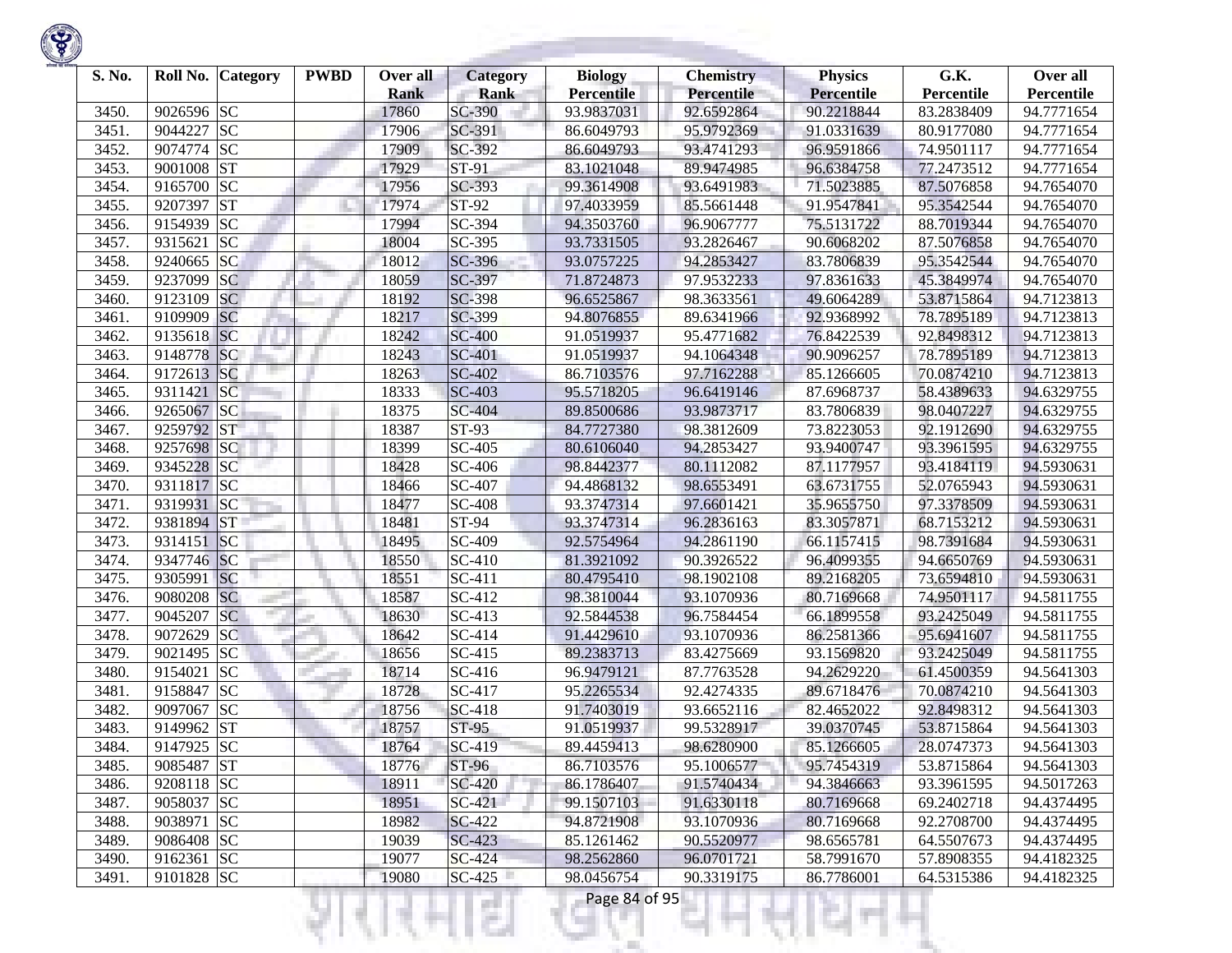

| S. No. |            | Roll No. Category | <b>PWBD</b> | Over all<br><b>Rank</b> | <b>Category</b><br><b>Rank</b> | <b>Biology</b><br><b>Percentile</b> | <b>Chemistry</b><br>Percentile | <b>Physics</b><br><b>Percentile</b> | G.K.<br>Percentile | Over all<br>Percentile |
|--------|------------|-------------------|-------------|-------------------------|--------------------------------|-------------------------------------|--------------------------------|-------------------------------------|--------------------|------------------------|
| 3492.  | 9160375 SC |                   |             | 19117                   | SC-426                         | 95.2265534                          | 95.7701404                     | 85.1266605                          | 44.3858762         | 94.4182325             |
| 3493.  | 9309026 ST |                   |             | 19209                   | ST-97                          | 98.2976413                          | 90.9357070                     | 66.1157415                          | 93.4184119         | 94.4065355             |
| 3494.  | 9374959    | <b>SC</b>         |             | 19210                   | SC-427                         | 98.2976413                          | 84.8983543                     | 87.1177957                          | 87.8509197         | 94.4065355             |
| 3495.  | 9331914 SC |                   |             | 19243                   | <b>SC-428</b>                  | 94.4868132                          | 97.6601421                     | 76.9343376                          | 48.6199325         | 94.4065355             |
| 3496.  | 9297899    | <b>SC</b>         |             | 19264                   | SC-429                         | 91.9958445                          | 92.9768848                     | 90.0491110                          | 82.0685666         | 94.4065355             |
| 3497.  | 9256349    | <b>SC</b>         |             | 19374                   | <b>SC-430</b>                  | 87.9593719                          | 95.8686090                     | 88.7078466                          | 85.7423261         | 94.3480112             |
| 3498.  | 9273819    | <b>SC</b>         |             | 19375                   | SC-431                         | 87.9593719                          | 88.0622428                     | 91.4025919                          | 99.3567611         | 94.3480112             |
| 3499.  | 9203863    | <b>SC</b>         |             | 19405                   | SC-432                         | 78.8275079                          | 95.3164168                     | 96.7601570                          | 70.6675968         | 94.3480112             |
| 3500.  | 9282852    | <b>SC</b>         |             | 19411                   | SC-433                         | 75.4173958                          | 98.2571064                     | 77.0857967                          | 97.4093080         | 94.3480112             |
| 3501.  | 9065864 SC |                   |             | 19439                   | <b>SC-434</b>                  | 97.1706181                          | 86.6928778                     | 96.6384758                          | 49.8384568         | 94.2913479             |
| 3502.  | 9013076 ST |                   |             | 19440                   | <b>ST-98</b>                   | 97.1706181                          | 86.6928778                     | 92.3706466                          | 80.9177080         | 94.2913479             |
| 3503.  | 9003381    | <b>SC</b>         |             | 19443                   | <b>SC-435</b>                  | 96.6788616                          | 70.8070034                     | 98.1968927                          | 80.9177080         | 94.2913479             |
| 3504.  | 9052671    | SC                |             | 19458                   | <b>SC-436</b>                  | 94.4635815                          | 97.0209531                     | 82.2159928                          | 58.5855466         | 94.2913479             |
| 3505.  | 9083118    | <b>SC</b>         |             | 19510                   | SC-437                         | 89.2383713                          | 81.6410890                     | 98.7908015                          | 80.9177080         | 94.2913479             |
| 3506.  | 9055143 SC |                   |             | 19513                   | <b>SC-438</b>                  | 88.5328075                          | 95.6739678                     | 75.2458783                          | 96.9663135         | 94.2913479             |
| 3507.  | 9041375 ST |                   |             | 19527                   | $ST-99$                        | 86.6049793                          | 96.4959377                     | 80.7169668                          | 86.7748373         | 94.2913479             |
| 3508.  | 9180560    | SC                |             | 19579                   | SC-439                         | 96.7428517                          | 70.4554577                     | 93.9000779                          | 97.9151418         | 94.2802163             |
| 3509.  | 9342864 SC |                   |             | 19602                   | SC-440                         | 94.9590348                          | 85.6326588                     | 94.9590348                          | 76.7867684         | 94.2802163             |
| 3510.  | 9339977    | SC                |             | 19656                   | SC-441                         | 87.3232121                          | 95.7063254                     | 94.9590348                          | 44.8834793         | 94.2802163             |
| 3511.  | 9176389 SC |                   |             | 19702                   | SC-442                         | 99.2610982                          | 77.8764810                     | 86.7786001                          | 91.4167382         | 94.2605688             |
| 3512.  | 9185747 SC |                   |             | 19707                   | SC-443                         | 98.5822028                          | 90.3319175                     | 83.8288760                          | 61.4500359         | 94.2605688             |
| 3513.  | 9135972 SC |                   |             | 19714                   | SC-444                         | 98.0456754                          | 94.1064348                     | 74.9432293                          | 57.8908355         | 94.2605688             |
| 3514.  | 9177691    | <b>SC</b>         |             | 19717                   | SC-445                         | 97.7844713                          | 89.6341966                     | 89.6718476                          | 57.8908355         | 94.2605688             |
| 3515.  | 9094319 SC |                   |             | 19757                   | SC-446                         | 93.7558094                          | 94.1064348                     | 86.7786001                          | 70.0874210         | 94.2605688             |
| 3516.  | 9179198    | SC                |             | 19760                   | SC-447                         | 93.7558094                          | 94.1064348                     | 83.8288760                          | 76.4504477         | 94.2605688             |
| 3517.  | 9184209    | <b>ST</b>         |             | 19766                   | ST-100                         | 93.7558094                          | 77.8764810                     | 97.1114589                          | 91.4167382         | 94.2605688             |
| 3518.  | 9140626 SC |                   |             | 19783                   | <b>SC-448</b>                  | 91.0519937                          | 98.2186349                     | 52.8244167                          | 78.7895189         | 94.2605688             |
| 3519.  | 9153367    | <b>SC</b>         |             | 19789                   | SC-449                         | 91.0519937                          | 94.1064348                     | 91.7002977                          | 64.5315386         | 94.2605688             |
| 3520.  | 9269061    | <b>SC</b>         |             | 19889                   | SC-450                         | 96.8334673                          | 92.7931230                     | 92.9444733                          | 53.0991345         | 94.2203093             |
| 3521.  | 9219725    | <b>SC</b>         |             | 19960                   | SC-451                         | 87.1600530                          | 95.5659083                     | 83.7806839                          | 94.1245329         | 94.2203093             |
| 3522.  | 9275799    | <b>SC</b>         |             | 19983                   | SC-452                         | 82.1146479                          | 89.1548030                     | 95.8449605                          | 96.3179303         | 94.2203093             |
| 3523.  | 9045402 SC |                   |             | 20039                   | SC-453                         | 95.9685466                          | 95.0408609                     | 82.2159928                          | 58.5855466         | 94.1309925             |
| 3524.  | 9043862 ST |                   |             | 20064                   | ST-101                         | 93.9837031                          | 96.2464959                     | 91.0331639                          | 40.5532855         | 94.1309925             |
| 3525.  | 9085084    | <b>SC</b>         |             | 20124                   | SC-454                         | 84.2732931                          | 94.6702618                     | 86.2581366                          | 96.9663135         | 94.1309925             |
| 3526.  | 9061048 SC |                   |             | 20130                   | SC-455                         | 82.3644700                          | 92.6592864                     | 94.6524445                          | 93.2425049         | 94.1309925             |
| 3527.  | 9079490 SC |                   |             | 20144                   | $SC-456$                       | 75.7495130                          | 99.0129235                     | 89.1219651                          | 64.5507673         | 94.1309925             |
| 3528.  | 9384964 SC |                   |             | 20176                   | SC-457                         | 97.5149340                          | 80.1112082                     | 95.3568814                          | 68.7153212         | 94.1113971             |
| 3529.  | 9300051 SC |                   |             | 20177                   | SC-458                         | 97.5149340                          | 80.1112082                     | 91.4102897                          | 89.7858475         | 94.1113971             |
| 3530.  | 9368190 SC |                   |             | 20185                   | SC-459                         | 96.4394494                          | 95.3273676                     | 82.0012750                          | 48.6199325         | 94.1113971             |
| 3531.  | 9326284 SC |                   |             | 20200                   | SC-460                         | 95.5953533                          | 74.5224659                     | 90.0491110                          | 99.5525701         | 94.1113971             |
| 3532.  | 9383393 SC |                   |             | 20234                   | SC-461                         | 90.6936935                          | 98.0107667                     | 75.1812150                          | 61.9306779         | 94.1113971             |
| 3533.  | 9159075 SC |                   |             | 20299                   | $SC-462$                       | 97.4538481                          | 88.4540716                     | 86.7786001                          | 76.4504477         | 94.0629008             |
|        |            |                   |             |                         | a ka                           | Page 85 of 95                       |                                |                                     |                    |                        |

**STATISTICS** 

**State State**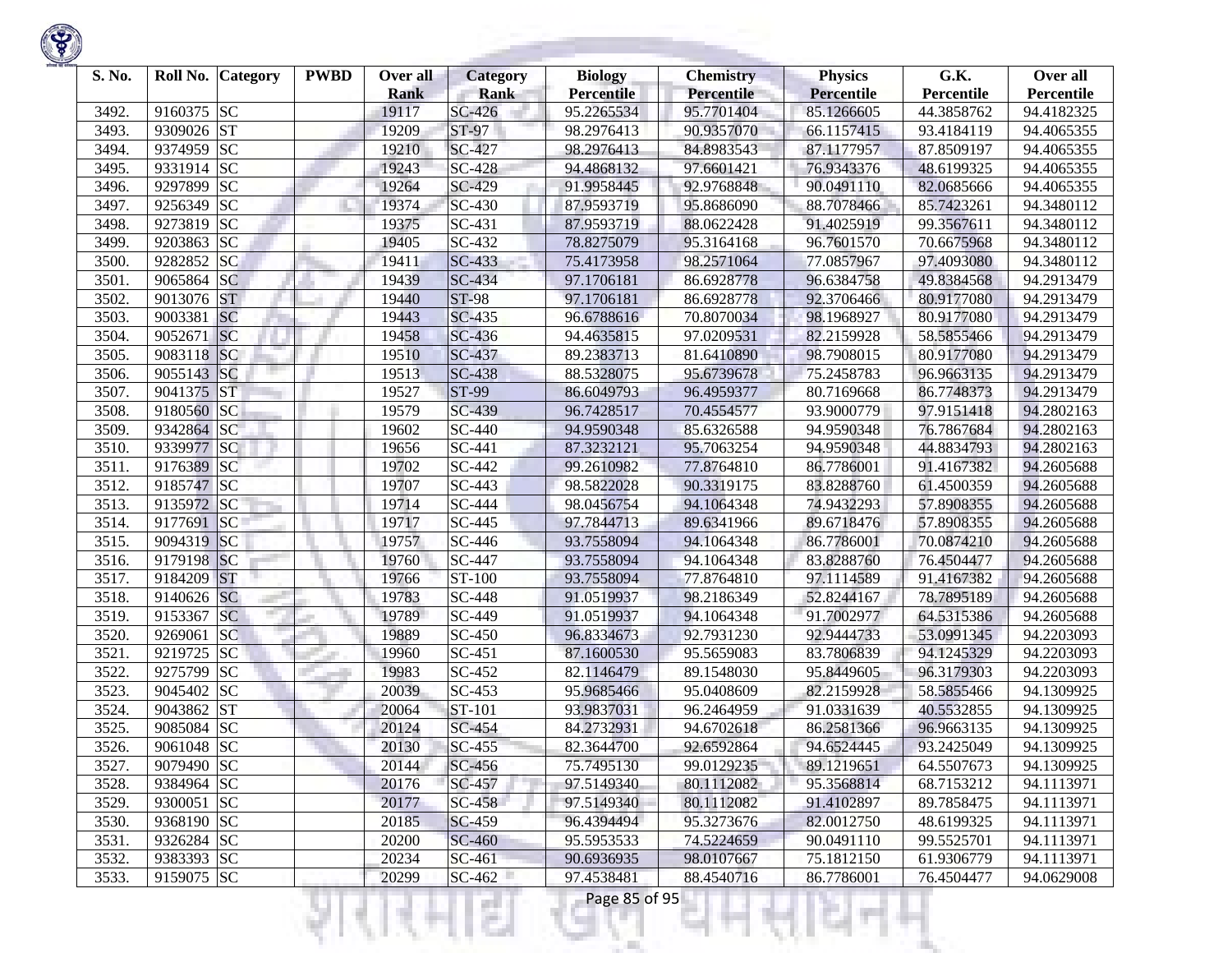

| S. No. |            | Roll No. Category | <b>PWBD</b> | Over all<br><b>Rank</b> | <b>Category</b><br><b>Rank</b> | <b>Biology</b><br><b>Percentile</b> | <b>Chemistry</b><br><b>Percentile</b> | <b>Physics</b><br>Percentile | G.K.<br>Percentile | Over all<br>Percentile |
|--------|------------|-------------------|-------------|-------------------------|--------------------------------|-------------------------------------|---------------------------------------|------------------------------|--------------------|------------------------|
| 3534.  | 9259441    | <b>SC</b>         |             | 20415                   | SC-463                         | 99.0268647                          | 84.0621009                            | 90.6068202                   | 85.7423261         | 94.0500402             |
| 3535.  | 9279456 ST |                   |             | 20417                   | ST-102                         | 98.5917325                          | 97.3158965                            | 52.0124864                   | 74.2834508         | 94.0500402             |
| 3536.  | 9253223    | <b>SC</b>         |             | 20418                   | SC-464                         | 98.5917325                          | 94.2853427                            | 88.7078466                   | 42.9409261         | 94.0500402             |
| 3537.  | 9265013 ST |                   |             | 20453                   | ST-103                         | 93.7331505                          | 88.6487253                            | 97.2189377                   | 58.4389633         | 94.0500402             |
| 3538.  | 9229542 SC |                   |             | 20456                   | SC-465                         | 93.0757225                          | 96.1240127                            | 90.0380741                   | 56.0008040         | 94.0500402             |
| 3539.  | 9292583 SC |                   |             | 20463                   | SC-466                         | 93.0757225                          | 89.1548030                            | 91.9547841                   | 92.1912690         | 94.0500402             |
| 3540.  | 9263813    | <b>ST</b>         |             | 20473                   | ST-104                         | 90.7014142                          | 98.6106513                            | 77.0857967                   | 58.4389633         | 94.0500402             |
| 3541.  | 9223729    | <b>ST</b>         |             | 20528                   | ST-105                         | 67.2184647                          | 90.1941541                            | 97.8361633                   | 97.4093080         | 94.0500402             |
| 3542.  | 9085669    | <b>ST</b>         |             | 20555                   | ST-106                         | 97.1706181                          | 95.6739678                            | 68.4349313                   | 72.2169430         | 93.9635102             |
| 3543.  | 9094063    | <b>SC</b>         |             | 20582                   | SC-467                         | 94.8721908                          | 94.2913479                            | 88.2465435                   | 61.7047560         | 93.9635102             |
| 3544.  | 9078699    | <b>SC</b>         |             | 20612                   | SC-468                         | 92.0618140                          | 93.8922412                            | 91.7185347                   | 40.5532855         | 93.9635102             |
| 3545.  | 9077183 SC |                   |             | 20640                   | SC-469                         | 87.6561980                          | 94.6702618                            | 90.2218844                   | 69.2402718         | 93.9635102             |
| 3546.  | 9310285 SC |                   |             | 20700                   | <b>SC-470</b>                  | 97.5149340                          | 90.9357070                            | 68.3611551                   | 91.2296650         | 93.9449390             |
| 3547.  | 9386390    | <b>ST</b>         |             | 20715                   | ST-107                         | 96.0333388                          | 92.5294548                            | 90.7196657                   | 44.8834793         | 93.9449390             |
| 3548.  | 9346981    | SC                |             | 20723                   | SC-471                         | 95.5953533                          | 87.8827946                            | 84.9066182                   | 93.4184119         | 93.9449390             |
| 3549.  | 9196870    | SC                |             | 20742                   | SC-472                         | 93.3747314                          | 91.4504285                            | 80.6566241                   | 94.6650769         | 93.9449390             |
| 3550.  | 9321419 SC |                   |             | 20750                   | SC-473                         | 91.3524426                          | 97.4629896                            | 45.1361179                   | 94.6650769         | 93.9449390             |
| 3551.  | 9190055 SC |                   |             | 20851                   | SC-474                         | 97.7844713                          | 98.8692920                            | 6.2418374                    | 70.0874210         | 93.9217094             |
| 3552.  | 9201070 SC |                   |             | 20892                   | SC-475                         | 92.9451354                          | 93.2710522                            | 86.7786001                   | 73.5371981         | 93.9217094             |
| 3553.  | 9140224 SC |                   |             | 20940                   | SC-476                         | 85.1513690                          | 84.9560542                            | 96.7373016                   | 93.9534774         | 93.9217094             |
| 3554.  | 9193737 SC |                   |             | 20946                   | SC-477                         | 82.9487828                          | 97.0632185                            | 82.4652022                   | 82.8064148         | 93.9217094             |
| 3555.  | 9195031    | SC                |             | 20957                   | SC-478                         | 78.9860103                          | 97.0632185                            | 89.6718476                   | 76.4504477         | 93.9217094             |
| 3556.  | 9266963    | <b>ST</b>         |             | 20989                   | ST-108                         | 99.0268647                          | 84.8637847                            | 86.8857305                   | 90.6470227         | 93.9010547             |
| 3557.  | 9263265    | SC                |             | 20995                   | SC-479                         | 98.0395403                          | 88.6487253                            | 90.0380741                   | 79.2307147         | 93.9010547             |
| 3558.  | 9340454    | SC                |             | 21013                   | SC-480                         | 96.5425909                          | 91.0608712                            | 90.6068202                   | 74.2834508         | 93.9010547             |
| 3559.  | 9274823    | SC                |             | 21035                   | SC-481                         | 94.3503760                          | 94.6850021                            | 92.5046115                   | 49.8533794         | 93.9010547             |
| 3560.  | 9251153    | <b>OBC</b>        | <b>PWBD</b> | 21041                   | OBC-7624                       | 93.7331505                          | 97.1231613                            | 62.6744076                   | 88.7019344         | 93.9010547             |
| 3561.  | 9290237    | SC                |             | 21047                   | SC-482                         | 93.7331505                          | 86.1750934                            | 97.6564348                   | 62.6661306         | 93.9010547             |
| 3562.  | 9213121    | <b>SC</b>         |             | 21053                   | SC-483                         | 93.0757225                          | 91.0608712                            | 92.5046115                   | 80.8577307         | 93.9010547             |
| 3563.  | 9264262 SC |                   |             | 21077                   | SC-484                         | 88.5907865                          | 94.2853427                            | 96.1370193                   | 45.3849974         | 93.9010547             |
| 3564.  | 9224938 SC |                   |             | 21118                   | SC-485                         | 68.9164262                          | 97.4767062                            | 91.9547841                   | 90.6470227         | 93.9010547             |
| 3565.  | 9028722    | <b>SC</b>         |             | 21207                   | SC-486                         | 89.2383713                          | 88.7727467                            | 96.6384758                   | 77.2473512         | 93.7960279             |
| 3566.  | 9011208    | <b>ST</b>         |             | 21209                   | ST-109                         | 88.5328075                          | 95.9792369                            | 95.2035920                   | 29.7524588         | 93.7960279             |
| 3567.  | 9015622    | <b>ST</b>         |             | 21230                   | ST-110                         | 85.1261462                          | 91.6330118                            | 73.3489333                   | 99.1697154         | 93.7960279             |
| 3568.  | 9018746 SC |                   |             | 21270                   | <b>SC-487</b>                  | 61.2723904                          | 97.2561410                            | 96.6384758                   | 94.7854801         | 93.7960279             |
| 3569.  | 9131989 SC |                   |             | 21274                   | <b>SC-488</b>                  | 99.3740514                          | 85.6643645                            | 78.6000871                   | 70.0874210         | 93.7652222             |
| 3570.  | 9146923 SC |                   |             | 21285                   | SC-489                         | 98.0456754                          | 95.4771682                            | 35.6414209                   | 78.7895189         | 93.7652222             |
| 3571.  | 9147746 SC |                   |             | 21315                   | SC-490                         | 95.2265534                          | 95.1006577                            | 62.4383758                   | 78.7895189         | 93.7652222             |
| 3572.  | 9084881 SC |                   |             | 21316                   | SC-491                         | 95.2265534                          | 91.8861997                            | 72.9100728                   | 88.8494076         | 93.7652222             |
| 3573.  | 9134753 SC |                   |             | 21318                   | SC-492                         | 95.2265534                          | 89.0588415                            | 93.7311009                   | 53.8715864         | 93.7652222             |
| 3574.  | 9145346 ST |                   |             | 21349                   | ST-111                         | 91.0519937                          | 96.3231401                            | 67.5083244                   | 82.8064148         | 93.7652222             |
| 3575.  | 9112503 SC |                   |             | 21406                   | $SC-493$                       | 73.0642068                          | 98.8692920                            | 95.1712534                   | 21.9046723         | 93.7652222             |
|        |            |                   |             |                         |                                | Page 86 of 95                       |                                       |                              |                    |                        |

**State of Concession**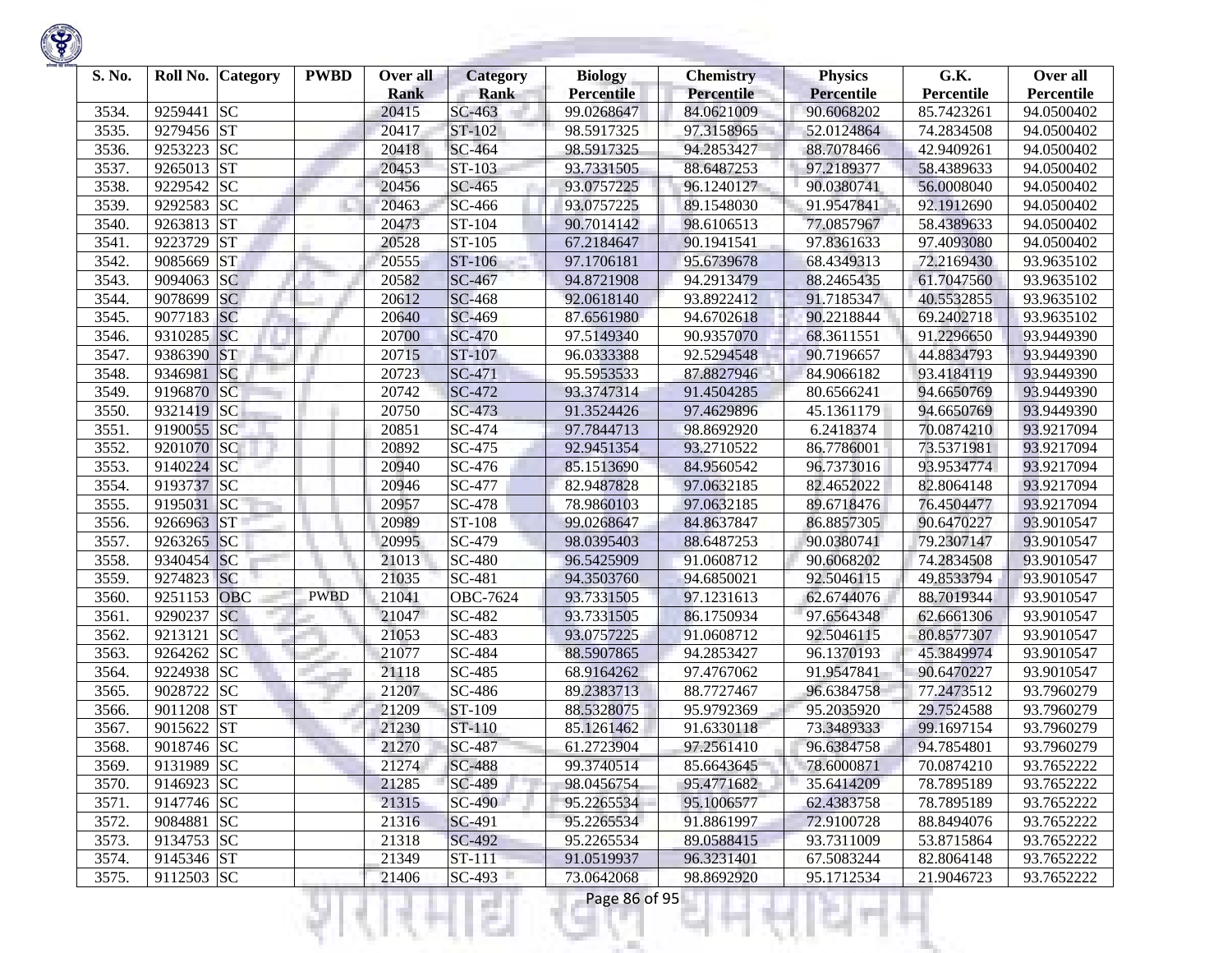| S. No. | Roll No.     | <b>Category</b> | <b>PWBD</b> | Over all<br><b>Rank</b> | <b>Category</b><br><b>Rank</b> | <b>Biology</b><br><b>Percentile</b> | <b>Chemistry</b><br>Percentile | <b>Physics</b><br><b>Percentile</b> | G.K.<br>Percentile | Over all<br>Percentile |
|--------|--------------|-----------------|-------------|-------------------------|--------------------------------|-------------------------------------|--------------------------------|-------------------------------------|--------------------|------------------------|
| 3576.  | 9385954 SC   |                 |             | 21412                   | $SC-494$                       | 99.8394447                          | 89.6689727                     | 57.5248507                          | 52.0765943         | 93.7489670             |
| 3577.  | 9307691      | <b>ST</b>       |             | 21449                   | ST-112                         | 96.0333388                          | 88.5332798                     | 82.0012750                          | 91.2296650         | 93.7489670             |
| 3578.  | 9328502      | <b>ST</b>       |             | 21472                   | ST-113                         | 93.9874389                          | 94.6780629                     | 73.3430926                          | 85.6727977         | 93.7489670             |
| 3579.  | 9361920      | <b>SC</b>       |             | 21504                   | SC-495                         | 90.6936935                          | 96.0014639                     | 90.0491110                          | 44.8834793         | 93.7489670             |
| 3580.  | 9328109      | <b>SC</b>       |             | 21534                   | SC-496                         | 87.3232121                          | 90.3926522                     | 95.3568814                          | 76.7867684         | 93.7489670             |
| 3581.  | 9299856 ST   |                 |             | 21552                   | ST-114                         | 83.5832172                          | 91.9391779                     | 96.7145185                          | 65.5290062         | 93.7489670             |
| 3582.  | 9147836 SC   |                 |             | 21618                   | SC-497                         | 95.5718205                          | 96.1240127                     | 80.2570591                          | 68.4682874         | 93.7248735             |
| 3583.  | 9162451      | <b>SC</b>       |             | 21626                   | SC-498                         | 94.7926028                          | 70.0882089                     | 94.3846663                          | 99.7363193         | 93.7248735             |
| 3584.  | 9340712      | <b>ST</b>       |             | 21645                   | ST-115                         | 91.9524192                          | 88.6487253                     | 95.2194580                          | 79.2307147         | 93.7248735             |
| 3585.  | 9022765      | <b>SC</b>       |             | 21723                   | <b>SC-499</b>                  | 97.5447807                          | 88.7727467                     | 89.1219651                          | 69.2402718         | 93.6226065             |
| 3586.  | 9079623      | <b>SC</b>       |             | 21733                   | SC-500                         | 96.3700290                          | 94.6702618                     | 87.2701573                          | 20.2107189         | 93.6226065             |
| 3587.  | 9001321      | <b>ST</b>       |             | 21736                   | ST-116                         | 96.3700290                          | 84.2673540                     | 84.7804913                          | 94.7854801         | 93.6226065             |
| 3588.  | 9048416 SC   |                 |             | 21745                   | SC-501                         | 94.4635815                          | 97.0209531                     | 70.6442723                          | 64.5507673         | 93.6226065             |
| 3589.  | 9045448 SC   |                 |             | 21764                   | SC-502                         | 92.0618140                          | 96.4959377                     | 90.2218844                          | 40.5532855         | 93.6226065             |
| 3590.  | 9001975      | SC              |             | 21777                   | SC-503                         | 89.8548487                          | 98.7397254                     | 48.5674918                          | 77.2473512         | 93.6226065             |
| 3591.  | 9079371      | <b>SC</b>       |             | 21781                   | SC-504                         | 89.2383713                          | 94.2913479                     | 84.7804913                          | 89.3832850         | 93.6226065             |
| 3592.  | 9040823 ST   |                 |             | 21786                   | ST-117                         | 88.5328075                          | 95.6739678                     | 84.7804913                          | 83.2838409         | 93.6226065             |
| 3593.  | 9154508      | <b>SC</b>       |             | 21853                   | $SC-505$                       | 97.4538481                          | 93.2710522                     | 72.9100728                          | 61.4500359         | 93.5993223             |
| 3594.  | 9157710      | <b>ST</b>       |             | 21855                   | ST-118                         | 97.4538481                          | 92.4274335                     | 72.9100728                          | 70.0874210         | 93.5993223             |
| 3595.  | 9211612 SC   |                 |             | 22028                   | SC-506                         | 95.5718205                          | 84.8637847                     | 91.4025919                          | 93.3961595         | 93.5829825             |
| 3596.  | 9213375 SC   |                 |             | 22046                   | SC-507                         | 93.0757225                          | 91.5740434                     | 91.9547841                          | 76.9510003         | 93.5829825             |
| 3597.  | 9294167      | SC              |             | 22050                   | SC-508                         | 91.9524192                          | 88.0622428                     | 95.8449605                          | 74.2834508         | 93.5829825             |
| 3598.  | 9162227      | <b>SC</b>       |             | 22080                   | SC-509                         | 87.1600530                          | 83.3609232                     | 93.5108547                          | 99.0422362         | 93.5829825             |
| 3599.  | 9192108      | SC              |             | 22084                   | SC-510                         | 86.1786407                          | 90.6210093                     | 93.9400747                          | 88.7019344         | 93.5829825             |
| 3600.  | 9266765      | <b>SC</b>       |             | 22089                   | SC-511                         | 84.7727380                          | 94.9947973                     | 93.9400747                          | 65.7830015         | 93.5829825             |
| 3601.  | 9180433 SC   |                 |             | 22141                   | SC-512                         | 97.7758364                          | 69.2276816                     | 96.1041721                          | 79.6602366         | 93.5459117             |
| 3602.  | 9369253      | <b>SC</b>       |             | 22178                   | SC-513                         | 93.9874389                          | 84.8983543                     | 86.1001582                          | 97.3378509         | 93.5459117             |
| 3603.  | 9349907      | <b>SC</b>       |             | 22273                   | SC-514                         | 63.0699124                          | 99.2562510                     | 88.0350861                          | 76.7867684         | 93.5459117             |
| 3604.  | 9005083      | <b>SC</b>       |             | 22343                   | $SC-515$                       | 91.4429610                          | 96.2464959                     | 86.2581366                          | 49.8384568         | 93.4753171             |
| 3605.  | 9097404      | <b>SC</b>       |             | 22369                   | SC-516                         | 87.6561980                          | 92.1152658                     | 93.1569820                          | 83.2838409         | 93.4753171             |
| 3606.  | 9234491      | <b>SC</b>       |             | 22428                   | SC-517                         | 98.0395403                          | 84.0621009                     | 97.6564348                          | 32.6041716         | 93.4316322             |
| 3607.  | 9289241      | <b>SC</b>       |             | 22507                   | SC-518                         | 87.9593719                          | 88.0622428                     | 96.7601570                          | 76.9510003         | 93.4316322             |
| 3608.  | 9216433      | <b>SC</b>       |             | 22516                   | SC-519                         | 86.1786407                          | 97.1231613                     | 88.7078466                          | 62.6661306         | 93.4316322             |
| 3609.  | 9170382      | <b>ST</b>       |             | 22579                   | ST-119                         | 97.7844713                          | 90.3319175                     | 87.8187102                          | 40.7725524         | 93.3993011             |
| 3610.  | $9145263$ SC |                 |             | 22594                   | SC-520                         | 96.6525867                          | 87.7763528                     | 82.4652022                          | 82.8064148         | 93.3993011             |
| 3611.  | 9120260 SC   |                 |             | 22597                   | SC-521                         | 96.2548976                          | 95.1006577                     | 45.5777671                          | 82.8064148         | 93.3993011             |
| 3612.  | 9168613 SC   |                 |             | 22607                   | SC-522                         | 95.8489722                          | 81.6686473                     | 88.8094033                          | 92.8498312         | 93.3993011             |
| 3613.  | 9141607 SC   |                 |             | 22615                   | $SC-523$                       | 94.3229283                          | 96.5761081                     | 69.8709275                          | 47.7474085         | 93.3993011             |
| 3614.  | 9104070 SC   |                 |             | 22646                   | SC-524                         | 89.4459413                          | 90.9084491                     | 95.1712534                          | 57.8908355         | 93.3993011             |
| 3615.  | 9131256 SC   |                 |             | 22656                   | $SC-525$                       | 88.6917438                          | 96.3231401                     | 83.8288760                          | 57.8908355         | 93.3993011             |
| 3616.  | 9181020 ST   |                 |             | 22673                   | ST-120                         | 86.7103576                          | 65.6116530                     | 98.1868668                          | 98.8469367         | 93.3993011             |
| 3617.  | 9142124 SC   |                 |             | 22691                   | $SC-526$                       | 82.9487828                          | 92.8627737                     | 92.9368992                          | 82.8064148         | 93.3993011             |
|        |              |                 |             |                         | an i                           | Page 87 of 95                       |                                |                                     |                    |                        |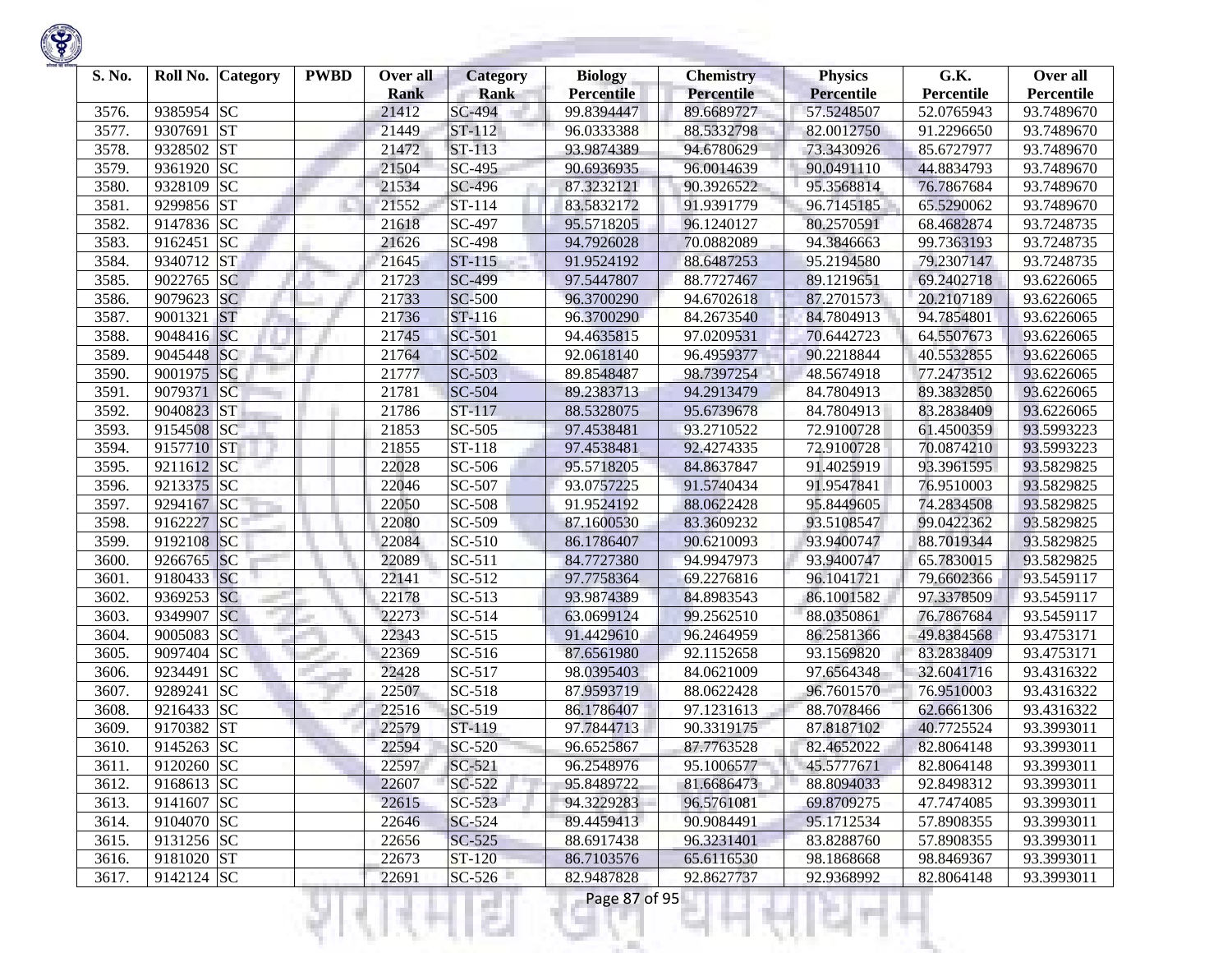

| S. No. |            | Roll No. Category | <b>PWBD</b> | Over all<br><b>Rank</b> | Category<br><b>Rank</b> | <b>Biology</b><br><b>Percentile</b> | <b>Chemistry</b><br><b>Percentile</b> | <b>Physics</b><br><b>Percentile</b> | G.K.<br>Percentile | Over all<br>Percentile |
|--------|------------|-------------------|-------------|-------------------------|-------------------------|-------------------------------------|---------------------------------------|-------------------------------------|--------------------|------------------------|
| 3618.  | 9296386 SC |                   |             | 22728                   | SC-527                  | 99.0425708                          | 89.1636956                            | 73.3430926                          | 65.5290062         | 93.3700092             |
| 3619.  | 9357069    | <b>SC</b>         |             | 22737                   | SC-528                  | 97.7758364                          | 94.6780629                            | 80.6566241                          | 28.8468349         | 93.3700092             |
| 3620.  | 9386864    | <b>SC</b>         |             | 22793                   | SC-529                  | 91.3524426                          | 98.4924326                            | 68.3611551                          | 40.8270961         | 93.3700092             |
| 3621.  | 9341493 ST |                   |             | 22821                   | ST-121                  | 86.1662692                          | 96.5291715                            | 68.3611551                          | 93.4184119         | 93.3700092             |
| 3622.  | 9346960 SC |                   |             | 22822                   | SC-530                  | 86.1662692                          | 92.9768848                            | 80.6566241                          | 97.3378509         | 93.3700092             |
| 3623.  | 9375028    | <b>ST</b>         |             | 22836                   | ST-122                  | 84.5595353                          | 90.3926522                            | 96.4099355                          | 68.7153212         | 93.3700092             |
| 3624.  | 9309848 SC |                   |             | 22847                   | SC-531                  | 81.3921092                          | 92.5294548                            | 90.0491110                          | 95.6532005         | 93.3700092             |
| 3625.  | 9321226 SC |                   |             | 22858                   | SC-532                  | 79.4229452                          | 90.9357070                            | 92.2567469                          | 97.3378509         | 93.3700092             |
| 3626.  | 9329517    | <b>SC</b>         |             | 22864                   | SC-533                  | 77.0323236                          | 87.8827946                            | 98.0674332                          | 82.0685666         | 93.3700092             |
| 3627.  | 9002449    | <b>SC</b>         |             | 22884                   | $SC-534$                | 99.8657766                          | 91.6330118                            | 23.2230247                          | 83.2838409         | 93.3102105             |
| 3628.  | 9087442    | <b>SC</b>         |             | 22899                   | SC-535                  | 97.9973393                          | 94.2913479                            | 68.4349313                          | 61.7047560         | 93.3102105             |
| 3629.  | 9069987    | <b>SC</b>         |             | 22958                   | SC-536                  | 93.3909821                          | 77.4480924                            | 93.7330736                          | 94.7854801         | 93.3102105             |
| 3630.  | 9032058 SC |                   |             | 22960                   | SC-537                  | 92.5844538                          | 96.4959377                            | 75.2458783                          | 61.7047560         | 93.3102105             |
| 3631.  | 9031376    | <b>SC</b>         |             | 22996                   | SC-538                  | 89.2383713                          | 85.2057300                            | 94.6524445                          | 85.2259229         | 93.3102105             |
| 3632.  | 9097457    | SC                |             | 23009                   | SC-539                  | 87.6561980                          | 93.8922412                            | 91.0331639                          | 64.5507673         | 93.3102105             |
| 3633.  | 9094721    | <b>SC</b>         |             | 23017                   | SC-540                  | 85.8922887                          | 97.0209531                            | 66.1899558                          | 93.2425049         | 93.3102105             |
| 3634.  | 9266504 SC |                   |             | 23064                   | SC-541                  | 98.2192688                          | 94.2853427                            | 67.6855224                          | 76.9510003         | 93.2554510             |
| 3635.  | 9221042 SC |                   |             | 23067                   | SC-542                  | 98.0395403                          | 84.0621009                            | 93.9400747                          | 68.4682874         | 93.2554510             |
| 3636.  | 9263224 ST |                   |             | 23075                   | ST-123                  | 97.4033959                          | 78.4053824                            | 78.4680509                          | 99.9195951         | 93.2554510             |
| 3637.  | 9242631    | SC                |             | 23078                   | SC-543                  | 96.5425909                          | 93.2826467                            | 73.8223053                          | 87.5076858         | 93.2554510             |
| 3638.  | 9235623 SC |                   |             | 23091                   | SC-544                  | 95.5718205                          | 86.7462044                            | 90.6068202                          | 87.5076858         | 93.2554510             |
| 3639.  | 9246879    | SC                |             | 23094                   | SC-545                  | 94.7926028                          | 91.5740434                            | 73.8223053                          | 96.3179303         | 93.2554510             |
| 3640.  | 9211848 SC |                   |             | 23113                   | SC-546                  | 93.0757225                          | 92.4253890                            | 85.0896278                          | 87.5076858         | 93.2554510             |
| 3641.  | 9258036 SC |                   |             | 23163                   | SC-547                  | 84.7727380                          | 94.2853427                            | 89.4125715                          | 85.7423261         | 93.2554510             |
| 3642.  | 9280449    | ST                |             | 23207                   | ST-124                  | 71.0116824                          | 88.0622428                            | 98.9842974                          | 79.2307147         | 93.2554510             |
| 3643.  | 9184771    | SC                |             | 23214                   | SC-548                  | 99.4881811                          | 90.9084491                            | 82.4652022                          | 15.4816392         | 93.2086927             |
| 3644.  | 9150270 SC |                   |             | 23227                   | SC-549                  | 98.5822028                          | 82.4887341                            | 88.8094033                          | 64.5315386         | 93.2086927             |
| 3645.  | 9087720    | <b>SC</b>         |             | 23257                   | SC-550                  | 95.2265534                          | 94.4700027                            | 83.8288760                          | 36.8486075         | 93.2086927             |
| 3646.  | 9130246 SC |                   |             | 23278                   | SC-551                  | 92.9451354                          | 92.4274335                            | 83.8288760                          | 73.5371981         | 93.2086927             |
| 3647.  | 9166548 SC |                   |             | 23294                   | SC-552                  | 91.0519937                          | 95.1006577                            | 86.7786001                          | 47.7474085         | 93.2086927             |
| 3648.  | 9091561    | <b>SC</b>         |             | 23330                   | SC-553                  | 85.9738090                          | 96.8431952                            | 87.8187102                          | 44.3858762         | 93.2086927             |
| 3649.  | 9097629    | <b>SC</b>         |             | 23331                   | SC-554                  | 85.9738090                          | 91.4261510                            | 97.3573673                          | 40.7725524         | 93.2086927             |
| 3650.  | 9106577    | <b>ST</b>         |             | 23340                   | ST-125                  | 85.1513690                          | 86.9903872                            | 96.4149145                          | 82.8064148         | 93.2086927             |
| 3651.  | 9345904 SC |                   |             | 23403                   | $SC-555$                | 97.1843789                          | 95.3273676                            | 75.1812150                          | 35.1627984         | 93.1823011             |
| 3652.  | 9297032 SC |                   |             | 23415                   | SC-556                  | 96.7428517                          | 85.6326588                            | 88.0350861                          | 76.7867684         | 93.1823011             |
| 3653.  | 9319494 SC |                   |             | 23421                   | SC-557                  | 96.4394494                          | 87.8827946                            | 92.2567469                          | 48.6199325         | 93.1823011             |
| 3654.  | 9297812 ST |                   |             | 23431                   | ST-126                  | 95.5953533                          | 95.3273676                            | 63.6731755                          | 73.6594810         | 93.1823011             |
| 3655.  | 9305448 SC |                   |             | 23481                   | $SC-558$                | 89.6276533                          | 97.2929899                            | 68.3611551                          | 73.6594810         | 93.1823011             |
| 3656.  | 9386803 SC |                   |             | 23538                   | SC-559                  | 80.4795410                          | 87.0162680                            | 87.1177957                          | 99.9008335         | 93.1823011             |
| 3657.  | 9022645 SC |                   |             | 23566                   | SC-560                  | 99.2801824                          | 76.0714116                            | 80.7169668                          | 92.2708700         | 93.1165962             |
| 3658.  | 9069697 SC |                   |             | 23576                   | SC-561                  | 98.6102532                          | 86.6928778                            | 92.3706466                          | 40.5532855         | 93.1165962             |
| 3659.  | 9095007 SC |                   |             | 23586                   | $SC-562$                | 96.6788616                          | 93.1070936                            | 87.2701573                          | 43.7889010         | 93.1165962             |
|        |            |                   |             |                         |                         | Page 88 of 95                       |                                       |                                     |                    |                        |

**Contract Contract**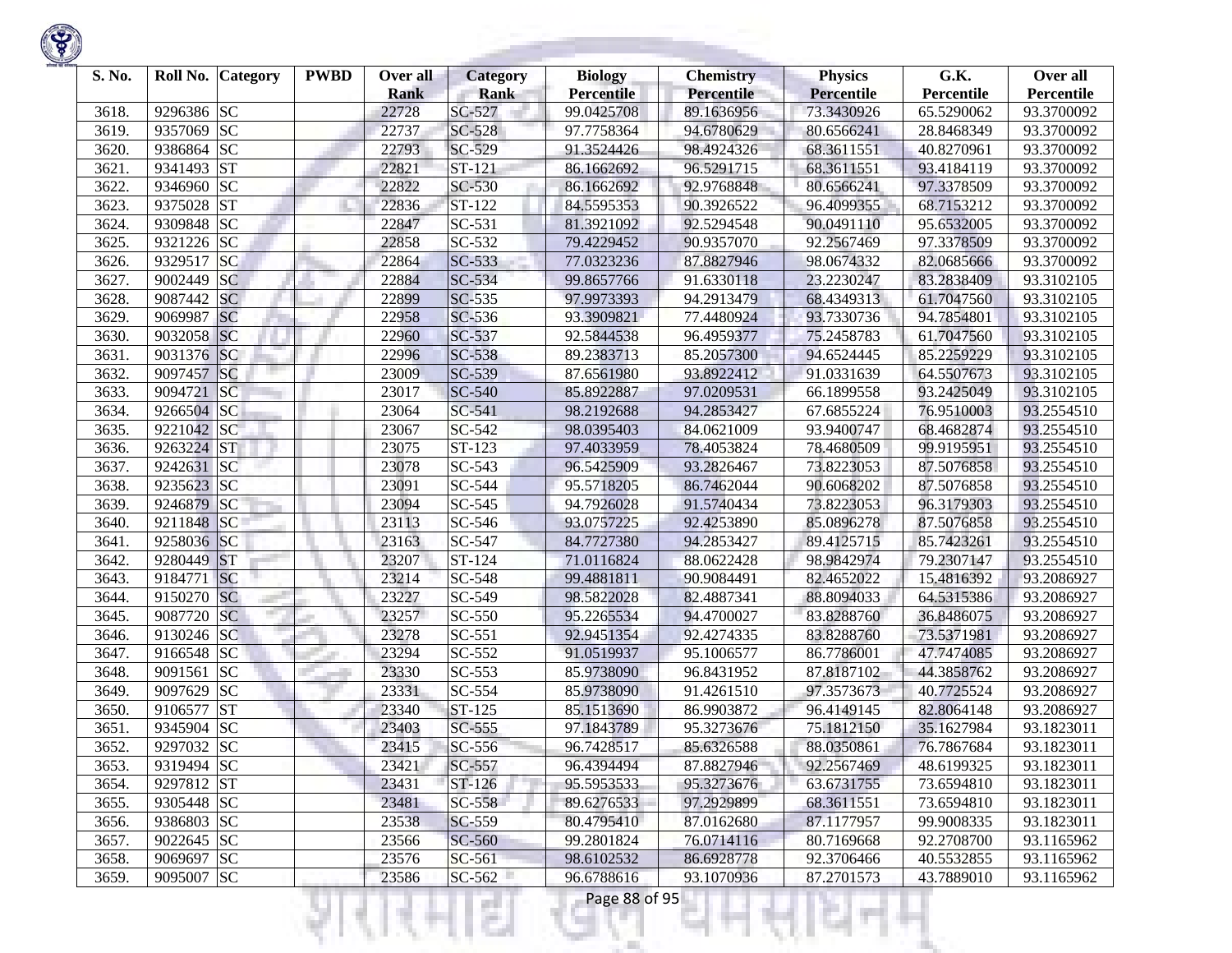

| S. No. |             | Roll No. Category | <b>PWBD</b> | Over all<br><b>Rank</b> | <b>Category</b><br><b>Rank</b> | <b>Biology</b><br><b>Percentile</b> | <b>Chemistry</b><br><b>Percentile</b> | <b>Physics</b><br>Percentile | G.K.<br>Percentile | Over all<br>Percentile |
|--------|-------------|-------------------|-------------|-------------------------|--------------------------------|-------------------------------------|---------------------------------------|------------------------------|--------------------|------------------------|
| 3660.  | 9045474 SC  |                   |             | 23589                   | SC-563                         | 96.3700290                          | 95.6739678                            | 68.4349313                   | 61.7047560         | 93.1165962             |
| 3661.  | 9046843 SC  |                   |             | 23596                   | SC-564                         | 95.5231149                          | 95.0408609                            | 52.4374020                   | 89.3832850         | 93.1165962             |
| 3662   | 9085237     | <b>SC</b>         |             | 23628                   | SC-565                         | 92.0618140                          | 94.2913479                            | 78.6810472                   | 80.9177080         | 93.1165962             |
| 3663.  | 9034580     | <b>ST</b>         |             | 23638                   | ST-127                         | 91.4429610                          | 81.6410890                            | 97.2026892                   | 77.2473512         | 93.1165962             |
| 3664.  | 9026839     | <b>SC</b>         |             | 23640                   | SC-566                         | 90.7385851                          | 93.8922412                            | 78.6810472                   | 89.3832850         | 93.1165962             |
| 3665.  | 9001771     | <b>SC</b>         |             | 23646                   | SC-567                         | 89.8548487                          | 93.8922412                            | 68.4349313                   | 94.7854801         | 93.1165962             |
| 3666.  | 9090938 SC  |                   |             | 23690                   | SC-568                         | 85.1261462                          | 92.6592864                            | 94.6524445                   | 74.9501117         | 93.1165962             |
| 3667.  | 9252110 SC  |                   |             | 23746                   | SC-569                         | 98.2192688                          | 88.0622428                            | 69.6660833                   | 96.3179303         | 93.0591685             |
| 3668.  | 9199766 SC  |                   |             | 23810                   | SC-570                         | 90.7014142                          | 85.5661448                            | 92.9444733                   | 93.3961595         | 93.0591685             |
| 3669.  | 9148446 SC  |                   |             | 23878                   | $SC-571$                       | 99.8093916                          | 91.8861997                            | 13.7308656                   | 76.4504477         | 93.0122013             |
| 3670.  | 9188530     | <b>ST</b>         |             | 23908                   | <b>ST-128</b>                  | 96.6525867                          | 90.3319175                            | 69.8709275                   | 82.8064148         | 93.0122013             |
| 3671.  | 9123289     | <b>SC</b>         |             | 23920                   | SC-572                         | 94.8076855                          | 86.9903872                            | 95.7454319                   | 36.8486075         | 93.0122013             |
| 3672.  | 9182416 SC  |                   |             | 23921                   | $SC-573$                       | 94.8076855                          | 82.4887341                            | 93.7311009                   | 76.4504477         | 93.0122013             |
| 3673.  | 9121603     | <sub>SC</sub>     |             | 23961                   | SC-574                         | 90.0895389                          | 97.7162288                            | 42.3150687                   | 78.7895189         | 93.0122013             |
| 3674.  | 9303211     | SC                |             | 23962                   | $SC-575$                       | 90.0895389                          | 94.4700027                            | 82.4652022                   | 70.0874210         | 93.0122013             |
| 3675.  | 9165278     | <b>SC</b>         |             | 24026                   | SC-576                         | 74.7890953                          | 98.3633561                            | 80.9462178                   | 73.5371981         | 93.0122013             |
| 3676.  | 9188368     | ST                |             | 24028                   | ST-129                         | 74.7890953                          | 97.2950077                            | 89.6718476                   | 70.0874210         | 93.0122013             |
| 3677.  | 9173401     | <b>SC</b>         |             | 24031                   | SC-577                         | 72.0617477                          | 96.5761081                            | 80.9462178                   | 96.9032015         | 93.0122013             |
| 3678.  | 9352362 SC  |                   |             | 24041                   | SC-578                         | 98.5290298                          | 87.8827946                            | 80.6566241                   | 61.9306779         | 92.9650792             |
| 3679.  | 9323356 SC  |                   |             | 24066                   | SC-579                         | 95.5953533                          | 92.5294548                            | 57.5248507                   | 93.4184119         | 92.9650792             |
| 3680.  | 9360743 SC  |                   |             | 24083                   | <b>SC-580</b>                  | 93.9874389                          | 96.0014639                            | 75.1812150                   | 52.0765943         | 92.9650792             |
| 3681.  | 9379848 SC  |                   |             | 24090                   | SC-581                         | 93.9874389                          | 79.1514178                            | 95.3568814                   | 79.6602366         | 92.9650792             |
| 3682.  | 9353815 SC  |                   |             | 24094                   | SC-582                         | 93.3747314                          | 92.9768848                            | 63.6731755                   | 94.6650769         | 92.9650792             |
| 3683.  | 9350041     | SC                |             | 24116                   | SC-583                         | 90.6936935                          | 88.5332798                            | 96.7145185                   | 40.8270961         | 92.9650792             |
| 3684.  | 9201313 SC  |                   |             | 24157                   | SC-584                         | 83.5832172                          | 94.2861190                            | 84.9066182                   | 91.2296650         | 92.9650792             |
| 3685.  | 9325701     | SC                |             | 24161                   | SC-585                         | 82.2598163                          | 87.8827946                            | 95.6957004                   | 87.8509197         | 92.9650792             |
| 3686.  | 9344284 SC  |                   |             | 24164                   | SC-586                         | 80.4795410                          | 95.7063254                            | 80.6566241                   | 94.6650769         | 92.9650792             |
| 3687.  | 9314470     | <b>SC</b>         |             | 24177                   | SC-587                         | 76.0170472                          | 81.2858593                            | 99.2350011                   | 73.6594810         | 92.9650792             |
| 3688.  | 9005200     | <b>SC</b>         |             | 24200                   | <b>SC-588</b>                  | 98.3810044                          | 91.6330118                            | 86.2581366                   | 35.3268874         | 92.9134794             |
| 3689.  | 9077189     | <b>SC</b>         |             | 24202                   | SC-589                         | 97.9973393                          | 88.7727467                            | 35.6820449                   | 98.5698674         | 92.9134794             |
| 3690.  | 9032935 SC  |                   |             | 24257                   | SC-590                         | 92.0618140                          | 81.6410890                            | 94.6524445                   | 89.3832850         | 92.9134794             |
| 3691.  | 9051477     | <b>SC</b>         |             | 24281                   | SC-591                         | 89.2383713                          | 98.5425476                            | 73.3489333                   | 43.7889010         | 92.9134794             |
| 3692.  | 9062286 SC  |                   |             | 24346                   | SC-592                         | 70.1216325                          | 97.9747708                            | 84.7804913                   | 72.2169430         | 92.9134794             |
| 3693.  | 9243285 ST  |                   |             | 24362                   | ST-130                         | 98.8625077                          | 89.7129073                            | 65.5488814                   | 92.1912690         | 92.8912642             |
| 3694.  | 9249702 SC  |                   |             | 24364                   | SC-593                         | 98.8625077                          | 81.8509672                            | 81.5175235                   | 95.3542544         | 92.8912642             |
| 3695.  | 9262955 SC  |                   |             | 24375                   | SC-594                         | 97.4033959                          | 88.0622428                            | 75.5131722                   | 95.3542544         | 92.8912642             |
| 3696.  | 9229101 ST  |                   |             | 24402                   | ST-131                         | 94.3503760                          | 91.0608712                            | 78.4680509                   | 93.3961595         | 92.8912642             |
| 3697.  | 9145123 OBC |                   | <b>PWBD</b> | 24417                   | OBC-9022                       | 93.0757225                          | 91.0608712                            | 96.9990068                   | 27.8579199         | 92.8912642             |
| 3698.  | 9208600 SC  |                   |             | 24442                   | SC-595                         | 89.8500686                          | 94.6850021                            | 91.4025919                   | 56.0008040         | 92.8912642             |
| 3699.  | 9216752 SC  |                   |             | 24473                   | SC-596                         | 84.7727380                          | 91.5740434                            | 90.0380741                   | 92.1912690         | 92.8912642             |
| 3700.  | 9268748 ST  |                   |             | 24481                   | ST-132                         | 82.1146479                          | 98.3812609                            | 86.8857305                   | 45.3849974         | 92.8912642             |
| 3701.  | 9201484 SC  |                   |             | 24508                   | $SC-597$                       | 67.2184647                          | 92.0186350                            | 96.4858346                   | 93.3961595         | 92.8912642             |
|        |             |                   |             |                         | a sa                           | Page 89 of 95                       |                                       |                              |                    |                        |

**State State**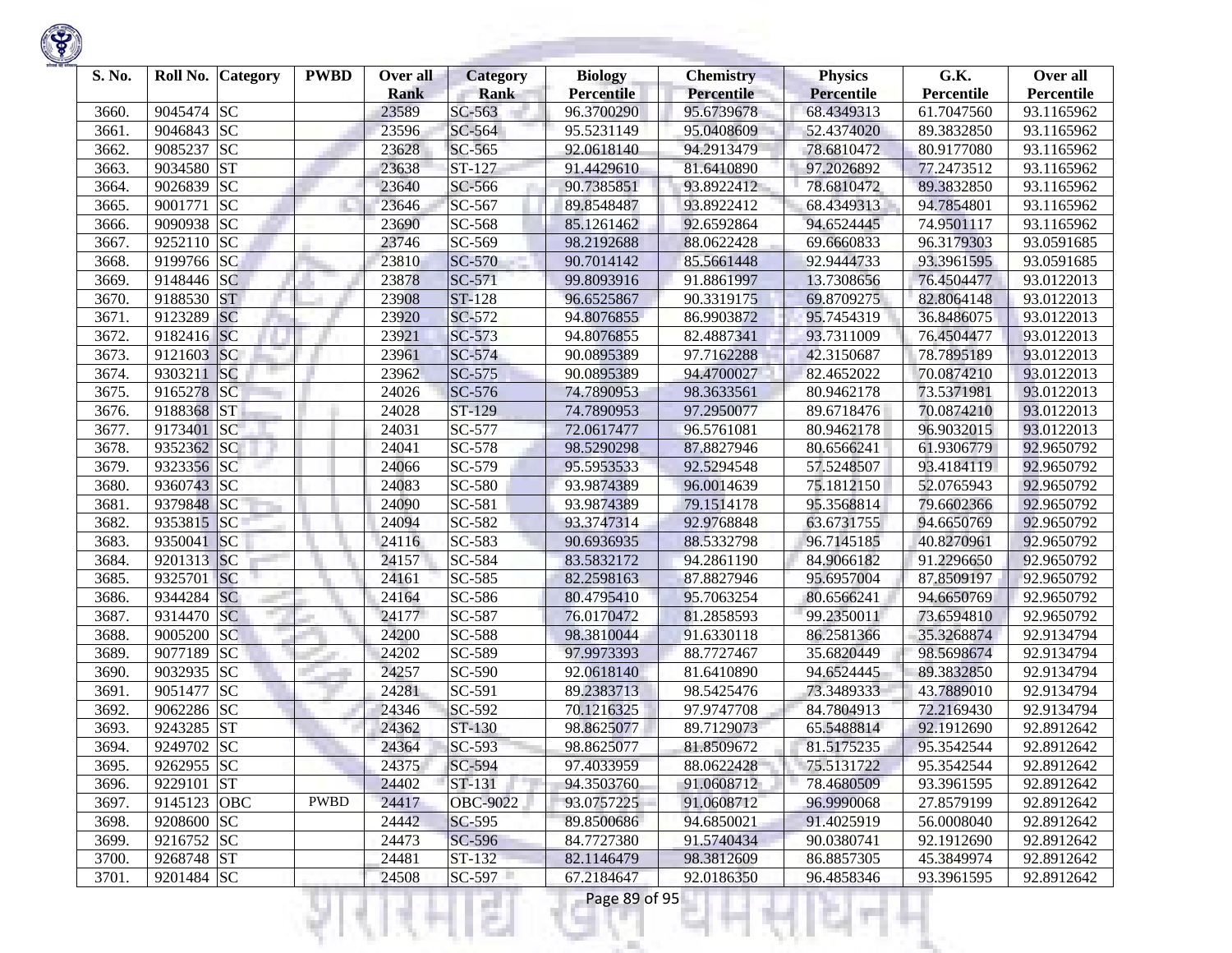

| S. No. |             | Roll No. Category | <b>PWBD</b> | Over all<br><b>Rank</b> | Category<br><b>Rank</b> | <b>Biology</b><br><b>Percentile</b> | <b>Chemistry</b><br><b>Percentile</b> | <b>Physics</b><br>Percentile | G.K.<br>Percentile | Over all<br>Percentile |
|--------|-------------|-------------------|-------------|-------------------------|-------------------------|-------------------------------------|---------------------------------------|------------------------------|--------------------|------------------------|
| 3702.  | 9110548 SC  |                   |             | 24534                   | SC-598                  | 97.4538481                          | 84.9560542                            | 80.9462178                   | 82.8064148         | 92.8262993             |
| 3703.  | 9151198 SC  |                   |             | 24543                   | SC-599                  | 96.6525867                          | 85.6643645                            | 93.7311009                   | 40.7725524         | 92.8262993             |
| 3704.  | 9188411     | <b>SC</b>         |             | 24563                   | SC-600                  | 94.8076855                          | 90.3319175                            | 86.7786001                   | 61.4500359         | 92.8262993             |
| 3705.  | 9162907     | <b>SC</b>         |             | 24571                   | SC-601                  | 94.3229283                          | 84.9560542                            | 87.8187102                   | 87.2574743         | 92.8262993             |
| 3706.  | 9269016 ST  |                   |             | 24584                   | ST-133                  | 93.7558094                          | 76.5704604                            | 94.2629220                   | 91.4167382         | 92.8262993             |
| 3707.  | 9073210 SC  |                   |             | 24586                   | SC-602                  | 92.9451354                          | 93.6652116                            | 91.7002977                   | 25.0402984         | 92.8262993             |
| 3708   | 9106709     | <b>ST</b>         |             | 24594                   | ST-134                  | 91.7403019                          | 98.3633561                            | 39.0370745                   | 57.8908355         | 92.8262993             |
| 3709.  | 9119032     | <b>ST</b>         |             | 24660                   | ST-135                  | 84.2195056                          | 92.4274335                            | 86.7786001                   | 91.4167382         | 92.8262993             |
| 3710.  | 9112322     | <b>SC</b>         |             | 24701                   | SC-603                  | 72.0617477                          | 97.8727159                            | 86.7786001                   | 76.4504477         | 92.8262993             |
| 3711.  | 9129475     | <b>SC</b>         |             | 24710                   | SC-604                  | 66.3093739                          | 94.4700027                            | 93.7311009                   | 96.1725359         | 92.8262993             |
| 3712.  | 9383703     | <b>SC</b>         |             | 24788                   | SC-605                  | 90.6936935                          | 93.8091753                            | 83.3057871                   | 73.6594810         | 92.7797323             |
| 3713.  | 9321128     | <b>SC</b>         |             | 24821                   | SC-606                  | 83.5832172                          | 78.0865582                            | 96.7145185                   | 96.2871579         | 92.7797323             |
| 3714.  | 9306134 SC  |                   |             | 24836                   | SC-607                  | 77.9555167                          | 93.3924397                            | 97.2316011                   | 44.8834793         | 92.7797323             |
| 3715.  | 9048198     | <b>ST</b>         |             | 24864                   | ST-136                  | 99.7434314                          | 69.4671450                            | 63.8333254                   | 96.4294199         | 92.7174894             |
| 3716.  | 9067642 SC  |                   |             | 24865                   | SC-608                  | 99.5902029                          | 92.6592864                            | 63.8333254                   | 40.5532855         | 92.7174894             |
| 3717.  | 9012240 SC  |                   |             | 24873                   | SC-609                  | 98.6102532                          | 83.4275669                            | 88.2465435                   | 64.5507673         | 92.7174894             |
| 3718.  | 9004341 SC  |                   |             | 24895                   | $SC-610$                | 97.1706181                          | 84.2673540                            | 91.7185347                   | 64.5507673         | 92.7174894             |
| 3719.  | 9024019 SC  |                   |             | 24906                   | SC-611                  | 95.5231149                          | 93.8922412                            | 80.7169668                   | 58.5855466         | 92.7174894             |
| 3720.  | 9063576 SC  |                   |             | 24917                   | SC-612                  | 94.8721908                          | 86.6928778                            | 80.7169668                   | 93.2425049         | 92.7174894             |
| 3721.  | 9008043 SC  |                   |             | 24957                   | $SC-613$                | 91.4429610                          | 89.3809094                            | 92.3706466                   | 74.9501117         | 92.7174894             |
| 3722.  | 9076187 SC  |                   |             | 24976                   | SC-614                  | 88.5328075                          | 93.8922412                            | 91.7185347                   | 61.7047560         | 92.7174894             |
| 3723.  | 9005101     | SC                |             | 24978                   | $SC-615$                | 88.5328075                          | 91.0771131                            | 89.1219651                   | 86.7748373         | 92.7174894             |
| 3724.  | 9008954 SC  |                   |             | 25005                   | SC-616                  | 82.3644700                          | 97.0209531                            | 68.4349313                   | 93.2425049         | 92.7174894             |
| 3725.  | 9203218     | <b>ST</b>         |             | 25036                   | ST-137                  | 99.7883460                          | 78.4053824                            | 88.7078466                   | 74.2834508         | 92.7056236             |
| 3726.  | 9240925     | <b>ST</b>         |             | 25037                   | ST-138                  | 99.5802393                          | 93.6491983                            | 60.2149648                   | 58.4389633         | 92.7056236             |
| 3727.  | 9286893 SC  |                   |             | 25121                   | SC-617                  | 87.9593719                          | 93.2826467                            | 83.7806839                   | 90.6470227         | 92.7056236             |
| 3728.  | 9242340 SC  |                   |             | 25125                   | SC-618                  | 87.1600530                          | 68.5735232                            | 98.4261931                   | 94.1245329         | 92.7056236             |
| 3729.  | 9283337     | <b>ST</b>         |             | 25130                   | ST-139                  | 86.1786407                          | 89.1548030                            | 88.7078466                   | 97.0238377         | 92.7056236             |
| 3730.  | 9287418 SC  |                   |             | 25152                   | SC-619                  | 79.7533463                          | 95.3164168                            | 83.7806839                   | 93.3961595         | 92.7056236             |
| 3731.  | 9296191     | <b>ST</b>         |             | 25172                   | ST-140                  | 99.5006257                          | 83.9291195                            | 49.0319458                   | 89.7858475         | 92.6073714             |
| 3732.  | 9333594 SC  |                   |             | 25175                   | SC-620                  | 99.0425708                          | 89.6689727                            | 61.0358180                   | 65.5290062         | 92.6073714             |
| 3733.  | 9318042 SC  |                   |             | 25206                   | SC-621                  | 96.0333388                          | 81.2858593                            | 91.4102897                   | 76.7867684         | 92.6073714             |
| 3734.  | 9344778 SC  |                   |             | 25209                   | $SC-622$                | 94.9590348                          | 95.7063254                            | 83.3057871                   | 20.7718462         | 92.6073714             |
| 3735.  | 9314051     | <b>ST</b>         |             | 25264                   | ST-141                  | 87.3232121                          | 98.0107667                            | 88.0350861                   | 14.0049111         | 92.6073714             |
| 3736.  | 9253858 SC  |                   |             | 25269                   | $SC-623$                | 87.3232121                          | 80.1112082                            | 96.4099355                   | 87.8509197         | 92.6073714             |
| 3737.  | 9257272 ST  |                   |             | 25275                   | ST-142                  | 86.1662692                          | 67.8995585                            | 96.9553515                   | 98.3956272         | 92.6073714             |
| 3738.  | 9326611 SC  |                   |             | 25277                   | SC-624                  | 85.4083536                          | 91.9391779                            | 90.0491110                   | 82.0685666         | 92.6073714             |
| 3739.  | 9311842 SC  |                   |             | 25307                   | $SC-625$                | 80.4795410                          | 90.3926522                            | 95.6957004                   | 76.7867684         | 92.6073714             |
| 3740.  | 9388482 OBC |                   | <b>PWBD</b> | 25310                   | <b>OBC-9384</b>         | 79.4229452                          | 92.5294548                            | 96.4099355                   | 57.9592945         | 92.6073714             |
| 3741.  | 9168987 SC  |                   |             | 25348                   | SC-626                  | 98.0456754                          | 86.9903872                            | 80.9462178                   | 61.4500359         | 92.5898036             |
| 3742.  | 9122420 SC  |                   |             | 25367                   | SC-627                  | 96.2548976                          | 88.4540716                            | 91.7002977                   | 36.8486075         | 92.5898036             |
| 3743.  | 9175572 ST  |                   |             | 25414                   | $ST-143$                | 91.0519937                          | 79.6837312                            | 98.3433540                   | 47.7474085         | 92.5898036             |
|        |             |                   |             |                         | a ka                    | Page 90 of 95                       |                                       |                              |                    |                        |

**STATISTICS** 

**State State**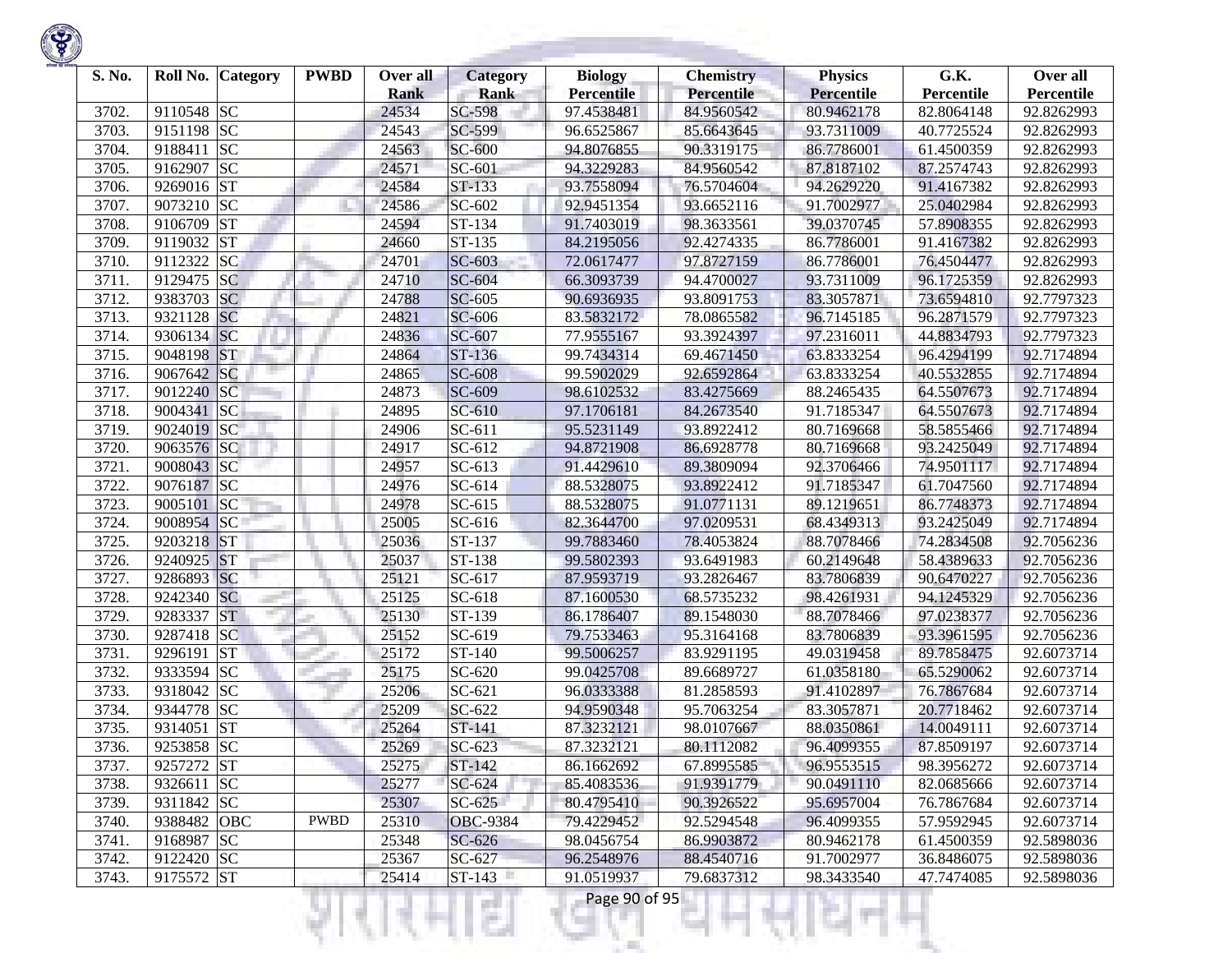

| S. No. |            | Roll No. Category | <b>PWBD</b> | Over all<br><b>Rank</b> | Category<br><b>Rank</b> | <b>Biology</b><br><b>Percentile</b> | <b>Chemistry</b><br>Percentile | <b>Physics</b><br>Percentile | G.K.<br>Percentile | Over all<br>Percentile |
|--------|------------|-------------------|-------------|-------------------------|-------------------------|-------------------------------------|--------------------------------|------------------------------|--------------------|------------------------|
| 3744.  | 9172996 SC |                   |             | 25439                   | SC-628                  | 87.8140038                          | 97.2950077                     | 76.8422539                   | 44.3858762         | 92.5898036             |
| 3745.  | 9150342 SC |                   |             | 25443                   | SC-629                  | 87.8140038                          | 84.0594887                     | 95.1712534                   | 85.2654987         | 92.5898036             |
| 3746.  | 9104310 SC |                   |             | 25473                   | SC-630                  | 80.2826182                          | 90.9084491                     | 94.2629220                   | 85.2654987         | 92.5898036             |
| 3747.  | 9129222    | <b>SC</b>         |             | 25480                   | SC-631                  | 76.1668883                          | 98.8692920                     | 88.8094033                   | 21.9046723         | 92.5898036             |
| 3748.  | 9129494    | <b>SC</b>         |             | 25494                   | SC-632                  | 99.3614908                          | 93.2826467                     | 69.6660833                   | 56.0008040         | 92.5471787             |
| 3749.  | 9270099    | <b>SC</b>         |             | 25495                   | SC-633                  | 99.1238235                          | 95.3164168                     | 65.5488814                   | 45.3849974         | 92.5471787             |
| 3750.  | 9203674    | <b>ST</b>         |             | 25499                   | ST-144                  | 98.5917325                          | 94.6850021                     | 73.8223053                   | 49.8533794         | 92.5471787             |
| 3751.  | 9221375    | <b>ST</b>         |             | 25500                   | ST-145                  | 98.5917325                          | 92.4253890                     | 67.6855224                   | 76.9510003         | 92.5471787             |
| 3752.  | 9239742 SC |                   |             | 25502                   | SC-634                  | 98.5917325                          | 88.0622428                     | 86.0757698                   | 68.4682874         | 92.5471787             |
| 3753.  | 9223059    | <b>SC</b>         |             | 25551                   | $SC-635$                | 91.9524192                          | 85.5661448                     | 87.6968737                   | 96.3179303         | 92.5471787             |
| 3754.  | 9208481    | <b>SC</b>         |             | 25556                   | SC-636                  | 91.4262404                          | 92.0186350                     | 92.5046115                   | 58.4389633         | 92.5471787             |
| 3755.  | 9250527    | <b>ST</b>         |             | 25561                   | ST-146                  | 90.7014142                          | 91.0608712                     | 90.6068202                   | 76.9510003         | 92.5471787             |
| 3756.  | 9241677    | SC                |             | 25565                   | SC-637                  | 89.8500686                          | 94.2853427                     | 89.4125715                   | 62.6661306         | 92.5471787             |
| 3757.  | 9194116 SC |                   |             | 25575                   | SC-638                  | 89.8500686                          | 87.4769427                     | 93.9400747                   | 80.8577307         | 92.5471787             |
| 3758.  | 9214734 SC |                   |             | 25612                   | SC-639                  | 84.0561888                          | 93.9873717                     | 91.9547841                   | 70.6675968         | 92.5471787             |
| 3759.  | 9289242 SC |                   |             | 25617                   | SC-640                  | 83.1433571                          | 95.3164168                     | 86.8857305                   | 80.8577307         | 92.5471787             |
| 3760.  | 9206984 ST |                   |             | 25626                   | ST-147                  | 82.1146479                          | 90.6210093                     | 96.9990068                   | 62.6661306         | 92.5471787             |
| 3761.  | 9282663 SC |                   |             | 25631                   | SC-641                  | 79.7533463                          | 95.8686090                     | 91.9547841                   | 65.7830015         | 92.5471787             |
| 3762.  | 9207234 SC |                   |             | 25648                   | SC-642                  | 74.4549023                          | 96.1240127                     | 90.6068202                   | 80.8577307         | 92.5471787             |
| 3763.  | 9063283 SC |                   |             | 25691                   | SC-643                  | 97.1706181                          | 96.7584454                     | 58.0047038                   | 40.5532855         | 92.5108091             |
| 3764.  | 9077280 SC |                   |             | 25697                   | SC-644                  | 96.6788616                          | 89.9474985                     | 70.6442723                   | 85.2259229         | 92.5108091             |
| 3765.  | 9036201    | SC                |             | 25707                   | SC-645                  | 95.9685466                          | 70.8070034                     | 98.5294816                   | 46.8522830         | 92.5108091             |
| 3766.  | 9006347    | SC                |             | 25714                   | SC-646                  | 94.8721908                          | 85.9386136                     | 91.0331639                   | 74.9501117         | 92.5108091             |
| 3767.  | 9013664 SC |                   |             | 25722                   | SC-647                  | 94.4635815                          | 90.5520977                     | 73.3489333                   | 90.9642704         | 92.5108091             |
| 3768.  | 9067570    | SC                |             | 25725                   | SC-648                  | 93.9837031                          | 97.8061006                     | 77.0501734                   | 22.3416639         | 92.5108091             |
| 3769.  | 9096723 SC |                   |             | 25772                   | SC-649                  | 85.1261462                          | 93.1070936                     | 91.0331639                   | 80.9177080         | 92.5108091             |
| 3770.  | 9004933 SC |                   |             | 25802                   | SC-650                  | 78.7202452                          | 95.9792369                     | 77.0501734                   | 94.7854801         | 92.5108091             |
| 3771.  | 9085408    | <b>SC</b>         |             | 25809                   | SC-651                  | 75.7495130                          | 98.5425476                     | 78.6810472                   | 77.2473512         | 92.5108091             |
| 3772.  | 9363104    | <b>ST</b>         |             | 25829                   | ST-148                  | 99.2893065                          | 95.7063254                     | 49.0319458                   | 18.4213633         | 92.4149411             |
| 3773.  | 9305524 SC |                   |             | 25834                   | SC-652                  | 98.6966685                          | 91.9391779                     | 61.0358180                   | 52.0765943         | 92.4149411             |
| 3774.  | 9367569    | <b>SC</b>         |             | 25851                   | SC-653                  | 97.1843789                          | 85.6326588                     | 91.4102897                   | 40.8270961         | 92.4149411             |
| 3775.  | 9332299    | <b>SC</b>         |             | 25881                   | SC-654                  | 95.5953533                          | 77.0098930                     | 94.4986188                   | 73.6594810         | 92.4149411             |
| 3776.  | 9352869    | <b>SC</b>         |             | 25950                   | $SC-655$                | 87.3232121                          | 81.2858593                     | 92.2567469                   | 97.3378509         | 92.4149411             |
| 3777.  | 9296959    | <b>SC</b>         |             | 25966                   | SC-656                  | 84.5595353                          | 84.8983543                     | 97.2316011                   | 68.7153212         | 92.4149411             |
| 3778.  | 9383629 SC |                   |             | 25980                   | $SC-657$                | 82.2598163                          | 94.6780629                     | 93.4313980                   | 48.6199325         | 92.4149411             |
| 3779.  | 9299003 SC |                   |             | 25981                   | $SC-658$                | 82.2598163                          | 91.4504285                     | 94.4986188                   | 68.7153212         | 92.4149411             |
| 3780.  | 9170536 SC |                   |             | 26019                   | SC-659                  | 99.4881811                          | 73.4960172                     | 86.7786001                   | 70.0874210         | 92.3991952             |
| 3781.  | 9163380 SC |                   |             | 26023                   | SC-660                  | 98.9445941                          | 89.0588415                     | 69.8709275                   | 47.7474085         | 92.3991952             |
| 3782.  | 9167038 SC |                   |             | 26046                   | SC-661                  | 96.6525867                          | 90.3319175                     | 67.5083244                   | 76.4504477         | 92.3991952             |
| 3783.  | 9180815 ST |                   |             | 26068                   | ST-149                  | 94.8076855                          | 78.8224636                     | 93.7311009                   | 78.7895189         | 92.3991952             |
| 3784.  | 9103954 SC |                   |             | 26113                   | SC-662                  | 90.0895389                          | 86.9903872                     | 86.7786001                   | 91.4167382         | 92.3991952             |
| 3785.  | 9169982 ST |                   |             | 26122                   | $ST-150$                | 89.4459413                          | 87.7763528                     | 80.9462178                   | 96.1725359         | 92.3991952             |
|        |            |                   |             |                         | a sa                    | Page 91 of 95                       |                                |                              |                    |                        |

**State State**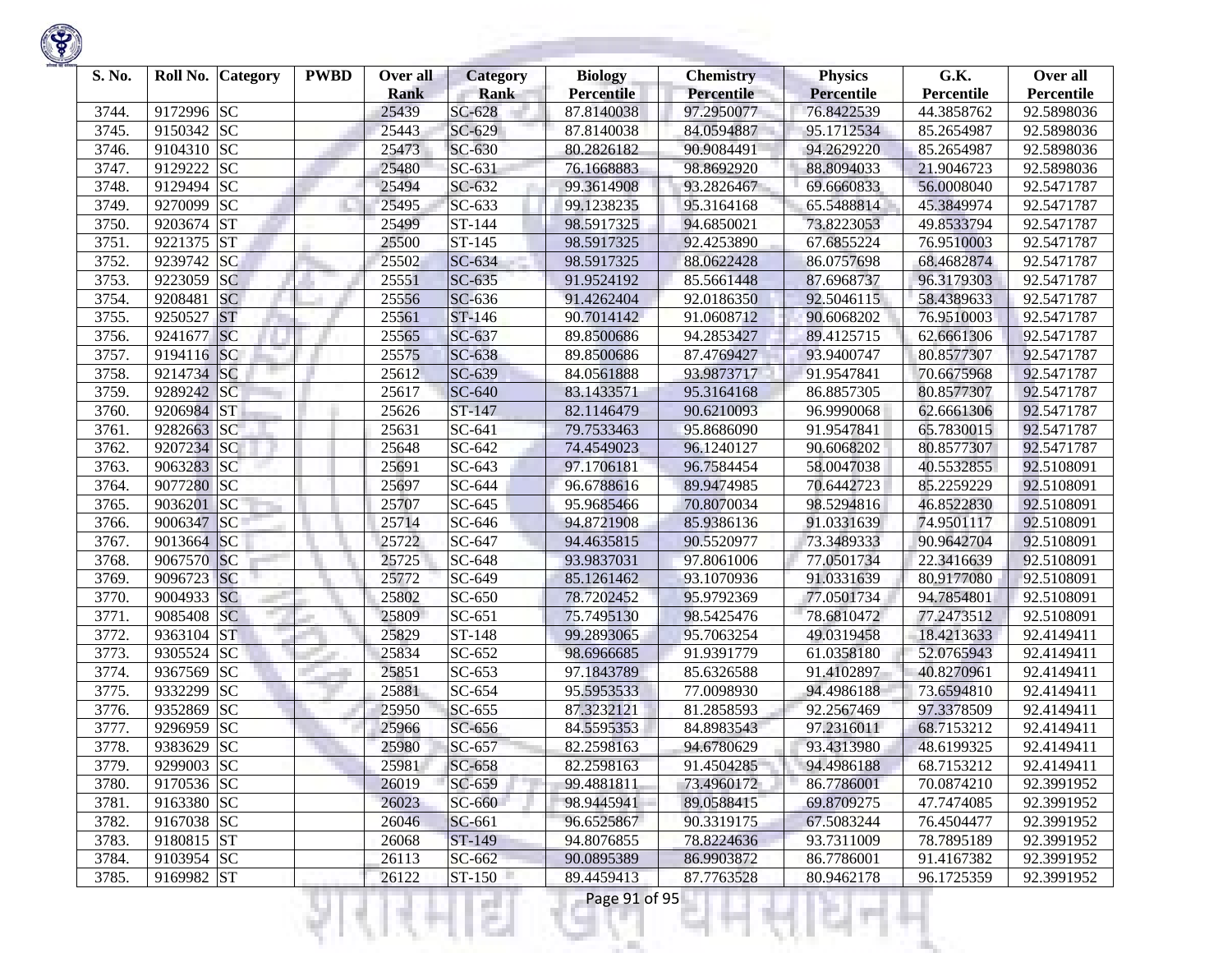

| S. No. |             | Roll No. Category | <b>PWBD</b> | Over all<br><b>Rank</b> | <b>Category</b><br><b>Rank</b> | <b>Biology</b><br><b>Percentile</b> | <b>Chemistry</b><br>Percentile | <b>Physics</b><br>Percentile | G.K.<br>Percentile | Over all<br>Percentile |
|--------|-------------|-------------------|-------------|-------------------------|--------------------------------|-------------------------------------|--------------------------------|------------------------------|--------------------|------------------------|
| 3786.  | 9175777     | <b>ST</b>         |             | 26168                   | ST-151                         | 80.2826182                          | 87.7763528                     | 96.4149145                   | 82.8064148         | 92.3991952             |
| 3787.  | 9228634 SC  |                   |             | 26200                   | SC-663                         | 98.2192688                          | 62.0276214                     | 96.4858346                   | 87.5076858         | 92.3390720             |
| 3788.  | 9290909     | <b>SC</b>         |             | 26202                   | SC-664                         | 97.7805893                          | 93.9873717                     | 57.9175141                   | 80.8577307         | 92.3390720             |
| 3789.  | 9253025 SC  |                   |             | 26249                   | SC-665                         | 91.4262404                          | 91.0608712                     | 94.7902379                   | 45.3849974         | 92.3390720             |
| 3790.  | 9257739     | <b>SC</b>         |             | 26258                   | SC-666                         | 89.8500686                          | 95.8686090                     | 86.0757698                   | 56.0008040         | 92.3390720             |
| 3791.  | 9194179     | <b>SC</b>         |             | 26300                   | SC-667                         | 83.1433571                          | 97.1231613                     | 86.0757698                   | 62.6661306         | 92.3390720             |
| 3792.  | 9293721     | <b>ST</b>         |             | 26307                   | ST-152                         | 82.1146479                          | 95.8686090                     | 92.5046115                   | 53.0991345         | 92.3390720             |
| 3793.  | 9214579     | <b>SC</b>         |             | 26309                   | SC-668                         | 82.1146479                          | 93.2826467                     | 95.5422598                   | 56.0008040         | 92.3390720             |
| 3794.  | 9015975 ST  |                   |             | 26353                   | ST-153                         | 98.3810044                          | 77.4480924                     | 91.7185347                   | 69.2402718         | 92.3290730             |
| 3795.  | 9063231     | <b>SC</b>         |             | 26359                   | SC-669                         | 97.8144154                          | 72.4592579                     | 94.1998860                   | 72.2169430         | 92.3290730             |
| 3796.  | 9046750 SC  |                   |             | 26366                   | SC-670                         | 97.1706181                          | 88.1241982                     | 80.7169668                   | 74.9501117         | 92.3290730             |
| 3797.  | 9008056 SC  |                   |             | 26386                   | $SC-671$                       | 94.8721908                          | 92.1152658                     | 70.6442723                   | 83.2838409         | 92.3290730             |
| 3798.  | 9009096 SC  |                   |             | 26400                   | SC-672                         | 93.9837031                          | 85.2057300                     | 78.6810472                   | 96.4294199         | 92.3290730             |
| 3799.  | 9035141     | <b>SC</b>         |             | 26422                   | SC-673                         | 90.7385851                          | 90.5520977                     | 91.7185347                   | 69.2402718         | 92.3290730             |
| 3800.  | 9023007     | <b>ST</b>         |             | 26430                   | ST-154                         | 89.8548487                          | 85.9386136                     | 93.7330736                   | 80.9177080         | 92.3290730             |
| 3801.  | 9047066 SC  |                   |             | 26433                   | SC-674                         | 89.2383713                          | 97.4497553                     | 52.4374020                   | 83.2838409         | 92.3290730             |
| 3802.  | 9113581     | <b>OBC</b>        | <b>PWBD</b> | 26440                   | <b>OBC-9814</b>                | 88.5328075                          | 68.1237231                     | 93.7330736                   | 97.7526488         | 92.3290730             |
| 3803.  | 9261981     | SC                |             | 26444                   | SC-675                         | 87.6561980                          | 85.2057300                     | 94.6524445                   | 86.7748373         | 92.3290730             |
| 3804.  | 9047909     | SC                |             | 26467                   | SC-676                         | 84.2732931                          | 95.0408609                     | 84.7804913                   | 83.2838409         | 92.3290730             |
| 3805.  | 9070559 SC  |                   |             | 26509                   | SC-677                         | 69.1001093                          | 85.9386136                     | 96.2571863                   | 99.5118069         | 92.3290730             |
| 3806.  | 9106220 ST  |                   |             | 26513                   | ST-155                         | 99.8835171                          | 82.4887341                     | 65.0527703                   | 44.3858762         | 92.1944676             |
| 3807.  | 9159066 SC  |                   |             | 26518                   | SC-678                         | 98.9445941                          | 89.0588415                     | 80.9462178                   | 25.0402984         | 92.1944676             |
| 3808.  | 9283513     | SC                |             | 26543                   | SC-679                         | 96.6525867                          | 87.7763528                     | 92.3897824                   | 25.0402984         | 92.1944676             |
| 3809.  | 9174847     | SC                |             | 26545                   | SC-680                         | 96.2548976                          | 89.6341966                     | 62.4383758                   | 85.2654987         | 92.1944676             |
| 3810.  | 9107784     | <b>ST</b>         |             | 26549                   | ST-156                         | 95.8489722                          | 81.6686473                     | 91.7002977                   | 70.0874210         | 92.1944676             |
| 3811.  | 9114825 SC  |                   |             | 26624                   | SC-681                         | 87.8140038                          | 89.0588415                     | 91.7002977                   | 76.4504477         | 92.1944676             |
| 3812.  | 9193201     | <b>SC</b>         |             | 26644                   | SC-682                         | 84.2195056                          | 92.8627737                     | 86.7786001                   | 82.8064148         | 92.1944676             |
| 3813.  | 9144346 SC  |                   |             | 26665                   | SC-683                         | 78.1106235                          | 94.1064348                     | 92.9368992                   | 70.0874210         | 92.1944676             |
| 3814.  | 9347077     | <b>SC</b>         |             | 26694                   | SC-684                         | 99.5006257                          | 81.2858593                     | 49.0319458                   | 91.2296650         | 92.1859136             |
| 3815.  | 9324891     | <b>SC</b>         |             | 26707                   | SC-685                         | 97.9942389                          | 80.1112082                     | 90.0491110                   | 57.9592945         | 92.1859136             |
| 3816.  | 9300668     | <b>SC</b>         |             | 26777                   | SC-686                         | 88.9582792                          | 85.6326588                     | 94.4986188                   | 73.6594810         | 92.1859136             |
| 3817.  | 9280385 SC  |                   |             | 26820                   | SC-687                         | 77.9555167                          | 98.1902108                     | 84.9066182                   | 44.8834793         | 92.1859136             |
| 3818.  | 9290730     | <b>SC</b>         |             | 26850                   | SC-688                         | 99.1238235                          | 88.0622428                     | 81.5175235                   | 65.7830015         | 92.1628908             |
| 3819.  | 9081945 ST  |                   |             | 27005                   | ST-157                         | 97.8144154                          | 95.3461301                     | 52.4374020                   | 55.1788854         | 92.1235806             |
| 3820.  | 9261959 ST  |                   |             | 27017                   | ST-158                         | 96.6788616                          | 93.8922412                     | 82.2159928                   | 32.6186630         | 92.1235806             |
| 3821.  | 9364986 OBC |                   | <b>PWBD</b> | 27271                   | OBC-10157                      | 90.6936935                          | 84.8983543                     | 95.3568814                   | 57.9592945         | 92.0017472             |
| 3822.  | 9377164 ST  |                   |             | 27295                   | ST-159                         | 88.1956414                          | 83.1133568                     | 97.2316011                   | 52.0765943         | 92.0017472             |
| 3823.  | 9322022 ST  |                   |             | 27331                   | ST-160                         | 82.2598163                          | 97.0663235                     | 80.6566241                   | 61.9306779         | 92.0017472             |
| 3824.  | 9281446 ST  |                   |             | 27429                   | ST-161                         | 93.0757225                          | 79.2697347                     | 94.3846663                   | 87.5076858         | 91.9902568             |
| 3825.  | 9217765 ST  |                   |             | 27507                   | ST-162                         | 77.7574138                          | 86.7462044                     | 97.4696117                   | 79.2307147         | 91.9902568             |
| 3826.  | 9166096 ST  |                   |             | 27621                   | ST-163                         | 88.6917438                          | 95.1006577                     | 62.4383758                   | 82.8064148         | 91.9850337             |
| 3827.  | 9095843 ST  |                   |             | 27626                   | $ST-164$                       | 88.6917438                          | 87.7763528                     | 94.2629220                   | 61.4500359         | 91.9850337             |
|        |             |                   |             |                         | a ka                           | Page 92 of 95                       |                                |                              |                    |                        |

**State State**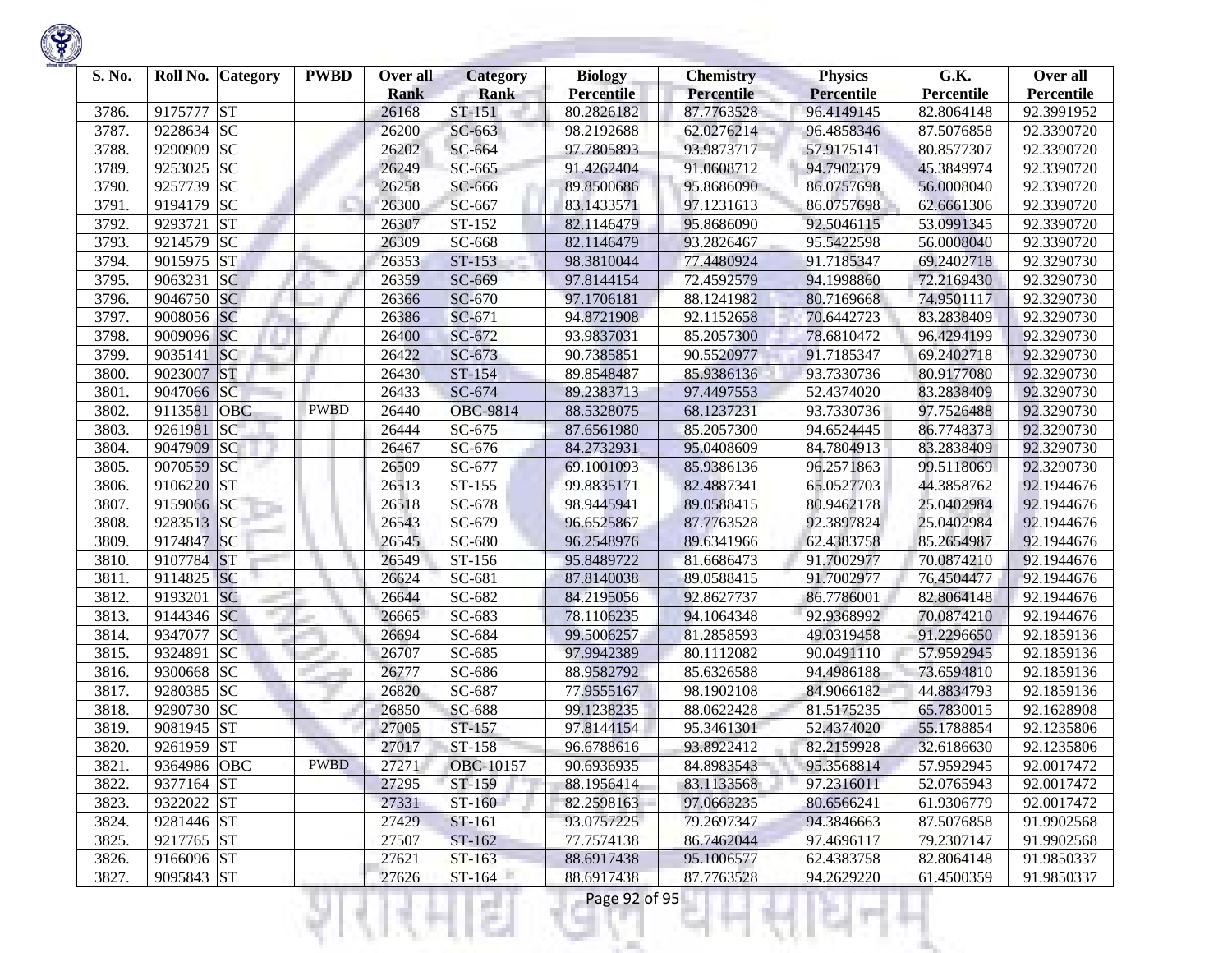

| S. No. | Roll No.   | <b>Category</b> | <b>PWBD</b> | Over all             | <b>Category</b>       | <b>Biology</b>                  | <b>Chemistry</b>         | <b>Physics</b>           | G.K.                     | Over all                 |
|--------|------------|-----------------|-------------|----------------------|-----------------------|---------------------------------|--------------------------|--------------------------|--------------------------|--------------------------|
| 3828.  | 9362878    | <b>ST</b>       |             | <b>Rank</b><br>28139 | <b>Rank</b><br>ST-165 | <b>Percentile</b><br>92.5754964 | Percentile<br>95.7063254 | Percentile               | Percentile<br>52.0765943 | Percentile<br>91.7715392 |
| 3829.  | 9371686 ST |                 |             | 28226                | ST-166                | 80.4795410                      | 89.1636956               | 68.3611551<br>89.2168205 | 95.6532005               | 91.7715392               |
| 3830.  | 9164321    | <b>ST</b>       |             | 28422                | ST-167                | 78.9860103                      | 91.4261510               | 87.8187102               | 92.8498312               | 91.7603040               |
| 3831.  | 9355216 ST |                 |             | 28813                | ST-168                | 94.4868132                      | 88.5332798               | 96.9553515               | 3.9088140                | 91.5649423               |
| 3832.  | 9194726 ST |                 |             | 28987                | ST-169                | 97.7844713                      | 90.9084491               | 42.3150687               | 76.4504477               | 91.5308680               |
| 3833.  | 9158810    | <b>ST</b>       |             | 29030                | ST-170                | 91.0519937                      | 89.0588415               | 72.9100728               | 91.4167382               | 91.5308680               |
| 3834.  | 9067218 ST |                 |             | 29147                | ST-171                | 98.8038675                      | 95.9792369               | 12.4910914               | 69.2402718               | 91.4536514               |
| 3835.  | 9034169    | <b>ST</b>       |             | 29153                | ST-172                | 97.8144154                      | 84.2673540               | 52.4374020               | 90.9642704               | 91.4536514               |
| 3836.  | 9017552    | <b>ST</b>       |             | 29194                | ST-173                | 93.9837031                      | 85.9386136               | 82.2159928               | 85.2259229               | 91.4536514               |
| 3837.  | 9062794    | <b>ST</b>       |             | 29231                | ST-174                | 90.7385851                      | 87.3651827               | 73.3489333               | 96.9663135               | 91.4536514               |
| 3838.  | 9239832    | <b>ST</b>       |             | 29356                | ST-175                | 94.7926028                      | 92.7931230               | 91.9547841               | 21.2883697               | 91.4439767               |
| 3839.  | 9247742 ST |                 |             | 29387                | ST-176                | 91.9524192                      | 96.4231661               | 69.6660833               | 58.4389633               | 91.4439767               |
| 3840.  | 9282068    | <b>ST</b>       |             | 29402                | ST-177                | 90.7014142                      | 86.1750934               | 81.5175235               | 97.0238377               | 91.4439767               |
| 3841.  | 9237039    | <b>ST</b>       |             | 29417                | ST-178                | 88.5907865                      | 92.7931230               | 93.5108547               | 37.0240742               | 91.4439767               |
| 3842.  | 9386442    | <b>ST</b>       |             | 29531                | ST-179                | 96.0333388                      | 79.1514178               | 76.9343376               | 94.6650769               | 91.3335537               |
| 3843.  | 9373756    | <b>ST</b>       |             | 29547                | ST-180                | 94.4868132                      | 92.5294548               | 63.6731755               | 73.6594810               | 91.3335537               |
| 3844.  | 9354511    | <b>ST</b>       |             | 29548                | ST-181                | 94.4868132                      | 91.4504285               | 66.1157415               | 76.7867684               | 91.3335537               |
| 3845.  | 9370764 ST |                 |             | 29621                | ST-182                | 86.1662692                      | 75.5731589               | 93.4313980               | 96.2871579               | 91.3335537               |
| 3846.  | 9337941    | <b>ST</b>       |             | 29622                | ST-183                | 85.4083536                      | 97.6601421               | 76.9343376               | 31.9989139               | 91.3335537               |
| 3847.  | 9124132 ST |                 |             | 29700                | ST-184                | 99.0763728                      | 69.7944488               | 86.7786001               | 73.5371981               | 91.3332000               |
| 3848.  | 9132036 ST |                 |             | 29905                | ST-185                | 61.8653740                      | 98.0268499               | 95.7454319               | 31.0997635               | 91.3332000               |
| 3849.  | 9021064    | <b>OBC</b>      | <b>PWBD</b> | 30062                | OBC-11269             | 84.2732931                      | 92.1152658               | 92.3706466               | 43.7889010               | 91.2374685               |
| 3850.  | 9026872    | <b>ST</b>       |             | 30114                | ST-186                | 63.1325129                      | 95.9792369               | 96.2571863               | 77.2473512               | 91.2374685               |
| 3851.  | 9277094    | <b>ST</b>       |             | 30158                | ST-187                | 93.7331505                      | 91.5740434               | 86.8857305               | 56.0008040               | 91.2228634               |
| 3852.  | 9256752    | <b>ST</b>       |             | 30202                | ST-188                | 87.9593719                      | 95.5659083               | 62.6744076               | 85.7423261               | 91.2228634               |
| 3853.  | 9248504    | <b>ST</b>       |             | 30237                | ST-189                | 84.0561888                      | 84.8637847               | 95.8449605               | 76.9510003               | 91.2228634               |
| 3854.  | 9292076    | <b>OBC</b>      | <b>PWBD</b> | 30290                | OBC-11343             | 67.2184647                      | 93.2826467               | 90.0380741               | 95.3542544               | 91.2228634               |
| 3855.  | 9299734    | <b>ST</b>       |             | 30325                | ST-190                | 95.5953533                      | 90.3926522               | 82.0012750               | 40.8270961               | 91.1151512               |
| 3856.  | 9190613 ST |                 |             | 30449                | ST-191                | 77.9555167                      | 96.2836163               | 90.7196657               | 35.1627984               | 91.1151512               |
| 3857.  | 9324954    | <b>ST</b>       |             | 30477                | ST-192                | 70.1603192                      | 95.7063254               | 82.0012750               | 93.4184119               | 91.1151512               |
| 3858.  | 9095447    | <b>ST</b>       |             | 30622                | ST-193                | 86.7103576                      | 95.7701404               | 55.9765152               | 76.4504477               | 91.0814086               |
| 3859.  | 9273961    | <b>ST</b>       |             | 30829                | ST-194                | 82.1146479                      | 93.6491983               | 87.6968737               | 74.2834508               | 91.0076621               |
| 3860.  | 9322015    | <b>ST</b>       |             | 31078                | ST-195                | 96.0333388                      | 72.1660803               | 75.1812150               | 98.3956272               | 90.8908460               |
| 3861.  | 9330905    | <b>ST</b>       |             | 31162                | ST-196                | 86.1662692                      | 92.9768848               | 82.0012750               | 68.7153212               | 90.8908460               |
| 3862.  | 9110781    | <b>ST</b>       |             | 31272                | ST-197                | 94.8076855                      | 93.6652116               | 76.8422539               | 21.9046723               | 90.8272641               |
| 3863.  | 9317280 ST |                 |             | 31808                | ST-198                | 97.1843789                      | 94.2861190               | 32.0119000               | 61.9306779               | 90.6677213               |
| 3864.  | 9378881 ST |                 |             | 31864                | ST-199                | 91.9958445                      | 97.8407669               | 52.1025665               | 25.5141312               | 90.6677213               |
| 3865.  | 9321414 ST |                 |             | 31872                | ST-200                | 91.9958445                      | 77.0098930               | 89.2168205               | 89.7858475               | 90.6677213               |
| 3866.  | 9352252 ST |                 |             | 32021                | ST-201                | 62.0026917                      | 97.6601421               | 89.2168205               | 68.7153212               | 90.6677213               |
| 3867.  | 9101634 ST |                 |             | 32054                | ST-202                | 96.2548976                      | 82.4887341               | 62.4383758               | 91.4167382               | 90.6072408               |
| 3868.  | 9181487 ST |                 |             | 32081                | ST-203                | 93.7558094                      | 82.4887341               | 87.8187102               | 70.0874210               | 90.6072408               |
| 3869.  | 9279227 ST |                 |             | 32240                | ST-204                | 94.7926028                      | 90.1941541               | 88.7078466               | 42.9409261               | 90.5843542               |
|        |            |                 |             |                      | m                     | Page 93 of 95                   |                          |                          |                          |                          |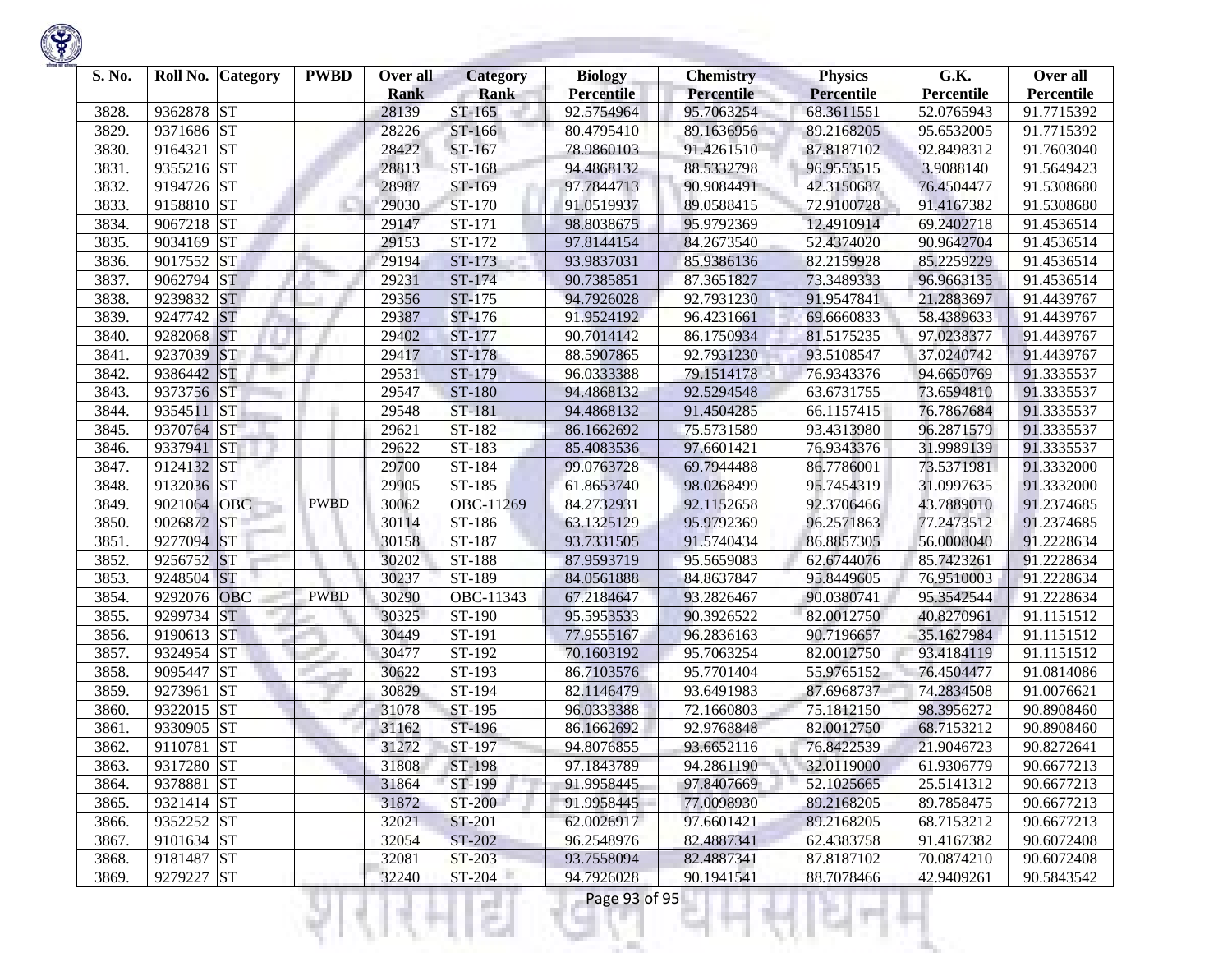| S. No. | Roll No.   | <b>Category</b> | <b>PWBD</b> | Over all | <b>Category</b> | <b>Biology</b>    | <b>Chemistry</b> | <b>Physics</b>    | G.K.       | Over all   |
|--------|------------|-----------------|-------------|----------|-----------------|-------------------|------------------|-------------------|------------|------------|
|        |            |                 |             | Rank     | Rank            | <b>Percentile</b> | Percentile       | <b>Percentile</b> | Percentile | Percentile |
| 3870.  | 9262449    | <b>ST</b>       |             | 32303    | <b>ST-205</b>   | 87.9593719        | 92.7931230       | 85.0896278        | 65.7830015 | 90.5843542 |
| 3871.  | 9010916 ST |                 |             | 32515    | $ST-206$        | 78.7202452        | 95.9792369       | 73.3489333        | 72.2169430 | 90.5687271 |
| 3872.  | 9232646 ST |                 |             | 32559    | $ST-207$        | 98.2192688        | 88.6487253       | 90.6068202        | 17.5128884 | 90.3963487 |
| 3873.  | 9289982    | <b>ST</b>       |             | 32697    | <b>ST-208</b>   | 74.4549023        | 84.8637847       | 93.5108547        | 95.3542544 | 90.3963487 |
| 3874.  | 9250481    | <b>OBC</b>      | <b>PWBD</b> | 32709    | OBC-12356       | 59.8318592        | 89.1548030       | 97.9851487        | 80.8577307 | 90.3963487 |
| 3875.  | 9378416 ST |                 |             | 32756    | ST-209          | 93.3747314        | 90.3926522       | 66.1157415        | 76.7867684 | 90.3938328 |
| 3876.  | 9367521    | <b>ST</b>       |             | 32800    | ST-210          | 88.9582792        | 97.0663235       | 35.9655750        | 73.6594810 | 90.3938328 |
| 3877.  | 9388425    | <b>ST</b>       |             | 32869    | ST-211          | 79.4229452        | 83.1133568       | 84.9066182        | 99.3731259 | 90.3938328 |
| 3878.  | 9171400 ST |                 |             | 32934    | $ST-212$        | 97.7844713        | 68.6060877       | 91.7002977        | 64.5315386 | 90.3895707 |
| 3879.  | 9129561    | <b>ST</b>       |             | 32970    | $ST-213$        | 94.3229283        | 79.6837312       | 87.8187102        | 73.5371981 | 90.3895707 |
| 3880.  | 9134404    | <b>ST</b>       |             | 33017    | $ST-214$        | 90.0895389        | 89.6341966       | 86.7786001        | 47.7474085 | 90.3895707 |
| 3881.  | 9144759 ST |                 |             | 33046    | $ST-215$        | 86.7103576        | 94.4700027       | 39.0370745        | 91.4167382 | 90.3895707 |
| 3882.  | 9022272 ST |                 |             | 33190    | $ST-216$        | 93.9837031        | 82.5770894       | 89.1219651        | 69.2402718 | 90.3549199 |
| 3883.  | 9364360 SC |                 | <b>PWBD</b> | 39761    | <b>SC-1344</b>  | 91.3524426        | 95.0086180       | 29.0794041        | 65.5290062 | 88.3561967 |
| 3884.  | 9011181    | SC              | <b>PWBD</b> | 47809    | SC-1856         | 91.4429610        | 46.1633487       | 84.7804913        | 97.7526488 | 86.0098826 |

## **Important:**

• **The cut off percentile of the qualified candidates according to the procedure mentioned in the Prospectus for different categories is**::

| <b>Category</b>       | <b>Percentile cut-off</b> |  |
|-----------------------|---------------------------|--|
| UR                    | 98.1246748                |  |
| <b>UR PWBD</b>        | 95.2939507                |  |
| <b>OBC</b> (NCL)      | 95.2939507                |  |
| <b>OBC (NCL) PWBD</b> | 90.2036135                |  |
| SC/ST                 | 90.2036135                |  |
| <b>SC/ST PWBD</b>     | 82,2825521                |  |

 $\bullet$  *This is NOT the complete list of all candidates who have qualified in the above examination. This list only includes those eligible candidates equivalent to four times the total number of seats available in all the above AIIMS in each category. Accordingly, the cut-off Percentile eligible for the Mock Round / 1st Round of Seat Allocation / Online Counselling for each category is:* 

| <b>Category</b>       | <b>Cut-off Percentile Eligible</b> | <b>Overall Rank</b> | <b>Category Rank</b> |
|-----------------------|------------------------------------|---------------------|----------------------|
| <b>UR</b>             | 99.3152787                         | 2340                | 2340                 |
| <b>UR-PWBD</b>        | 95.3948306                         | 15863               | 15863                |
| <b>OBC(NCL)</b>       | 98.7410432                         | 4312                | 1240                 |
| <b>PWBD-OBC</b> (NCL) | 90.3963487                         | 32709               | 12356                |
| <b>SC</b>             | 92.1628908                         | 26850               | 688                  |
| <b>PWBD-SC</b>        | 86.0098826                         | 47809               | 1856                 |
| <b>ST</b>             | 90.3549199                         | 33190               | 216                  |
| <b>PWBD-ST</b>        | None qualified                     | None qualified      | None qualified       |